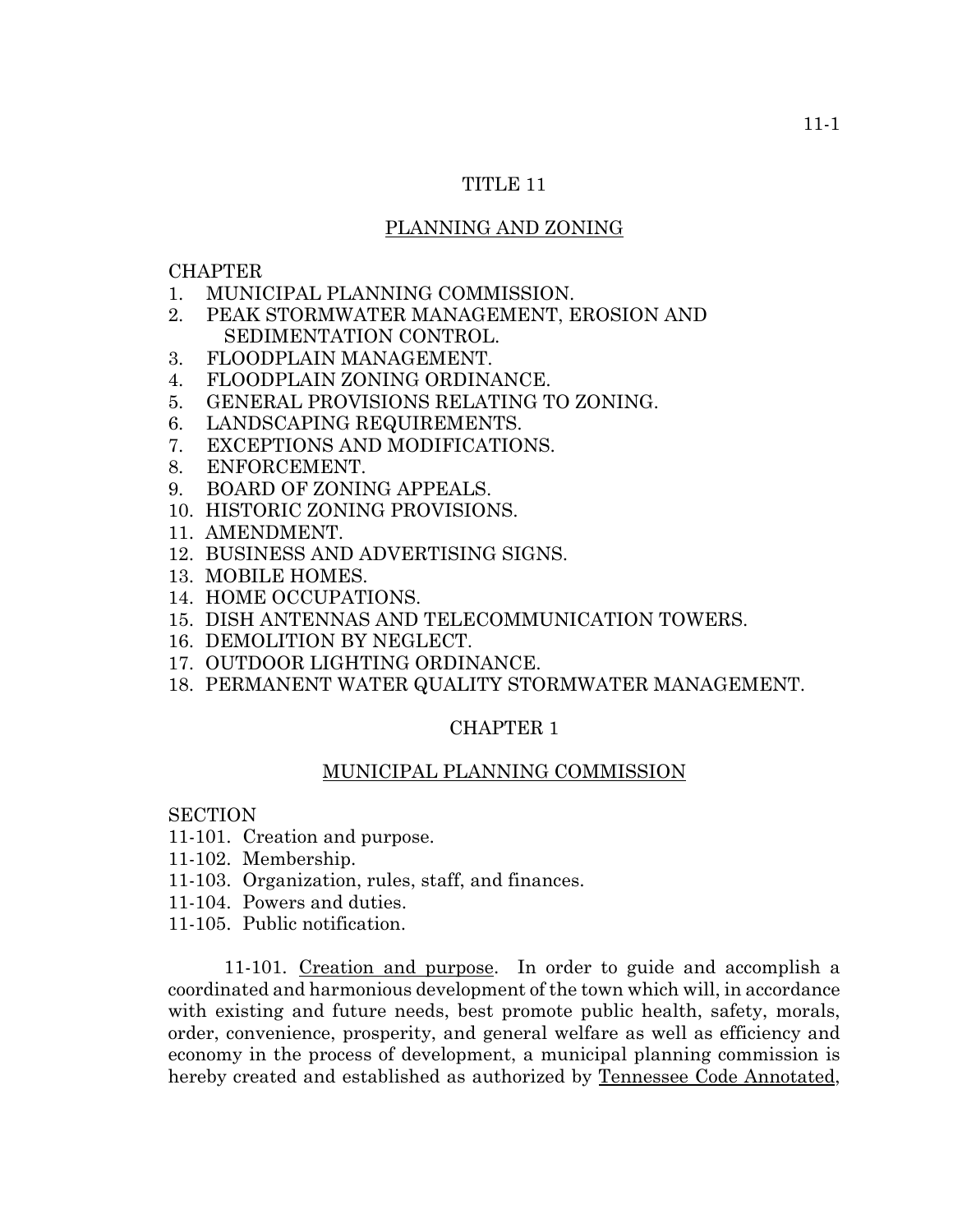title 13, chapter 4, part 1, and the planning commission shall be organized and empowered as provided in this chapter. (Ord. of June 8, 1967)

11-102. Membership. The municipal planning commission shall consist of nine (9) members. One (1) of the members shall be the Mayor of the Town of Jonesborough or a person designated by the mayor. One (1) shall be a member of the board of mayor and aldermen, selected by said board. Five (5) members shall be citizens of Jonesborough approved by the mayor. Two (2) members shall be citizens of Washington County appointed by the mayor who reside outside of Jonesborough's corporate limits but within Jonesborough's planning region. The terms of the seven (7) appointive members shall be for three (3) years. Any vacancy in an appointive membership shall be filled for the unexpired term by the mayor, who shall have the authority to remove an appointive member at his or her pleasure. The term of the member selected from the board of mayor and aldermen shall run concurrently with his or her membership on the board of mayor and aldermen. All members shall serve without compensation. (Ord. of June 8, 1967, as amended by Ord. #96-06, July 1996, and replaced by Ord. #2007-10, Sept. 2007)

11-103. Organization, rules, staff, and finances. The planning commission shall elect its chairman from among its appointive members. The term of chairman shall be one (1) year with eligibility for re-election. The planning commission shall adopt rules for the transactions, findings, and determinations, which record shall be a public record. The planning commission may appoint such employees and staff as it may deem necessary for its work and may contract with town planners and other consultants for such services as it may require. The expenditures of the planning commission, exclusive of gifts, shall be within the amounts appropriated for the purpose by the board of mayor and aldermen. (Ord. of June 8, 1967)

11-104. Powers and duties. From and after the time when the planning commission shall have organized and selected its officers, together with the adoption of its rules or procedures, then it shall have all the powers, duties, and responsibilities as authorized by all applicable provisions of Tennessee Code Annotated, title 13 or other acts relating to the duties and powers of municipal planning commissions adopted subsequent thereto. (Ord. of June 8, 1967)

11-105. Public notification. The planning commission shall attempt to provide written notification of any rezoning requests to either the ten (10) closest adjacent property owners or every property owner within two hundred feet (200') of the property requested to be rezoned, whichever will potentially result in contacting the most property owners. Said notification shall be no fewer than ten (10) calendar days before the commission meets to consider the request with the time requirement beginning the day the notification is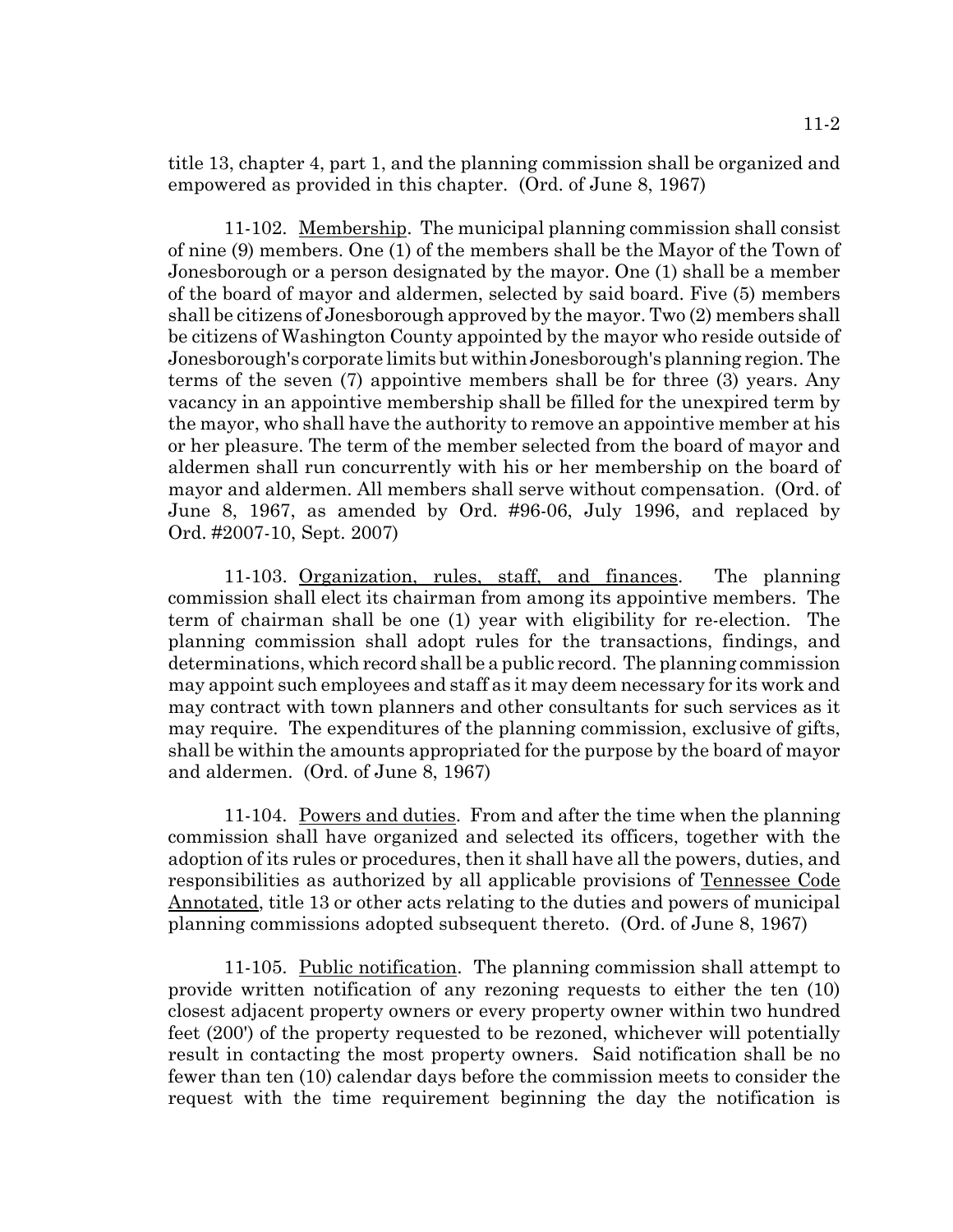postmarked or delivered to the residence if not mailed. The planning commission shall notify adjacent property owners in writing of any rezoning request a minimum of ten (10) calendar days before the commission meets to consider the request. Notification shall include identification of the parcel, current zoning status, the requested zone, and the date, location and time of the planning commission meeting in which the request will be considered. In addition, the planning commission will direct the building inspector, or his/her designee, to erect a sign on the parcel requested to be rezoned, stating the zone requested and the date and location of the meeting in which the rezoning request will be considered. Said sign will be erected a minimum of ten (10) days before the meeting in which the request is considered, shall be erected in the most visible location to the general public, and shall be a minimum size of two feet (2') by three feet (3'). A notification fee of two hundred fifty dollars (\$250.00) must accompany any rezoning request made to the Jonesborough Planning Commission. (as added by Ord. #93-09, Oct. 1993, and amended by Ord. #2007-02, March 2007)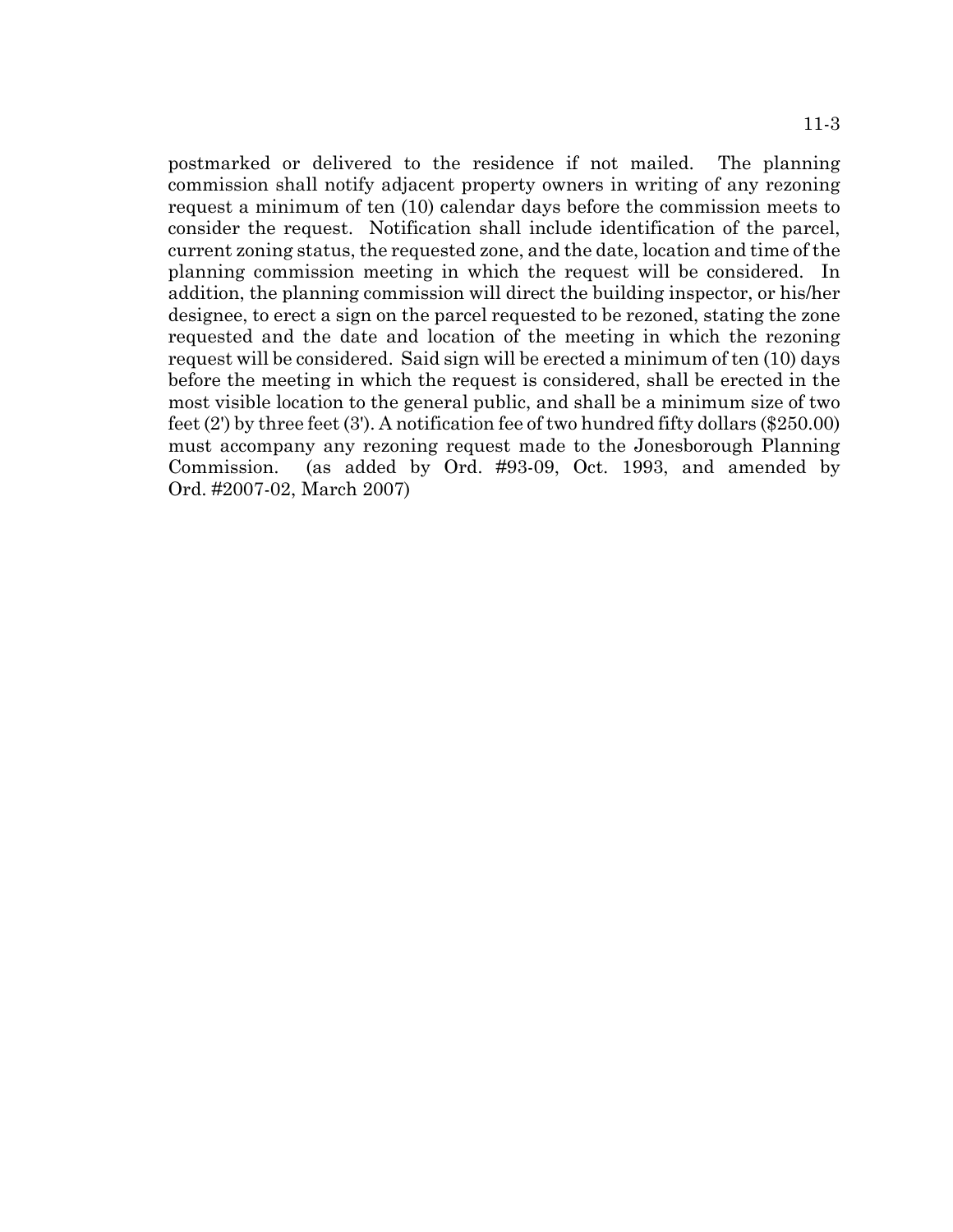# CHAPTER 2

# PEAK STORMWATER MANAGEMENT AND EROSION AND SEDIMENT CONTROL

## **SECTION**

- 11-201. Short title.
- 11-202. Purpose.
- 11-203. Definitions.
- 11-204. Regulated land disturbing activities.
- 11-205. Permit required for any land disturbing activity.
- 11-206. Stormwater plan required.
- 11-207. Plan requirements.
- 11-208. Plan must contain measures to meet approved standards.
- 11-209. Permit application.
- 11-210. Plan development at owner/developer's expense.
- 11-211. Plan submitted to building inspector.
- 11-212. Plan submitted in number satisfactory to planning commission.
- 11-213. Plan review.
- 11-214. Grading permit and bond.
- 11-215. Building inspector/public works director may require additional protective measures.
- 11-216. Certification of design professional.
- 11-217. Stormwater management facilities and drainage structures maintained.
- 11-218. Improperly maintained stormwater management facilities and drainage structures a violation.
- 11-219. Town may take ownership of stormwater management facilities and drainage structures.
- 11-220. Technical assistance.
- 11-221. Building inspector and/or public works director responsible for providing safeguards in projects less than one acre or utilizing less than three lots.
- 11-222. Grading permit also required for any project on less than one acre involving grading, filling, or excavating.
- 11-223. Existing developed properties with drainage, erosion and sediment concerns.
- 11-224. Improvements needed at existing locations/developments determined by the building inspector and/or director of public works.
- 11-225. Improvements required in existing developments normally at owner's expense.
- 11-226. Town may take responsibility for existing stormwater management facilities and drainage structures.
- 11-227. Improvements required with existing developments subject to appeal.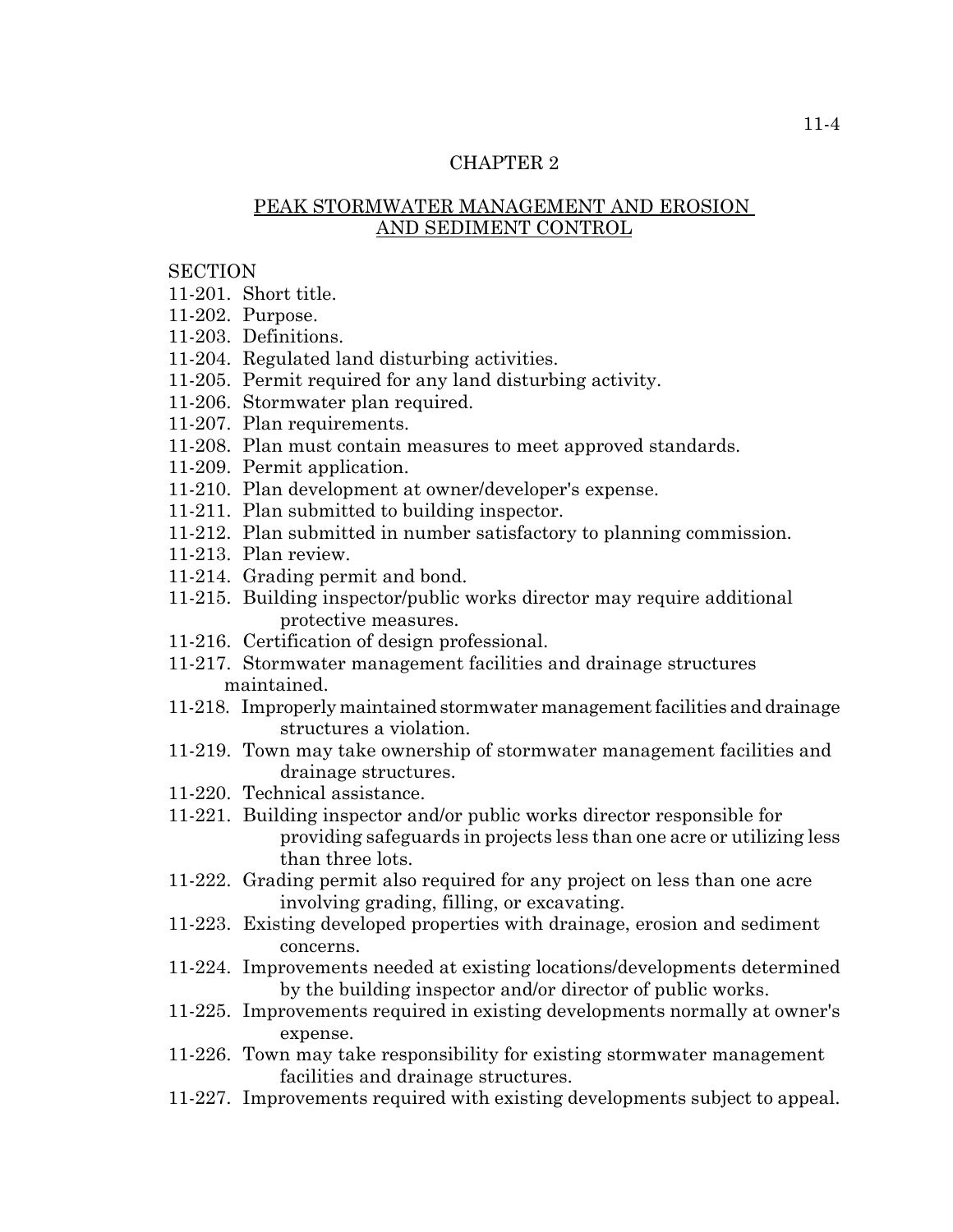- 11-228. Monitoring, reports, and inspections.
- 11-229. Certificate of occupancy not issued until approvals.
- 11-230. Plan construction acceptance and bond release.
- 11-231. Appeal of administrative action.
- 11-232. Town clean-up resulting from violations at owner/developer's expense.
- 11-233. Illicit discharge and illegal dumping.
- 11-234. Penalties; enforcement.
- 11-235. Severability.

11-201. Short title. This chapter shall be known as the "Peak Stormwater Management and Erosion and Sediment Control Ordinance of the Town of Jonesborough, Tennessee." (Ord. of Feb. 12, 1974, as replaced by Ord. #99-12, Sept. 1999, Ord. #2001-13, Sept. 2001, Ord. #2005-09, March 2005, Ord. #2008-13, Oct. 2008, Ord. #2012-09, July 2012, and Ord. #2015-04, April 2015 *Ch12\_04-09-18*)

11-202. Purpose. The purpose of this chapter is to conserve the land, water and other natural resources of the Town of Jonesborough; and promote the public health and welfare of the people by establishing requirements for the peak flow control of stormwater, erosion and sediment and by establishing procedures whereby these requirements shall be administered and enforced; and to diminish threats to public safety from degrading water quality caused by the run-off of excessive stormwaters and associated pollutants; and to reduce flooding and the hydraulic overloading of the town's stormwater system; and to reduce the economic loss to individuals and the community at large. (Ord. of Feb. 12, 1974, as replaced by Ord. #99-12, Sept. 1999, Ord. #2001-13, Sept. 2001, Ord. #2005-09, March 2005, Ord. #2008-13, Oct. 2008, Ord. #2012-09, July 2012, and Ord. #2015-04, April 2015 *Ch12\_04-09-18*)

11-203. Definitions. For the purpose of this chapter, the following words and phrases shall have the meanings respectively ascribed to them by this section:

(1) "Adequacy of outfalls." The capacity of the receiving channel, stream, waterway, storm drain system, etc., and a determination whether it is adequately sized to receive runoff from the developed site so as to not cause erosion and/or flooding.

(2) "Best Management Practices (BMPs)." A schedule of activities, prohibitions of practices, design, construction and maintenance procedures, and other management practices to prevent the pollution of stormwater runoff.

(3) "Development." Any activity on one (1) acre or more or on three (3) lots or more that involves making changes to the land contour by grading, filling, excavating, removal, or destruction of topsoil, trees, or vegetative covering.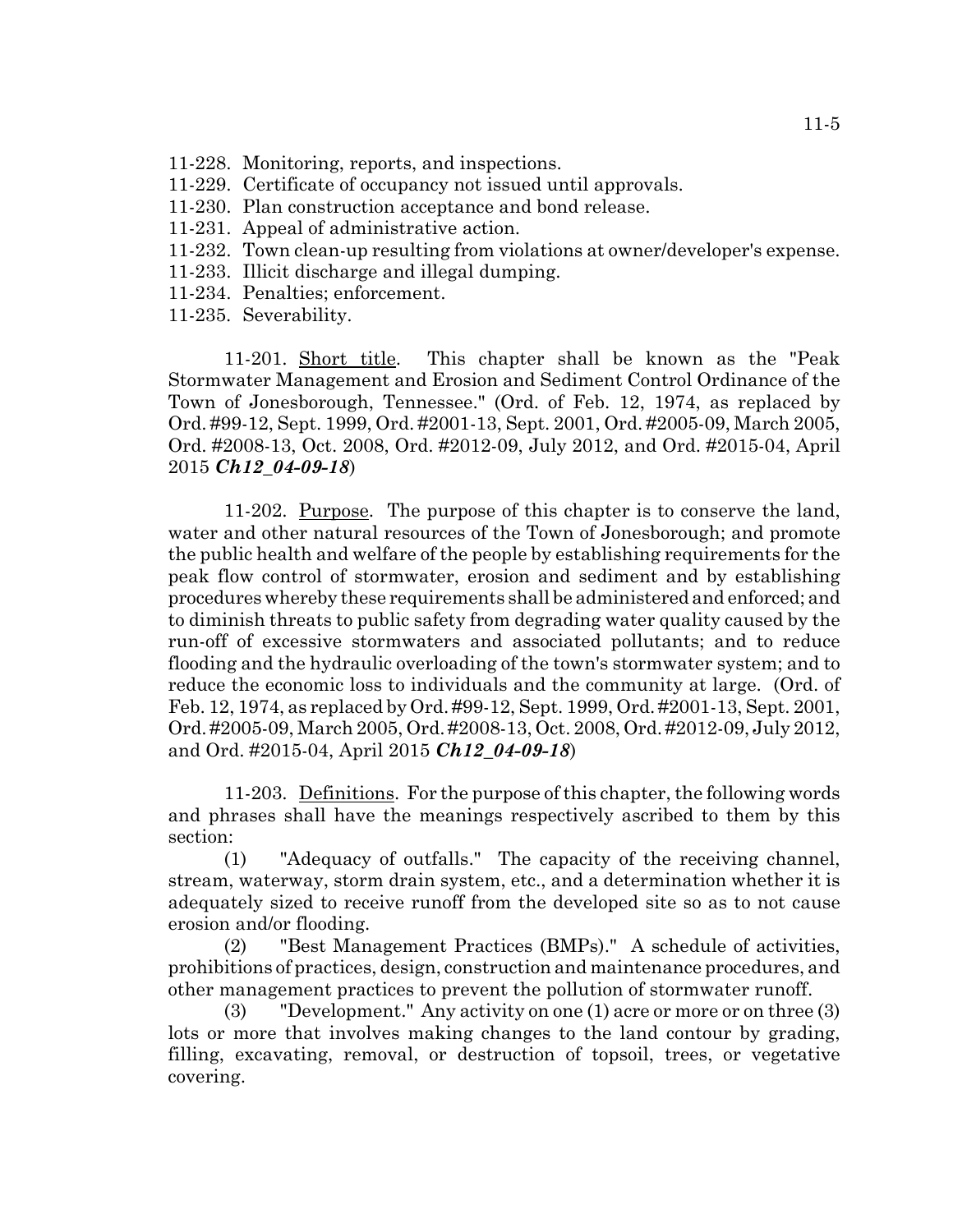(4) "Denuded area." Areas disturbed by grading, tilling, or other such activity in which all vegetation has been removed and soil is exposed directly to the elements allowing for the possibility of erosion and stormwater and sediment run-off.

(5) "Developer." Any person, owner, individual, partnership, co-partnership, firm, company, corporation, association, joint stock company, trust, estate, governmental entity or any other legal entity, or their legal representatives, agents or assigns.

(6) "Drainage." A general term applied to the removal of surface or subsurface water from a given area either by gravity or by pumping; commonly applied to surface water/stormwater.

(7) "Drainage ways and local waters." Any and all streams, creeks, branches, ponds, reservoirs, springs, wetlands, wells, drainage ways and wet weather ditches, or other bodies of surface or subsurface water, natural or artificial including Jonesborough's stormwater system; lying within or forming a part of the boundaries of the Town of Jonesborough, or the areas under the regulatory responsibility of the Jonesborough Planning Commission that are adjacent to or intended to be served by the Jonesborough Sewer System.

(8) "Enforcement officer." The building inspector, the public works director or any other person designated by the Jonesborough Board of Mayor and Aldermen to enforce the stormwater management, erosion and sediment control ordinance.

(9) "Erosion." The general process whereby soils are moved by flowing surface or subsurface water.

(10) "Exceptional and historical trees." Those trees or stands of trees that are exceptional representatives of their species in terms of size, age, or unusual botanical quality, or which are associated with historical events.

(11) Exceptional waters of the state." Surface waters of the State of Tennessee that satisfy the characteristics as listed in Rule 1200-4-3-.06 of the official compilation - rules and regulations of the State of Tennessee. Characteristics include waters with exceptional biological diversity or other waters with outstanding ecological or recreational value as determined by the State of Tennessee.

(12) "Grading permit." The permit that must be issued by the building inspector, or in his/her absence, an enforcement officer, before any land disturbing activity is undertaken by a developer; or when grading, filling, or excavating is proposed on any project. Even though issued separately, grading permit fees shall be covered under the cost of building permits.

(13) "Impaired waters of the state." Any segment of surface waters that has been identified by the State of Tennessee as failing to support classified uses. The State of Tennessee periodically compiles a list of such waters known as the 303(d) list.

(14) "Land disturbing activity." Any activity which may result in soil erosion from water or wind and the movement of sediments into drainage ways,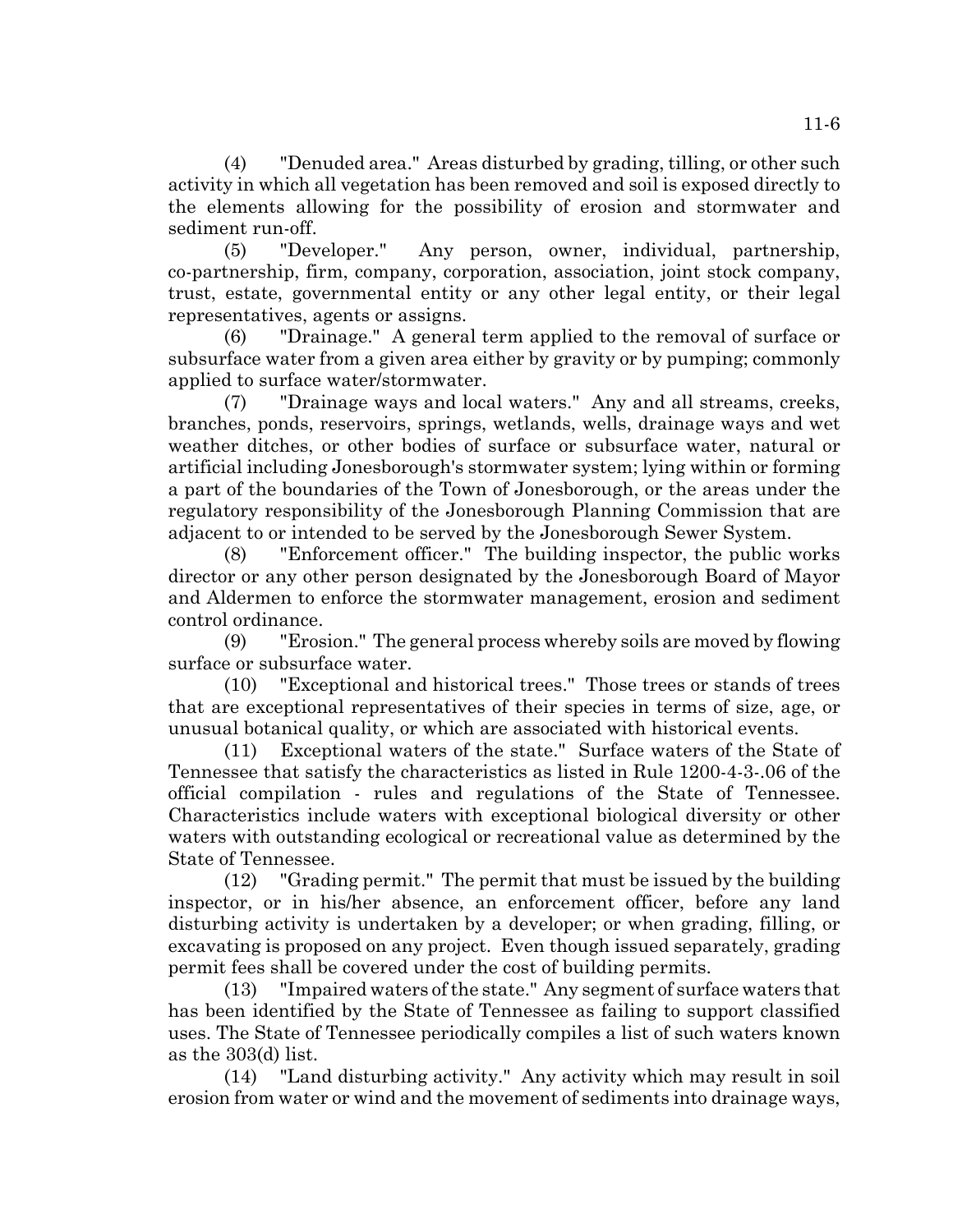or local waters, including, but not limited to, clearing, grading, excavating, transportation and filling of land, except that the term shall not include:

(a) Such minor land disturbing activities as home gardens and individual home landscaping, repairs and maintenance work.

(b) Construction, installation or maintenance of utility lines and individual service connections, or septic lines and drainage fields.

(c) Emergency work to protect life, limb or property.

(15) "Stormwater management facility." Term is used in a general sense to mean retention ponds, detention ponds, sediment basins, sediment traps, and any other structure that is constructed to reduce or control stormwater run-off and prevent silt and other pollutants from entering the town's waterways. When terms such as sediment basins and detention ponds are used in this chapter, they are also intended to describe a variety of possible structures whose applications in certain circumstances helps control stormwater and waterway pollutants.

(16) "Stormwater plan." For the purpose of this chapter; a stormwater plan refers to a formal written document and/or drawing addressing grading, stabilization using vegetation, stormwater conveyance, stormwater management, and erosion and sediment controls, as specified in §§ 11-205 through 11-208, that is reviewed by the public works director and/or building inspector with possible other technical assistance as deemed necessary, reviewed by the Jonesborough Planning Commission, and if approved by the planning commission is used as the basis for the building inspector to issue a grading permit that allows land disturbing activity to proceed.

(17) "SWPPP (Stormwater Pollution Prevention Plan)." This is a combination of an erosion and sediment control plan and a narrative in accordance with the State of Tennessee's current construction general permit.

(18) "Waters of the state." Defined in the Tennessee Water Quality Control Act and means any and all water, public or private, on or beneath the surface of the ground, which are contained within, flow through or border upon Tennessee or any portion thereof except those bodies of water confined to and retained within the limits of private property in single ownership which do not combine to effect a junction with natural surface or underground waters. (Ord. of Feb. 12, 1974, as replaced by Ord. #99-12, Sept. 1999; Ord. #2001-13, Sept. 2001, Ord. #2005-09, March 2005, Ord. #2008-13, Oct. 2008, Ord. #2012-09, July 2012, and Ord. #2015-04, April 2015 *Ch12\_04-09-18*)

11-204. Regulated land disturbing activities. (1) Except as provided in §§ 11-204(2) and (3), it shall be unlawful for any person to engage in any land disturbing activity on any commercial development, on any multi-family development, or any single-family development, construction, or renovation activity involving at least one (1) acre of land disturbance, construction activity that is part of a larger common development or sale that would disturb at least one (1) acre of land, or three (3) lots or more without submitting and obtaining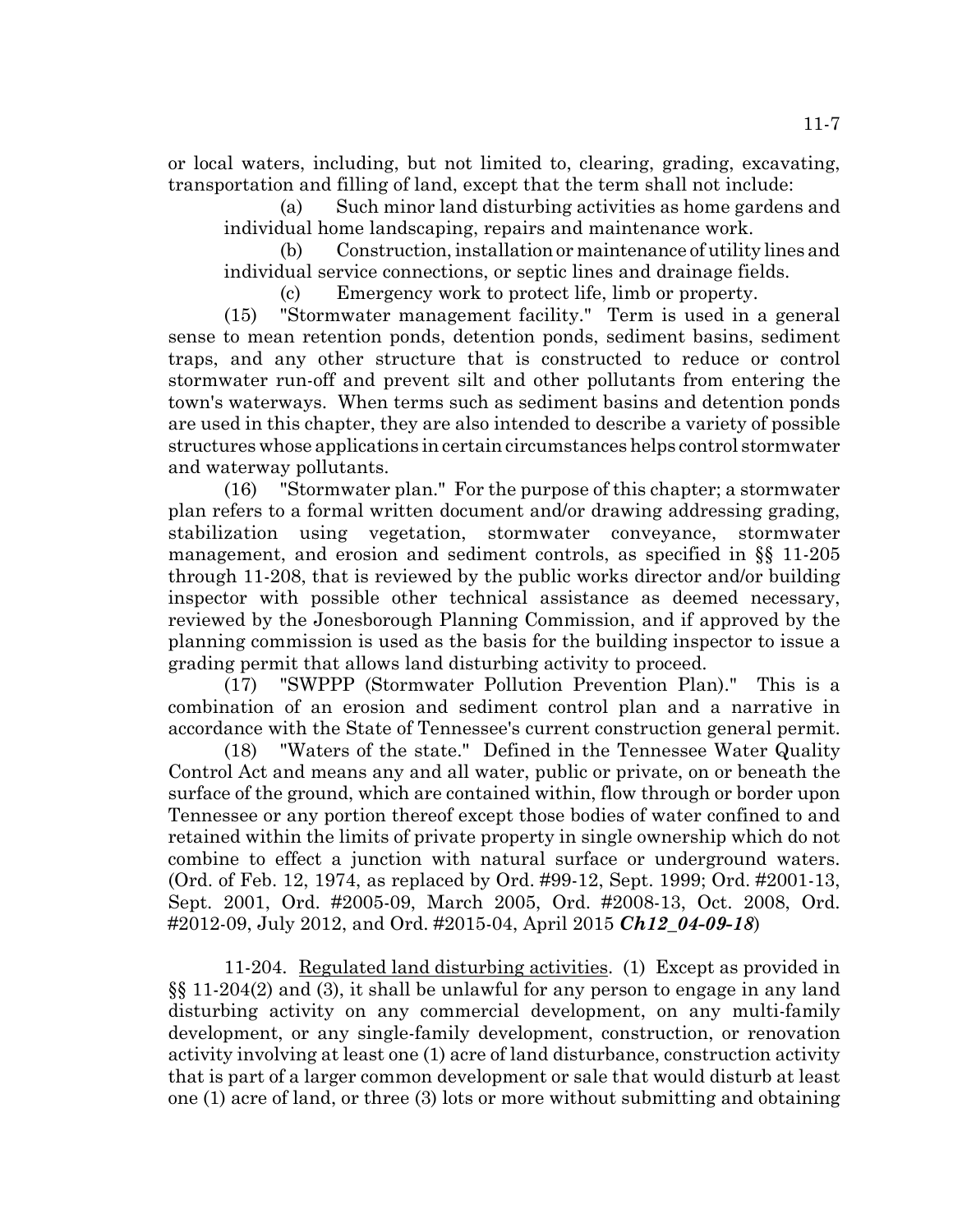approval of a stormwater plan as detailed in §§ 11-206 through 11-209 of this chapter, and being issued a grading permit by the building inspector.

(2) Any person who owns, occupies and operates private agriculture or forest lands shall not be deemed to be in violation of this chapter of land disturbing activities which result from the normal functioning of these lands, however, the public works director and the building inspector have the authority to require "best practices" erosion and sediment control measures if pollution and run-off problems are evident.

(3) Any state or federal agency not under the regulatory authority of the Town of Jonesborough for stormwater management, erosion and sediment control. (Ord. of Feb. 12, 1974, as replaced by Ord. #99-12, Sept. 1999, Ord. #2001-13, Sept. 2001, Ord. #2005-09, March 2005, Ord. #2008-13, Oct. 2008, and Ord. #2015-04, April 2015 *Ch12\_04-09-18*)

11-205. Permit required for any land disturbing activity. Any land disturbing activity, as defined, shall require a grading permit, in addition to any building permit, which must be issued by the building inspector prior to the commencement of any work. Grading permits for regulated land disturbing activities as defined in § 11-204 will be issued by the building inspector only upon the developer meeting requirements outlined in §§ 11-206 through 11-209 of this chapter which includes obtaining approval of a stormwater plan by the Jonesborough Planning Commission. Building permit fees will cover the cost of obtaining a grading permit.

A grading permit is also required for any development or construction activity on less than one (1) acre of land. However, said development and construction activities do not require a formal stormwater plan unless they are commercial or multi-family developments or a stormwater plan is specifically requested by the planning commission.

A pre-construction meeting shall be held between the Town of Jonesborough and the developer (or their representative) for any project that discharges directly into or is immediately upstream of a siltation or stream-side habitat impaired or exceptional waters of the state. No grading operations may take place until after the pre-construction meeting and perimeter sediment control devices are in place and functional. (Ord. of Feb. 12, 1974, as replaced by Ord. #99-12, Sept. 1999, Ord. #2001-13, Sept. 2001, Ord. #2005-09, March 2005, Ord. #2008-13, Oct. 2008, Ord. #2012-09, July 2012, and Ord. #2015-04, April 2015 *Ch12\_04-09-18*)

11-206. Stormwater plan required. A stormwater plan shall be required for all developments, subdivisions, or construction activities involving one (1) or more acres of land disturbance, construction activity that is part of a larger common development or sale that would disturb at least one (1) acre of land, or three (3) lots or more, except as exempted in  $\S$  11-204(2) and 11-204(3) of this chapter. A stormwater plan shall be required for all commercial construction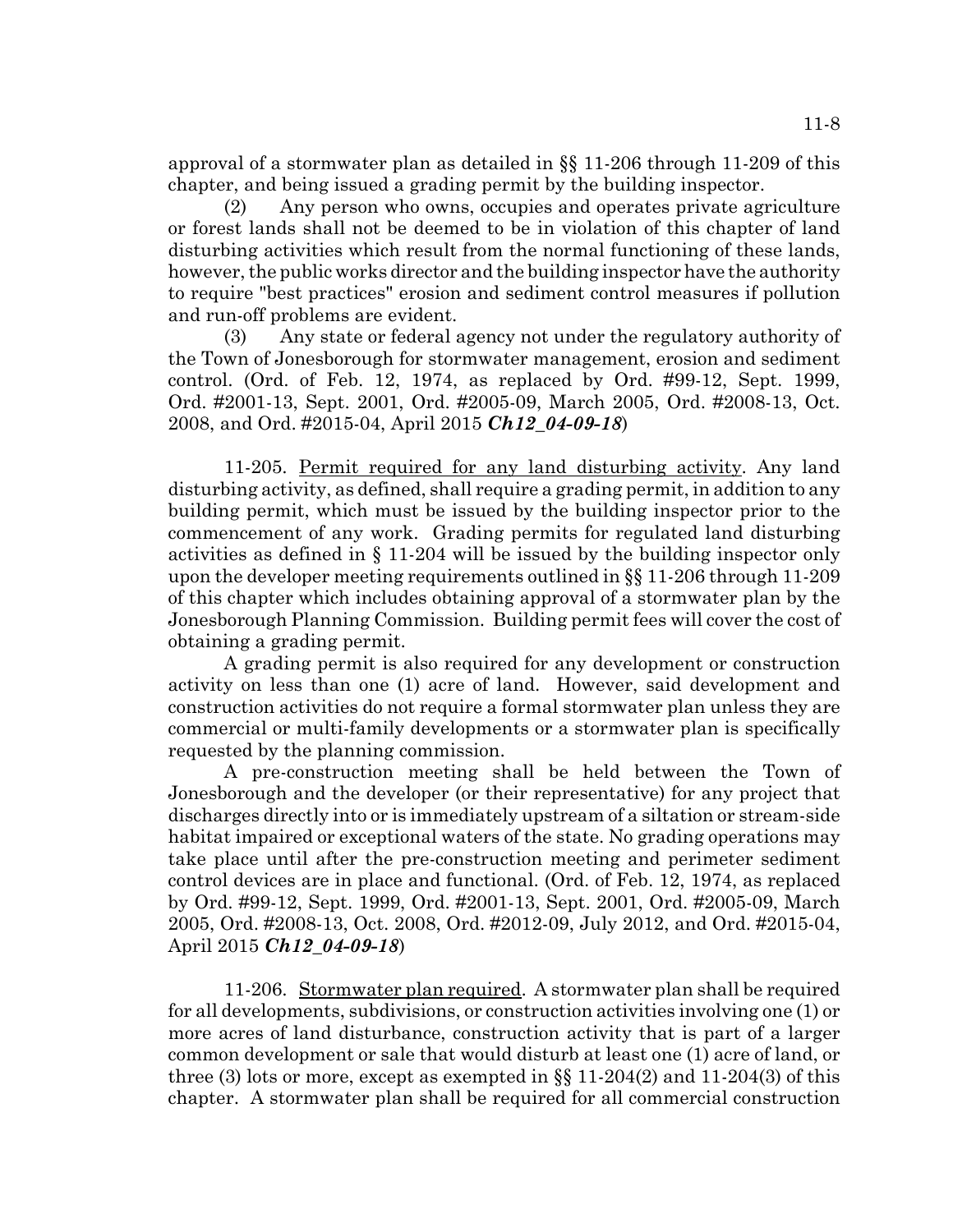11-9

or renovation, or any multi-family residential facility regardless of the acreage or number of units. If necessary to protect the health and safety of the people, the planning commission may, at its discretion, require a stormwater plan for any development or renovation under an acre, or single-family subdivision with less than three (3) lots. (Ord. of Feb. 12, 1974, as replaced by Ord. #99-12, Sept. 1999, Ord. #2001-13, Sept. 2001, Ord. #2005-09, March 2005, Ord. #2008-13, Oct. 2008, Ord. #2012-09, July 2012, and Ord. #2015-04, April 2015 *Ch12\_04-09-18*)

11-207. Plan requirements. The stormwater plan shall be prepared and designed by a registered design professional qualified to prepare stormwater plans in accordance with State of Tennessee law and in accordance with the current State of Tennessee Construction General Permit, where applicable. The length and complexity of the plan is to be commensurate with the size of the project, severity of the site condition, and the potential for off-site damage.

For projects which require a construction general permit through the State of Tennessee, the SWPPP (plan and narrative) shall be prepared by a person in accordance with the current State of Tennessee Construction General Permit and submitted to the town. The SWPPP shall contain all required information as required by the current State of Tennessee Construction General Permit. Be aware that the requirements for projects which drain into impaired or exceptional waters of the state are different than for projects draining to an unimpaired water of the state.

The plan shall include at least the following:

(1) Project description: Briefly describe the intended project and proposed land disturbing activity including number of units and structures to be constructed and infrastructure required.

(2) Contour intervals of five feet (5') or less showing present conditions and proposed contours resulting from land disturbing activity.

(3) All existing drainage ways, including intermittent and wet-weather. Include any designated floodways or floodplains.

(4) A general description of existing land cover; individual trees and shrubs do not need to be identified.

(5) Stands of existing trees as they are to be preserved upon project completion, specifying their general location on the property. Differentiation shall be made between existing trees to be preserved, trees to be removed and proposed planted trees. Tree protection measures must be identified, and the diameter of the area involved must also be identified on the plan and shown in feet per inches. Information shall be supplied concerning the proposed destruction of exceptional and historic trees in setbacks and buffer strips, where they exist. Complete landscape plans may be submitted separately but must meet guidelines established in chapter 6 of title 11 of the municipal code. The plan must include the sequence of implementation for tree protection measures.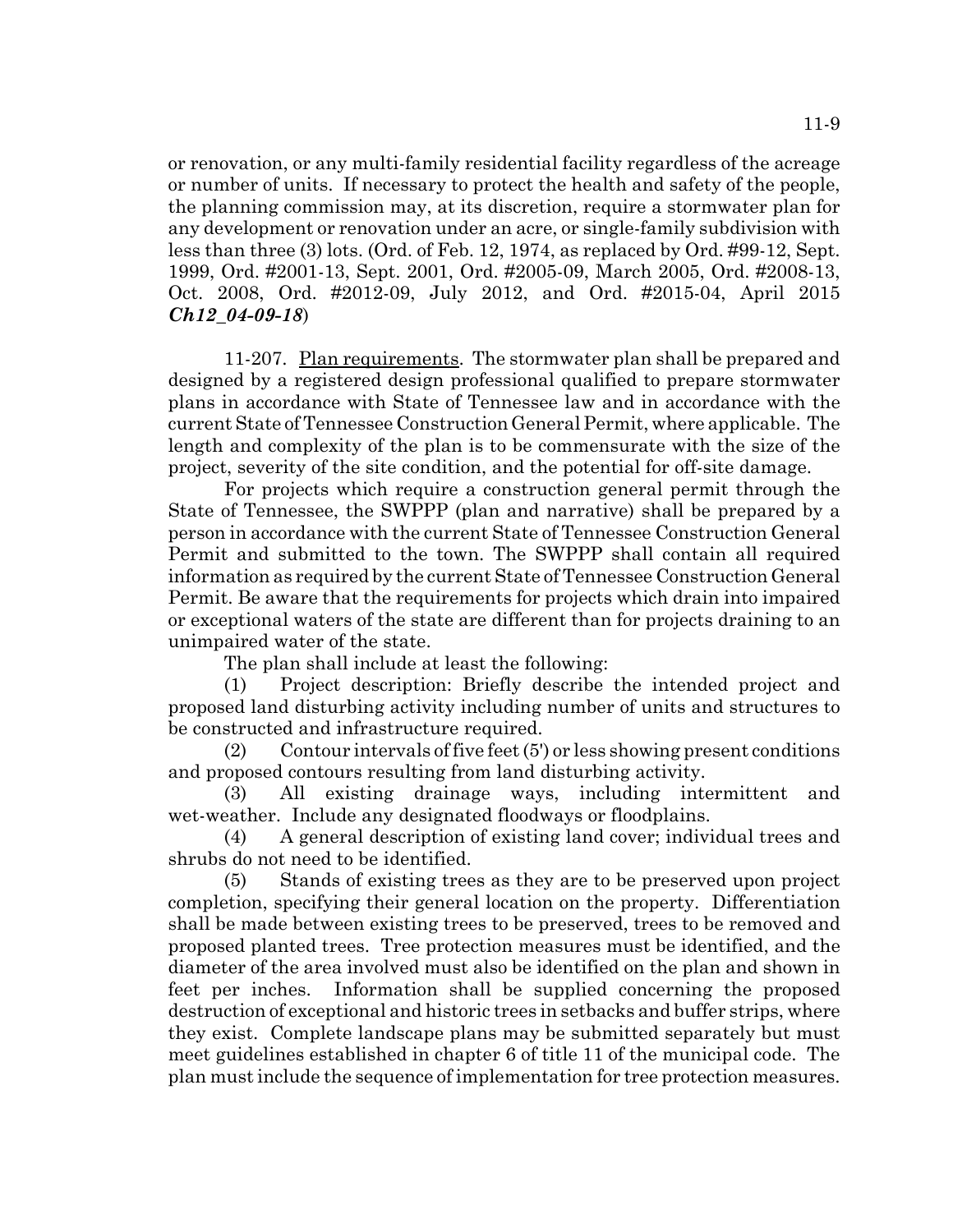(6) Limit of disturbance showing approximate limits of proposed clearing, grading and filling.

(7) Drainage area map showing pre- and post-development stormwater leaving any portion of the site.

(8) A general description of existing soil types and characteristics and any anticipated soil erosion and sediment problems resulting from existing characteristics.

(9) Location, size, details, and layout of proposed stormwater management improvements. Provide appropriate details such as a profile through the principal spillway with cut-off trench, anti-seep control, trash rack details, compaction/backfill details or notes, riser detail, outlet stabilization, and emergency spillway detail for detention ponds and other details/sections as needed for the contractor to build the structures.

Any opening in a riser structure and its overflow shall have a trash rack to prevent the openings, the riser, and/or the principal spillway from becoming clogged. The trash racks shall not be flat across the openings.

Provide hydraulic calculations sealed by a registered professional engineer for stormwater facilities. As a minimum, the calculations shall include a pre- and post-development drainage area map, brief narrative, pre- and post-development run-off data, and routing calculations to determine the outflow rate.

- (10) Proposed closed and open drainage network.
- (11) Proposed storm drain or waterway sizes.

(12) Location and amount of stormwater run-off leaving site after construction and stormwater management measures proposed. The evaluation must include projected effects on property adjoining the site and on existing drainage facilities and systems. The plan must address the adequacy of outfalls from the development. When water is concentrated, what is the capacity of waterways and storm drains, if any, accepting stormwater off-site, and what measures, including infiltration, sheeting into buffers, outfall setbacks, etc., are to be used to spread concentrated run-off and prevent the scouring of waterways and drainage areas off-site.

If the downstream storm drain or waterway is not of sufficient size to handle the post-development run-off, or even the pre-development a review shall be undertaken to determine if any reasonable accommodation can be given in the stormwater plan to reducing the likelihood of problems downstream. The plan will be expected to address, to the extent reasonable, improvements that will reduce the release rate to no greater than the capacity of the downstream storm drains or waterways.

Outfall pipes from storm drain systems and stormwater management facilities shall be setback sufficiently from off-site properties to allow the concentrated water to spread out back to pre-development flow characteristics. Under no circumstance shall an outfall pipe, as measured from the end section, headwall, or pipe, if no end structures used, be any closer than ten feet (10')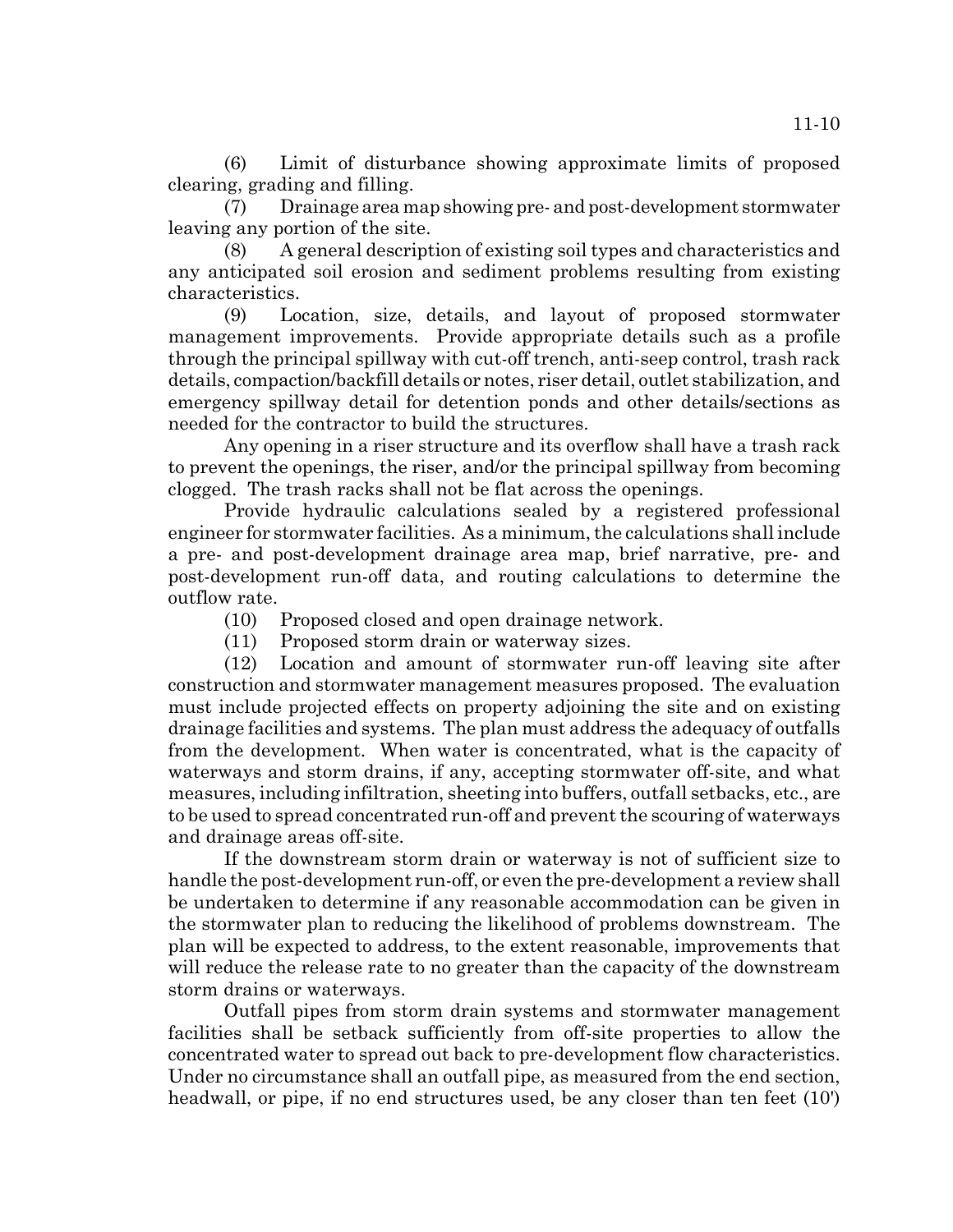from the off-site property unless a drainage easement from the off-site property owner is obtained and recorded. The outfall setback shall be determined by the engineer and shall be based on outflow rate and the receiving channel or pipe characteristics.

Stormwater discharge from a concentrated point such as a pipe outfall shall discharge onto rip-rap or other velocity/energy dissipating method to reduce erosion potential. All rip-rap or other stone used to reduce velocity shall be placed on a geotextile to prevent scouring and the stone from sinking into the underlying soil.

The overflow path through the site and from any stormwater management device for stormwater run-off above the design storm event shall not impact any structure.

(13) The projected sequence of construction represented by the grading, drainage and erosion and sediment control plans as related to other major items of construction, beginning with the initiation of excavation and including the construction of any sediment basins or stormwater facilities. The sequence of construction is a vital component of the stormwater plan and it explains to the contractor, and building inspector, when the drainage and sediment control devices are to be in place.

The sequence of construction shall state that no clearing or grading may begin until all perimeter sediment control devices are in place and functional.

(14) Specific remediation measures to prevent erosion and sediment run-off and to meet approved standards as outlined in § 11-208 of this chapter. Plans shall include detailed drawings of all control measures used; stabilization measures including vegetation and non-vegetative measures, both temporary and permanent, will be detailed. Detailed construction notes and a maintenance schedule shall be included for all control measures in the plan.

If a detention pond is to be used initially as a temporary sediment basin, then appropriate details and notes shall be provided showing how the pond will increase the residence time of the sediment laden water and when and how the sediment basin is to be converted to a permanent detention pond. Typically this conversion occurs once the upland drainage area to the pond has been stabilized. The sequence of construction shall include notes on when these activities are to take place.

The use of earth berms/dikes, swales, sediment traps, outlet structures, and sediment basins are strongly encouraged over the use of silt fence and straw bales for long term projects and where concentrated run-off is present.

All disturbed areas that will not be disturbed again within fourteen (14) days shall be temporarily or permanently stabilized with seed, mulch, and/or other appropriate measures within fourteen (14) days of grading or clearing operations ceasing. It is very important that disturbed soil be stabilized as soon as possible to prevent sediment run-off. For slopes 3:1 or steeper, they must be temporarily or permanently stabilized within seven (7) days of grading ceasing on those slopes.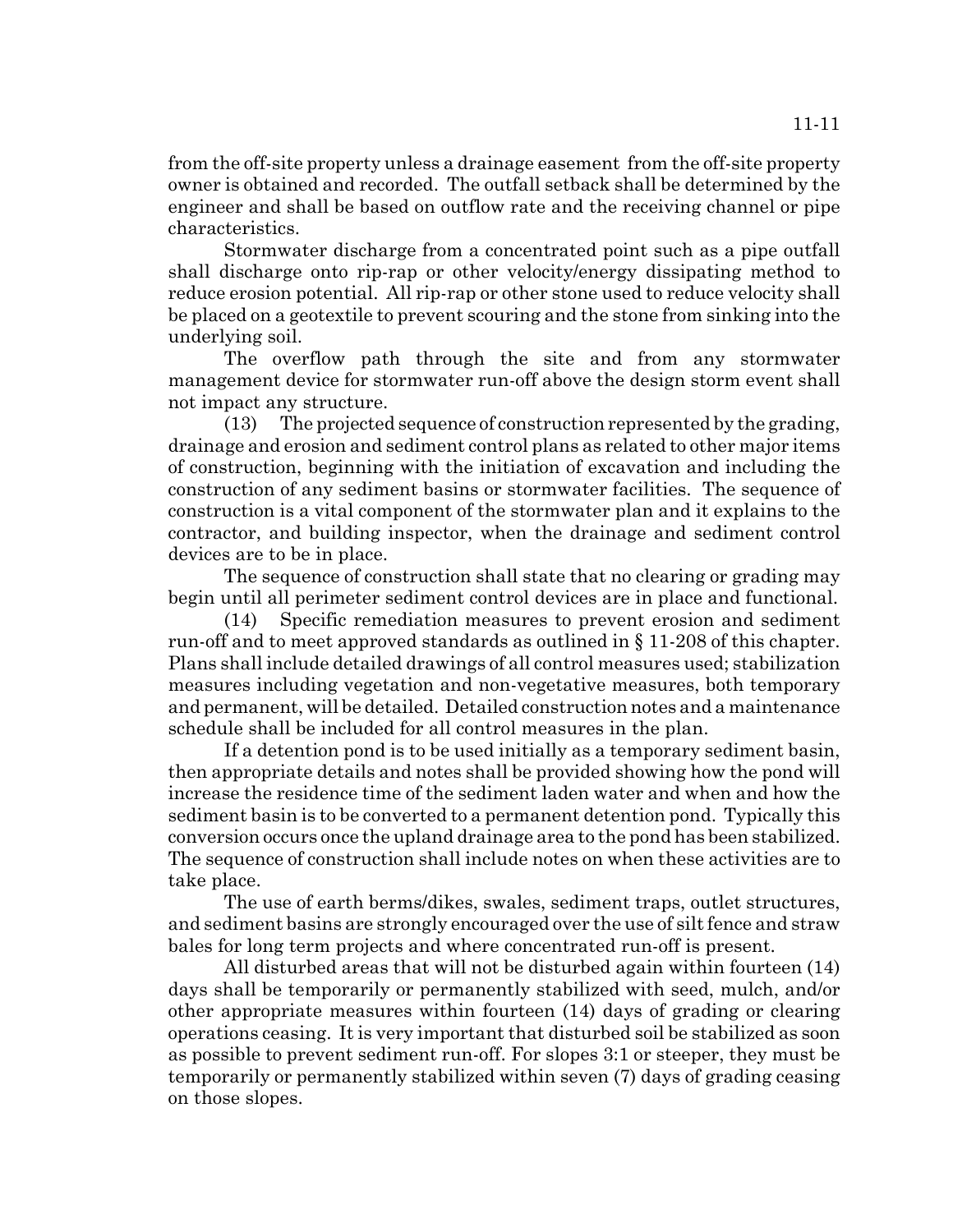(15) A stone construction exit per the Tennessee Sediment Control Handbook shall be provided for all construction ingress/egress points for all construction projects including single lot construction. This is required in order to prevent mud, sediment, and debris on Jonesborough streets and public ways at a level acceptable to the public works director or building inspector. Mud, sediment, and debris brought onto streets and public ways must be removed by the end of the day by machine, broom or shovel to the satisfaction of the public works director. Failure to remove said sediment, mud or debris shall be deemed a violation of this chapter.

It is the contractor's responsibility to prevent sediment from leaving the construction site and this includes sediment leaving the site by way of run-off flowing out the entrance or by vehicular tires carrying the sediment into the street. If there is run-off flowing down the construction exit to the street, a mountable stone berm or equivalent measures shall be used to direct the run-off to sediment control devices adjacent to the exit. The use of smaller stone or gravel other than shown in the Tennessee Sediment Control Handbook is not permitted.

(16) Proposed structures, location (to the extent possible) and identification of any proposed additional building, structures or development on the site.

(17) A description of on-site measures to be taken to recharge surface water in to the groundwater system through infiltration, if appropriate for the site.

(18) The plan must have the seal of the design professional responsible for creating the plan. The stamped and signed plan, if approved, shall be copied and be the official plan that must be available in the field during construction. (as added by Ord. #99-12, Sept. 1999, and replaced by Ord. #2001-13, Sept. 2001, Ord. #2005-09, March 2005, Ord. #2008-13, Oct. 2008, Ord. #2012-09, July 2012, and Ord. #2015-04, April 2015 *Ch12\_04-09-18*)

11-208. Plan must contain measures to meet approved standards. The stormwater plan shall contain measures that will ensure development, construction or site work will meet or exceed the following standards:

(1) The development fits within the topography and soil conditions in a manner that allows stormwater and erosion and sediment control measures to be implemented in a manner satisfactory to the Jonesborough Planning Commission. Development shall be accomplished so as to minimize adverse effects upon the natural or existing topography and soil conditions and to minimize the potential for erosion.

(2) Plans for development and construction shall seek to minimize cut and fill operations. Construction and development plans calling for excessive cutting and filling shall be justified to the Jonesborough Planning Commission.

(3) During development and construction, adequate protective measures shall be provided to minimize damage from surface water to the cut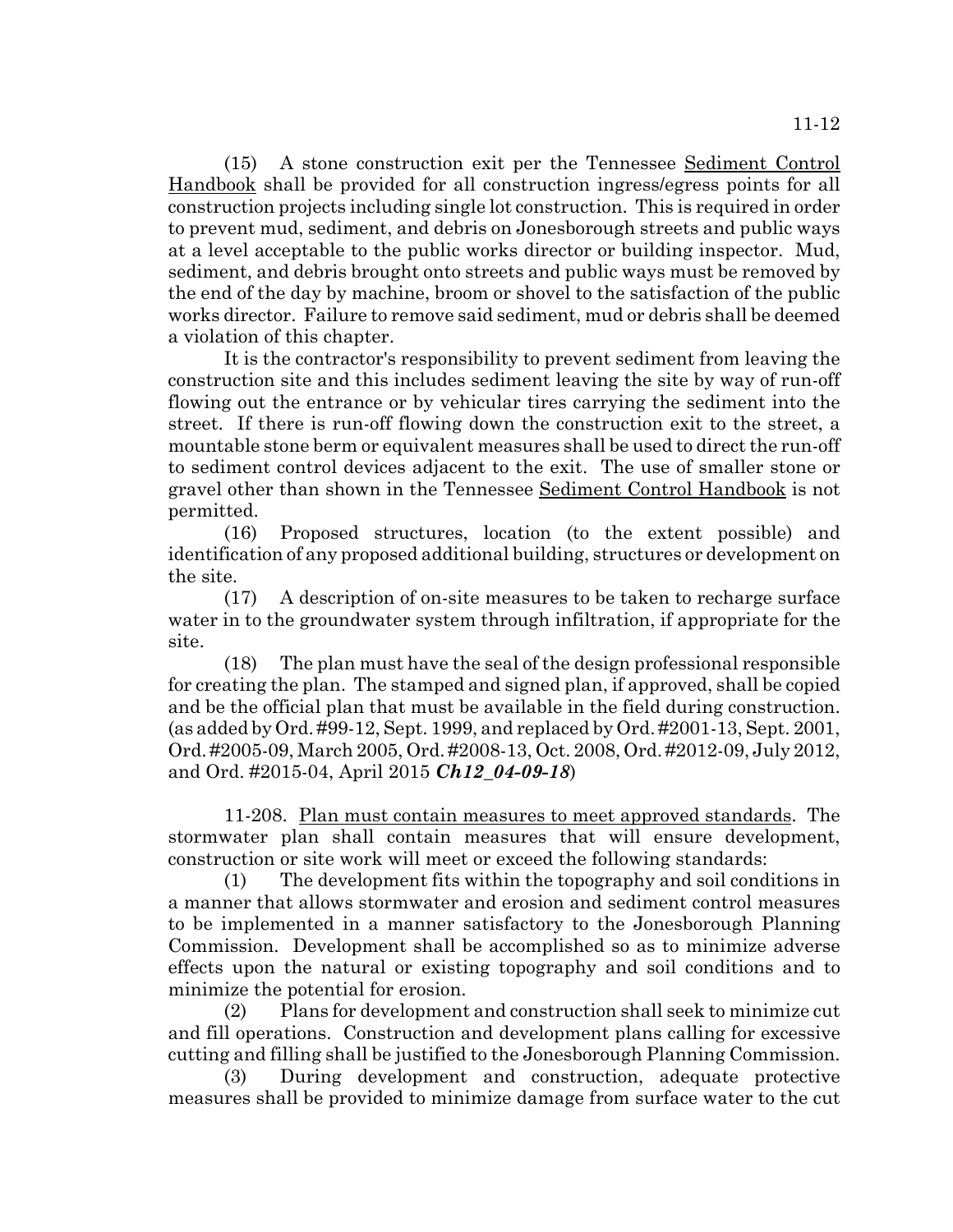face of excavations or the sloping surfaces of fills. Fills shall not encroach upon natural water courses, their floodplains; or constructed channels in a manner so as to adversely affect other properties.

(4) Pre-construction vegetation ground cover shall not be removed, destroyed, or disturbed prior to obtaining a grading permit. Perimeter sediment controls shall be in place prior to the start of clearing or grading operations.

(5) Developers shall be responsible upon completion of land disturbing activities to leave slopes and developed or graded areas so that they will not erode. Such methods include, but are not limited to, re-vegetation, mulching, rip-rapping or gunniting, and retaining walls. Bank cuts and fills should preferably be 3:1 slopes or flatter; however, they shall not exceed a 2:1 slope without planning commission approval and must be permanently seeded and/or stabilized. Regardless of the method used, the objective is to leave the site as erosion and maintenance free as is practical.

(6) Provisions are implemented that accommodate any increased in stormwater run-off generated by the development in a manner in which the pre-development levels of run-off for the two- and ten-year storm events are not increased during and following development and construction. The board of mayor and aldermen reserves the right to require stormwater management to maintain pre-development levels of run-off for the 25-, 50-, 100-year storm event, when it is determined that it is in the best interest of the town to consider "partnering" with the developer to further reduce stormwater flows onto adjoining properties or if a known flooding problem exists downstream.

Any stormwater detention or retention pond shall also be designed to pass the 100-year storm (peak attenuation to the 100-year pre-development rate is not required) through the pond without over topping any portion of the dam. This can be accomplished through the principal spillway and emergency spillway, which shall be installed on virgin soil and not to be placed on fill material or the dam. If it is not feasible to place the emergency spillway on virgin soil then the principal spillway shall be designed for the 100-year storm.

To the extent necessary, sediment in run-off water must be trapped by the use of sediment basins, silt traps or other sediment control measures until the disturbed area is stabilized. Structural controls shall be designed and maintained as required to prevent pollution. The town strongly encourages the use of sediment traps/basins and earth berms/dikes for sediment control measures. Silt fence may be used but should not always be the first or only device considered.

All off site surface water flowing toward the construction or development area shall, to the extent possible, be diverted around the disturbed area by using berms, channels, or other measures as necessary. Limiting the amount of run-off, especially concentrated run-off, from flowing through the construction site can be extremely helpful in preventing or significantly reducing sediment run-off. Under no circumstances, unless a drainage easement is obtained, may be diverted off site run-off be redirected onto off site properties or be diverted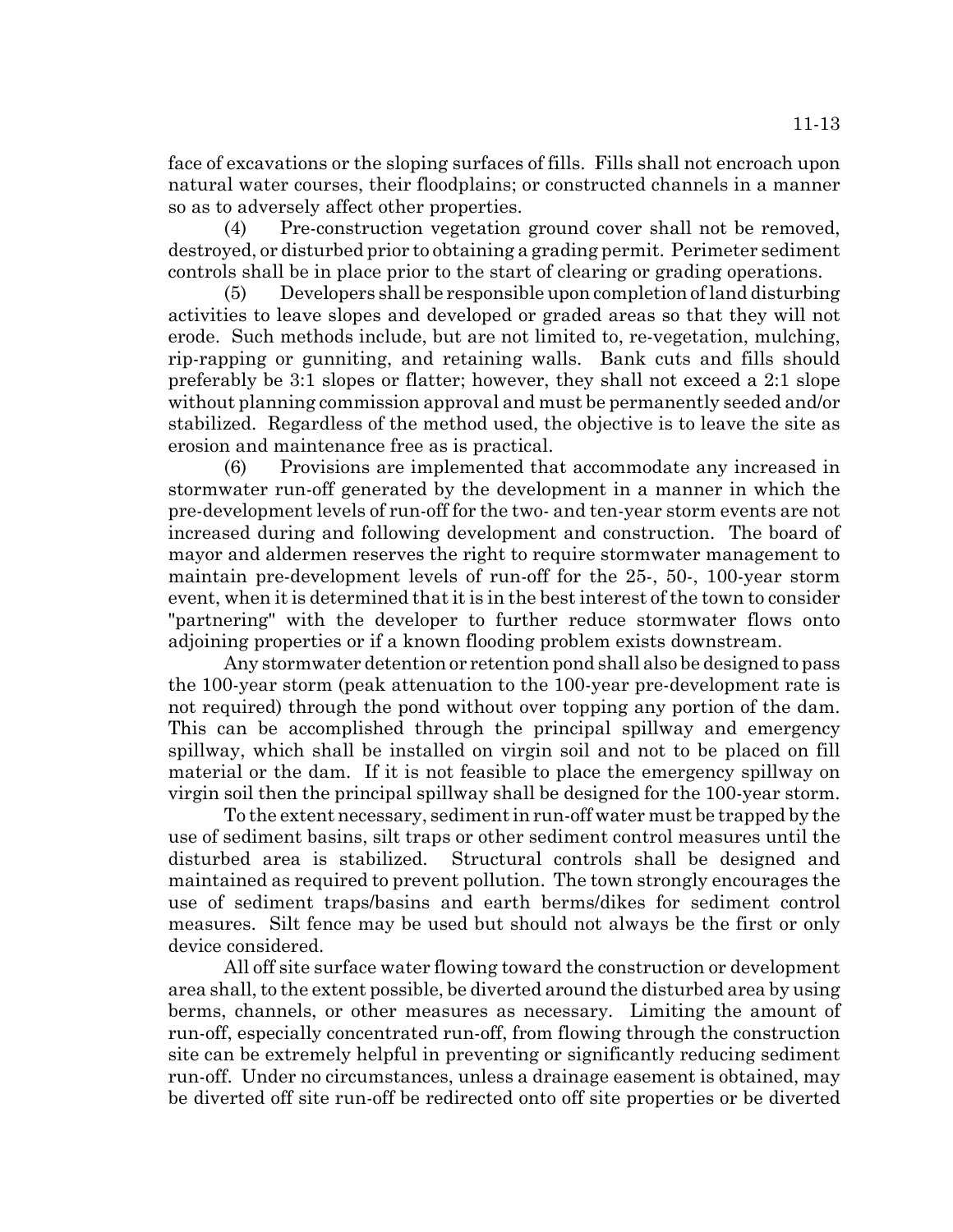onto an off-site property's existing drainage way in a manner that would cause harm to the property.

(7) All grading, vegetation, drainage, stormwater, erosion and sediment control mitigation measures shall conform to any or all best management practices approved and revised from time to time by the board of mayor and aldermen and meet the requirements of the current State of Tennessee's Erosion and Sediment Control Handbook.

(8) All perimeter sediment control devices such as earth berms/dikes, swales, sediment basins, sediment traps, and other perimeter drainage and sediment control measures shall be installed in conjunction with initial work and must be in place and functional prior to the initial grading operations. These measures must be maintained throughout the development process. Sediment basins and/or sediment traps may be temporary, but shall not be removed without the approval of an enforcement officer.

(9) Existing trees shall not be cut or otherwise damaged or destroyed within portions of the property to be used for required open space, if required, setback or buffer requirements of the Jonesborough Zoning Ordinance or the Jonesborough Landscape Ordinance, without the formal approval of the Jonesborough Planning Commission. When hardships or development problems exist in these areas, the Jonesborough Planning Commission may entertain plans that include planted trees and vegetation in setback and buffer areas.

The town strongly encourages the developer or builder to not remove existing trees in order to construct a stormwater management facility.

(10) Heritage trees in setbacks, buffer strips and required open spaces shall not be removed without receiving approval of the Jonesborough Planning Commission. The Jonesborough Building Inspector, with the possible technical assistance of the Washington County Extension Agent and the soil conservationist, shall make the initial determination related to any exceptional and/or historical trees prior to review by the planning commission and the issuance of grading and building permits.

(11) A permanent undisturbed buffer shall be provided from the top of bank along both sides of streams, rivers, lakes, wetlands, or other waters of the state except as necessary for the installation of utilities, development of roads crossing the waterway, trails and walkways, or construction of outfalls for stormwater facilities and related drainage improvements and for removal of invasive species to enhance the existing buffer. These utility, road, trail/walkway, and stormwater outfall disturbances shall be designed to minimize disturbance and impact on the waters of the state and their buffers. Any disturbance to streams, wetlands, or other waters of the state require an aquatic resource alteration permit through the State of Tennessee.

The buffer widths are based on the drainage area to the point along the stream or other waters of the state where the buffer is being determined:

(a) For drainage area less than one (1) square mile, the buffer is thirty feet (30').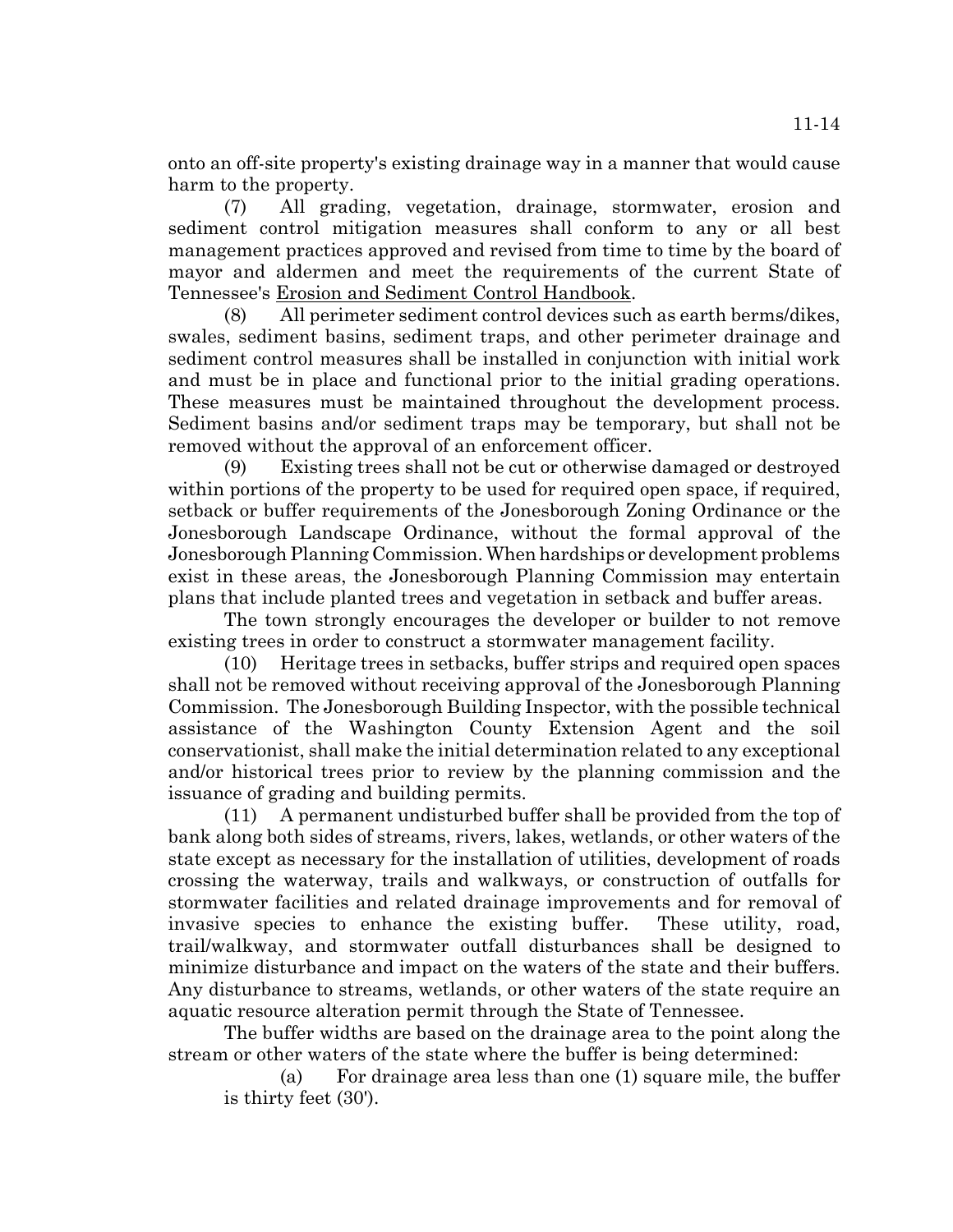(b) For drainage areas one (1) square mile or more, the buffer is sixty feet (60') average with a thirty foot (30') minimum width. To use the sixty foot (60') average/thirty foot (30') minimum method, it must be shown that the straight sixty foot (60') width would be a hardship to developing the property and may not be based solely on the difficulty or the cost of implementation.

If it is not practical to provide the required buffer or only a portion of the buffer can be provided, approval through the Town of Jonesborough Board of Zoning Appeals must be obtained. Justification for this variance must be justified in accordance with the Town of Jonesborough Board of Zoning Appeals criteria.

During construction, a temporary thirty foot (30') average (fifteen foot (15') minimum) undisturbed buffer or equivalent measures, shall be provided from the top of the stream bank. If the stream or water of the state is impaired due siltation or streamside habitat removal or is an exceptional water of the state, the temporary undisturbed buffer during construction is increased to a sixty foot (60') average (thirty foot (30') minimum) or equivalent measures.

(12) Soil and other materials shall not be temporarily or permanently stored in locations which would cause suffocation of root systems of trees intended to be preserved. Stockpiled soils shall have silt fencing or other sediment control measures surrounding, and shall be located away from street, curbs and drainage ways to prevent sediment from getting into local waters or streets and public ways.

(13) Land shall be developed to the extent possible in increments of workable size, which can be completed in a single construction season, spring to fall. Erosion and sediment control measures shall be coordinated with the sequence of construction, development and construction operations. Control measures such as berms, interceptor ditches, terraces, and sediment and silt traps shall be put into effect prior to any next stage of development.

(14) The permanent vegetation shall be installed on areas of the construction site that are outside of the building area, pad or footprint, as soon as utilities are in place and final grades are achieved. Without prior approval of an alternate plan by the Jonesborough Planning Commission, permanent or temporary soil stabilization must be applied to disturbed areas outside of the building pad or footprint within fourteen (14) days from substantial completion of grading, or where these disturbed areas outside the building site will remain unfinished for more than fourteen (14) calendar days. The building area should be stabilized with a concrete pad or the footprint covered with gravel.

(15) Stormwater management facilities and drainage structures shall, where possible, use natural topography and natural vegetation. In lieu thereof, these structures shall have planted trees and vegetation such as shrubs and permanent ground cover on their borders, except no woody vegetation such as trees and shrubs shall be planted on dam areas or within twenty-five feet (25')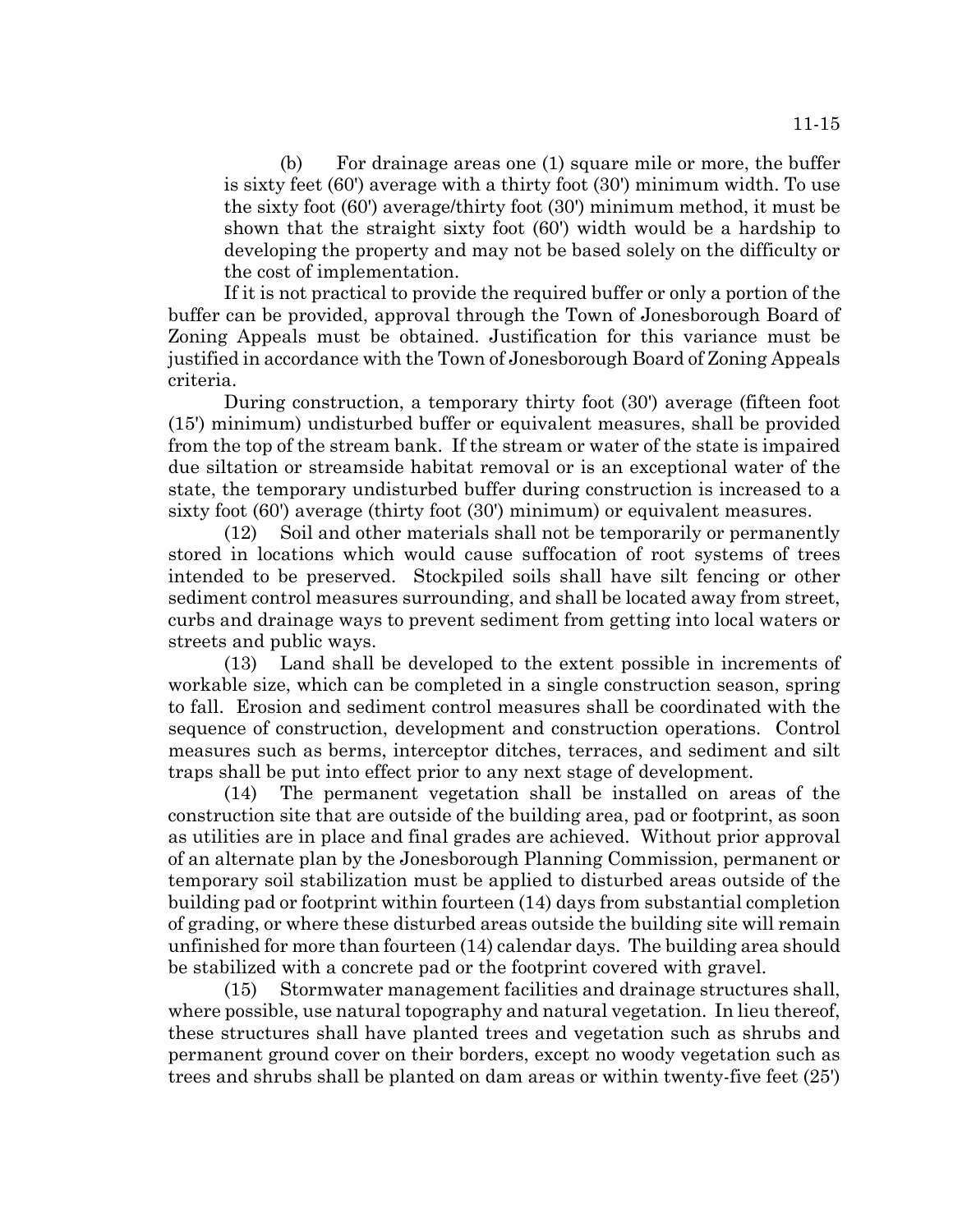of the dam. Plant varieties shall be those sustainable in a drainage way environment or as may be outlined in best management practices.

Landscaping of detention ponds shall be in accordance with the Town of Jonesborough Detention Pond Landscape Manual.

(16) In many situations stormwater management facilities and drainage structures need to be fenced in order to protect public safety. The Jonesborough Planning Commission may require fencing for any basin or structure. When fencing is required, the following specifications apply:

(a) Height minimum of forty-two inches (42").

(b) For residential areas and high visibility commercial areas, the fencing shall be split rail with black or green vinyl coated wire attached, or some other type of attractive fencing but shall not be chain link fencing.

For commercial and industrial uses, the fencing may be chain link up to six feet (6') tall if the fencing is not visible from residential zone or used property or a public right-of-way. Under no circumstances may barbed wire be used.

(c) A lockable access gate of a minimum width of twelve feet (12') must be provided to allow access by equipment and machinery as needed for maintenance.

(d) An adequate access road to the gate sufficient for maintenance vehicles and equipment.

The Jonesborough Planning Commission may consider and approve other fencing alternatives; provided that the alternatives presented meet minimum safety and security objectives.

(17) Stormwater plans must meet minimum requirements established by the State of Tennessee's Construction General Permit, where applicable, and in their erosion and sediment control handbook. If there is a conflict between these regulations and the State of Tennessee's regulation, the most stringent regulation shall apply.

All erosion and sediment control devices shall be designed for the two (2) year, 24-hour storm as a minimum. For drainage area of ten (10) acres or more to a single outfall point, a sediment basin(s) or equivalent measures shall be used and designed for the 2-year, 24-hour storm.

For projects which drain into an impaired or exceptional water of the state, the erosion and sediment control devices shall be designed for the 5-year, 24-hour storm and a sediment basin or equivalent measures shall be used for drainage areas of five (5) acres or more to a single outfall point.

(18) The Town of Jonesborough wishes to minimize the negative effects of development on our environment, on our economy, and on our health while at the same time reducing development costs for the developers and maintenance costs for the town and the developer. All efforts should be utilized to implement site design and non-structural stormwater management practices to reduce and minimize runoff in new development. Efforts to enhance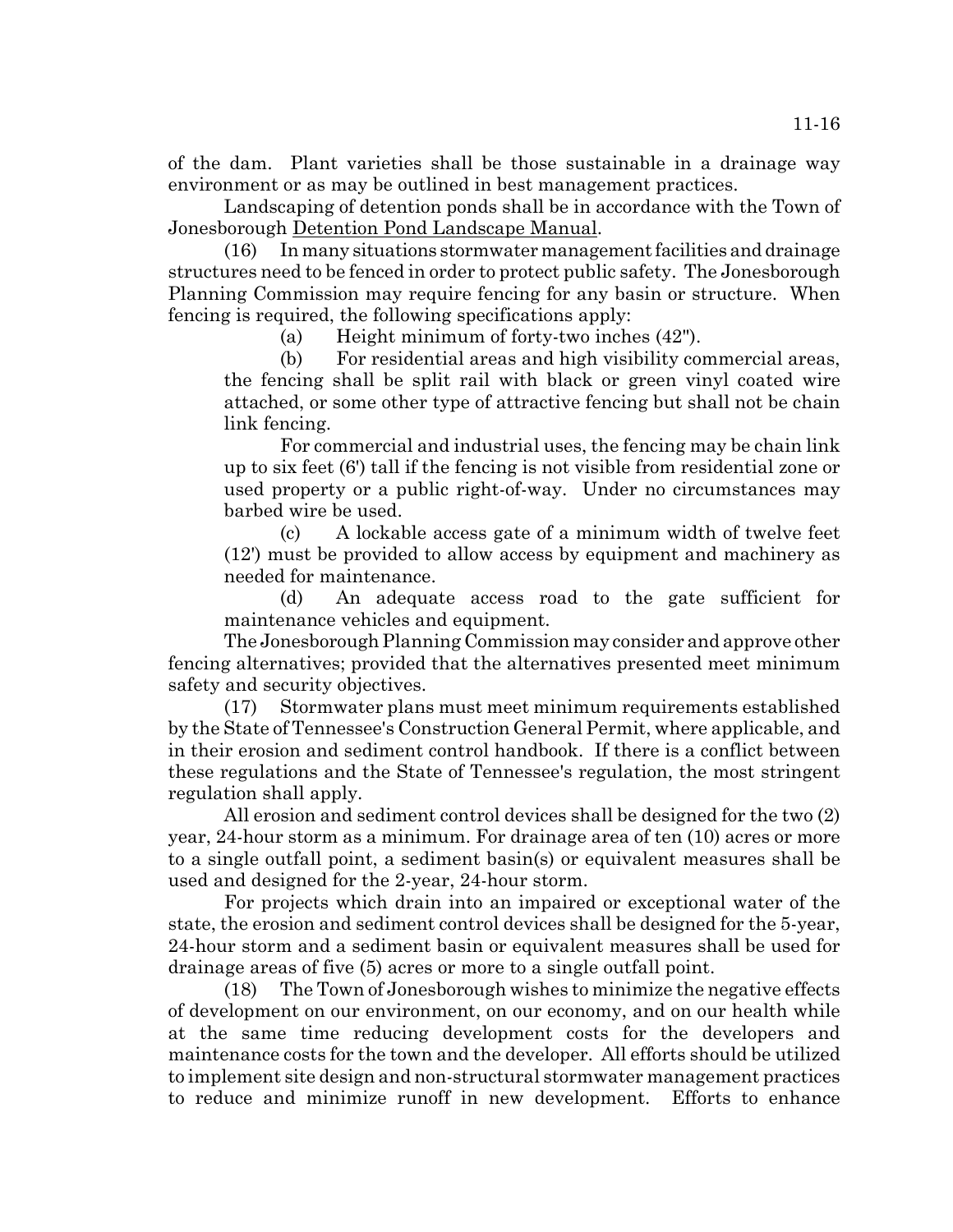infiltration, passage or movement of water into the soil surface, reduction of hard surfaces, minimizing the concentration of runoff, and lengthening of the time of concentration should be a priority.

The following BMPs and stormwater credits can be applied to the peak and water quality stormwater calculations thereby reducing the size and cost of the stormwater BMPs:

(a) Natural area conservation. The preservation of forest, wetlands, pasture land, and other sensitive areas of existing vegetation thereby retaining pre-development hydrologic and water quality characteristics. If these areas are undisturbed and placed in a recorded protective easement, these areas may be subtracted from the total site area when calculating water quality volume. The post development curve numbers for these areas can be modeled as forest in good condition.

(b) Disconnection of rooftop runoff. Rooftop runoff that is disconnected from another impervious surface and directed over a pervious area will infiltrate into the soil or be filtered by the surface material. The longer the flow path of the water from the pipe across vegetated areas, the greater the filtering and infiltration of the run-off which in turn improves water quality and reduces downstream run-off.

If the lot is graded to disperse the rooftop runoff as sheet flow through at least fifty feet (50') of thick grass or other thick vegetation or through at least twenty-five feet (25') of existing woodlands, fifty percent (50%) of the rooftop impervious area draining through the vegetation may be modeled as grass in good condition when calculating the post development curve number. If reforestation or planted landscape beds equal in area to fifty percent (50%) of the rooftop area is placed in the path of the disconnected rooftop runoff, then the remaining fifty percent (50%) of the rooftop impervious area may be modeled as grass in good condition when calculating the post development curve number.

If the rooftop runoff is discharged into a properly designed and constructed bioretention facility/rain garden onsite, one hundred percent (100%) of the rooftop impervious area draining to the device may be modeled as grass in good condition when calculating the post development curve number.

In addition, under both conditions listed above, the total impervious area in the water quality calculations may be reduced relative to the impervious area reduction associated with the curve number credit.

If downspouts need to be piped away from building foundations to prevent damage to the foundations, the pipes must outfall at least ten feet (10'), preferably further, from any property line. If the downspouts are piped and the runoff cannot disperse in accordance with the above requirements, no stormwater credit is available.

(c) Disconnection of non-rooftop impervious runoff. Rooftop runoff that is disconnected from another impervious surface and directed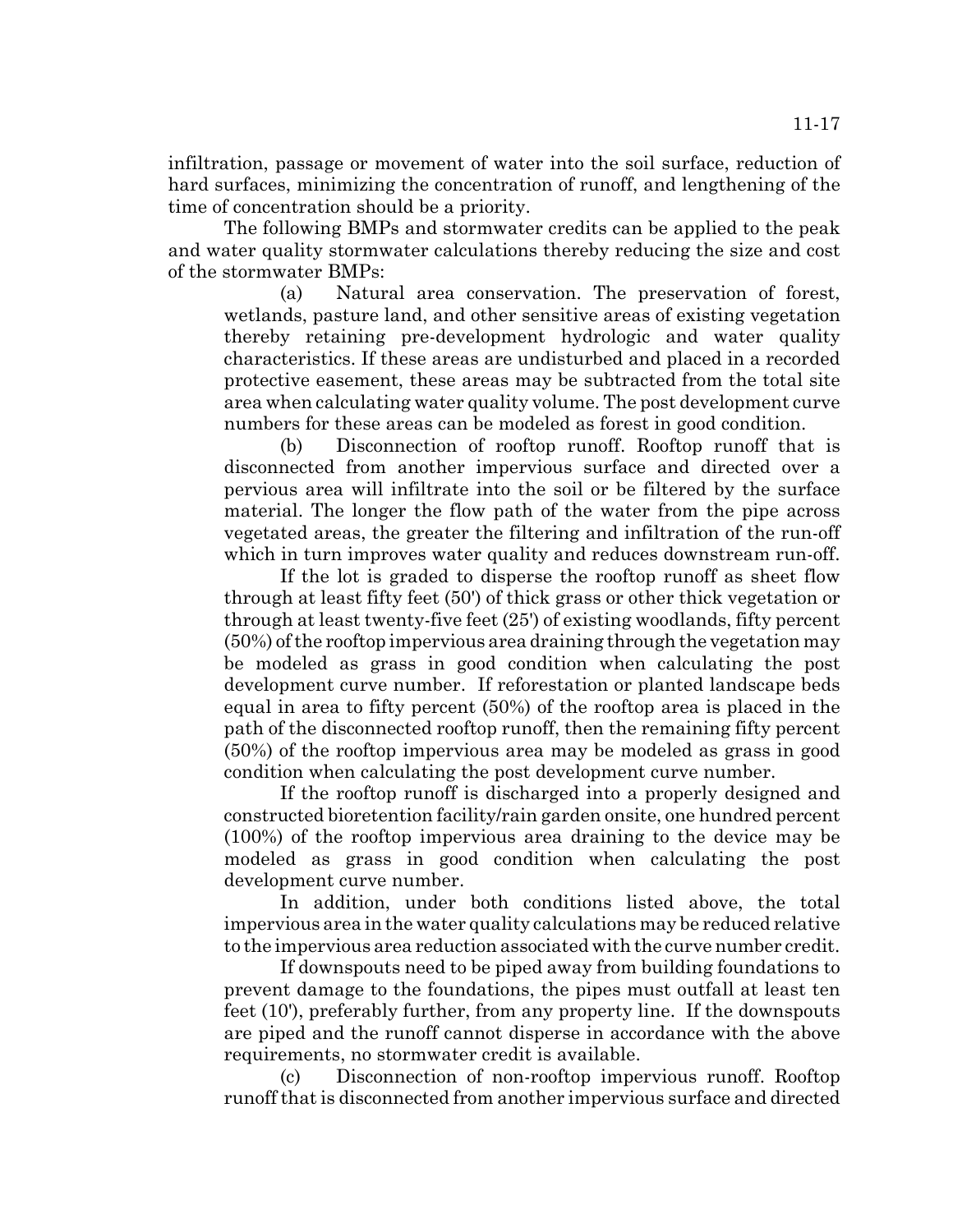over a pervious area will infiltrate into the soil or be filtered by the surface material. The longer the flow path of the water across vegetated areas, the greater the filtering and infiltration of the runoff which in turn improves water quality and reduces downstream runoff.

Discharging run-off from impervious surfaces onto pervious surfaces through the use of pervious pavers, permeable paving surfaces, rain gardens/bioretention facilities, grassed swales, use of open road sections in lieu of curbed roads, and by grading the site so that run-off travels from an impervious surface to a pervious surface before being collected in a drainage system. All of these increase filtering and infiltration of stormwater before the flows become concentrated and this in turn improves water quality and reduces downstream run-off which means pipes, swales, ditches, and stormwater facilities can be smaller.

Avoid sending run-off from one (1) impervious surface directly onto another impervious surface. Place pervious surfaces between impervious surfaces along the run-off path.

If the site is graded to disperse the impervious runoff as sheet flow through at least fifty feet (50') of thick grass or other thick vegetation or through at least twenty-five feet (25') of existing woodlands, fifty percent (50%) of the impervious area draining through the vegetation may be modeled as grass in good condition when calculating the post development curve number. If the impervious runoff is discharged into a properly designed and constructed bioretention facility/rain garden onsite, one hundred percent (100%) of the impervious area draining to the device may be modeled as grass in good condition when calculating the post development curve number.

(d) Sheet flow. Maintain sheet flow for as long as possible before the run-off has to be collected in a stormwater conveyance system. Sheet flow increases infiltration and lengthens the time of concentration which in turn improves water quality and reduces run-off downstream. Spread out concentrated flows created by the development before they are discharged offsite using stilling basins, level spreaders, directing run-off through woodlands, or other means so the run-off returns to pre-development characteristics to meet the adequacy of outfall provision of this chapter and to improve water quality and reduce run-off downstream.

(e) Grass channels in lieu of piping or hard surface channels.

(f) Environmentally sensitive development. Maintaining/not disturbing environmentally sensitive areas such as streams, stream buffers, existing woodlands, existing steep slopes, wetlands, etc., the reduction of cut and fill, excavating, etc. and the appropriate balance of buildings and parking on the development site.

(g) Improvements to and the reduction in the impervious areas on the development site. Design parking lots with the minimum amount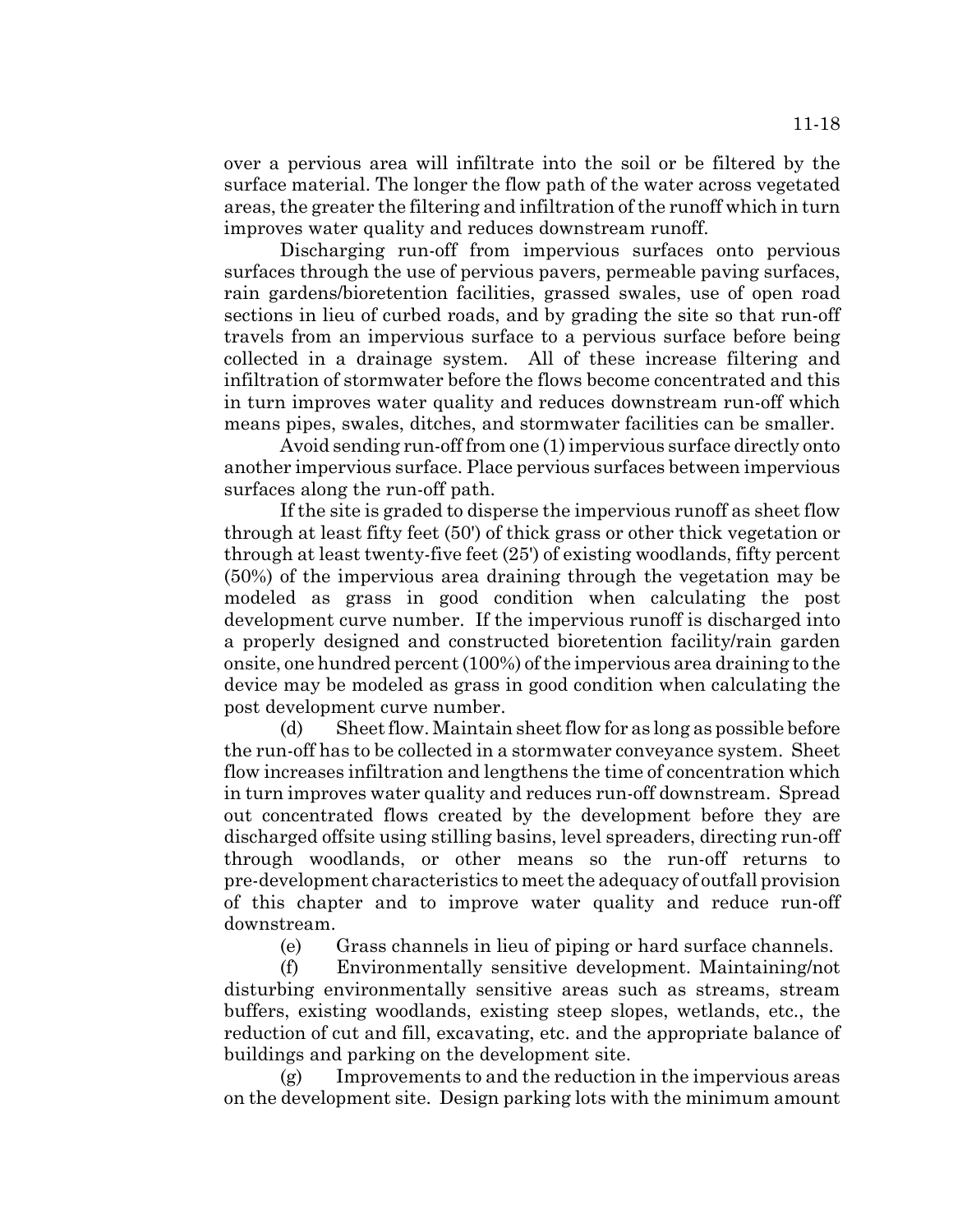of hard surface required to meet the zoning regulations. If additional parking area is desire, the town strongly encourages the employee and/or overflow parking areas to be constructed in a more pervious material than asphalt or concrete. If the parking regulations require excessive parking for your type of development, discuss the issue with the town staff. If the town staff feels a reduction in the number of required parking spaces is justified, a variance can be submitted to the board of zoning appeals to reduce the parking requirements which in turn will reduce the amount of impervious surface installed.

(h) Increased use of trees, shrubs and ground cover, which absorb up to fourteen (14) times more rainwater than grass and require less maintenance.

(19) Neighboring persons and property shall be protected from damage or loss resulting from an increase in stormwater run-off above the pre-development rate, soil erosion, or the deposit upon private property, public streets or rights-of-way of silt and debris transported by water from construction, excavating, grading, etc. associated with a development. (as added by Ord. #99-12, Sept. 1999, and replaced by Ord. #2001-13, Sept. 2001, Ord. #2005-09, March 2005, and Ord. #2008-13, Oct. 2008, amended by Ord. #2009-10, Sept. 2009, replaced by Ord. #2012-09, July 2012, and Ord. #2015-04, April 2015 *Ch12\_04-09-18*, and amended by Ord. #2018-05m May 2018 *Ch13\_03-08-21*)

11-209. Permit application. In addition to the stormwater plan, applications for a grading permit involving land disturbing activities must include the following:

- (1) Name of applicant.
- (2) Business or residence address of applicant.
- (3) Name and address of owner(s) of property involved in activity.

(4) Address and legal description of property, and names of adjoining property owners.

(5) Name, address and state license number of contractor, if different from applicant, and to the extent possible any subcontractor(s) who shall undertake the land disturbing activity and who shall implement the stormwater plan.

(6) A brief description of the nature, extent, and purpose of the land disturbing activity.

(7) Proposed schedule for starting and completing project. (as added by Ord. #2001-13, Sept. 2001, and replaced by Ord. #2005-09, March 2005, Ord. #2008-13, Oct. 2008, Ord. #2012-09, July 2012, and Ord. #2015-04, April 2015 *Ch12\_04-09-18*)

11-210. Plan development at owner/developer's expense. Unless approved by the board of mayor and aldermen, all stormwater plans shall be developed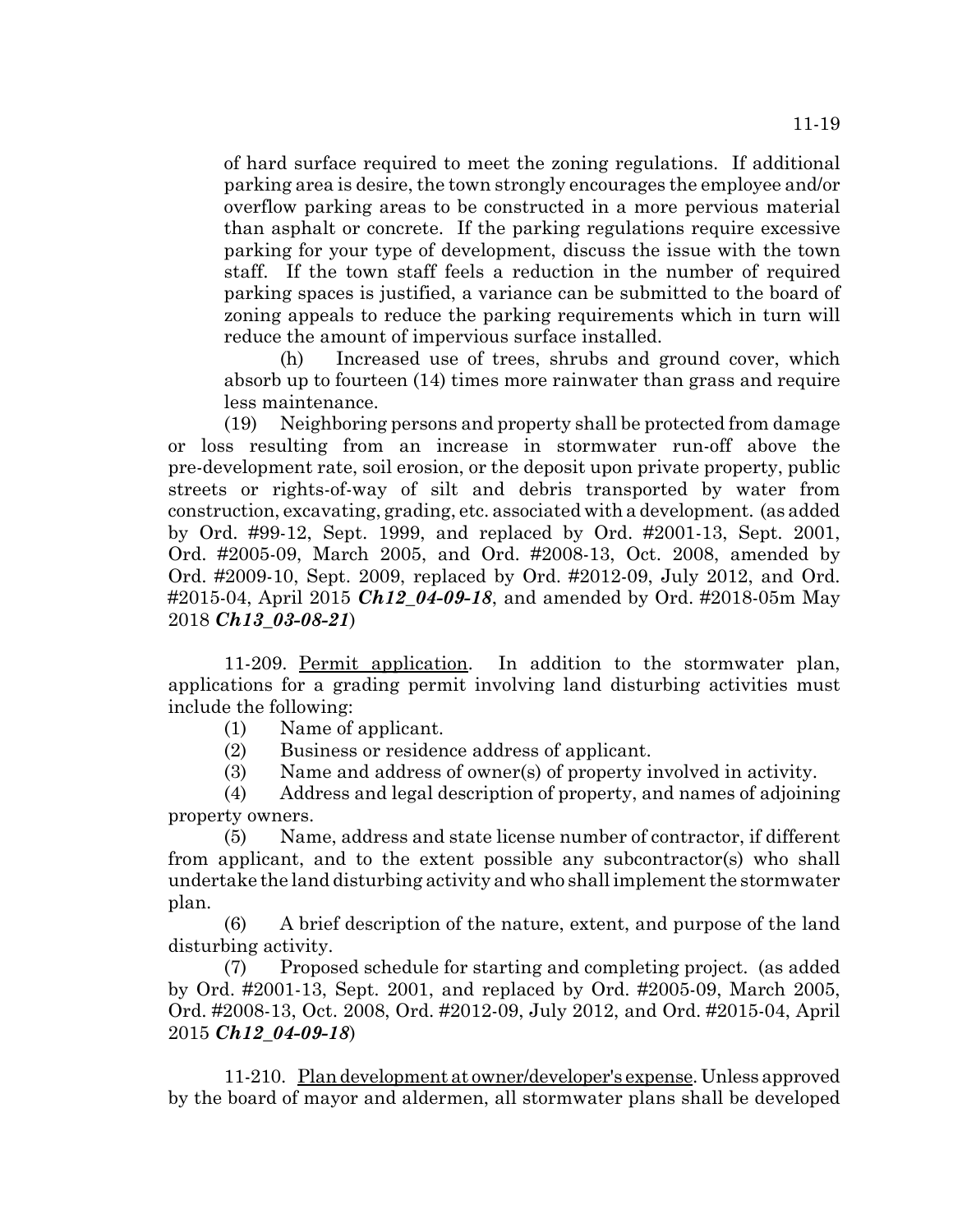and presented at the expense of the owner/developer. (as added by Ord. #2001-13, Sept. 2001, and replaced by Ord. #2005-09, March 2005, Ord. #2008-13, Oct. 2008, Ord. #2012-09, July 2012, and Ord. #2015-04, April 2015 *Ch12\_04-09-18*)

11-211. Plan submitted to building inspector. Four (4) copies of the stormwater plan shall be submitted directly to the building inspector who will direct a copy to any other enforcement officer or department, and may provide copies to the soil conservationist and extension agent or others for review. Any insufficiencies and violations determined by the building inspector and other enforcement officer(s) shall be noted and comments will be directed back to the applicant/developer. The plan will then be revised as required prior to being presented to the Jonesborough Planning Commission. (as added by Ord. #2001-13, Sept. 2001, and replaced by Ord. #2005-09, March 2005, Ord. #2008-13, Oct. 2008, Ord. #2012-09, July 2012, and Ord. #2015-04, April 2015 *Ch12\_04-09-18*)

11-212. Plan submitted in number satisfactory to planning commission. The Jonesborough Planning Commission shall determine the number of copies of the stormwater plan that must be provided to the commission by the owner/developer. (as added by Ord. #2001-13, Sept. 2001, and replaced by Ord. #2005-09, March 2005, Ord. #2008-13, Oct. 2008, Ord. #2012-09, July 2012, and Ord. #2015-04, April 2015 *Ch12\_04-09-18*)

11-213. Plan review. The Jonesborough Planning Commission shall review the stormwater plans as quickly as possible while still allowing for a thorough evaluation of the problems and mitigation measures identified and addressed. (as added by Ord. #2001-13, Sept. 2001, and replaced by Ord. #2005-09, March 2005, Ord. #2008-13, Oct. 2008, Ord. #2012-09, July 2012, and Ord. #2015-04, April 2015 *Ch12\_04-09-18*)

11-214. Grading permit and bond. Following approval of the stormwater plan by the planning commission, a grading permit shall be obtained from the building inspector. No grading permit shall be issued until a contractor performance bond or irrevocable line of credit is posted in the amount determined to be reasonable by the planning commission. A project cost summary must accompany the application so that it can be used to help determine the bond amount. The bond may not be higher than an amount equal to the estimated cost of the improvements, and said bond shall only be released by the building inspector following completion of construction and acceptance of the grading, vegetation, drainage, stormwater management, and erosion and sediment control measures. The bond shall be made out to the Town of Jonesborough and if issued in conjunction with a subdivision plan, shall include the cost of paving, landscaping, and utilities including streetlights if decorative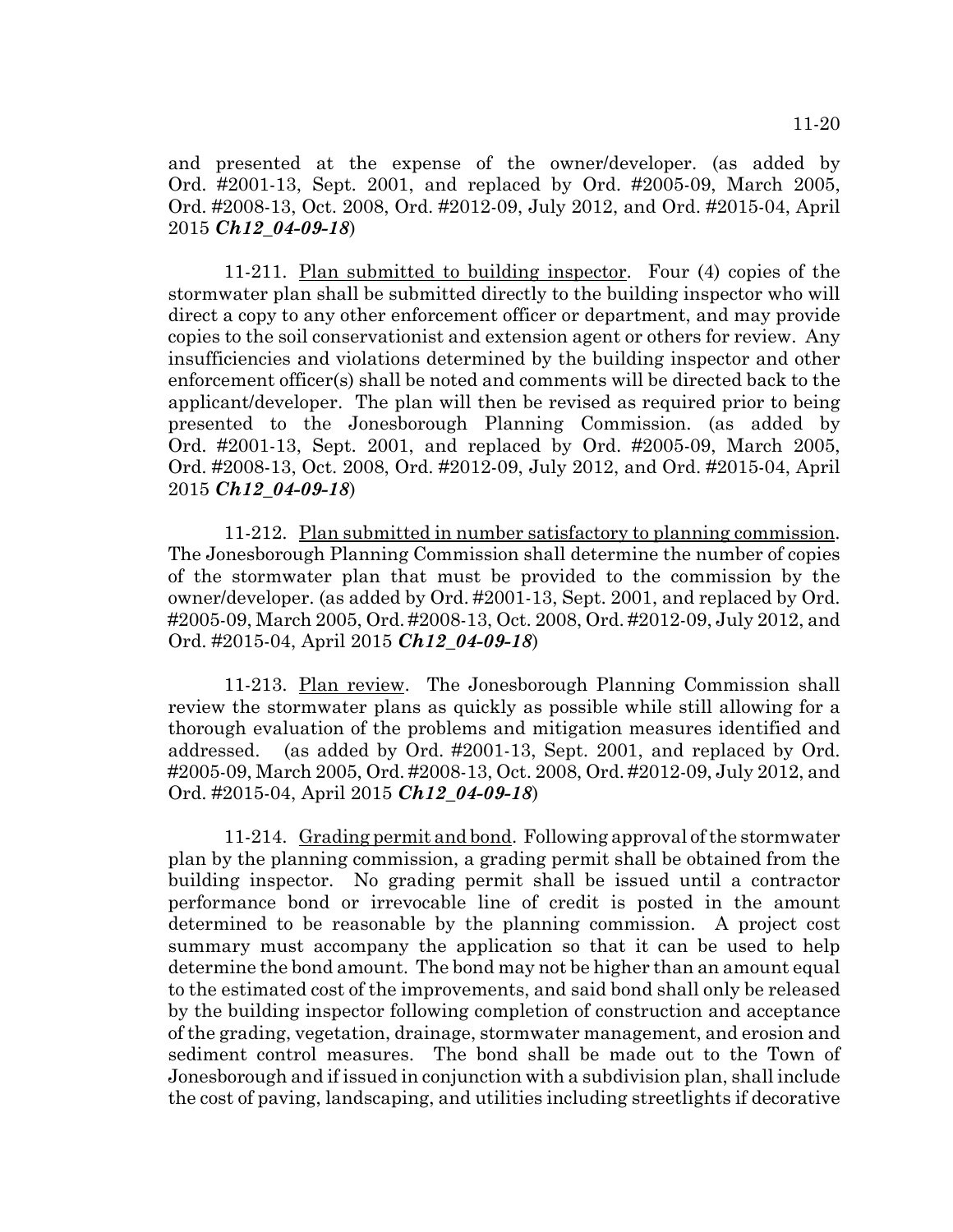lights are submitted and approved. If after eight (8) months from the start of construction it appears that the drainage and sediment plan activities approved by the Jonesborough Planning Commission will not be implemented within a twelve (12) month period, the Jonesborough Planning Commission, at its discretion after a notice of non-compliance has been properly issued as outlined in § 11-228 of this chapter and the developer has failed to comply, may cash said contractor's performance bond or utilize the irrevocable line of credit to complete all of the improvements approved or any portion of the stormwater plan activities it deems necessary to protect the health and safety of residents and to protect the quality of local waters. Upon the posting of the bond, the developer must sign and have notarized an approved certification granting permission for any stormwater plan activities, and any landscaping, paving and utility improvements also approved, to be made on the property in case of default. The planning commission may waive the requirement for a contractor's performance bond or line of credit for work on an acre or more in which the land disturbing activities are very minimal and are similar to single lot residential development. (as added by Ord. #2001-13, Sept. 2001, and replaced by Ord. #2005-09, March 2005, Ord. #2008-13, Oct. 2008, Ord. #2012-09, July 2012, and Ord. #2015-04, April 2015 *Ch12\_04-09-18*)

11-215. Building inspector/public works director may require additional protective measures. The building inspector and the public works director have the authority at their discretion to require ground cover or other remediation measures preventing stormwater, erosion and sediment run-off, if either determines after construction begins that the plan and/or implementation schedule approved by the planning commission does not adequately provide the protection intended in the chapter and in the approval issued by the commission. Additional protective measures required by the public works director and/or the building inspector that fall under the authority of the planning commission are subject to appeal under the procedures outlined in § 11-231 of this chapter. (as added by Ord. #2001-13, Sept. 2001, and replaced by Ord. #2005-09, March 2005, Ord. #2008-13, Oct. 2008, Ord. #2012-09, July 2012, and Ord. #2015-04, April 2015 *Ch12\_04-09-18*)

11-216. Certification of design professional. The registered design professional responsible for developing the stormwater plan may be required to provide written certification to the extent possible that the stormwater management facility approved by the planning commission have been implemented satisfactorily and are in compliance with the approved plan. The building inspector or designee will ultimately have final approval authority through the issuance of a certificate of occupancy as designated in § 11-229. (as added by Ord. #2001-13, Sept. 2001, and replaced by Ord. #2005-09, March 2005, Ord. #2008-13, Oct. 2008, Ord. #2012-09, July 2012, and Ord. #2015-04, April 2015 *Ch12\_04-09-18*)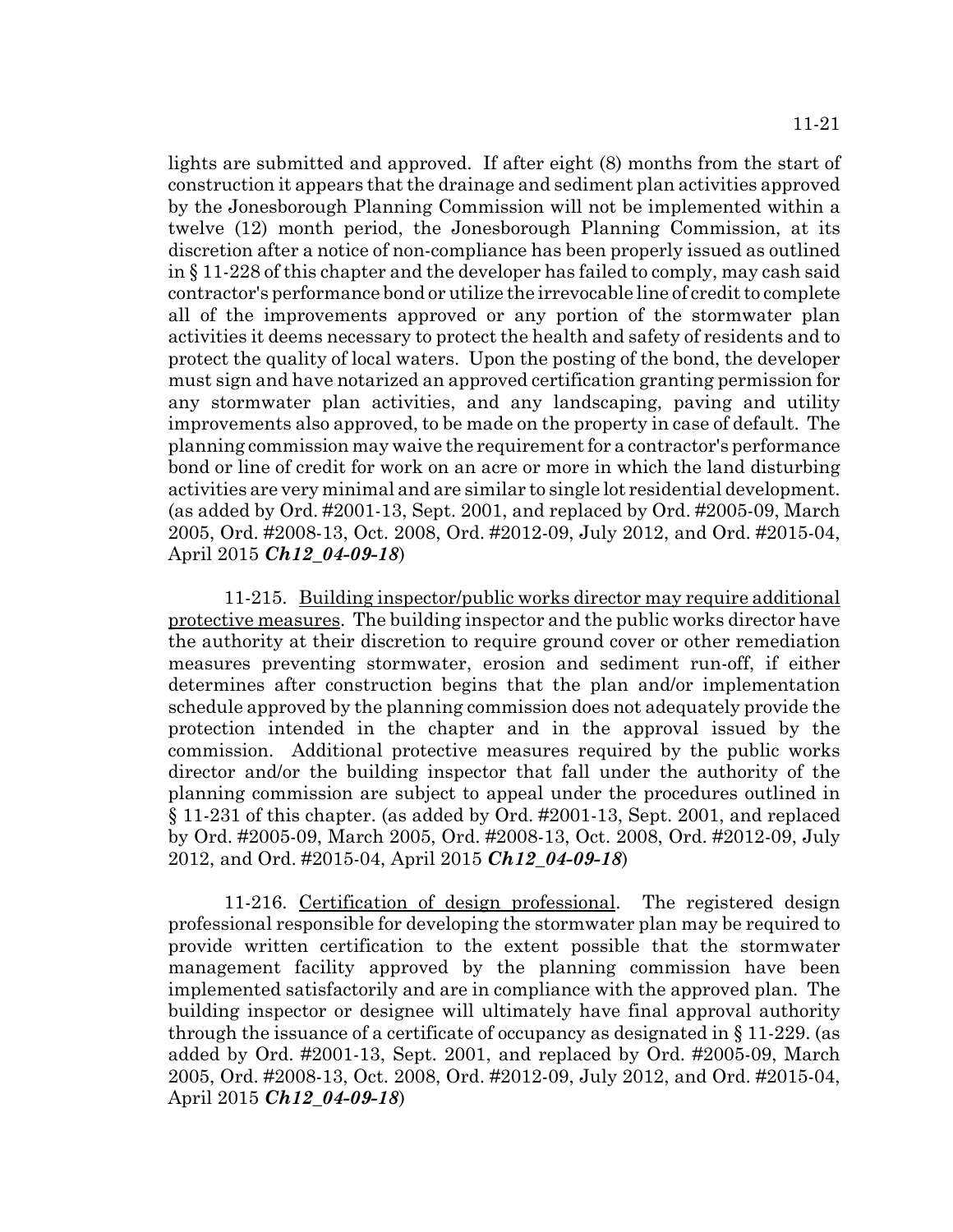11-217. Stormwater management facilities and drainage structures maintained. All on-site stormwater management and drainage structures shall be properly maintained by the owner/developer during all phases of construction and development so that they do not become a nuisance. Nuisance conditions shall include: improper storage resulting in uncontrolled run-off and overflow; stagnant water with concomitant algae growth, insect breeding, and odors; discarded debris; and safety hazards created by the facilities operation. When problems occur during any phase of construction and development, it is the responsibility of the developer to make the necessary corrections. Corrective actions will be monitored and inspected by the enforcement officer. The board of mayor and aldermen may accept ownership of stormwater management facilities in behalf of the town under the terms set forth in § 11-219 of this chapter, however, unless the town accepts ownership the developer, or a legal entity acceptable to the planning commission, shall have on-going responsibility to see that the stormwater management facility is properly maintained and operational. The developer shall provide the necessary permanent easements to provide town personnel access to the stormwater management facilities and drainage structures for periodic inspection. A right-of-way to conduct such inspections shall be expressly reserved in the permit. (as added by Ord. #2001-13, Sept. 2001, and replaced by Ord. #2005-09, March 2005, Ord. #2008-13, Oct. 2008, Ord. #2012-09, July 2012, Ord. #2015-04, April 2015 *Ch12\_04-09-18*)

11-218. Improperly maintained stormwater management facilities and drainage structures a violation. The building inspector and/or the public works director shall periodically monitor and inspect the care, maintenance and operation of stormwater management facilities and drainage structures during and after construction and development. Facilities found to be a nuisance, as defined in § 11-217, are in violation of the chapter and are subject to fines of up to five thousand dollars (\$5,000.00) per day for each day of violation<sup>1</sup> with each additional day considered a separate violation. (as added by Ord. #2001-13, Sept. 2001, and replaced by Ord. #2005-09, March 2005, Ord. #2008-13, Oct. 2008, Ord. #2012-09, July 2012, and Ord. #2015-04, April 2015 *Ch12\_04-09-18*)

11-219. Town may take ownership of stormwater management facilities and drainage structures. The Jonesborough Planning Commission shall have the authority to recommend to the board of mayor and aldermen that the town take ownership of stormwater management facilities and drainage structures; provided that the commission feels the public interest is best served by the town providing on-going responsibility for maintenance and up-keep. The board of

<sup>1</sup> State law reference

Tennessee Code Annotated, § 68-221-1101.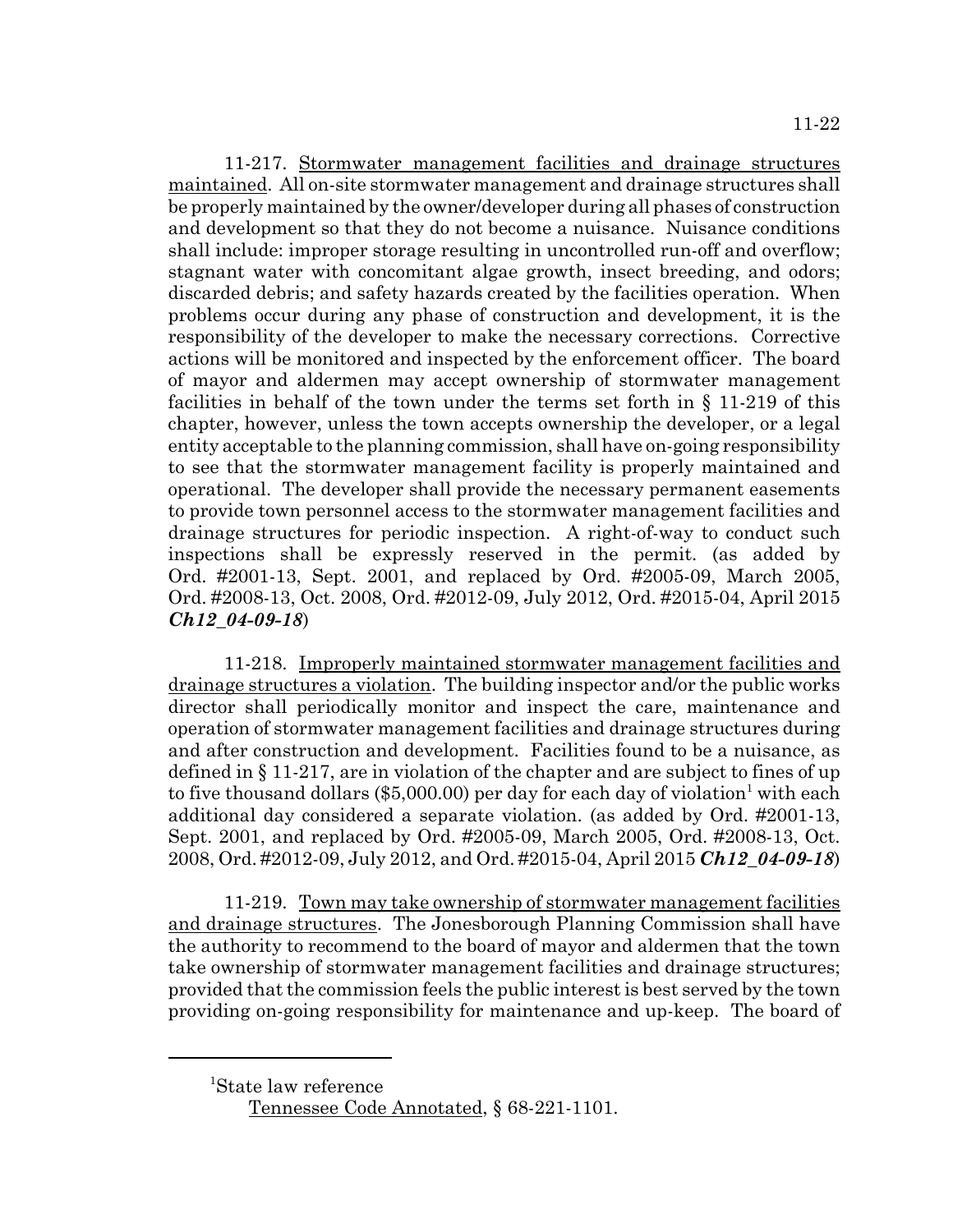mayor and aldermen will consider the recommendations of the planning commission on a case-by-case basis. In such cases, approval of the transfer of ownership shall only occur after the board of mayor and aldermen has received an inspection report from the enforcement officers, with the possible technical assistance of the Washington County Extension Agent and/or soil conservationist or others, that certifies to the extent possible said devices have been properly constructed and landscaped, are operating effectively, and appropriate safety and protective measures have been implemented or constructed. The designing engineer shall also certify that the stormwater management/drainage facility meets the standards outlined in best management practices. Transfer of ownership to the town shall occur at or near the completion of the subdivision or development and the developer must provide fee simple title to the property on which the stormwater management or drainage structure is located and/or any necessary easements allowing the Town of Jonesborough to get access to the facilities for routine maintenance and care. The Jonesborough Planning Commission shall declare its intent to recommend to the board of mayor and aldermen that the town accepts responsibility for stormwater management facilities and drainage structures when approving the stormwater plan, and when the plan is approved, the developer shall be responsible for maintenance and upkeep until any board action is finalized. The board of mayor and aldermen will make a final determination whether to accept the stormwater management/drainage facility within one (1) year from the date the stormwater management facility or drainage structure has been completed. (as added by Ord. #2001-13, Sept. 2001, and replaced by Ord. #2005-09, March 2005, Ord. #2008-13, Oct. 2008, Ord. #2012-09, July 2012, and Ord. #2015-04, April 2015 *Ch12\_04-09-18*)

11-220. Technical assistance. The town staff, as determined by the town administrator, are available for consultation and advice concerning stormwater management and erosion and sediment problems to all persons planning to develop land within the town or under the subdivision jurisdiction of the Jonesborough Planning Commission. (as added by Ord. #2001-13, Sept. 2001 and replaced by Ord. #2005-09, March 2005, Ord. #2008-13, Oct. 2008, Ord. #2012-09, July 2012, and Ord. #2015-04, April 2015 *Ch12\_04-09-18*)

11-221. Building inspector and/or public works director responsible for providing safeguards in projects less than one acre or utilizing less than three lots. Projects undertaken within the town limits of Jonesborough that are not subject to review and approval of the Jonesborough Planning Commission shall fall under the responsibility of the enforcement officers to see that the measures required in this chapter to protect the health and safety of the people and to protect the quality of surface water are carried out as needed. The enforcement officers shall require reasonable drainage and erosion and sediment control measures as part of the grading permit process outlined in § 11-222. Under no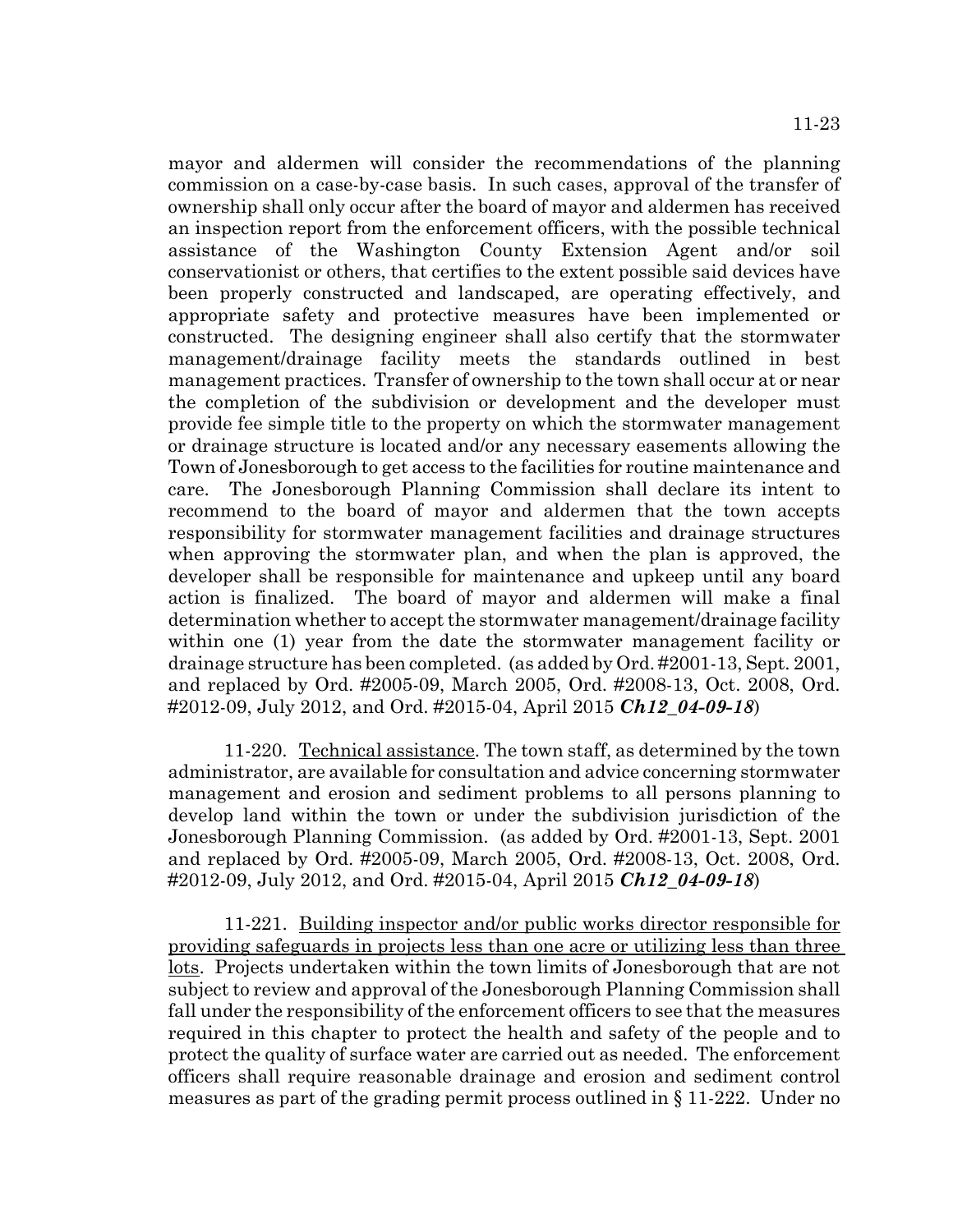conditions shall the developer/contractor of a property allow silt or sediment to enter drainage ways or adjoining properties, or allow stormwater flows to adversely impact adjoining properties. Denuded areas, cuts, and slopes in areas outside the building site shall be properly covered within the same schedule as directed in  $\S 11-208(14)$  of this chapter. (as added by Ord. #2001-13, Sept. 2001, and replaced by Ord. #2005-09, March 2005, Ord. #2008-13, Oct. 2008, Ord. #2012-09, July 2012, and Ord. #2015-04, April 2015 *Ch12\_04-09-18*)

11-222. Grading permit also required for any project on less than one acre involving grading, filling, or excavating. A grading permit is also required for any development or construction activity on property one (1) acre or less except for: the normal functioning and operation of private agriculture and forest lands; any state or federal agency not under the regulatory authority of the Town of Jonesborough for stormwater management, sediment and erosion control; and minor land disturbing activities such as home gardens, individual home landscaping, repairs and maintenance. However, said development and construction activities do not require a formal stormwater plan unless specifically requested by the planning commission. The building inspector shall require that all grading, vegetation, drainage, stormwater, erosion and sediment control measures necessary shall be implemented, shall conform to any and all best management practices, and shall meet the objectives established in this chapter. Developers must also present to the building inspector a description of the measures that will be taken to address the requirements established in §§ 11-207(14) and (15) of this chapter - avoiding mud, sediment, rock and debris on public ways and streets. These measures must be addressed prior to the building inspector issuing a grading permit. Measures preventing excess run-off and erosion must be in place prior to the commencement of grading and/or excavation. (as added by Ord. #2001-13, Sept. 2001, amended by Ord. #2001-17, Dec. 2001, and replaced by Ord. #2005-09, March 2005, Ord. #2008-13, Oct. 2008, Ord. #2012-09, July 2012, Ord. #2015-04, April 2015 *Ch12\_04-09-18*)

11-223. Existing developed properties with drainage, erosion and sediment concerns. Properties of any size within the town limits of the Town of Jonesborough that have been developed or in which land disturbing activities have previously been undertaken, are subject to the following requirements:

(1) Denuded areas still existing as of the second and final reading of this chapter must be vegetated or covered under the standards and guidelines specified in the best management practices adopted by the board of mayor and aldermen, and on a schedule acceptable to the enforcement officers.

(2) Cuts and slopes must be properly covered with appropriate vegetation and/or retaining walls constructed.

(3) Drainage ways shall be properly covered in vegetation or secured with stones, etc. to prevent erosion.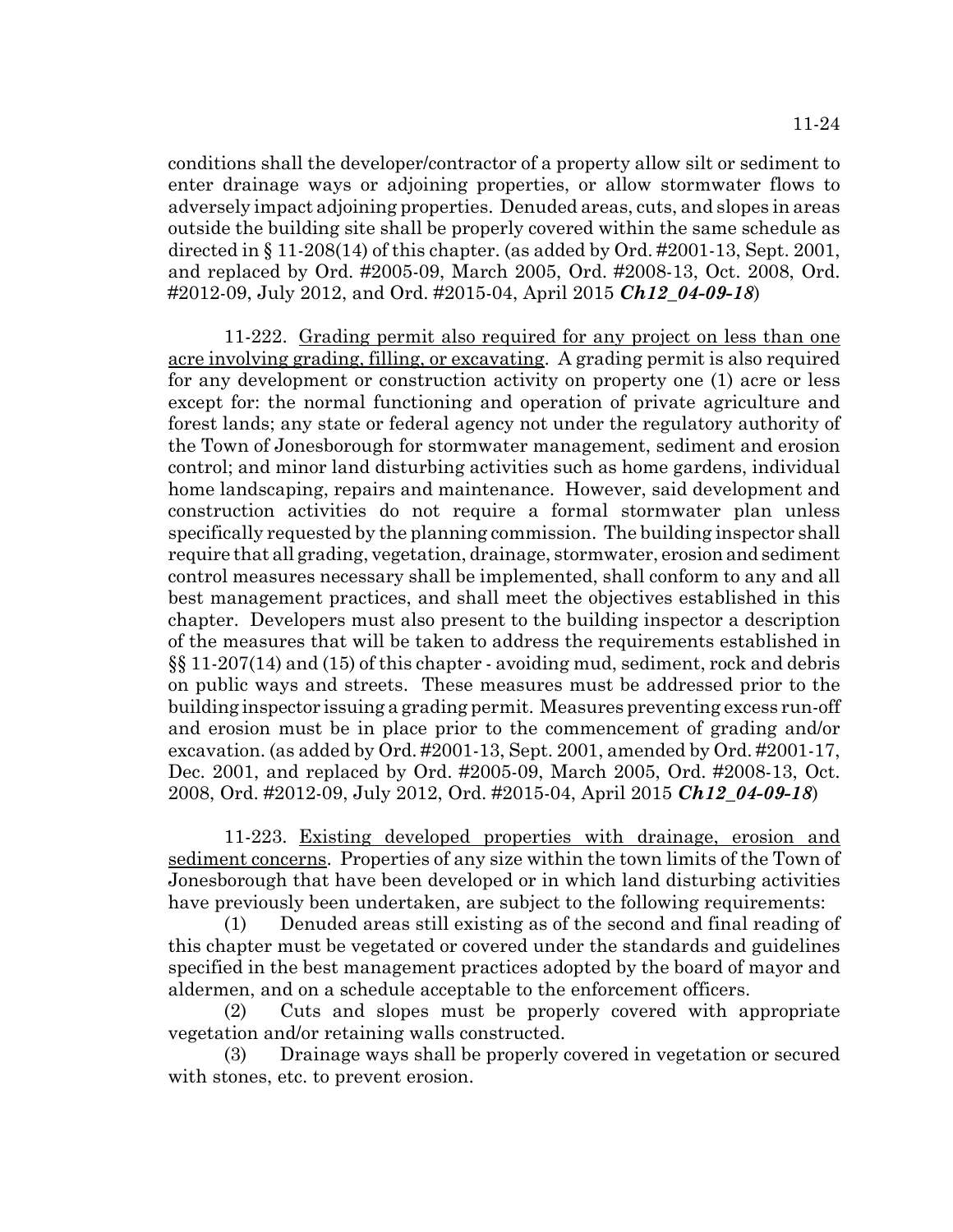(4) Junk, rubbish, etc. shall be cleared of drainage ways to prevent possible contaminate and pollution.

(5) Stormwater run-off in commercial areas, office or medical facilities, shall be controlled to the extent reasonable to prevent pollution of local waters. Such control measures may include, but not be limited to, the following:

(a) Oil skimmer/grit collector structure or other water quality device. These structures are designed to skim off floatables out of parking lots and other impervious surfaces, and allow solids of debris and sediment to settle before being discharged in a local waterway.

(b) Stormwater management facilities.

(c) Planting and/or sowing of vegetation and other nonstructural measures.

(d) Rip-rapping, mulching, and other similar erosion control measures associated with local drainage ways. (as added by Ord. #2001-13, Sept. 2001, and replaced by Ord. #2005-09, March 2005, Ord. #2008-13, Oct. 2008, Ord. #2012-09, July 2012, Ord. #2015-04, April 2015 *Ch12\_04-09-18*)

11-224. Improvements needed at existing locations/developments determined by the building inspector and/or director of public works. Improvements needed to provide drainage and sediment control in existing and completed developments shall be determined by either the building inspector, director of streets, or any other designated enforcement officer. The enforcement officers shall evaluate existing developments, parking areas, site work, and drainage ways to determine if additional measures to protect health and safety and water quality are needed. Assistance in undertaking the evaluations and making recommendations may be provided by the soil conservationist and/or the county extension agent. Recommendations shall be:

(1) Provided in writing to the property/business owner.

(2) Detailed as to specific actions required and why these actions are necessary.

(3) Made with a reasonable period of time for implementation. (as added by Ord. #2001-13, Sept. 2001, replaced by Ord. #2005-09, March 2005, Ord. #2008-13, Oct. 2008, Ord. #2012-09, July 2012, and Ord. #2015-04, April 2015 *Ch12\_04-09-18*, and amended by Ord. #2018-05, May 2018 *Ch13\_03-08-21*)

11-225. Improvements required in existing developments normally at owner's expense. Drainage and sediment control measures required in existing developed properties shall normally be undertaken at the property or business owner's expense. Unless, determined otherwise by the board of mayor and aldermen, drainage and sediment control measures implemented shall be properly maintained by the property or business owner. The board of mayor and aldermen, however, at its discretion in circumstances in which board members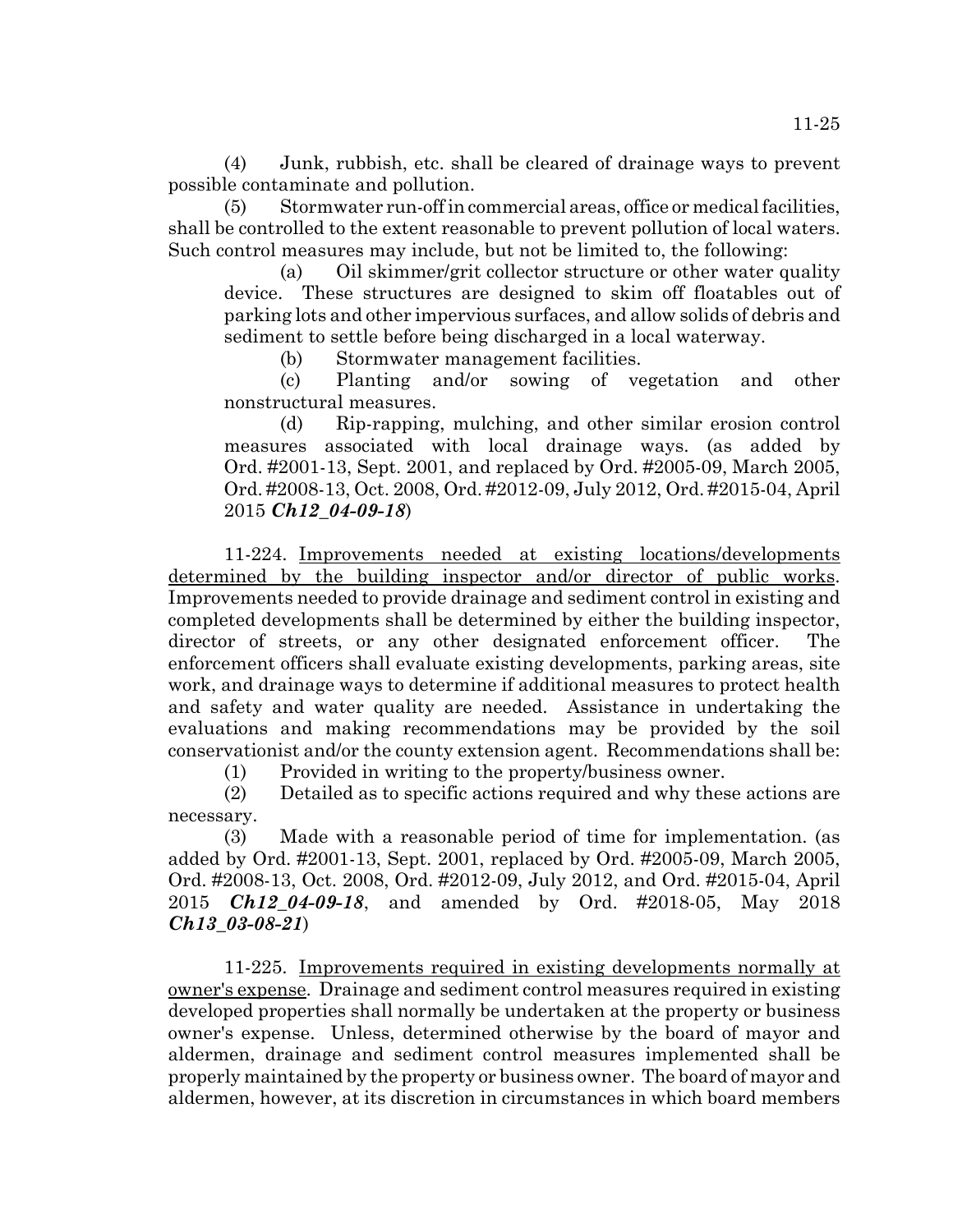feel the town's participation is essential to protecting the health and safety of residents and the water quality of Jonesborough's drainage ways, may approve cost-sharing or total financial responsibility for needed drainage and sediment control measures. (as added by Ord. #2001-13, Sept. 2001, and replaced by Ord. #2005-09, March 2005, Ord. #2008-13, Oct. 2008, Ord. #2012-09, July 2012, and Ord. #2015-04, April 2015 *Ch12\_04-09-18*)

11-226. Town may take responsibility for existing stormwater management facilities and drainage structures. The Jonesborough Planning Commission may recommend that the board of mayor and aldermen take responsibility for existing stormwater management facilities and drainage structures if the commission determines that the general public is better served when said facilities are under the long-term maintenance responsibility of the town. The board of mayor and aldermen will consider these recommendations on a case-by-case basis. Facilities considered shall be accepted as outlined in § 11-219 of this chapter. The Jonesborough Planning Commission may also recommend to the board of mayor and aldermen that the town participate in making certain improvements to existing facilities in addition to accepting responsibility for their long-term maintenance and care if the commission feels said improvements are in the best interest of the general public. (as added by Ord. #2001-13, Sept. 2001, and replaced by Ord. #2005-09, March 2005, Ord. #2008-13, Oct. 2008, Ord. #2012-09, July 2012, and Ord. #2015-04, April 2015 *Ch12\_04-09-18*)

11-227. Improvements required with existing developments subject to appeal. Improvements required by the enforcement officers as outlined in §§ 11-224 and 11-225 of this chapter are subject to appeal by the property/business owners to the Jonesborough Planning Commission as specified in § 11-231. (as added by Ord. #2001-13, Sept. 2001, and replaced by Ord. #2005-09, March 2005, Ord. #2008-13, Oct. 2008, Ord. #2012-09, July 2012, and Ord. #2015-04, April 2015 *Ch12\_04-09-18*)

11-228. Monitoring, reports, and inspections. The public works director and/or the building inspector, with the possible assistance of others, shall make periodic inspections, during construction and development, of the land disturbing activities, the stormwater management system installations, and other activities requiring a grading permit to ensure compliance with the approved plan and Jonesborough's Best Management Practices. For construction sites draining to siltation impaired stream or exceptional waters of the state, the town shall perform monthly inspections. Inspections will evaluate whether the measures required in the stormwater plan and/or grading permit and undertaken by the developer are effective in controlling erosion. The right of entry to conduct such inspections shall be expressly reserved in the permit.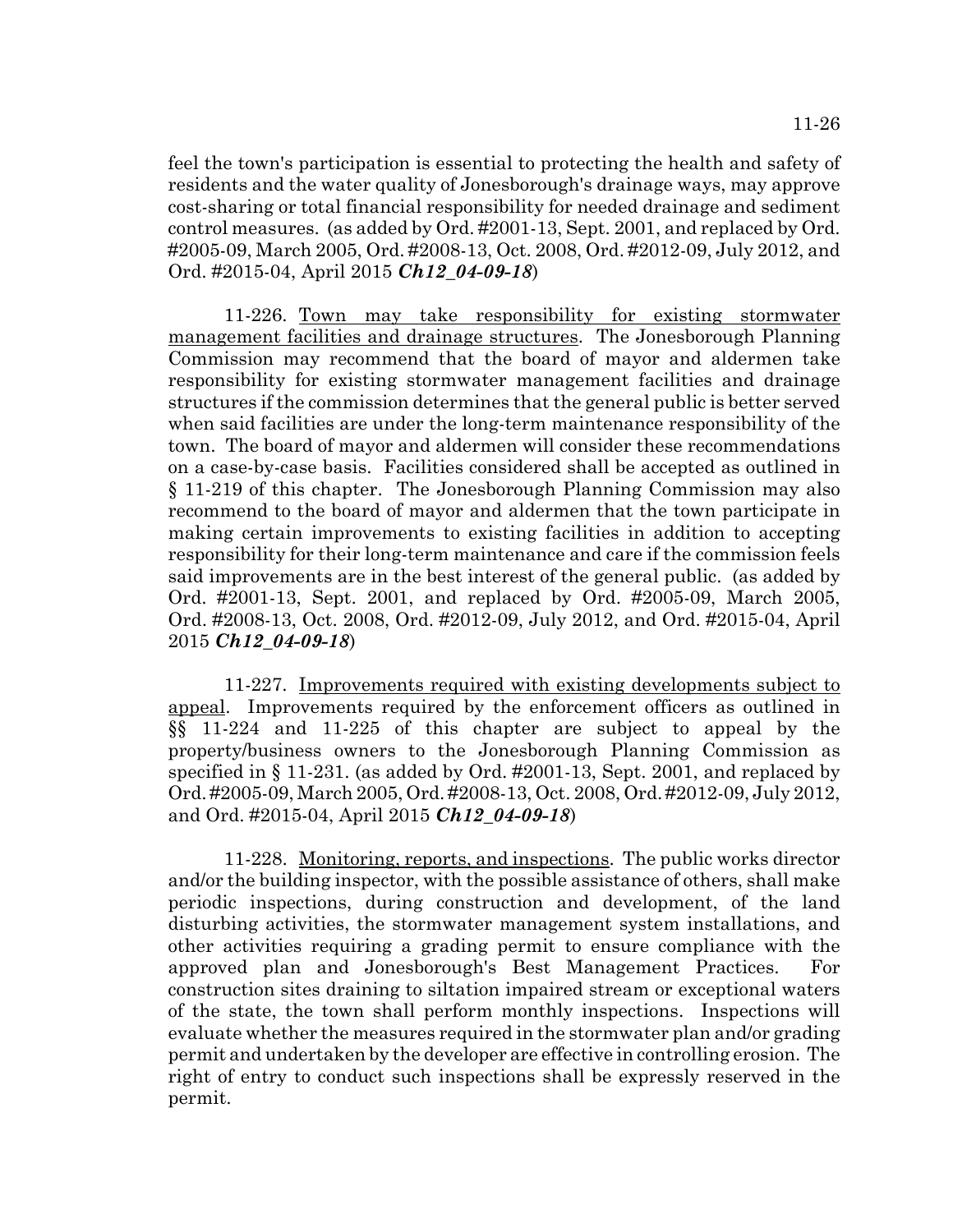As a minimum, the owner/operator of any construction project which requires a stormwater plan is required to perform twice weekly inspections of their erosion and sediment control devices and to perform required maintenance in a timely manner. If the construction project requires a construction stormwater permit through the State of Tennessee, the owner/operator shall perform inspections, site assessments, maintenance of devices, and documentation in accordance with the State of Tennessee's current construction general permit.

For drainage areas of ten (10) acres or more to a single outfall (five (5) acres or more if draining to siltation or stream-side habitat alteration impaired or exceptional waters of the state), a site assessment by the design professional who prepared the plans shall be performed within one (1) month of grading or clearing operations starting to verify the installation, functionality and performance of all erosion and sediment control measures on the plans and in the SWPPP. Any issues shall be addressed immediately and the plans and SWPPP updated, if applicable.

If the public works director or the building inspector determines that the permit holder has failed to comply with plan approval, the following procedures shall apply:

(1) A notice from the enforcement officer shall be served on the permit holder either by registered or certified mail, delivered by hand to the permit holder or an agent or employee of the permittee supervising the activities, or by posting the notice at the work site in a visible location, that the permit holder is in non-compliance.

(2) The notice of non-compliance shall specify the measures needed to comply and shall specify the time within which such corrective measures shall be completed. The enforcement officer shall require a reasonable period of time for the permittee to implement measures bringing the project into compliance, however, if it is determined by the enforcement officer that health and safety factors or the damage resulting from being non-compliant is too severe, immediate action may be required.

(3) If the permit holder fails to comply within the time specified, the permittee may be subject to the revocation of the permit. In addition, the permittee shall be deemed to be in violation of this chapter and upon conviction shall be subject to the penalties provided in this chapter.

(4) In conjunction with the issuance of a notice of non-compliance, or subsequent to the permittee not completing the corrective measures directed in the time period required, the building inspector, or his designee, may issue an order requiring all or part of the land disturbing activities on the site be stopped. The stop work order may be issued with or as part of the notice of non-compliance, or may be delivered separately in the same manner as directed in § 11-228(1). (as added by Ord. #2001-13, Sept. 2001, and replaced by Ord. #2005-09, March 2005, Ord. #2008-13, Oct. 2008, Ord. #2012-09, July 2012, and Ord. #2015-04, April 2015 *Ch12\_04-09-18*)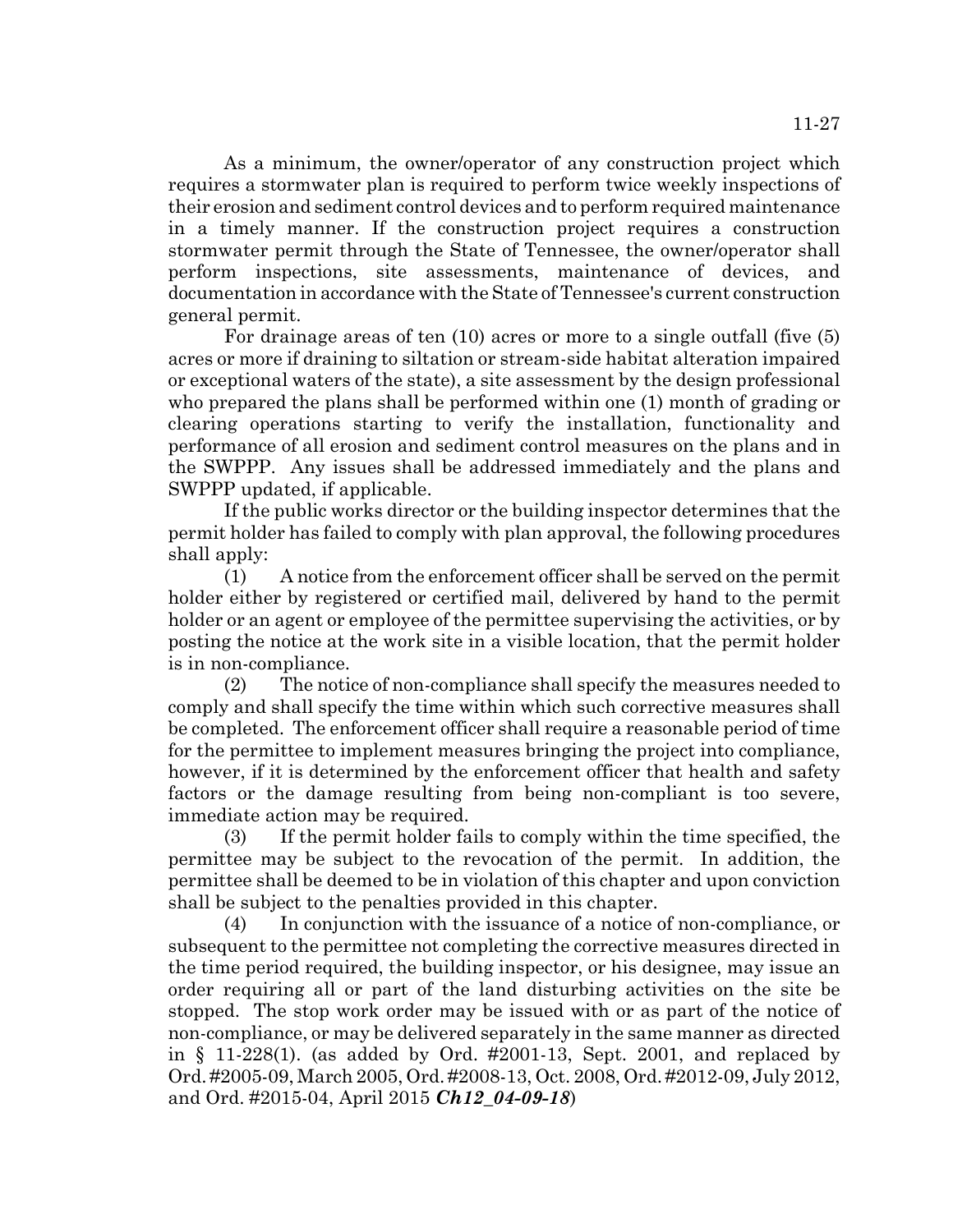11-229. Certificate of occupancy not issued until approvals. The building inspector will not issue a certificate of occupancy necessary to occupy any commercial or residential establishment until all aspects of the stormwater plan including stormwater management facilities have been completed, control devices constructed have been approved and accepted, and, if within a subdivision or commercial development, all paving, landscaping of public ways, and utilities, including street lighting if decorative lights are used, are approved and accepted. (as added by Ord. #2001-13, Sept. 2001, and replaced by Ord. #2005-09, March 2005, Ord. #2008-13, Oct. 2008, Ord. #2012-09, July 2012, and Ord. #2015-04, April 2015 *Ch12\_04-09-18*)

11-230. Plan construction acceptance and bond release. Stormwater plan activities must be inspected and accepted by the enforcement officer. If within a commercial or subdivision development, streets, sidewalks, curbs and alleys, landscaping, street lighting, water, sewer, and any installation of electric, telephone, cable, and gas utilities must be approved and accepted by the appropriate official. An approval and acceptance form shall be completed by all monitoring and regulatory authorities before the building inspector releases the associated performance bond. The building inspector will sign a release on the approval and acceptance form as soon as all of the project criteria have been satisfied and approved. (as added by Ord. #2001-13, Sept. 2001, and replaced by Ord. #2005-09, March 2005, Ord. #2008-13, Oct. 2008, Ord. #2012-09, July 2012, and Ord. #2015-04, April 2015 *Ch12\_04-09-18*)

11-231. Appeal of administrative action. Actions taken by the enforcement officer as authorized in §§ 11-215, 11-221, 11-226, 11-228, 11-229, and 11-230 are subject to review by the Jonesborough Planning Commission; provided an appeal is filed in writing with the chairman of the planning commission within thirty (30) days from the date any written or verbal decision has been made which the developer feels adversely affects his/her rights, duties or privileges to engage in the land disturbing activity and/or associated development proposed. Drainage and sediment mitigation actions required by the building inspector and enforcement officer with existing properties or developments are also subject to appeal to the Jonesborough Planning Commission; provided that appeals are made in writing, within thirty (30) days of receiving formal notification, to the commission chairman citing the specific reason(s) the activity or activities required present a hardship and cannot be implemented. (as added by Ord. #2001-13, Sept. 2001, and replaced by Ord. #2005-09, March 2005, Ord. #2008-13, Oct. 2008, Ord. #2012-09, July 2012, and Ord. #2015-04, April 2015 *Ch12\_04-09-18*)

11-232. Town clean-up resulting from violations at owner/developer's expense. Town staff is authorized at any time during construction and development to take remedial actions to prevent, clean-up, repair or otherwise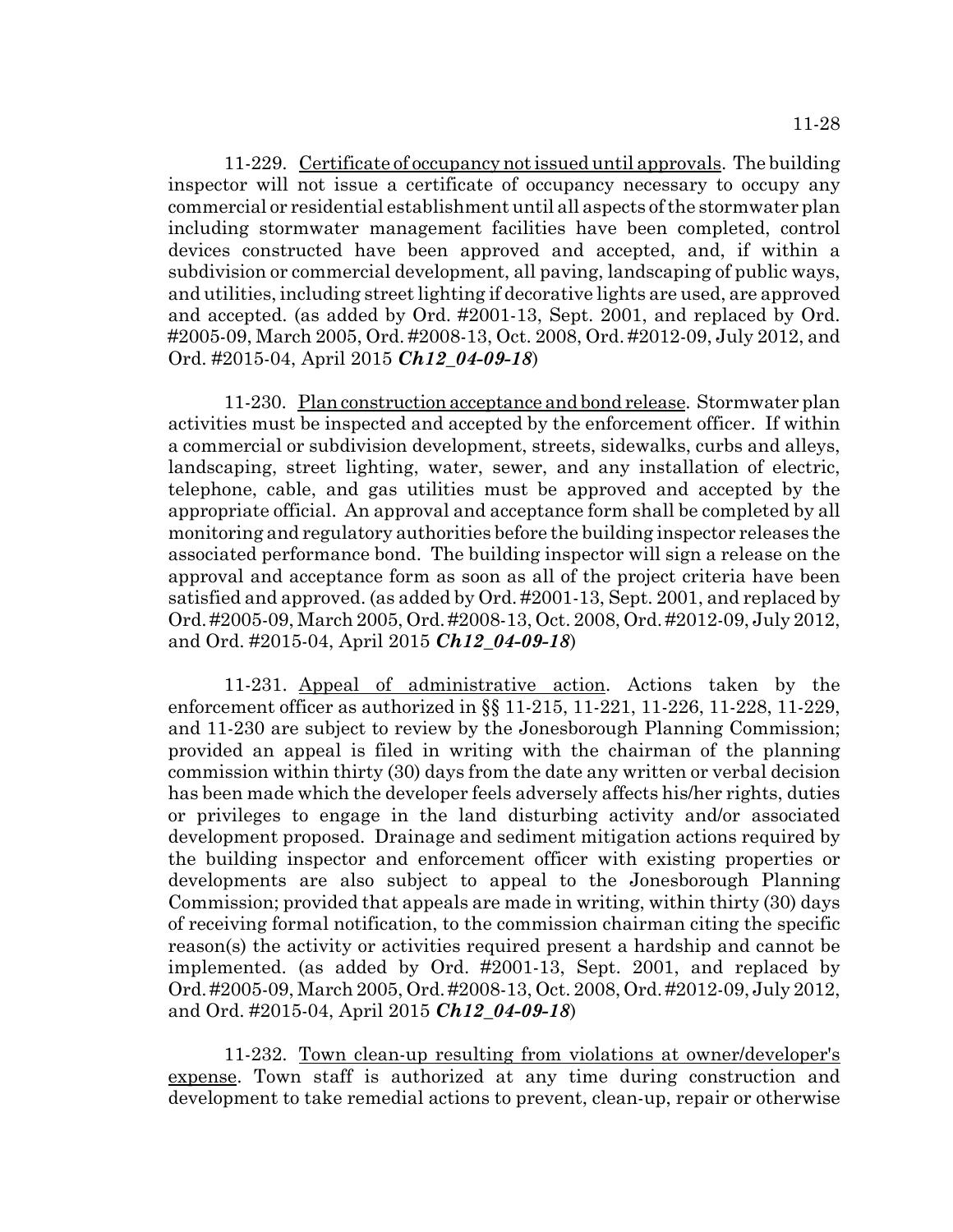correct situations in which water, sediment rock, vegetation, etc. ends up on public streets and/or rights-of-way resulting from violations of this chapter where necessary drainage erosion and sediment control measures have not been properly implemented. In such cases, the cost of labor, equipment, and materials used will be charged to the developer/owner in addition to a service charge of one hundred dollars (\$100.00) per hour. The town will invoice the developer/owner directly, and payment shall be received within fourteen (14) days. Failure to pay for remedial actions taken by the town under this section may result in the town attorney filing a lien against the property involved in the action, and may negate any intention by the town to accept responsibility for any drainage and sediment control facilities. The decision of the town to take remedial actions to protect the health and safety of the public in no way supplants or negates the authority of the appropriate town staff to issue citations for violations of this chapter. (as added by Ord. #2001-13, Sept. 2001, and replaced by Ord. #2005-09, March 2005, Ord. #2008-13, Oct. 2008, Ord. #2012-09, July 2012, and Ord. #2015-04, April 2015 *Ch12\_04-09-18*)

11-233. Illicit discharge and illegal dumping. (1) The owner/operator of the site or project must design, install, implement, and maintain effective pollution prevention measures to minimize the discharge of pollutants. At a minimum, such measures must be designed, installed, implemented and maintained to:

(a) Minimize the discharge of pollutants from equipment and vehicle washing, wheel wash water, and other wash waters. Wash waters must be treated in a sediment basin or alternative control that provides equivalent or better treatment prior to discharge;

(b) Minimize the exposure of building materials, building products, construction wastes, trash, landscape materials, fertilizers, pesticides, herbicides, detergents, sanitary waste and other materials present on the site to precipitation and to stormwater; and

(c) Minimize the discharge of pollutants from spills and leaks and implement chemical spill and leak prevention and response procedures.

(2) The following discharges are prohibited from construction sites:

(a) Wastewater from washout of concrete, unless managed by an appropriate control.

(b) Wastewater from washout and cleanout of stucco, paint, form release oils, curing compounds and other construction materials

(c) Fuels, oils, or other pollutants used in vehicle and equipment operation and maintenance.

(d) Soaps or solvents used in vehicle and equipment washing. (as added by Ord. #2001-13, Sept. 2001, and replaced by Ord. #2005-09, March 2005, Ord. #2008-13, Oct. 2008, Ord. #2012-09, July 2012, and Ord. #2015-04, April 2015 *Ch12\_04-09-18*)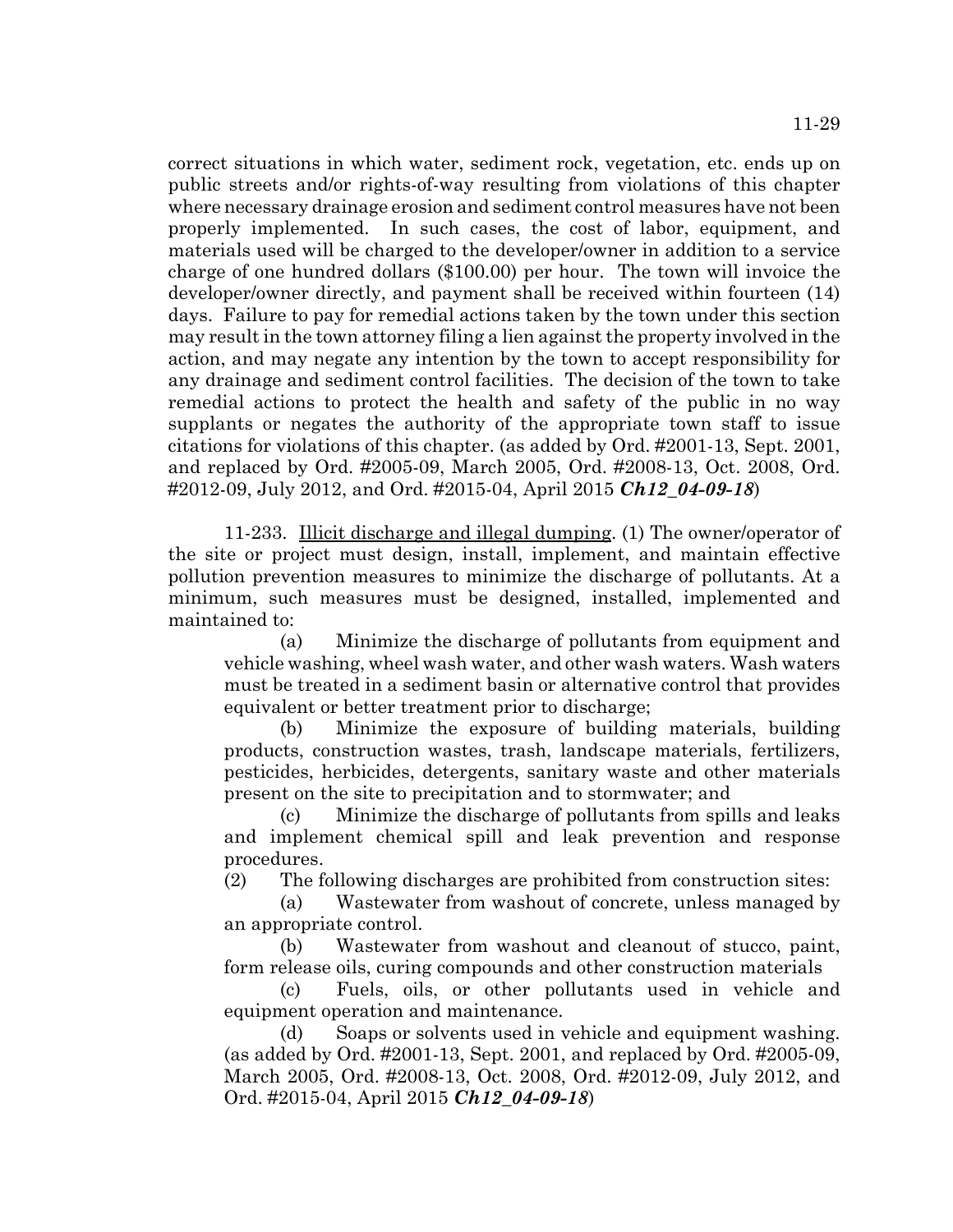11-234. Penalties; enforcement. Any developer or person who shall commit any act declared unlawful under this chapter, who violates any provision of this chapter, who violates the provisions of any permit issued pursuant to this chapter, or who fails or refuses to comply with any lawful communication or notice to abate or take corrective action by any authorized enforcement officer or the Jonesborough Planning Commission, shall be guilty of a violation of this municipal ordinance, and each day of such violation or failure to comply shall be deemed a separate offense and punishable accordingly. Upon conviction, the developer or person shall be subject to fines of up to five thousand dollars  $(\$5,000.00)$  per day for each day of violation<sup>1</sup>. Unless otherwise specified within any section of this chapter, the building inspector and the public works director are the designated enforcement officers of this chapter. Citations for violations may be issued by any enforcement officer, the public safety director or any Jonesborough Police Officer. (as added by Ord. #2001-13, Sept. 2001, and replaced by Ord. #2005-09, March 2005, Ord. #2008-13, Oct. 2008, Ord. #2012-09, July 2012, and Ord. #2015-04, April 2015 *Ch12\_04-09-18*)

11-235. Severability. If any provision of this chapter is held to be unconstitutional or invalid, such unconstitutionality or invalidity shall not affect any remaining provisions. (as added by Ord. #2008-13, Oct. 2008, and replaced by Ord. #2012-09, July 2012, and Ord. #2015-04, April 2015 *Ch12\_04-09-18*)

<sup>1</sup> State law reference Tennessee Code Annotated, § 68-221-1101.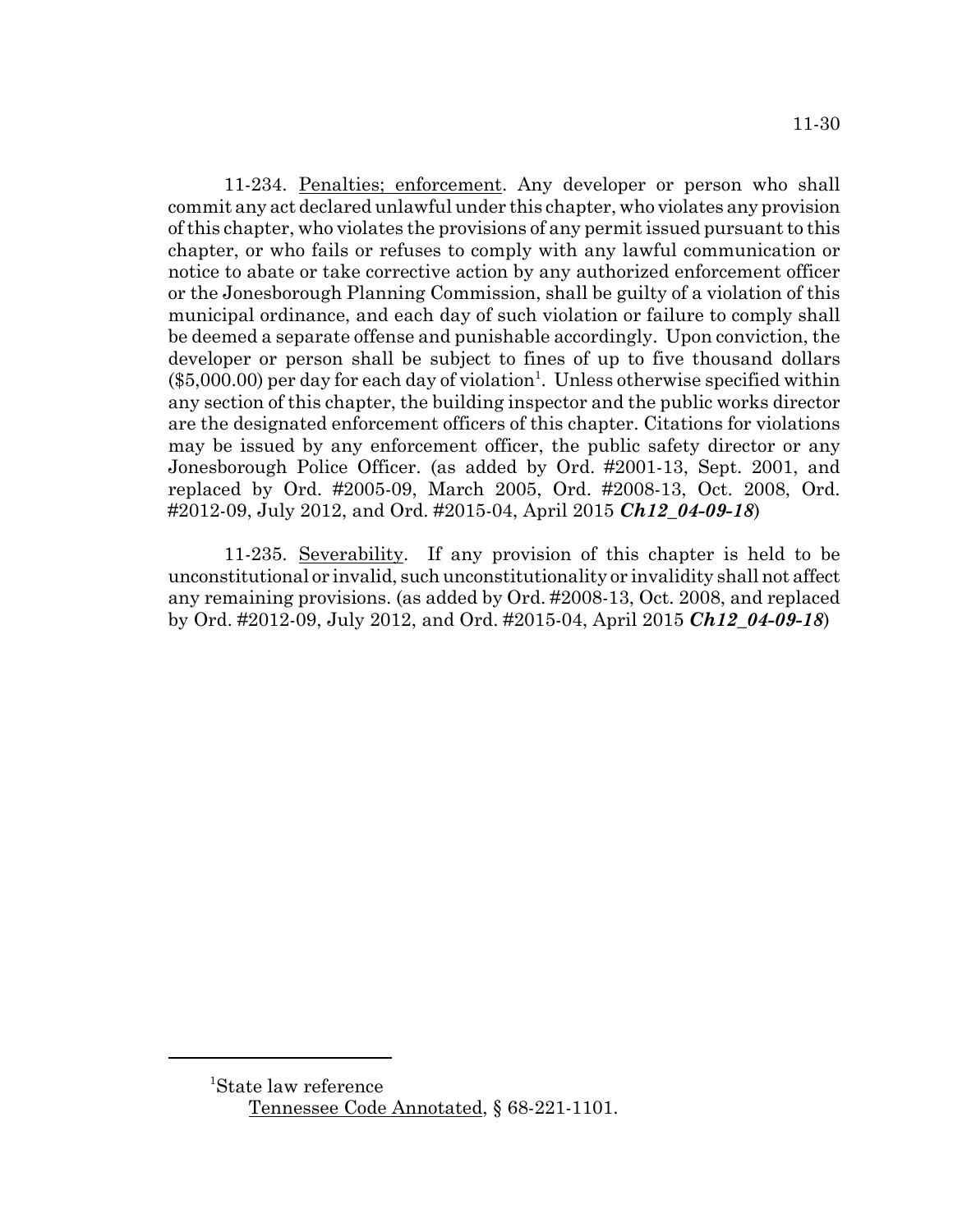## CHAPTER 3

## FLOODPLAIN MANAGEMENT

#### **SECTION**

11-301. Town's commitment.

11-302. Recorder's duties.

11-303. Recorder to supply certain information.

11-301. Town's commitment. The town shall enact as necessary and maintain in force in those areas having flood, mudslide (i.e. mudflow), or flood-related erosion hazards, adequate land use and control measures with effective enforcement provisions consistent with the criteria set forth in section 1910 of the National Flood Insurance Program regulations. (Ord. of Aug. 8, 1978)

11-302. Recorder's duties. The town recorder shall have the responsibility, authority, and means to:

(1) Assist the administrator, at his request, in his delineation of the limits of the area having special flood, mudslide (i.e. mudflow), or flood-related erosion hazards.

(2) Provide such information as the administrator may request concerning present uses and occupancy of the floodplain, mudslide (i.e. mudflow), or flood-related erosion areas.

(3) Cooperate with federal, state, and local agencies and private firms which undertake to study, survey, map, and identify floodplain, mudslide (i.e. mudflow), or flood-related erosion areas, and cooperate with neighboring communities with respect to management of adjoining floodplain, mudslide (i.e. mudflow), and/or flood-related erosion areas in order to prevent aggravation of existing hazards.

(4) Submit on the anniversary date of the community's initial eligibility an annual report to the administrator on the progress made during the past year within the community in the development and implementation of floodplain management measures.

(5) Upon occurrence, notify the administrator in writing whenever the boundaries of the community have been modified by annexation or the community has otherwise assumed or no longer has the authority to adopt and enforce floodplain management regulations for a particular area. In order that all flood hazard boundary maps and flood insurance rate maps accurately represent the community's boundaries, he shall include within such notification a copy of a map of the community suitable for reproduction, clearly delineating the new corporate limits or new area for which the community has assumed or relinquished floodplain management regulatory authority. (Ord. of Aug. 8, 1978)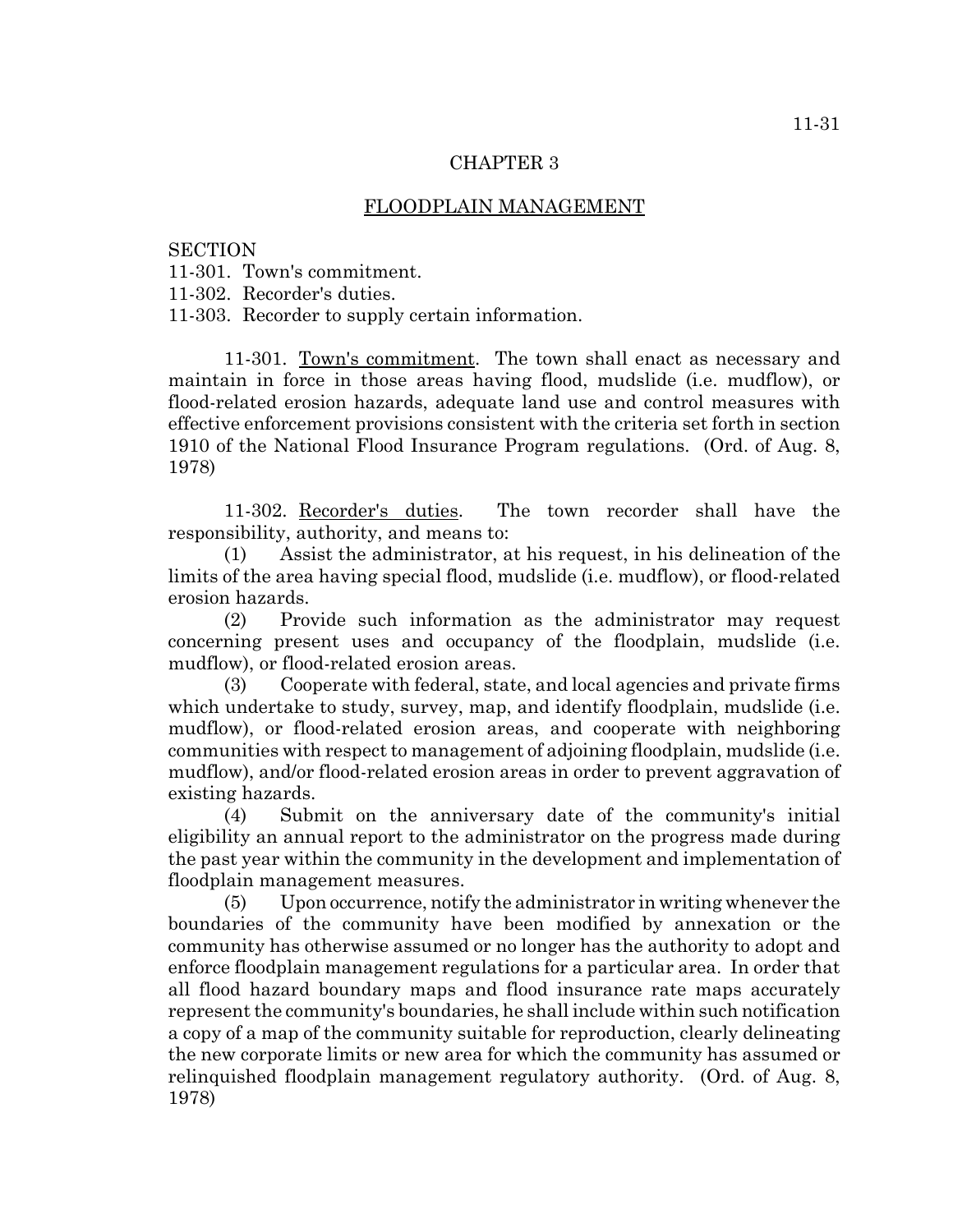11-303. Recorder to supply certain information. The town recorder shall maintain for public inspection and furnish upon request, for the determination of applicable flood insurance risk premium rates within all areas having special flood hazards identified on a flood hazard boundary map or flood insurance rate map, any certificate of flood-proofing and information on the elevation (in relation to mean sea level) of the level of the lowest habitable floor (including basement if habitable) of all new or substantially improved structures, and include whether or not such structures contain a basement, and, if the structure has been floodproofed, the elevation (in relation to mean sea level) to which the structure was floodproofed. (Ord. of Aug. 8, 1978)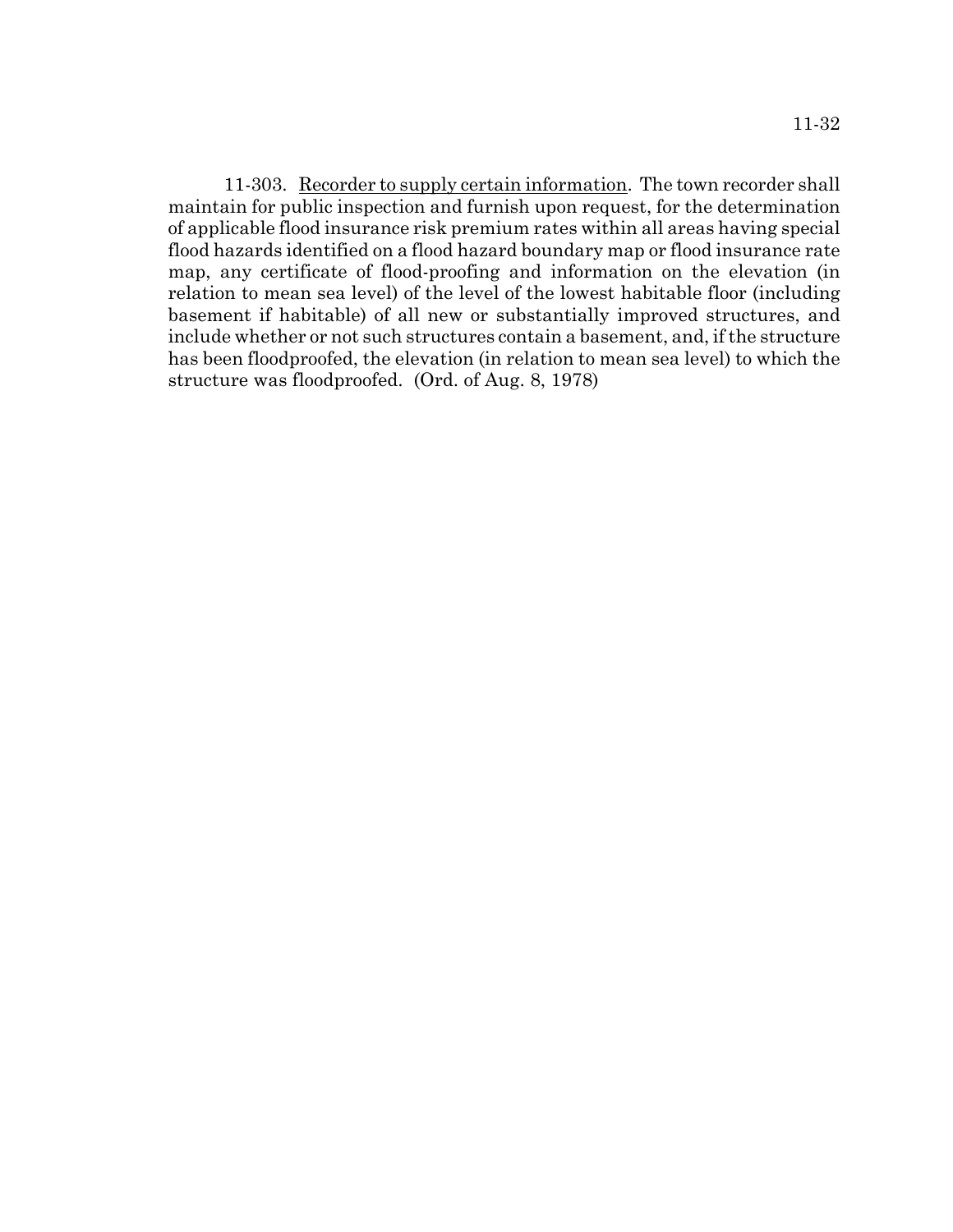## CHAPTER 4

# FLOODPLAIN ZONING ORDINANCE

## **SECTION**

11-401. Statutory authorization, findings of fact, purpose and objectives.

11-402. Definitions.

11-403. General provisions.

11-404. Administration.

11-405. Provisions for flood hazard reduction.

11-406. Variance procedures.

11-407. Legal status provisions.

11-401. Statutory authorization, findings or fact, purpose and objectives.

(1) Statutory authorization. The Legislature of the State of Tennessee has, in Tennessee Code Annotated, §§ 13-7-201 to 13-7-210, delegated the responsibility to local governmental units to adopt regulations designed to promote the public health, safety, and general welfare of its citizenry. Therefore, the Jonesborough, Tennessee Mayor and Board of Aldermen, does ordain as follows:

(2) Findings of fact.

(a) The Jonesborough Mayor and its legislative body wishes to maintain eligibility in the National Flood Insurance Program and in order to do so must meet the requirements of § 60.3 of the Federal Insurance Administration Regulations found at 44 CFR ch. 1 (10-1-04 Edition).

(b) Areas of Jonesborough are subject to periodic inundation which could result in loss of life and property, health and safety hazards, disruption of commerce and governmental services, extraordinary public expenditures for flood protection and relief, and impairment of the tax base, all of which adversely affect the public health, safety and general welfare.

(c) These flood losses are caused by the cumulative effect of obstructions in floodplains, causing increases in flood heights and velocities; by uses in flood hazard areas which are vulnerable to floods; or construction which is inadequately elevated, flood-proofed, or otherwise unprotected from flood damages.

(3) Statement of purpose. It is the purpose of this chapter to promote the public health, safety and general welfare, and to minimize public and private losses due to flood conditions in specific areas. This chapter is designed to:

(a) Restrict or prohibit uses which are vulnerable to water or erosion hazards, or which result in damaging increases in erosion, flood heights, or velocities;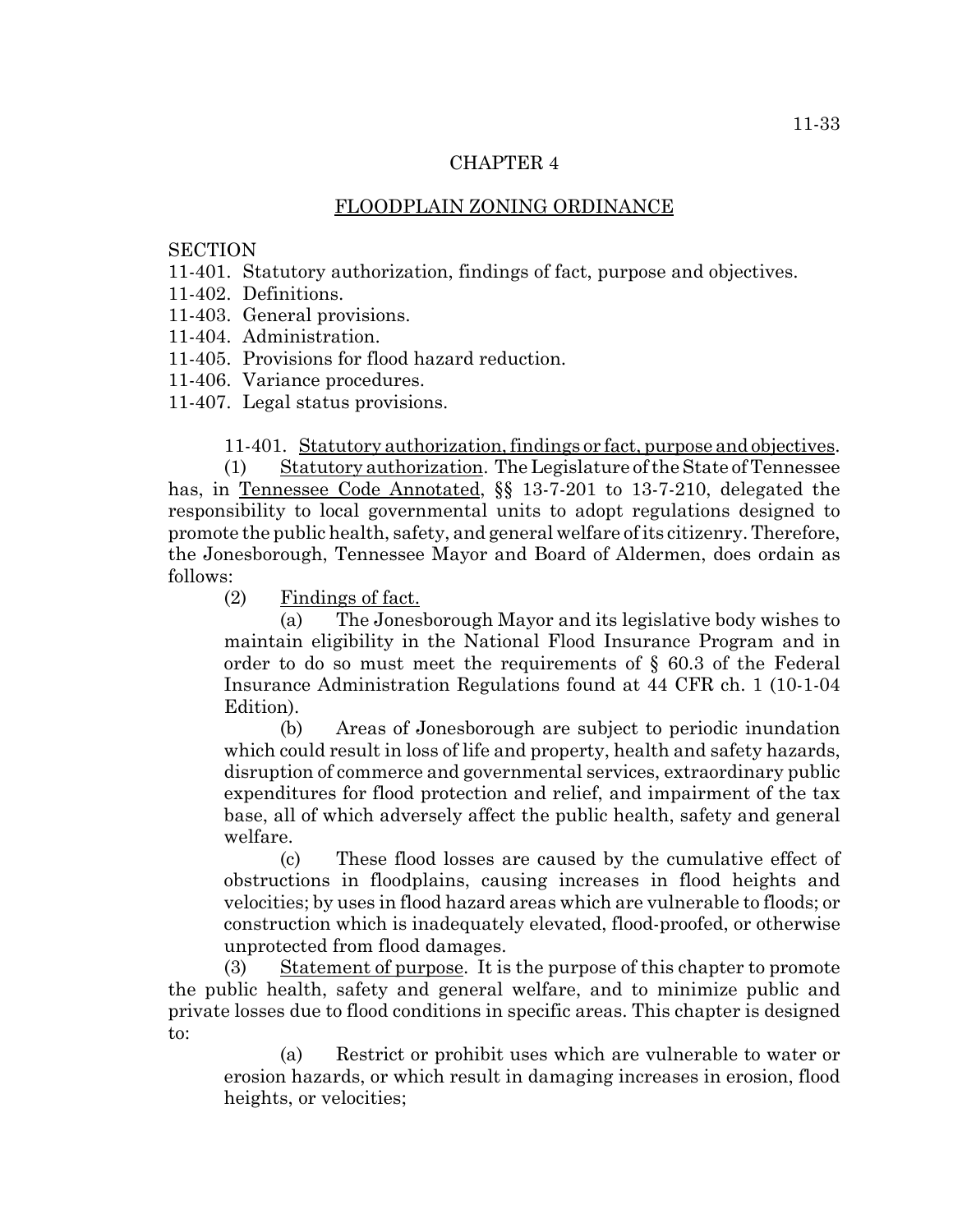(b) Require that uses vulnerable to floods, including community facilities, be protected against flood damage at the time of initial construction;

(c) Control the alteration of natural floodplains, stream channels, and natural protective barriers which are involved in the accommodation floodwaters;

(d) Control filling, grading, dredging and other development which may increase flood damage or erosion; and

(e) Prevent or regulate the construction of flood barriers which will unnaturally divert floodwaters or which may increase flood hazards to other lands.

(4) Objectives. The objectives of this chapter are:

(a) To protect human life, health and property;

(b) To minimize expenditure of public funds for costly flood control projects;

(c) To minimize the need for rescue and relief efforts associated with flooding and generally undertaken at the expense of the general public;

(d) To minimize prolonged business interruptions;

(e) To minimize damage to public facilities and utilities such as water and gas mains, electric, telephone and sewer lines, streets and bridges located in floodable areas;

(f) To help maintain a stable tax base by providing for the sound use and development of flood prone areas in such a manner as to minimize blight in flood areas;

(g) To ensure that potential home buyers are notified that property is in a floodable area; and

(h) To maintain eligibility for participation in the National Flood Insurance Program. (Ord. of Oct. 21, 1987, as replaced by Ord. #2006-04, May 2006)

11-402. Definitions. Unless specifically defined below, words or phrases used in this chapter shall be interpreted as to give them the meaning they have in common usage and to give this chapter its most reasonable application given its stated purpose and objectives.

(1) "Accessory structure" means a subordinate structure to the principal structure and, for the purpose of this section, shall conform to the following:

(a) Accessory structures shall not be used for human habitation.

(b) Accessory structures shall be designed to have low flood damage potential.

(c) Accessory structures shall be constructed and placed on the building site so as to offer the minimum resistance to the flow of floodwaters.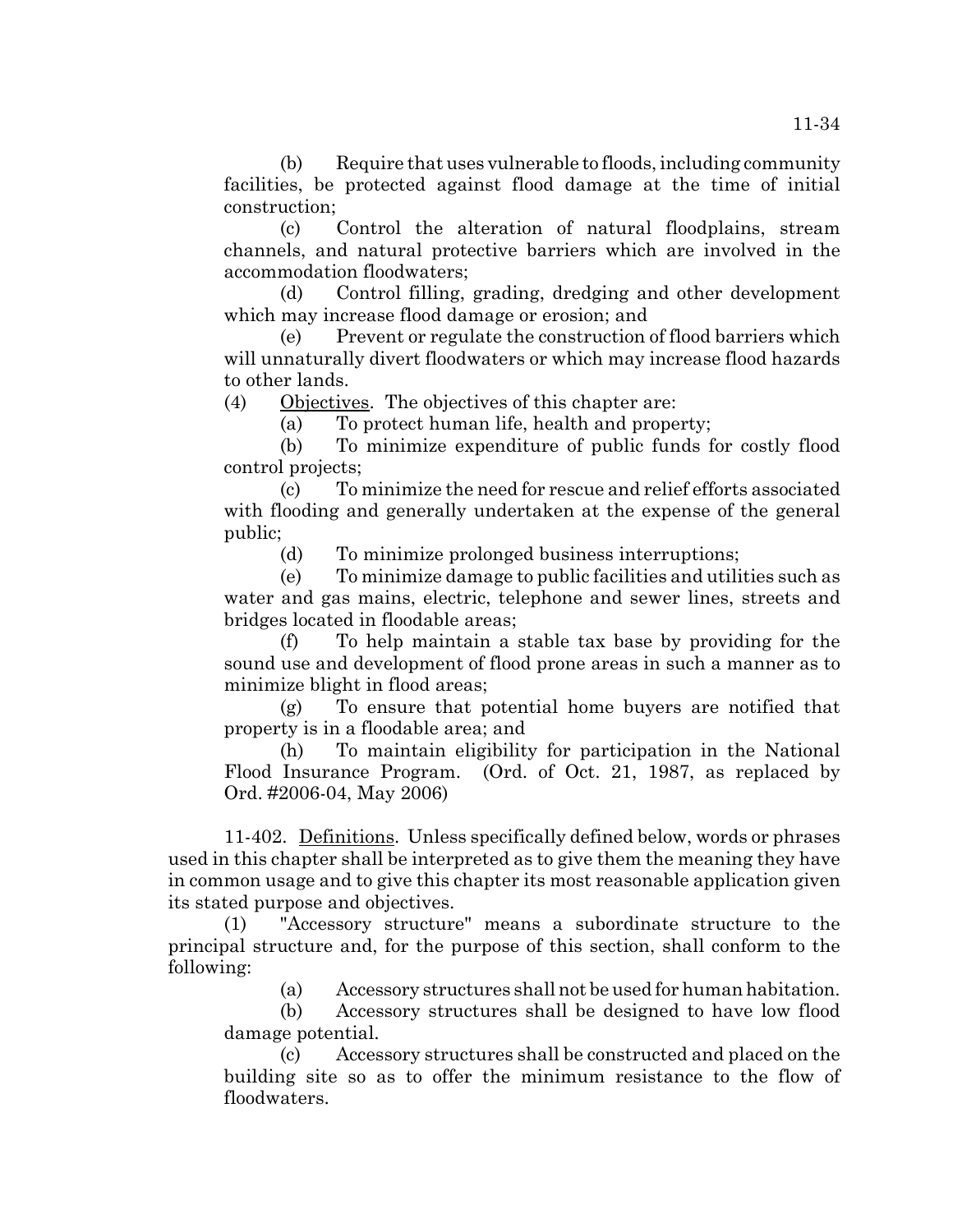(d) Accessory structures shall be firmly anchored to prevent flotation which may result in damage to other structures.

(e) Service facilities such as electrical and heating equipment shall be elevated or floodproofed.

(2) "Act" means the statutes authorizing the National Flood Insurance Program that are incorporated in 42 U.S.C. § 4001-4128.

(3) "Addition (to an existing building)" means any walled and roofed expansion to the perimeter of a building in which the addition is connected by a common load-bearing wall other than a firewall. Any walled and roofed addition, which is connected by a firewall or is separated by an independent perimeter load-bearing wall, shall be considered new construction.

(4) "Appeal" means a request for a review of the local enforcement officer's interpretation of any provision of this chapter or a request for a variance.

(5) "Area of shallow flooding" means a designated AO or AH Zone on a community's Flood Insurance Rate Map (FIRM) with one percent (1%) or greater annual chance of flooding to an average depth of one to three feet (1' to 3') where a clearly defined channel does not exist, where the path of flooding is unpredictable and indeterminate; and where velocity flow may be evident. (Such flooding is characterized by ponding or sheet flow.)

(6) "Area of special flood-related erosion hazard" means the land within a community which is most likely to be subject to severe flood-related erosion losses. The area may be designated as Zone E on the Flood Hazard Boundary Map (FHBM). After the detailed evaluation of the special flood-related erosion hazard area in preparation for publication of the FIRM, Zone E may be further refined.

(7) "Area of special flood hazard" means the land in the floodplain within a community subject to a one percent (1%) or greater chance of flooding in any given year. The area may be designated as Zone A on the FHBM. After detailed ratemaking has been completed in preparation for publication of the FIRM, Zone A usually is refined into Zones A, AO, AH, A1-30, AE or A99.

(8) "Base flood" means the flood having a one percent (1%) chance of being equalled or exceeded in any given year.

(9) "Basement" means that portion of a building having its floor subgrade (below ground level) on all sides.

(10) "Breakaway wall" means a wall that is not part of the structural support of the building and is intended through its design and construction to collapse under specific lateral loading forces, without causing damage to the elevated portion of the building or supporting foundation system.

(11) "Building" means any structure built for support, shelter, or enclosure for any occupancy or storage (see "Structure").

(12) "Development" means any man-made change to improved or unimproved real estate, including, but not limited to, buildings or other structures, mining, dredging, filling, grading, paving, excavating, drilling operations, or permanent storage of equipment or materials.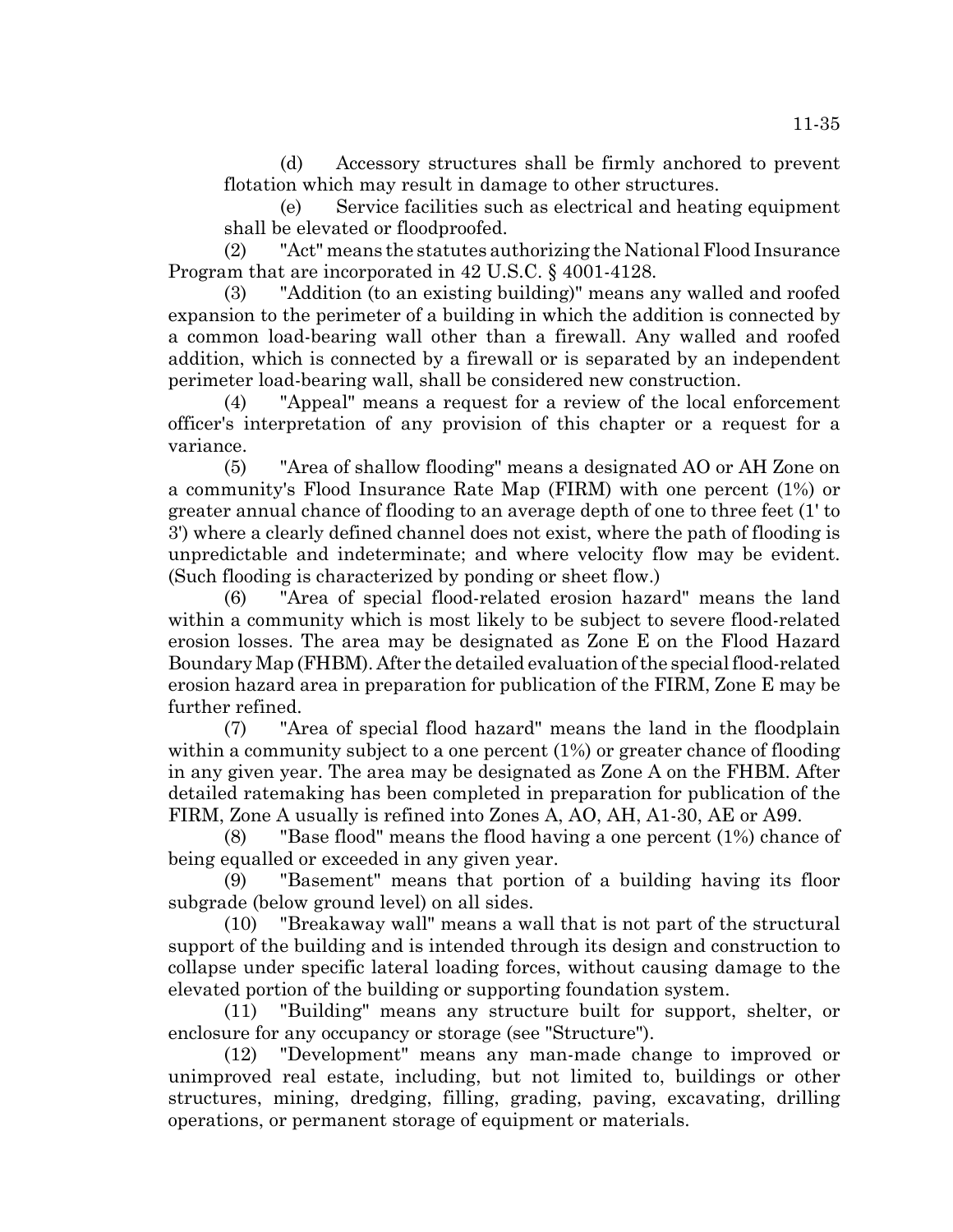(13) "Elevated building" means a non-basement building built to have the lowest floor of the lowest enclosed area elevated above the ground level by means of fill, solid foundation perimeter walls with openings sufficient to facilitate the unimpeded movement of floodwater, pilings, columns, piers, or shear walls adequately anchored so as not to impair the structural integrity of the building during a base flood event.

(14) "Emergency flood insurance program" or "emergency program" means the program as implemented on an emergency basis in accordance with section 1336 of the Act. It is intended as a program to provide a first layer amount of insurance on all insurable structures before the effective date of the initial FIRM.

(15) "Erosion" means the process of the gradual wearing away of landmasses. This peril is not per se covered under the program.

(16) "Exception" means a waiver from the provisions of this chapter which relieves the applicant from the requirements of a rule, regulation, order or other determination made or issued pursuant to this chapter.

(17) "Existing construction" means any structure for which the "start of construction" commenced before the effective date of the first floodplain management code or ordinance adopted by the community as a basis for that community's participation in the National Flood Insurance Program (NFIP)).

(18) "Existing manufactured home park or subdivision" means a manufactured home park or subdivision for which the construction of facilities for servicing the lots on which the manufactured homes are to be affixed (including, at a minimum, the installation of utilities, the construction of streets, final site grading or the pouring of concrete pads) is completed before the effective date of the first floodplain management code or ordinance adopted by the community as a basis for that community's participation in the National Flood Insurance Program (NFIP).

(19) "Existing structures." See "Existing construction."

(20) "Expansion to an existing manufactured home park or subdivision" means the preparation of additional sites by the construction of facilities for servicing the lots on which the manufactured homes are to be affixed (including the installation of utilities, the construction of streets, and either final site grading or the pouring of concrete pads).

(21) "Flood or flooding" means a general and temporary condition of partial or complete inundation of normally dry land areas from:

(a) The overflow of inland or tidal waters; and/or

(b) The unusual and rapid accumulation or runoff of surface waters from any source.

(22) "Flood elevation determination" means a determination by the administrator of the water surface elevations of the base flood, that is, the flood level that has a one percent (1%) or greater chance of occurrence in any given year.

(23) "Flood elevation study" means an examination, evaluation and determination of flood hazards and, if appropriate, corresponding water surface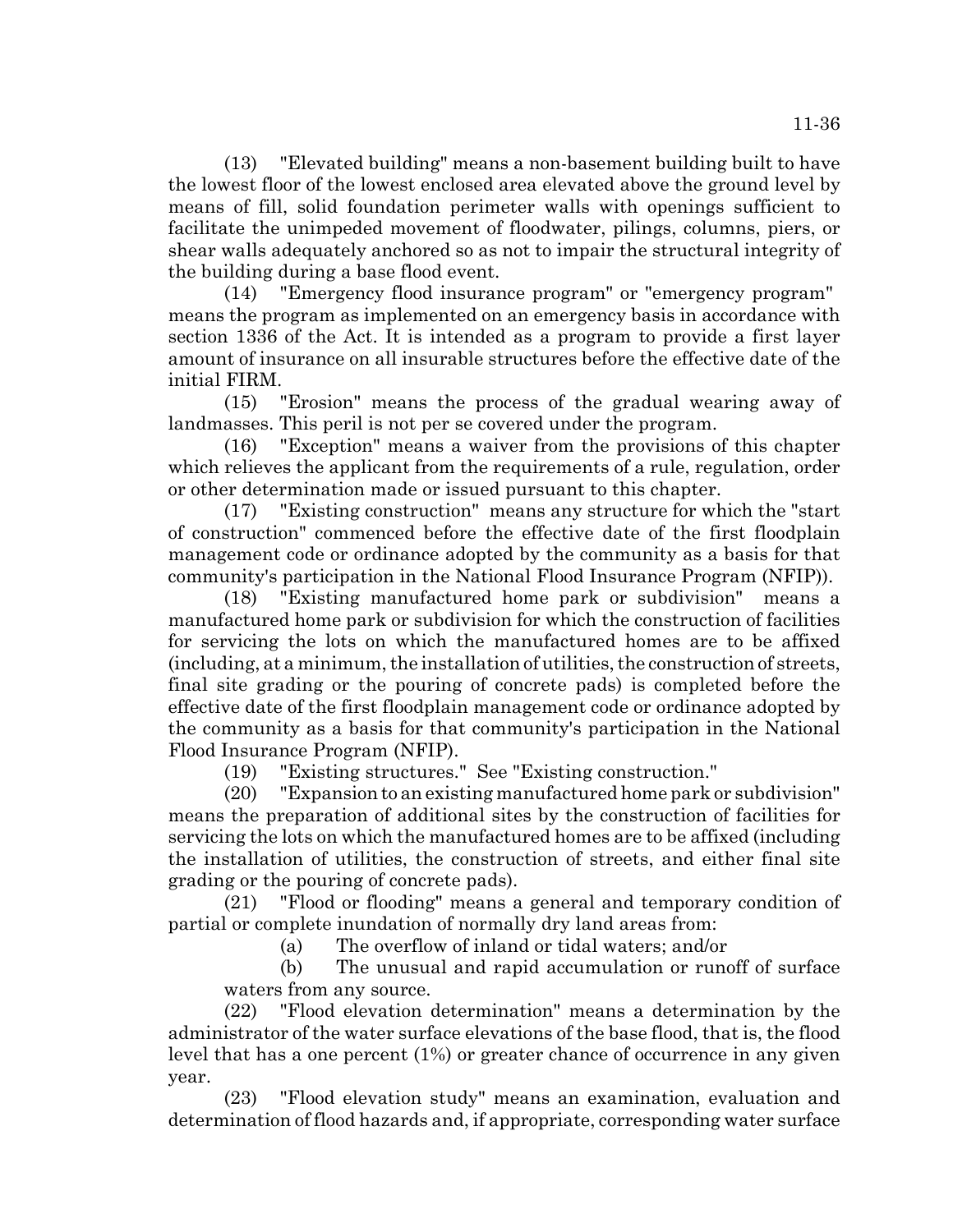elevations, or an examination, evaluation and determination of mudslide (i.e., mudflow) or flood-related erosion hazards.

(24) "Flood Hazard Boundary Map (FHBM)" means an official map of a community, issued by the Federal Emergency Management Agency, where the boundaries of areas of special flood hazard have been designated as Zone A.

(25) "Flood Insurance Rate Map (FIRM)" means an official map of a community, issued by the Federal Emergency Management Agency, delineating the areas of special flood hazard or the risk premium zones applicable to the community.

(26) "Flood insurance study" means the official report provided by the Federal Emergency Management Agency, evaluating flood hazards and containing flood profiles and water surface elevation of the base flood.

(27) "Floodplain or flood-prone area" means any land area susceptible to being inundated by water from any source (see definition of "flooding").

(28) "Floodplain management" means the operation of an overall program of corrective and preventive measures for reducing flood damage, including, but not limited to, emergency preparedness flood control works and floodplain management regulations.

(29) "Flood protection system" means those physical structural works for which funds have been authorized, appropriated, and expended and which have been constructed specifically to modify flooding in order to reduce the extent of the area within a community subject to a "special flood hazard" and the extent of the depths of associated flooding. Such a system typically includes hurricane tidal barriers, dams, reservoirs, levees or dikes. These specialized flood modifying works are those constructed in conformance with sound engineering standards.

(30) "Floodproofing" means any combination of structural and nonstructural additions, changes, or adjustments to structures which reduce or eliminate flood damage to real estate or improved real property, water and sanitary facilities, structures and their contents.

(31) "Flood-related erosion" means the collapse or subsidence of land along the shore of a lake or other body of water as a result of undermining caused by waves or currents of water exceeding anticipated cyclical levels or suddenly caused by an unusually high water level in a natural body of water, accompanied by a severe storm, or by an unanticipated force of nature, such as a flash flood, or by some similarly unusual and unforeseeable event which results in flooding.

(32) "Flood-related erosion area or flood-related erosion prone area" means a land area adjoining the shore of a lake or other body of water, which due to the composition of the shoreline or bank and high water levels or wind-driven currents, is likely to suffer flood-related erosion damage.

(33) "Flood-related erosion area management" means the operation of an overall program of corrective and preventive measures for reducing flood-related erosion damage, including, but not limited to, emergency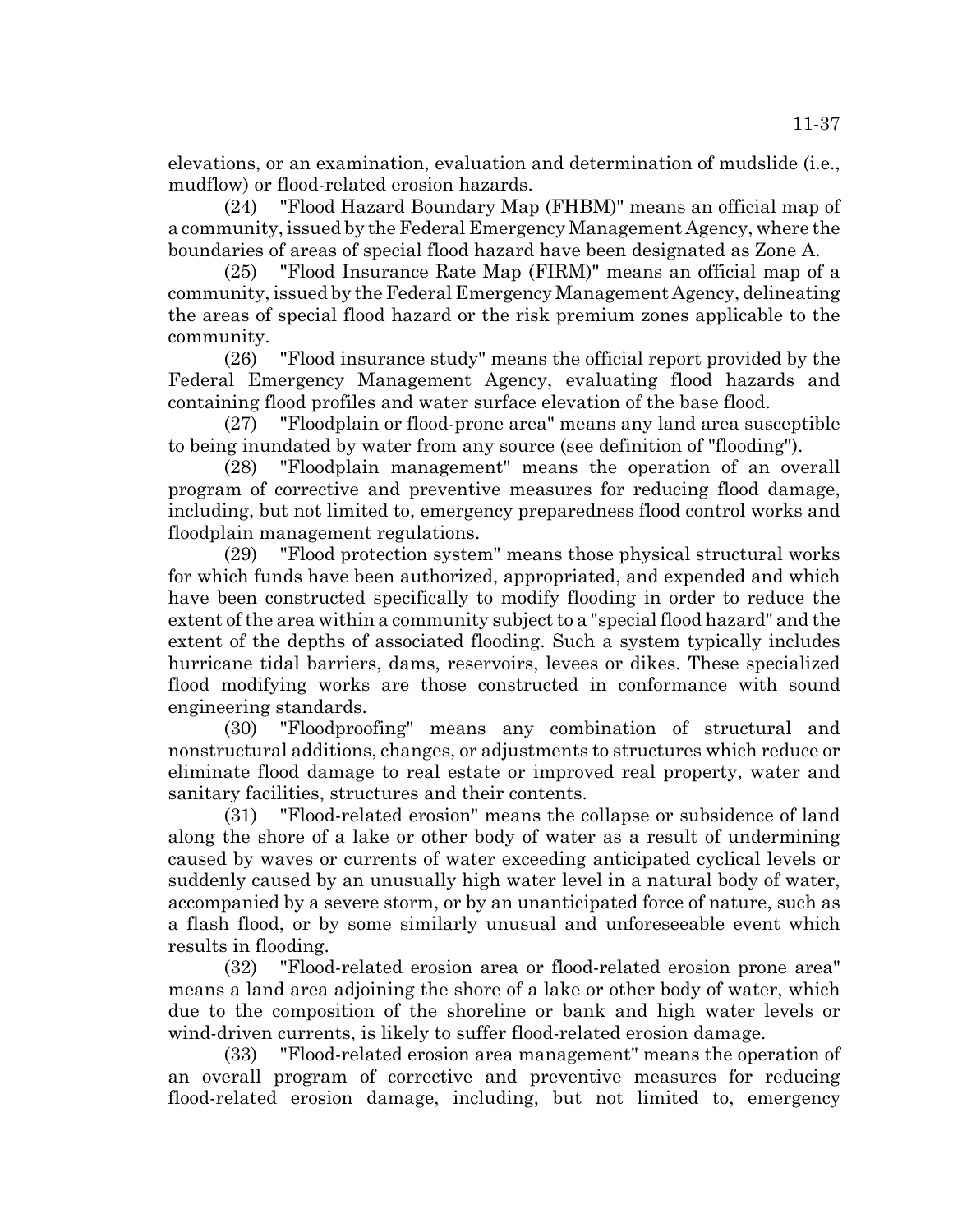preparedness plans, flood-related erosion control works and floodplain management regulations.

(34) "Floodway" means the channel of a river or other watercourse and the adjacent land areas that must be reserved in order to discharge the base flood without cumulatively increasing the water surface elevation more than a designated height.

(35) "Floor" means the top surface of an enclosed area in a building (including basement), i.e., top of slab in concrete slab construction or top of wood flooring in wood frame construction. The term does not include the floor of a garage used solely for parking vehicles.

(36) "Freeboard" means a factor of safety usually expressed in feet above a flood level for purposes of floodplain management. "Freeboard" tends to compensate for the many unknown factors that could contribute to flood heights greater than the height calculated for a selected size flood and floodway conditions, such as wave action, bridge openings and the hydrological effect of urbanization of the watershed.

(37) "Functionally dependent use" means a use which cannot perform its intended purpose unless it is located or carried out in close proximity to water. The term includes only docking facilities, port facilities that are necessary for the loading and unloading of cargo or passengers, and ship building and ship repair facilities, but does not include long-term storage or related manufacturing facilities.

(38) "Highest adjacent grade" means the highest natural elevation of the ground surface, prior to construction, adjacent to the proposed walls of a structure.

(39) "Historic structure" means any structure that is:

(a) Listed individually in the National Register of Historic Places (a listing maintained by the U.S. Department of Interior) or preliminary determined by the secretary of the interior as meeting the requirements for individual listing on the National Register;

(b) Certified or preliminarily determined by the secretary of the interior as contributing to the historical significance of a registered historic district or a district preliminarily determined by the secretary to qualify as a registered historic district;

(c) Individually listed on the Tennessee inventory of historic places and determined as eligible by states with historic preservation programs which have been approved by the secretary of the interior; or

(d) Individually listed on a local inventory of historic places and determined as eligible by communities with historic preservation programs that have been certified either:

(i) By an approved state program as determined by the secretary of the interior; or

(ii) Directly by the secretary of the interior.

(40) "Levee" means a man-made structure, usually an earthen embankment, designed and constructed in accordance with sound engineering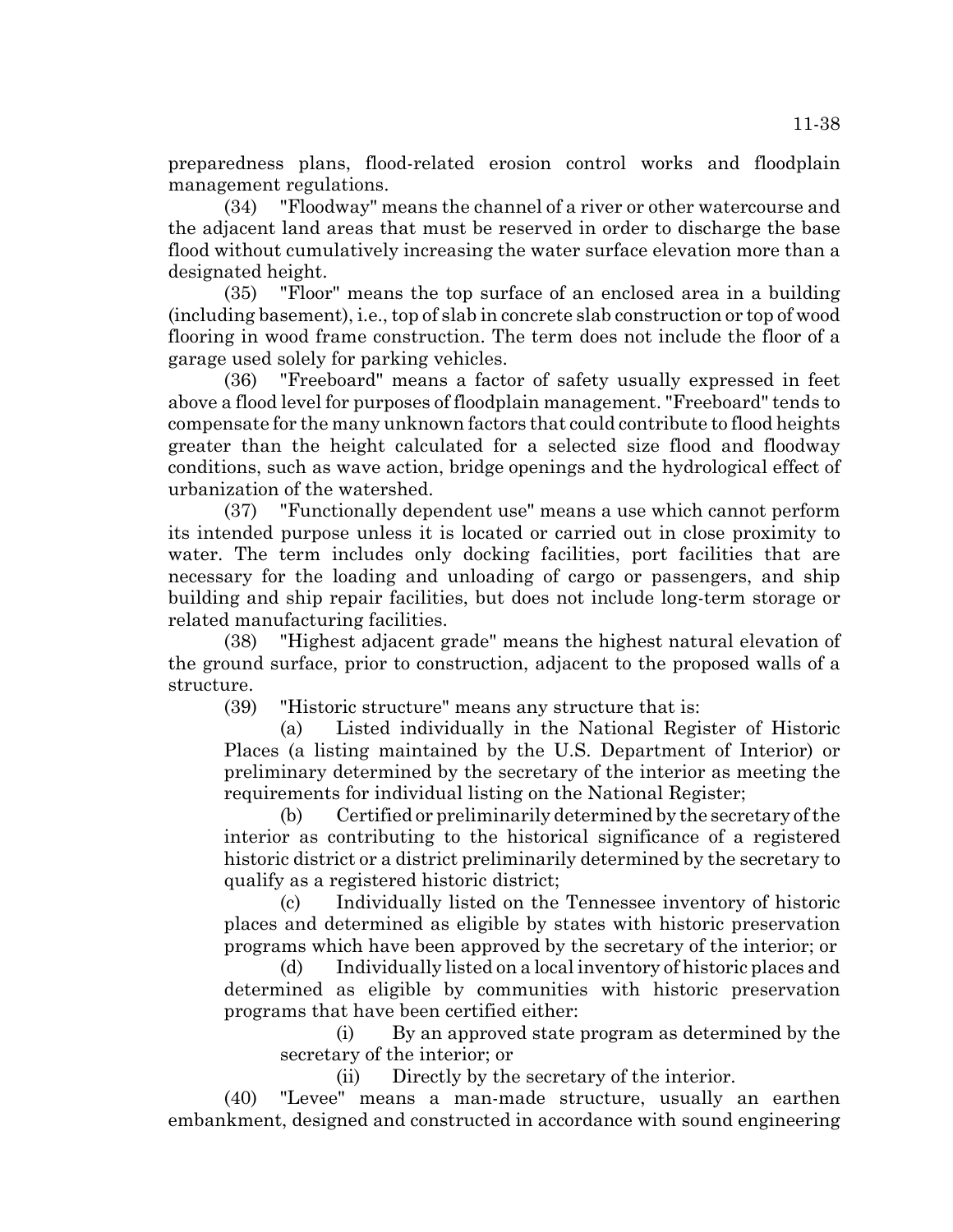practices to contain, control, or divert the flow of water so as to provide protection from temporary flooding.

(41) "Levee system" means a flood protection system, which consists of a levee, or levees, and associated structures, such as closure, and drainage devices, which are constructed and operated in accordance with sound engineering practices.

(42) "Lowest floor" means the lowest floor of the lowest enclosed area, including a basement. An unfinished or flood resistant enclosure used solely for parking of vehicles, building access or storage in an area other than a basement area is not considered a building's lowest floor; provided, that such enclosure is not built so as to render the structure in violation of the applicable non-elevation design requirements of this chapter.

(43) "Manufactured home" means a structure, transportable in one (1) or more sections, which is built on a permanent chassis and designed for use with or without a permanent foundation when attached to the required utilities. The term "manufactured home" does not include a recreational vehicle, unless such transportable structures are placed on a site for one hundred eighty (180) consecutive days or longer.

(44) "Manufactured home park or subdivision" means a parcel (or contiguous parcels) of land divided into two (2) or more manufactured home lots for rent or sale.

(45) "Map" means the Flood Hazard Boundary Map (FHBM) or the Flood Insurance Rate Map (FIRM) for a community issued by the agency.

(46) "Mean sea level" means the average height of the sea for all stages of the tide. It is used as a reference for establishing various elevations within the floodplain. For the purposes of this chapter, the term is synonymous with National Geodetic Vertical Datum (NGVD) or other datum, to which base flood elevations shown on a community's Flood Insurance Rate Map are referenced.

(47) "National Geodetic Vertical Datum (NGVD)" as corrected in 1929 is a vertical control used as a reference for establishing varying elevations within the floodplain.

(48) "New construction" means any structure for which the "start of construction" commenced after the effective date of this chapter or the effective date of the first floodplain management ordinance and includes any subsequent improvements to such structure.

(49) "New manufactured home park or subdivision" means a manufactured home park or subdivision for which the construction of facilities for servicing the lots on which the manufactured homes are to be affixed (including, at a minimum, the installation of utilities, the construction of streets, and either final site grading or the pouring of concrete pads) is completed after the effective date of this chapter or the effective date of the first floodplain management ordinance and includes any subsequent improvements to such structure.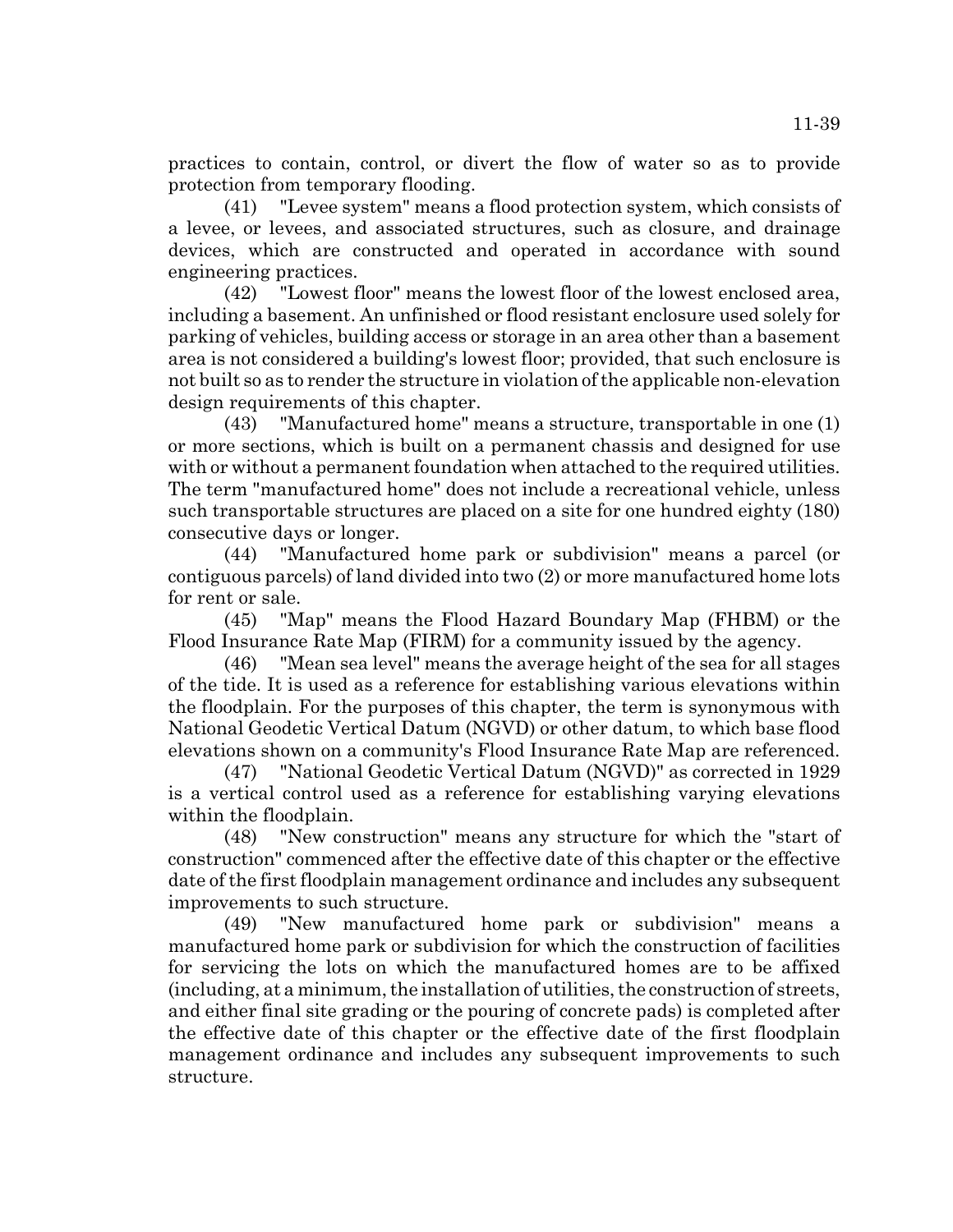(50) "North American Vertical Datum (NAVD)" as corrected in 1988 is a vertical control used as a reference for establishing varying elevations within the floodplain.

(51) "100-year flood." See "Base flood."

(52) "Person" includes any individual or group of individuals, corporation, partnership, association, or any other entity, including state and local governments and agencies.

(53) "Recreational vehicle" means a vehicle which is:

(a) Built on a single chassis;

(b) Four hundred (400) square feet or less when measured at the largest horizontal projection;

(c) Designed to be self-propelled or permanently towable by a light duty truck; and

(d) Designed primarily not for use as a permanent dwelling but as temporary living quarters for recreational, camping, travel, or seasonal use.

(54) "Regulatory floodway" means the channel of a river or other watercourse and the adjacent land areas that must be resewed in order to discharge the base flood without cumulatively increasing the water surface elevation more than a designated height.

(55) "Riverine" means relating to, formed by, or resembling a river (including tributaries), stream, brook, etc.

(56) "Special hazard area" means an area having special flood, mudslide (i.e., mudflow) and/or flood-related erosion hazards, and shown on an FHBM or FIRM as Zone A, AO, A1-30, AE, A99, or AH.

(57) "Start of construction" means and includes substantial improvement, and means the date the building permit was issued; provided the actual start of construction, repair, reconstruction, rehabilitation, addition, placement, or other improvement was within one hundred eighty (180) days of the permit date. The actual start means either the first placement of permanent construction of a structure (including a manufactured home) on a site, such as the pouring of slabs or footings, the installation of piles, the construction of columns, or any work beyond the stage of excavation; and includes the placement of a manufactured home on a foundation (permanent construction does not include initial land preparation, such as clearing, grading and filling; nor does it include the installation of streets and/or walkways; nor does it include excavation for a basement, footings, piers, or foundations or the erection of temporary forms; nor does it include the installation on the property of accessory buildings, such as garages or sheds, not occupied as dwelling units or not part of the main structure. For a substantial improvement, the actual start of construction means the first alteration of any wall, ceiling, floor, or other structural part of a building, whether or not that alteration affects the external dimensions of the building.

(58) "State coordinating agency" means the Tennessee Department of Economic and Community Development's Local Planning Assistance Of Fire as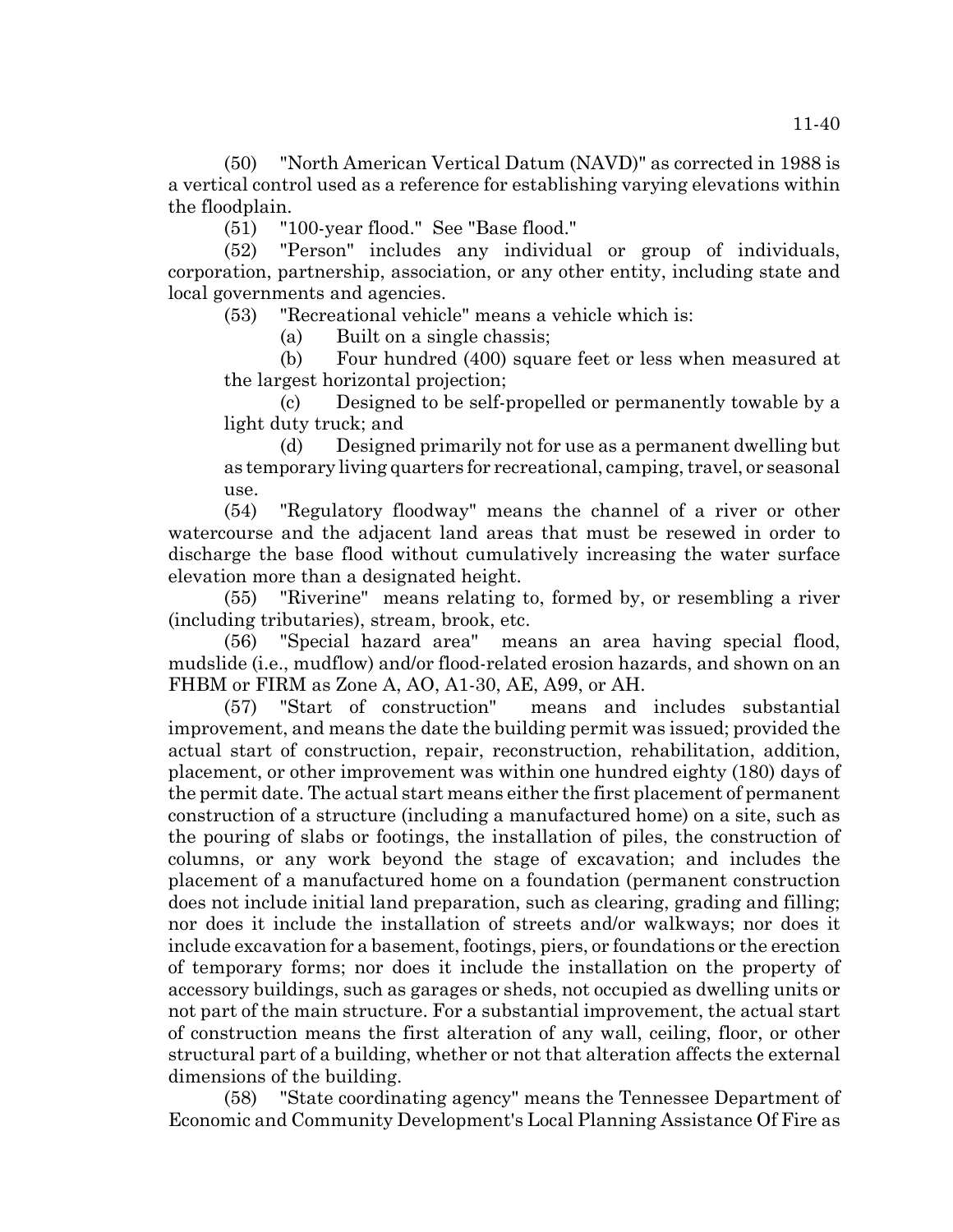designated by the Governor of the State of Tennessee at the request of the administrator to assist in the implementation of the National Flood Insurance Program for the state.

(59) "Structure" for purposes of this section, means a walled and roofed building that is principally above ground, a manufactured home, a gas or liquid storage tank, or other man-made facilities or infrastructures.

(60) "Substantial damage" means damage of any origin sustained by a structure whereby the cost of restoring the structure to its before damaged condition would equal or exceed fifty percent (50%) of the market value of the structure before the damage occurred.

(61) "Substantial improvement" means any repairs, reconstructions, rehabilitations, additions, alterations or other improvements to a structure, taking place during a five (5) year period, in which the cumulative cost equals or exceeds fifty percent (50%) of the market value of the structure before the "start of construction" of the improvement. The market value of the structure should be:

(a) The appraised value of the structure prior to the start of the initial repair or improvement; or

(b) In the case of damage, the value of the structure prior to the damage occurring.

This term includes structures which have incurred "substantial damage," regardless of the actual repair work performed.

For the purpose of this definition, "substantial improvement" is considered to occur when the first alteration of any wall, ceiling, floor or other structural part of the building commences, whether or not that alteration affects the external dimensions of the building. The term does not, however, include either:

(a) Any project for improvement of a structure to correct existing violations of state or local health, sanitary, or safety code specifications which have been pre-identified by the local code enforcement official and which are the minimum necessary to assure safe living conditions and not solely triggered by an improvement or repair project; or

(b) Any alteration of a "historic structure," provided that the alteration will not preclude the structure's continued designation as a "historic structure."

(62) "Substantially improved existing manufactured home parks or

subdivisions" means where the repair, reconstruction, rehabilitation or improvement of the streets, utilities and pads equals or exceeds fifty percent (50%) of the value of the streets, utilities and pads before the repair, reconstruction or improvement commenced.

(63) "Variance" means a grant of relief from the requirements of this chapter which permits construction in a manner otherwise prohibited by this chapter where specific enforcement would result in unnecessary hardship.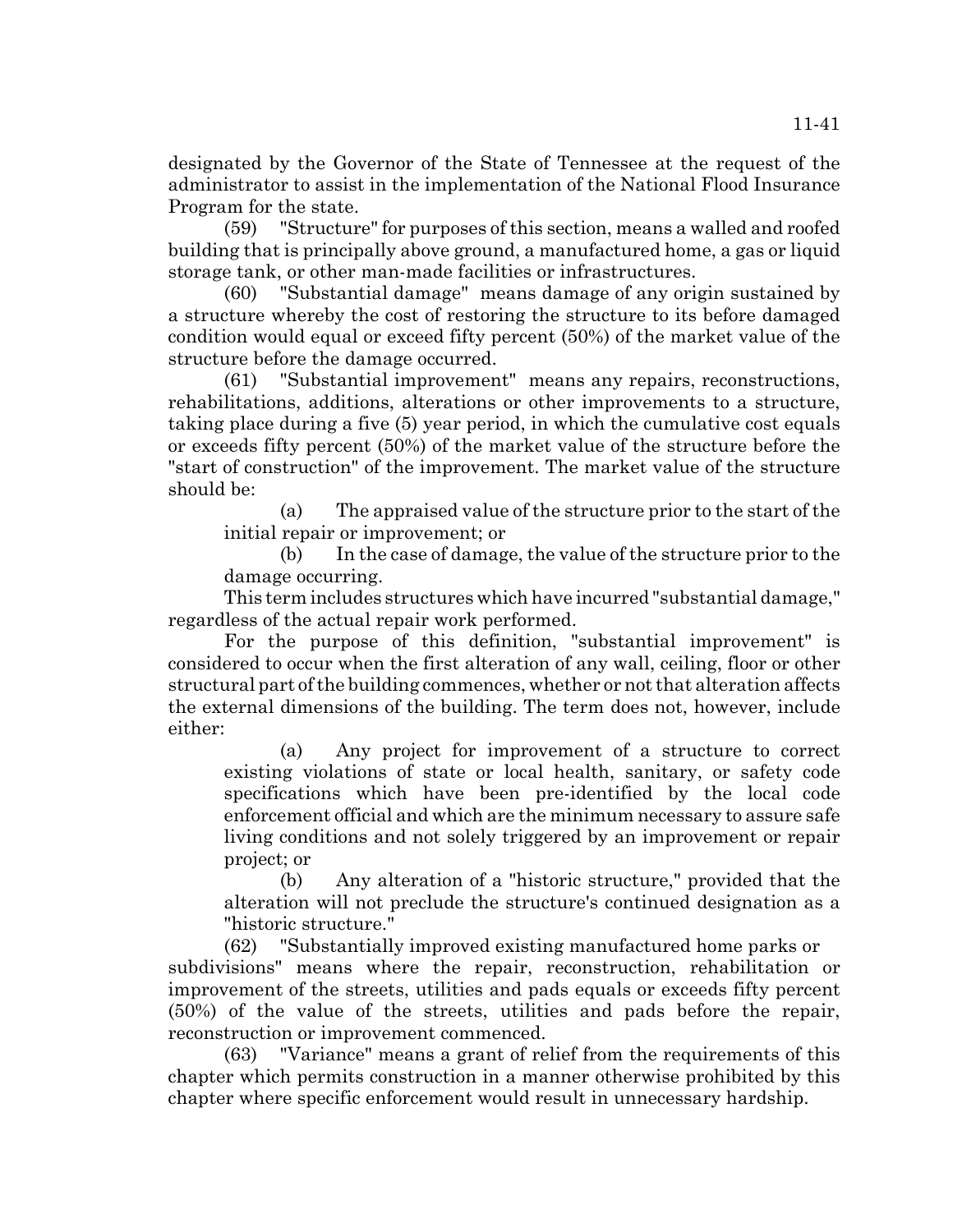(64) "Violation" means the failure of a structure or other development to be fully compliant with the community's floodplain management regulations. A structure or other development without the elevation certificate, other certification, or other evidence of compliance required in this chapter is presumed to be in violation until such time as that documentation is provided.

(65) "Water surface elevation" means the height, in relation to the National Geodetic Vertical Datum (NGVD) of 1929, (or other datum, where specified) of floods of various magnitudes and frequencies in the floodplains of riverine areas. (Ord. of Oct. 21, 1987, as replaced by Ord. #2006-04, May 2006)

11-403. General provisions. (1) Application. This chapter shall apply to all areas within the incorporated area of Jonesborough, Tennessee.

(2) Basis for establishing the areas of special flood hazard. The areas of special flood hazard identified on the Jonesborough, Tennessee, Federal Emergency Management Agency, Flood Insurance Study (FIS) and Flood Insurance Rate Map (FIRM), community panel numbers 47179C-0145, 47179C-0154, 47179C-0161, 47179C-0162, and 47179C-0163, dated September 29, 2006 along with all supporting technical data, are adopted by reference and declared to be a part of this chapter.

(3) Requirement for development permit. A development permit shall be required in conformity with this chapter prior to the commencement of any development activities.

(4) Compliance. No land, structure or use shall hereafter be located, extended, converted or structurally altered without full compliance with the terms of this chapter and other applicable regulations.

(5) Abrogation and greater restrictions. This chapter is not intended to repeal, abrogate, or impair any existing easements, covenants, or deed restrictions. However, where this chapter conflicts or overlaps with another regulatory instrument, whichever imposes the more stringent restrictions shall prevail.

(6) Interpretation. In the interpretation and application of this chapter, all provisions shall be:

(a) Considered as minimum requirements;

(b) Liberally construed in favor of the governing body; and

(c) Deemed neither to limit nor repeal any other powers granted under Tennessee statutes.

(7) Warning and disclaimer of liability. The degree of flood protection required by this chapter is considered reasonable for regulatory purposes and is based on scientific and engineering considerations. Larger floods can and will occur on rare occasions. Flood heights may be increased by man-made or natural causes. This chapter does not imply that land outside the areas of special flood hazard or uses permitted within such areas will be free from flooding or flood damages. This chapter shall not create liability on the part of the Jonesborough of Washington County, Tennessee or by any officer or employee thereof for any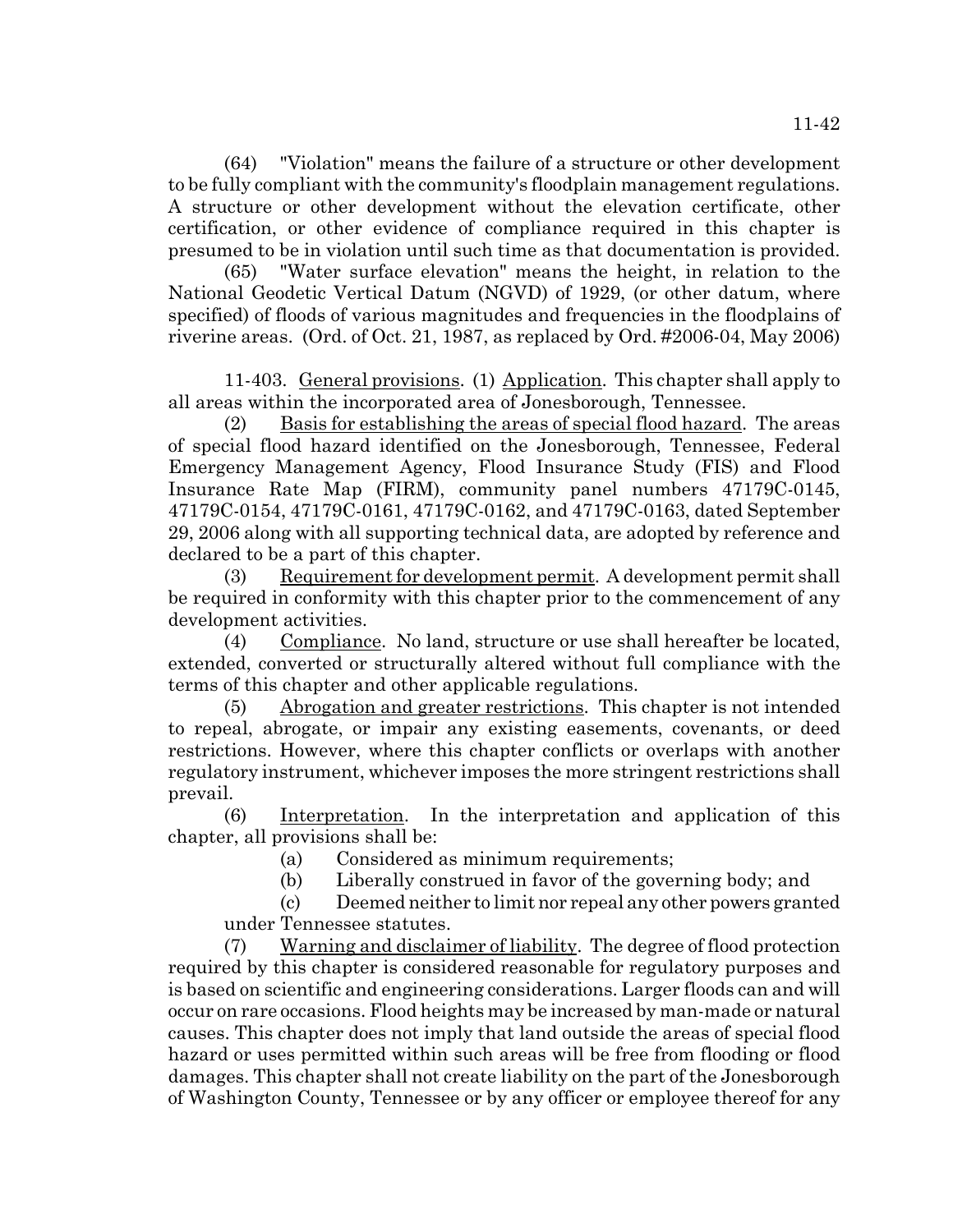flood damages that result from reliance on this chapter or any administrative decision lawfully made hereunder.

(8) Penalties for violation. Violation of the provisions of this chapter or failure to comply with any of its requirements, including violation of conditions and safeguards established in connection with grants of variance shall constitute a misdemeanor punishable as other misdemeanors as provided by law. Each day such violation continues shall be considered a separate offense. Nothing herein contained shall prevent the Jonesborough of Washington County, Tennessee from taking such other lawful actions to prevent or remedy any violation. (Ord. of Oct. 21, 1987, as replaced by Ord. #2006-04, May 2006)

11-404. Administration. (1) Designation of ordinance administrator. The town administrator or his/her designee(s) is hereby appointed as the administrator to implement the provisions of this chapter.

(2) Permit procedures. Application for a development permit shall be made to the administrator on forms furnished by the community prior to any development activities. The development permit may include, but is not limited to, the following: plans in duplicate drawn to scale and showing the nature, location, dimensions, and elevations of the area in question; existing or proposed structures, earthen fill placement, storage of materials or equipment, and drainage facilities. Specifically, the following information is required:

(a) Application stage:

(i) Elevation in relation to mean sea level of the proposed lowest floor, including basement, of all buildings where BFEs are available, or to the highest adjacent grade when applicable under this chapter.

(ii) Elevation in relation to mean sea level to which any non-residential building will be flood-proofed where BFEs are available, or to the highest adjacent grade when applicable under this chapter.

(iii) Design certificate from a registered professional engineer or architect that the proposed non-residential flood-proofed building will meet the flood-proofing criteria in  $§ 11-404(2).$ 

(iv) Description of the extent to which any watercourse will be altered or relocated as a result of proposed development.

(b) Construction stage. Within unnumbered A Zones, where flood elevation data are not available, the administrator shall record the elevation of the lowest floor on the development permit. The elevation of the lowest floor shall be determined as the measurement of the lowest floor of the building relative to the highest adjacent grade.

For all new construction and substantial improvements, the permit holder shall provide to the administrator an as-built certification of the regulatory floor elevation or floodproofing level upon the completion of the lowest floor or floodproofing. Within unnumbered A zones, where flood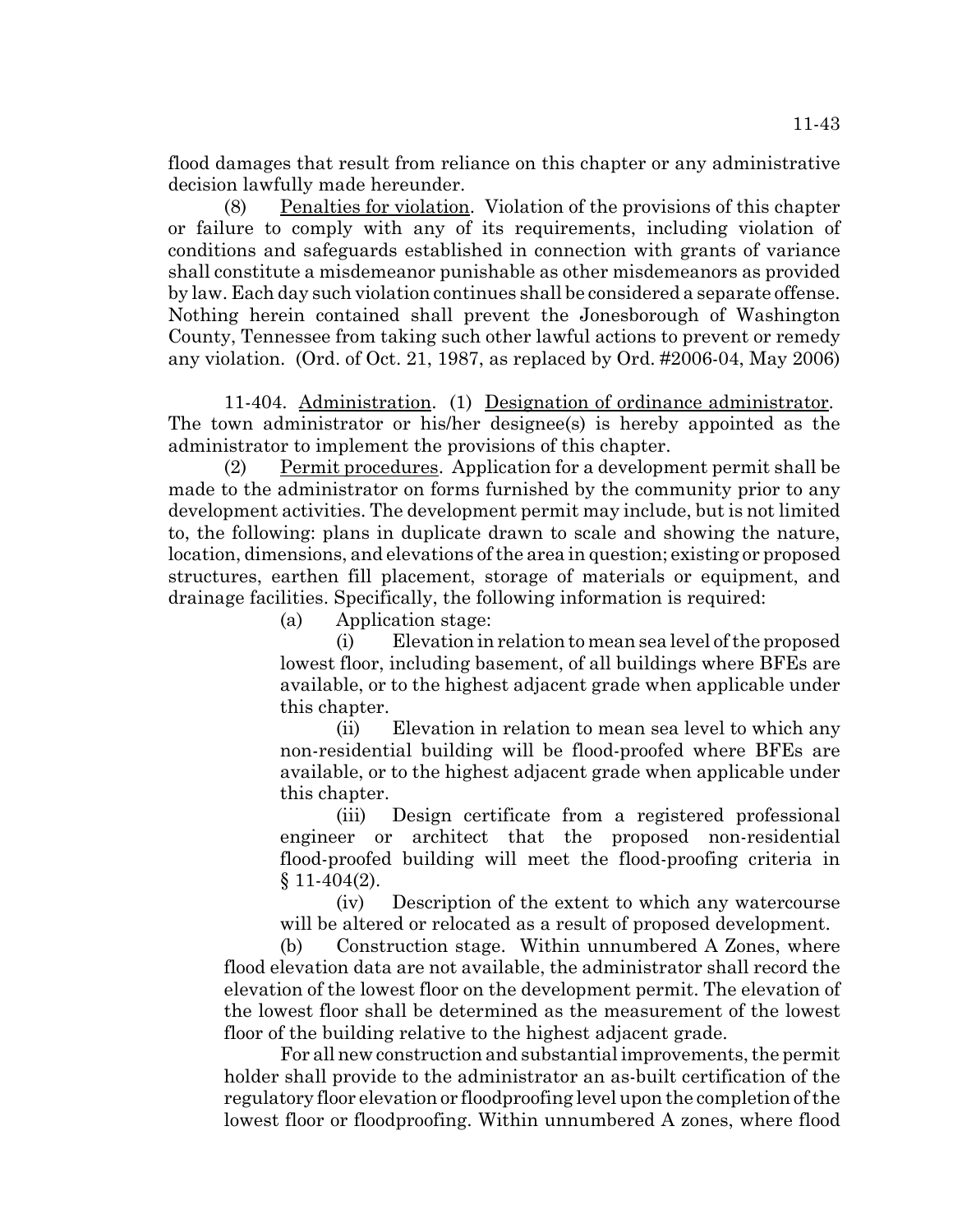elevation data is not available, the elevation of the lowest floor shall be determined as the measurement of the lowest floor of the building relative to the highest adjacent grade.

Any lowest floor certification made relative to mean sea level shall be prepared by or under the direct supervision of a registered land surveyor and certified by same. When floodproofing is utilized for a non-residential building said certification shall be prepared by or under the direct supervision of a professional engineer or architect and certified by same.

Any work undertaken prior to submission of the certification shall be at the permit holder's risk. The administrator shall review the above-referenced certification data. Deficiencies detected by such review shall be corrected by the permit holder immediately and prior to further work being allowed to proceed. Failure to submit the certification or failure to make said corrections required hereby, shall be cause to issue a stop-work order for the project.

(3) Duties and responsibilities of the administrator. Duties of the administrator shall include, but not be limited to:

(a) Review of all development permits to assure that the permit requirements of this chapter have been satisfied, and that proposed building sites will be reasonably safe from flooding.

(b) Advice to permittee that additional federal or state permits may be required, and if specific federal or state permit requirements are known, require that copies of such permits be provided and maintained on file with the development permit. This shall include section 404 of the Federal Water Pollution Control Act Amendments of 1972, 33 U.S.C. § 1334.

(c) Notification to adjacent communities and the Tennessee Department of Economic and Community Development, Local Planning Assistance Office, prior to any alteration or relocation of a watercourse, and submission of evidence of such notification to the Federal Emergency Management Agency.

(d) For any altered or relocated watercourse, submit engineering data/analysis within six (6) months to the Federal Emergency Management Agency to ensure accuracy of community flood maps through the letter of map revision process. Assure that the flood carrying capacity within an altered or relocated portion of any watercourse is maintained.

(e) Record the elevation, in relation to mean sea level or the highest adjacent grade, where applicable of the lowest floor including basement of all new or substantially improved buildings, in accordance with § 11-404(2)

(f) Record the actual elevation, in relation to mean sea level or the highest adjacent grade, where applicable to which the new or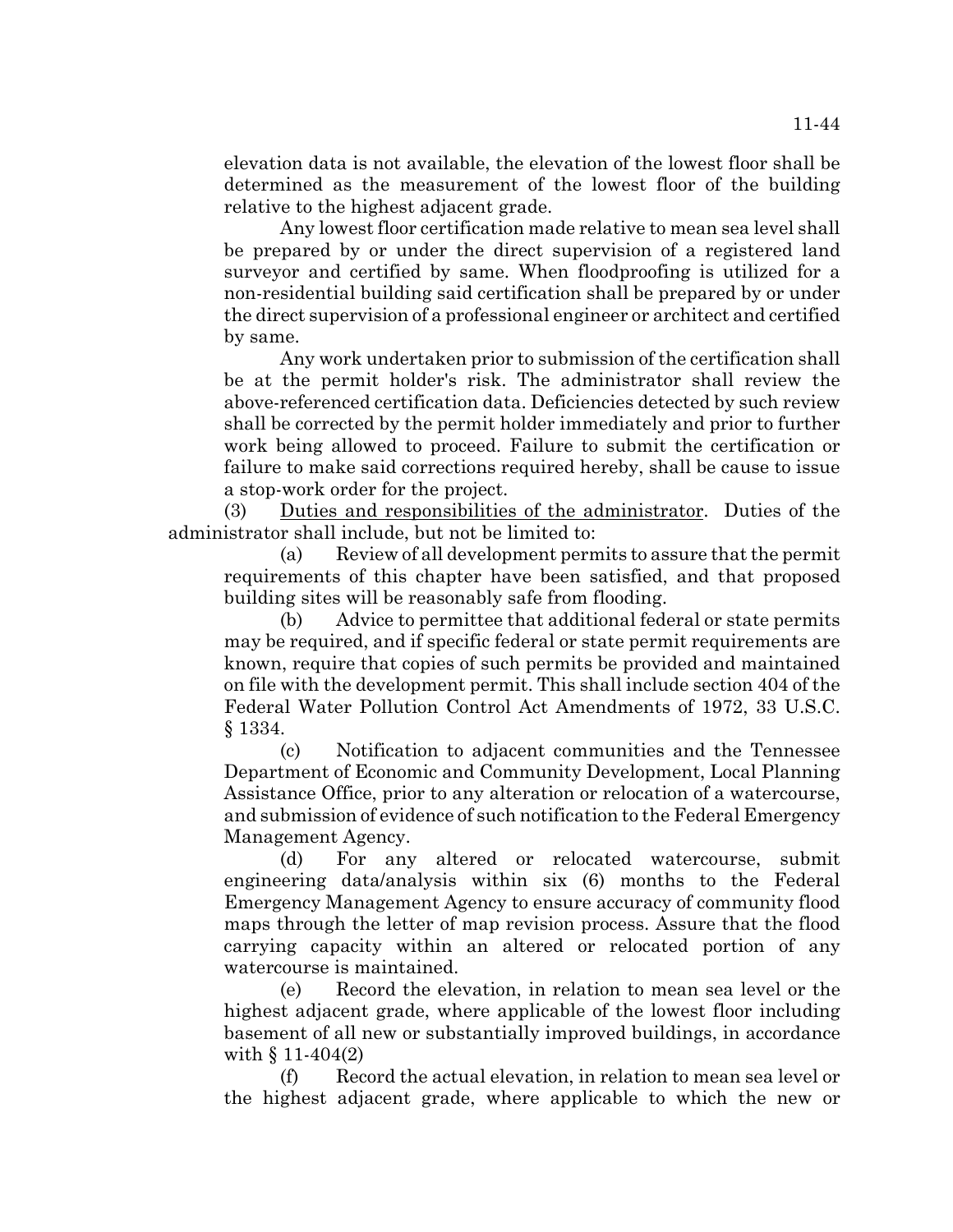substantially improved buildings have been flood-proofed, in accordance with § 11-404(2)

(g) When flood-proofing is utilized for a structure, the administrator shall obtain certification of design criteria from a registered professional engineer or architect, in accordance with  $§ 11-404(2)$ 

(h) Where interpretation is needed as to the exact location of boundaries of the areas of special flood hazard (for example, where there appears to be a conflict between a mapped boundary and actual field conditions) the administrator shall make the necessary interpretation. Any person contesting the location of the boundary shall be given a reasonable opportunity to appeal the interpretation as provided in this chapter.

(i) When base flood elevation data or floodway data have not been provided by the Federal Emergency Management Agency then the administrator shall obtain, review and reasonably utilize any base flood elevation and floodway data available from a federal, state, or other sources, including data developed as a result of these regulations, as criteria for requiring that new construction, substantial improvements, or other development in Zone A on the community FIRM meet the requirements of this chapter.

Within unnumbered A Zones, where base flood elevations have not been established and where alternative data is not available, the administrator shall require the lowest floor of a building to be elevated or floodproofed to a level of at least three feet (3') above the highest adjacent grade (lowest floor and highest adjacent grade being defined in § 11-402 of this chapter). All applicable data including elevations or flood-proofing certifications shall be recorded as set forth in  $\S 11-404(2)$ .

(j) All records pertaining to the provisions of this chapter shall be maintained in the office of the administrator and shall be open for public inspection. Permits issued under the provisions of this chapter shall be maintained in a separate file or marked for expedited retrieval within combined files. (Ord. of Oct. 21, 1987, as replaced by Ord. #2006- 04, May 2006, and amended by Ord. #2014-05, April 2014)

11-405. Provisions for flood hazard reduction. (1) General standards. In all flood prone areas the following provisions are required:

(a) New construction and substantial improvements to existing buildings shall be anchored to prevent flotation, collapse or lateral movement of the structure;

(b) Manufactured homes shall be elevated and anchored to prevent flotation, collapse, or lateral movement. Methods of anchoring may include, but are not limited to, use of over-the-top or frame ties to ground anchors. This standard shall be in addition to and consistent with applicable state requirements for resisting wind forces;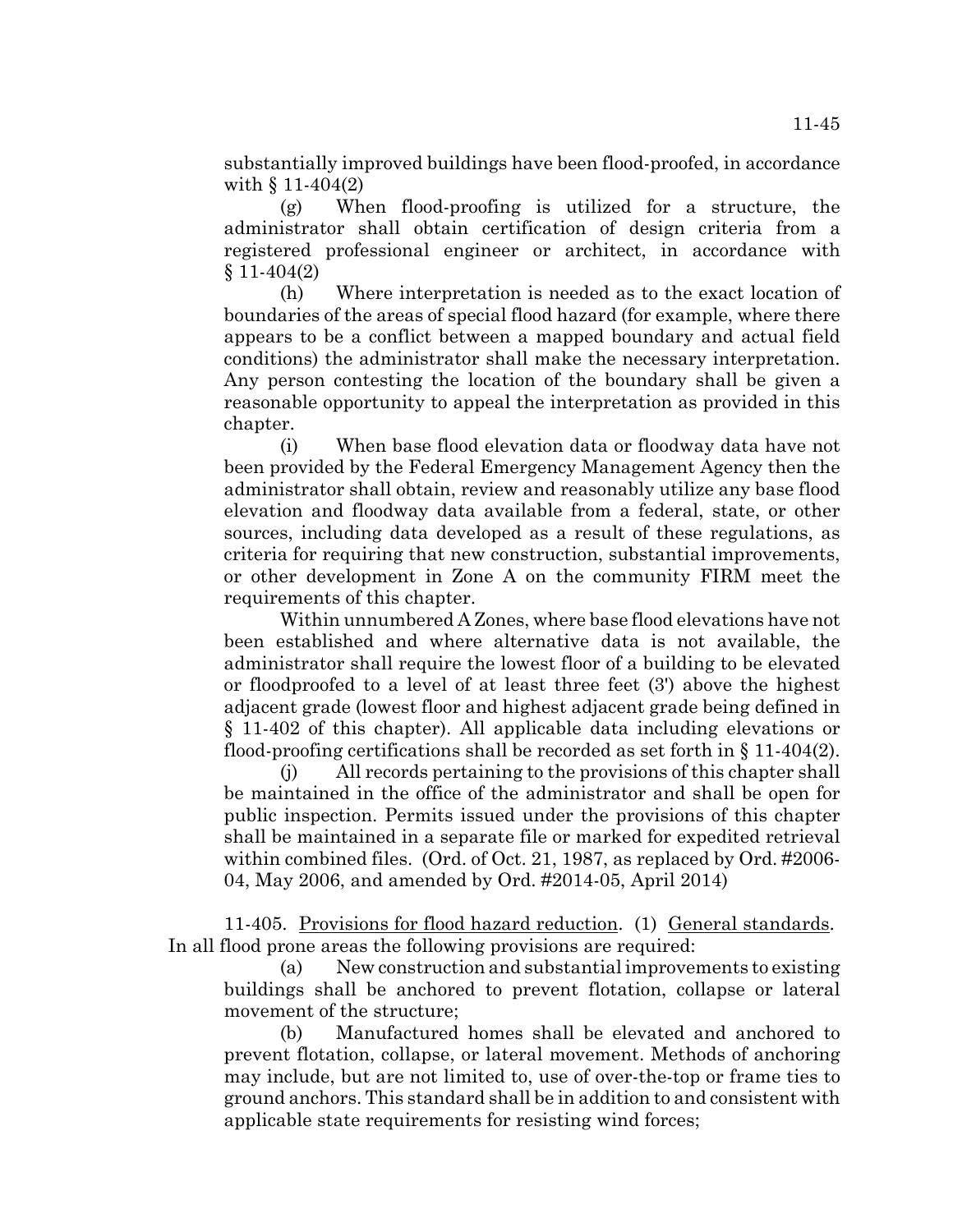(c) New construction and substantial improvements to existing buildings shall be constructed with materials and utility equipment resistant to flood damage;

(d) New construction or substantial improvements to existing buildings shall be constructed by methods and practices that minimize flood damage;

(e) All electrical, heating, ventilation, plumbing, air conditioning equipment, and other service facilities shall be designed and/or located so as to prevent water from entering or accumulating within the components during conditions of flooding;

New and replacement water supply systems shall be designed to minimize or eliminate infiltration of floodwaters into the system;

(g) New and replacement sanitary sewage systems shall be designed to minimize or eliminate infiltration of floodwaters into the systems and discharges from the systems into floodwaters;

(h) On-site waste disposal systems shall be located and constructed to avoid impairment to them or contamination from them during flooding;

(i) Any alteration, repair, reconstruction or improvements to a building that is in compliance with the provisions of this chapter, shall meet the requirements of "new construction" as contained in this chapter; and

(j) Any alteration, repair, reconstruction or improvements to a building that is not in compliance with the provision of this chapter, shall be undertaken only if said non-conformity is not further extended or replaced.

(2) Specific standards. These provisions shall apply to all areas of special flood hazard as provided herein:

(a) Residential construction. Where base flood elevation data is available, new construction or substantial improvement of any residential building (or manufactured home) shall have the lowest floor, including basement, elevated no lower than one foot (1') above the base flood elevation. Should solid foundation perimeter walls be used to elevate a structure, openings sufficient to facilitate equalization of flood hydrostatic forces on both sides of exterior walls and to ensure unimpeded movement of floodwater shall be provided in accordance with the standards of § 11-405(2).

Within unnumbered A Zones, where base flood elevations have not been established and where alternative data is not available, the administrator shall require the lowest floor of a building to be elevated or floodproofed to a level of at least three feet (3') above the highest adjacent grade (lowest floor and highest adjacent grade being defined in § 11-402 of this chapter). All applicable data including elevations or flood-proofing certifications shall be recorded as set forth in  $\S 11-404(2)$ .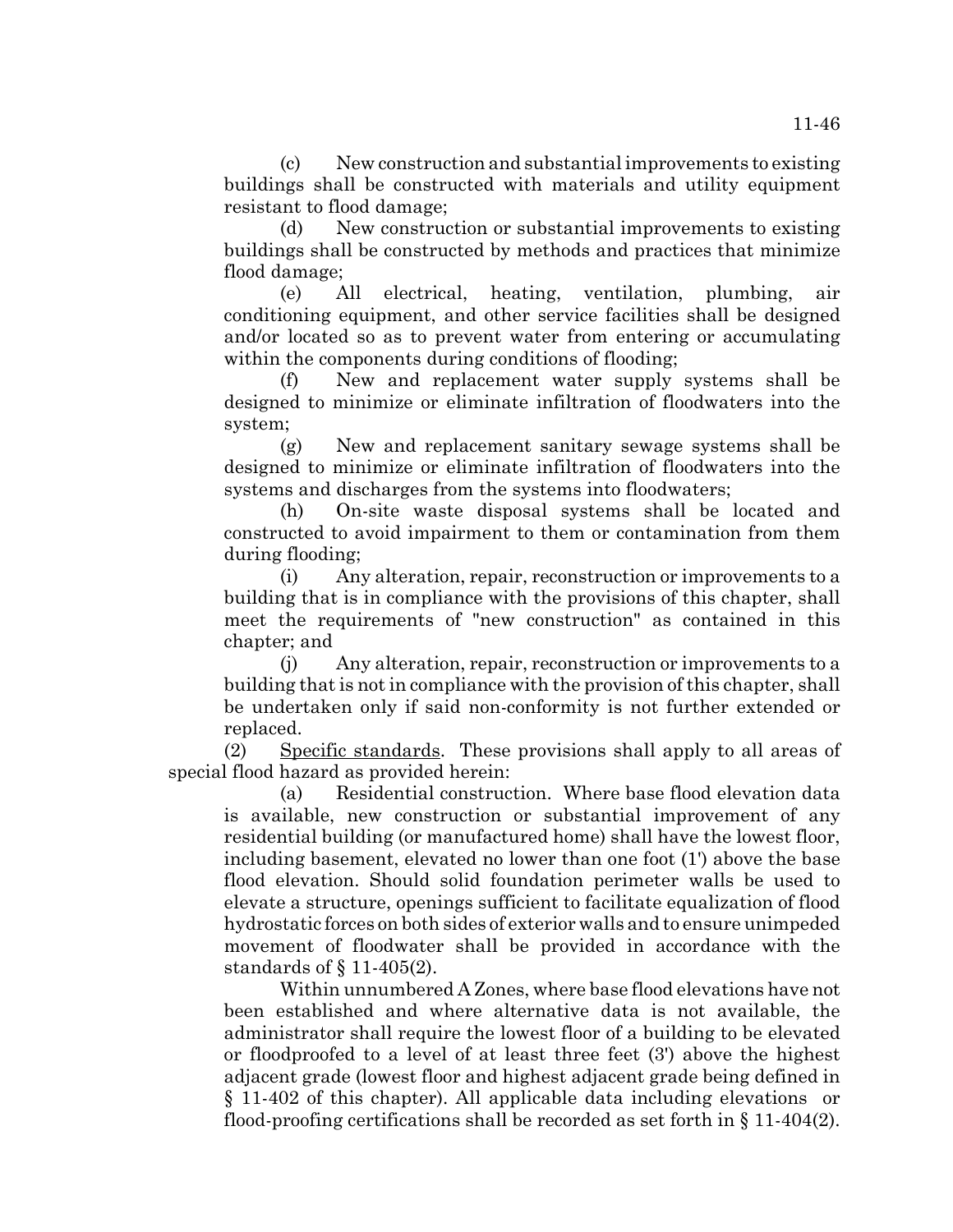(b) Non-residential construction. New construction or substantial improvement of any commercial, industrial, or non-residential building, when BFE data is available, shall have the lowest floor, including basement, elevated or floodproofed no lower than one foot (1') above the level of the base flood elevation.

Within unnumbered A Zones, where base flood elevations have not been established and where alternative data is not available, the administrator shall require the lowest floor of a building to be elevated or floodproofed to a level of at least three feet (3') above the highest adjacent grade (lowest floor and highest adjacent grade being defined in § 11-402 of this chapter). All applicable data including elevations or flood-proofing certifications shall be recorded as set forth in § 11-404(2).

Buildings located in all A Zones may be flood-proofed, in lieu of being elevated; provided that all areas of the building below the required elevation are watertight, with walls substantially impermeable to the passage of water, and are built with structural components having the capability of resisting hydrostatic and hydrodynamic loads and the effects of buoyancy. A registered professional engineer or architect shall certify that the design and methods of construction are in accordance with accepted standards of practice for meeting the provisions above, and shall provide such certification to the administrator as set forth in § 11-404(2).

(c) Elevated building. All new construction or substantial improvements to existing buildings that include any fully enclosed areas formed by foundation and other exterior walls below the base flood elevation, or required height above the highest adjacent grade, shall be designed to preclude finished living space and designed to allow for the entry and exit of floodwaters to automatically equalize hydrostatic flood forces on exterior walls.

(i) Designs for complying with this requirement must either be certified by a professional engineer or architect or meet the following minimum criteria.

> (A) Provide a minimum of two (2) openings having a total net area of not less than one (1) square inch for every square foot of enclosed area subject to flooding;

> (B) The bottom of all openings shall be no higher than one foot (1') above the finish grade; and

> (C) Openings may be equipped with screens, louvers, valves or other coverings or devices; provided they permit the automatic flow of floodwaters in both directions.

(ii) Access to the enclosed area shall be the minimum necessary to allow for parking of vehicles (garage door) or limited storage of maintenance equipment used in connection with the premises (standard exterior door) or entry to the elevated living area (stairway or elevator); and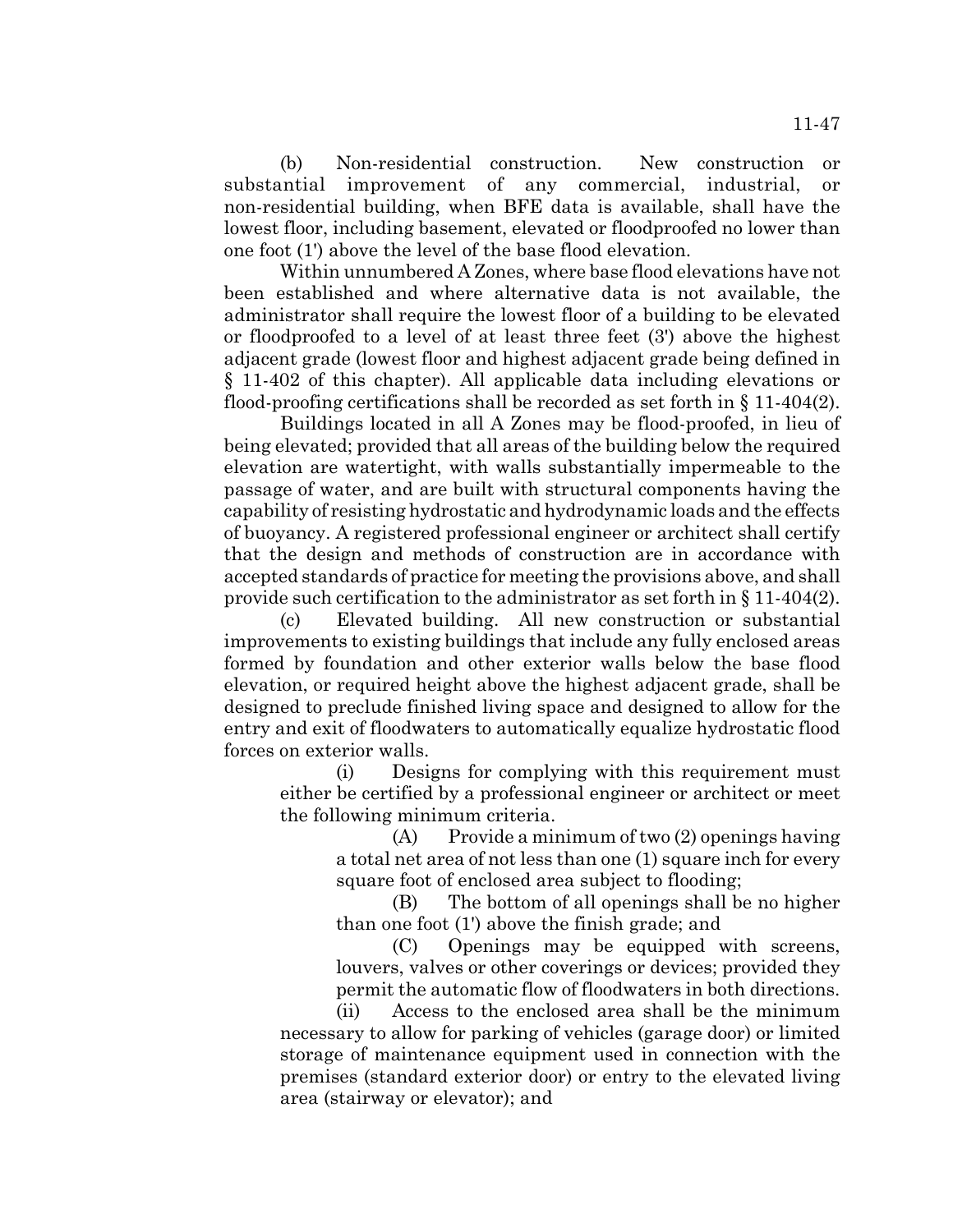(d) Standards for manufactured homes and recreational vehicles.

(i) All manufactured homes placed, or substantially improved, on:

(A) Individual lots or parcels,

(B) In expansions to existing manufactured home parks or subdivisions; or

(C) In new or substantially improved manufactured home parks or subdivisions, must meet all the requirements of new construction, including elevations and anchoring.

(ii) All manufactured homes placed or substantially improved in an existing manufactured home park or subdivision must be elevated so that either:

(A) When base flood elevations are available the lowest floor of the manufactured home is elevated on a permanent foundation no lower than one (1) foot above the level of the base flood elevation; or

(B) Absent base flood elevations the manufactured home chassis is elevated and supported by reinforced piers (or other-foundation elements) at least three (3) feet in height above the highest adjacent grade.

(iii) Any manufactured home, which has incurred "substantial damage" as the result of a flood or that has substantially improved, must meet the standards of  $§ 11-405(2)(d)(iv)$  of this chapter.

(iv) All manufactured homes must be securely anchored to an adequately anchored foundation system to resist flotation, collapse and lateral movement.

(v) All recreational vehicles placed on identified flood hazard sites must either:

(A) Be on the site for fewer than one hundred eighty (180) consecutive days;

(B) Be fully licensed and ready for highway use. A recreational vehicle is ready for highway use if it is licensed, on its wheels or jacking system, attached to the site only by quick disconnect type utilities and security devices, and has no permanently attached structures or additions; and

(C) The recreational vehicle must meet all the requirements for new construction, including the anchoring and elevation requirements of this section above if on the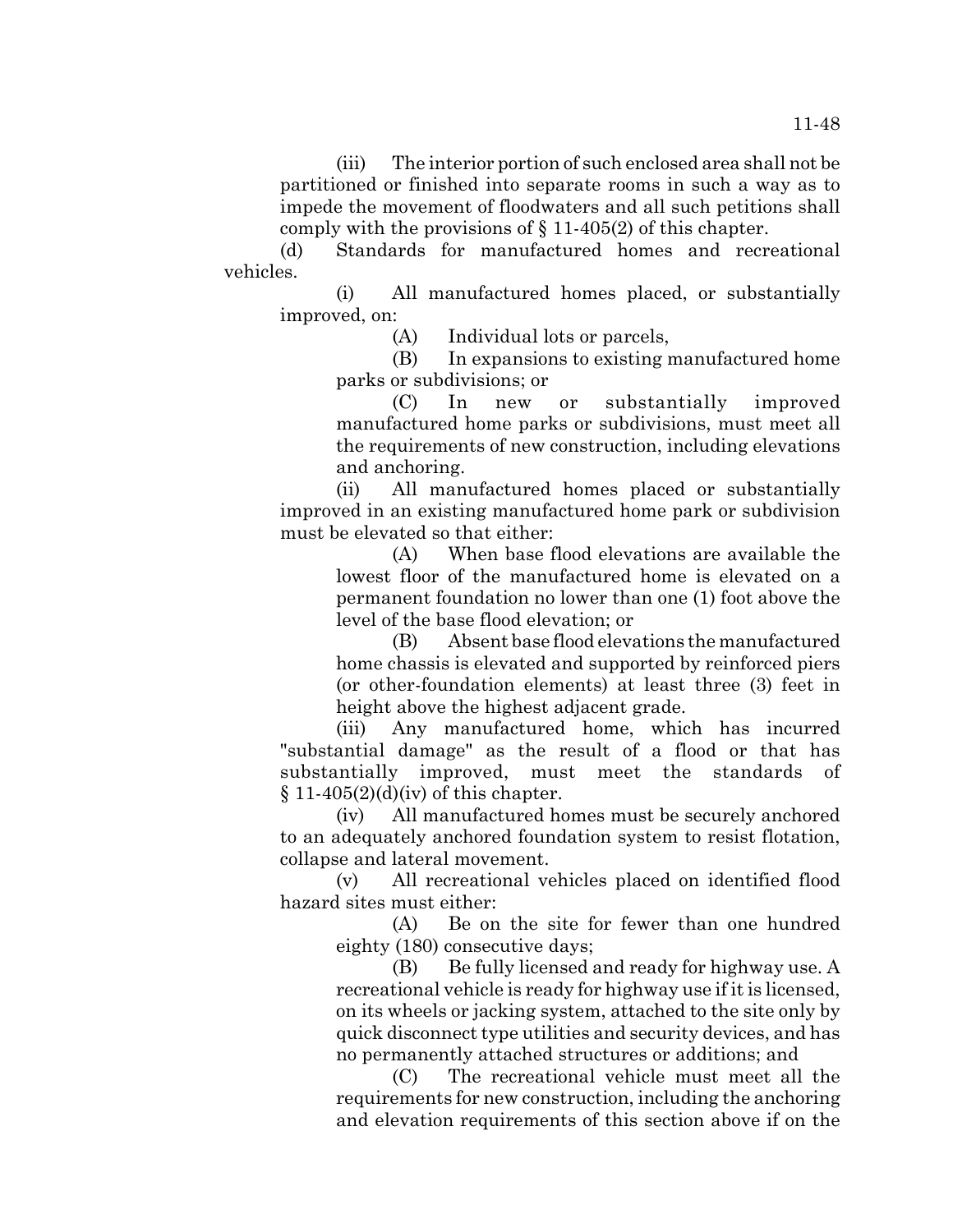site for longer than one hundred eighty (180) consecutive days.

(e) Standards for subdivisions. Subdivisions and other proposed new developments, including manufactured home parks, shall be reviewed to determine whether such proposals will be reasonably safe from flooding. If a subdivision proposal or other proposed new development is in a flood-prone area, any such proposals shall be reviewed to ensure that:

(i) All subdivision proposals shall be consistent with the need to minimize flood damage.

(ii) All subdivision proposals shall have public utilities and facilities such as sewer, gas, electrical and water systems located and constructed to minimize or eliminate flood damage.

(iii) All subdivision proposals shall have adequate drainage provided to reduce exposure to flood hazards.

(iv) Base flood elevation data shall be provided for subdivision proposals and other proposed developments (including manufactured home parks and subdivisions) that are greater than fifty (50) lots and/or five (5) acres in area.

(3) Standards for areas of special flood hazard with established base flood elevations and with floodways designated. Located within the areas of special flood hazard established in  $\S$  11-403(2), are areas designated as floodways. A floodway may be an extremely hazardous area due to the velocity of floodwaters, debris or erosion potential. In addition, the area must remain free of encroachment in order to allow for the discharge of the base flood without increased flood heights and velocities. Therefore, the following provisions shall apply:

(a) Encroachments are prohibited, including earthen fill material, new construction, substantial improvements or other developments within the regulatory floodway. Development may be permitted; however, provided it is demonstrated through hydrologic and hydraulic analyses performed in accordance with standard engineering practices that the cumulative effect of the proposed encroachments or new development, when combined with all other existing and anticipated development, shall not result in any increase the water surface elevation of the base flood level, velocities or floodway widths during the occurrence of a base flood discharge at any point within the community. A registered professional engineer must provide supporting technical data and certification thereof.

(b) New construction or substantial improvements of buildings shall comply with all applicable flood hazard reduction provisions of § 11-405.

(4) Standards for areas of special flood hazard zones AE with established base flood elevations but without floodways designated. Located within the areas of special flood hazard established in  $\S$  11-403(2), where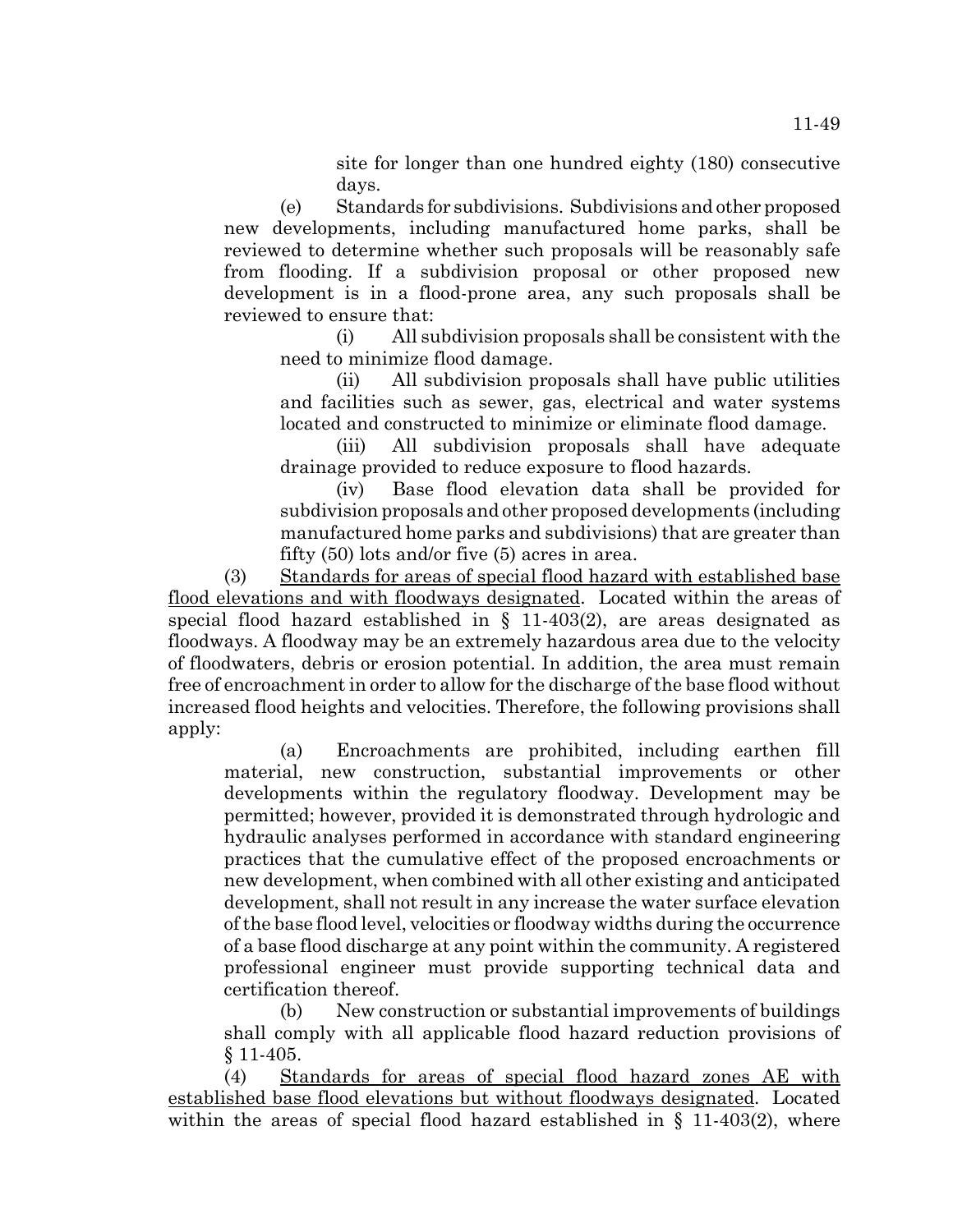streams exist with base flood data provided but where no floodways have been designated (Zones AE), the following provisions apply:

(a) No encroachments, including fill material, new structures or substantial improvements shall be located within areas of special flood hazard, unless certification by a registered professional engineer is provided demonstrating that the cumulative effect of the proposed development, when combined with all other existing and anticipated development, will not increase the water surface elevation of the base flood more than one foot (1') at any point within the community. The engineering certification should be supported by technical data that conforms to standard hydraulic engineering principles.

(b) New construction or substantial improvements of buildings shall be elevated or flood-proofed to elevations established in accordance with  $\{11-405(2)\}$ .

(5) Standards for streams without established base flood elevations or floodways (A Zones). Located within the areas of special flood hazard established in § 11-403, where streams exist, but no base flood data has been provided (A Zones), or where a floodway has not been delineated, the following provisions shall apply:

(a) When base flood elevation data or floodway data have not been provided in accordance with  $\S$  11-403, the administrator shall obtain, review and reasonably utilize any scientific or historic base flood elevation and floodway data available from a federal, state or other source, in order to administer the provisions of § 11-405 only if data is not available from these sources, then the following provisions (subsections  $(5)(b)$  and  $(5)(c)$  below) shall apply:

(b) No encroachments, including structures or fill material, shall be located within an area equal to the width of the stream or twenty feet (20'), whichever is greater, measured from the top of the stream bank, unless certification by registered professional engineer is provided demonstrating that the cumulative effect of the proposed development, when combined with all other existing and anticipated development, will not increase the water surface elevation of the base flood more than one foot (1') at any point within the community. The engineering certification should be supported by technical data that conforms to standard hydraulic engineering principles.

(c) In special flood hazard areas without base flood elevation data, new construction or substantial improvements of existing shall have the lowest floor of the lowest enclosed area (including basement) elevated no less than three feet (3') above the highest adjacent grade at the building site. Openings sufficient to facilitate the unimpeded movements of floodwaters shall be provided in accordance with the standards of  $§ 11-405(2)(c)$ , elevated buildings.

(6) Standards for areas of shallow flooding (AO and AH Zones). Located within the areas of special flood hazard established in § 11-403(2), are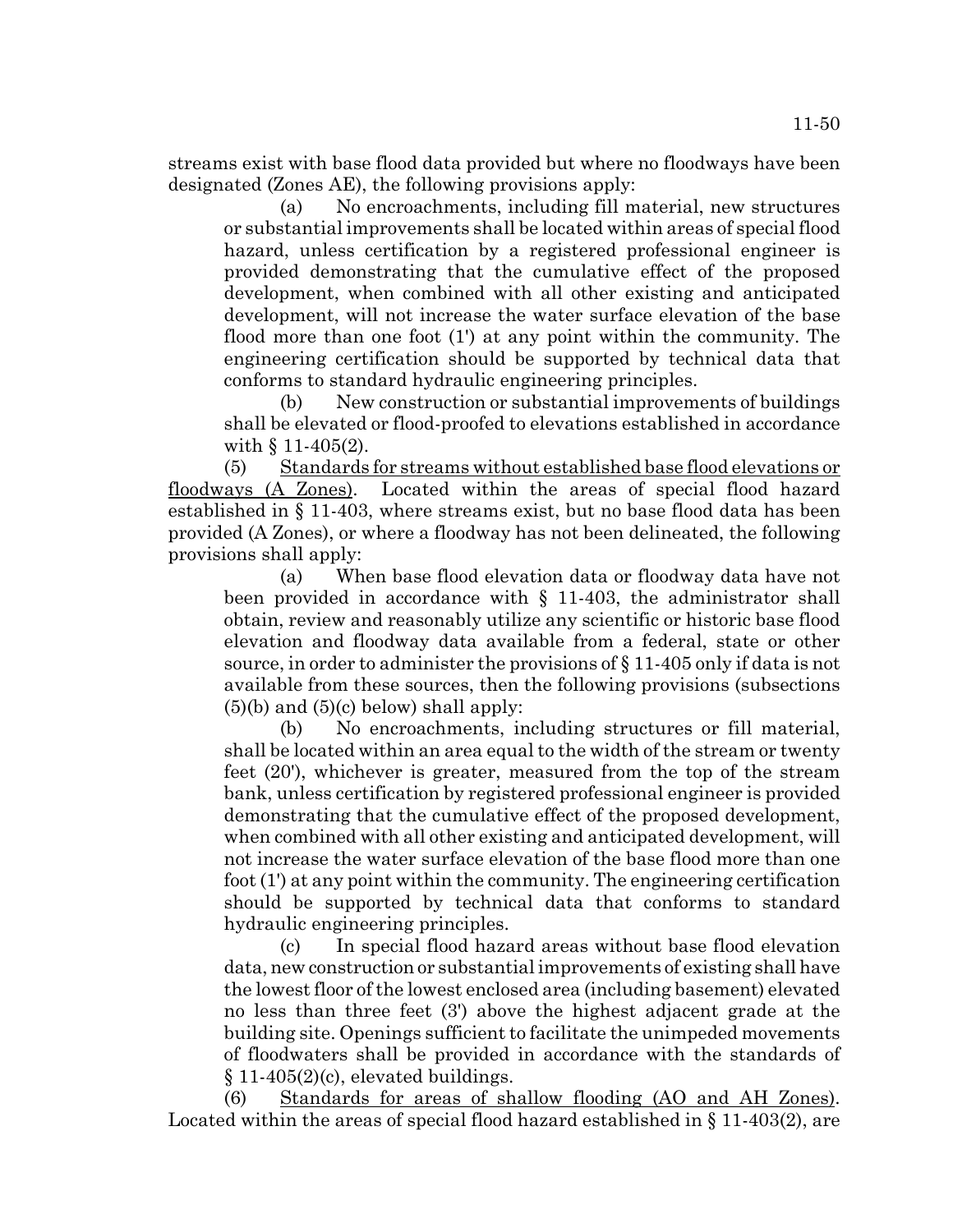areas designated as shallow flooding areas. These areas have special flood hazards associated with base flood depths of one to three feet (1' to 3') where a clearly defined channel does not exist and where the path of flooding is unpredictable and indeterminate; therefore, the following provisions apply:

(a) All new construction and substantial improvements of residential and non-residential buildings shall have the lowest floor, including basement, elevated to at least one foot (1') above the flood depth number specified on the Flood Insurance Rate Map (FIRM), in feet, above the highest adjacent grade. If no flood depth number is specified, the lowest floor, including basement, shall be elevated, at least three feet (3') above the highest adjacent grade. Openings sufficient to facilitate the unimpeded movements of floodwaters shall be provided in accordance with standards of § 11-405(2), and elevated buildings.

(b) All new construction and substantial improvements of non-residential buildings may be flood-proofed in lieu of elevation. The structure together with attendant utility and sanitary facilities must be flood-proofed and designed watertight to be completely flood-proofed to at least one foot (1') above the specified FIRM flood level, with walls substantially impermeable to the passage of water and with structural components having the capability of resisting hydrostatic and hydrodynamic loads and the effects of buoyancy. If no depth number is specified, the lowest floor, including basement, shall be flood-proofed to at least three feet (3') above the highest adjacent grade. A registered professional engineer or architect shall certify that the design and methods of construction are in accordance with accepted standards of practice for meeting the provisions of this chapter and shall provide such certification to the administrator as set forth above and as required in  $§ 11-404(2)$ 

(c) Adequate drainage paths shall be provided around slopes to guide floodwaters around and away from proposed structures.

(d) The administrator shall certify the elevation or the highest adjacent grade, where applicable, and the record shall become a permanent part of the permit file.

(7) Standards for areas protected by flood protection system (A-99 Zones). Located within the areas of special flood hazard established in § 11-403 are areas of the one hundred (100) year floodplain protected by a flood protection system but where base flood elevations and flood hazard factors have not been determined. Within these areas (A-99 Zones) all provisions of §§ 11-404 and 11-405(1) shall apply.

(8) Standards for unmapped streams. Located within Jonesborough, Tennessee are unmapped streams where areas of special flood hazard are neither indicated nor identified. Adjacent to such streams the following provisions shall apply:

(a) In areas adjacent to such unmapped streams, no encroachments including fill material or structures shall be located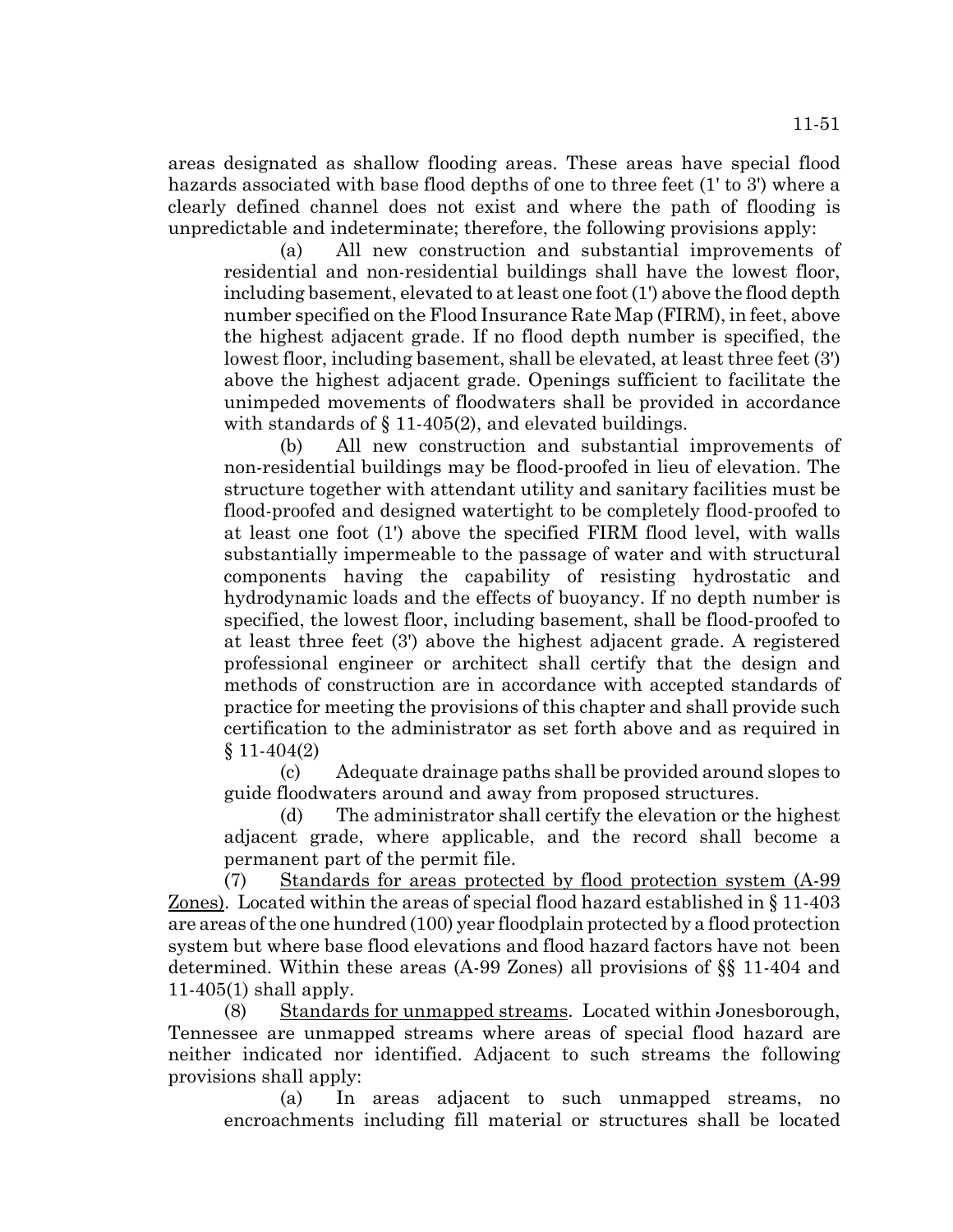within an area of at least equal to twice the width of the stream, measured from the top of each stream bank, unless certification by a registered professional engineer is provided demonstrating that the cumulative effect of the proposed development, when combined with all other existing and anticipated development, will not increase the water surface elevation of the base flood more than one foot (1') at any point within the locality.

(b) When new elevation data is available, new construction or substantial improvements of buildings shall be elevated or flood-proofed to elevations established in accordance with § 11-404. (Ord. of Oct. 21, 1987, as replaced by Ord. #2006-04, May 2006)

11-406. Variance procedures. The provisions of this section shall apply exclusively to areas of special flood hazard within Jonesborough, Tennessee.

(1) Board of zoning appeals. (a) The Jonesborough Board of Zoning Appeals shall hear and decide appeals and requests for variances from the requirements of this chapter.

(b) Variances may be issued for the repair or rehabilitation of historic structures (see definition) upon a determination that the proposed repair or rehabilitation will not preclude the structure's continued designation as a historic structure and the variance is the minimum to preserve the historic character and design of the structure.

(c) In passing upon such applications, the board of zoning appeals shall consider all technical evaluations, all relevant factors, all standards specified in other sections of this chapter, and:

(i) The danger that materials may be swept onto other property to the injury of others;

(ii) The danger to life and property due to flooding or erosion;

(iii) The susceptibility of the proposed facility and its contents to flood damage;

(iv) The importance of the services provided by the proposed facility to the community;

(v) The necessity of the facility to a waterfront location, in the case of a functionally dependent facility;

(vi) The availability of alternative locations, not subject to flooding or erosion damage, for the proposed use;

(vii) The relationship of the proposed use to the comprehensive plan and floodplain management program for that area;

(viii) The safety of access to the property in times of flood for ordinary and emergency vehicles;

(ix) The expected heights, velocity, duration, rate of rise and sediment transport of the floodwaters and the effects of wave action, if applicable, expected at the site; and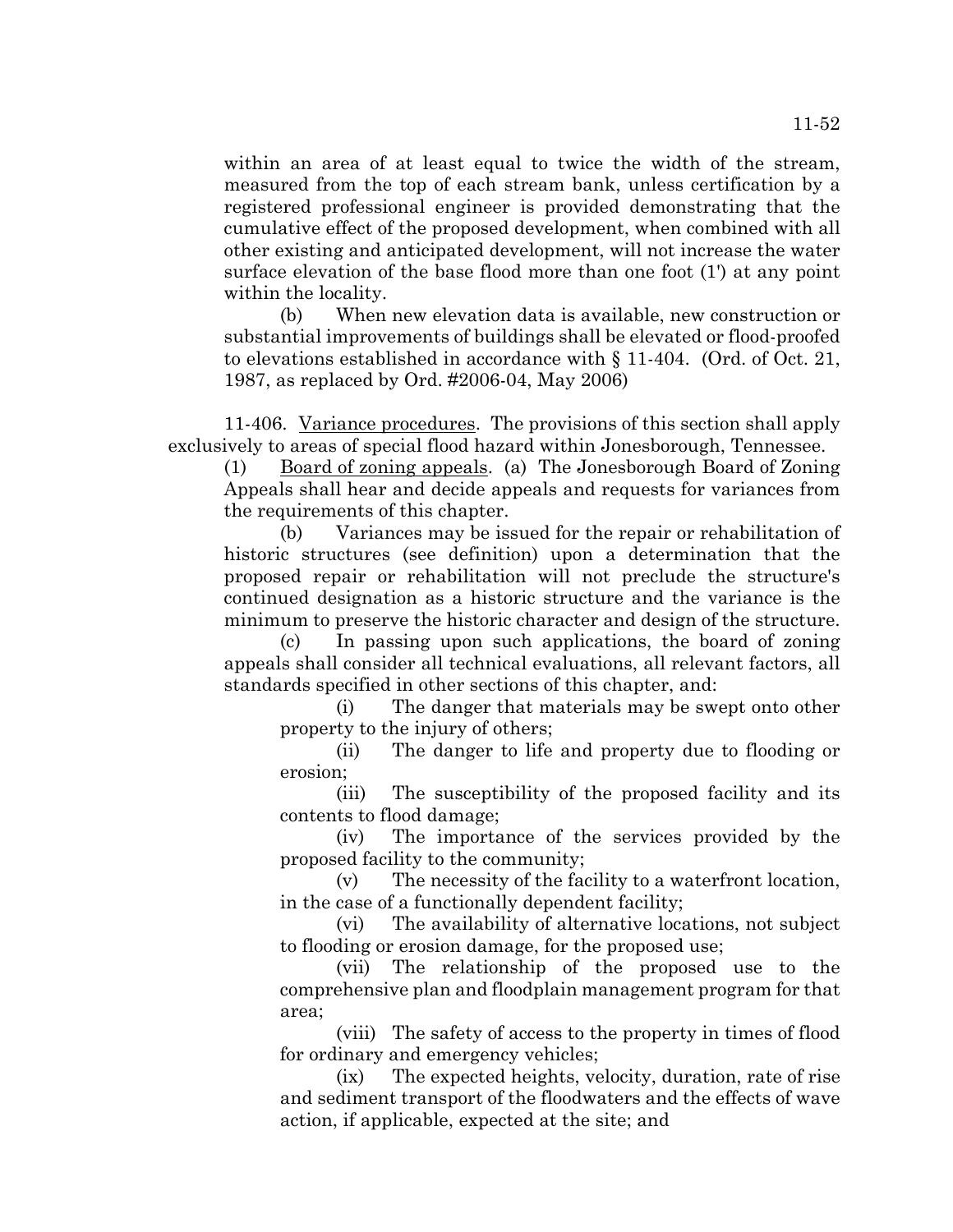(x) The costs of providing governmental services during and after flood conditions including maintenance and repair of public utilities and facilities such as sewer, gas, electrical, and water systems, and streets and bridges.

(d) Upon consideration of the factors listed above, and the purposes of this chapter, the board of floodplain review may attach such conditions to the granting of variances as it deems necessary to effectuate the purposes of this chapter.

(e) Variances shall not be issued within any designated floodway if any increase in flood levels during the base flood discharge would result.

(2) Conditions for variances. (a) Variances shall be issued upon a determination that the variance is the minimum relief necessary, considering the flood hazard; and in the instance of a historical building, a determination that the variance is the minimum relief necessary so as not to destroy the historic character and design of the building.

(b) Variances shall only be issued upon: a showing of good and sufficient cause; a determination that failure to grant the variance would result in exceptional hardship; or a determination that the granting of a variance will not result in increased flood heights, additional threats to public safety, extraordinary public expense, create nuisance, cause fraud on or victimization of the public, or conflict with existing local laws or ordinances.

(c) Any applicant to whom a variance is granted shall be given written notice that the issuance of a variance to construct a structure below the base flood level will result in increased premium rates for flood insurance, and that such construction below the base flood level increases risks to life and property.

(d) The administrator shall maintain the records of all appeal actions and report any variances to the Federal Emergency Management Agency upon request. (Ord. of Oct. 21, 1987, as replaced by Ord. #2006-04, May 2006)

11-407. Legal status provisions. (1) Conflict with other ordinances. In case of conflict between this chapter or any part thereof, and the whole or part of any existing or future ordinance of Jonesborough, Tennessee, the most restrictive shall in all cases apply.

(2) Validity. If any section, clause, provision, or portion of this chapter shall be held to be invalid or unconstitutional by any court of competent jurisdiction, such holding shall not affect any other section, clause, provision, or portion of this chapter which is not of itself invalid or unconstitutional.

(3) Effective date. This chapter shall become effective immediately after its passage, in accordance with the charter of Jonesborough, Tennessee, and the public welfare demanding it. (Ord. of Oct. 21, 1987, as replaced by Ord. #2006-04, May 2006)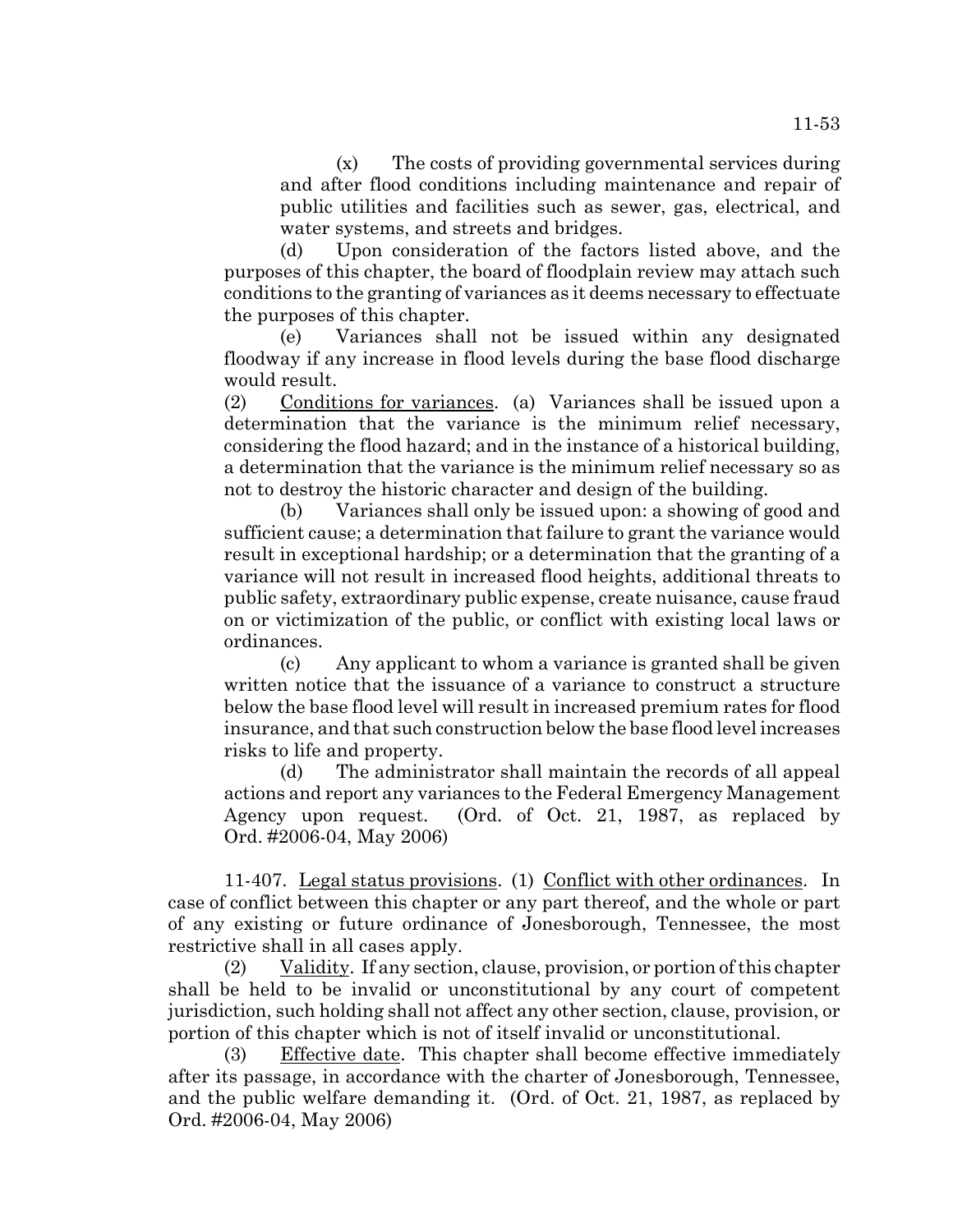## CHAPTER 5

## GENERAL PROVISIONS RELATING TO ZONING

## **SECTION**

- 11-501. Short title.
- 11-502. Purpose.
- 11-503. Definitions.
- 11-504. Establishment of districts.
- 11-505. Application of regulations.
- 11-506. Continuance of nonconforming uses.
- 11-507. Off-street automobile parking.
- 11-508. Off-street loading and unloading space.
- 11-509. Vision clearance.
- 11-510. Ingress and egress.
- 11-511. Designated flood enforcement area.
- 11-512. Planned unit development.
- 11-512A. Planned residential development.
- 11-513. R-1 (Low Density) Residential District.
- 11-514. R-1A (Low Density) Residential District.
- 11-514A. R-1B (Low Density) Residential District.
- 11-515. R-2 (Medium Density) Residential District.
- 11-516. R-3 (High Density) Residential District.
- 11-516A. R-4 (Transition) Residential District.
- 11-516B. R-4A (Special Transition) Residential District.
- 11-517. H-1 (Historical) District.
- 11-517A. H-2 Overlay District.
- 11-517B. TF-1 (Treatment Facility) Overlay District.
- 11-517C. RLS (Retail Liquor Store) Overlay District.
- 11-517D. Distilling Company Overlay District.
- 11-518. B-1 (Neighborhood Business) District.
- 11-519. B-2 (Central) Business District.
- 11-520. B-3 (Arterial) Business District.
- 11-521. B-4 (Intermediate) Business District.
- 11-522. B-5 (Heritage) Business District.
- 11-523. B-6 (Urban Commercial Corridor) District.
- 11-524. M-1 (Manufacturing Warehouse) Restricted Manufacturing and Warehouse District.
- 11-525. M-2 (Industrial) District.
- 11-526. Exceptions and modifications.
- 11-527. Enforcement.
- 11-528. Board of zoning appeals.
- 11-529. Historical zoning commission.
- 11-530. Area yard and height requirements.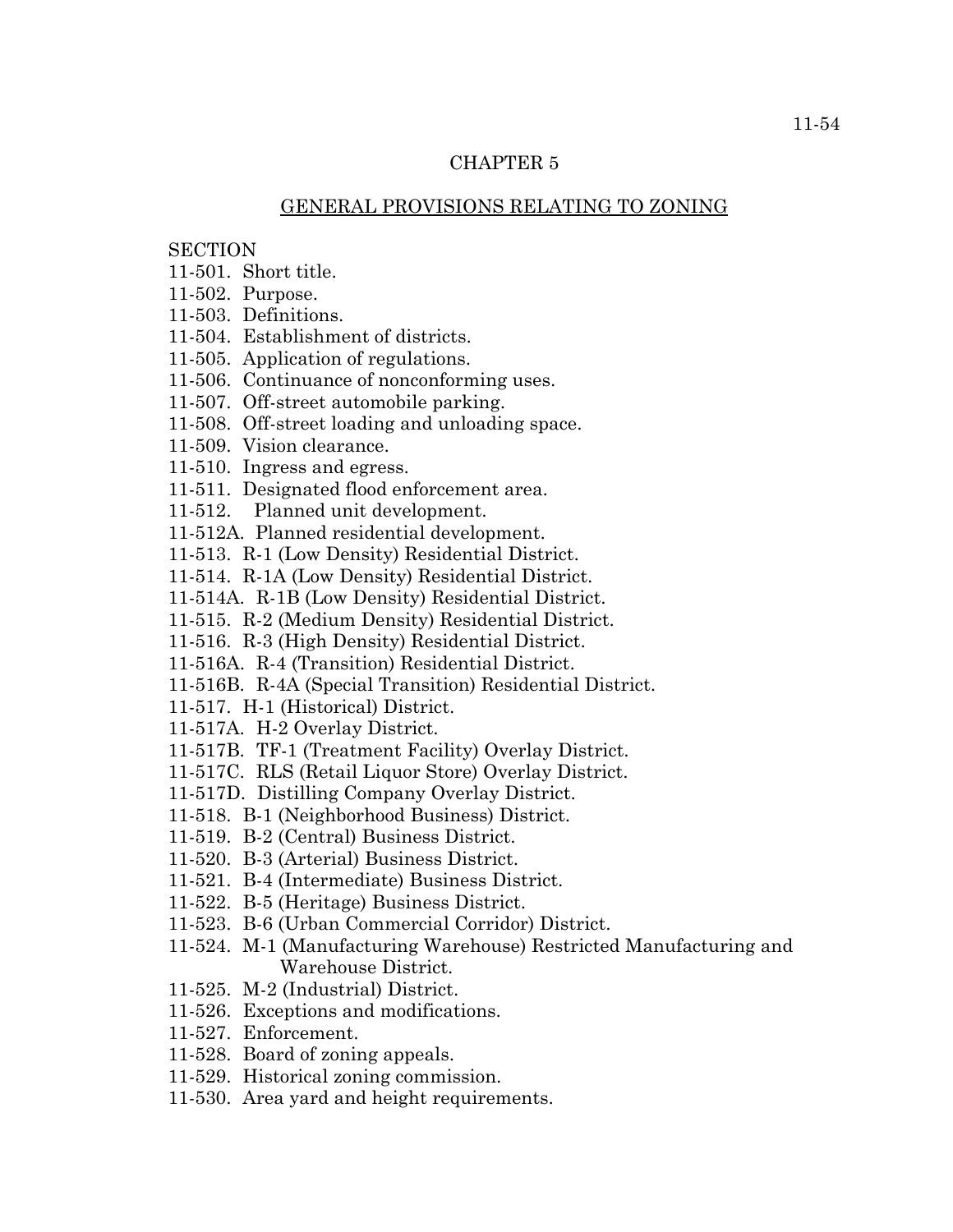11-531. Amendment.

11-532. Legal status provisions.

11-501. Short title. This chapter shall be known as the "zoning ordinance of the Town of Jonesborough, Tennessee," and the map herein referred to, which is identified by the title "zoning map of Jonesborough, Tennessee,"<sup>1</sup> and all explanatory matter thereon are hereby adopted and made a part of this chapter. (Ord. of Jan. 8, 1970, as replaced by Ord. #94-10, Sept. 1994, and Ord. #99-03, May 1999)

11-502. Purpose. The purpose of promoting the public health, safety, morals, convenience, order, prosperity, or general welfare of Jonesborough, and to lessen congestion in the streets, to secure safety from fire, panic and other dangers, to provide adequate light and air, to prevent the overcrowding of land, to avoid undue concentration of population, to facilitate the adequate provisions of transportation, water, sewerage, schools, parks, and other public requirements; to promote desirable living conditions and the sustained stability of neighborhoods, protecting property against blight and depreciation, securing economy in governmental expenditure, conserving the value of building and encouraging the most appropriate use of lands, buildings, and other structures throughout the municipality, all in accordance with a comprehensive plan, the Board of Mayor and Aldermen of Jonesborough, Tennessee, does hereby ordain and enact into law the following sections. (Ord. of Jan. 8, 1970, as replaced by Ord. #94-10, Sept. 1994, and Ord. #99-03, May 1999)

<sup>&</sup>lt;sup>1</sup>This zoning map has been amended by ordinances dated as follows: April 30, 1971; Feb. 27, 1973; Dec. 10, 1974; Jan. 14, 1975; Jan. 31, 1975; Feb. 8, 1977; July 10, 1977; March 27, 1979; Oct. 9, 1979; two ords. dated Feb. 12, 1980; March 11, 1980; April 8, 1980; Dec. 9, 1980; Oct. 19, 1982; May 31, 1983; Jan. 10, 1984; Jan. 13, 1986; Feb. 27, 1986; Sept 8, 1986; Jan. 12, 1987; June 5, 1987; Jan. 17, 1989; Dec. 11, 1989; Nov. 12, 1990; Ords. #92-01 (Jan. 13, 1992); 92-06 and 92-07 (April 29, 1992); 94-04 (Jan. 1994); 94-09 (Aug. 1994); 95-02 (March 1995); 95-03 (May 1995); 95-05 (Aug. 1995); 95-10, 95-11, 95-12, and 95-13 (Nov. 1995); 95-14 and 95-15 (Dec. 1995); 96-01 (March 1996); 96-02 (April 1996); 96-03 (May 1996); 96-11 (Sept. 1996); 96-18 (Nov. 1996); 96-21 (Dec. 1996); 97-03 (March 1997); 97-15 (July 1997); 97-17 (Oct. 1997); 97-24 (Nov. 1997); 99-01 (Jan. 1999); 99-04 (May 1999); 99-07 (June 1999); 99-09, 99-10, and 99-11 (Aug. 1999); 99-13 (Sept. 1999); 2000-02 (Jan. 2000); 2000-05 (Feb. 2000); 2000-10 (Aug. 2000); 2000-11 (Sept. 2000); 2000-19 (Dec. 2000); 2001-01 and 2001-02 (Jan. 2001); 2001-11 (Sept. 2001); 2002-01 (Jan. 2002); 2002-06 (March 2002); 2002-09 (May 2002); 2002-12 and 2002-13 (June 2002); 2003-02 (Feb. 2003); 2003-15, 2003-16, and 2003-17 (Sept. 2003); 2004-01 (Jan. 2004); 2005-07 (March 2005); 2005-10 (June 2005); 2005-17 (Nov. 2005); 2005-18 (Nov. 2005); 2006-8 (Oct. 2006); 2006-11 (Nov. 2006); 2007-01 (March 2007); 2008-01 (Jan. 2008); 2008-11 (Oct. 2008); 2008-12 (Oct. 2008); 2008-16 (Dec. 2008); 2008-17 (Dec. 2008); 2009-01 (March 2009); 2009-03 (April 2009); 2009-04 (April 2009); 2009-11 (Sept. 2009); 2009-12 (Nov. 2009); 2010-06 (June 2010), 2010-10 (Aug. 2010); 2010-13 (Dec. 2010); 2011-07 (March 2011); 2011-08 (April 2011); 2011-18 (Nov. 2011); 2012-05 (April 2012); 2012-08 (July 2012); 2012-11 (Sept. 2012); 2013-01 (Feb. 2013); 2013-05 (June 2013); 2013-08 (Oct. 2013); and 2014-03 (March 2014).

These ordinances are of record in the recorder's office.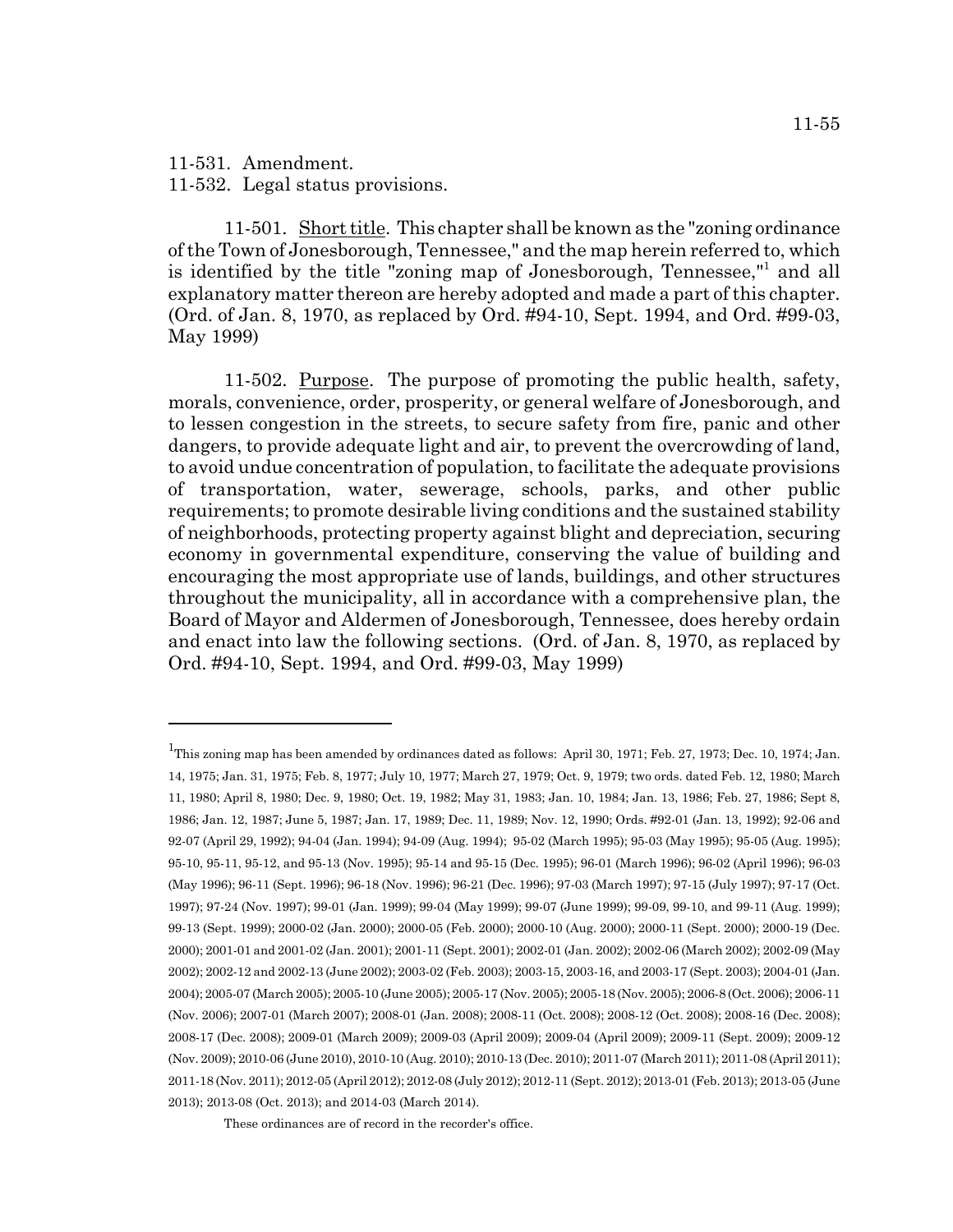11-503. Definitions. Except as specifically defined herein, all words used in this chapter have their customary dictionary definition. For the purpose of this chapter, certain words or terms used herein shall be defined as follows: words used in the present tense include the future tense. Words used in the singular number include the plural, and words used in the plural include the singular. The word "person" includes a firm, copartnership, company, organization, trust, association, corporation, as well as individual. The word "lot" includes the word "plot, or parcel." The word "building" includes the word "structure."

The word "shall" is always mandatory. The word "used" or "occupied" as applied to any land or building shall be construed to include the word "intended," arranged or designed to be used or occupied.

(1) "Access." The right to cross between public and private property allowing pedestrian and vehicles to enter and leave property.

(2) "Alley." A public right-of-way which affords only a secondary means of access to property that has been accepted or opened by Jonesborough.

(3) "Accessory uses, structures and outdoor storage." Customary accessory uses, structures, and outdoor storage incidental and subordinate to the principal land use or building which are located on the same lot.

(4) "Automobile, sales, parts, service." Any establishment involved with the sale or service of any vehicular unit, including, but not limited to, trucks, motorcycles, cars, vans, recreational vehicles, etc. or their parts.

(5) "Buffer strip." Plant material or other suitable material that will provide an obscuring screen not less than six feet (6') in height when planted, or other material as may be approved by the planning commission. Buffer strips shall be a minimum of ten feet (10') in width and shall be landscaped with trees, shrubs, grass, and in a manner as specified by the planning commission.

(6) "Building." A structure built for the support, shelter, or enclosure of persons, animals, chattels, or property of any kind.

(a) Principal building: A building in which is conducted the main or principal use of a lot on which said building is located.

(b) Accessory building or use: A use or structure incidental and subordinate to the main use of the property and located on the same lot as the main use.

(c) Height of building: The vertical distance from the grade to the highest point of the coping of a flat roof, to the deck line of a mansard roof, or to the center height between the highest and lowest points on other types of roofs.

(7) "Business sign." A sign which directs attention to a business or profession conducted on the premises. A "For Sale" sign or a "To Let" sign for the property on which it is displayed shall be deemed a business sign.

(8) "Club, private." An organization catering exclusively to members and their guests, or premises and buildings for recreational or athletic purposes which are not conducted primarily for gain; providing that any vending stands, merchandising or commercial activities are conducted only as required generally for the membership of such club.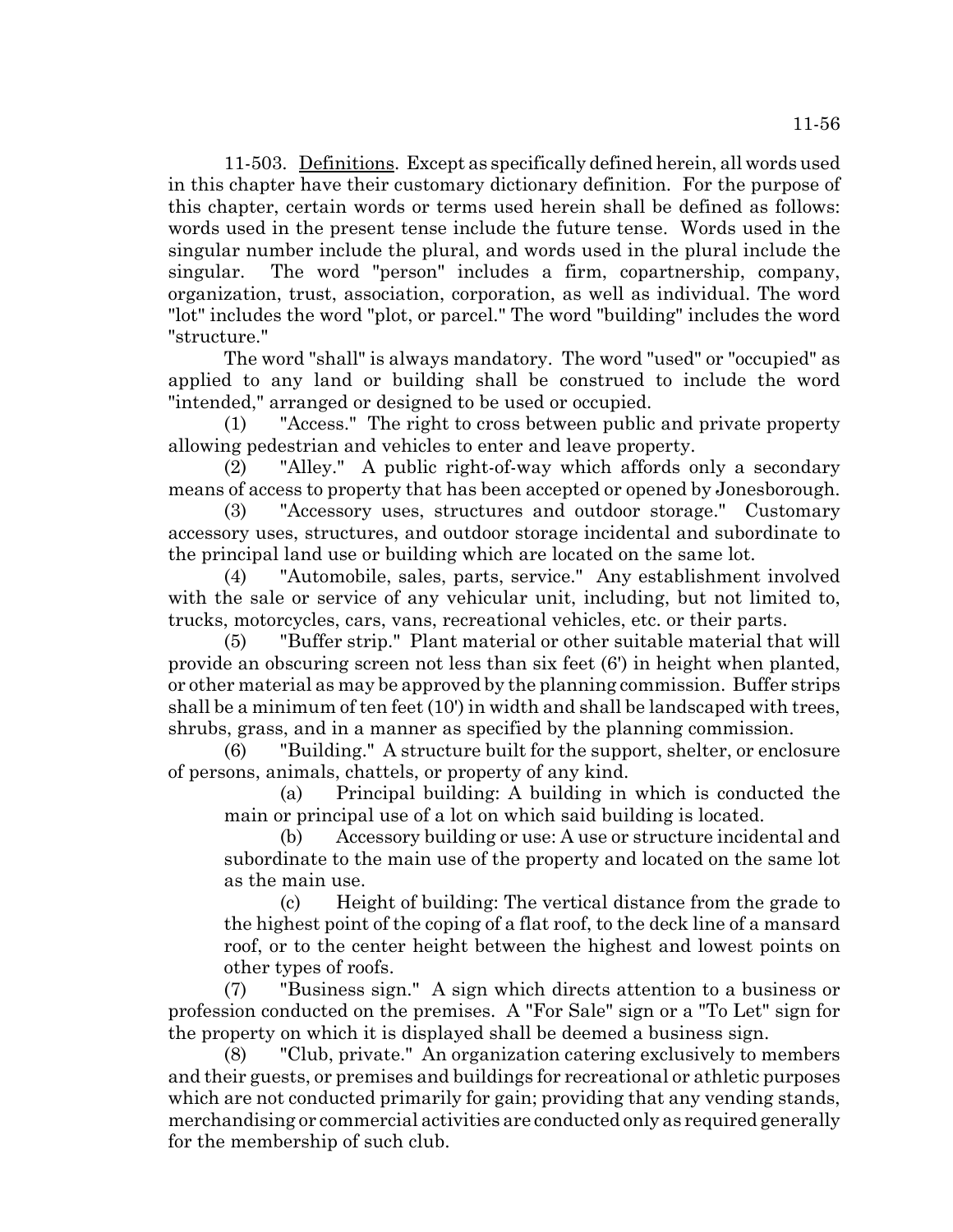(9) "Condominium." A multi-unit structure offering individual ownership of said units.

(10) "Cottage inn." A building containing up to ten (10) living units which are generally considered for short term overnight accommodations for tourists and other visitors with each unit containing a bath facility and they may also contain cooking facilities.

(11) "Day nurseries, private." Any place, home or institution which receives six (6) or more young children, conducted for cultivating the normal aptitude for exercise, play, observation, imitation and construction.

(12) "Dish antenna." Antennas designed to receive television broadcasts relayed by microwave signals from earth orbiting communications satellites. These antennas shall be considered accessory use.

(13) "Dwelling unit." One (1) or more rooms in a building designed for occupancy by one (1) family and having not more than one (1) principal cooking facility.

(14) "Family." An individual or two (2) or more persons related by blood, marriage, legal adoption, or legal guardianship, living together as one (1) housekeeping unit using one (1) kitchen, or not more than three (3) unrelated persons living together as one (1) housekeeping unit using one (1) kitchen.

(14A) "Food stores selling wine." A business that derives at least twenty percent (20%) of its sales from the retail sale of food and food ingredients, has floor space of at least one thousand two hundred (1,200) square feet, that food sales be those taxed at the lower five percent (5%) state rate rather than the higher tax for prepared foods, and that has been licensed by the Tennessee Alcoholic Beverage Commission to sell wine retail.

(15) "Garage sale." A garage sale shall include sales held by individuals for the purpose of disposing of personal items no longer needed or wanted, and shall include any such sale whether conducted from within a garage, carport, porch, or from an open yard. Five (5) or more garage sales in a calendar year shall be considered a flea market and/or retail business.

(16) "Lot." A parcel or tract of land.

(a) Lot area: The total horizontal area within the lot lines of a lot exclusive of streets, and easements of access to other property.

(b) Lot corner: A lot abutting on two (2) or more streets other than an alley, at their intersection.

(c) Lot line: The property line bounding a lot.

(d) Lot line, front: The lot line separating the lot from the street other than an alley, and in the case of a corner lot, the shortest lot line along a street other than an alley.

(e) Lot line, rear: The lot line which is opposite and most distant from the front lot line. In the case of an irregular triangular, or other shaped lot, a line ten feet (10') in length within the lot parallel to and at a maximum distance from the front lot line.

(f) Lot line, side: Any lot line not a front or rear lot line.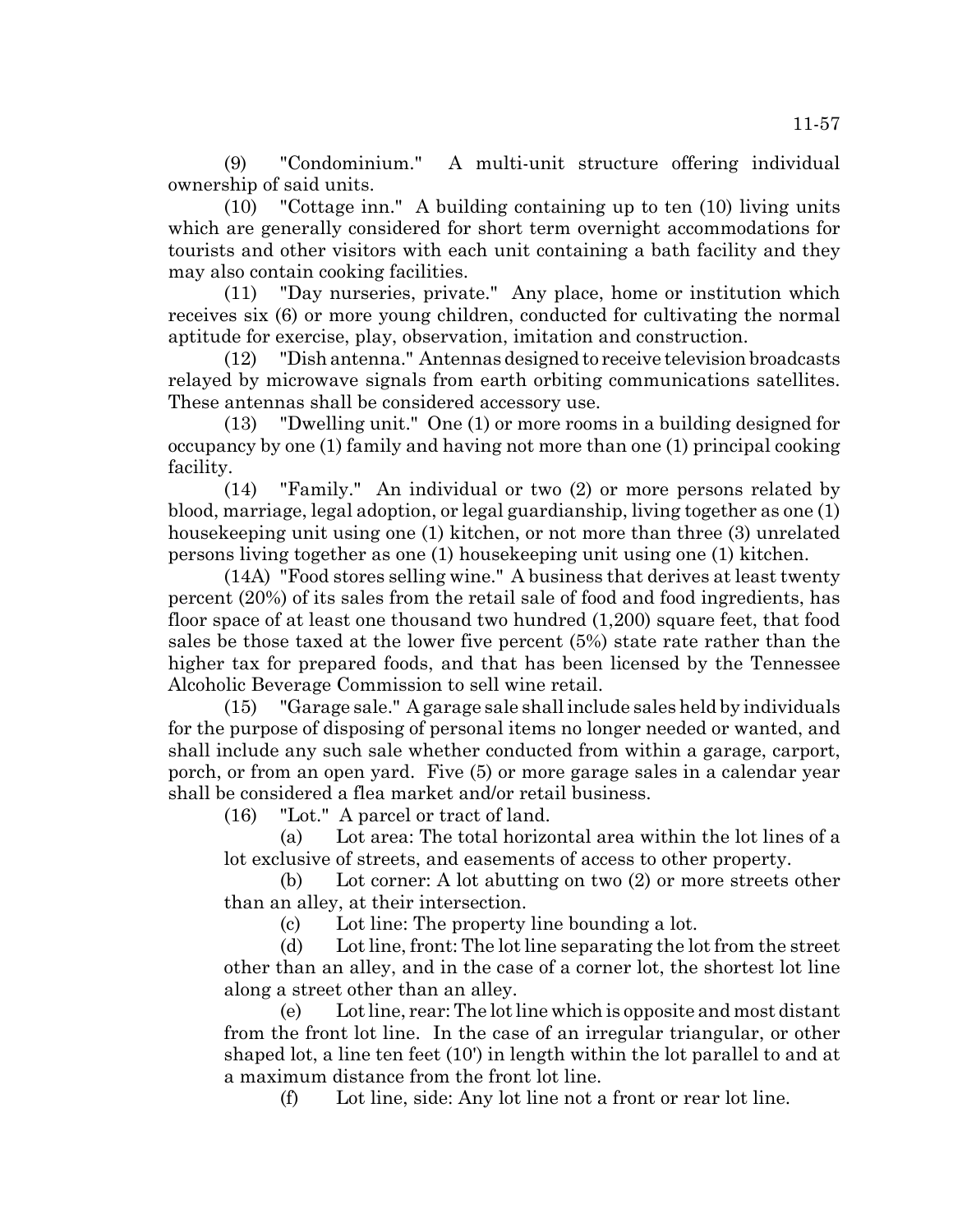(g) Lot width: The average horizontal distance between the side lot lines, ordinarily measured parallel to the front lot line.

(h) Lot of record: The boundaries of a lot filed as a legal record. (16A) "Grocery stores." A business with fifty percent (50%) of its sales being food products and food ingredients and not selling wine or alcoholic beverages above five percent (5%) alcohol content.

(17) "Medical clinic." Medical offices, walk-in clinics, and treatment centers providing medical services for out-patients only; however, methadone treatment clinics or facilities and substance abuse treatment facilities are not medical clinics.

(18) "Mobile home." A trailer house designed for long term occupancy and containing a flush toilet, a tub or shower bath, and kitchen facilities with a water supply, electrical supply, and sewage disposal ready to be connected to outside systems.

(19) "Mobile home park." Any plot of ground upon which two (2) or more mobile homes are located or are intended to be located, but does not include sites where unoccupied mobile homes are on display for sale. The minimum mobile home park size shall be two (2) acres.

(20) "Modular home." A home with all the characteristics, appearances, and design of a permanent home such as no chassis, a permanent foundation, and meet all other requirements of the Southern Building Code will be considered as other residential structures and not mobile homes.

(21) "Nonconforming use or structure." A lawful existing structure or use at the time this chapter or any amendment thereto becomes effective, which does not conform to the requirements of the zone in which it is located.

(22) "Nursing home." One licensed by the State of Tennessee.

(23) "Outdoor advertising." An attached, freestanding or structural poster panel or painted or lighted sign for the purpose of conveying some information, knowledge or idea to the public.

(24) "Owner." An owner of property or the authorized agent of an owner.

(25) "Person." Every natural person, firm, partnership, association, social or fraternal organization, corporation, trust, estate, receiver, syndicate, branch of government, or any group or combination acting as a unit.

(26) "Planned unit development." A planned residential, commercial or industrial development, professionally designed as a unit, and approved by the Jonesborough Regional Planning Commission, and located in those areas zoned for its use.

(27) "Recreational vehicle." A vehicular type unit primarily designed as temporary living quarters for recreational, camping, or travel use, which either has its own motive power or is mounted on or drawn by another vehicle, the basic entities are: trailer, camping trailer, truck camper, and motor home.

(28) "Recreation vehicle park." Any plot of land upon which two (2) or more travel trailers are located and used as temporary living or sleeping quarters. The occupants of such parks may not remain in the same trailer park more than thirty (30) days.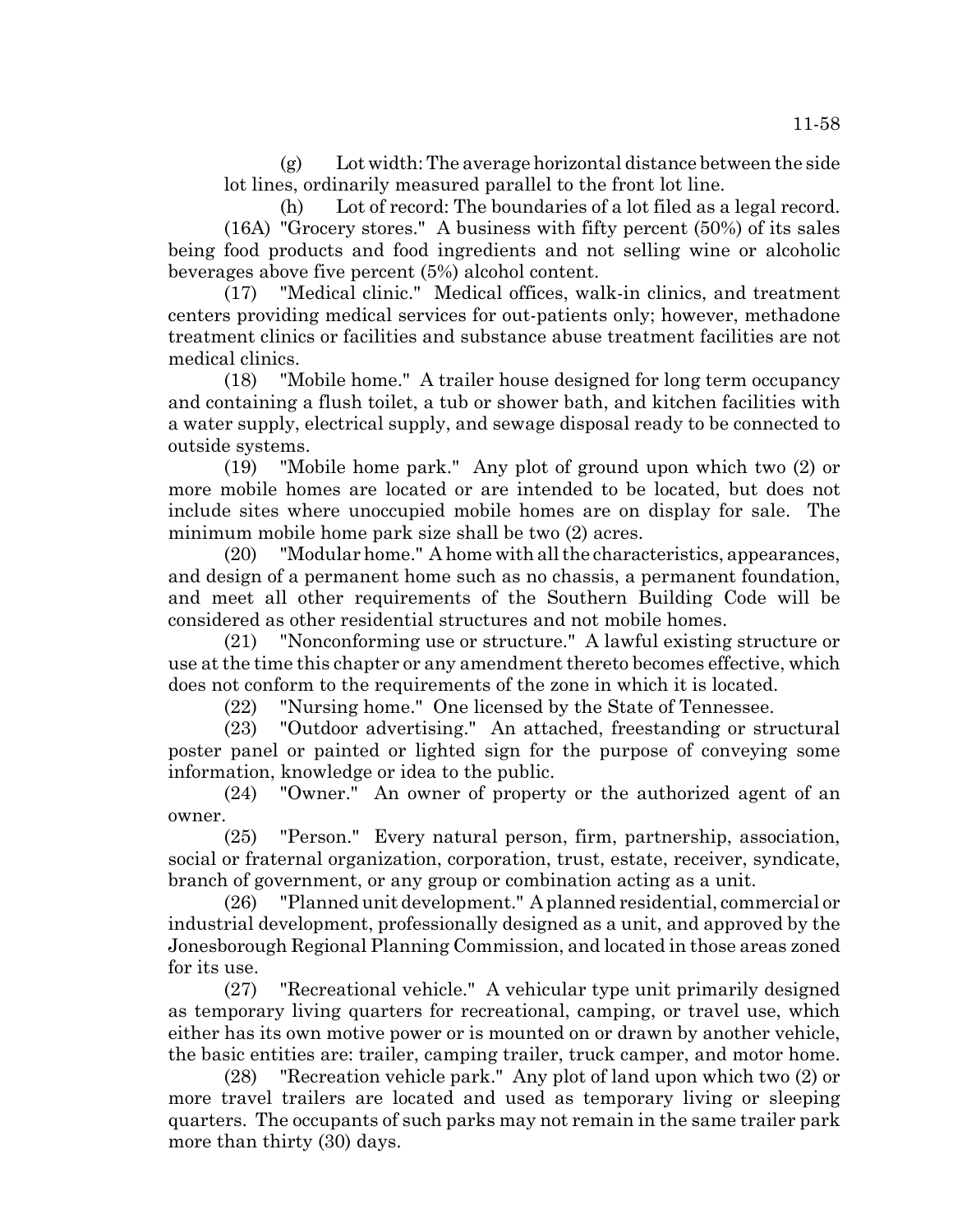(29) "Rooming or boarding house." A building containing a single dwelling unit and not more than three (3) guest rooms where lodging is provided with or without meals for compensation.

(30) "Shopping center." A group of commercial establishments, divided, owned or managed as a unit, with off-street parking provided on the property; however, this shall not apply to a group of commercial establishments containing no more than four (4) separate commercial establishments in one (1) structure containing a total of not more than seven thousand five hundred (7,500) square feet of floor area.

(31) "Story." That portion of a building included between the upper surface of any floor and the upper surface of the floor next above; or any portion of a building used for human occupancy between the topmost floor and the roof.

(32) "Street." A public right-of-way which provides primary access to property that has been accepted or opened by Jonesborough.

(a) Collector street: A street providing for traffic movement within the town as shown on the zoning map of the Town of Jonesborough.

(b) Arterial street: A street that provides for traffic movement between areas and across portions of the town and secondarily for direct access to abutting land, as shown on the zoning map of the Town of Jonesborough.

(c) Centerline of the street: That line surveyed and monumented by the governing body shall be the centerline of the street; or if such centerline has not been surveyed, it shall be that line running midway between the outside curbs or ditches of such street.

(33) "Structure." (a) Something constructed or built and having a fixed base on, or fixed connection to, the ground or another structure.

(b) "Structural alteration." Any change to the supporting members of a structure including foundations, bearing walls or partitions, columns, beams, girders, or any structural change in the roof or in the exterior walls.

(34) "Townscape." The townscape shall include town or other government property including buildings, open spaces, signs, traffic control devices, and public ways and easements.

(35) "Use." The purpose for which land or a structure is designed, arranged, or intended, or for which it is occupied or maintained.

(36) "Wrecking or storage yards." A premises used for the storage or sale of five (5) or store inoperative used automobile or truck parts, or for the storage, dismantling, or abandonment of junk, obsolete automobiles, trailers, trucks, machinery, or parts thereof.

(37) "Yard." An open space on a lot which is unobstructed from the ground upward except as otherwise provided in this chapter.

(a) "Yard, front." A yard between side lot lines and measured horizontally at right angles to the front lot line from the nearest point of a building. Any yard meeting this definition and abutting on a street other than an alley shall be considered a front yard.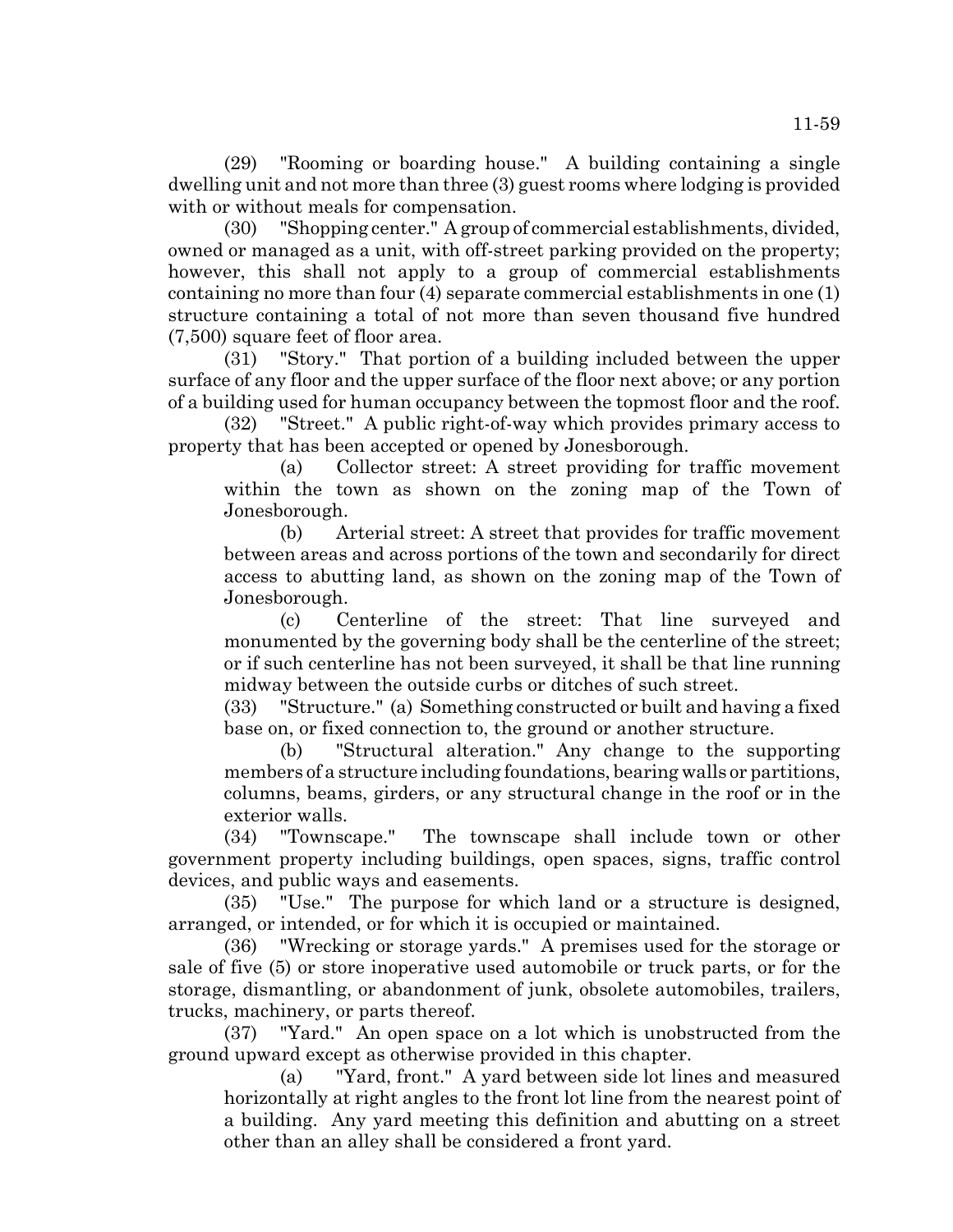(b) "Yard, rear." A yard between side lot lines and measured horizontally at right angles to the rear lot line from the rear lot line to the nearest point of a building. (Ord. of Jan. 8, 1970, as amended by Ord. of Jan. 13, 1986, replaced by Ord. #94-10, Sept. 1994, and Ord. #99-03, May 1999, and amended by Ord. #2010-05, April 2010, and Ord. #2016-03, Feb. 2016 *Ch12\_04-09-18*)

11-504. Establishment of districts. (1) For the purpose of this chapter, the Town of Jonesborough is hereby divided into classes of districts.

- (a) Residence R-1 District low density residential.
- (b) Residence R-1A District low density residential.
- (c) Residence R-1B District low density residential.
- (d) Residence R-2 District medium density residential.
- (e) Residence R-3 District high density residential.
- (f) Residence R-4 District transitional residential.

(g) Residential - PRD District - planned residential development.

- (h) Historic H-1 District historic district.
- (i) Historic H-2 District historic overlay district.
- (j) Business B-1 District Neighborhood business.
- (k) Business B-2 District central business.
- (l) Business B-3 District arterial business
- (m) Business B-4 District intermediate business.
- (n) Business B-5 District heritage business.
- (o) Business B-6 District urban commercial corridor.
- (p) Industrial M-1 District manufacturing and warehouse.
- (q) Industrial M-2 District industrial.
- (r) RLS (Retail Liquor Store Overlay Zone).
- (s) DC (Distilling Company) Overlay Zone.
- (t) TF-1 (Treatment Facility) Overlay Zone.

The boundaries of these districts are hereby established as shown on the

map entitled "Zoning Map of Jonesborough Tennessee,"<sup>1</sup> which accompanies this chapter and which is on file in the office of the town recorder. Unless otherwise specifically indicated on the map, the boundaries of districts are lot lines or centerlines of streets or alleys or such lines extended, the corporate limits lines of a line midway between the main track of a railroad or the centerlines of streams or other water bodies.

(2) That adult-oriented establishments and adult-oriented entertainment as defined in Tennessee Code Annotated, §§ 7-51-1001, et seq., are prohibited within the corporate limits of the Town of Jonesborough. (Ord. of Jan. 8, 1970, as amended by Ord. of Oct. 8, 1974, Ord. of Jan 13, 1986, replaced by Ord. #94-10, Sept. 1994, amended by Ord. #96-09, Oct. 1996,

<sup>&</sup>lt;sup>1</sup>This map has been changed by rezoning ordinances listed in a footnote to § 11-501.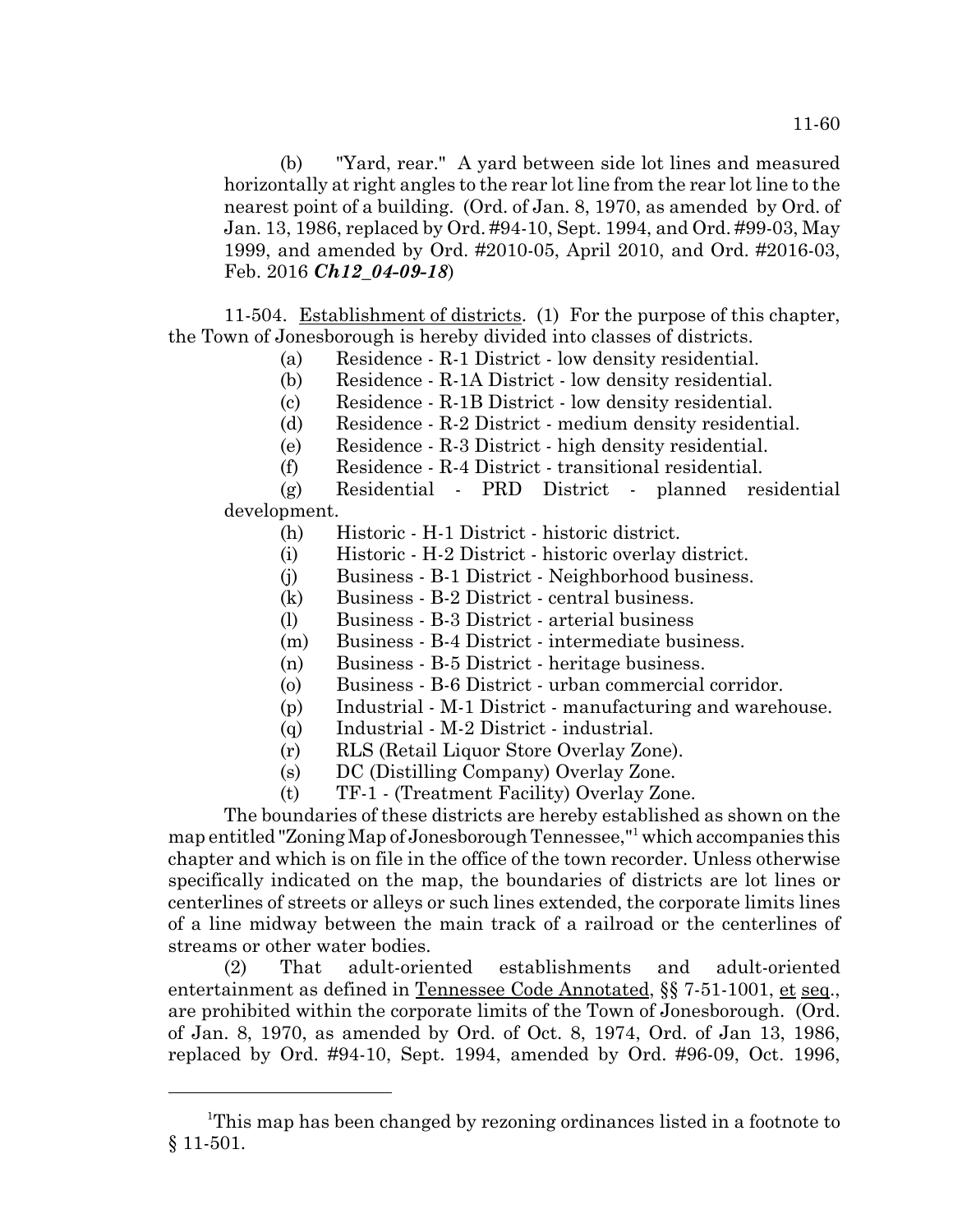replaced by Ord. #97-05, May 1997, Ord. #99-03, May 1999, and Ord. #2001-16, Dec. 2001, amended by Ord. #2002-08, May 2002, and Ord. #2003-04, Feb. 2003, replaced by Ord. #2003-05, Feb. 2003, amended by Ord. #2010-11, Nov. 2010, and Ord. #2010-12, Dec. 2010, replaced by Ord. #2018-05, May 2018 *Ch13\_03-08-21*, and amended by Ord. #2019-07, July 2019 *Ch13\_03-08-21*)

11-505. Application of regulations. Except as hereinafter provided:

(1) Use. No building, structure or land shall hereafter be used and no building or part thereof shall be erected, moved, or altered unless for a use expressly permitted by and in conformity with the regulations herein specified for the district in which it is located.

(2) Street frontage. No building permit shall be issued for or no dwelling shall be erected on a lot which does not abut at least one (1) street for at least forty feet (40') except their condominiums may be excluded from this provision if they are reviewed under the PUD regulations.

(3) Corner lots. The minimum width of a side yard along an intersecting street shall be fifty percent (50%) greater than the minimum side yard requirements of the district in which the lot is located.

(4) One (1) principal building on a lot. Only one (1) principal building and its customary accessory buildings may hereafter be erected on any lot.

(5) Reduction of lot size. No lot shall be reduced in area so that yard, lot areas per family, lot width, building area or other provisions of this chapter shall not be maintained.

(6) Yard and other spaces. No part of a yard or other open space required about any building for the purpose of complying with the provisions of this chapter shall be included as a part of a yard or other open space required under this chapter for another building.

(7) Height and density. No building or structure shall hereafter be erected or altered so as to exceed the height limit, to accommodate or house a greater number of families, to have narrower or smaller front yards or side yards than are required or specified in the regulations herein for the district in which it is located.

(8) Annexations. All territory which may hereafter be annexed to the Town of Jonesborough, Tennessee shall be considered to be in the R-1 (Residential) District until otherwise classified.

 $(9)$  Conformity to subdivision regulations. No building permit shall be issued for or no building shall be erected on any lot within the municipality, unless the street giving access to the lot upon which said building is proposed to be placed shall have been accepted or opened as a public street prior to that time or unless such street corresponds in its location and lines with a street shown on a subdivision plat approved by the Jonesborough Regional Planning Commission and such approval entered in writing on the plat by the secretary of the commission. (Ord. of Jan. 8, 1970, as replaced by Ord. #94-10, Sept. 1994, and Ord. #99-03, May 1999)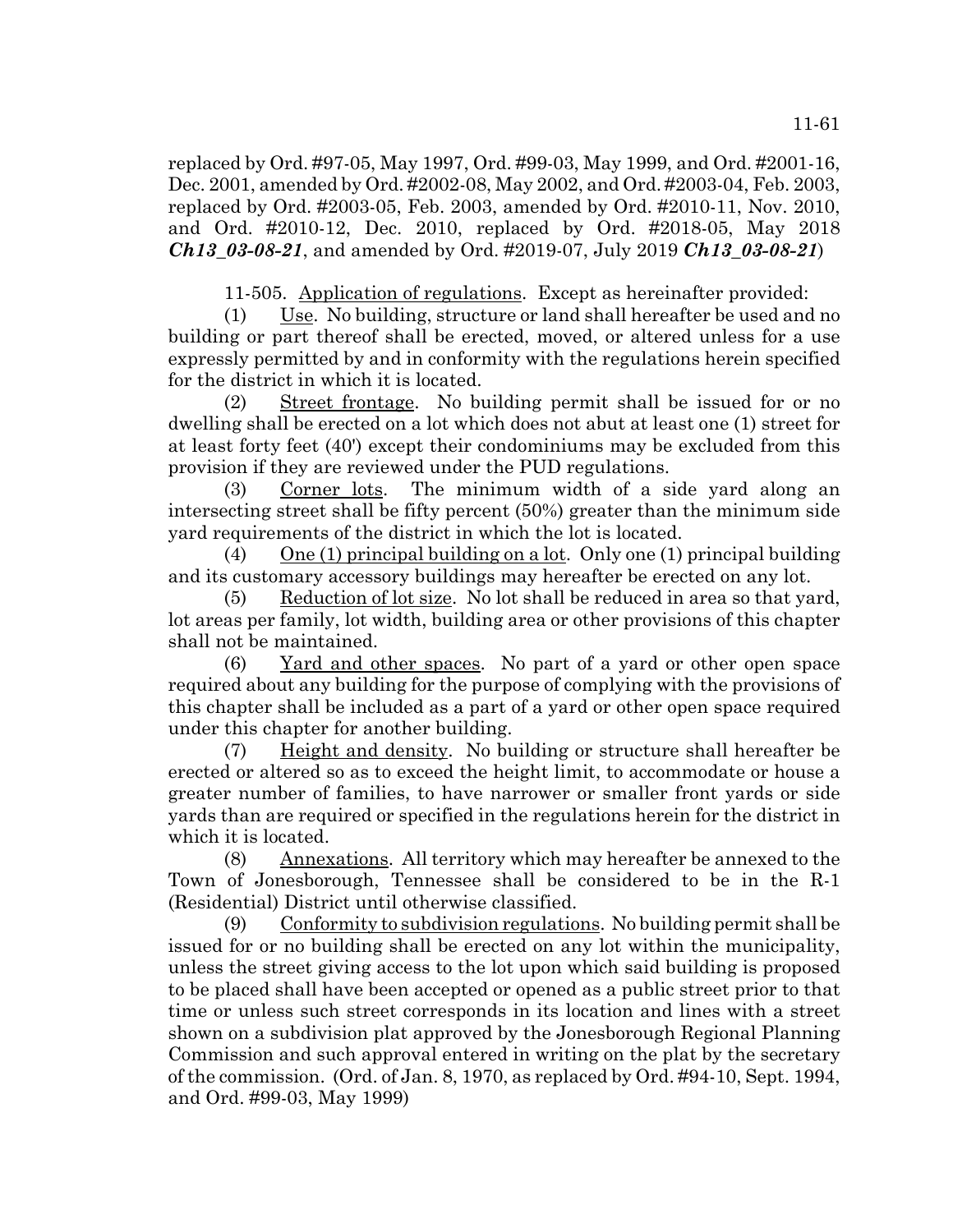11-506. Continuance of nonconforming uses. Any lawful use of any building or land existing at the time of the enactment of this chapter or whenever a district is changed by an amendment thereafter may be continued although such use does not conform with the provisions of this chapter with the following limitations:

(1) Any industrial, commercial, or business establishment containing a nonconforming use shall be allowed to continue in operation provided no change in the use of the land is undertaken. Said establishments shall be permitted to expand activities and facilities or reconstruct facilities necessary for said activities; provided there is a reasonable amount of space for such expansion on property owned by said establishments to avoid nuisances to adjoining landowners. However, expansion of said establishments through the acquisition of additional land is prohibited.

(2) No building or land containing a nonconforming use except for industrial, commercial or business shall hereafter be extended unless such conditions shall conform with the provisions of this chapter for the district in which it is located; provided, however, that a nonconforming use may be extended throughout those parts of a building which were manifestly arranged or designed for such use prior to the time of enactment of this chapter. These buildings, which have been damaged by fire or other causes, may be reconstructed and used as before unless the building inspector determines that the building is damaged to the extent of more than seventy-five percent (75%) of its appraised value for tax proposes, in which case any repair or reconstruction shall be in conformity with the provisions of this chapter.

(3) When a nonconforming use of any building or land has ceased it shall not be reestablished or changed to any use not in conformity with the provisions of this chapter. (Ord. of Jan. 8, 1970, as replaced by Ord. #94-10, Sept. 1994, amended by Ord. #97-06, June 1997, and replaced by Ord. #99-03, May 1999)

11-507. Off-street automobile parking. Off-street automobile parking space shall be provided on every lot, except in the B-2 (Central Business) District, on which any of the following uses are hereafter established. The number of automobile parking spaces provided shall be at least as great as the number specified below for various uses. Each space shall have at least one hundred ninety (190) square feet in area and shall have vehicular access to a public street. Turning space shall be provided so that no vehicle will be required to back into the street. The planning commission, at its discretion, may reduce the number of parking spaces required for an individual business when the reduction still meets the need of the business, the number of spaces remaining appears to adequately serve the business use intended, and the reduction in spaces helps reduce stormwater run-off and potentially increases opportunities for additional landscaping and green space areas.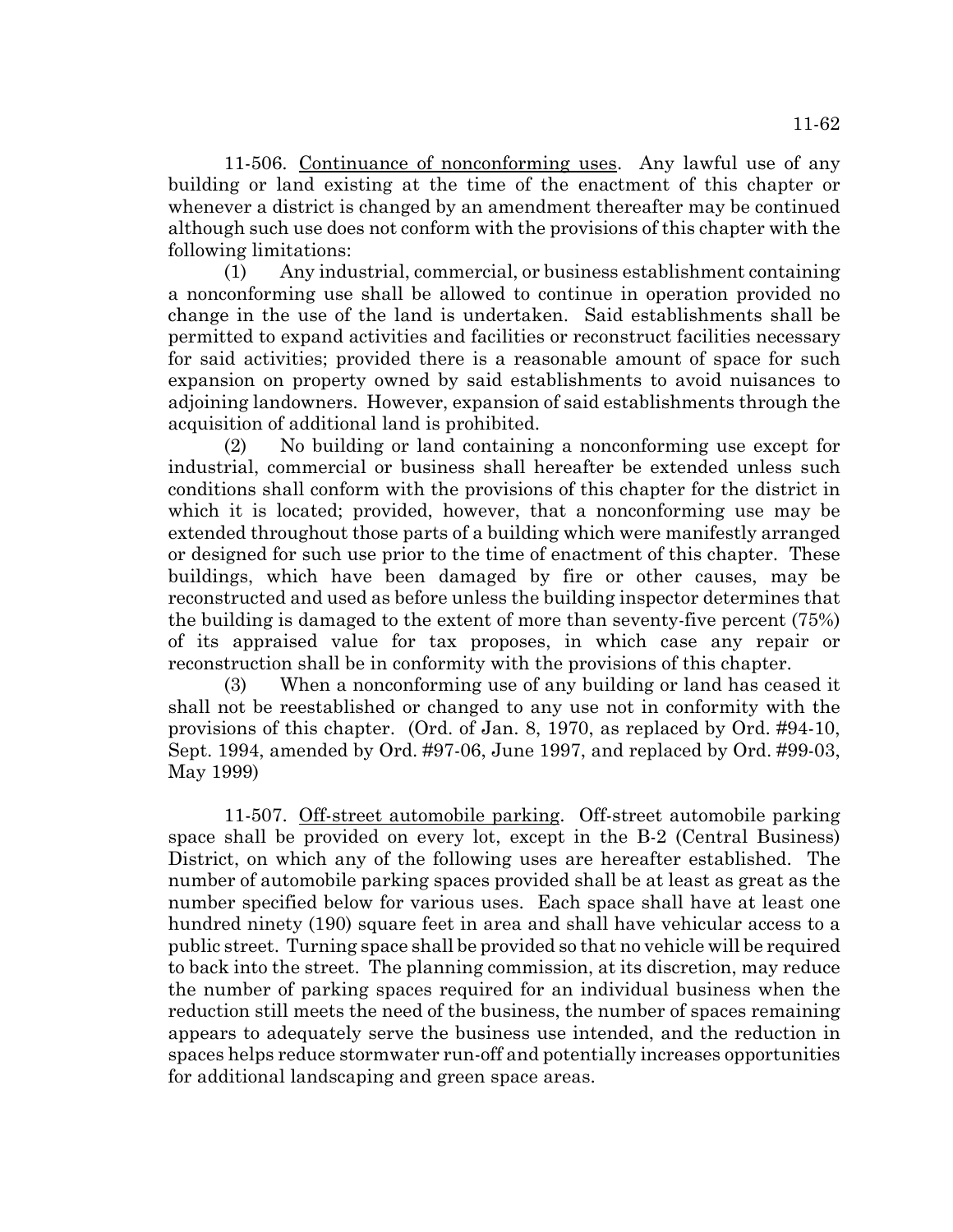(1) Automobile repair garages: One space for each regular employee plus one (1) space for each two hundred fifty (250) square feet of floor space used for repair work.

(2) Churches: One (1) space for each four (4) seats.

(3) Funeral parlors: One (1) space for each four (4) seats in the chapel.

(4) Gasoline filling stations: Four (4) spaces for each by or similar facility plus one (1) space for each attendant.

(5) Nursing homes: One (1) space for each four (4) beds plus one (1) space for each four (4) staff or visiting doctors plus one (1) space for each two (2) employees, including nurses, computed on the basis of the greatest number of persons on duty at one (1) period during the day or night.

(6) Industry: One (1) space for each three (3) employees computed on the basis of the greatest number of persons employed at any period during day or night.

(7) Lodges and clubs: One (1) space for each two hundred (200) square feet of floor space or one (1) space for each four (4) members whichever is greater.

(8) Offices:

(a) Medical - one (1) space per two hundred (200) square feet of floor space.

(b) Dental - one (1) space per three hundred (300) square feet of floor space.

(c) Other professional - one (1) space per four hundred (400) square feet of floor space.

(d) General offices - one (1) space per five hundred (500) square feet of floor space.

(9) Places of public assembly: One (1) space for each six (6) seats in the principal assembly room.

(10) Residential: Two (2) spaces for each dwelling unit.

(11) Restaurants and night clubs: One (1) space for each one hundred (100) square feet of floor area devoted to patron use, plus one (1) space for each four (4) employees.

(12) Retail business: One (1) space for each two hundred (200) square feet of gross floor space.

(13) Rooming and boarding houses: One (1) space for each bedroom.

(14) Schools: One (1) space for each teacher. One (1) space for each four (4) pupils, except in junior high and elementary schools one (1) space for each one hundred (100) pupils.

(15) Tourist courts and motels: One (1) space for each accommodation.

(16) Wholesale business: One (1) space for each three thousand (3,000) square feet of floor space plus one (1) space for each employee.

(17) Location on other property: If the required off-street automobile parking spaces cannot reasonably be provided on the same lot on which the principal use is conducted, such spaces may be provided on other off-street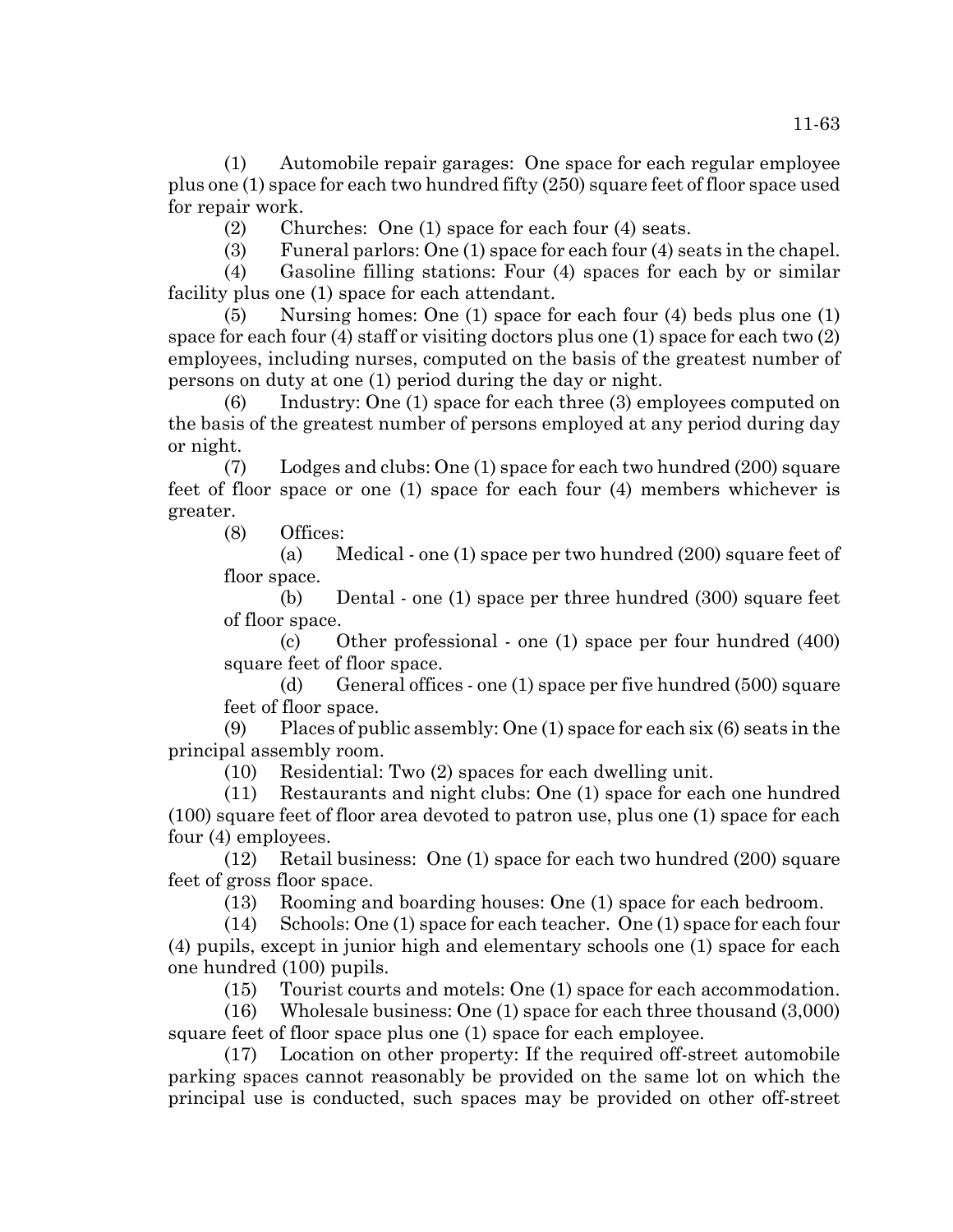property; provided such space lies within four hundred feet (400') of the main entrance of such principal use. Such automobile parking space shall be associated with the principal use and shall not thereafter be reduced or encroached upon in any manner.

(18) Extension of parking space into a residential district: Required parking space may extend up to one hundred twenty feet (120') into a residential zoning district; provided that:

(a) The parking space adjoins a commercial or industrial district;

(b) Has its only exit to or from upon the same street as the property in the commercial or industrial district from which it provides the required parking space; and

(c) Is separated from abutting properties in the residential district by a planted buffer strip. (Ord. of Jan. 8, 1970, as replaced by Ord. #94-10, Sept. 1994, and Ord. #99-03, May 1999, and amended by Ord. #2012-02, April 2012)

11-508. Off-street loading and unloading space. On every lot on which a business, trade, or industry use is hereafter established, space with access to a public street or alley:

(1) Retail business: One (1) space of at least twelve by twenty-five feet (12 x 25') for each three thousand (3,000) square feet of floor area or part thereof.

(2) Wholesale and industrial: One (1) space of at least twelve by fifteen feet (12 x 15') for each ten thousand (10,000) square feet of floor area or part thereof.

(3) Bus and truck terminals: Sufficient space to accommodate the maximum number of buses or trucks that will be stored and loading and unloading at the terminal at any one (1) time. (Ord. of Jan. 8, 1970, as replaced by Ord. #94-10, Sept. 1994, and Ord. #99-03, May 1999)

11-509. Vision clearance. In all districts except the B-2 Central Business District, no fence, wall, shrubbery, or other obstruction to vision between the height of three feet (3') and fifteen feet (15') shall be permitted within twenty feet (20') of the intersection of the right-of-way lines of streets or of streets and railroads. (Ord. of Jan. 8, 1970, as replaced by Ord. #94-10, Sept. 1994, and Ord. #99-03, May 1999)

11-510. Ingress and egress. A plan for adequate and safe ingress and egress for all land uses shall be required. (as added by Ord. #94-10, Sept. 1994, and replaced by Ord. #99-03, May 1999)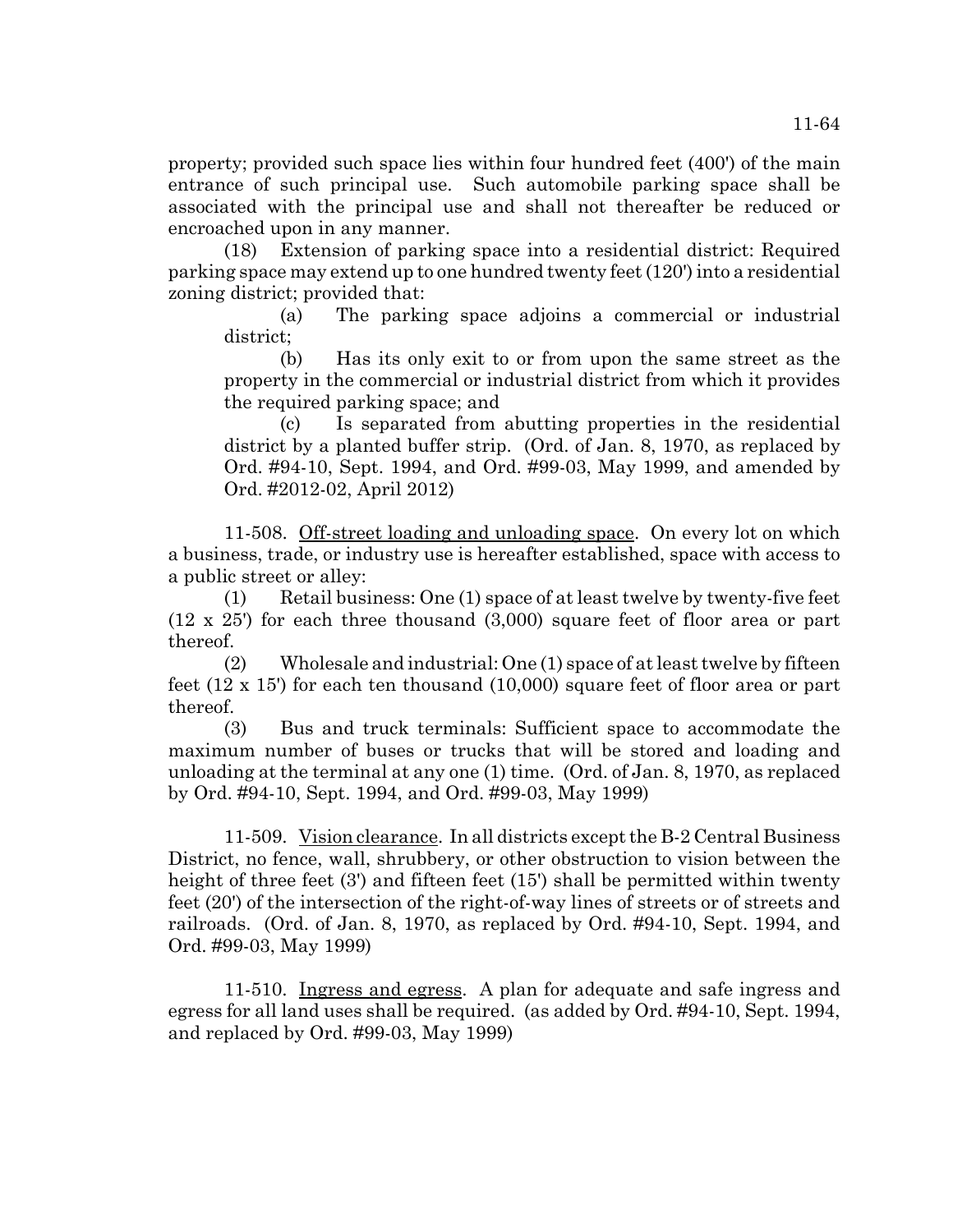11-511. Designated flood enforcement area.<sup>1</sup> No building or structure shall be constructed, altered, or repaired, no mobile homes placed, and no land shall be filled or excavated in the designated flood enforcement area until a permit has been obtained. Zone A (100 year flood area) as shown on the flood hazard boundary map issued by the Federal Insurance Administration dated October 22, 1976, and any revisions to this map shall be the designated flood enforcement area. All permit applications must be reviewed to ensure that all the requirements of the flood hazard area ordinance and the floodplain management ordinance are met before the permit application can be approved. (as added by Ord. #94-10, Sept. 1994, and replaced by Ord. #99-03, May 1999)

11-512. Planned unit development. Purpose: The purpose of the planned unit development (sometimes hereinafter referred to as PUD) is to provide the opportunities to create more desirable environments through the application of flexible and diversified land development standards under a comprehensive plan and program professionally prepared. The planned unit development is intended to be used to encourage the application of new techniques and technology to community development which will result in superior living or development arrangements with lasting values. It is further intended to achieve economies in land development, maintenance, street systems, and utility networks while providing building groupings for privacy, usable attractive open spaces, safe circulations, and the general well-being of the inhabitants.

(1) Location: A PUD may be located within any residential, commercial or industrial district; provided that the density and use requirements of the district in which such a PUD is to be located are adhered to; and provided that the PUD plan has been reviewed and recommended for approval by the Jonesborough Regional Planning Commission.

(2) Permitted uses in PUDs: Any use permitted in that district in which the PUD is to be located.

(3) No freestanding building shall be closer than twenty feet (20') to any other freestanding building and no closer than twenty-five feet (25') to the exterior property line.

(4) Relationship to the subdivision regulations: The arrangement of public and common ways for pedestrian and vehicular circulation in relation to other existing or planned streets in the area and to the major thoroughfare plan, Jonesborough, Tennessee, together with provisions for street improvements shall generally comply with standards set forth in the subdivision regulations. However, the uniqueness of each proposal for a planned unit development may require that specifications for the width and surfacing of streets, public ways, public utility right-of-way, curbs and other standards may be subject to modification from the specifications established in the subdivision regulations.

<sup>1</sup> See also chapters 3 and 4 of this title.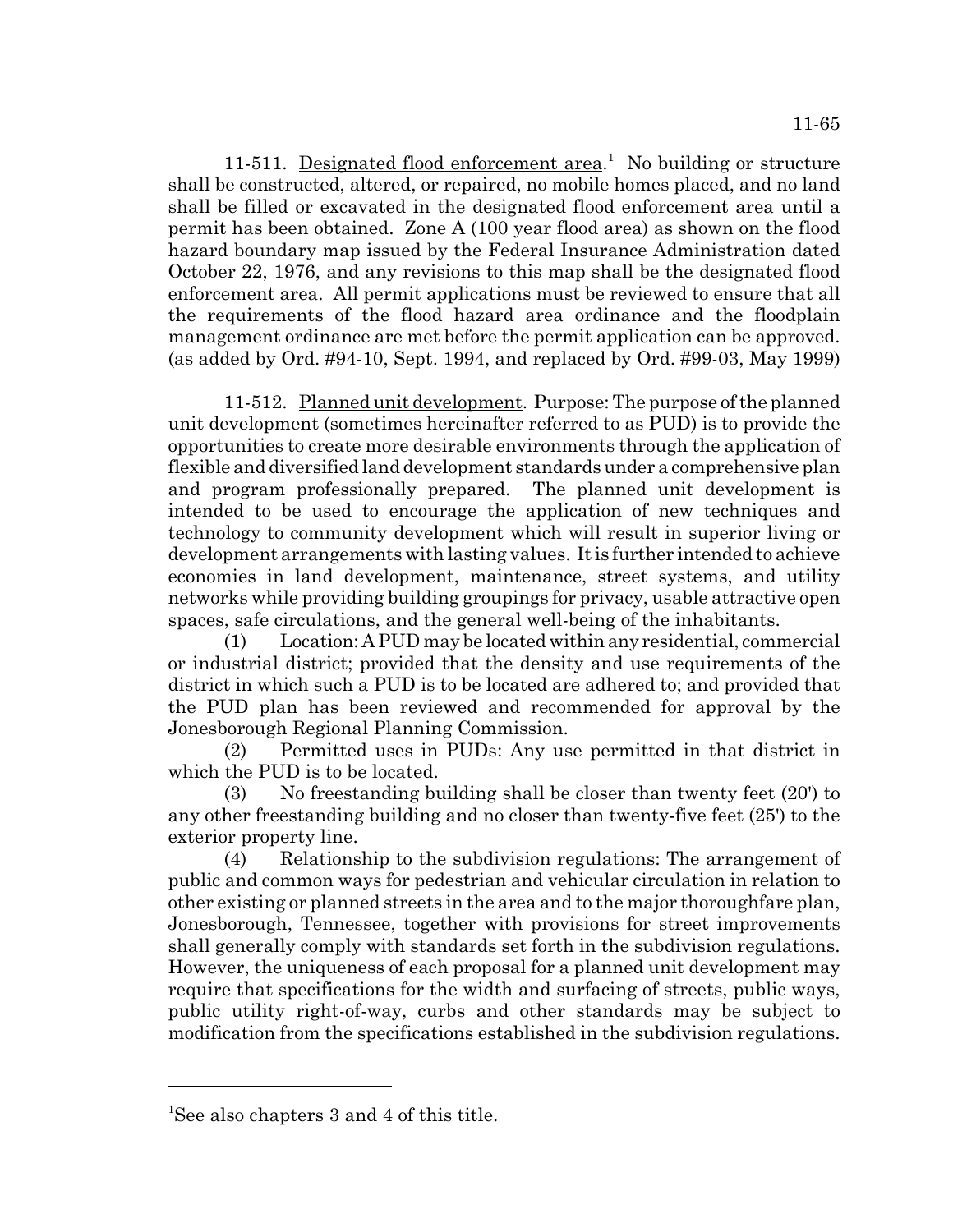Upon application by the landowner and good cause shown, the planning commission may permit changes or alterations of such standards which are consistent with the spirit and intent of this section. Modifications may be incorporated only with the approval of the planning commission as a part of its review of the development and granted as a variance in the preliminary approval of the subdivision plat which is concurrent with the final approval by the planning commission of the development plan.

(5) Site improvements:

(a) All dedicated public streets shall be constructed so as to conform with the Jonesborough Subdivision Regulations.

(b) There shall be constructed sidewalks, or an equivalent paved internal pedestrian circulation system. The minimum width of such sidewalks shall be four feet (4').

(c) Storm drainage structures shall be constructed in accordance with plans and specifications approved by the planning commission.

(d) Any planned unit development to be constructed within Jonesborough shall be served by a sanitary sewer.

(e) For the prevention of noise, improvement of visual character and a generally more pleasing environment, adequate landscaping and screening shall be required by the planning commission and shown on the planned unit development plan.

(f) Each PUD shall be limited to one (1) major business sign and any number of small accessory business signs. All small accessory signs shall be a face sign attached to a building and shall not project above the building.

(6) Open space requirements:

(a) Residential: On site usable recreation and open space shall be provided. Such areas shall be set aside for open space or recreation purposes only. It is intended to serve the residents of the PUD, and should, therefore, be easily accessible to them. If the PUD is to be of individually owned units, then this space shall be maintained in common ownership, established in the appropriate legal manner.

(b) Commercial and industrial: Commercial and industrial PUDs shall meet all open space requirements established in this chapter.

(c) Said open space shall be established in the appropriate legal manner and maintained in one (1) of the following methods:

(i) By the developer or management authority of the PUD.

(ii) By homeowner's association established by deed restrictions.

(iii) By the public if dedication of such open space is approved by the planning commission.

(7) Staging: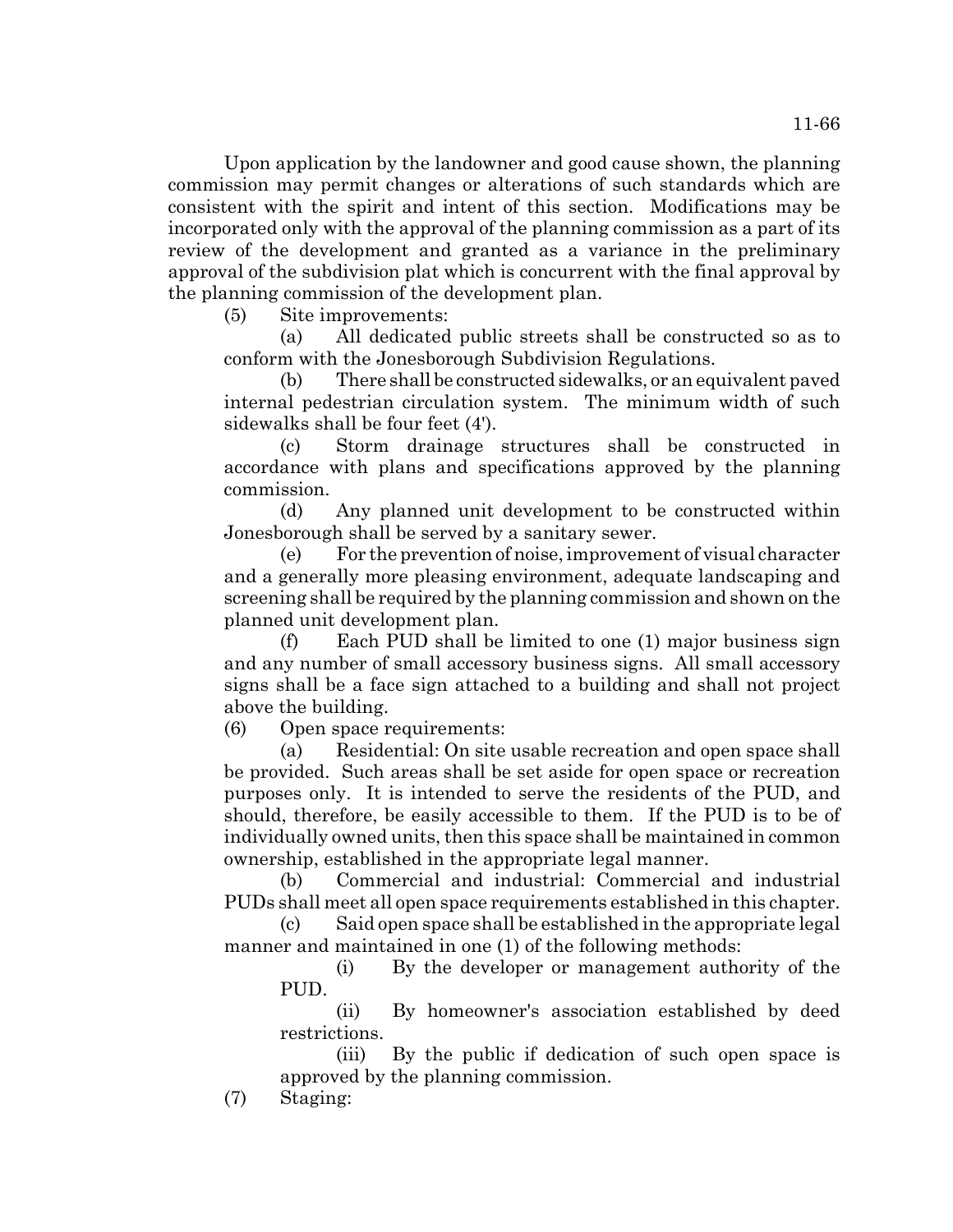(a) The applicant may elect to develop the site in successive stages in a manner indicated in the planned unit development plan; however, each such stage shall be substantially complete within itself.

(b) The planning commission may require that development be done in stages if public facilities are not adequate to service the entire development initially.

(8) Changes and modifications:

(a) Major changes: Major changes in the planned unit development after it has been adopted shall be considered the same as a new petition and shall be made in accordance with the procedures specified in Section  $67.10<sup>1</sup>$ 

(b) Minor changes: Minor changes in the planned unit development plan may be approved by the planning commission.

(9) Application procedure for planned unit development: To obtain a special conditions permit to develop a planned unit development, the developer shall submit a preliminary planned unit development plan to the Jonesborough Regional Planning Commission for its review and approval. The preliminary PUD plan shall be drawn at a minimum scale of one inch equals one hundred feet  $(1" = 100")$  and shall:

(a) Define the location, size, accessibility, and existing zoning of the proposed site;

(b) Indicate the surrounding type of development and land use;

(c) Set forth the type of development proposed. The density of the proposed development, and the location of all structures, parking areas, and open space;

(d) Show a plan for streets, thoroughfares, public utilities, school, and other public or community uses;

(e) In addition to the above, the planning commission may require such other additional information as may be determined necessary to adequately review the proposed development;

(f) No building permits shall be issued until after approval of both the final PUD plan and a preliminary subdivision plat for any portion of the property contained within the area encompassed by the final PUD plan which is to be subdivided. The building inspector shall revoke any permit issued in reliance upon said plan as finally approved at such time as it becomes obvious that such plan is not being complied with;

(g) The final PUD plan shall conform to the preliminary PUD plan and shall include the following items, if applicable: such items, and

<sup>&</sup>lt;sup>1</sup>Reference to this section appears here as it did in Ord. #99-03 from which these provisions were taken. It is unclear exactly to what document this is a reference.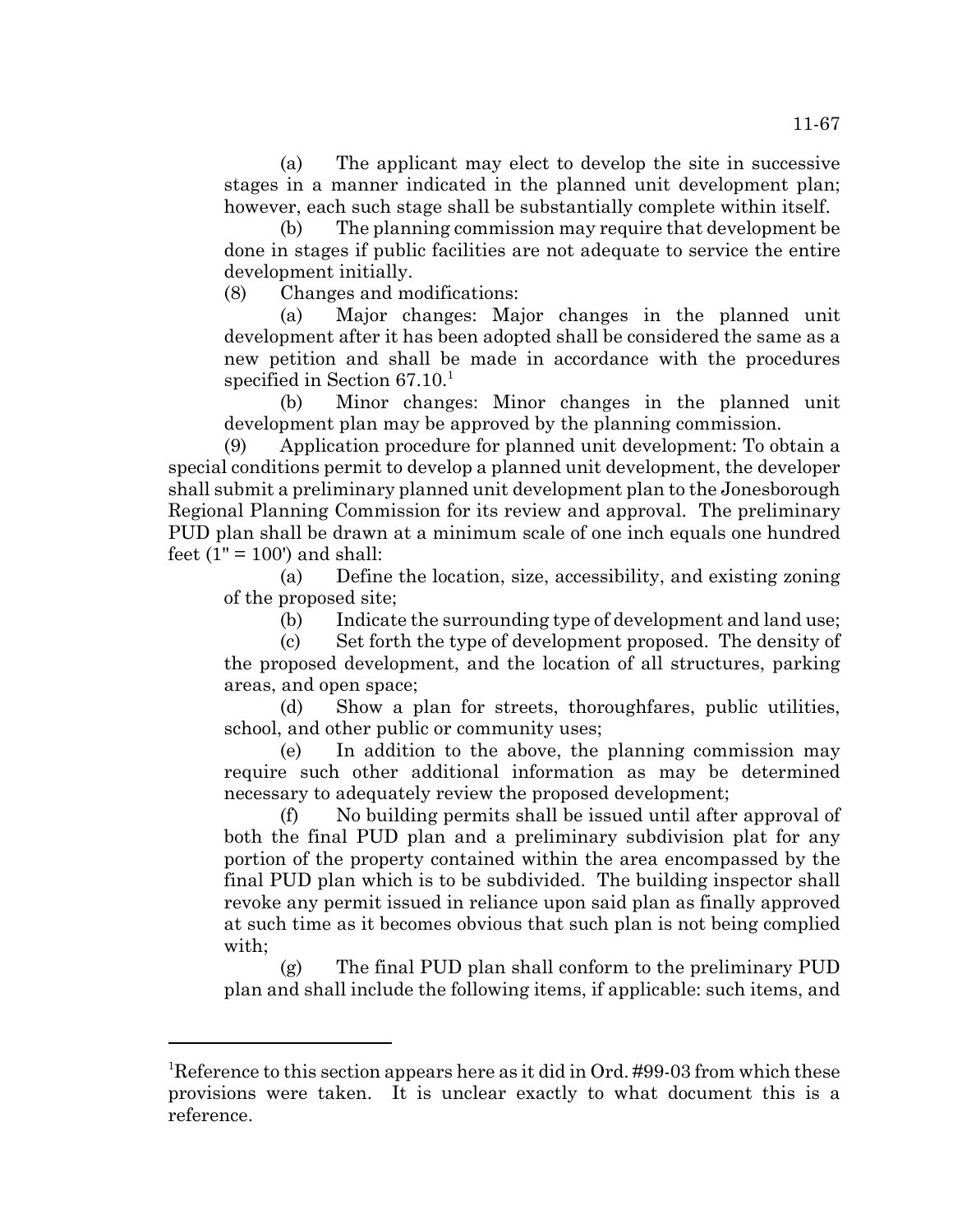in such format, as may be required according to procedures adopted and published by the Jonesborough Regional Planning Commission;

(h) Any special conditions permit shall expire twelve (12) months from and after its issuance if the development as planned has not been adhered to or is not being adhered to; provided however, that for good cause shown said special conditions permit may be extended for additional periods not to exceed one (1) year. (as added by Ord. #94-10, Sept. 1994, and replaced by Ord. #99-03, May 1999)

11-512A. Planned residential development. The regulations established in this section for a planned residential district are intended to provide optional methods of land development which encourage imaginative solutions to environmental design problems. A planned development permits design innovation, encourages a maximum choice of types of environment, and optional methods of land development, which encourage imaginative solutions to environmental design problems. The goal is a development plan in which buildings, land use, transpiration facilities, utility systems and open spaces are integrated through overall design. The planned development permits the placement of buildings on land without adherence to conventional lot approach common to traditional zoning. By planning the total parcel rather than the single lot, flexibility is provided in the building site, thereby permitting a mixture of housing and building types and uses as well as the grouping of units to create more usable open space for the preservation of significant natural features.

(1) This section hereby establishes a Planned Residential District (PRD). This district shall be shown on the zoning map of Jonesborough, Tennessee and shall be established as follows:

(a) A request for a planned residential district shall not become effective unless it is first submitted to the Jonesborough Regional Planning Commission for approval or disapproval.

(b) Following approval or disapproval by the planning commission and a public hearing as provided by law, the Jonesborough Board of Mayor and Aldermen may, by a favorable vote of a majority of the entire membership of said board, create a planned residential district as herein provided.

(c) From and after the approval of any zone for a planned development district, it shall be unlawful to commence the filling or leveling of any land or the excavation for, or the construction of any building including accessory buildings, until such time as the owner or developer of the proposed development has submitted and received approval of a comprehensive development plan by the Jonesborough Regional Planning Commission.

(2) Permitted uses. The purpose of the planned residential districts is to permit optional methods of residential development. This zone would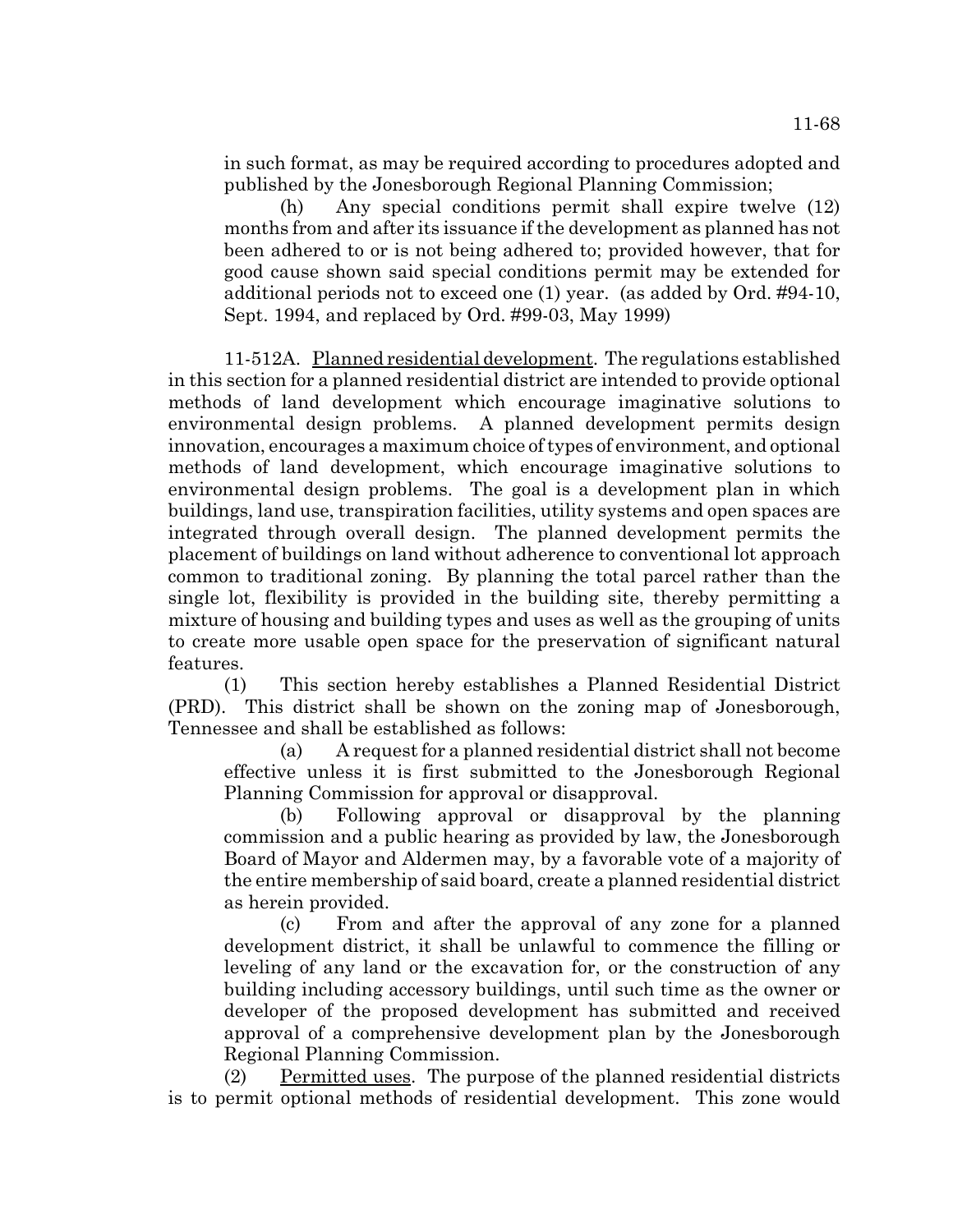permit development to other than the traditional single lot development yet maintain the character of the neighborhood. The PRD classification may be utilized to promote flexibility in the design of a planned residential development while maintaining the current residential integrity of the surrounding development.

(a) The following uses are permitted in the planned residential development district: Single-family attached and detached dwellings, two (2) family dwellings, multi-family dwellings and their customary accessory structures. Mobile homes are not an allowed use in this zone.

(b) The minimum initial development site for a planned residential district shall be at least five (5) acres. Additional tracts less than five (5) acres may be added to an existing PRD zone under the following conditions:

(i) The property considered for PRD zoning is immediately adjacent to an existing PRD zone.

(ii) A site plan is developed for the smaller tract that shows how the parcel is connected to and coordinated with the plan for the exiting PRD development.

(iii) The conceptual site plan for the property requesting PRD zoning is approved by the planning commission.

(iv) The conceptual PRD site plan approved by the planning commission may not be changed without receiving additional planning commission approval.

(3) PRD standards. The following standards apply, and must be included in site plans submitted to the Jonesborough Planning Commission for approval:

(a) The minimum development site for a planned residential district shall be five (5) acres. Planned residential districts may be developed in phases, however, the initial phase must be a minimum of five (5) acres or as allowed under  $\S 11-512A(2)(b)$  of the Jonesborough Zoning Ordinance. After the initial phase, the planning commission may accept phases less than five (5) acres; provided that the open/common space amenities and infrastructure improvements are in reasonable proportion to the residential construction.

(b) All planned residential districts shall be served by sanitary sewer.

(c) Public street pavement widths shall be a minimum of twenty-two feet (22') wide for two-way traffic or as required in the Jonesborough subdivision regulation, whichever is less, and must meet all development standards of the Jonesborough subdivision regulations. Private street widths shall be a minimum of twenty feet (20') wide for two-way traffic and twelve feet (12') wide for one-way traffic. Alleys shall be a minimum twelve feet (12') wide for one-way traffic and minimum sixteen feet (16') wide for two-way traffic.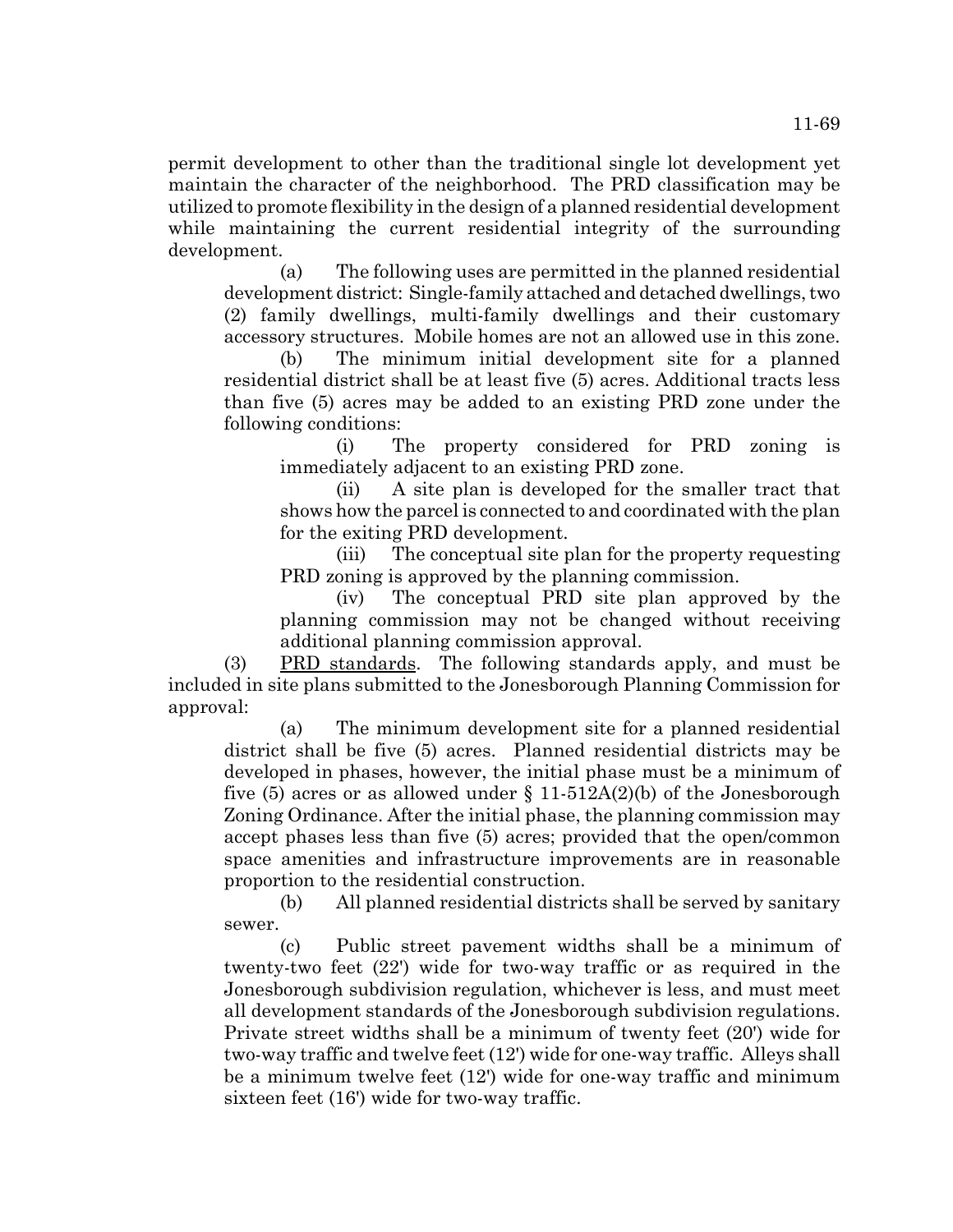(d) Sidewalks shall be required on both sides of all streets except in common open space areas, and to the extent possible shall meet all ADA requirements. Sidewalks may be constructed on one (1) side of the street when trails are also associated with the development. A pedestrian access plan must be submitted to the planning commission as part of the site plan. The planning commission, at its discretion, may waive the requirement for sidewalks if the pedestrian access plan shows adequate alternative pedestrian access to residences and facilities within the development.

(e) There shall be no more than four (4) principal buildings per acre.

(f) There will be a maximum of four (4) single-family dwelling units per acre. When multi-family units or two (2) family (duplex) units are used alone or in conjunction with single-family dwelling units, the maximum density shall be eight (8) dwelling units per acre. If the development is a mixture of unit types including single-family units, the single-family units shall be less than four (4) per acre so there are no more than four (4) residential buildings per acre.

 For example, on a one (1) acre parcel of land there are two (2) single-family dwellings, four (4) multi-family dwellings within a single building, and one (1) two (2) family (duplex) building totaling eight (8) dwelling units which meets the maximum PRD density of eight (8) dwelling units per acre, and there are four (4) buildings which meets the maximum of four (4) buildings per acre requirement.

(g) There shall be a minimum of six inch (6") ductile iron water lines, or acceptable alternative to the Jonesborough Water Department, serving the interior of the development.

(h) Necessary fire hydrants shall be provided within the development.

(i) A minimum of twenty percent (20%) of the entire development tract shall be common or open space, with the common or open space being defined as the area outside of private streets, rights-of-way for public streets, parking lots or driveways (unless associated with a common space structure), buildings (unless associated with a common space structure), and any individual lots. Alleys, if used, within the perimeter green space may be counted towards common space. Common or open space must be a defined area separate from individual lots and owned by a homeowners association, the Town of Jonesborough, or if in a rental based development be a designated area accessible to all renters within the development.

(j) Specific means by which the preservation and maintenance of the common or open space or other common property is achieved shall be required as part of the development plan, and should be included in the subdivision plat notes.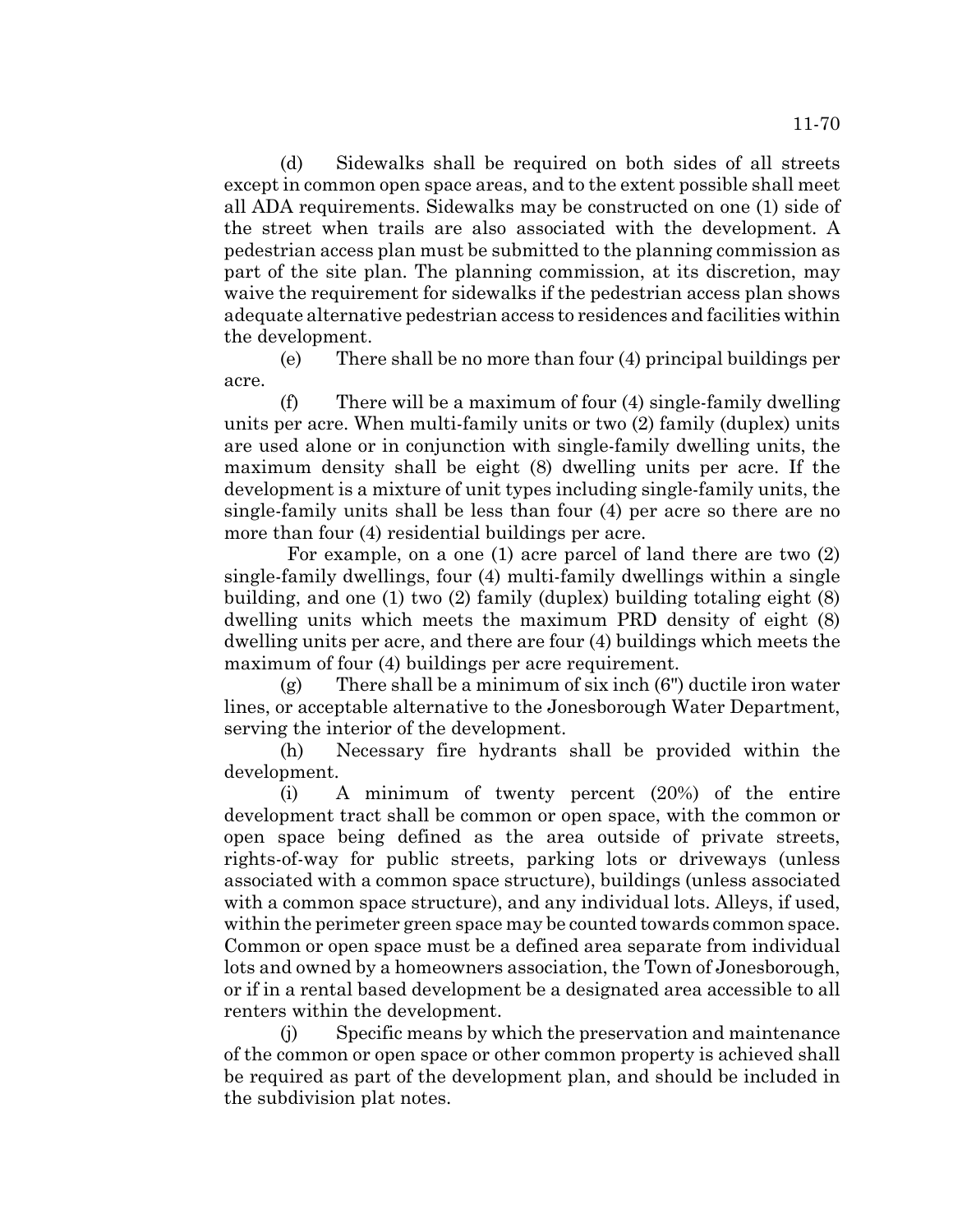11-71

(k) There shall be a twenty-five foot (25') green space buffer along the perimeter of the original tract, and no structures including houses, sheds, decks, patios, pools, etc. may be built in this perimeter buffer unless the structure(s) are owned by a homeowners association, the Town of Jonesborough, or if in a rental based development these structures must be in designated common space that is accessible to all renters. In the event the allowed common or open space structures are developed within a portion of the perimeter buffer, there still must be at least a ten foot (10') green space area remaining along the exterior property line. Where proposed single-family lots can immediately adjoin the exterior property line of the original tract, the perimeter twenty-five foot (25') green space may be included as part of the rear of the single-family lots; provided it is approved by the planning commission and a twenty-five foot (25') restricted area is created and protected by easement, deed restriction, covenant or other such method acceptable to the town attorney, that results in a green space area with the homeowner being prohibited from constructing or placing any buildings or structures in the restricted area.

(l) The twenty-five foot (25') perimeter green space buffer must meet the requirements in the landscape ordinance for a class one buffer, or an alternative landscape plan may be submitted to the tree and townscape board that provides specific plantings to address screening and landscape beautification around the perimeter of the development, as well as any interior common or open spaces. Information provided in a landscape plan submitted must include variety, caliper and height of trees planted, existing trees in good condition, pot/ball size of shrubs, grasses and perennials, height and spread at maturity of trees and shrubs, planting location, as well as any hardscape structures.

(m) Developers are encouraged to preserve existing trees and vegetation when reasonable in buffer areas and open and common space areas. Removal of existing trees within required buffers or in open and common space areas is only allowed with planning commission approval.

(n) Other than the twenty-five foot (25') setback along the exterior property line of the development, setbacks for individual lots shall be determined by the developer, and must be listed clearly on the site plan. The planning commission reserves the right to approve or deny the setbacks submitted, however, any individual lot setback approved must meet any minimum standards established in the building code adopted by the Town of Jonesborough.

(o) There shall be parking provided on the site equal to two (2) spaces per dwelling unit. Garages are considered parking spaces based on the number of cars the garage is designed for.

(p) Alleys are allowed in perimeter green space but they must be at least ten feet (10') from the exterior property lines of the original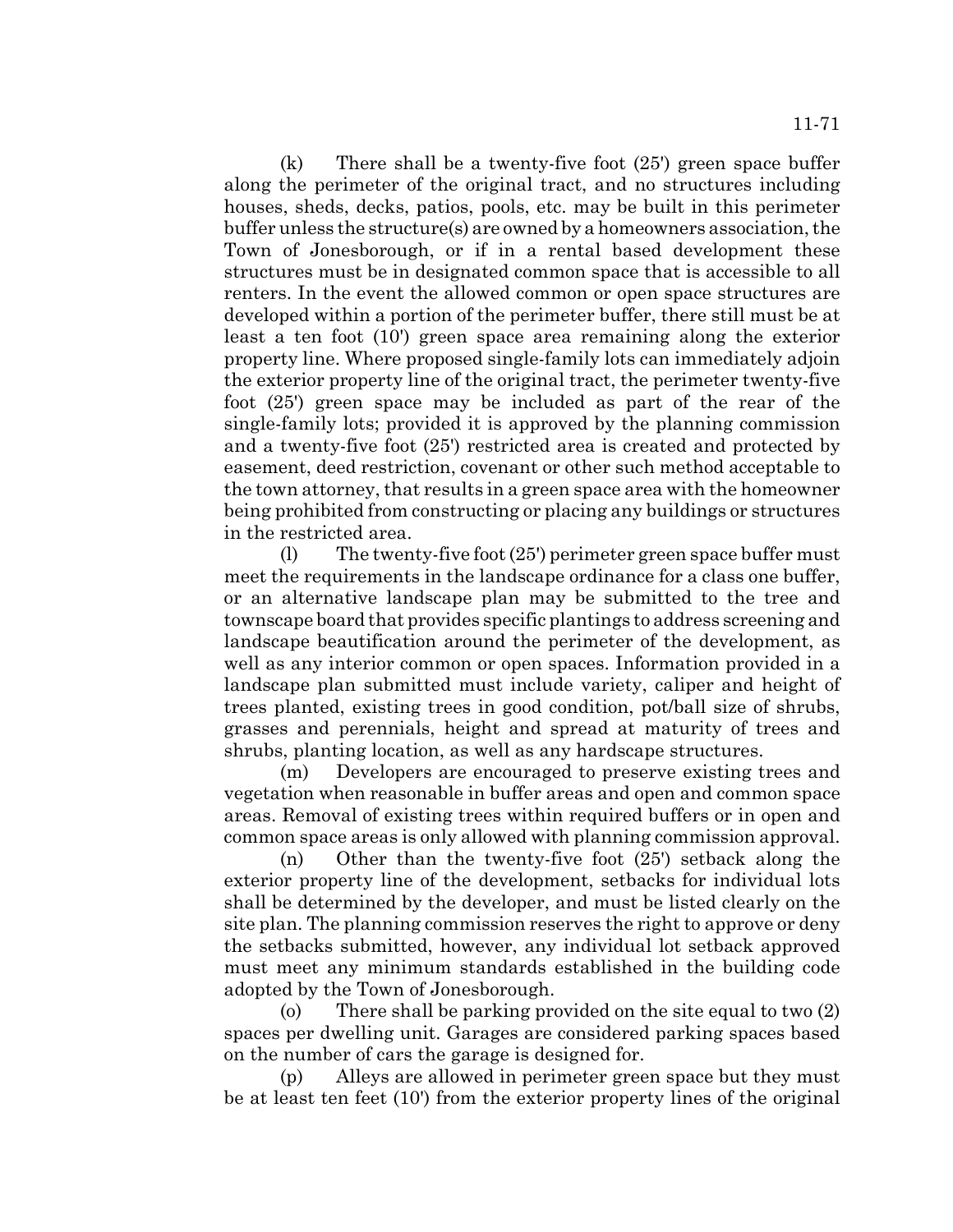tract. Alleys may be designated one-way. Alleys outside of the perimeter green space must be at least twelve feet (12') wide if one-way and sixteen feet (16') wide if two-way, or as allowed by the subdivision regulations.

(q) Any required plantings within the green, open space or common areas, any sidewalk, walkway or trail, or hardscape structures resulting from site plan, subdivision, and/or landscape approval, must be installed or constructed, or properly secured with a bond, letter of credit, or cash deposit, before final approval of the subdivision plat or issuance of a certificate of occupancy.

(r) Notes on the subdivision plat must explain ownership, maintenance responsibilities, and restrictions of common or open space, the perimeter green space and any vegetated buffer. (as added by Ord. #2001-16, Dec. 2001, and amended by Ord. #2012-03, April 2012, and 2012-15, Nov. 2012)

11-513. R-1 (Low Density) Residential District. It is the intent of this district to establish low density residential areas along with open areas that appear likely to develop in a similar manner. The requirements for the district are designed to protect essential residential, historic and aesthetic characteristics of the district and to promote and encourage an environment for family life; and to prohibit all business activities. In order to achieve the intent of the R-1 (Low Density) Residential Districts, as shown on the zoning map of the Town of Jonesborough, Tennessee, the following uses are permitted:

(1) Single-family residences, except mobile homes.

(2) Two (2) family residences.

(3) Multi-family residences; provided that a site plan is submitted to the building inspector for review and approval.

(4) Customary general farming.

(5) Incidental home occupations; provided that a home occupation permit application is approved by the Jonesborough Regional Planning Commission.

(a) The planning commission shall use the following criteria in determining the appropriateness of an incidental home occupation permit request:

(i) The home occupation shall be clearly incidental to the principal residential use.

(ii) The home occupation shall be carried on by residents living full-time in the dwelling.

(iii) One (1) additional person may be employed who is not a resident in the dwelling and working in the dwelling at any given time.

(iv) The home occupation shall not utilize more than one-third (1/3) the area of the principal building or a maximum of five hundred (500) square feet. The calculation is based on livable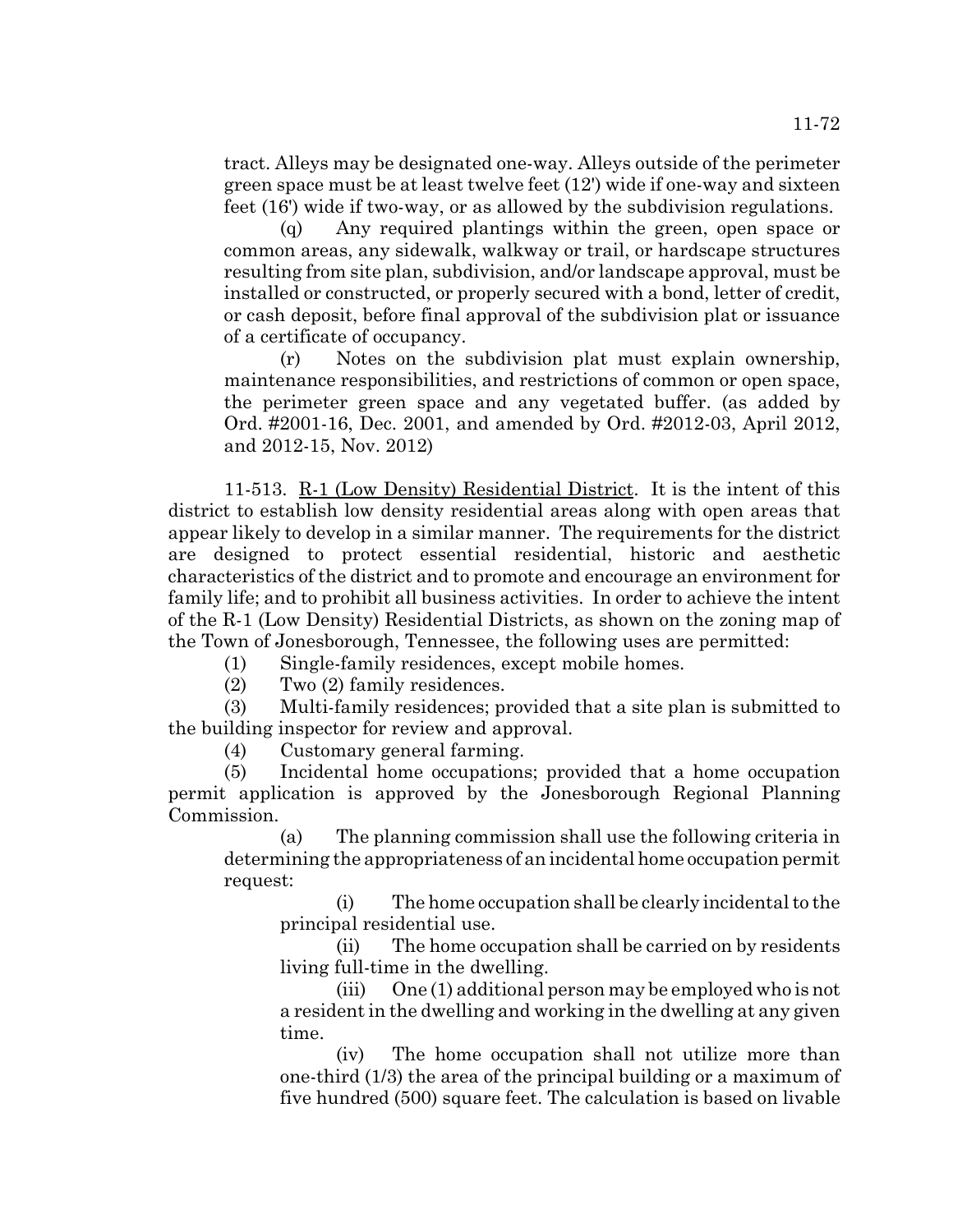space, and the home occupation area includes any storage space for any related materials or products. The determination of livable space must be submitted by the property owner, and confirmed by the building inspector.

(v) The planning commission may approve an incidental home occupation that is carried out in an outbuilding located on the same lot as the primary residence/building, with the following conditions:

(A) The space utilized for the home occupation in the outbuilding is based on the calculation for eligible livable space allowed in the primary building, and the area proposed in the outbuilding is instead of space used in the primary building.

(B) Attached garages workshops, storage areas, etc. are not included in the calculation of livable space, and any proposed uses of these spaces for a customary home occupation will be considered the same as an outbuilding in subsection  $(5)(a)(y)(A)$  above.

(C) The occupation requested can be undertaken efficiently in the outbuilding, and does not create access or safety concerns.

(D) The building is suitable for the occupation and meets any code or safety requirements that might be applicable.

(vi) The submittal for approval of an incidental customary occupation must be made by the property owner living in the primary structure, or if a rental by the tenant living in the primary structure with a letter from the property owner approving the submittal of the occupation being considered.

(vii) There may be no external evidence displayed or created outside the building, including products and materials, related to the incidental home occupation other than one (1) unanimated, non-illuminated, flat freestanding or window sign of no more than two and one-fourth (2-1/4) square feet or one and one-half by one and one-half feet (1-1/2' x 1-1/2')

(viii) The hours of operation are limited to between 8:00 A.M. to 8:00 P.M.

(ix) Educational instructional activities as incidental home occupations may not involve more than ten (10) people at one (1) time. Baby-sitting or daycare like activity must involve four (4) children or less to be considered an incidental home occupation.

(x) There shall be no retail transactions on the premises, unless provided a special exception by the planning commission for items produced in the dwelling. If there are product sales, the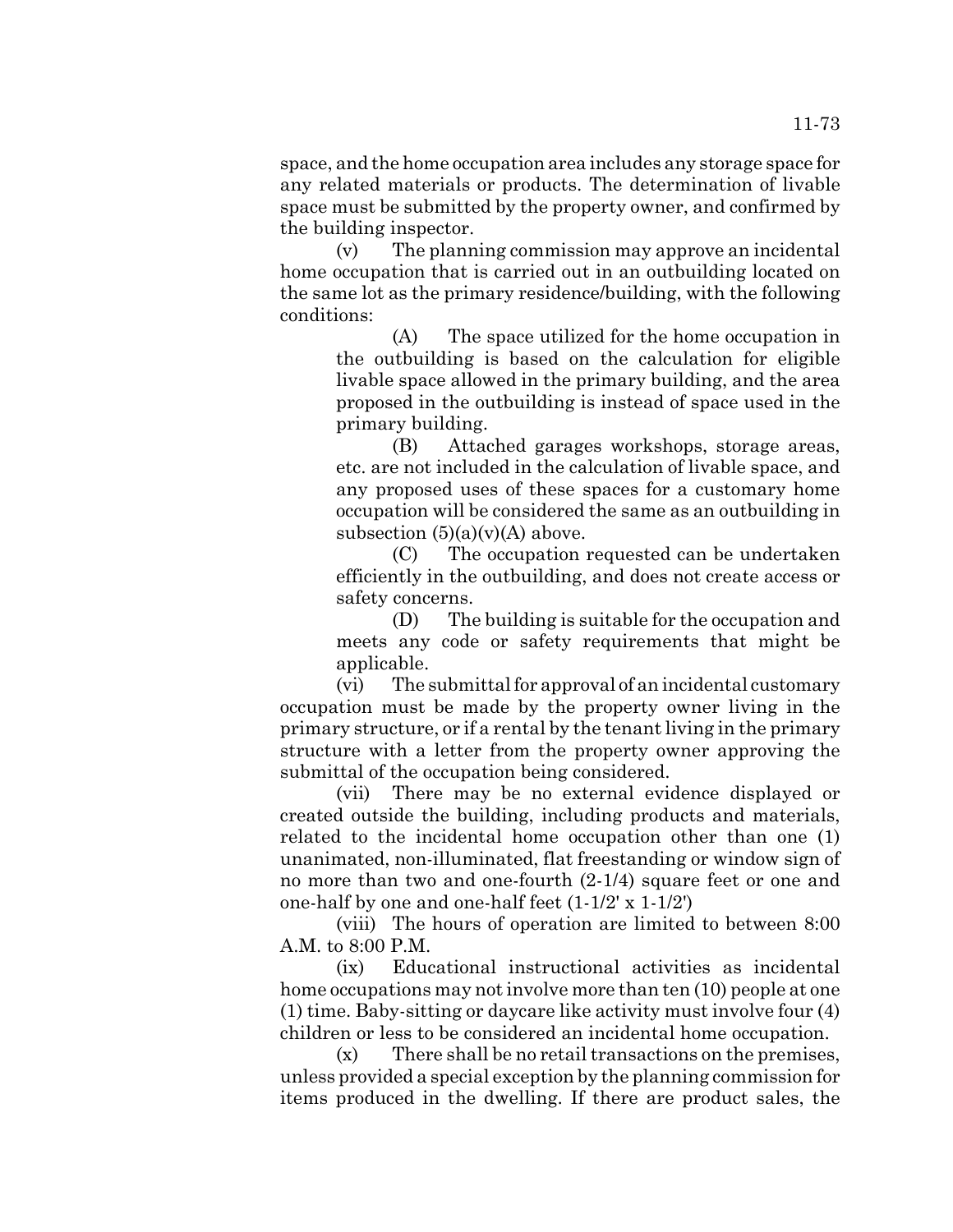applicant must detail how sales will be made, and why said sales are not retail. The planning commission shall ultimately determine whether sales are considered retail.

(xi) No equipment or process used in the incidental home occupation shall create noise, vibration, glare, smoke, fumes or odors detectable beyond the property lines of the lot to any additional extent than what is normal for the residential character of the neighborhood.

(xii) The following are examples of acceptable and unacceptable incidental home occupations, and the listing is intentionally incomplete and used as examples only.

(A) Examples of acceptable occupations: Lawyer, insurance, accountant, architect, engineer, counselor, clergy, financial planners, and other similar professional services; Tupperware, Amway, Mary Kay products and other such home marketed products, provided a group at any given time is not larger than ten (10) people, barber or beauty shop with only one (1) chair, pet grooming, artist studios, small repair services for jewelry, appliances, computers, etc.

(B) Occupations not meeting incidental home occupations criteria include: Most retail sales, daycares (more than four (4) children), dance studios serving more than four (4) students, kennels, motor vehicle repair unless in separate outbuilding with only two (2) vehicles present, gun sales, florist shop, restaurants.

(b) A site plan shall be submitted to the planning commission showing ingress and egress and associated parking.

(c) Only one (1) commercial vehicle may be used for the incidental home occupation, including storage and transport of materials, and if the vehicle has exterior advertising associated with the home occupation, such vehicle must be stored in a garage or building or other mode of concealment when it is located at the dwelling.

(d) The holder of an incidental home occupation permit must continuously comply with all provisions of the permit requirements.

(e) An incidental home occupation permit is not transferrable. The permit terminates if the permit holder ceases to occupy the dwelling.

(f) An incidental home occupation permit may be revoked by the planning commission when it is determined that the conditions of the issuance have not been met.

(i) The permit holder shall be notified in writing that the conditions of the permit issuance are not being met, and the specific infraction(s) noted.

(ii) The permit holder shall be given a minimum of ten (10) calendar days from the date of the written correspondence to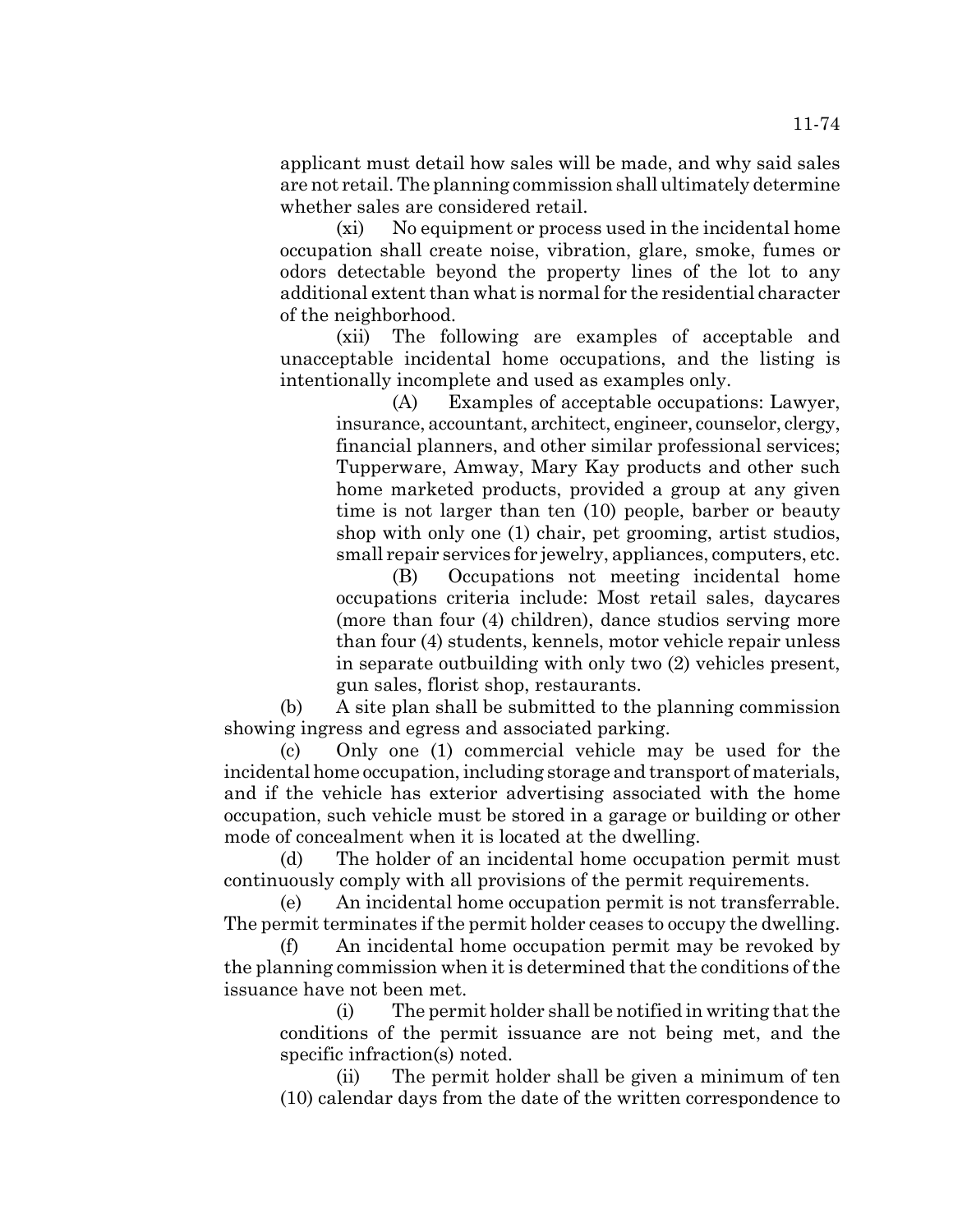bring the conditions noted into compliance or to obtain written approval from the building inspector of a plan to get in compliance within a minimum and reasonable time period.

(iii) Correspondence shall include the date the planning commission shall consider a possible revocation of the incidental home occupation permit.

(g) The board of zoning appeals shall not issue a variance from the established criteria of the issuance of an incidental home occupation permit.

(6) Public owned buildings and uses, schools offering general education, and churches provided that:

(a) The location of these uses shall first be reviewed by the Jonesborough Planning Commission and a site plan approved;

(b) The buildings are placed not less than fifty feet (50') from the side and rear property lines; and

(c) There are planted buffer strips along side and rear property lines.

(i) Parking associated with home occupation must be accommodated on the property in which the occupation is taking place. A commercial vehicle must conform to requirements outlined in § 11-513(5)(c) of this chapter and may not be parked on the public street. Any vehicle associated with an employee may not be parked on the public street, unless there are parking spaces, public or private, that do not restrict the flow of traffic through the subdivision. If the applicant intends to park his or her vehicle on the public street as a result of the home occupation business activity, the applicant must:

(A) Provide justification for such street parking.

(B) Provide an explanation as to why such parking cannot be located on the property in which the home occupation will be undertaken.

(C) Show evidence of how any on-street parking resulting from the home occupation will not present a traffic safety concern to other residents within the subdivision.

(ii) The applicant must provide documentation of subdivision restrictions, if any, that might impact the appropriateness of the home occupation in the subdivision in which the residence involved is located. The applicant must declare "yes" or "no" if there are subdivision regulations that do apply. If yes, documentation of those restrictions must be provided in the application submittal. If subdivision restrictions impacting the appropriateness of a home occupation being permitted are submitted, the planning commission shall determine if the information provided should impact the commission's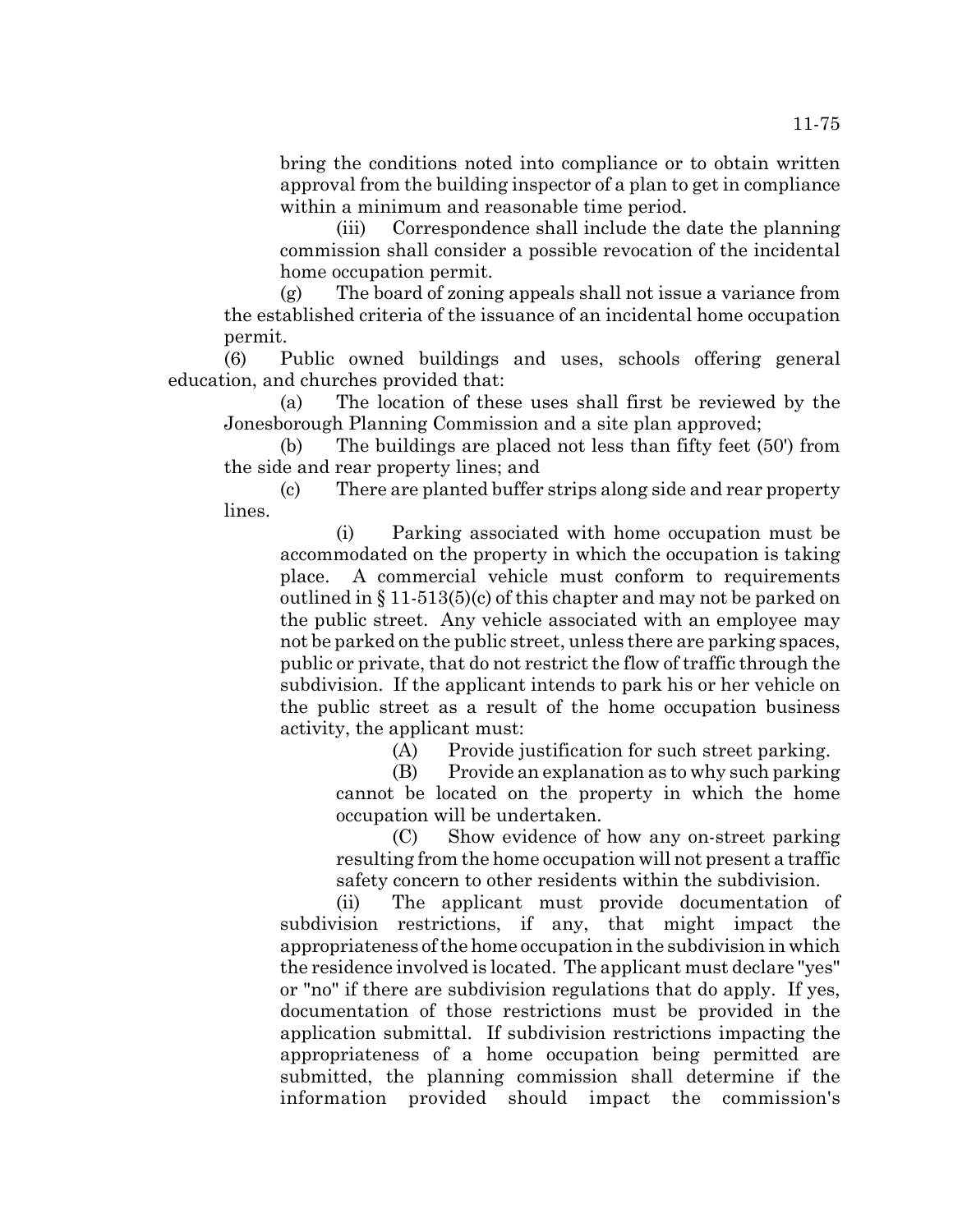determination, and the commission may defer action until any internal issue within the subdivision on the home occupation request is resolved.

(iii) Before the planning commission takes action on an incidental home occupation permit application, the following notification requirements should be met:

(A) Adjoining properties are sent notice of the planning commission meeting date and time along with a description of the request for an incidental home occupation permit. When reasonable in a heavily populated subdivision, notification is encouraged to any additional households in close proximity to the home occupation applicant.

(B) If there is a subdivision homeowner's association, notification of the meeting date and time, and information summarizing the home occupation request and the residence involved will be sent to the mailing address of the homeowner's association in advance of the planning commission meeting in which the application will be discussed.

(C) If the subdivision has a designated person who facilitates communication within the subdivision, notification of the meeting date and time in which the home occupation application will be discussed and information summarizing the home occupation request shall be sent to the designated communications facilitator in advance of the planning commission meeting date.

(7) Accessory uses. Structures, and outdoor storage: Accessory uses, structures, and outdoor storage shall be located in rear yards not closer than ten feet (10') to any property line.

Carports can be exempted from the rear yard requirement and be approved by the building inspector under the following conditions:

(a) A schematic is submitted to the building inspector showing the carport location and distances from the front and side property lines as well as the residence, and photos, sketches, or marketing materials are provided showing the appearance and design of the carport.

(b) A site plan shall be submitted to the planning commission showing ingress and egress and specific locations for all off-street parking associated with vehicles involved with the home occupation, and also for personal vehicle parking for occupants of the residence.

(c) The building inspector approves the location, construction stability and design/appearance of the carport and its compatibility with the residence based on standards and guidelines established by the planning commission; however, the owner submitting a request to install a carport may take the request to the planning commission.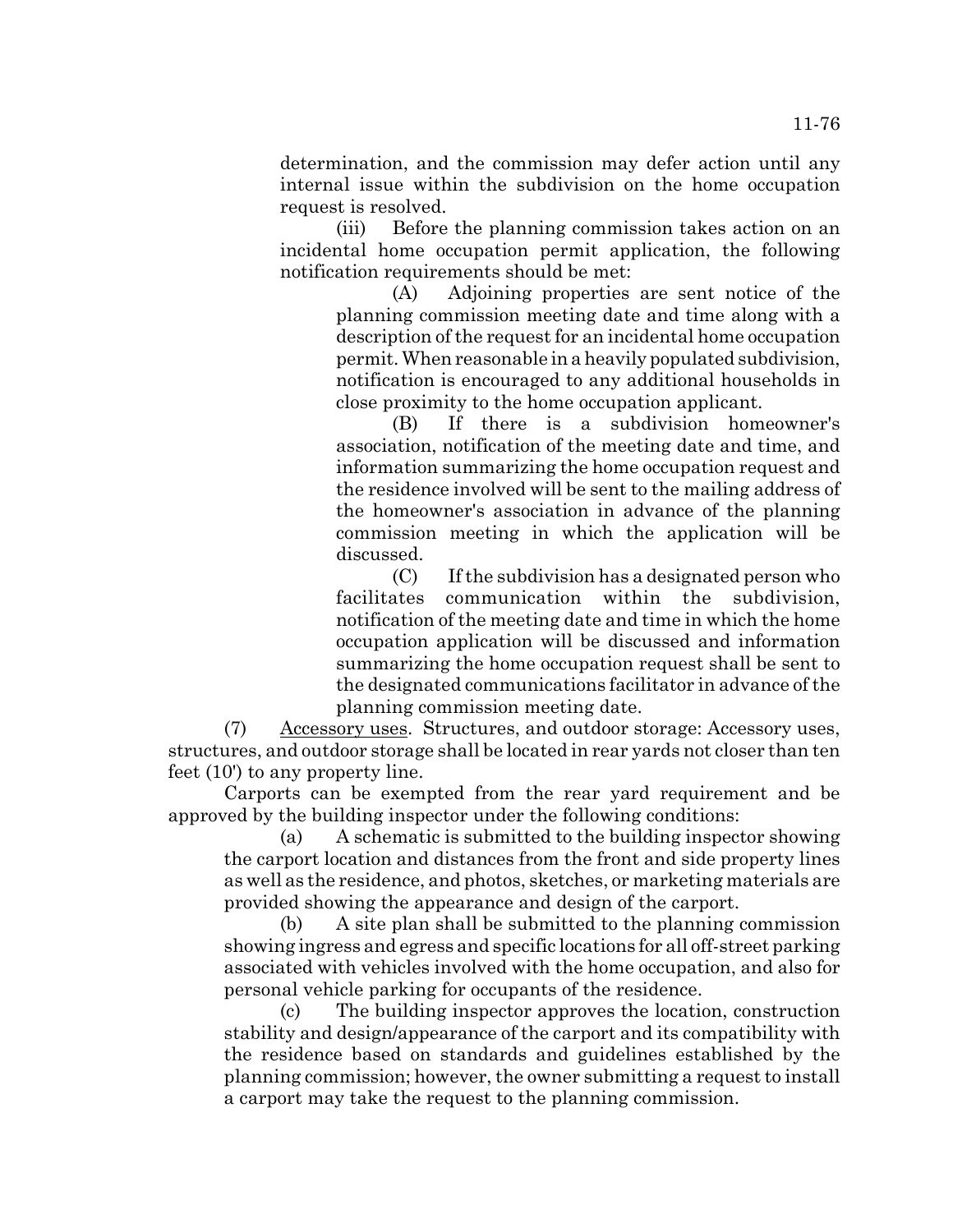(8) Cottage inns as a special exception limited adaptive use of historic structures listed on the National Register of Historic Places or structures within the H-1 or H-2 historical districts subject to planning commission approval.

(9) Accessory building apartments are an allowed use; provided that:

(a) The setback distances of the accessory building from property lines meets the setback requirements for a primary building.

(b) There is appropriate ingress and egress to the accessory building apartment as determined by the planning commission under subsection (9)(h) below.

(c) The apartment does not eliminate the garage, workshop or other accessory use of the structure.

(d) The floor space of the apartment is no more than the remaining floor space of the accessory use.

(e) The apartment living space is on the second floor. However in existing accessory buildings the second floor residential use is not required; provided that the residential use is not more than fifty percent (50%) of the existing building.

(f) There is adequate parking for both the primary structure and accessory apartment.

(g) The apartment and its access meets all requirements set out in the International Building Code or such building code adopted by the Town of Jonesborough.

(h) A site plan be presented to the planning commission for review and approval showing the following:

(i) Relationship of accessory building to primary building on lot and all property lines.

(ii) Identification of accessory use.

(iii) Relationship of apartment to accessory use in building.

(iv) Square footage of floor space of apartment and accessory use.

(v) Pertinent information from building code showing minimum requirements that might apply, including minimum square footage requirements for rooms by use, stair widths and elevation, etc.

(vi) Parking areas for primary and accessory apartment building, as well as ingress and egress.

(vii) Method of utility service.

(viii) Names of adjoining property owners.

The site plan should be submitted ten (10) days in advance of the planning commission meeting so adjacent property owners may be notified before the meeting.

(i) Accessory apartments within the historic district must meet historic zoning commission standards and guidelines. Setback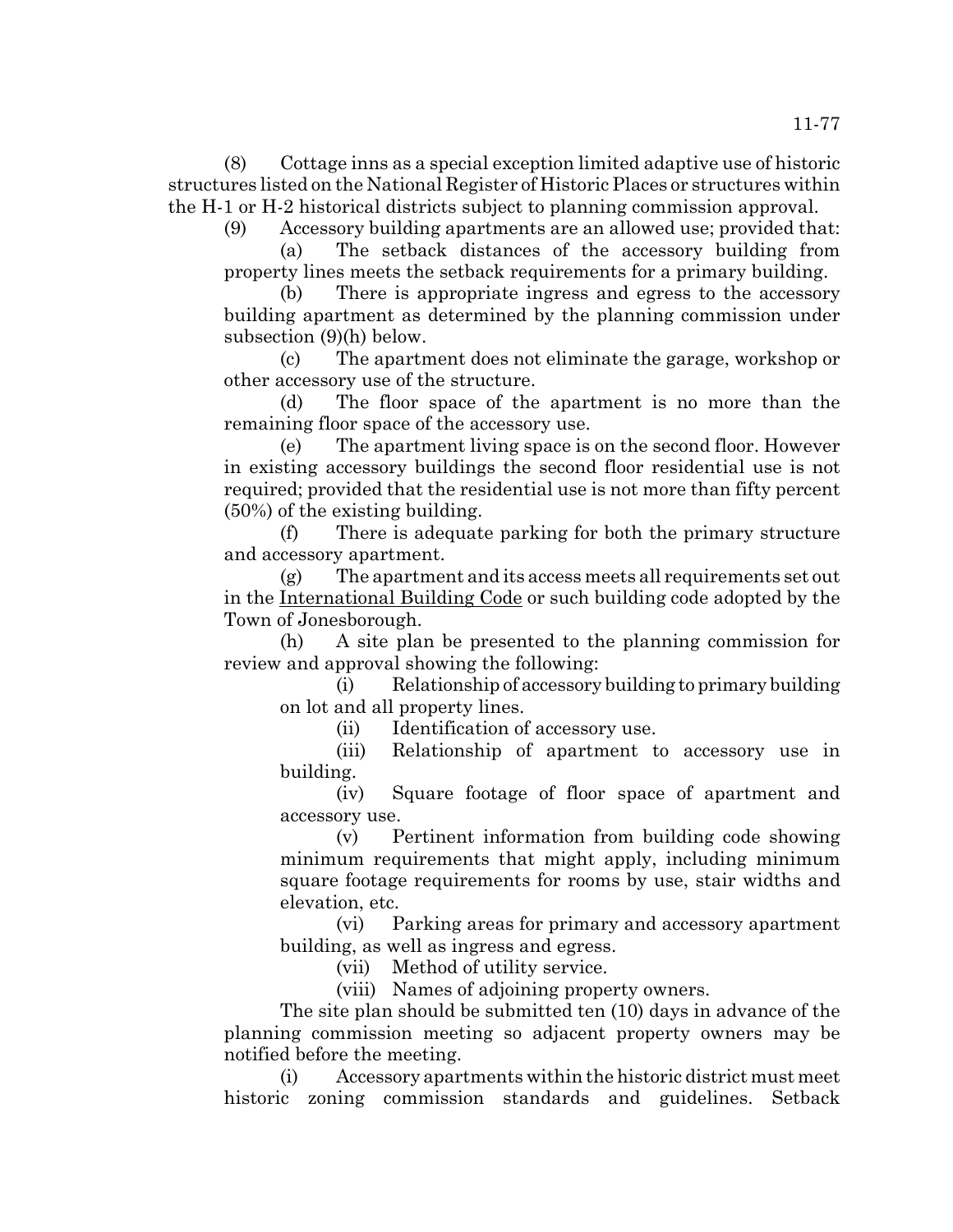requirements within the historical district, if established elsewhere in the code, shall apply.

 (10) Portable storage containers are subject to the following provisions and restrictions:

(a) "Portable storage containers," also called PODS, conex boxes, SAMS or shipping containers, are defined as any transportable unit or container normally used for temporary storage outdoors which is typically delivered and removed by truck.

(b) Portable storage containers to be placed on non-public property in all zones require a permit.

(c) Except in a manufacturing zone, there should be no more than one (1) portable storage container per parcel without a variance from the Jonesborough Regional Planning Commission/Board of Zoning Appeals, or without advance planning commission approval as a component of development site plan approval.

(d) Placement of portable storage containers must meet setback requirements of the zone in which they are located.

A portable storage container permitted for temporary use in association with construction or moving activity must meet the following requirements:

(i) The location of the portable storage container on the site is either approved or designated by the Jonesborough Building Inspector, and to the extent possible containers will be located to the rear of the primary building.

(ii) A portable storage container in temporary status is permitted to locate on the site approved no more than nine (9) months without planning commission approval to extend, and the building inspector has the authority before the nine (9) month term to issue a written notice to the owner to remove the portable storage container within ten (10) calendar days from the date of the notice if the building inspector determines the project to be essentially complete or the portable storage container is essentially empty.

(iii) Any extension beyond the initial nine (9) month period of use must be approved by the planning commission, and the planning commission has the authority to require partial or total screening of the container as a condition of the extension. The planning commission may require a rendering of the type of screening to be used, if required, as part of the extension consideration. If an extension is granted, the planning commission shall determine the specific length of the extension.

(f) Except in an R-1, R-2 or PRD Zone, portable storage containers may be considered for long-term use as an outbuilding under the following circumstances: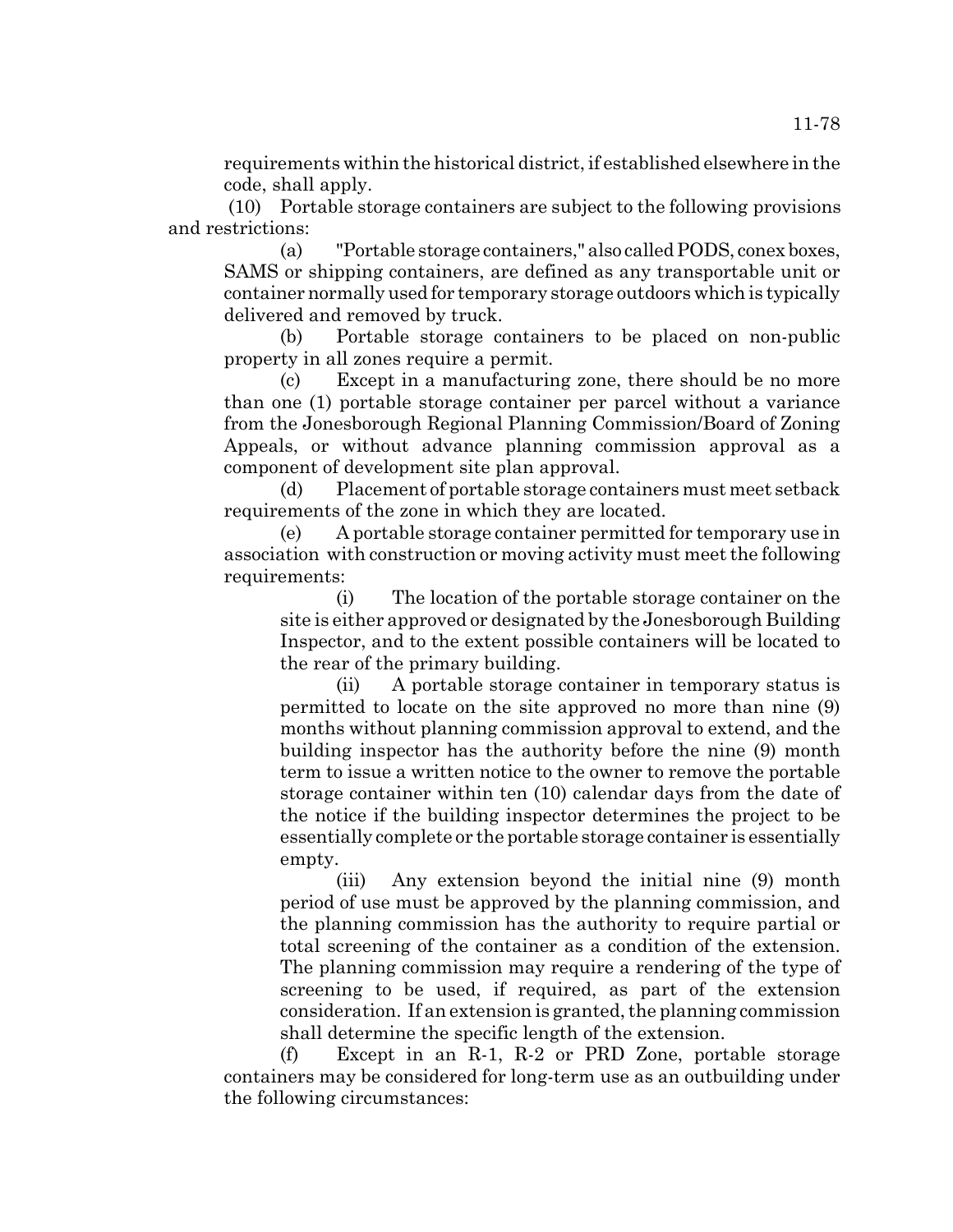(i) The portable storage container meets outbuilding requirements, and the container must be screened or covered.

(ii) A schematic is submitted to the planning commission for approval showing the portable storage container location, size, relationship and distance from primary building, a rendering indicating the method of screening or covering of the container, and setback distances from property lines.

(iii) If the portable storage container location requested is on the side or in front of the primary structure on the lot, the information required in subsection  $(10)(f)(ii)$  above must be submitted to the planning commission for approval along with a written justification of why the portable storage container cannot be located on a site in the rear of the primary structure.

(iv) Any signage permanently applied to the container must be removed or covered.

(g) The building inspector has the authority to allow temporary placement of a portable storage container on a property in an emergency situation like a loss due to fire, flood, or other such catastrophic event. Such emergency temporary use shall be reviewed by the planning commission, if necessary, at its next meeting, and the temporary use term is only until a more formal request can be reviewed by the planning commission.

(h) Portable storage containers used by residents, property/business owners or contractors may not be placed on public streets or rights-of-way without the permission of the Town of Jonesborough.

(i) Portable storage containers may not be used to store illegal or hazardous materials.

(j) Portable storage containers approved in temporary status must be removed immediately or within ten (10) calendar days upon completion of the project; at the end of nine months; or as directed by the building inspector if prior to the nine (9) month temporary permit term.

(k) Portable storage containers may only be considered for temporary use within the historic zones, unless receiving a special exception from the historic zoning commission.

(l) More than one (1) portable storage unit may be allowed in a manufacturing M-1 or M-2 zone, however, a permit is required to ensure safe placement of the containers. Portable storage containers used long-term in a manufacturing zone do not require planning commission approval. (as added by Ord. #94-10, Sept. 1994, amended by Ord. #98-01 (Jan. 1998), replaced by Ord. #99-03, May 1999, and amended by Ord. #2003-21, Dec. 2003, Ord. #2009-08, June 2009, Ord. #2012-16, Dec. 2012, Ord. #2014-08, Aug. 2014, 2016-04, March 2016 *Ch12\_04-09-18*, and Ord. #2018-04, April 2018 *Ch12\_04-09-18*)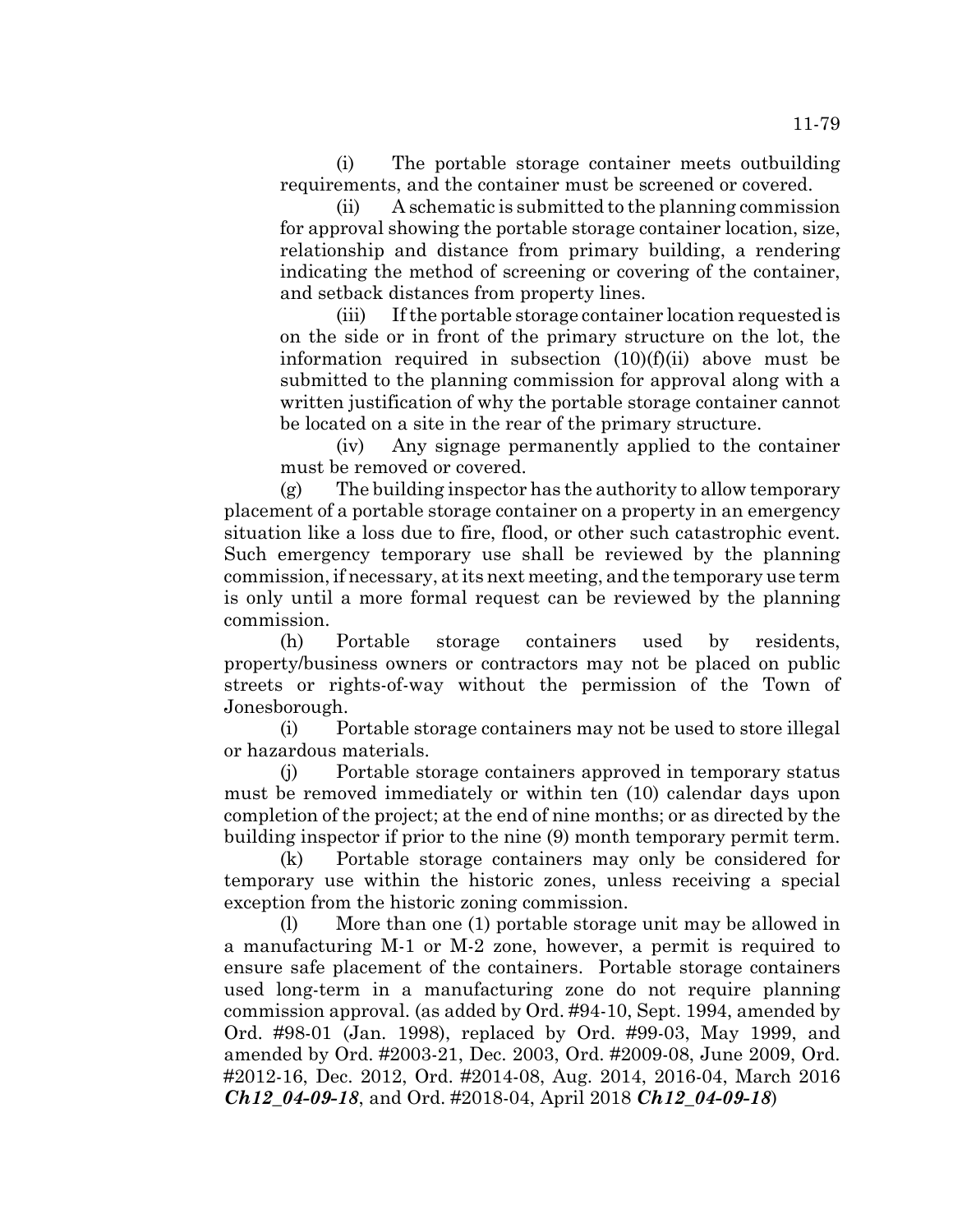11-514. R-1A (Low Density) Residential District. Same intent and standards of the R-1 District except that smaller lot sizes are allowed for single-family residences on sanitary sewers and the side yard is reduced.

Same land uses, standards and setbacks as the R-1 District except that single-family residences on sanitary sewers have a minimum lot size of twelve thousand (12,000) square feet, and the minimum side yard is ten feet (10'). (as added by Ord. #99-03, May 1999)

11-514A. R-1B (Low Density) Residential District. Same intent and standards of the R-1 District except that bed and breakfasts, cottage inns, rooming and boarding houses are an allowed use, as well as facilities related to weddings, meetings, celebrations, and facilities that assist in the promotion and success of farmers markets producing goods for resale. The following uses are allowable:

(1) Bed and breakfasts, cottage inns, boarding and rooming houses.

(2) Facilities related to weddings, meetings, celebrations and other similar activities.

(3) Facilities used in the production of goods for resale at farmer's markets, shops, etc.; provided that the products developed are sold off-premise, or that those sold on-premise are only sold as a minor or incidental component of a bed and breakfast or other allowable use in the R-1B zone.

(4) Mobile homes are not allowed in an R-1B zone.

The zone will otherwise have the same standards and setbacks as in an R-1 zone. Uses in an R-1B zone not in R-1 must be approved by the planning commission through the submission of a site plan addressing safe ingress and egress, parking, site layout with structures, lighting, and potential impact on adjoining properties. The planning commission has the authority to require buffering or additional buffering if already required in such circumstances that additional steps are necessary to protect the general welfare of adjoining properties. Bed and breakfast and food related activities must obtain any health department or other agency approvals that may be required. (as added by Ord. #2010-11, Nov. 2010)

11-515. R-2 (Medium Density) Residential District. It is the intent of this district to provide area for single-family and multi-family dwellings; to encourage development and continued use of land for residential purposes; to prohibit land use for business use and/or industrial activities and other land uses which would interfere with the residential, historic and aesthetic characteristics of the district. In order to achieve the intent of the R-2 (Medium Density) Residential District, as shown on the zoning map of the Town of Jonesborough, Tennessee, the following uses are permitted:

(1) Any use permitted in the R-1 Residential District.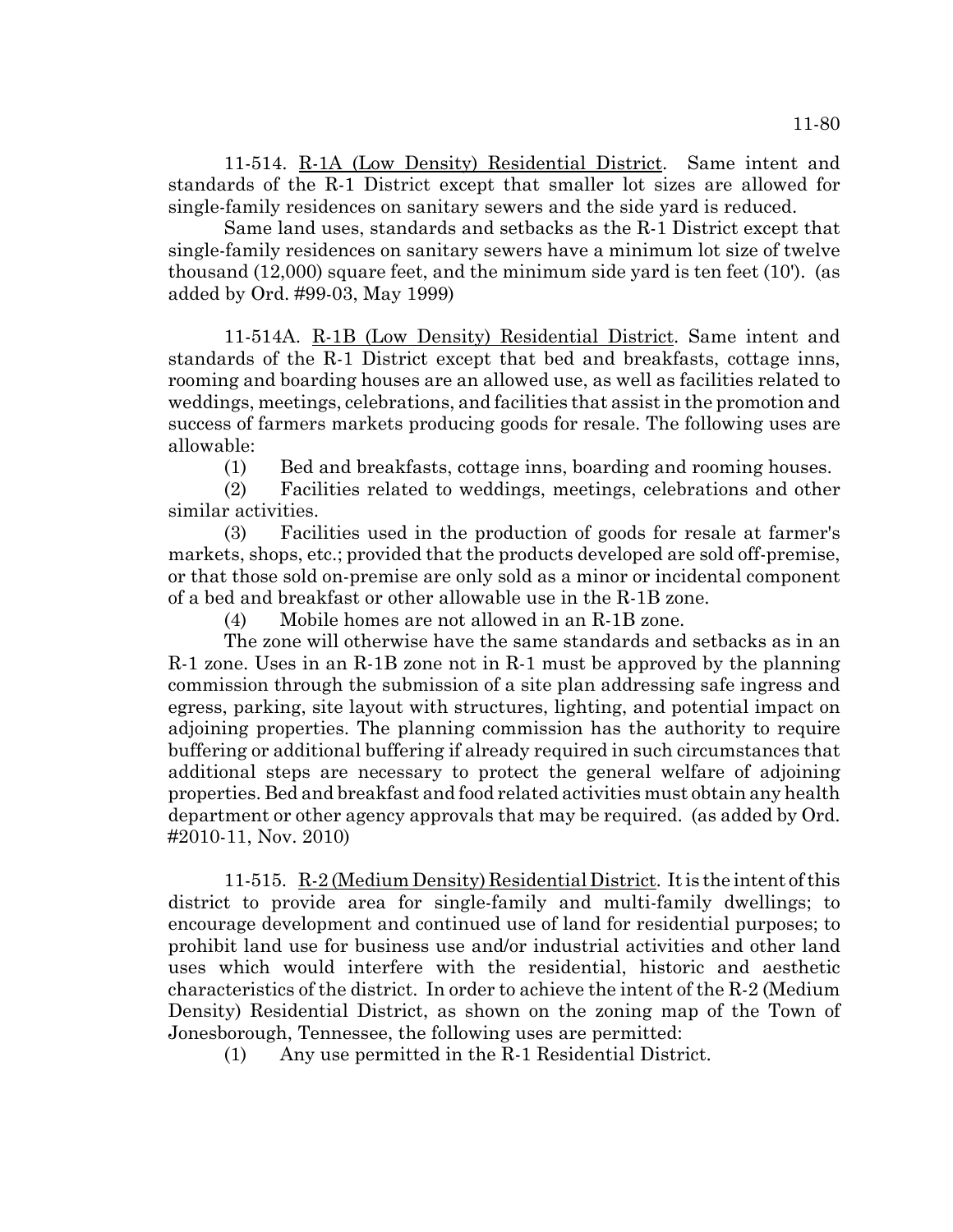(2) Mobile home dwellings: Mobile home dwellings may be placed on a lot, except within the historic zoning district, subject to the following conditions:

(a) The mobile home has the metal plate certifying that it meets minimum standards of the Department of Housing and Urban Development. Uncertified mobile homes, recreational vehicles, and campers may not be placed on a lot for long or short term occupancy.

(b) The mobile home is anchored in accordance with state law.

(c) That the space between the bottom of the mobile home and the ground be enclosed with a permanent material.

(d) A mobile home may temporarily be placed on a lot with a site built or a modular dwelling unit if the lot could be subdivided and meet the requirements of the subdivision regulations. The lot would have to be subdivided if the mobile home was to be permanently located on the lot. Recorded deeds may be used to subdivide the property if the land is to be sold to another person or a recorded plat may be used if the original owner is going to retain ownership of the property. All plats must be approved by the planning commission.

(3) Daycare centers; provided that a site plan is submitted to the planning commission for review and approval, and a letter of approval by the Tennessee Department of Human Service is filed with the building inspector.

(4) Boarding and rooming houses.

(a) Special exceptions: Within the historic district the following non-residential uses may be permitted by a special conditions permit which shall not be issued until all conditions set forth in this section and Section  $74<sup>1</sup>$  of this chapter have been met:

(b) Limited adaptive uses of historic structures, contained in a listing compiled by the Jonesborough Civic Trust and approved by the Jonesborough Planning Commission and the Historic Zoning Commission, for offices of doctors, lawyers, architects, civic or patriotic organizations, educational centers, and cottage inns.

(c) Heritage occupations in conjunction with a principal residential use; provided that the proposed occupation is listed on the heritage occupations list compiled by the Jonesborough Planning Commission and the Historic Zoning Commission.

(d) Prior to the consideration of a special exception request by the Jonesborough Board of Zoning Appeals, a project plan shall be required and shall contain the following:

A general site plan drawn at a minimum scale of one inch equals one hundred feet  $(1" = 100')$  and the plan shall:

<sup>&</sup>lt;sup>1</sup>Reference to this section appears here as it did in Ord. #99-03 from which these provisions were taken. However, it is unclear to what section this refers since there is no section 74 in Ord. #99-03.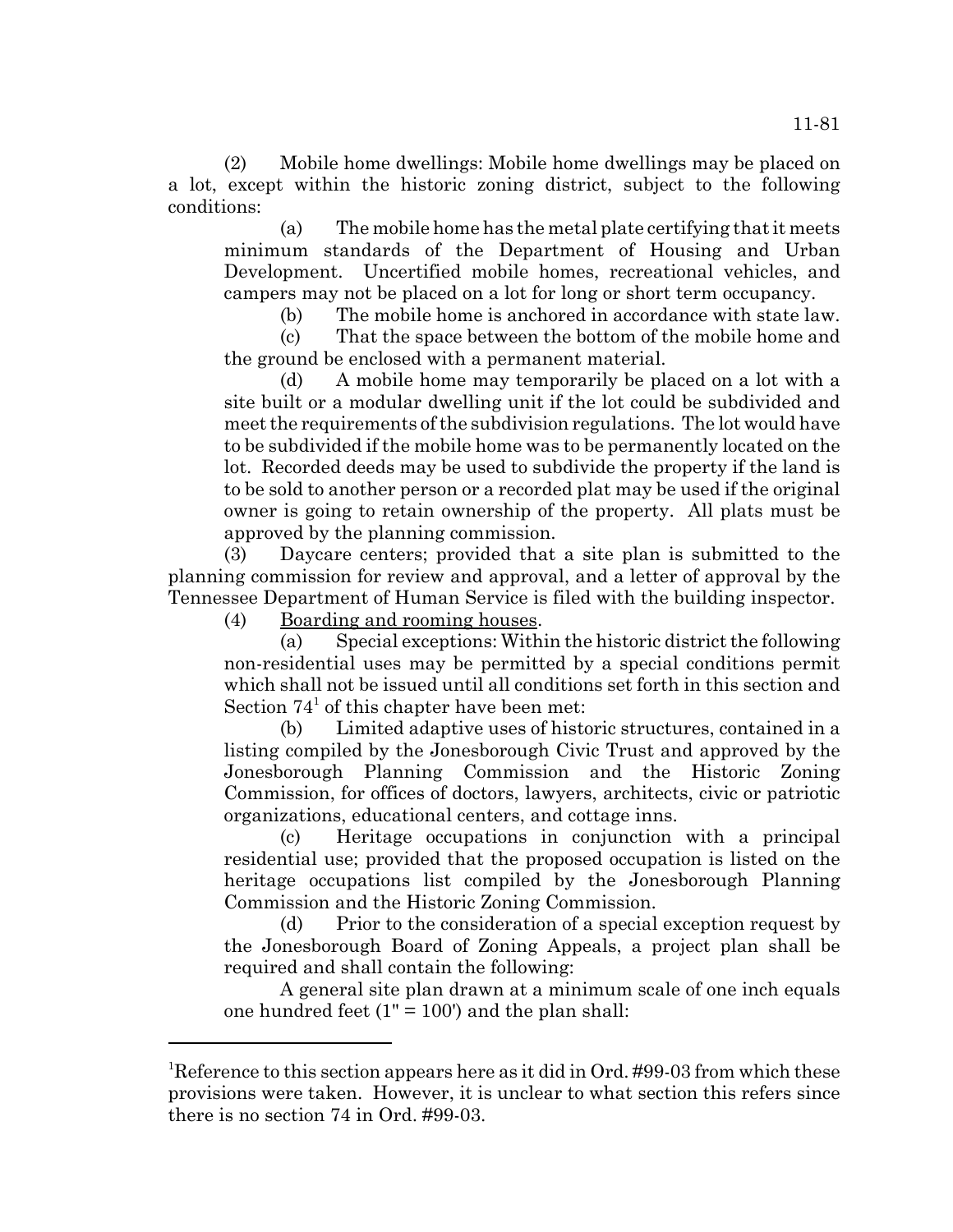(i) Define the location, size, accessibility, special conditions, and existing zoning of the proposed project site;

(ii) The types of surrounding land uses;

(iii) The type of proposed development and the location of all existing and proposed buildings, parking areas, open spaces, natural areas and screening techniques; and

(iv) Any other such additional information as may be required to adequately review the request.

(e) A written report shall be required. This report shall contain a narrative noting that the property owners in the general vicinity of the proposed use or project have been notified. The report shall note all comments of these property owners. (as added by Ord. #94-10, Sept. 1994, and replaced by Ord. #99-03, May 1999)

11-516. R-3 (High Density) Residential District. It is the intent of this district to provide areas for high density residential development plus open areas where similar development is likely to occur. The requirements for the district are designed to protect essential residential, historic, and aesthetic characteristics. Limited non-residential uses are permitted; provided they meet applicable standards and do not encourage general business activities. In order to achieve the intent of the R-3 (High Density) Residential District, as shown on the zoning map of the Town of Jonesborough, Tennessee, the following uses are permitted:

(1) Any use permitted in the R-2 (Medium Residential) District.

(2) Mobile home parks; provided that they conform to requirements of the mobile home park ordinance of the Town of Jonesborough, Tennessee.

(3) Medical offices; funeral homes; civic and fraternal organizations and clubs not operated for a profit; nursing homes; public recreational uses; and offices for doctors, lawyers, dentists, real estate agencies, insurance agencies, and other similar uses provided that they are located on major streets designated on the zoning map of the Town of Jonesborough, Tennessee; and provided that:

(a) A site plan, which shall include: the proposed location of structures, off-street parking, ingress and egress points, proposed utilities, and landscaping shall be submitted to the Jonesborough Planning Commission for approval.

(b) The building shall be placed not less than fifty feet (50') from all property lines.

(c) There is a planted buffer strip erected on the side and rear property lines.

(d) Existing buildings may be utilized; provided that the requirements of this chapter are met as closely as possible and that no parking shall be allowed in front yards. (as added by Ord. #94-10, Sept. 1994, and replaced by Ord. #99-03, May 1999)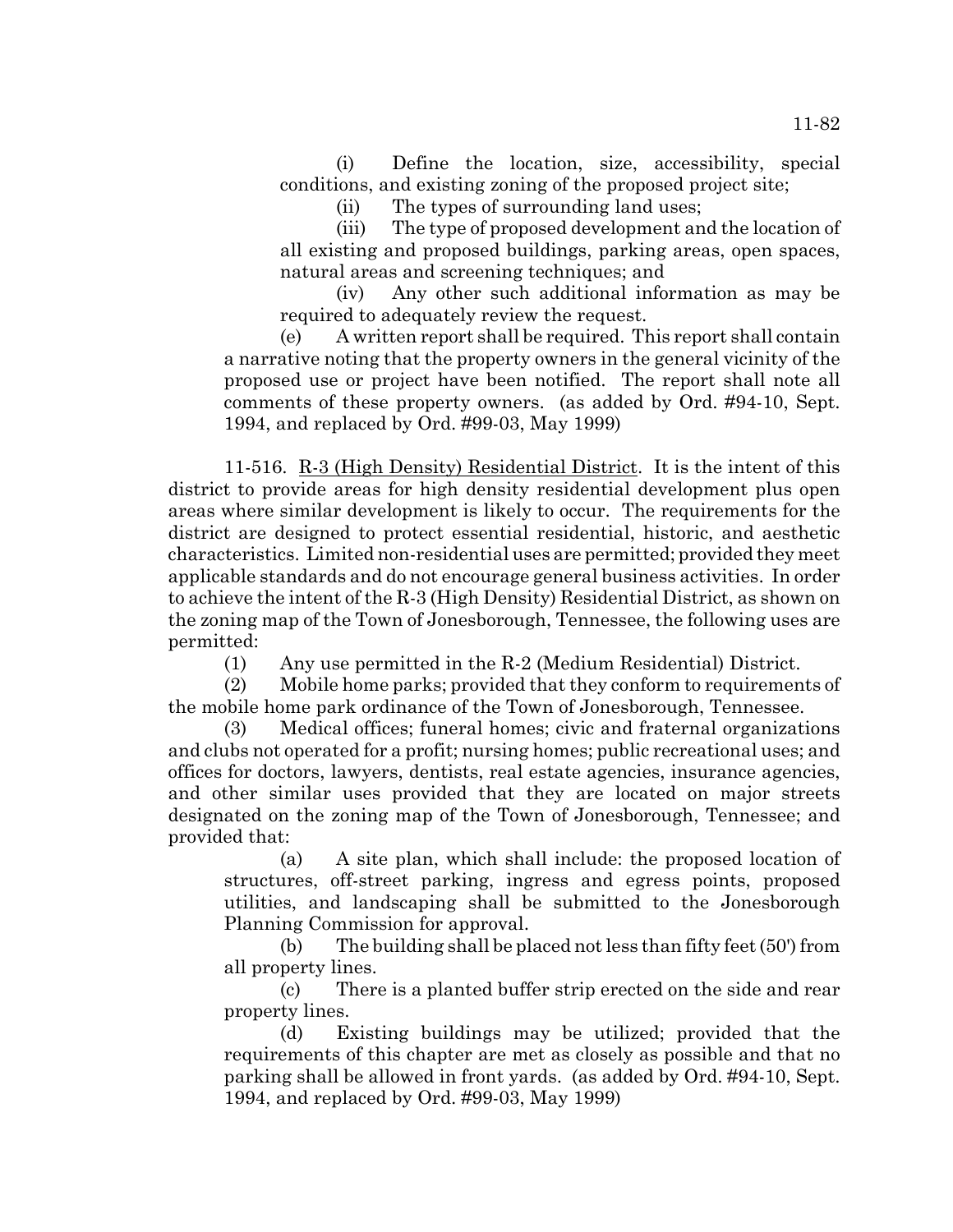11-516A. R-4 (Transition) Residential District. It is the intent of this district to allow residential property in areas along or adjacent to arterial routes with adjacent or nearby commercial properties to be used for non-residential purposes; provided that they meet applicable standards, and the residential nature and character of any structure housing said non-residential activity is not changed. The requirements for the district are designed to preserve the neighborhood integrity of the surrounding area and to protect the essential residential, historic, and aesthetic characteristics. In order to achieve the intent of the R-4 (Transition) Residential District, as shown on the zoning map of the Town of Jonesborough, Tennessee, the following uses are permitted:

(1) Any use permitted in the R-3 (High Density) Residential District with the exception of mobile homes and mobile home parks which are expressly prohibited.

(2) Small retail shops such as gift shops, clothing, pharmacies, home décor shops, bakeries, florists, bookstores, antiques, hardward, shoe sales and repair shops, crafts and other similar retail establishments; provided that truck deliveries shall be limited to normal business hours.

- (3) Barber and beauty shops.
- (4) Branch banks.

(5) Video, audio, music, television and other electronic equipment sales and rental; provided that noise shall be minimized as follows: loud speakers, public address systems, electric amplifiers and other similar electronic equipment shall not be used or demonstrated where it can be heard outside of the building in which it is located; and further provided that truck deliveries shall be limited to normal business hours.

- (6) Personal, business and professional service.
- (7) Art galleries and frame shops.
- (8) Bed and breakfast inns.
- (9) Libraries and museums.

(10) Small clinics including: medical, dental, chiropractic, optical, osteopathic, veterinary and other similar operations, but not including methadone clinics.

(11) Small office buildings including governmental, private and professional offices including insurance, financial and legal offices.

(12) Uses permitted by approval as special exception. The following uses are permitted when approved by the board of zoning appeals as special exceptions:

(a) Daycare centers and schools; provided that playground areas are in the rear of the facility, screened, have minimal side and rear setbacks of thirty feet (30'), and do not operate past 7:00 P.M.

(b) Plant nurseries; provided that the area including store, yard and parking lot shall not exceed two (2) acres; ground cover is used to control dust, erosion and sedimentation; and truck deliveries are confined to normal business hours.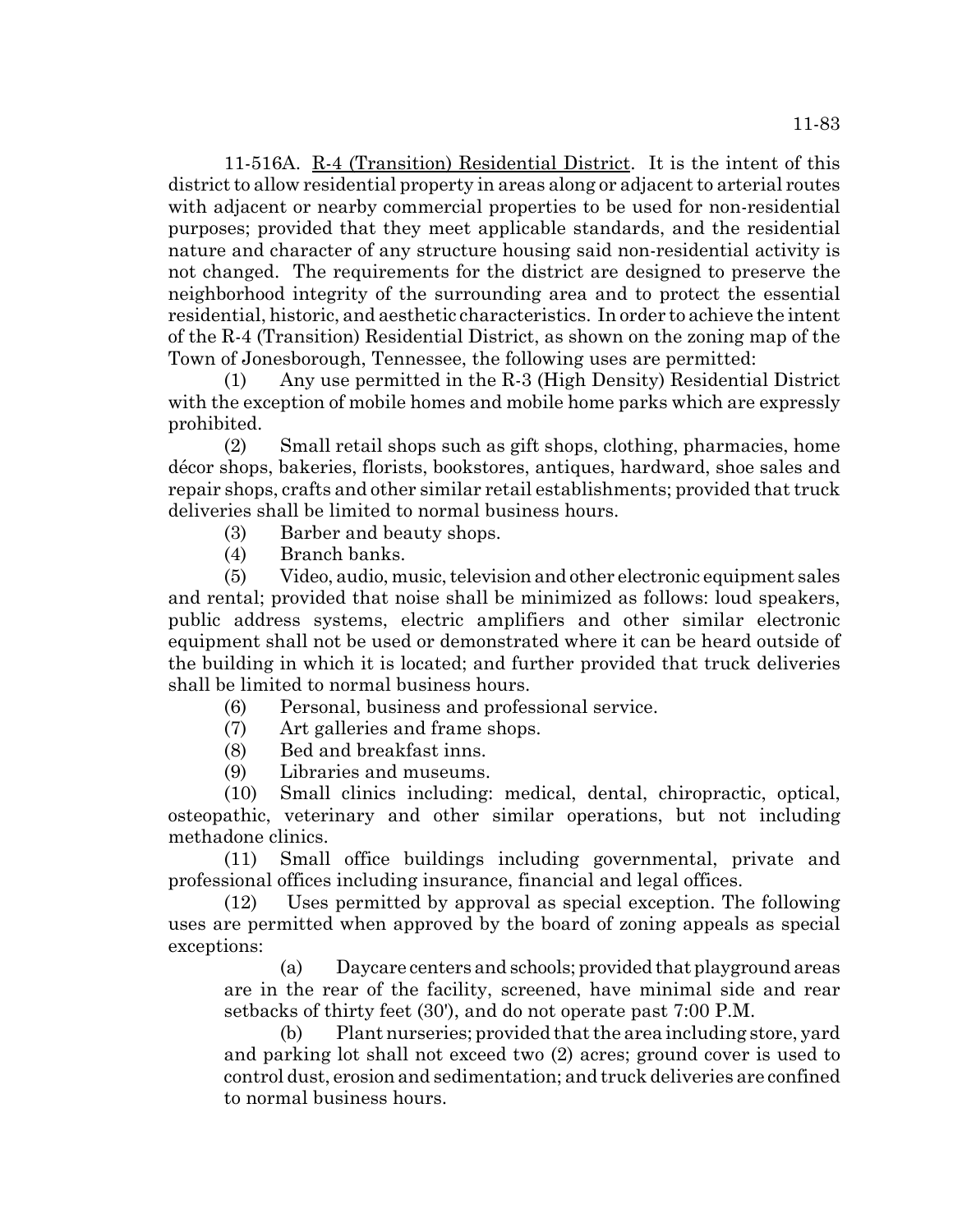(c) Small cafés or eating establishments with seating seventy-five (75) seats or less and no drive-in windows.

(d) Nursing homes and assisted living units; provided buildings are placed not less than fifty feet (50') from side and rear property lines.

(e) Funeral homes; provided buildings are placed not less than fifty feet (50') from side and rear property lines.

(f) Lodges and clubs; provided buildings are placed not less than thirty feet (30') from side and rear property lines.

(g) The planning commission shall use the following criteria for considering special exemptions:

(i) Driveway ingress and egress and safety of motorists exiting and entering arterial road.

(ii) Location of parking.

(iii) Percentage of impervious parking area(s) within total site.

(iv) Frontage landscaping.

(v) The training, expertise, professional reputation, operational history of the applicant, etc. establishing some assurance that the operation will not be a nuisance to adjoining property owners if a special exemption is granted.

(13) The following uses are expressly prohibited within an R-4 zone:

(a) Gasoline service stations.

(b) Automobile, truck, motorcycle or vehicular sales, rental or repair.

(c) Farm, construction, lawn and other similar equipment sales, rental or repair.

(d) Tower structures.

- (e) Car washes.
- (f) Motels and hotels.

(g) Arcade and similar amusement centers.

(h) Package or other stores selling retail beer.

(i) Outdoor storage, salvage or junk yards.

(j) Shopping centers with more than three (3) business units per building and/or a building with more than a maximum of five thousand (5,000) square feet.

 $(k)$  Grocery stores larger than five thousand  $(5,000)$  square feet. (14) Properties in an R-4 District to be used for non-residential purposes must also be located on major streets designated on the zoning map of the Town of Jonesborough, Tennessee; and provided that:

(a) A site plan, which shall include the existing location of structures, off-street parking, ingress and egress points, proposed utilities, stormwater mediation, and landscaping shall be submitted to the Jonesborough Planning Commission for approval.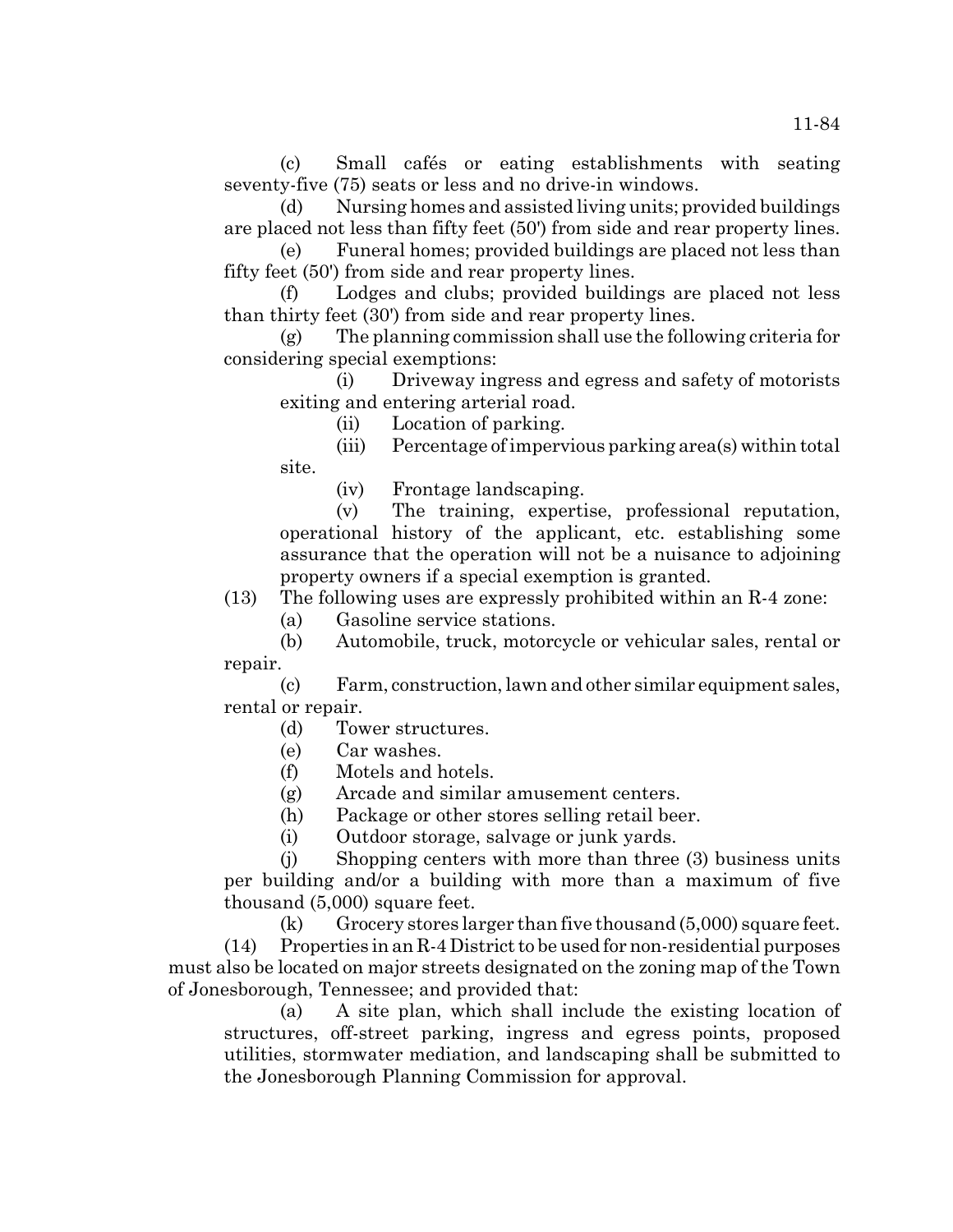(b) Any new building constructed shall be designed to be compatible to the adjoining residential properties, must meet the adopted R-4 building standards and guidelines, and the design must be approved by the planning commission prior to the issuance of a building permit.

(c) Any new primary structure shall be placed not less than twenty feet (20') from all property lines, or as required in the Jonesborough Zoning Ordinance - whichever is greater; however, the planning commission may require more set back footage for new buildings depending on the characteristics of the adjoining properties.

(d) There is a planted buffer strip on all property lines, a minimum of ten feet (10') wide when using an existing building; and a minimum of twenty feet (20') wide with new construction or as required in the landscape ordinance in § 11-611, "Buffering," whatever is greater.

(e) Existing buildings may be utilized; provided that the requirements of this chapter are met.

(f) Any parking areas are also screened with a ten foot (10') buffer, to the extent possible, from the adjoining properties and from the access street.

(g) The number of parking spaces must be approved by the Jonesborough Planning Commission based on the property size and use.

(h) To the extent possible, existing trees and vegetation are to be preserved.

(i) There shall be no more than one (1) freestanding sign per principal building which must be a monument sign with a sign face of no more than thirty (30) square feet per face and all signs shall not project above buildings nor have flashing or moving illumination. Although signs must be monument signs, the total sign and support structure height and distance of the sign face from the ground will be determined by the planning commission based on the following criteria:

(i) Topography of the property.

(ii) Location of plant material including trees.

(iii) Location of entrance.

(iv) Distance sign is located from front property line and from arterial road surface.

A sign schematic showing dimensions, as well as a location map showing distance from pavement, associated landscaping, and other features, as well as the principal building(s) must be submitted to the planning commission for approval.

The board of zoning appeals, upon consideration of the above criteria, may authorize a variance of up to twenty-five percent (25%) of the sign face square footage.

(j) Minimum yard requirements of existing buildings from property lines and maximum heights of structures shall be the same as in an R-3 zone.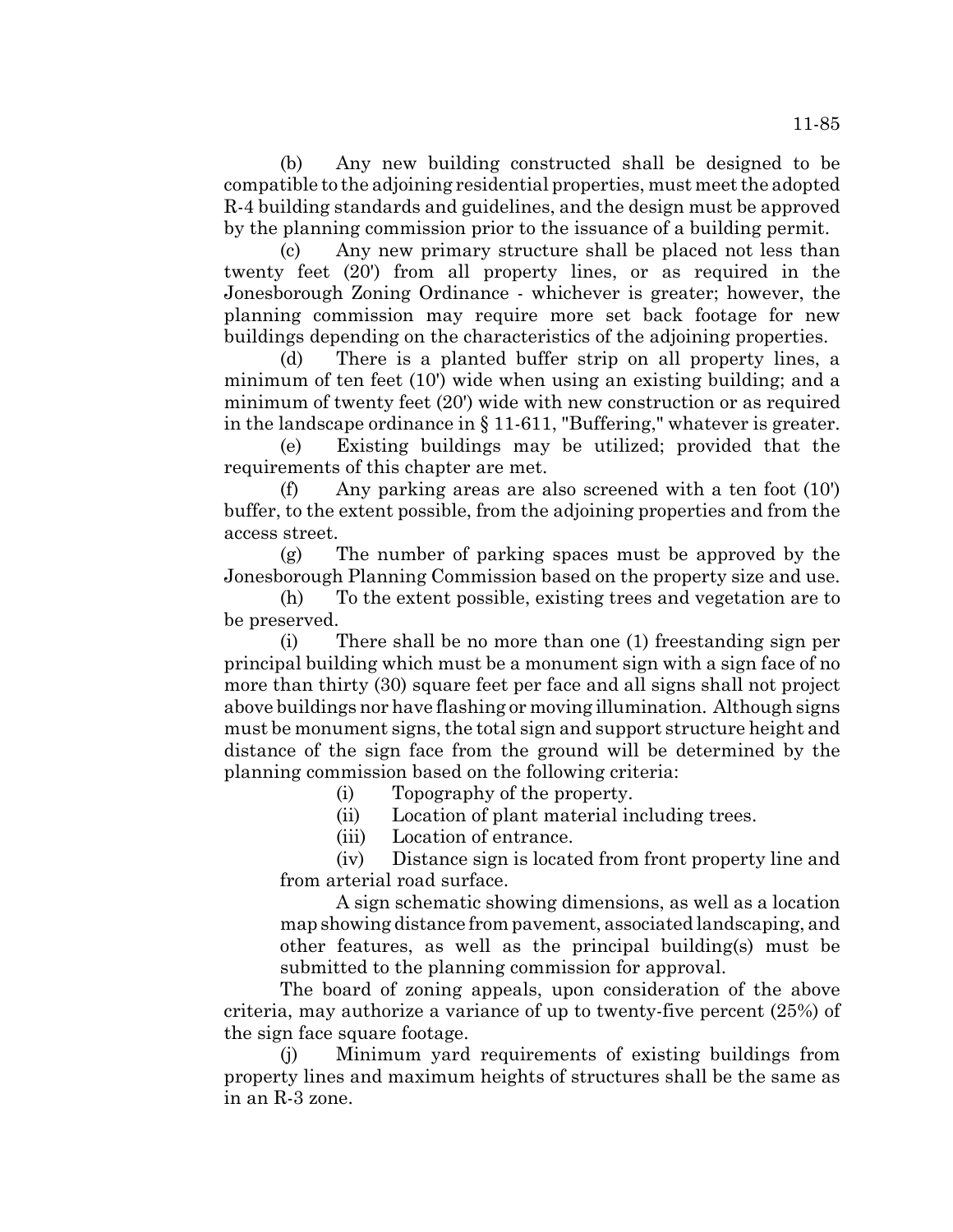(k) Frontage landscape areas shall meet the minimum requirements of § 11-615 of the Jonesborough Landscape Ordinance, however, wherever possible the planning commission shall require frontage landscape buffers of twenty feet (20').

(l) Unless a greater percentage results from the requirements of the Jonesborough Landscape Ordinance, non-residential developments in an R-4 zone will have a minimum of thirty percent (30%) open green-space within the property boundaries.

(m) Buildings will have a maximum size of five thousand (5,000) square feet and will have a maximum of three (3) non-residential spaces per building.

(n) There may only be one (1) principal building per acre of property, and in properties of more than one (1) acre, buildings must be a minimum of forty feet (40') apart as if they had to meet the setback requirements in  $\S 11-516(14)(c)$ .

(o) Lighting must be directed towards the grounds or buildings in such a manner that it does not illuminate areas outside of the property boundaries, nor produce glare that may affect the sight of passing motorists or be a nuisance to adjoining properties.

(p) Sidewalks may be required as determined by the planning commission, as well as possible access to the town's walkway system if it is constructed in reasonable proximity.

(q) To the extent possible, the planning commission will encourage use of frontage and service roads to reduce congestion and increase safety on the associated arterial road. (as added by Ord. #2002-08, May 2002, and replaced by Ord. #2003-09, June 2003)

11-516B. R-4A (Special Transition) Residential District. (1) It is the intent of this district to allow residential property in areas along major arterial routes, gateways into Jonesborough and especially at the intersection of what are or could be the intersections of major arterial routes, with adjacent nearby commercial properties or what the planning commission may determine to be logical locations for some future commercial activity, to be used for non-residential purposes; provided that they meet applicable standards, the residential nature and character of any existing structure housing said non-residential activity is not changed and that new construction meets the standards and guidelines established for the R-4A zone. The requirements for the district are designed to protect the essential residential, historic, and aesthetic characteristics of the area. In order to achieve the intent of the R-4A (Special Transition) Residential District, as may be shown on the zoning map of the Town of Jonesborough, Tennessee, the following uses are permitted:

(a) Any use permitted in an R-4 (Transition) Residential District, also with the exception of mobile homes and mobile home parks and warehouse structures which are expressly prohibited.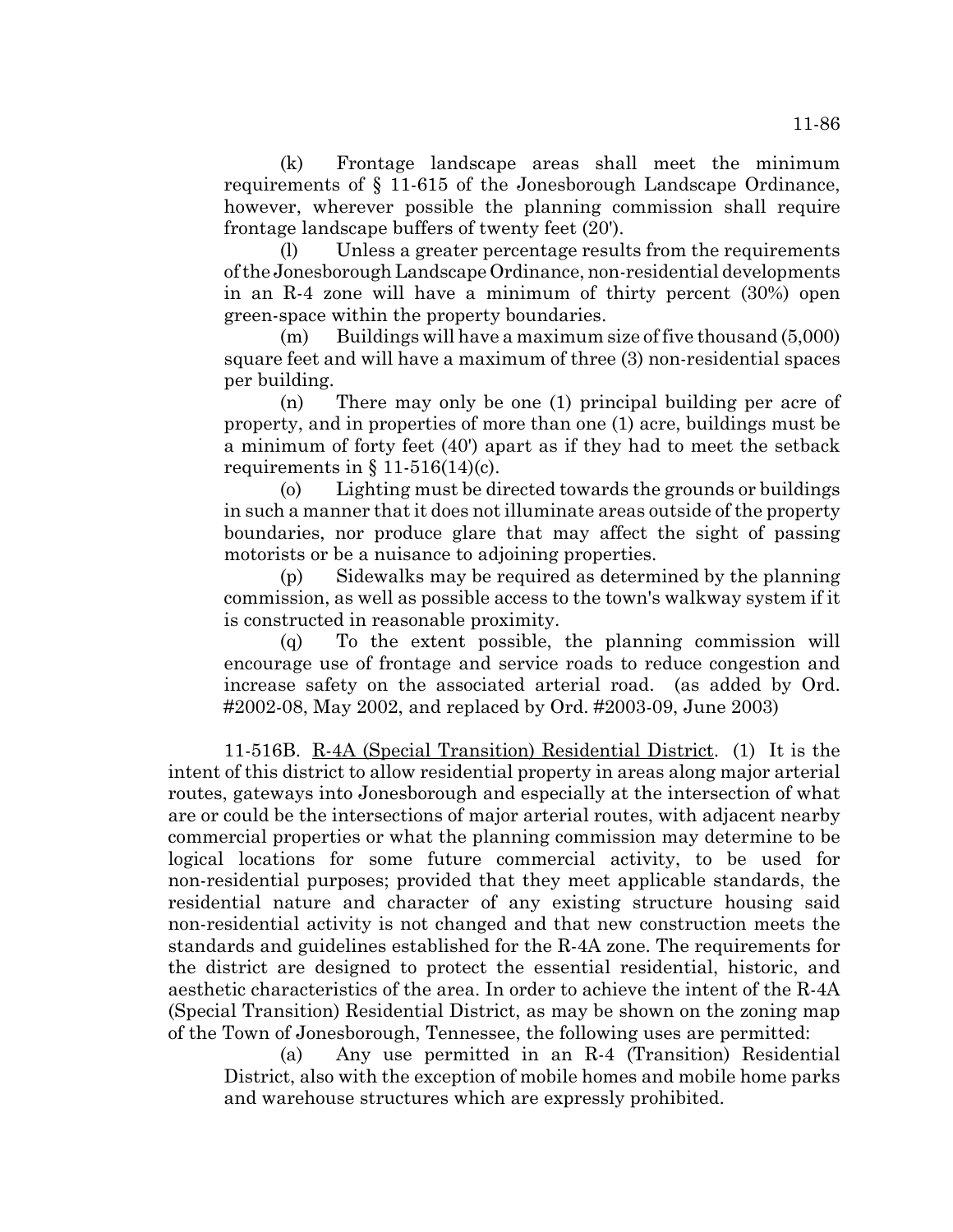(b) Restaurants or eating establishments with more than seventy-five (75) seats that may have pick-up windows but not external menu boards and outside intercom type ordering.

(c) Markets that also sell gasoline or fuels but with no repair or service component; provided that:

(i) Detailed lighting plans are submitted with the initial site plan that shows a minimal approach to site lighting while maintaining reasonable safety standards.

(ii) Freestanding monument signs are no more than ten feet (10') in height and with a single side sign face totaling no more than seventy (70) square feet and any electronic messaging indicating gas prices only and a minimum of time between message changes of six (6) seconds with no transition time between changes. The board of zoning appeals upon consideration of the criteria established in  $\S 11-516A(14)$  (i) of the R-4 zone ordinance may authorize a variance of up to twenty-five percent (25%) of the sign face square footage and height restrictions.

(iii) Building mounted signage meets the current sign ordinance standards for commercial properties.

(d) Markets, package or other stores selling retail beer; provided there is no external signage advertising beer (beverages with five percent (5%) alcohol or less) or individual varieties of beer. Note: Internal signage advertising beer or beer varieties, even signs inside glass windows facing the exterior, are permitted.

(e) Shopping centers with more than three (3) business units per building and/or a building with more than a maximum of five thousand (5,000) square feet; provided that:

(i) A master plan of the entire property is submitted to the planning commission for approval showing all building locations and building sizes to be constructed initially, if in phases, and all building locations and sizes intended with a complete build-out of the site. Any changes in the initial master plan for the property must be approved by the planning commission.

(ii) An architectural drawing of the design of the buildings showing external details and also indicating design efforts to reduce the effect of massing on the appearance of any building over five thousand (5,000) square feet, is submitted to the planning commission for approval.

(iii) The architectural drawing of each building to be constructed in the project or initial phase that is submitted meets the standards and guidelines for building in an R-4 zone, other than building size.

(iv) No individual business considered a "big box retailer," or over fifteen thousand (15,000) square feet is permitted.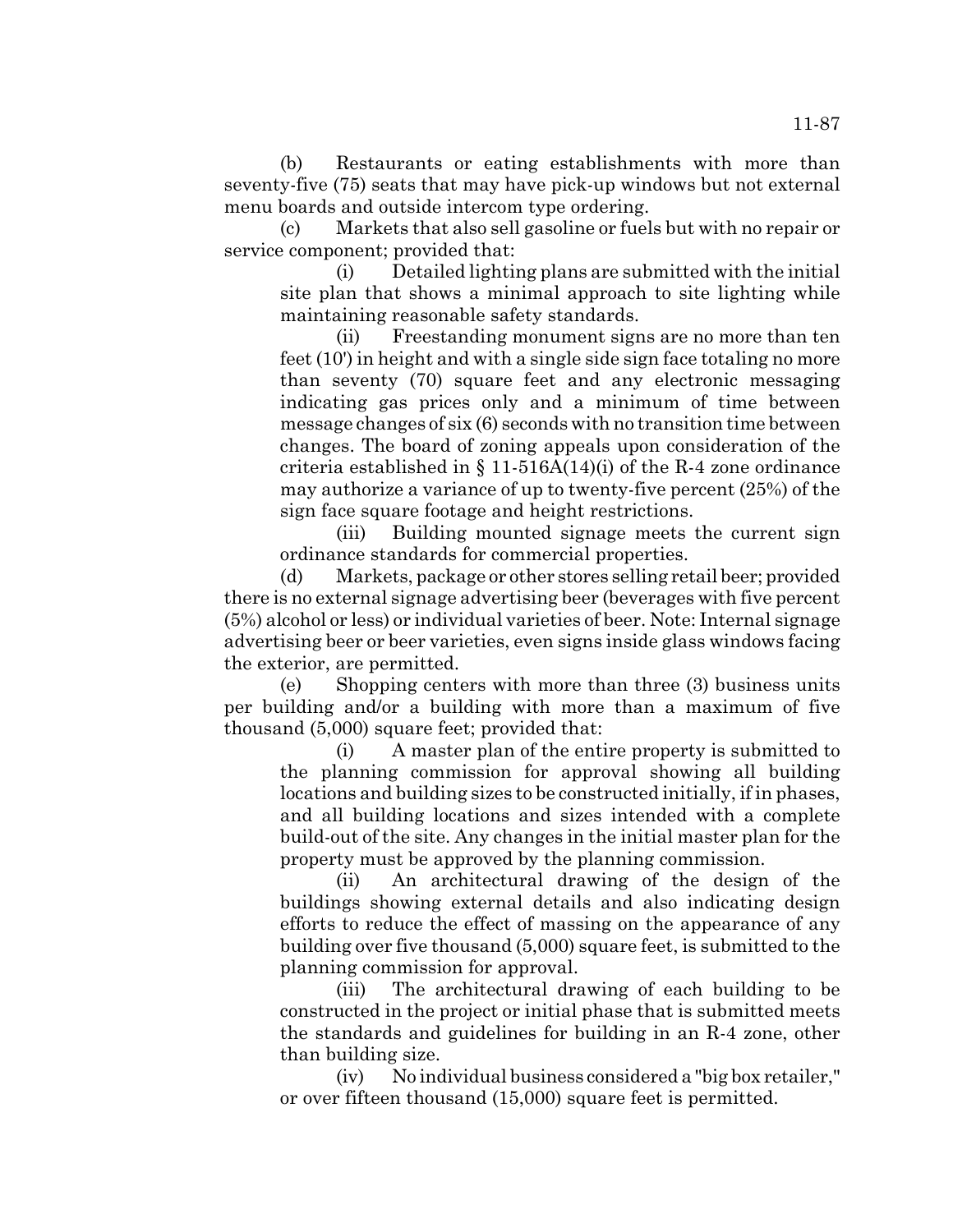(f) Unless specified otherwise above, all other uses listed in § 11-516A(13) of the R-4 zone ordinance are also prohibited in an R-4A zone.

(2) The standards and guidelines governing the design of new development and improvements to existing developments shall be the same standards and guidelines adopted for the R-4 zone. In addition, the following conditions also apply to development in an R-4A zone:

(a) Properties in an R-4A District to be used for non-residential purposes must meet the criteria established in  $\S 11-516A(14)$  of the R-4 zone ordinance, with the exceptions otherwise established in this chapter including the following exceptions on setback requirements.

(i) R-4A developments that involve a master site plan including multiple buildings may request variances on set back requirements; provided that a buffering plan is indicated in the site plan and the current use of adjoining properties is identified and future use projected showing how the R-4A development will not negatively impact adjoining property owners.

(ii) The setbacks variances requested can be justified based on topography, highway or street considerations, and/or the attention given to providing functional open space and beautification.

(b) Developments within a R-4A zone that involve multiple buildings and the submittal of a master site plan, may request a separate freestanding development sign on the following conditions:

(i) The single side of the sign face is not more than one hundred (100) square feet.

(ii) The sign is a monument sign not more than twelve feet (12') in height.

(iii) The sign advertises the general name of the complex or development and not individual businesses.

(c) Developments within a R-4A zone that involve multiple buildings and the submittal of a master site plan must include within the site plan a pedestrian access plan showing the following:

(i) How pedestrians from adjoining properties can safely access the development.

(ii) How pedestrians can safely access all buildings and parking areas within the development.

(iii) The location of all sidewalks and walkways.

(iv) To what extent pedestrians can be separated from vehicular traffic within the development.

(v) Any possible connection to the town's walkway system (Lost State Scenic Walkway) where applicable.

(d) Developments within the R-4A zone that involve multiple buildings and the submittal of a master site plan must include within the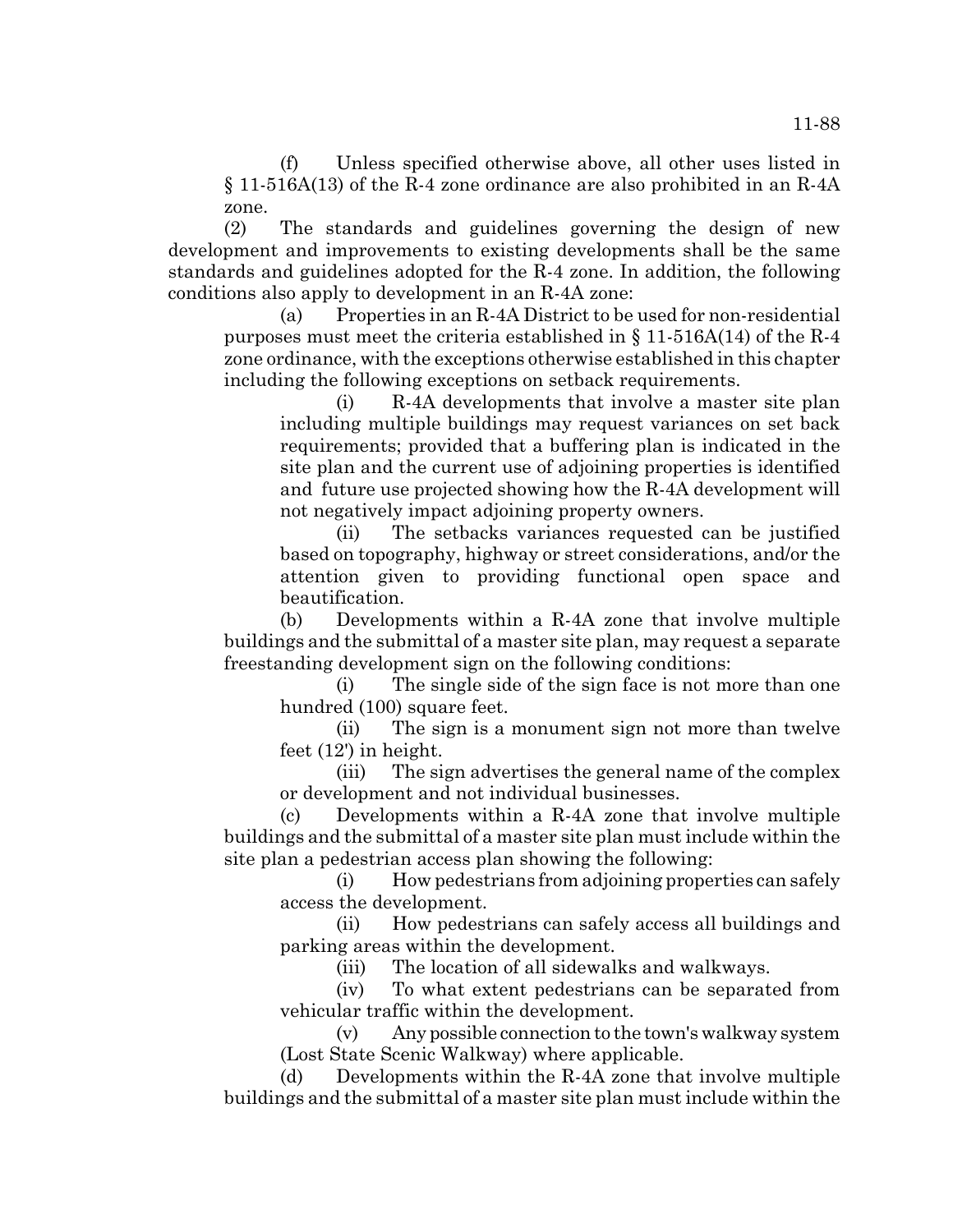site plan a detailed point or points of vehicular access to the property showing steps taken to maximize safe ingress and egress to the arterial route(s) and any connecting side streets.

(e) Developments within the R-4A zone that involve multiple buildings and the submittal of a master site plan, must also submit the following:

(i) Locations on the site plan in which landscaping will be planted or constructed.

(ii) A landscape/beautification plan showing the location of plant material, including trees, and efforts to blend the development into the natural environment.

(iii) Beautification of points of ingress and egress.

(f) The street lighting must be underground and the type of street light fixture submitted with the site plan. (as added by Ord. #2012-01, Feb. 2012)

11-517. H-1 (Historical) District. It is the intent of this district to preserve historical buildings and sites in the Town of Jonesborough. The requirements of the district are designed to protect and preserve historic and/or architectural value; provide protection from uses that would lessen the significance of the surrounding uses; create an aesthetic atmosphere; stabilize property values; enhance civic beauty; strengthen the economy, and promote education and patriotic heritage of the present and future citizens of the community. In order to achieve the intent of the H-1 (Historical) District, as shown on the zoning map of Jonesborough, Tennessee the following uses are permitted:

(1) Any use permitted or allowable as a special exception in the underlying zoning district; provided that no building permit for construction, alteration, repair, moving, or demolition of any structure or any changes or improvements in the townscape within the district shall be issued by the building inspector until it is submitted to and receives approval in writing by the historic zoning commission. The historic zoning commission may, however, prepare a listing of prior approvals permitted in the historical district.

- (2) No mobile homes are permitted.
- (3) Dish antennas are permitted only as prescribed in § 11-1502.

(4) No transient business or temporary business permit may be located in the H-1 Historical District except as issued thought a special events permit. (as added by Ord. #94-10, Sept. 1994, replaced by Ord. #99-03, May 1999, and amended by Ord. #2012-04, April 2012)

11-517A. H-2 Overlay District. It is the intent of this district to extend and enhance the historic and visual characteristics of Jonesborough's historic core into adjacent areas while permitting both residential and commercial development. The requirements of the district are intended to safeguard the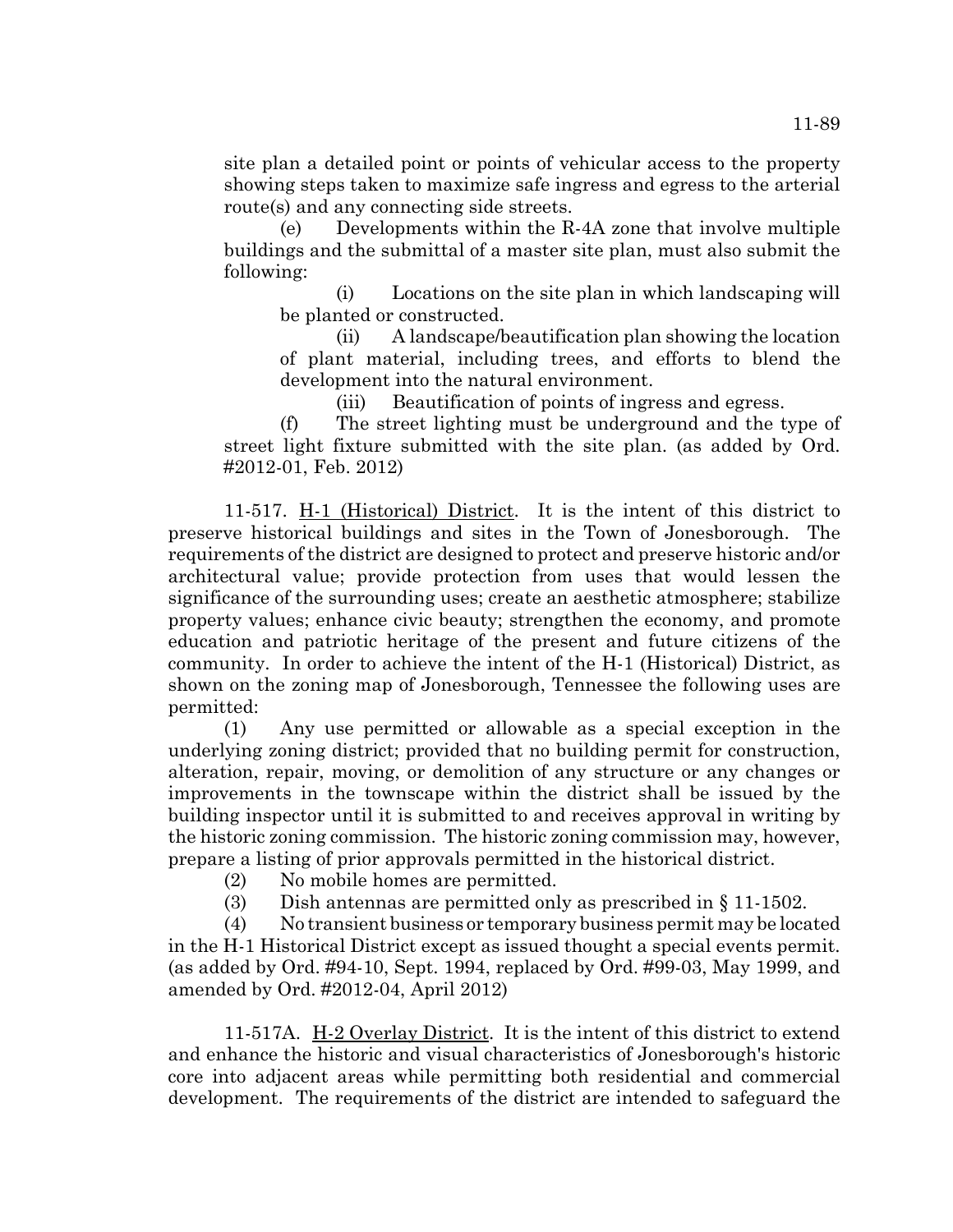historic core, preserve visual qualities, stabilize property values, enhance civic beauty, strengthen the economy and encourage compatible residential and commercial development. In order to achieve the intent of the H-2 Overlay District which when used will be shown on the zoning map of Jonesborough, Tennessee the following uses are permitted:

(1) Any use permitted in the underlying zoning district; provided that no building permit for construction, alteration, repair, moving, or demolition of any structure or changes or improvements in the townscape within the district shall be issued by the building inspector until it is submitted to, and received approval in writing by, the historic zoning commission. The historic zoning commission shall review all such applications according to standards and guidelines applicable to the H-2 Overlay District.

(2) No mobile homes are permitted.

(3) Dish antennas are permitted only as prescribed in § 11-1502.

(4) No transient business or temporary business permit may be located in the H-2 Historical District except as issued through a special events permit. (as added by Ord. #2001-16, Dec. 2001, and amended by Ord. #2012-04, April 2012)

11-517B. TF-1 (Treatment Facility) Overlay District. It is the intent of this district to provide suitable locations for methadone clinics and substance abuse facilities within the Town of Jonesborough.

(1) These facilities are defined as follows:

(a) "Methadone treatment clinic or facility." A building or a portion of a building, other than a clinic containing offices, facilities designated space with the predominate, substantial, or significant purpose of providing outpatient treatment or counseling of patients and the distribution of methadone, or any other substance used to treat substance abuse, for out patient, non-residential purposes only. A methadone treatment clinic or facility is not a medical office clinic or substance abuse treatment facility.

(b) "Substance abuse treatment facility." A building or portion of a building, other than a clinic containing offices, facilities or designated space with the predominant, substantial, or significant purpose of providing outpatient treatment, counseling or similar services to individuals who are dependent on legal or illegal drugs, opiates, alcohol or other similar substances. Staffing by physicians who have received a waiver or have been certified or should have received a waiver or be certified by the Substance Abuse Treatment Act of 2000 and subsequent amendments or enactments shall create a presumption that the building or portion of a building should be designated a substance abuse treatment facility. A substance abuse treatment facility is not a clinic or a medical office.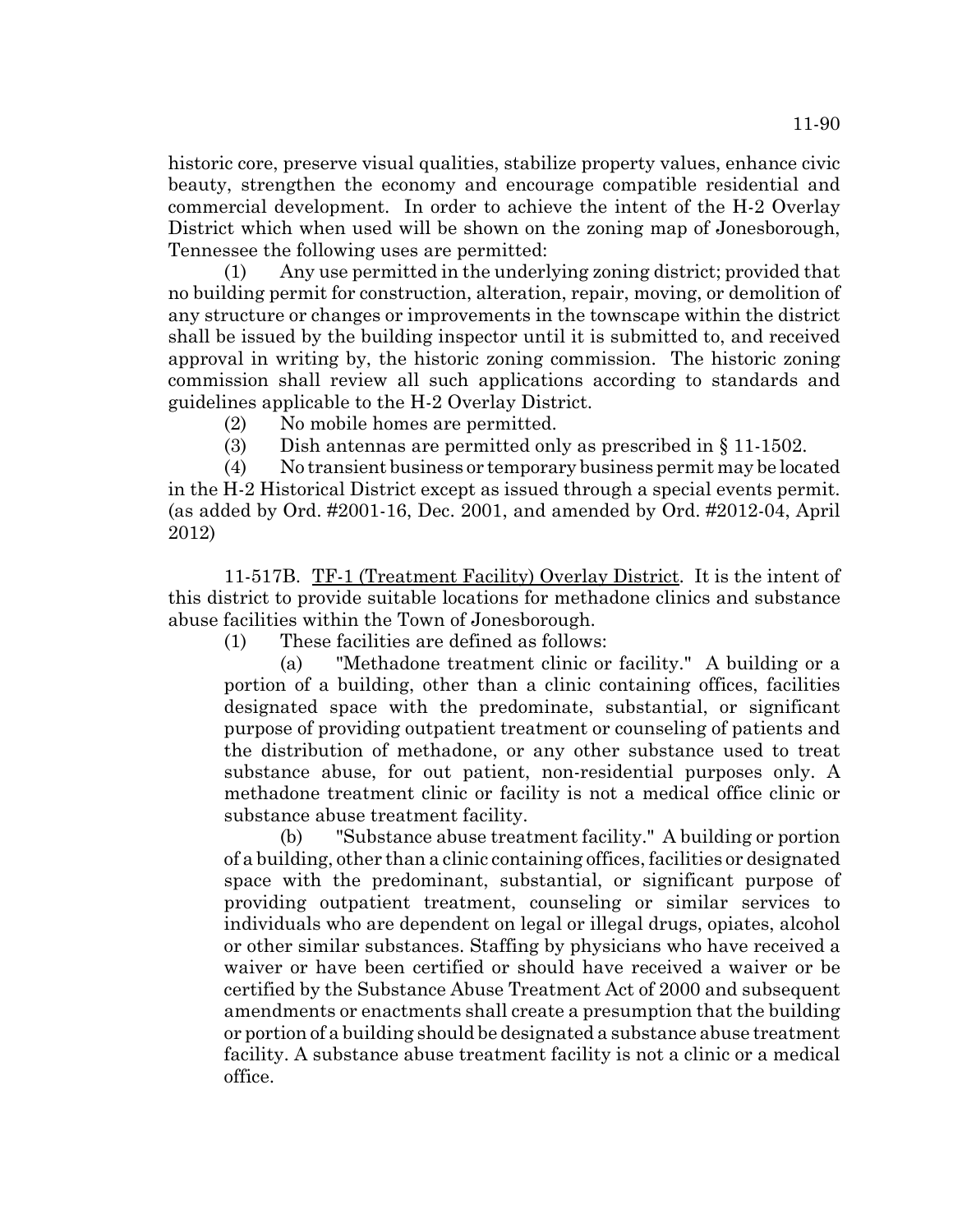(2) Methadone treatment clinic and/or substance abuse treatment facilities can be located in a TF-1 (treatment facility) overlay zone; provided:

(a) The methadone treatment clinic or substance abuse treatment facility must obtain the appropriate license and verification if needed by the State of Tennessee.

(b) A map showing the site, existing land use, distances from schools and churches within five hundred feet (500') must be provided setbacks meeting existing zone, buffering, etc. to the planning commission.

(c) The methadone treatment clinic or substance abuse treatment facility is not located within five hundred feet (500') of a church or school. (as added by Ord. #2010-05, April 2010)

11-517C. RLS (Retail Liquor Store) Overlay District. It is the intent of this district to allow retail liquor stores, as defined in title 2, chapter 1, § 2- 108(1) of the Jonesborough Municipal Code, to be located in areas that provide the best opportunity for the stores to be successful with the least negative impact on the Jonesborough community. (as added by Ord. #2010-12, Dec. 2010, and replaced by Ord. 2016-02, Feb. 2016 *Ch 12\_04-09-18*)

11-517D. Distilling Company Overlay District. It is the intent of this district to provide suitable locations for the possible operation of a distilling company meeting all state and federal requirements that legally manufactures and sells intoxicating liquors within the corporate limits of the Town of Jonesborough. $^1$ 

(1) These facilities are defined as follows: A facility that manufactures intoxicating liquors including alcohol, spirits, liquors, wines and every liquid or solid, patented or not, containing alcohol, spirits, liquor or wine, and capable of being consumed by human beings, but nothing in this section shall be construed or defined as including or relating to the manufacture of any beverage with alcohol content of five percent (5%) or less.

(2) In order to achieve the intent of the Distilling Company Overlay District, the requirements of this overlay district are established to locate any manufacturer of intoxicating liquors in an appropriate location that is deemed suitable for such purpose; enhancing the local economy, increasing the potential of the town, while ensuring the safety and general welfare of visitors and residents.

<sup>1</sup> State law reference

Tennessee Code Annotated, § 57-2-102.

The privilege tax payment of one thousand dollars (\$1,000.00) is established by ordinance 2014-02, March 2014 in order to be licensed with the town to engage in the manufacturing of intoxicating liquors.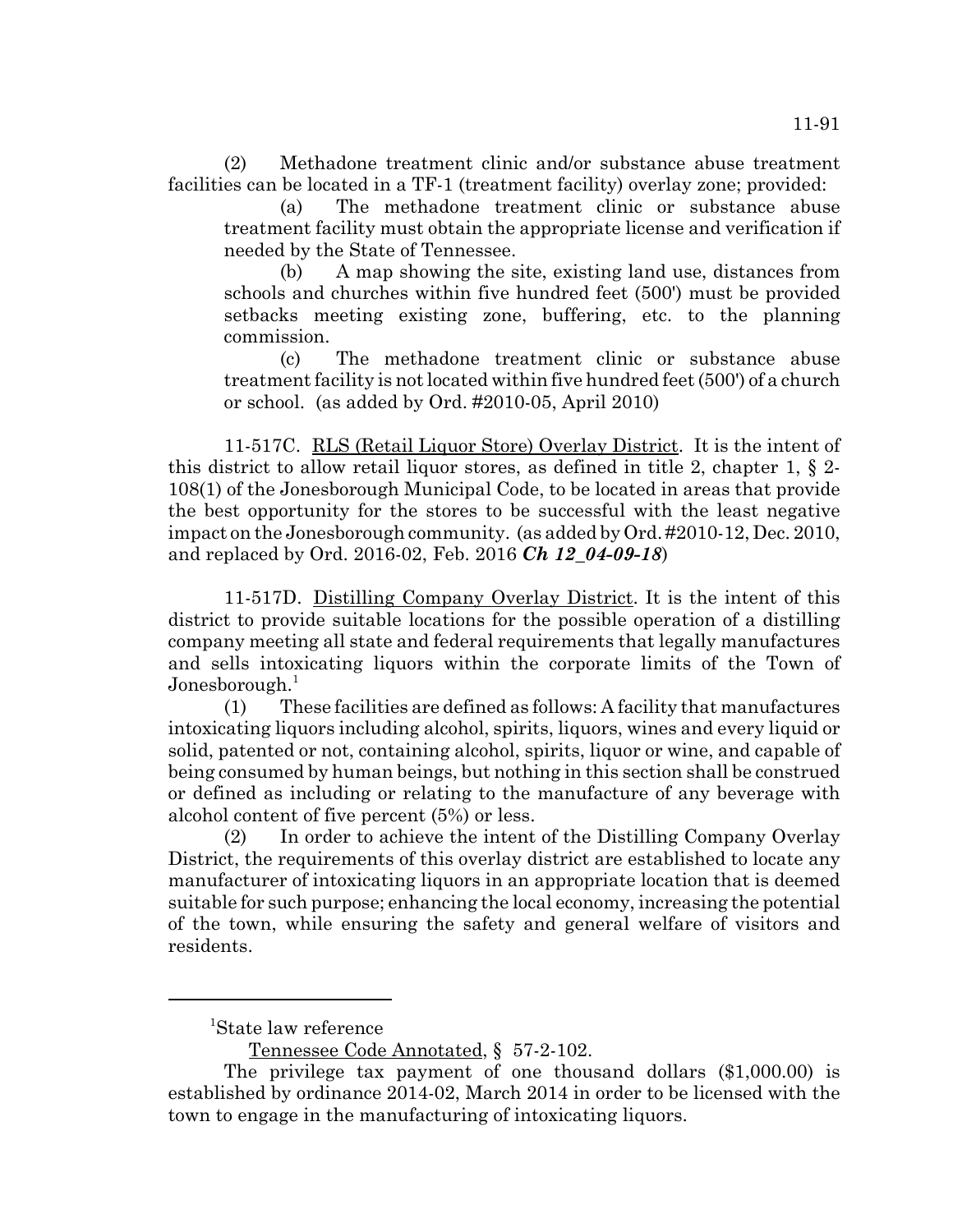(3) The DC Overlay District when approved will be shown on the zoning map of Jonesborough.

(4) The underlying properties of the overlay zone will normally be a business or manufacturing zone.

(5) The DC overlay may be within the historic district, especially when the operation is developed to accommodate tourists, and there is a retail component that can enhance the economic well-being of Jonesborough's historic downtown area.

(6) Distilling company facilities can be located in the DC overlay zone; provided:

(a) The manufacturing facility meets all state and federal requirements for the legal manufacture and sale of intoxicating liquors.

(b) The manufacturing building is five hundred feet (500') from an active church or school, as measured directly from building to building, unless in a B-2 Central Business District where this distance requirement building to building is one hundred fifty feet (150').

(c) A site plan and map is submitted to the Jonesborough Regional Planning Commission for approval providing the following information:

(i) The availability of parking.

(ii) Adequate pedestrian access.

(iii) Schematic of building showing location on property, setbacks, street access, exterior lighting, any changes impacting drainage and stormwater management and utilities.

(iv) Odor control plan.

(v) General overview of business plan including any area for retail liquor sales.

(vi) If in the historic district, approval is required from the historic zoning commission on any exterior building improvements and signage.

(d) The Jonesborough Regional Planning Commission reviews and approves the site plan and the use of the property for a distilling company manufacturing intoxicating liquors.

(e) A landscape plan must be submitted to the tree and townscape board and be approved before a regular certificate of occupancy is issued. (as added by Ord. #2014-02, March 2014)

11-518. B-1 (Neighborhood) Business District. It is the intent of this district to establish business areas to serve surrounding residential districts. The district regulations are intended to discourage strip business development and encourage grouping of uses in which parking and traffic congestion is reduced to a minimum. In order to maintain and enhance the unique historic and aesthetic characteristics of the community and achieve the intent of the B-1 (Neighborhood Business) District, site plans shall be required for all new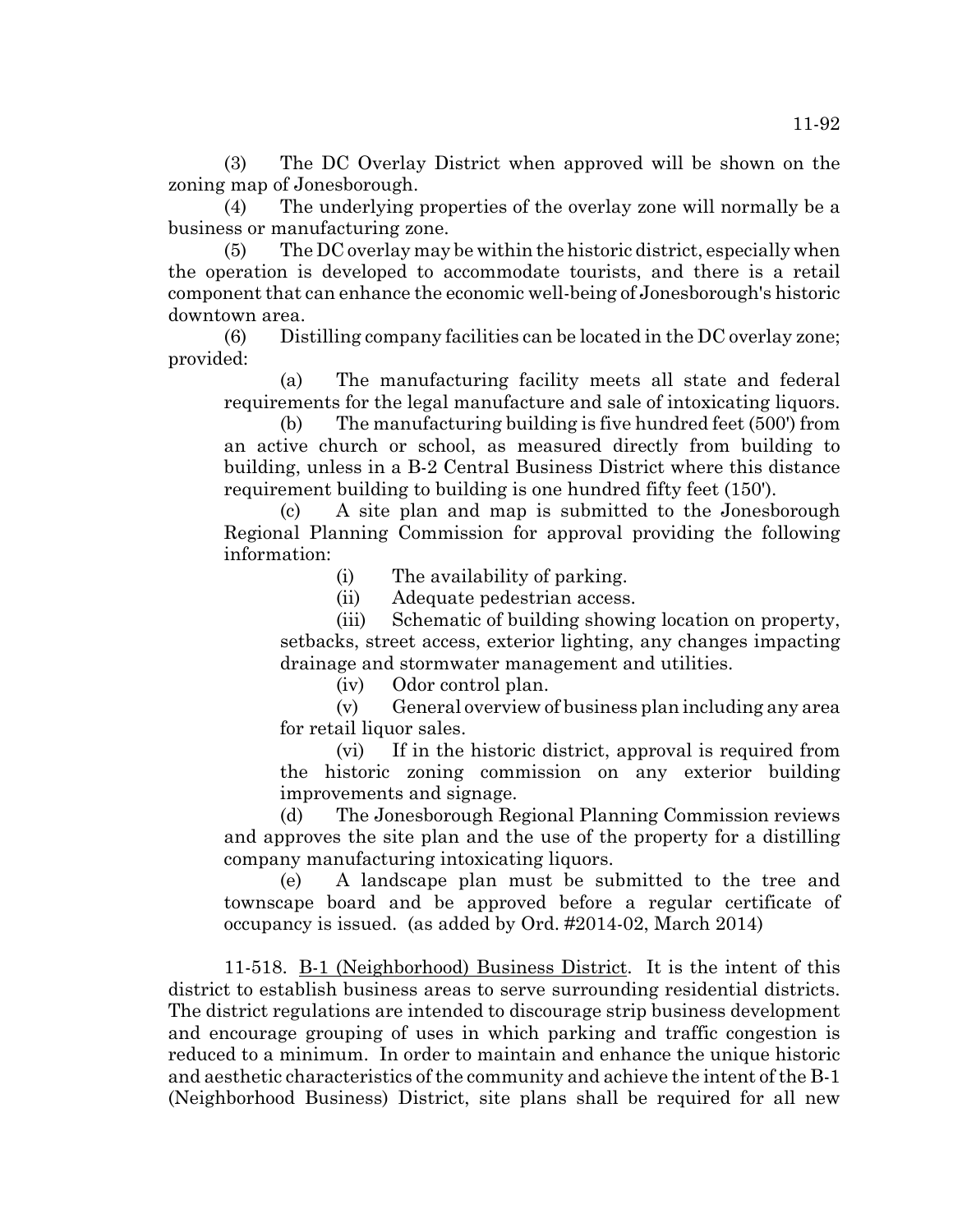construction. These plans shall include: the proposed location of all structures, off-street parking provisions, location of all ingress and egress points, location and size of proposed utilities, landscaping features, and any other plans deemed pertinent. Prior to the issuance of the building permit, the site plans shall be reviewed and approved by the planning commission to determine if they are in keeping with the comprehensive planning program of the Town of Jonesborough, Tennessee.

(1) Any used permitted in the R-3 (Residential) District except mobile homes and mobile home parks.

(2) Shopping centers, grocery stores, drug stores, hardware stores, shoe repair shops, barber and beauty shops, laundromats and laundry pick-up stations, and similar use. Restaurants are not permitted in a B-1 zone except along an arterial route and on the condition a site plan that includes parking and access is submitted to and approved by the planning commission.

(3) Business signs; provided that all signs, except one (1) detached sign, shall be erected flat against the front or side of a building or within eighteen inches (18") thereof. All signs shall not project above buildings nor have flashing intermittent or moving illumination, except that electronic signs may be permissible in a B-1 zone along arterial streets when conditions for such signs, as stipulated in the sign ordinance, have been met.

(4) Gasoline service stations; provided that all structures, including underground storage tanks, shall be placed not less than twenty feet (20') from all property lines. Points of access and egress shall be not less than fifteen feet (15') from intersection of street lines.

(5) Accessory uses, structures, and outdoor storage accessory uses, structures and outdoor storage shall not be located closer than ten feet (10') to any property line. Accessory uses shall include temporary business activity associated with the property like tent sales, clearance sales, special promotions, etc. that are not of longer duration than two (2) weeks. Temporary business activity of longer duration than two (2) weeks mut be approved by the planning commission. Temporary business activity outside on the same property may only be undertaken once each quarter or a maximum of four (4) times a year. Accessory uses in front and side yards may be required, at the discretion of the building inspector, to be screened from public view.

(6) Transient and temporary business activity provided that:

(a) Guidelines for a transient business license are followed.

(b) Guidelines for a temporary business permit, as established in § 5-102 of the municipal code, are followed, and the following information is submitted to town staff for review and the Jonesborough Regional Planning Commission for approval as part of the temporary business permit process:

(i) Location of temporary premises showing property lines, boundary of temporary premises, and listing of owner.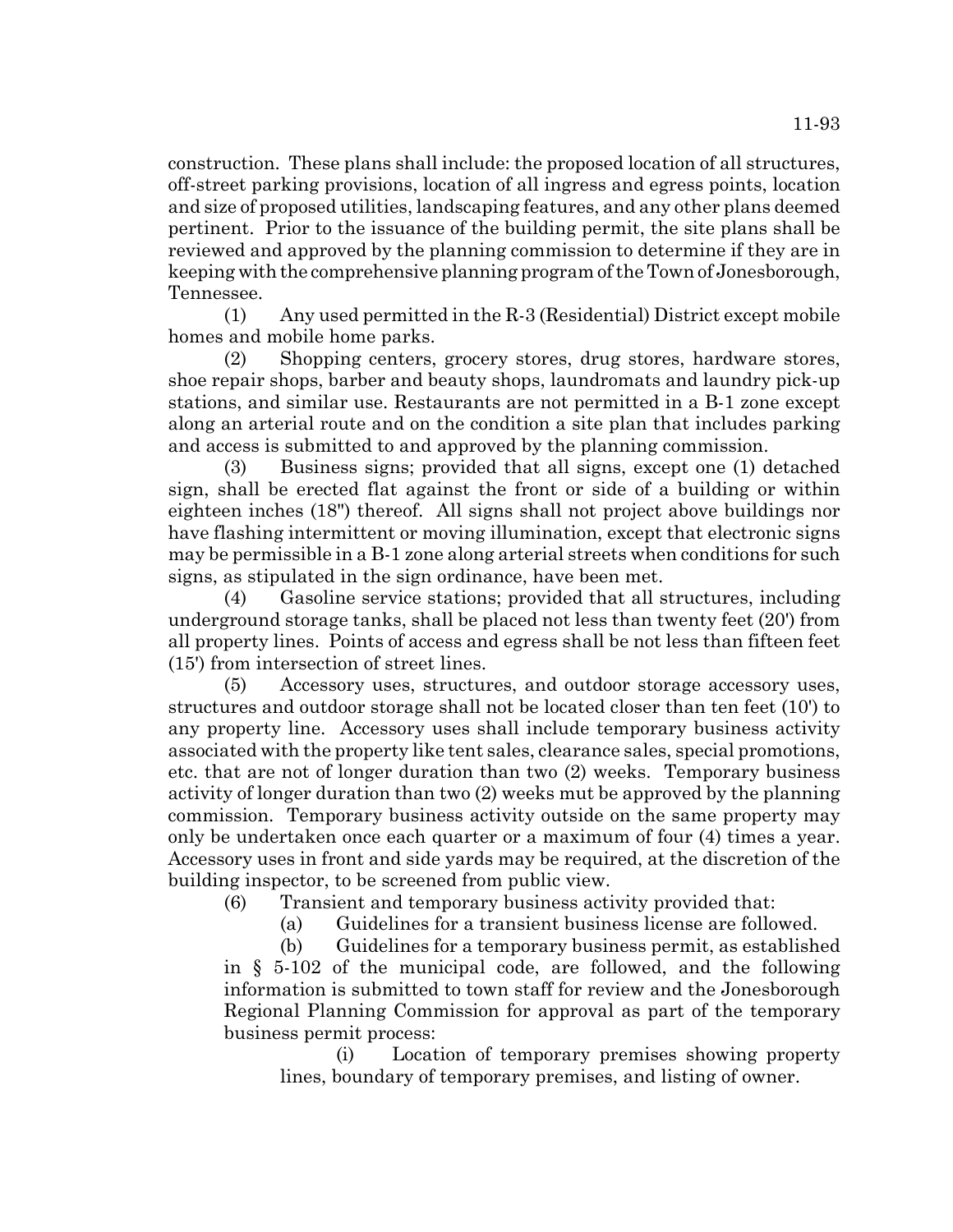(ii) Location of existing street(s), and points of ingress and egress.

(iii) Location on the temporary premises of any vehicles or any structures, existing or to be installed, on the temporary premises, to be used in merchant activity.

(iv) Schematics and/or photos of vehicles, structures to be used.

(v) Area for parking on temporary premises may not be public right-of-way, including surface condition of parking area before and after any improvements.

(vi) Location of public right-of-way in relationship to temporary premises.

(vii) Setbacks, showing property lines and that any structure location meets the setback requirements established for the zone of the property in which the temporary business is located.

(viii) Location of any utilities, if present.

(ix) Location of any lighting, existing or to be installed.

(x) Schematic of signage to be used.

(xi) Buffering, if buffering would be required in the landscape ordinance. However, the planning commission will review any buffering plan and at its discretion may authorize a variety of effective temporary measures to provide appropriate screening.

(xii) Landscaping plan, and maintenance plan for grounds. The landscape plan shall include how through underpinning or screening the undercarriage of any mobile structure is addressed. The location of any potted or permanent plant material must be shown. The planning commission reserves the right to deny any application for a temporary business permit in which the commission feels will negatively impact surrounding properties and the historical character of Jonesborough.

(c) Signage for a transient or temporary business is restricted to sixty-four (64) square feet which can be on one (1) freestanding sign with a limit of thirty-two (32) square feet per side, or on a structure or combination thereof with no individual sign being larger than thirty-two (32) square feet. (as added by Ord. #94-10, Sept. 1994, replaced by Ord. #99-03, May 1999, and amended by Ord. #2003-03, Feb. 2003, Ord. #2011-12, Sept. 2011, Ord. #2012-04, April 2012, and Ord. #2012-12, Sept. 2012)

11-519. B-2 (Central) Business District. It is the intent of this district to establish an areas for concentrated general business development that the general public requires. The requirements are designed to protect the essential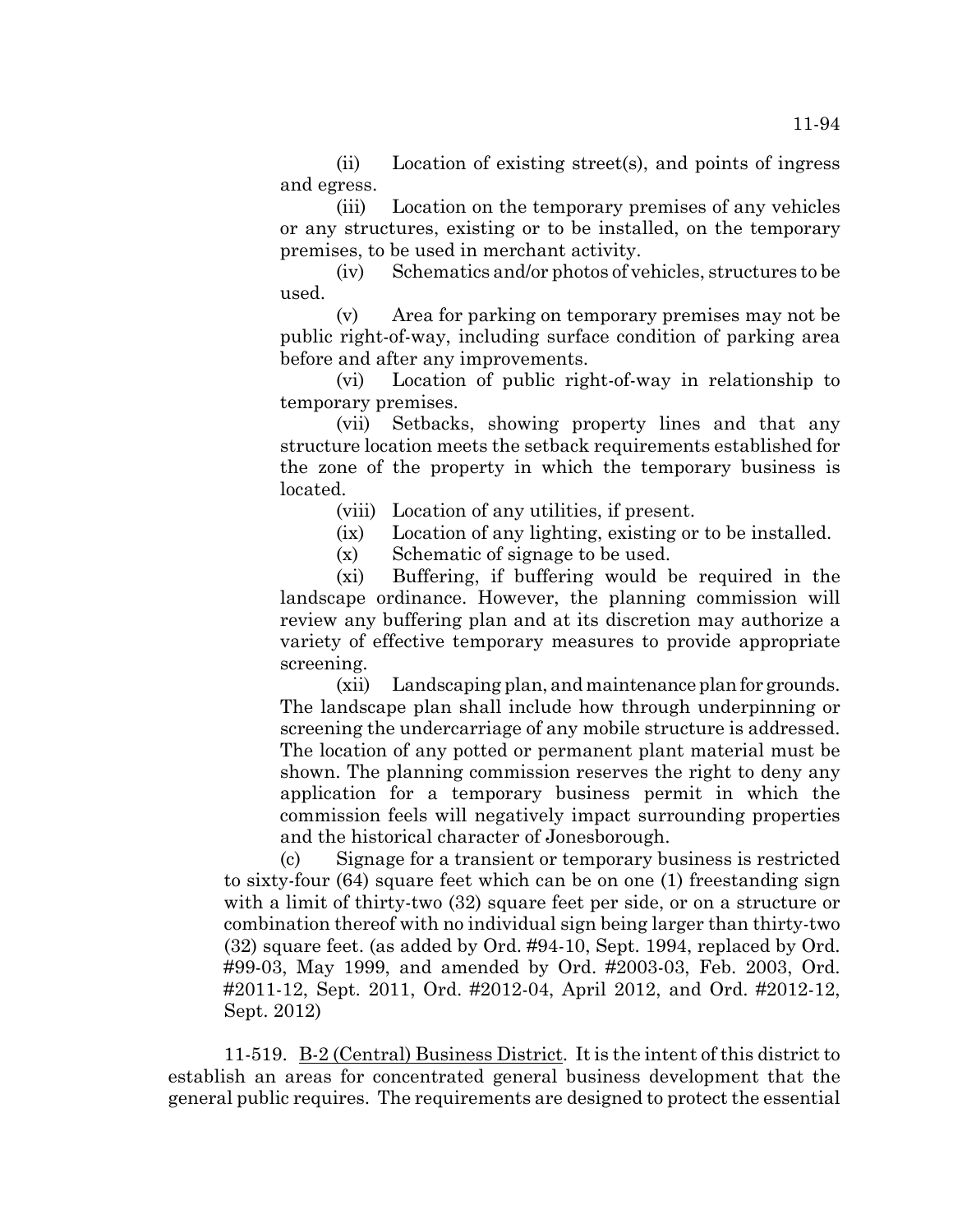characteristics of the district by promotion of business and public uses which serve the general public and to discourage industrial, and wholesale development which do not lend themselves to pedestrian traffic. In order to maintain and enhance the unique historic and aesthetic characteristics of the community and achieve the intent of the B-2 (Central) Business District, site plans shall be required for all new construction.

These plans shall include: the proposed location of all structures, off-street parking provisions, location of all ingress and egress points, location and size of proposed utilities, landscaping features, and any other plans deemed pertinent. Prior to the issuance of the building permit, the site plans shall be reviewed and approved by the planning commission to determine if they are in keeping with the comprehensive planning program of the Town of Jonesborough, Tennessee.

(1) Single- and multi-family residences.

(2) Stores and shops conducting retail business.

(3) Personal, business, and professional services.

(4) Public and semi-public buildings and uses.

(5) Lodges and clubs; hotels and motels; restaurants and similar services.

(6) Business signs.

(7) Temporary business activity; provided that:

(a) A temporary business permit is issued by the planning commission.

(b) The information required in  $\S 11-518(6)$  (b) of this chapter is submitted as part of the temporary business permit process.

(c) Signage for a temporary business is restricted to sixty-four (64) square feet which can be on one (1) freestanding sign with a limit of thirty-two (32) square feet per side, or on a structure or combination thereof with no individual sign being larger than thirty-two (32) square feet.

(d) Temporary business permits are prohibited in the B-2 zone within the H-1 or H-2 historic zones.

(8) Temporary business activity associated with the property like tent sales, clearance sales, special promotions, etc., that are not of longer duration than two (2) weeks. Temporary business activity of longer duration than two (2) weeks must be approved by the planning commission. Items for sale on the property that are taken inside the business each night is not considered accessory temporary business activity. Temporary business activity outside on the same property may only be undertaken once each quarter or a maximum of four (4) times a year. (as added by Ord. #94-10, Sept. 1994, replaced by Ord. #99-03, May 1999, and amended by Ord. #2012-04, April 2012)

11-520. B-3 (Arterial)Business District. It is the intent of this district to establish business areas that encourage groupings of compatible business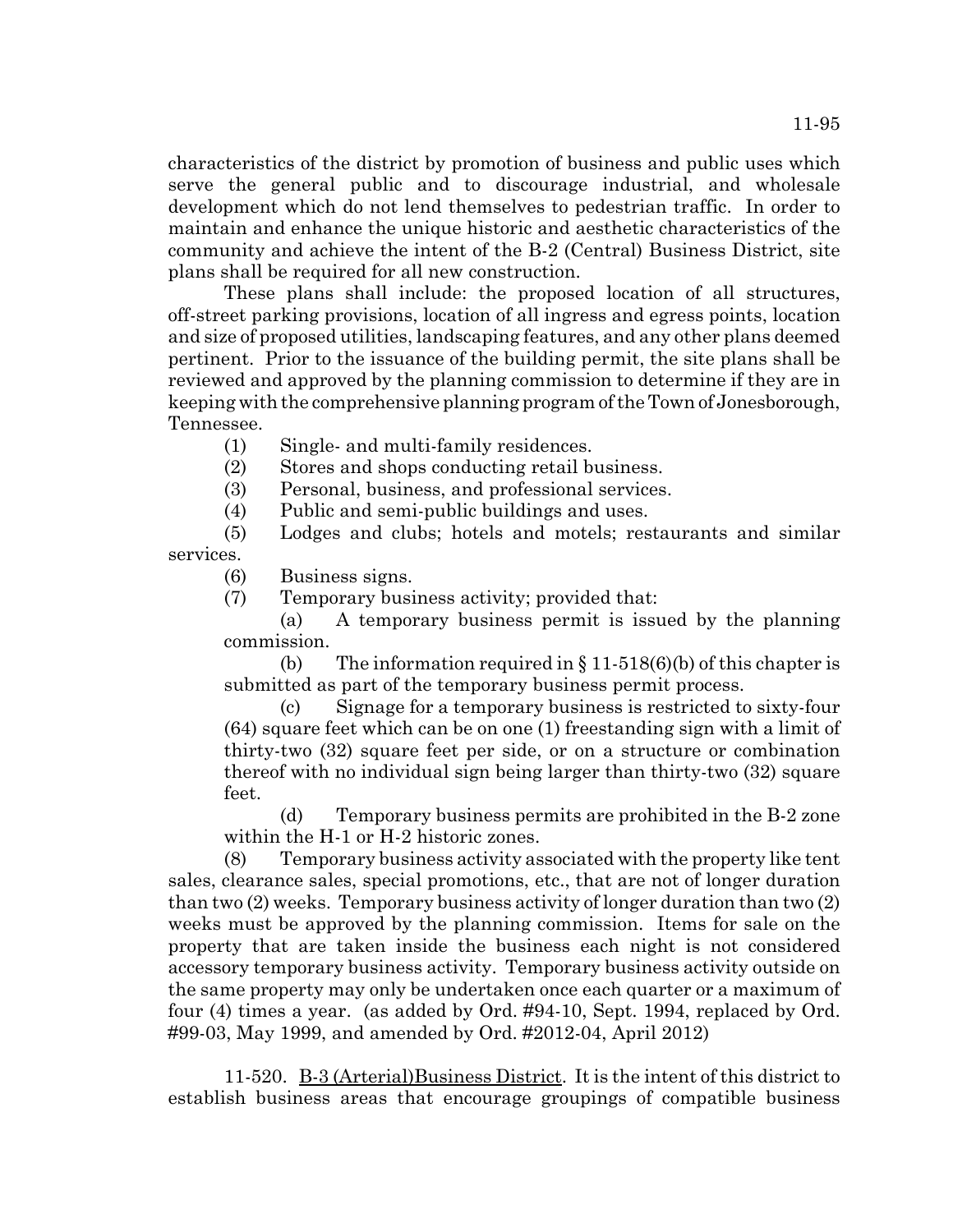activities; reduce traffic congestion to a minimum and enhance the aesthetic atmosphere. In order to maintain and enhance the unique historic and aesthetic characteristics of the community and achieve the intent of the B-3 (Arterial) Business District, site plans shall be required for all new construction. These plans shall include: the proposed location of all structures, off-street parking provisions, location of all ingress and egress points, location and size of proposed utilities, landscaping features, and any other plans deemed pertinent. Prior to the issuance of the building permit, the site plans shall be reviewed and approved by the planning commission to determine if they are in keeping with the comprehensive planning program of the Town of Jonesborough, Tennessee.

- (1) Any use permitted in B-1 or B-2 business districts.
- (2) Automobiles sales and service, and mobile home sales.
- (3) Funeral homes.
- (4) Places of amusement and assembly.
- (5) Other similar uses.

(6) Food stores selling wine. (as added by Ord. #94-10, Sept. 1994, and amended by Ord. #2016-03, Feb. 2016 *Ch12\_04-09-18*)

11-521. <u>B-4 (Intermediate) Business District</u>. (1) It is the intent of this district to establish an area adjacent to the B-2 (Central Business) District which will support those uses. In order to maintain and enhance the unique historic and aesthetic characteristics of the community and achieve the intent of the B-4 (Intermediate Business) District, site plans shall be required for all new construction. These plans shall include: the proposed location of all structures, off-street parking provisions, location of all ingress and egress points, location and size of proposed utilities, landscaping features, and any other plans deemed pertinent. Prior to the issuance of the building permit, the site plans shall be reviewed and approved by the planning commission to determine if they are in keeping with the comprehensive planning program of the Town of Jonesborough, Tennessee.

(2) Any use permitted in the B-1 or B-2 business districts except shopping centers and gasoline service stations. (as added by Ord. #94-10, Sept. 1994, and replaced by Ord. #99-03, May 1999)

11-522. B-5 (Heritage Business) District. (1) It is the intent of this district to establish an area immediately adjacent to or within the historic district which supports limited business use and which supports the intent of the requirements of the historic district. In order to maintain and enhance the unique historic and aesthetic characteristics of the community and to achieve the intent of the B-5 Heritage Business District, site plans shall be required for all new construction. These plans shall include: the proposed location of all structures, off-street parking provisions, location of all ingress and egress points, location and size of proposed utilities, landscaping features, and any other places deemed pertinent. Prior to the issuances of a building permit, the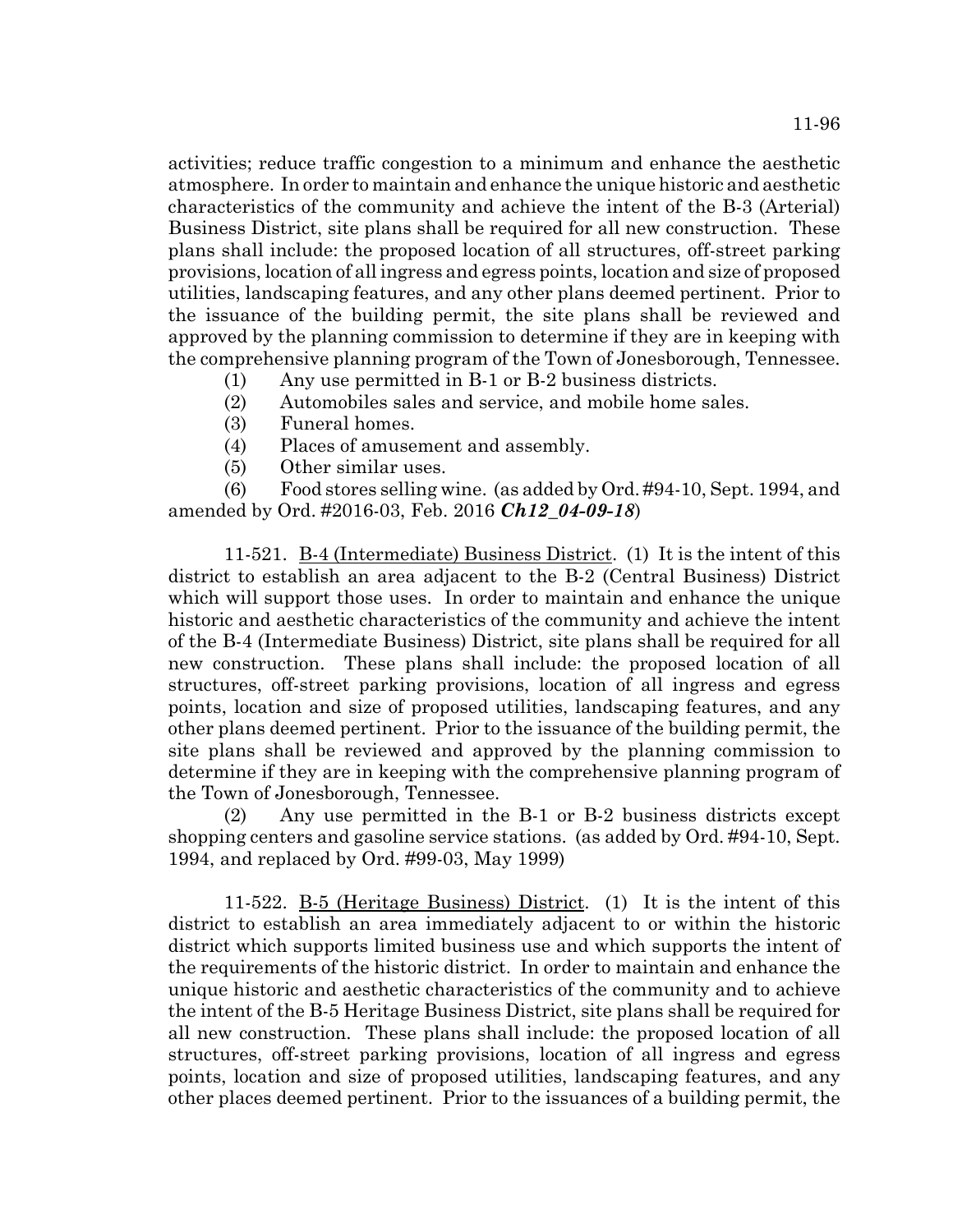site plans shall be reviewed and approved by the planning commission to determine if they are in keeping with the comprehensive planning program of the Town of Jonesborough, Tennessee. Development plans for parcels within the historic district must be approved by the historic zoning commission.

(2) Any use permitted in the B-1 or B-2 business district except shopping centers; gasoline stations; automobile sales, parts or service; mobile homes; hotels and motels. (as added by Ord. #94-10, Sept. 1994, and replaced by Ord. #99-03, May 1999)

11-523. B-6 (Urban Commercial Corridor) District. It is the intent of this district to encourage the use of property for commercial and residential purposes and to provide for special protection to areas not in the district but highly influenced by its development.

(1) Site plans shall be required for all new construction. The site plan shall be reviewed and approved by the Jonesborough Regional Planning Commission. Development of property in this district shall be subject to the following standards:

(a) The rear yard setback requirement on parcels of one (1) acre or less shall be thirty feet (30'), side setback shall be ten feet (10'), and front setbacks shall be thirty feet (30').

(b) The rear yard setback requirement on parcels of more than one (1) acre shall be forty feet (40'), side setback shall be twenty feet (20'), and front setbacks shall be thirty feet (30').

(c) There shall be a minimum of twelve foot (12') natural landscape buffer on the rear perimeter of parcels of one (1) acre or less. The twelve foot (12') natural landscape buffer shall be maintained and meet the same standards for buffers in §§ 11-611 and 11-612 in the Jonesborough landscape ordinance. The B-6 zone shall have a medium impact classification for buffer determination in § 11-611, however, when the rear and side buffer requirements in this subsection (1) are greater than the landscape ordinance, the greater requirement shall apply.

(d) There shall be a minimum of twenty foot (20') natural landscape buffer on the rear perimeter of parcels of more than one (1) acre. The twenty foot (20') natural landscape buffer shall be maintained and meet the same standards for buffers in §§ 11-611 and 11-612 in the Jonesborough landscape ordinance.

(e) There shall be a ten foot (10') side setback natural landscape buffer on parcels one (1) acre or less, and a twenty foot (20') side setback natural landscape buffer on parcels greater than one (1) acre.

(f) The Jonesborough Planning Commission may require less buffering in any or all perimeters based on existing lot size, topography, drainage, etc.

(g) There shall be no more than one (1) freestanding sign on each parcel, or as may be allowed by the Jonesborough sign ordinance.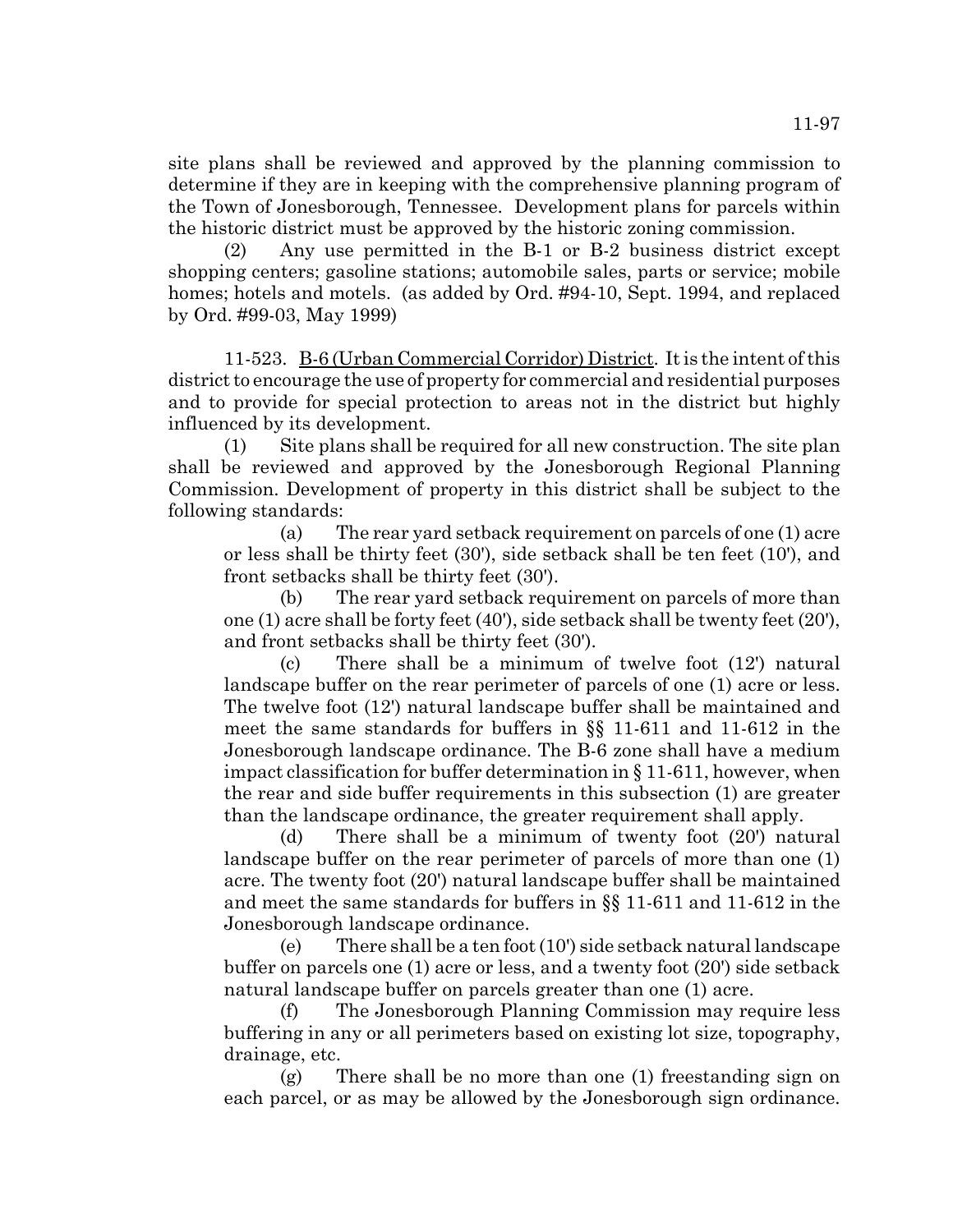The sign shall not exceed fourteen feet (14') in height. Sign face area shall not exceed a maximum of one hundred (100) square feet or such criteria that may be established in the future through amendment of the sign ordinance. The planning commission and board of zoning appeals shall have the same discretionary authority established in the sign ordinance to issue variances for signs in business zones.

(h) Buildings shall be no higher than seventy feet (70').

(2) Uses permitted include:

(a) Any use permitted in the R-3 (High Residential) District except manufactured homes and manufactured home parks.

(b) Shopping centers, grocery stores, drug stores, hardware stores, shoe repair shops, barber and beauty shops, restaurants and similar uses as determined by the Jonesborough Regional Planning Commission.

(c) Stores and shops conducting retail business.

(d) Public and semi-public buildings and uses.

(e) Hotels and motels, and similar services.

(f) Business signs.

(g) Transient and temporary business activity under the guidelines established in §§ 11-518(5) and (6) of this chapter.

(h) Food stores selling wine. (as added by Ord. #99-03, May 1999, and amended by Ord. #2009-07, June 2009, Ord. #2012-04, April 2012, and Ord. #2016-03, Feb. 2016 *Ch12\_04-09-18*)

11-524. M-1 (Manufacturing Warehouse) Restricted Manufacturing and Warehouse District. This industrial district is established to provide areas in which the principal use of the land is for light manufacturing and warehousing. It is the intent that permitted uses are conducted so that any excessive noise, odor, dust, and glare of an operation be completely confined within an enclosed building. These regulations are intended to prevent friction between uses within the district and also to protect nearby residential districts, as shown on the zoning map of the Town of Jonesborough, Tennessee, the following uses are permitted:

(1) Any use permitted in a business district except restaurants.

(2) Bakers, bottling works, cabinet making, carpenter's shop, clothing manufacture, dairy, electrical welding, fruit making or packing, ice plant, laundry, machine shop, milk distribution stations, optical goods, paper boxes, and pencil manufacturers, printing, publication or engraving concern, tinsmith shop, trucking terminal, and warehouse.

(a) Other uses of the same general character as those listed above deemed appropriate by the Jonesborough Regional Planning Commission.

(b) On lots that abut a residential district the Jonesborough Regional Planning Commission may require all buildings and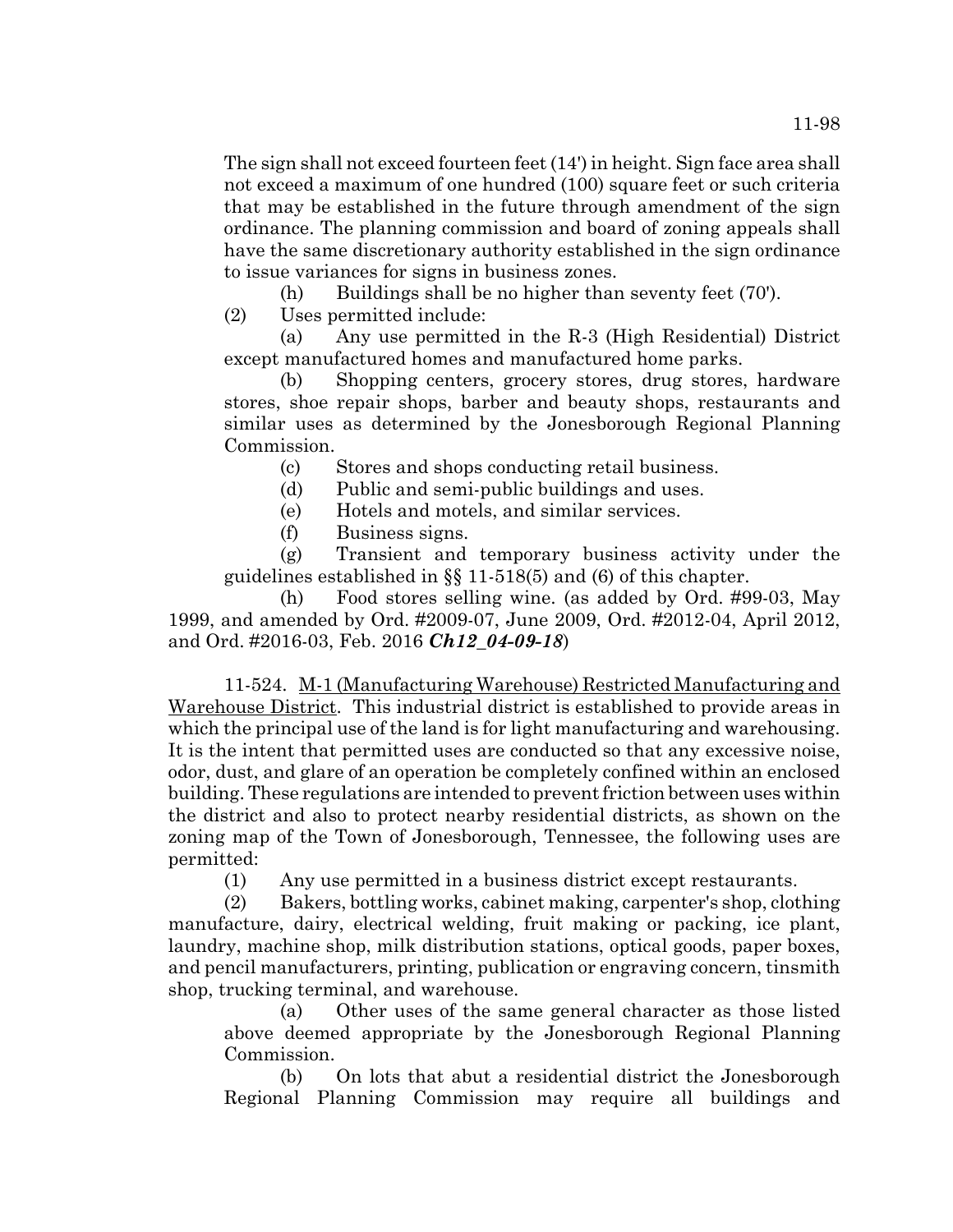improvements to be properly screened and shall be located so as to comply with the side yard requirement of the adjacent residential district.

(c) Any structure or equipment essential to the operation shall be set back so as not to visually or physically obstruct a public way. (as added by Ord. #2003-05, Feb. 2003)

11-525. M-2 (Industrial) District. It is the intent of this district to establish industrial areas. The requirements of the district regulations will protect industrial characteristics, promote the industrial business and wholesale uses, and discourage residential development. In order to achieve the intent of the M-2 (Industrial) District, as shown on the zoning map of the Town of Jonesborough, Tennessee, the following uses are permitted:

(1) Any use permitted in B-1, B-2, B-3, or B-4 business districts, except residences and restaurants.

(2) Any industry which, in the opinion of the building inspector, does not cause obnoxious noise, fire hazards, or other objectionable conditions.

- (3) Wholesale businesses, warehouses, wrecking and storage yards.
- (4) Terminals.

(5) Adult-oriented establishments subject to meeting all requirements of § 11-504 of this chapter. (as added by Ord. #94-10, Sept. 1994, replaced by Ord. #99-03, May 1999, amended by Ord. #2003-03, Feb. 2003, and amended and renumbered by Ord. #2003-05, Feb. 2003)

11-526. Exceptions and modifications. (1) Lot of record. Where the owner of a lot consisting of one (1) or more lots of official record, at the time of the adoption of this chapter, does not own sufficient land to enable him/her to submit an application to the board of zoning appeals for a variance from the terms of this chapter. Such lot may be used as a building site; provided, however, that the yard and other requirements of the district are complied with as closely as is possible.

(2) Adjoining and vacant lots of record. A plat of land consisting of one (1) or more adjacent lots with continuous frontage in single ownership which individually are less than lot widths required by this chapter, such groups of lots shall be considered as a single lot or several lots of minimum permitted size and the lot or lots in one (1) ownership shall be subjected to the requirements of this chapter.

(3) Front yards. The front yard requirements of this chapter shall not apply to any lot where the average depth of existing front yards on developed lots, located within the same block and zoning district and fronting on the same street as such lot, is less than the minimum required front yard depth. In such case, the minimum front yard shall be the average of the existing front yard depths on the developed lots.

(4) Group housing projects. In case of a group housing project or two (2) or more buildings to be constructed on a plot of ground of at least one (1) acre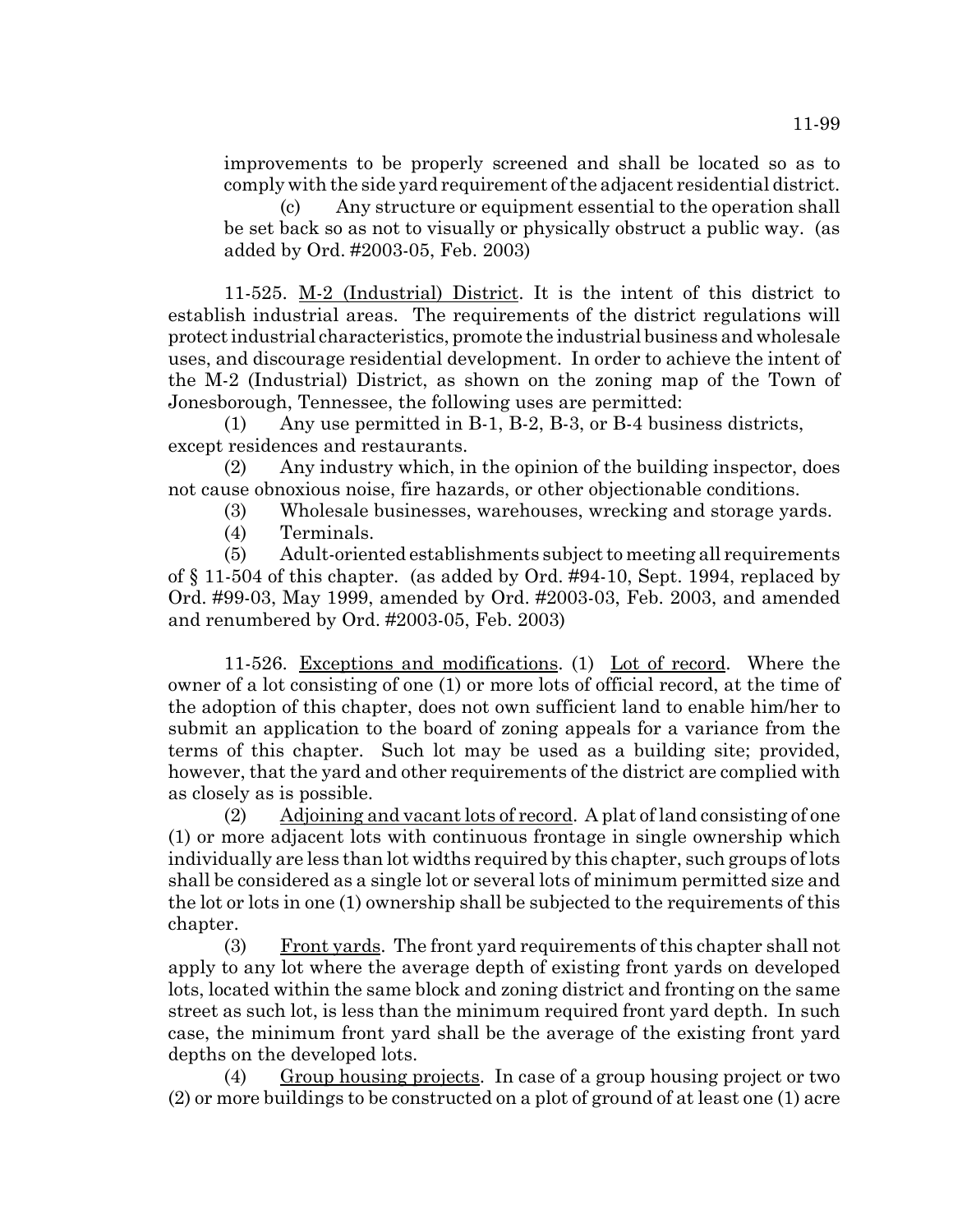not subdivided into the customary streets and lot and which will not be so subdivided or where the existing or contemplated street and lot layout make it impracticable to apply the requirements of this chapter to the individual building units in such housing projects, a special exception to the terms of this chapter may be made by the board of zoning appeals in a manner that will be in harmony with the character of the neighborhood, will ensure substantially the same character of occupancy and an intensity of land use no higher and a standard of open space no lower than that permitted by this chapter in the district in which the project is to be located. However, in no case shall the board of zoning appeals authorize a use prohibited in the district in which the project is located, or a smaller lot area per family than the minimum required in such district or a greater height, or a larger coverage than the requirements of this chapter permit in such a district.

(5) Exception on height limits. The height limitations of this chapter shall not apply to church spires, belfries, cupolas, and domes not intended for human occupancy; monuments, water towers, observation towers, transmission towers, windmills, chimneys, smokestacks, derrick conveyors, flagpoles, radio towers, masts and aerials. (as added by Ord. #94-10, Sept. 1994, replaced by Ord. #99-03, May 1999, and renumbered by Ord. #2003-05, Feb. 2003)

11-527. Enforcement. (1) Enforcing officer. The provisions of this chapter shall be administered and enforced by the Jonesborough Building Inspector. This official shall have the right to enter upon any premises necessary to carry out his duties on the enforcement of this title, and in additional shall:

(a) Issue all building permits and make and maintain records thereof.

(b) Issue all certificates of occupancy and make and maintain records thereof.

(c) Where applicable, issue and review all temporary use permits and make and maintain records thereof.

(d) Maintain and keep current zoning maps, and records of amendments thereto.

(2) Building permit required. It shall be unlawful to commence the excavation for or the construction of any building including accessory buildings, or to commence the moving or alteration of any building, including accessory buildings, until the building inspector has issued for such work a building permit including a statement that the plans, specifications, and intended use of such building in all respects conform with the provisions of this chapter. Application for a building permit shall be made to the Jonesborough Building Inspector.

(3) Issuance of building permit. In applying to the building inspector for a building permit, the applicant shall submit a dimensioned sketch or scale plan indicating the shape, size, height, and location of all buildings to be erected,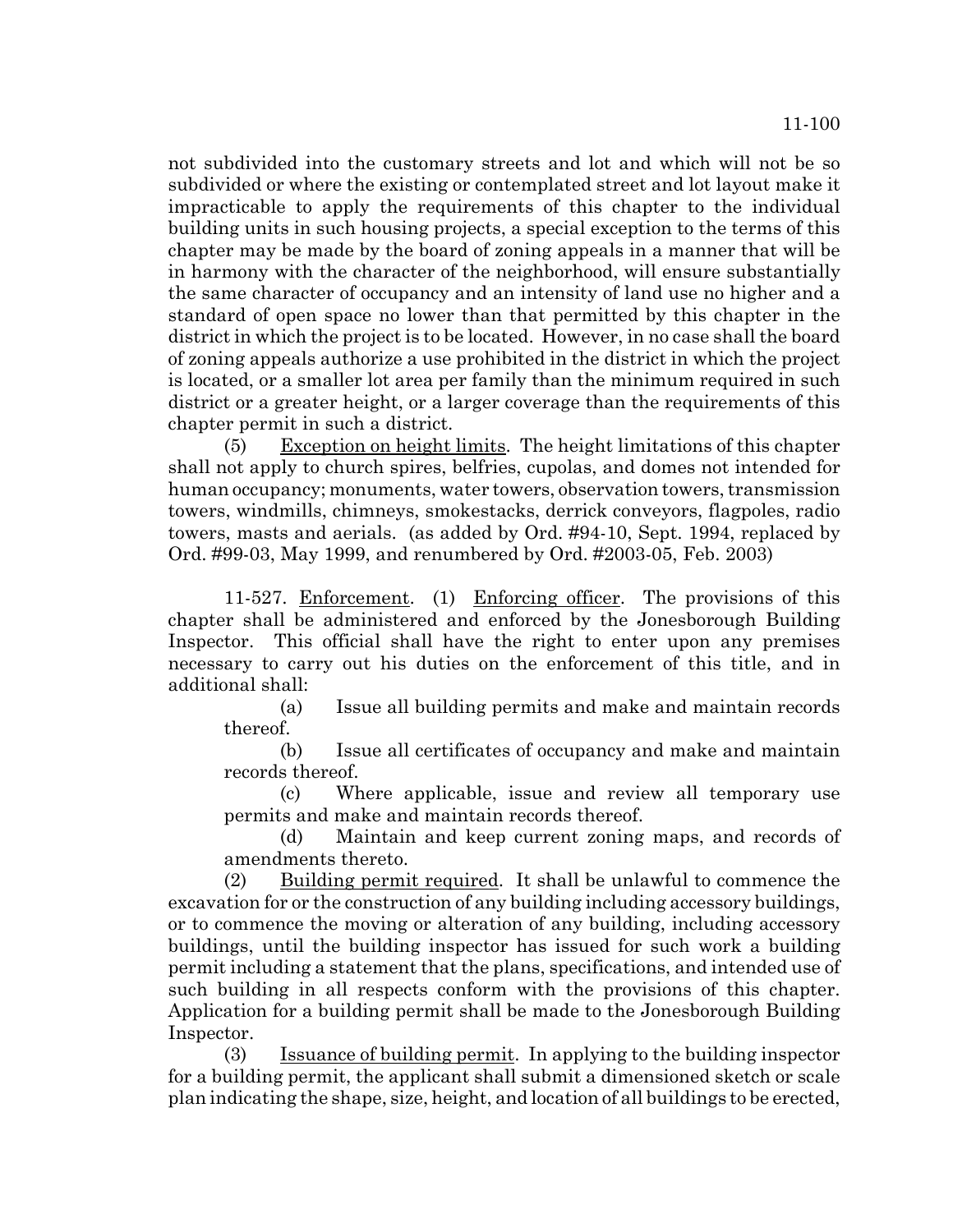altered or moved, and any building on the lot. He shall also state existing and intended use of all such buildings and supply such other information as may be required by the building inspector for determining whether the provisions of this chapter are being observed. If the proposed excavation or construction as set forth in the application are in conformity with the provisions of this chapter, the building inspector shall issue a building permit for such excavation or construction. If a building permit is refused, the building inspector shall state such refusal in writing with cause.

(4) Certificate of occupancy. Upon the completion of the construction or alteration of a building or structure for which a building permit has been granted, application shall be made to the building inspector for a certificate of occupancy. Within three (3) days of such application, the building inspector shall make a final inspection of the property in question, and shall issue a certificate of occupancy if the building or structure is found to conform to the provisions of this chapter and the statements made in the application for the building permit. If such a certificate is refused, the building inspector shall state such refusal in writing, with the cause. No land or building hereafter erected or altered, or changed in its use, shall be used until such a certificate of occupancy has been granted.

(5) Penalties. Any person violating any provision of this chapter shall be guilty of a misdemeanor, and upon conviction shall be fined not less than two dollars (\$2.00) nor more than five hundred dollars (\$500.00) for each offense. Each day such violation shall continue shall constitute a separate offense.

 $(6)$  Remedies. In case any building or structure is erected, constructed, reconstructed, repaired, converted or maintained, or any building, structure or land is used in violation of this chapter, the building inspector, any other appropriate authority or any adjacent or neighboring property owner who would be damaged by such violation in addition to other remedies may institute injunction, mandamus or other appropriate action in proceeding to prevent the occupancy or use of such building. (as added by Ord. #94-10, Sept. 1994, replaced by Ord. #99-03, May 1999,and renumbered by Ord. #2003-05, Feb. 2003)

11-528. Board of zoning appeals. (1) Creation and appointment. A board of zoning appeals is hereby established in accordance with Tennessee Code Annotated, § 13-7-205, volume 3, same being section 5, chapter 44 of Public Acts of Tennessee of 1935. The Jonesborough Planning Commission is hereby designated as the board of zoning appeals and the terms of the members of the board of zoning appeals shall be concurrent with the terms of the members of the Jonesborough Planning Commission.

(2) Procedure. Meetings of the board of zoning appeals shall be held at the call of the chairman or by a majority of the membership and at such other times as the board may determine. Such chairman, or in his absence, the acting chairman, may administer oaths and compel the attendance of witnesses. All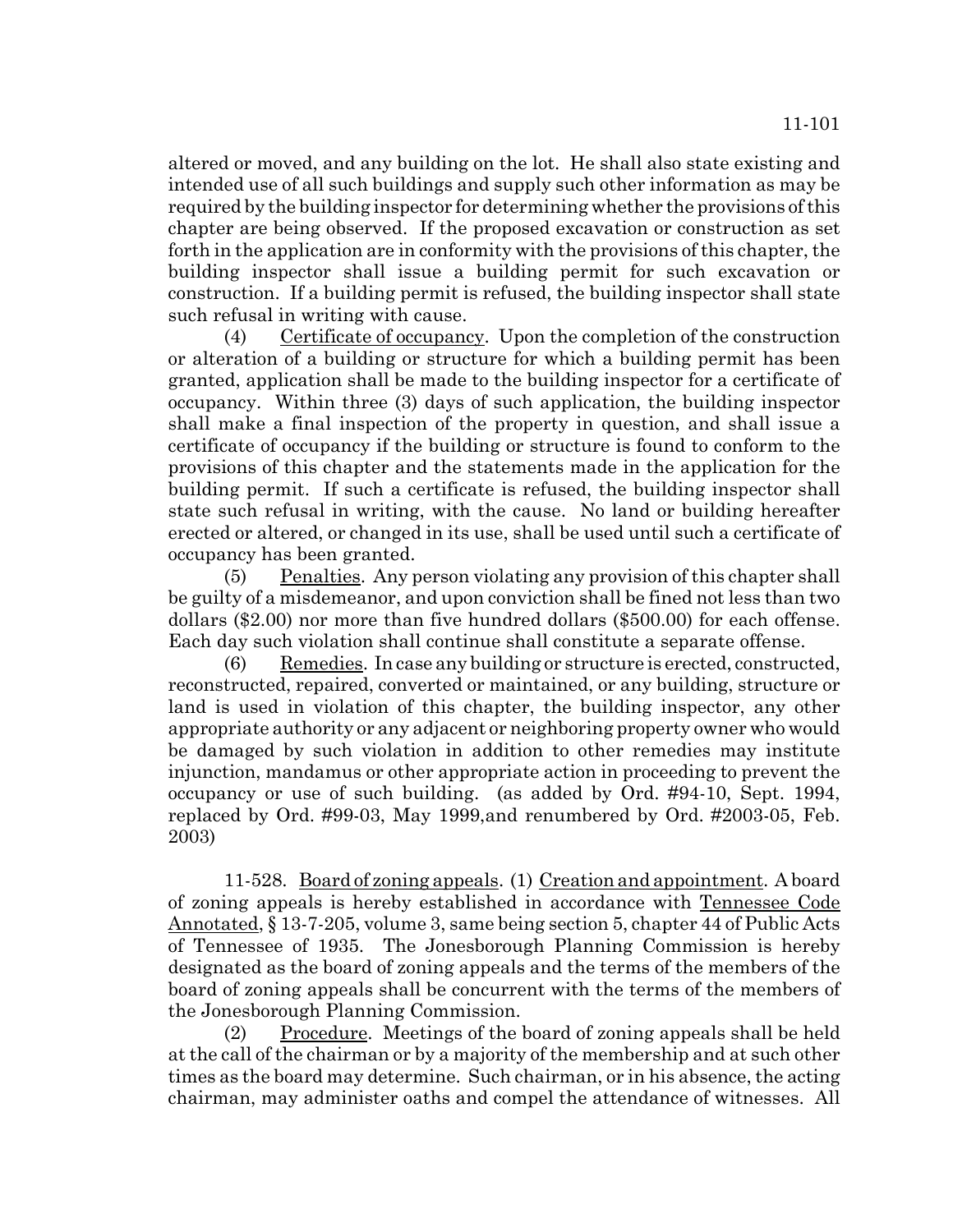meetings of the board shall be open to the public. The board shall keep minutes of its proceedings, showing the vote of each member upon each question, or, if absent or failing to vote, indicating such fact; shall take all evidence necessary to justify or explain its action, and shall keep records of its examinations and of other official action, all of which shall be immediately filed in the office of the board and shall be a public record.

(3) Appeals: how taken. An appeal to the board of zoning appeals may be taken by any person, firm or corporation aggrieved, or by any governmental officer, department, board or bureau affected by any decision of the building inspector based in the whole or part on provisions of this chapter. Such appeal shall be taken within a reasonable time, as provided by the rules of the board, by filing with the building inspector and with the board of zoning appeals a notice of appeal, specifying the grounds thereof. The building inspector shall transmit forthwith to the board all papers constituting the record upon which the action appealed was taken. The board shall fix a reasonable time for the hearing of the appeal, give public notice thereof, as well as due notice to the parties in interest, and decide the same within a reasonable time. Upon hearing, any party may appear in person or by agent or attorney.

(4) Powers. The board of zoning appeals shall have the following powers:

(a) Administrative review: To hear and decide appeals where it is alleged by the appellant that there is error in any order requirement, permit, decision, determination or refusal made by the building inspector or other administrative official in the carrying out or enforcement of any provision of this chapter.

(b) Special exceptions: To hear and decide special exceptions to this chapter as set forth in this chapter.

(c) Variance: To hear and decide applications for variance from the terms of this chapter, but only where, by reasons of exceptional narrowness, shallowness or shape of a specific piece of property at the time of the adoption of this chapter was a lot of record; or where by reason of exceptional topographical conditions or other extra ordinary or exceptional situations or conditions of a piece of property, the strict application of the provisions of this chapter would result in exceptional and undue hardship upon the owner of such property; provided that such relief may be granted without substantial detriment to the public good and without substantially impairing the intent and purpose of this chapter. In granting a variance the board may attach thereto such conditions regarding the location, character and other features of the proposed building, structure or use as it may deem advisable in furtherance of the purpose of this chapter. Before any variance is granted it shall be shown that special circumstances are attached to the property which do not generally apply to other property in the neighborhood.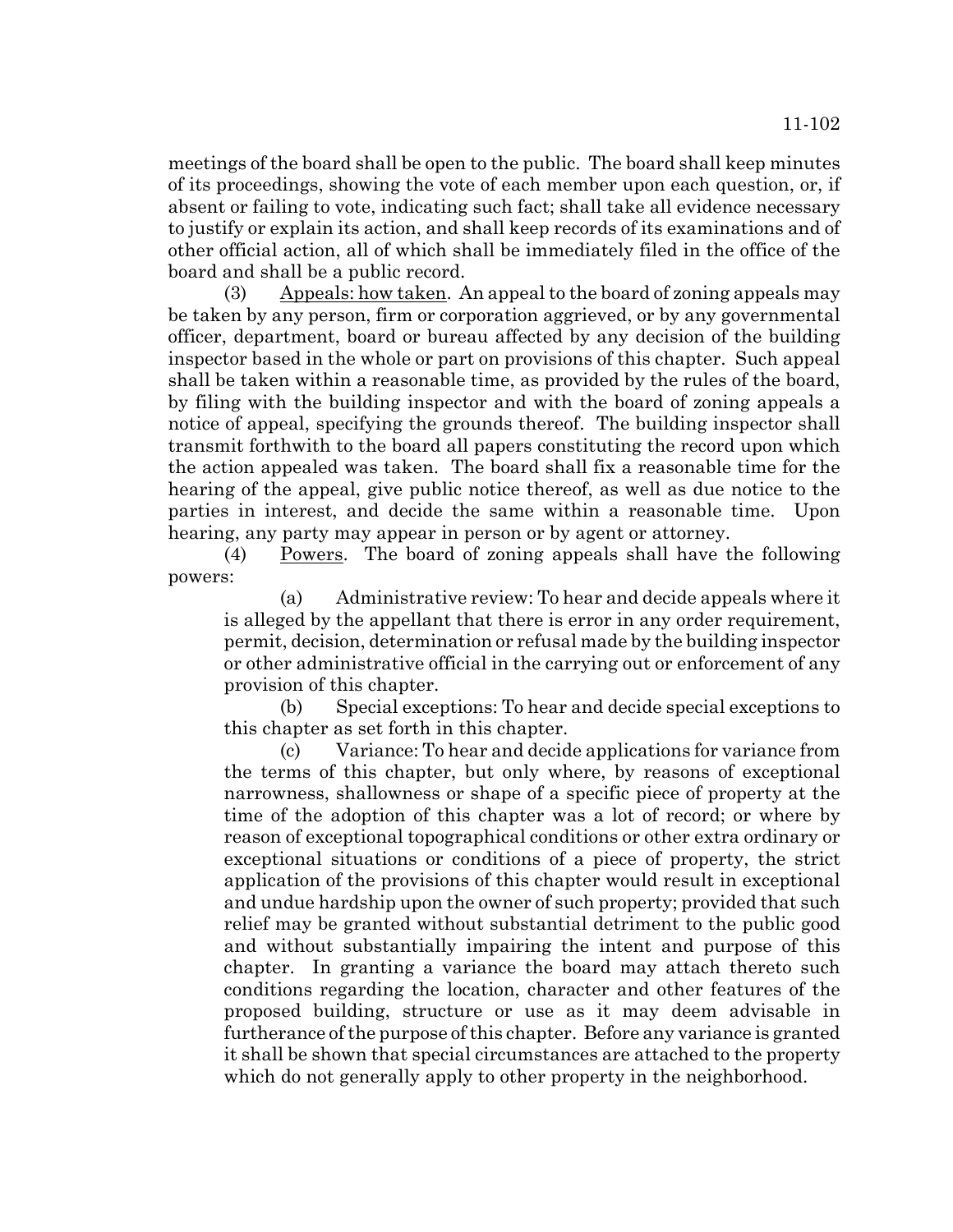11-103

(5) Action of the board of zoning appeals. In exercising the aforementioned powers, the board of zoning appeals may, in conformity with the provisions of this chapter, reverse or affirm, wholly or partly, or may modify the order, requirement, decision or determination appealed from, and to that end shall have all powers of the building inspector. The concurring vote of a majority of the board shall be necessary to reverse any order, requirement, decision or determination of any such administrative official, or to decide in favor of the applicant on any matter upon which it is required to pass under this chapter. (as added by Ord. #94-10, Sept. 1994, replaced by Ord. #99-03, May 1999, and renumbered by Ord. #2003-05, Feb. 2003)

11-529. Historical zoning commission. (1) Creation and appointment. In accordance with Tennessee Code Annotated, § 13-7-401, a historical zoning commission is hereby established. The board of mayor and aldermen shall create a nine (9) member historical zoning commission which shall consist of a representative of a local patriotic or historical organization; an architect, if available, and a member of the planning commission, at the time of his/her appointment. The remaining members shall be appointed from the community in general. Historical commission members shall be appointed by the mayor of Town of Jonesborough and shall be confirmated by the board of mayor and aldermen. Appointments to membership on the historical zoning commission shall be arranged so that the term of one (1) member shall expire each year and his successor shall be appointed in like manner in terms of five (5) years. All members shall serve without compensation.

(2) Procedure. Meetings of the historical zoning commission shall be held at the call of the chairman or by the majority of the membership. All meetings of the commission shall be open to the public. The commission shall keep minutes of its procedures showing the vote of each member upon each question, or if absent or failing to vote, indicating such fact.

(3) Powers and duties. The historical zoning commission shall have the following powers which shall be limited to the H-1 Historic District.

(a) To request detail construction plans and related data pertinent to thorough review of any proposal before the commission.

(b) Historical zoning commission shall, within thirty (30) days following availability of sufficient data, direct the granting of a building permit with or without conditions or direct the refusal or a building permit; providing the grounds for refusal are stated in writing.

(c) Upon review of the application for a building permit, the historical zoning commission shall give prime consideration to:

(i) Historic and/or architectural value of present structure.

(ii) Relationship of exterior architectural features of such structure to the rest of the structures of the surrounding area.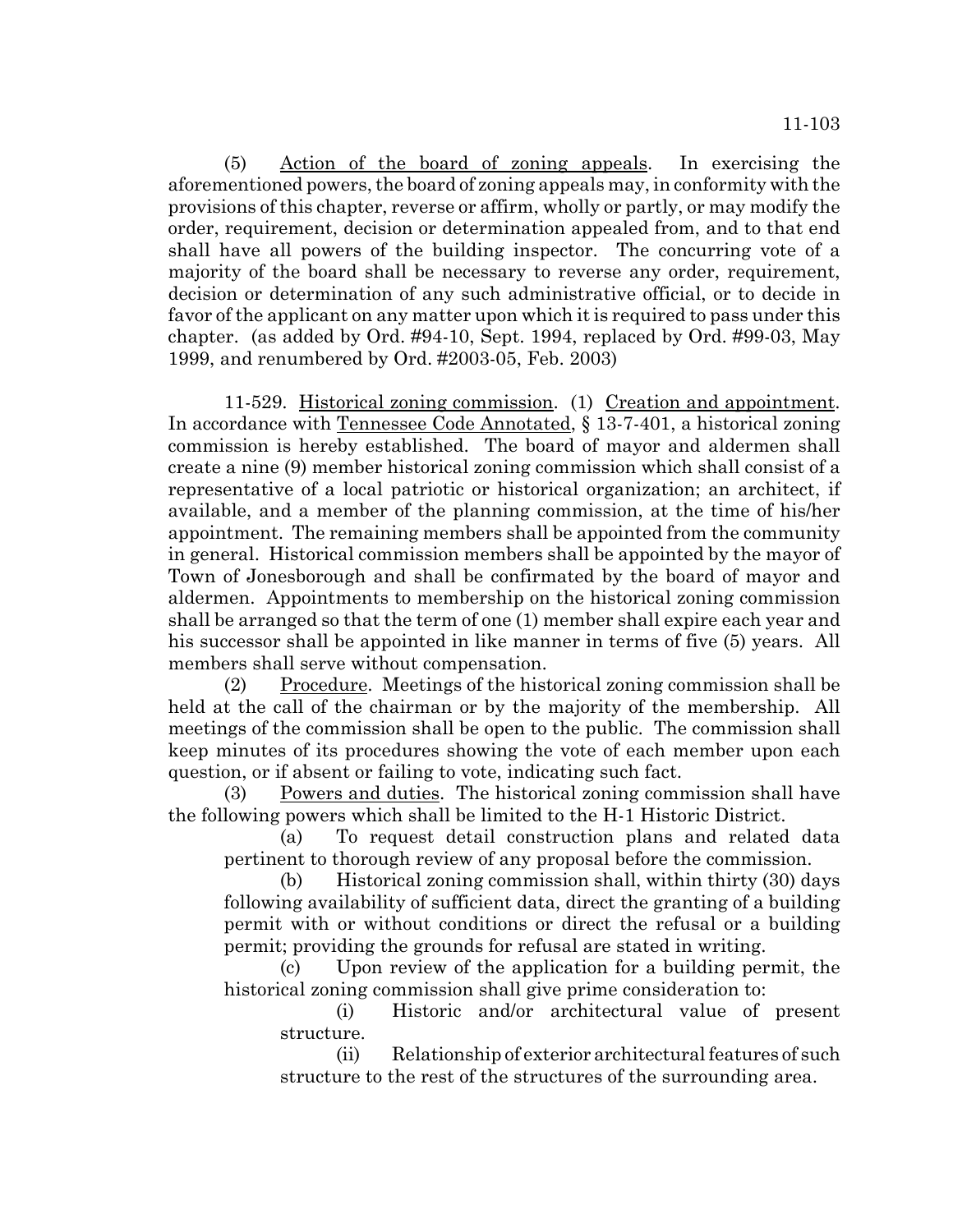(iii) The general compatibility of exterior design, arrangement, texture, and materials proposed to be used.

(iv) To any other factor, including aesthetic which is deemed pertinent.

(d) In no case shall the commission grant variances from the terms of this title.

(4) Jurisdiction. The historic zoning commission shall have exclusive jurisdiction relating to historic matters. Anyone who may be aggrieved by any final order or judgment of the commission may have said order of judgment reviewed by the courts by procedures of certiorari as provided for in the Tennessee Code Annotated, §§ 27-9-102 and 27-9-103. (as added by Ord. #94-10, Sept. 1994, replaced by Ord. #99-03, May 1999, and renumbered by Ord. #2003-05, Feb. 2003)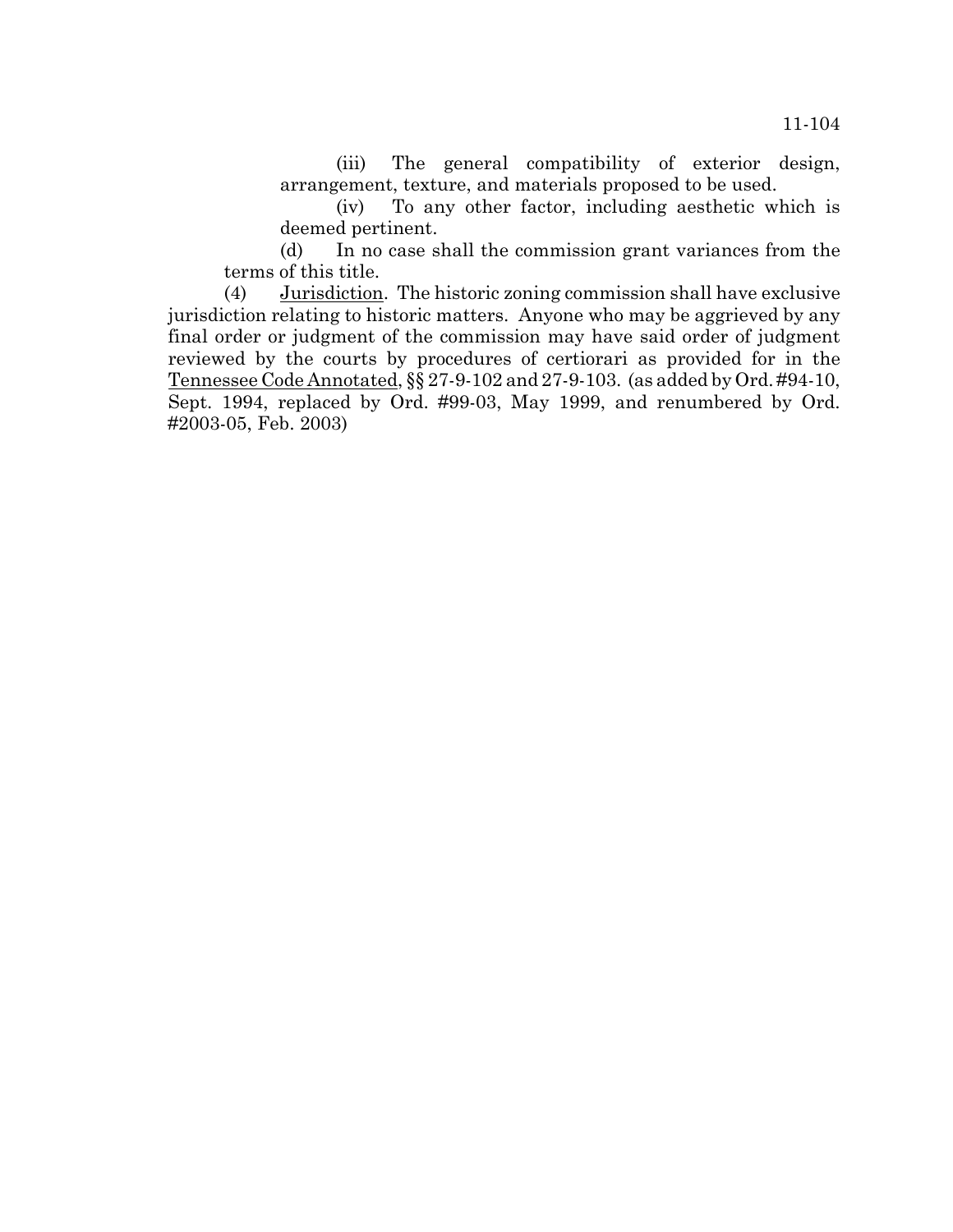|          | Minimum Lot Size<br>Sq. Ft.      |                             |                      |  | Minimum yard<br>Requirements From<br><b>Property Lines</b> |                     |        |                                 |
|----------|----------------------------------|-----------------------------|----------------------|--|------------------------------------------------------------|---------------------|--------|---------------------------------|
| District | Area in<br>Sq. Ft.               | Per<br>Additional<br>Family | Lot Width<br>in Feet |  | Front                                                      | Side<br>(each side) | Rear   | Maximum Height<br>of Structures |
| $R-1$    | 15,000                           | 7,500                       | $80$ ft. $\!$        |  | 30 ft.                                                     | 15 ft.              | 25 ft. | 35 ft.                          |
| $R-2$    | 12,000                           | 4,500                       | $50$ ft. $\,$        |  | 30 ft.                                                     | 8 ft.<br>per story  | 20 ft. | 35 ft.                          |
| $R-3$    | 6,000                            | 2,000                       | $50$ ft. $\!$        |  | 30 ft.                                                     | 8 ft.<br>per story  | 20 ft. | 35 ft.                          |
| $H-1$    | As Required In Specific District |                             |                      |  |                                                            |                     |        |                                 |
| $B-1$    |                                  |                             |                      |  | 30 ft.                                                     | 10 ft.              | 25 ft. | 35 ft.                          |
| $B-2$    |                                  |                             |                      |  |                                                            |                     |        | 70 ft.                          |
| $B-3$    |                                  |                             |                      |  | 30 ft.                                                     | 10 ft.              | 25 ft. | 70 ft.                          |
| $B-4$    |                                  |                             |                      |  | 30 ft.                                                     | 10 ft.              | 25 ft. | 70 ft.                          |
| $B-5$    |                                  |                             |                      |  | 30 ft.                                                     | 10 ft.              | 25 ft. | 35 ft.                          |
| $M-1$    |                                  |                             |                      |  | 30 ft.                                                     | 20 ft.              | 25 ft. | 70 ft.                          |

## 11-530. Area, yard, and height requirements.

\*Except forty feet (40') on cul-de-sac (as renumbered by Ord. #2003-05, Feb. 2003)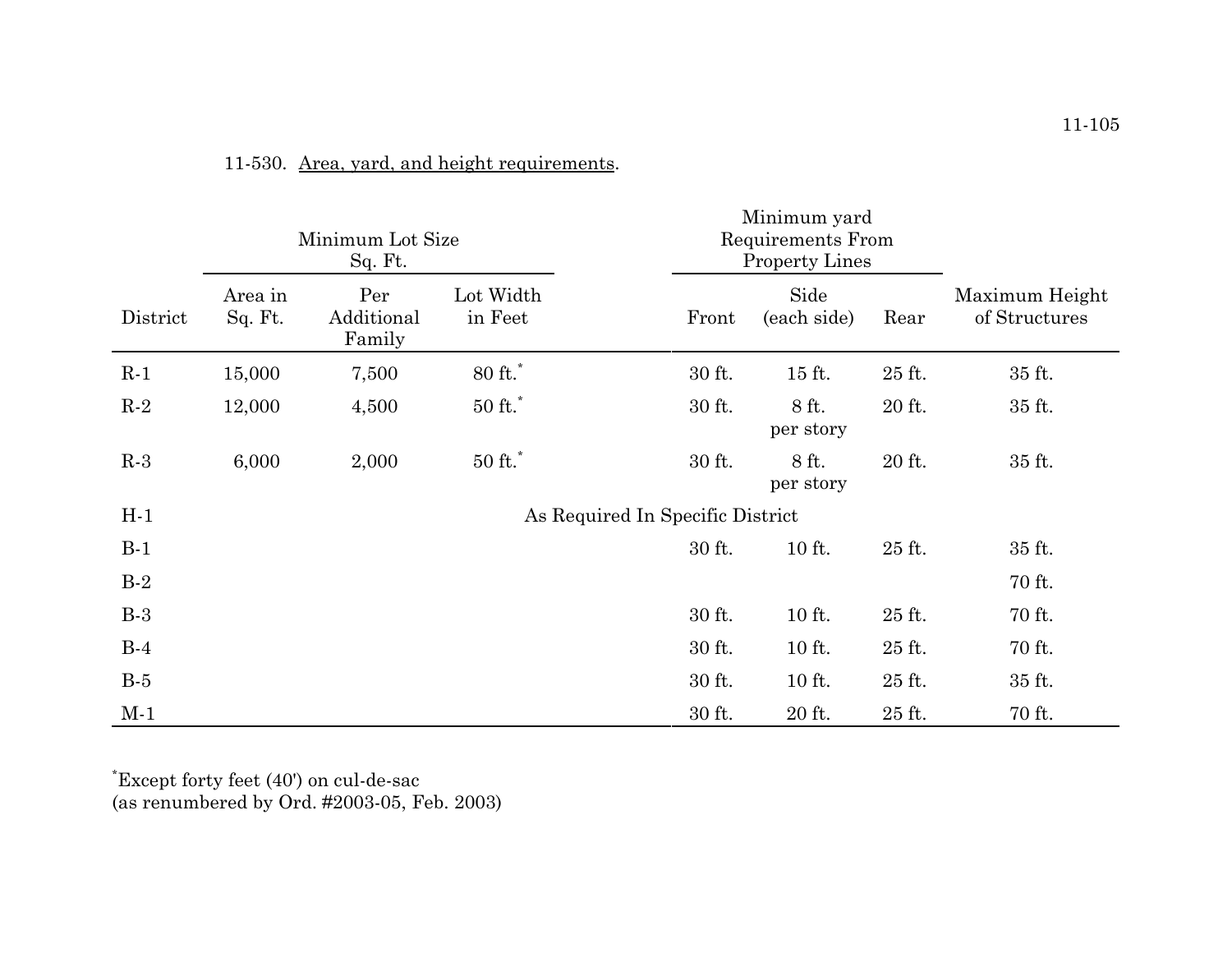11-531. Amendment. (1) Procedure. The board of mayor and aldermen may amend the regulations, restrictions, boundaries, or any provision of this title. Any member of the town board may introduce such amendment, or any official, board or any other person may present a petition to the board of mayor and aldermen requesting an amendment or amendments to this chapter.

(2) Approval by planning commission. No such amendment shall become effective unless the same be first submitted for approval, disapproval or suggestions to the planning commission within thirty (30) days disapproves after such submission, it shall require the favorable vote of the majority of the entire membership of the town board to become effective. If the planning commission neither approves nor disapproves such proposed amendment within forty-five (45) days after such submission, the action of such amendment by said board shall be deemed favorable.

(3) Introduction of amendment. Upon the introduction of an amendment to this chapter or upon the receipt of a petition to amend this chapter, the board of mayor and aldermen shall publish a notice of such request for an amendment, together with the notice of time set for hearing by the board of mayor and aldermen on the requested change. Said notice shall be published in some newspaper of general circulation in the Town of Jonesborough, Tennessee. Said hearing by the board of mayor and aldermen shall take place not sooner than fifteen (15) days after the date of publication of such notice. (as added by Ord. #94-10, Sept. 1994, replaced by Ord. #99-03, May 1999, and renumbered by Ord. #2003-05, Feb. 2003)

11-532. Legal status provisions. (1) Conflict with other ordinance. In case of conflict between this chapter or any part thereof, and the whole or part of any existing or future ordinance of the Town of Jonesborough, the most restrictive shall in all cases apply.

(2) Validity. If any section, clause, provision, or portion of this chapter shall be held to be invalid or unconstitutional by any court of competent jurisdiction, such holding shall not affect any other section, clause, provision, or portion of this chapter which is not of itself invalid or unconstitutional.

(3) Effective date. This chapter shall take effect and be in force fifteen (15) days from and after its passage, the public welfare demanding it. (as added by Ord. #94-10, Sept. 1994, replaced by Ord. #99-03, May 1999, and renumbered by Ord. #2003-05, Feb. 2003)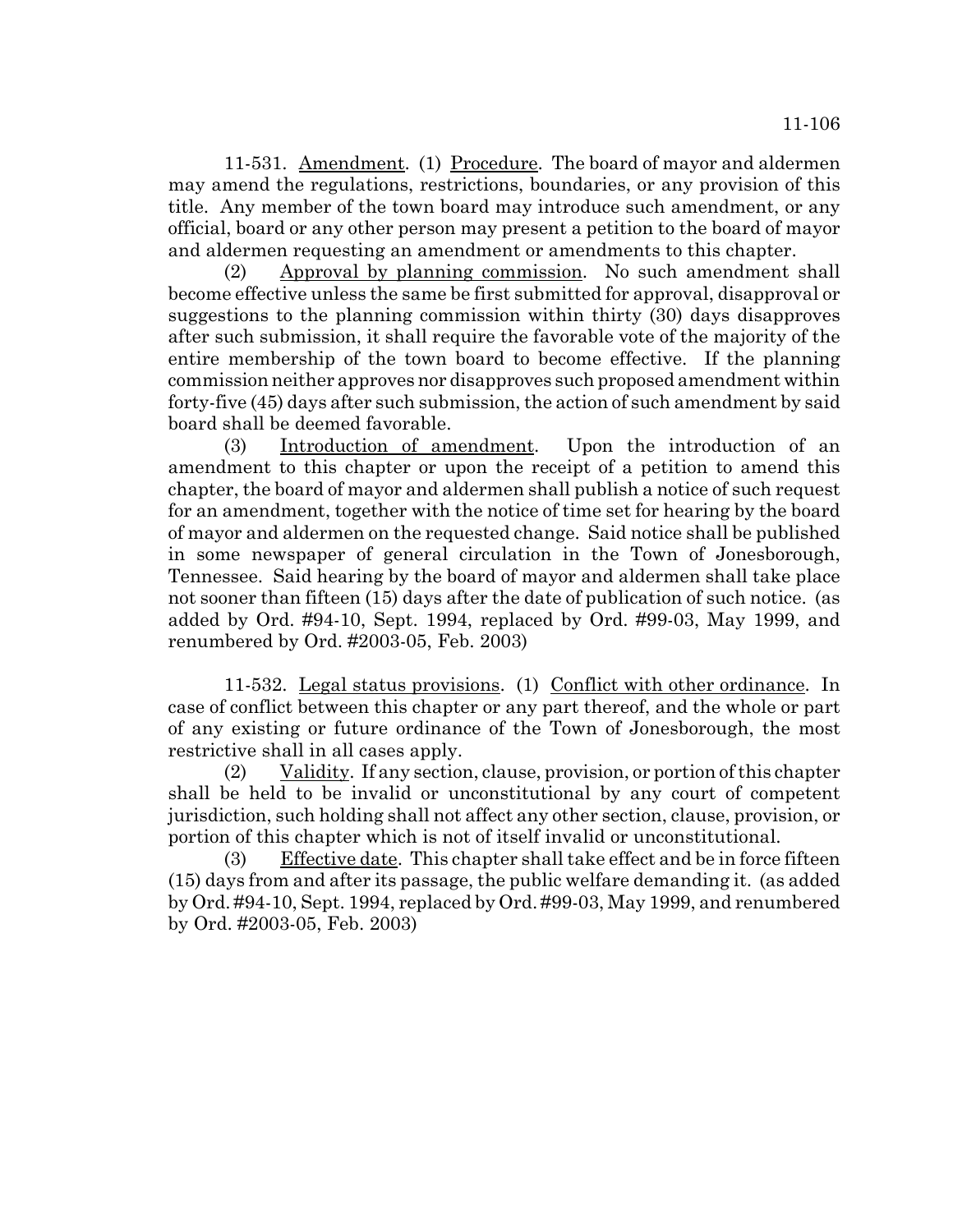## CHAPTER 6

## LANDSCAPING REQUIREMENTS

## **SECTION**

- 11-601. Short title.
- 11-602. Purpose.
- 11-603. Definitions and interpretations.
- 11-604. Site plan information required.
- 11-605. The landscaping plan.
- 11-606. Protection of existing plantings.
- 11-607. Standards for accepting existing plantings.
- 11-608. Incentives for preserving specimen trees and existing plantings.
- 11-609. General landscape design standards.
- 11-610. Prohibited plantings.
- 11-611. Buffering.
- 11-612. Classification of buffer areas.
- 11-613. Protective screening.
- 11-614. Parking lot landscaping.
- 11-615. Frontage landscape areas.
- 11-616. Completion bond.
- 11-617. Maintenance required.
- 11-618. Continued maintenance requirements.
- 11-619. Application procedures new developments.
- 11-620. Minor changes to approved or conditionally approved plans.
- 11-621. Application procedures expansions of and/or alterations to existing developments.
- 11-622. Expiration of approved landscape plans.
- 11-623. Alternative methods of compliance.
- 11-624. Conflict.
- 11-625. Severability.

11-601. Short title. This chapter shall be known as the Landscape Ordinance of the Town of Jonesborough, Tennessee. (Ord. of Jan. 8, 1970, § 71, as amended by Ord. of April 8, 1980, § 1, and Ord. of Jan. 13, 1986, art. III, and replaced by Ord. #2001-15, Dec. 2001, and Ord. #2009-09, Sept. 2009)

11-602. Purpose. The purpose of this chapter, authorized by chapter 44 of 1935 Public Acts of Tennessee, as amended, is to promote and regulate the planting, protection, and maintenance of trees, shrubs, and other landscaping materials in order to ensure land use compatibility and lessen the impact on the community of high intensity users while at the same time encouraging economic development. The chapter attempts to enhance the town's environment and visual character for its citizens' use and enjoyment, while safeguarding property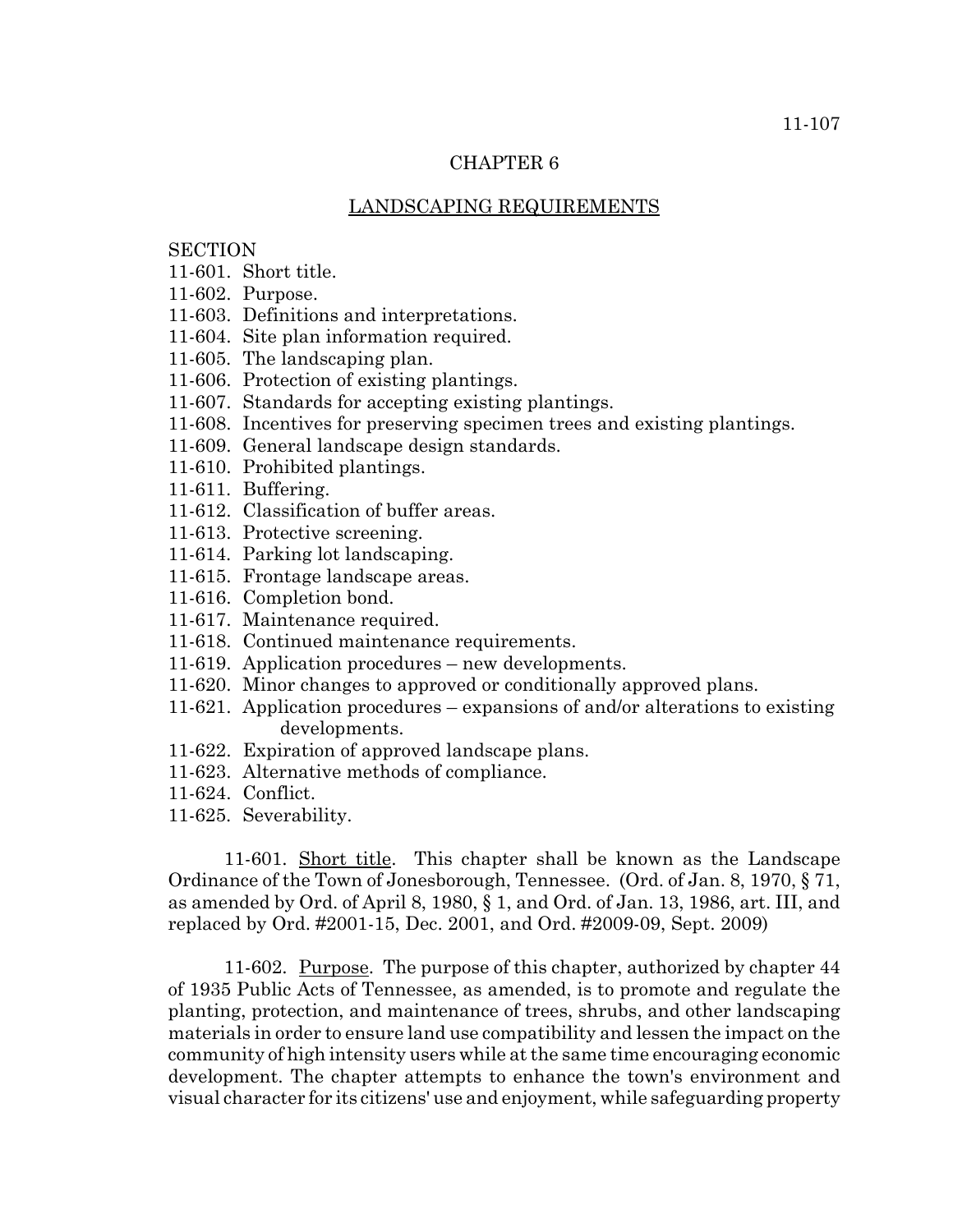values by promoting high quality development. Finally, the chapter attempts to preserve and/or stabilize the area's ecological balance, and mitigate the effects of air, water and noise pollution. (Ord. of Jan. 8, 1970, § 72, as replaced by Ord. #2001-15, Dec. 2001, and Ord. #2009-09, Sept. 2009)

11-603. Definitions and interpretations. (1) "Berm." A mound of soil or man-made raise area used to obstruct views, decrease noise, and/or otherwise act as a buffer between incompatible land uses.

(2) "Buffer." An area within a property or site, generally adjacent to and parallel with the property line, either consisting of natural existing vegetation or created by the use of trees, shrubs, fences, wall, and/or berms, designed to limit continuously the view of and sound from the site to adjacent sites of properties.

(3) "Caliper." The diameter of a tree trunk measured in inches, six inches (6") above ground level for trees up to four inches (4") in diameter and twelve inches (12") above ground level for trees over four inches (4") in diameter. Caliper is a common means of measuring trunk diameter on young trees.

(4) "Certificate of occupancy." A document issued by the building inspector which permits the occupancy or use of a building and which certifies that the structure for use has been constructed, arranged, and will be used in compliance with all applicable codes.

(5) "Curb." A stone, concrete, or other improved boundary usually marking the edge of the roadway or paved areas.

(6) "DBH (Diameter Breast Height)." The diameter of a tree measured four and one-half feet (4-1/2') above ground level. DBH is common means of measuring the diameter of large trees.

(7) "Deciduous." Plants that drop their foliage annually before becoming dormant.

(8) "Developer." The legal or beneficial owner or owners of a lot or of any land included in a proposed development. Also, the holder of an option or contract to purchase, or any other person having enforceable proprietary interest in such land.

(9) "Development." Any man-made change to improved or unimproved real estate, including, but not limited to, buildings or other structures, dredging, drilling operation, excavation, filling, grading, paving, or the removal of healthy trees over six inches (6") DBH.

(10) "Drip line." A vertical line extending from the outer edge of the canopy of a tree to the ground.

(11) "Evergreen." A plant with foliage that remains green year-round.

(12) "Frontage landscaped area." A landscaped area located at the perimeter of the lot along all abutting public streets.

(13) "Hedge." A landscape barrier consisting of a continuous, dense planting of shrubs.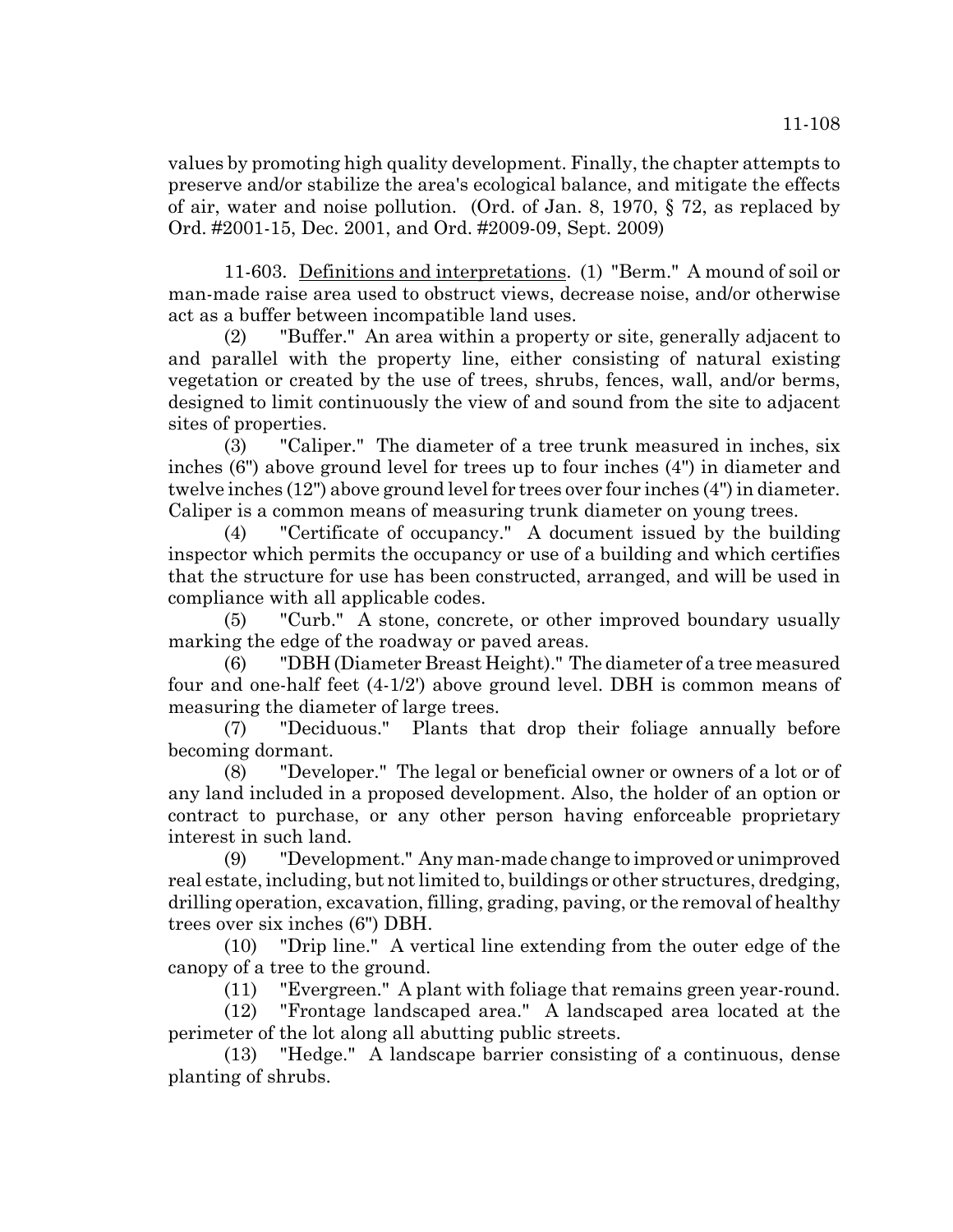(14) "Impervious surface." A surface that has been compacted or covered with a layer of material so that it is highly resistant to infiltration by water.

(15) "Incompatibility of land uses." An issue arising from the proximity or direct association of contradictory, incongruous, or discordant land uses or activities, including the impacts of noise vibration, smoke, odors, toxic matter, radiation, and similar environmental conditions.

(16) "Interior planting island." An island located within the interior of a parking lot.

(17) "Island." A raised area, usually curbed, placed to protect landscaping and separate traffic flow.

(18) "Landscape specialist." For purposes of this chapter, a landscape specialist shall include anyone with a professional training and experience in the principles of landscaping.

(19) "Lot." A designated parcel, tract, or area of land established by a plat or otherwise as permitted by law and to be used, developed, or build upon as a unit.

(20) "Maintenance guarantee." Any security which may be required and accepted by the Jonesborough Regional Planning Commission to ensure that necessary improvements will function as required for a specific period of time.

(21) "Mulch." A layer of wood chips, dry leaves, straw hay, plastic, or other materials placed on the surface of the soil around plants to retain moisture, prevent weeds from growing, hold the soil in place, or aid plant growth.

(22) "Nursery." Land or green houses to raise flowers, shrubs, and plants for sale.

(23) "Off-street parking." A parking space provided in a parking lot, parking structure, or private driveway.

(24) "Ornamental tree." A deciduous tree planted primarily for its ornamental value or for screening purposes; tends to be smaller at maturity than a shade tree.

(25) "Overhang." The portion of a vehicle extending beyond the wheel stops or curb.

(26) "Performance guarantee." Any security that may be accepted by the Jonesborough Regional Planning Commission as guarantee that the improvements required as part of an application for development are satisfactorily completed.

(27) "Protective screening." A structure of plantings, consisting of fencing, berms, and/or evergreen trees or shrubs providing a continuous view obstruction within a site or property.

(28) "Setback." The distance between the building and any lot line.

(29) "Shade tree." A tree, usually deciduous, planted primarily for overhead canopy.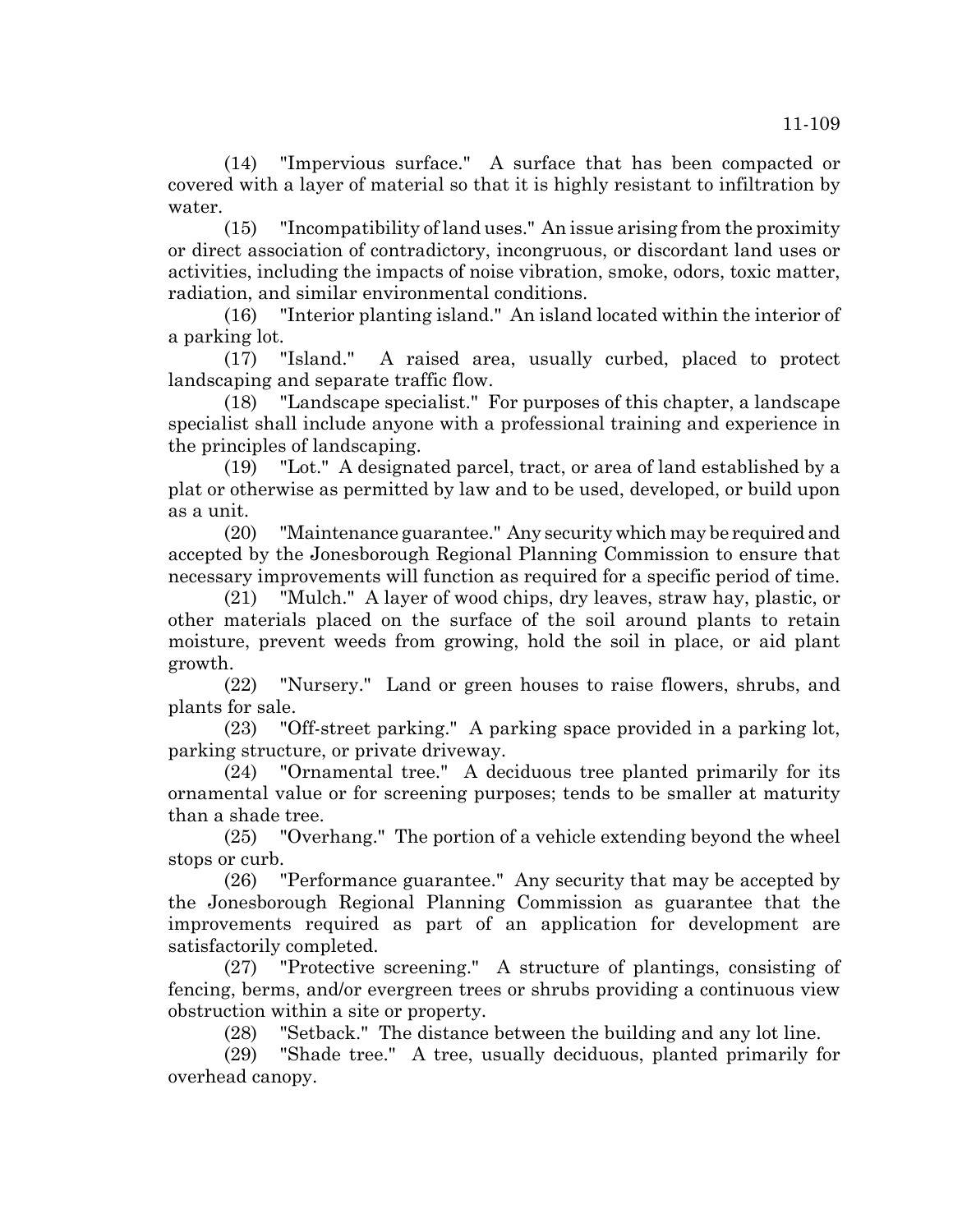(30) "Shrub." A self-supporting woody perennial plant of low to medium height characterized by multiple stems and branches continuous from the base usually not more than ten feet (10') in height at maturity.

(31) "Sight distance triangle." A portion of land formed by the intersection of two (2) street right-of-way lines and points along each right-of-way thirty feet (30') from the intersection. Within this triangle nothing shall be erected, placed, planted, or allowed to grow in such a manner as to limit or obstruct the sight distance of motorists entering or leaving the intersection. In general, this would mean that a clear view shall be provided between the heights of three feet (3') and fifteen feet (15') within the sight distance triangle.

(32) "Specimen tree." A particularly impressive or unusual example of a species due to its size, shade, age, or any other trait that epitomizes the character of the species.

(33) "Street, public." A public right-of-way set aside for public travel which:

(a) Has been accepted for maintenance by the Town of Jonesborough; or

(b) Has been dedicated to and accepted by the Town of Jonesborough for public travel by the recording of a street plat or a plat of subdivision which has been approved by the planning commission.

(34) "Topsoil." The original layer of soil material to a depth of six inches (6") which is usually darker and richer than the subsoil.

(35) "Vision clearance." A condition which is achieved when nothing is erected, placed, planted, or allowed to grow in such a manner as to limit or obstruct the sight distance of motorists entering or leaving an intersection. (Ord. of Jan. 8, 1970, § 73, as amended by Ord. of Jan. 13, 1986, and replaced by Ord. #2001-15, Dec. 2001, and Ord. #2009-09, Sept. 2009)

11-604. Site plan information required. Because the landscape plan is often not submitted for approval until after the other required aspects of a site plan have been approved by the planning commission, the following information is required in the initial site plan submitted:

(1) Location and dimensions of buffer areas;

(2) General size, species, number and location of existing tree and shrub species in required buffer and setback areas;

(3) Approximate location, size and species of any tree recommended for preservation by the urban forester or qualified staff, if the information has been made available. Information provided by the urban forester may be attached to the site plan if not included on the plan;

(4) Location and description of any tree protection devices that need to be installed prior to the beginning of grading or excavation;

(5) Location and dimensions of frontage landscape areas;

(6) Location and dimensions of required parking lot planting areas;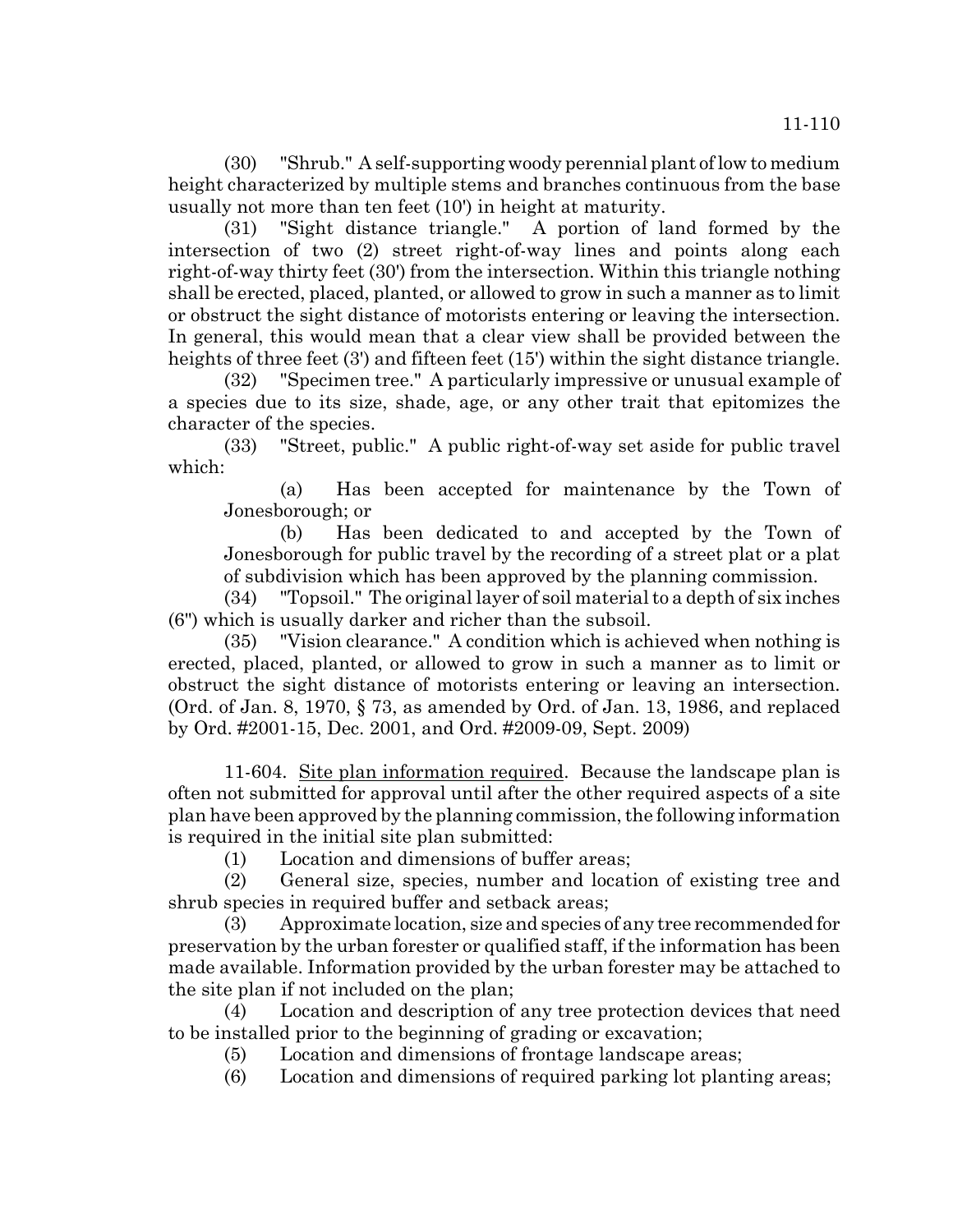11-605. The landscaping plan. A generalized landscape plan shall be submitted whenever a site plan is required by the Jonesborough Planning Commission or through the Jonesborough Zoning Ordinances. Plans shall be submitted at least ten (10) business days prior to the regular meeting date of the commission so they can first be reviewed by the Jonesborough Tree and Townscape Board. The tree and townscape board will submit comments, recommendations, or concerns to the planning commission to be included in its review. At minimum, the landscape plan shall indicate:

(1) The size, location, number, and type of species involved in proposed frontage landscaped areas, landscape islands within parking lots, and screening, and buffers.

The Jonesborough Urban Forester or qualified staff shall, when possible, undertake a field review of the site plan area and mark specimen trees that should be preserved when possible because of one (1) of the following:

(a) The tree represents a quality specimen of its species and would require numerous years to duplicate;

(b) The tree represents a hard-to-find native species; or

(c) The location of the tree provides a natural buffer from adjoining properties or facilities.

Contractors or developers are expected to explore ways to preserve these designated trees and provide reasonable justification for removing said trees in the site grading process. The information from the urban forester or qualified staff should be included on the landscape plan or attached to the plan along with any justification for removing trees.

(2) The distance of plantings to be used for landscaping from intersections (include and highlight location of all sign distance triangles), utility lines and other potential points of conflict. Each developer shall be responsible for coordinating the location of plantings with the existing and/or proposed location of above and below ground utilities, including street lights.

(3) The number of parking spaces and/or the square footage of area designated for parking.

(4) The distance of the farthest individual parking space from a required parking lot tree.

(5) The zoning associated with both the proposed development and surrounding properties.

(6) The types of activities conducted on adjacent properties.

(7) The general location of existing specimen trees, if any.

(8) Where existing plantings are to be retained and how these plantings will be protected during the construction process. Drawings shall delineate the drip line of trees desired for preservation.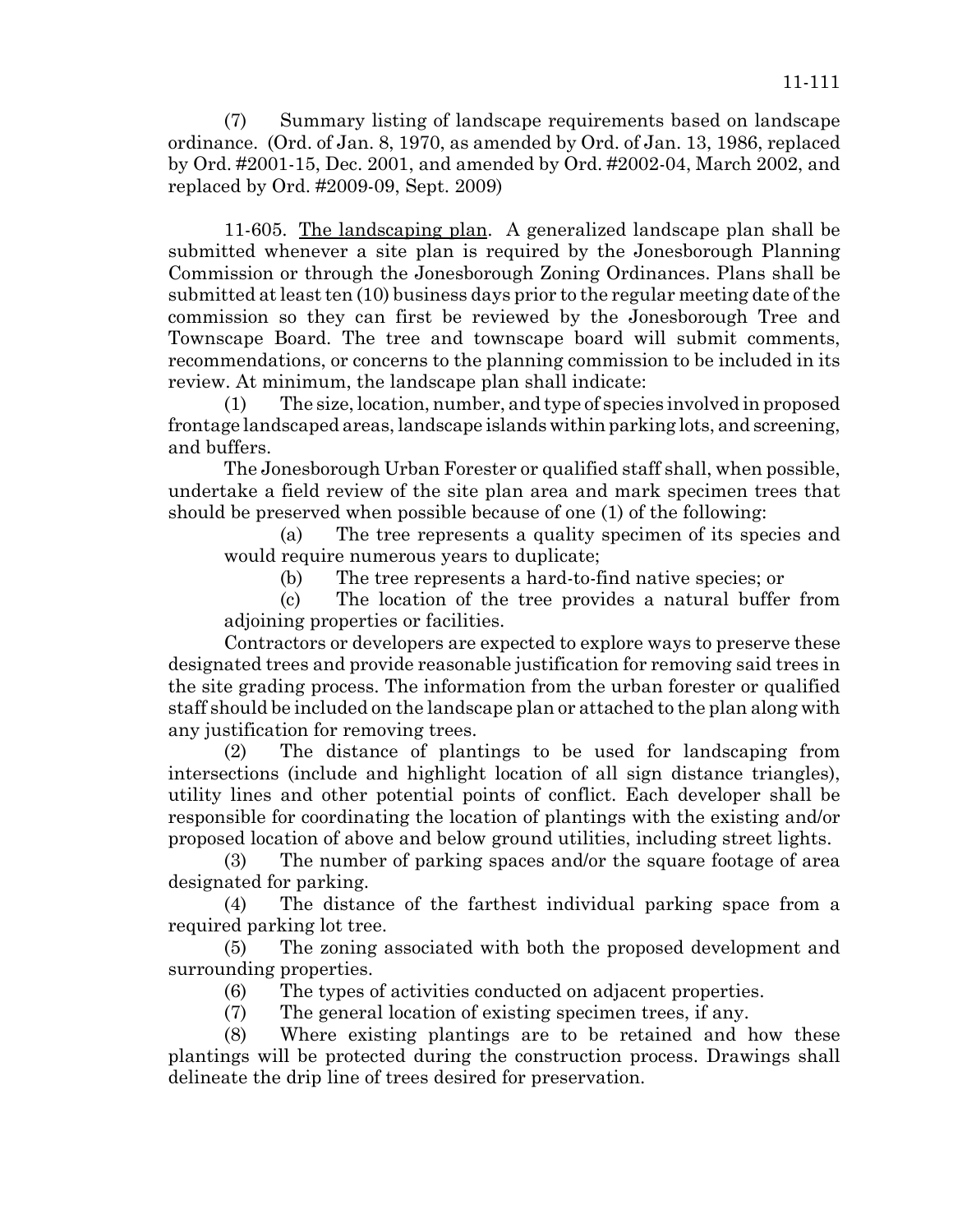(9) Location and description of other landscape improvements, such as earth berms, walls, fences, and screens.

(10) Any other information as may be required to assess compliance with this chapter. (Ord. of Jan. 8, 1970, § 75, as replaced by Ord. #2001-15, Dec. 2001, and Ord. #2009-09, Sept. 2009)

11-606. Protection of existing plantings. Where existing plantings are to be preserved, as noted in the landscape plan, the following protection measures or the performance base equivalents shall apply:

(1) Species intended for preservation on the landscape plan shall be clearly marked with protective fencing or some other approved barrier that is placed at the designated distance on the approved site plan or a distance approved by the urban forester or qualified staff prior to the initiation of excavation. Species designed for preservation should be protected prior to the beginning of grading or the establishment of building pads or paved areas.

(2) No soil should be placed around trees that are intolerant of fill and are to be saved. Dogwoods, birches, oaks, and sugar maples and most conifers are, for example, intolerant to fill because their roots are often near the surface.

(3) Stockpiling of soil resulting from grading shall be located only in open areas. No material or temporary soil deposits shall be placed within four feet (4') of shrubs or ten feet (10') of trees designated for preservation.

(4) No soil shall be disturbed in a ten foot  $(10)$  radius or, if greater, within the drip line of the tree(s) to be preserved.

(5) Barriers used to protect existing plantings shall be self-supporting (i.e., not supported by the plants they are protecting), a minimum of three feet (3') high, and constructed of durable material that will last until construction is completed.

(6) Should machinery, during the construction process, be required to cross though a protected zone, at least four (4") inches of chip mulch shall be placed on the ground to displace the weight of machines and prevent loss of pores in the soil that allow passage of air and water to roots.

(7) After construction, curbing placed around existing trees shall be at least three and one-half feet (3-1/2') from the base of the tree, as measured six inches (6") above the ground, or no closer than the halfway point between the drip line and the trunk of the tree, whichever distances is greater. (Ord. of Jan. 8, 1970, § 76, as replaced by Ord. #2001-15, Dec. 2001, and Ord. #2009-09, Sept. 2009)

11-607. Standards for accepting existing plantings. Existing plantings will only be accepted as fulfilling the landscaping requirements of this chapter where they meet the following requirements:

(1) They are healthy and listed as an acceptable species in the list of acceptable species maintained by the Jonesborough Building Inspector.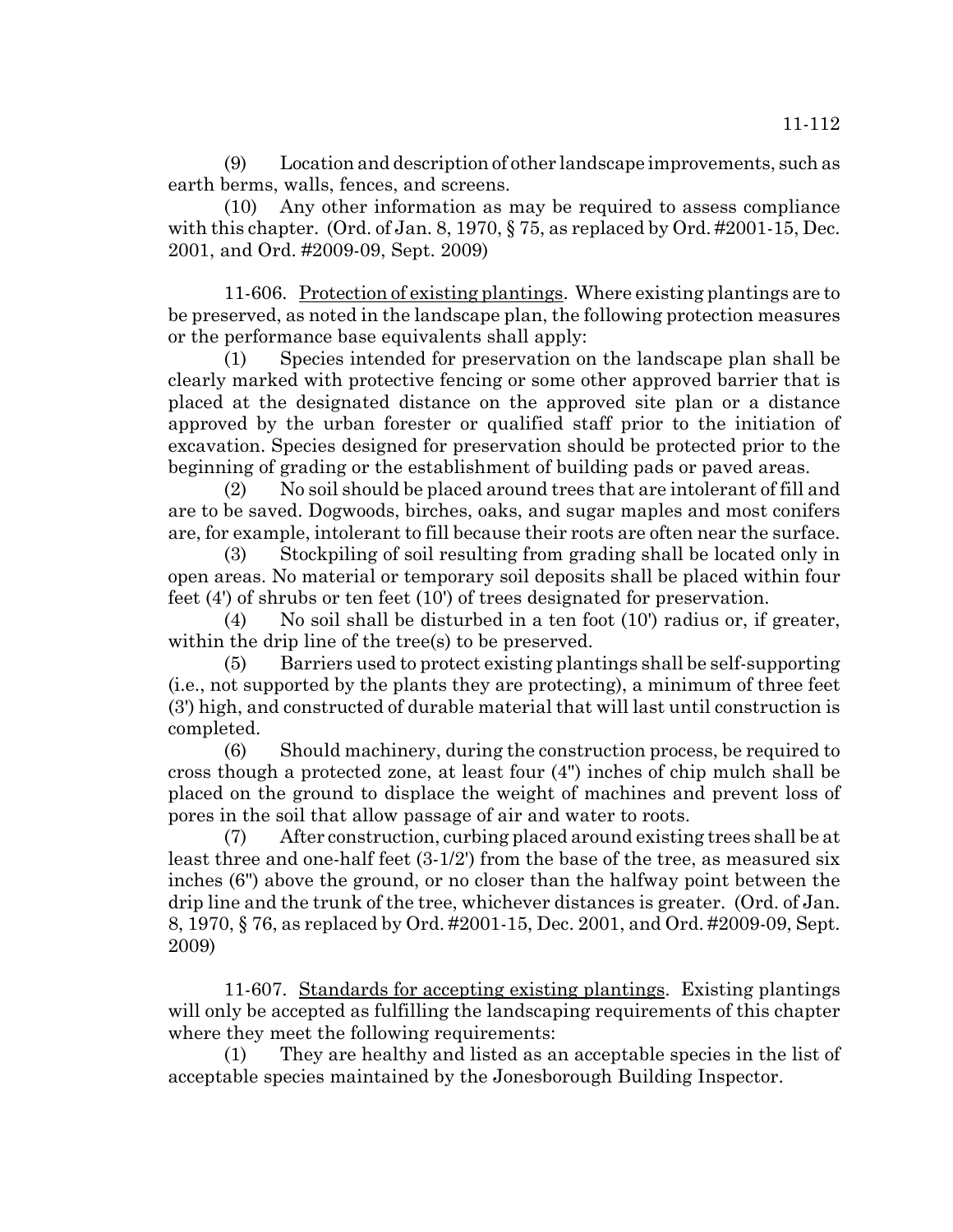(2) They do not and are not likely to interfere with utilities, vision clearance standards, or obscure street lights.

(3) They meet the size, location, and other applicable requirements of this chapter. (Ord. of Jan. 8, 1970,  $\S$  77, as replaced by Ord. #2001-15, Dec. 2001, and Ord. #2009-09, Sept. 2009)

11-608. Incentives for preserving specimen trees and existing plantings. To encourage for the preservation of a specimen tree or significant wooded area, setback requirements along side and rear property lines may, upon review and approval by the board of zoning appeals, be reduced by as much as twenty-five percent (25%). Also, the number and size of required parking spaces may, if approved by the planning commission, be modified to encourage the preservation of existing plantings. (Ord. of Jan. 8, 1970, § 78, as amended by Ord. of Oct. 8, 1974, § 3, and replaced by Ord. #2001-15, Dec. 2001, and Ord. #2009-09, Sept. 2009)

11-609. General landscape design standards. (1) General size specifications. At the time of planting, all required trees shall have a minimum trunk diameter of at least two inches (2"), as measured at six inches (6") above the ground, and shall be nursery grown. All required trees shall have a minimum height of six feet (6') when planted. All required shrubs used for buffering shall have a minimum height of two feet (2') when planted and shall be capable of reaching a minimum height of three feet (3') within three (3) years of planting. All shrubbery shall be nursery grown.

(2) Tree types. Tree type may vary depending on overall effect desired. However, where ten (10) or more new trees are required, a mixture of more than one (1) species shall be provided to create a natural look and guard against the possibility of disease obliterating all required trees. As a rule, trees should be indigenous, relatively fast growing, not particularly susceptible to insects and disease, long-living, and require little care. A list of acceptable tree species is maintained by the urban forester or other staff and trees not found on the list may be credited as a required tree; provided that the tree and townscape board is provided with justification for the species from a developer or the urban forester or qualified staff and the board approves the species submitted.

(3) General spacing standards. Proper spacing distances depend on the tree type, its growing habits, and whether freestanding specimens or an interlaced canopy is desired. As a general rule, unless a canopied effect is desired (e.g. for buffering), a good guide is to space trees so as to exceed the farthest extent of branch development at maturity. Required shade trees shall generally have a minimum horizontal separation from other required trees of eight feet (8'). In all cases, required trees, whether new or existing, shall be spaced so that they will not interfere with utilities, obstruct vision clearance, or obscure streetlights. (Ord. of Jan. 8, 1970, art. 8, as replaced by Ord. #2001-15, Dec. 2001, and Ord. #2009-09, Sept. 2009)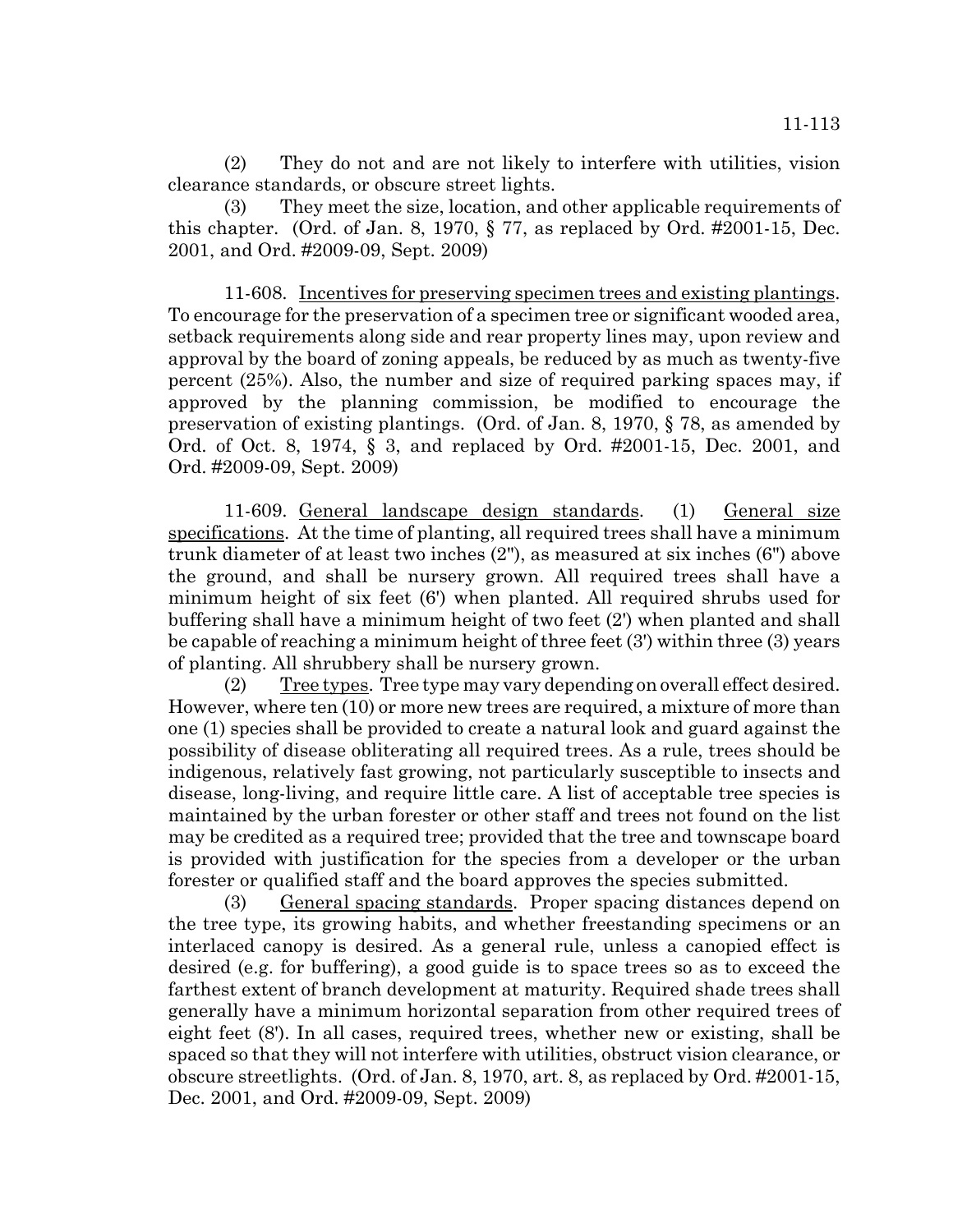11-610. Prohibited plantings. (1) Utility considerations. As noted in other sections of this chapter, consideration shall always be given to the placement and type of plantings, particularly trees, involved in a landscape design so that such plantings will not interfere with utilities. Specifically, it shall be unlawful for any person to plant the following:

(a) Within any recorded sewer or water easement, any species prone to clogging water or sewer lines with roots, including, but not limited to: Poplar, Box Elder, Silver Maple, American Elm, Catalpa, Siberian Elm, Cotton Wood, Black Walnut, and Weeping Willow.

(b) Within any recorded easement for overhead electric or telephone lines, any species known to reach a mature height greater than twenty feet (20').

(2) Vision clearance considerations. All species shall be located so that they provide for vision clearance. Vision clearance shall be evaluated on both the existing physical characteristics of a species and its anticipated physical dimensions at maturity. (as added by Ord. of Jan. 13, 1986, and replaced by Ord. #2001-15, Dec. 2001, and Ord. #2009-09, Sept. 2009)

11-611. Buffering. (1) Intent. Buffer yard requirements are designed to provide physical separation and visual screening between adjacent land uses that are not fully compatible, such as duplexes and service stations. Buffering is also necessary to create privacy, soften glare, filter noise, and modify climatic conditions.

(2) Applicability. Buffer yards are required where development of a new higher impact use, resulting from either a new use of a vacant lot through a change in ownership or tenancy, abuts an existing lower impact use. Impact use classifications are discussed in the subsequent  $\S$  11-612 entitled "Classification of buffer areas." In cases where the use classification is uncertain, the planning commission shall make a decision based on the specific situation, character of the use, and the surrounding and/or proposed plan of development. For example, the use of public-owned buildings, which is permitted in all zoning districts, will have very different impacts on abutting properties, depending on the nature of the use. As a result, buffering for these kinds of uses shall be evaluated on the basis of the most similar private sector use and the uses prevalent in the surrounding neighborhood. The Jonesborough Regional Planning Commission and the Jonesborough Board of Mayor and Aldermen may increase buffer yard requirements where it has approval authority.

(3) Appeals. Whenever Class 3 buffers are required, if, at the time of site plan review, it is determined that the required buffer cannot reasonably be expected to provide visual screening within five (5) years of installation, the Jonesborough Regional Planning Commission in conjunction with the building inspector may require a different type of buffer than those specified below. If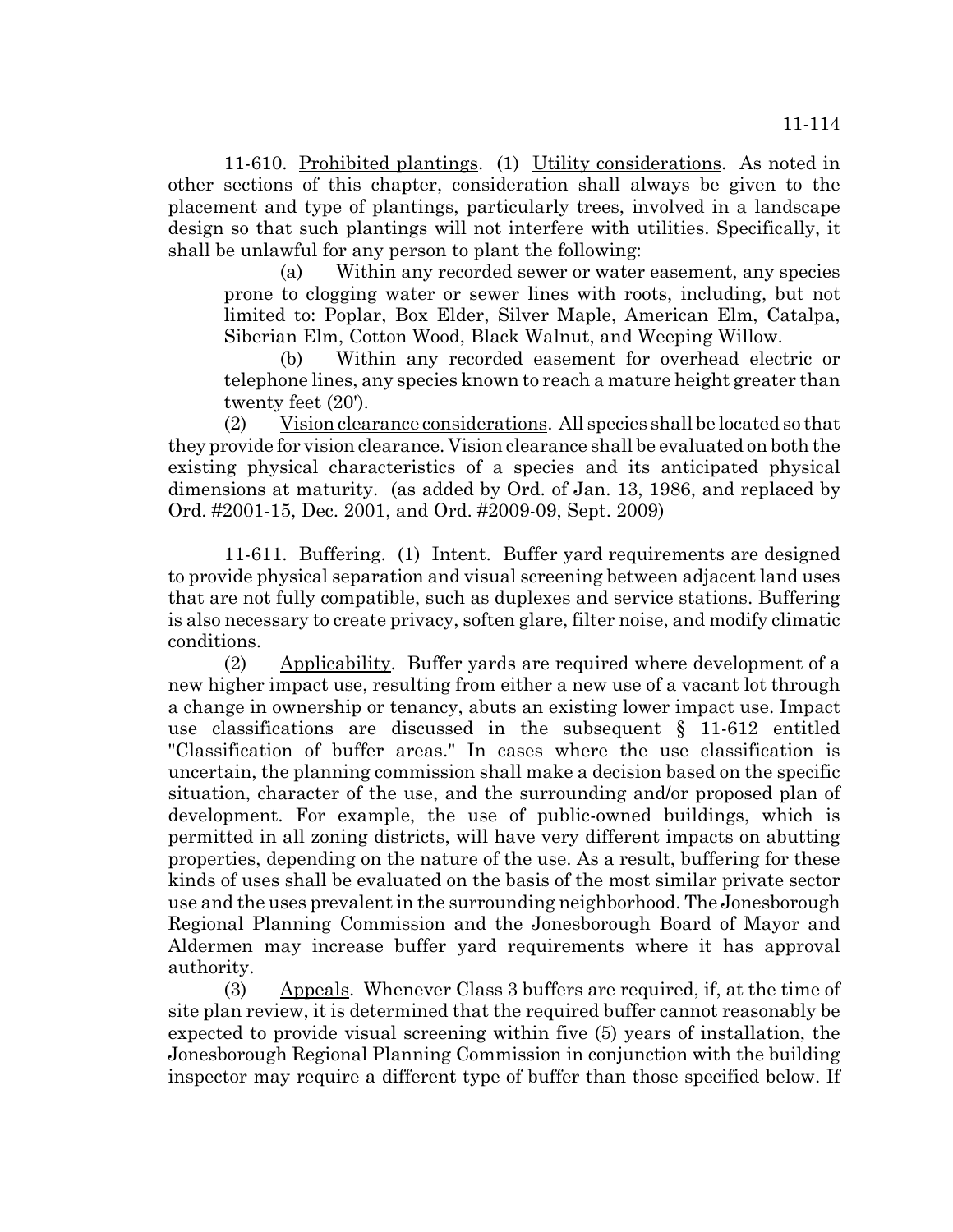applicant disagrees with the findings, he/she may appeal those findings to the board of mayor and aldermen.

- (4) Impact classification.
	- (N) No Impact: (1.) Any use, unless otherwise listed below, which is permitted in  $R-1$  or  $R-1A$  zoning district; (2.) Cemeteries; (3.) Golf Courses; (4.) Parks and similar uses.
	- (L) Low Impact: (1.) Any use, unless otherwise listed below, which is permitted in  $R-2$ ,  $R-3$ ,  $R-4$ ,  $B-1$  zoning districts;  $(2)$ . Community and neighborhood recreational facilities and similar uses.
	- (M) Medium Impact: (1.) Any use, unless otherwise listed below, which is permitted in the B-3 and B-4 zoning districts; (2.) Gasoline service stations; (3.) Convenience stores; (4.) Parking garages; (5.) Auto repair garages and similar uses; and (6.) Mini-warehouses.
	- (H) High Impact: (1.) Any use only permitted in the M-1 or M-2 zoning districts; and (2.) Any proposed development which would create more than 500 parking spaces.

| Adjoining Use<br>Classification | No Impact<br>(N) | $_{\text{LOW}}$<br>$Im$ pact $(L)$ | Medium<br>$Im$ pact $(M)$ | High Impact<br>(H) |
|---------------------------------|------------------|------------------------------------|---------------------------|--------------------|
| No Impact                       | None             |                                    | $\mathbf{2}$              | 3                  |
| Low Impact                      | None             | None                               |                           | 2                  |
| Medium Impact                   | None             | None                               | None                      |                    |
| High Impact                     | None             | None                               | None                      | None               |

#### Proposed Use Classification

Example: A new apartment complex (a low impact use) located in an R-3 zoning district will abut an existing single-family residential (a no impact use) area. The developers of the apartment complex (the high impact use) will be responsible for creating and arranging for the maintenance of a Class 1 buffer. However, if this apartment complex were to abut any equal or lower impact use, the developers of the complex would not be responsible for creating any new buffer area.

(5) Planting schedule. Plantings approved in the landscape plan in buffer or setback areas along residential or commercial lots adjoining properties not in the development area must be planted prior to the issuance of a certificate of occupancy for the structure constructed. In developments involving multiple structures or phased construction, the required buffering must be planted within or adjoining individual lots before the structure constructed is occupied.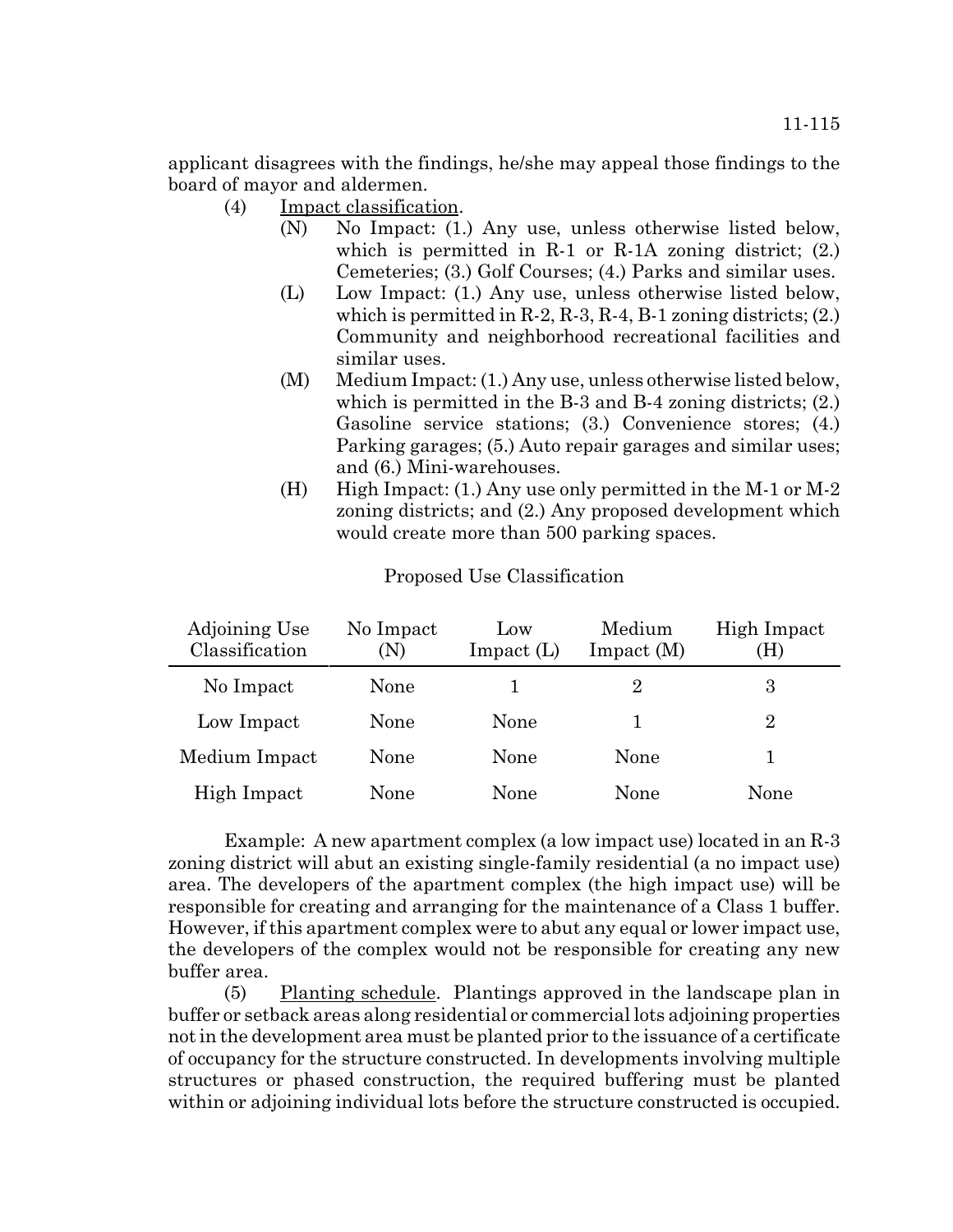The building inspector has the authority to issue a temporary certificate of occupancy on a lot by lot basis if buffer planting could truly not have been undertaken because of weather or some other legitimate restriction or roadblock. In such case, the developer or owner must sign an agreement stating the date the buffer planting will be completed. Failure to meet the agreement deadline will constitute a violation of the chapter with each day being considered a separate violation. (as added by Ord. #2001-15, Dec. 2001, and replaced by Ord. #2009-09, Sept. 2009)

### 11-612. Classification of buffer areas.

### **CLASS 1:**

A Class 1 buffer area is designed for those abutting uses, which are only mildly incompatible. For example, an apartment complex abutting a duplex. As a result, the buffer requirements associated with the Class 1 buffer are minimal. One (1) of the following three (3) options would be created as an acceptable minimum buffer.

### Option A1

One (1) row of evergreen trees spaced no greater than eight feet (8') on center. Species which may require different spacing standards may be approved; provided adequate documentation is submitted to justify a variation.



### Option B1

One (1) row of evergreen trees with a minimum width spaced no greater than twelve feet (12') on center and a minimum of four (4) shrubs provided per tree.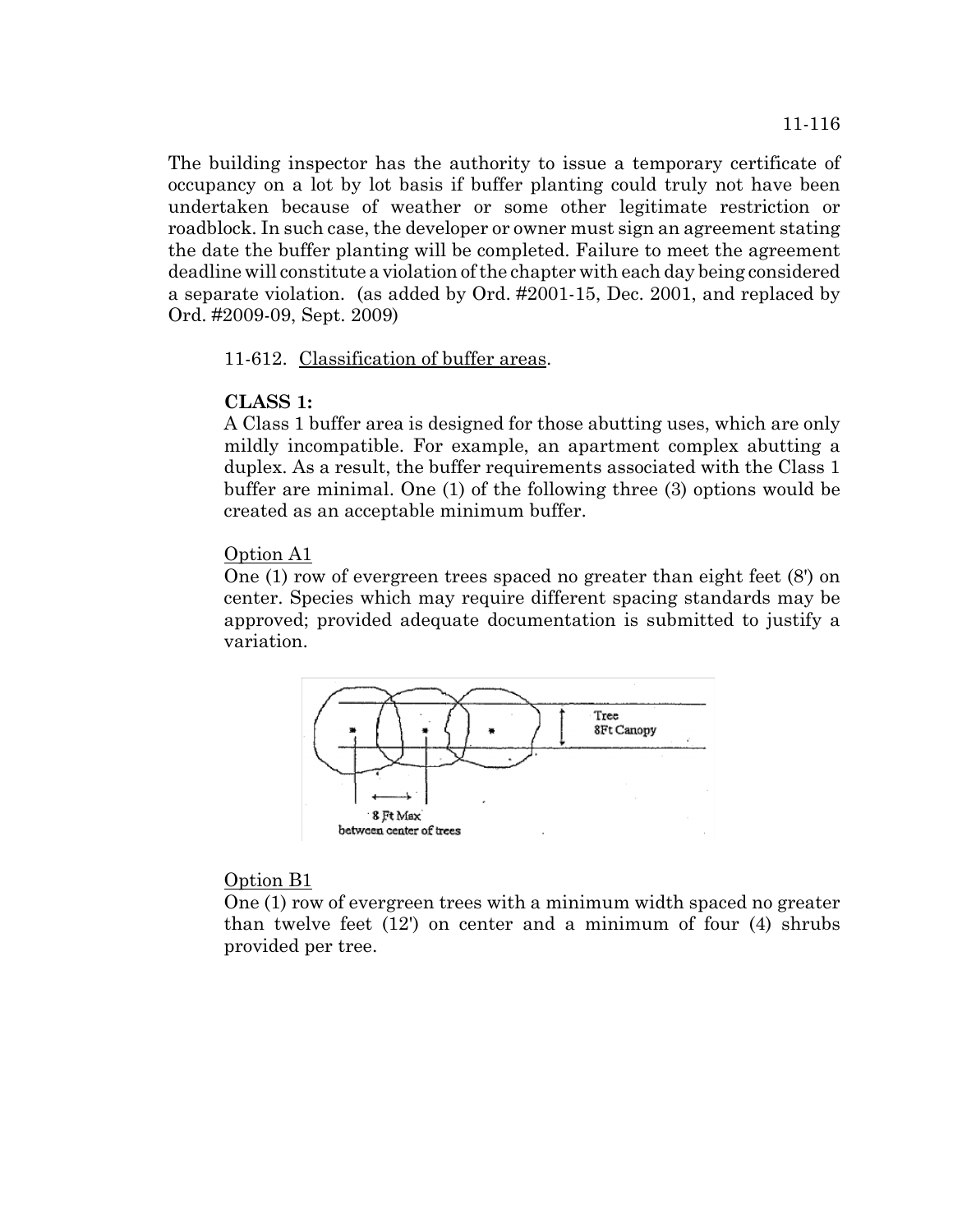

# Option C1

A solid barrier brick or masonry wall or wooden fence or equivalent at least six feet (6') in height. Where a landscaped berm is used and would be periodically mowed, for maintenance purposes, no slope shall exceed twenty-five percent (25%). Berms planted with ground cover and shrubs may be steeper; however, no slope shall exceed fifty percent (50%).

# **CLASS 2:**

Class 2 buffer areas are designed to provide greater shielding than is provided in the Class 1. Class 2 buffers are for incompatible uses, which, because of noise, lighting, smell, etc. require larger buffers. For example, a proposed commercial use abutting an existing single-family neighborhood would require a Class 2 buffer. The Class 2 buffering requirements could be met by completing, at a minimum, one (1) of the following options:

### Option A2

A minimum buffer strip width of twelve feet (12') with a row of trees no greater than twelve feet (12') on center and with no less than six (6) shrubs per tree.

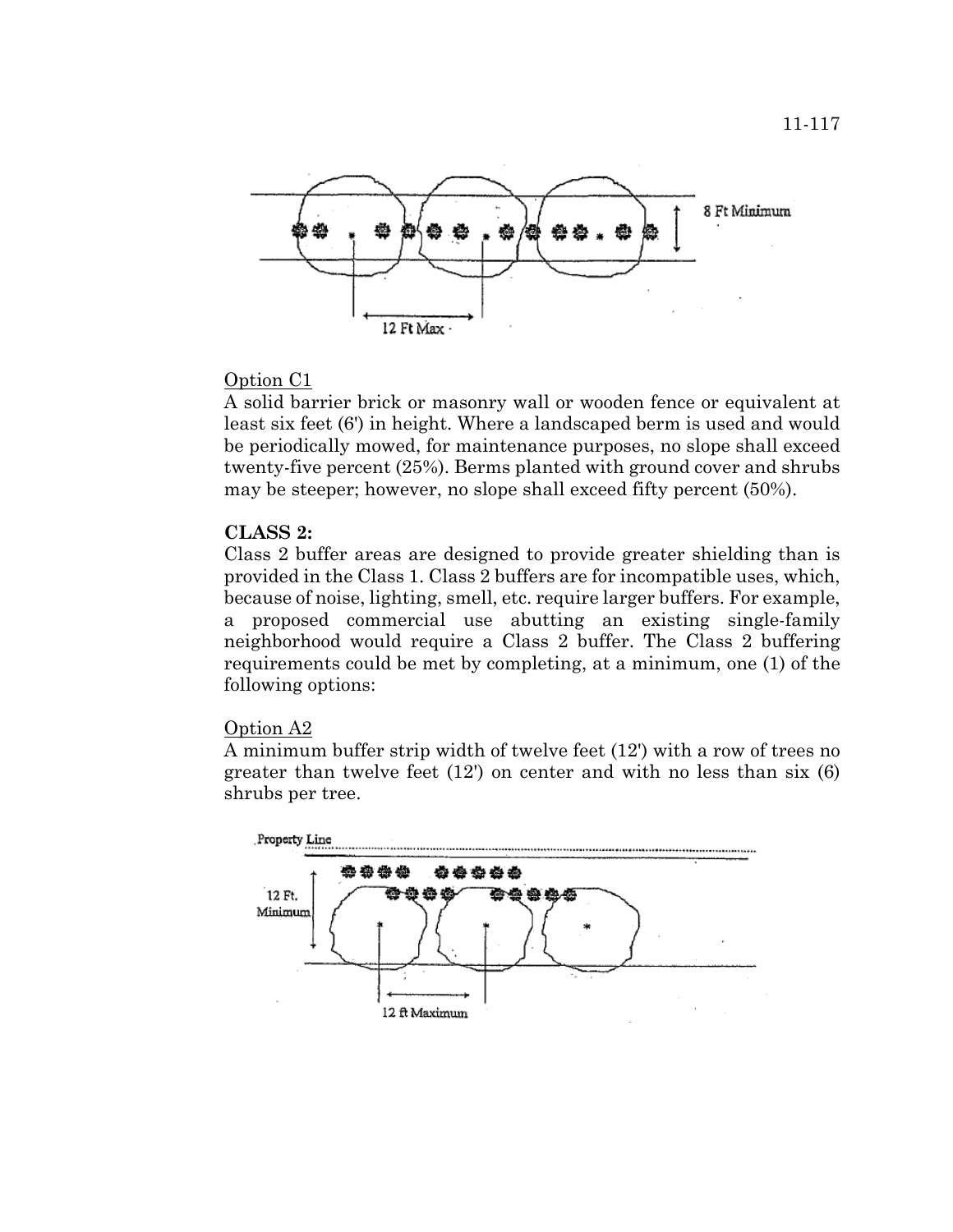# Option B2

A minimum buffer strip width of twelve feet (12'), a minimum six foot (6') high fence, specifically approved by the planning commission, with a row of trees not greater than twelve feet (12') on center and with no less than two (2) shrubs per tree.



# Option C2

A minimum buffer strip of twelve feet (12') with a double row of buffer trees, with a minimum row separation of eight feet (8') planted a maximum of twelve feet (12') on center.



# **CLASS 3:**

The Class 3 buffer is designed for abutting uses which are completely incompatible. For example, a development which will have a high level of noise, light, traffic (industry, large development) abutting a low density residential neighborhood would be required to construct a Class 3 buffer along the abutting property lines. At minimum, Class 3 buffer requirements could be met by adhering to one (1) of the following options:

# Option A3

A buffer strip with a minimum width of twenty-five feet (25') and with no less than three (3) rows of buffer trees with a minimum row separation of eight feet (8') and spaced no more than sixteen feet (16') on center.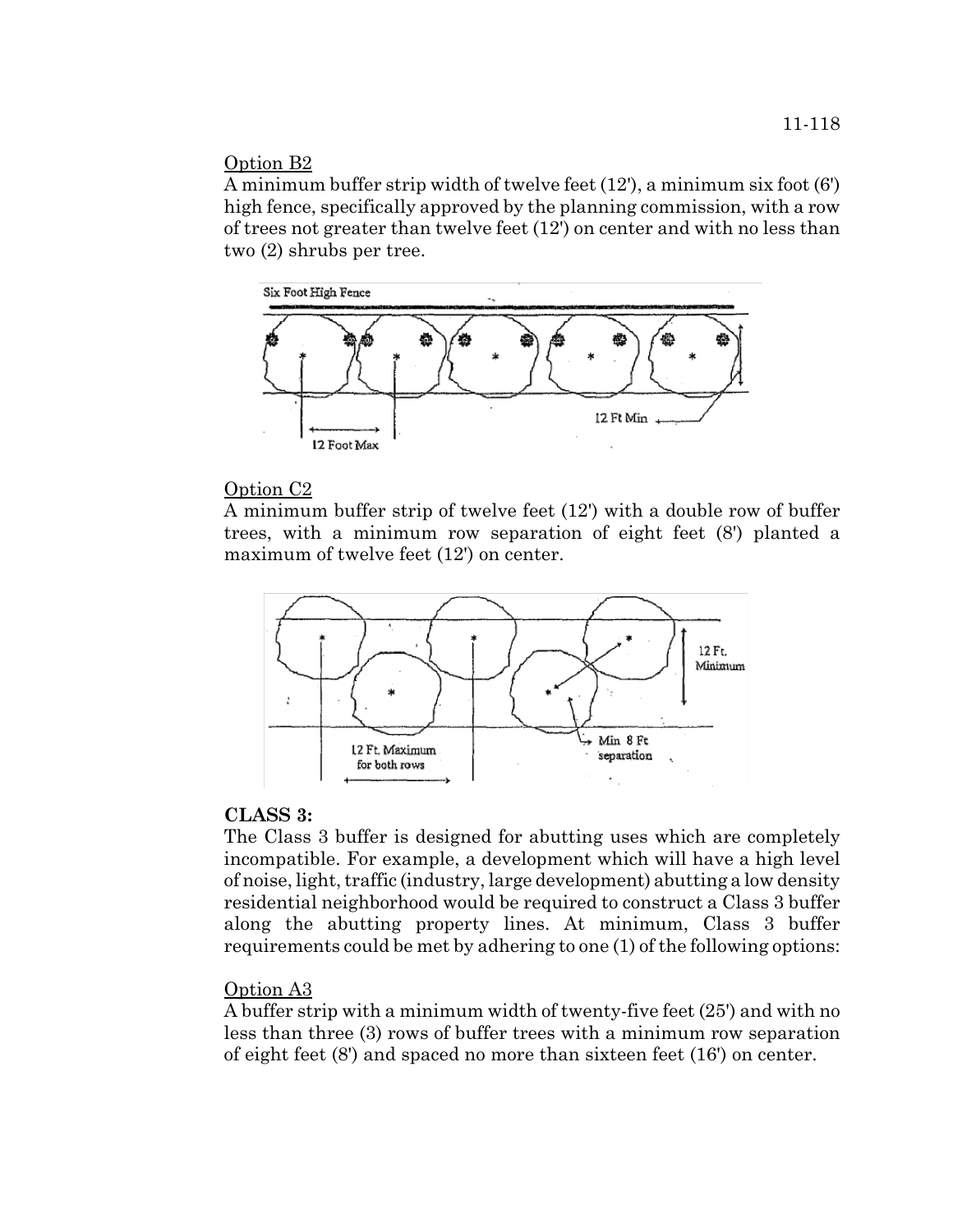

### Option B3

A minimum six foot (6') high fence, specifically approved by the planning commission, with two (2) rows of trees with row separation or no more than eight feet (8') and space no less than twelve feet (12') on center. The buffer strip shall be a minimum of twenty feet (20').



(as added by Ord. #2001-15, Dec. 2001, and replaced by Ord. #2009-09, Sept. 2009)

11-613. Protective screening. (1) Applicability. Excluding the development of individual single-family or two (2) family detached dwelling units, protective screening shall be provided in all zones.

(2) Screening requirements. A protective screen in the form of a masonry wall, wood fence, or opaque landscaping to prevent public view from any street right-of-way (excluding alleys) or adjoining property shall be provided for the following:

(a) Dumpsters.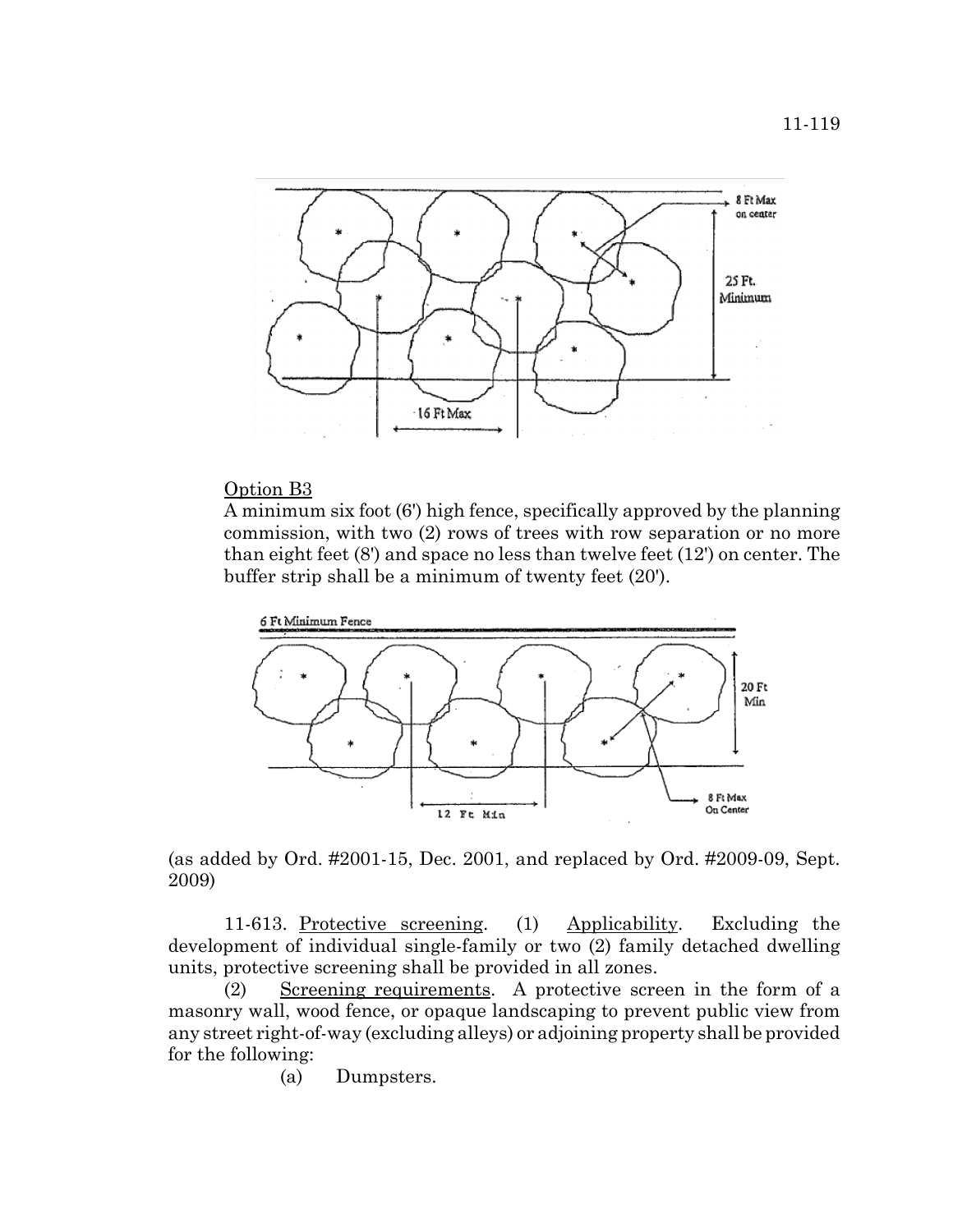(b) All mechanical equipment which is larger than five feet (5') by five (5) by four feet (4') high shall be screened. Mechanical units smaller than this shall not require screening if they are located to the side or rear of the building and are not visible from a collector, arterial, or freeway. (as added by Ord. #2001-15, Dec. 2001, and replaced by Ord. #2009-09, Sept. 2009)

11-614. Parking lot landscaping. (1) Intent. The purpose of landscaping within and around parking areas is to:

(a) Enhance a development's property value and business opportunities by making it more inviting to customers or visitors.

(b) Provide shade for comfort when walking and after returning to the parked vehicle, as well as to reduce heat build up produced by asphalt surfaces on hot days and to buffer winter winds.

(c) Muffle noise in and around the development and the parking area.

(d) Filter the air by absorbing exhaust gases and giving off pure oxygen.

(e) Protect water quality by modifying the rate of erosion, stormwater runoff into natural and man-made drainage areas.

(f) Break up the mass of pavement associated with parking lots which will provide sense of human scale, slow traffic through the lot, and provide safe pedestrian routes from the building to the automobile.

(g) Minimize the hazard of nighttime headlight glare for drivers and pedestrians.

 $(2)$  Applicability. Parking lot landscaping shall be required for all uses which involve the creation of more than twenty (20) off-street parking spaces, either as a new use or by expansion. Where parking spaces are not paved and striped, parking lot landscaping shall be provided, as required by this section, for uses which designate more than four thousand (4,000) square feet of the site for parking purposes. Interior landscaping shall not be required for parking garages or other enclosed parking structures. Such use, however, shall be buffered, as required.

 $(3)$  Planting requirements. Where parking lot landscaping is required, one (1) shade tree or two (2) ornamental trees and at least two (2) shrubs per required tree shall be planted for every ten (10) parking spaces or, in the case of existing parking lots which are enlarged, every additional ten (10) spaces. Unmarked lots shall have one (1) shade tree or two (2) ornamental trees and at least two (2) shrubs per required tree for every two thousand (2,000) square feet of area designated or used on a daily basis for parking.

(4) Standards for trees used specifically in parking lot landscaping. Any trees used for parking lot landscaping shall meet all of the following minimum requirements: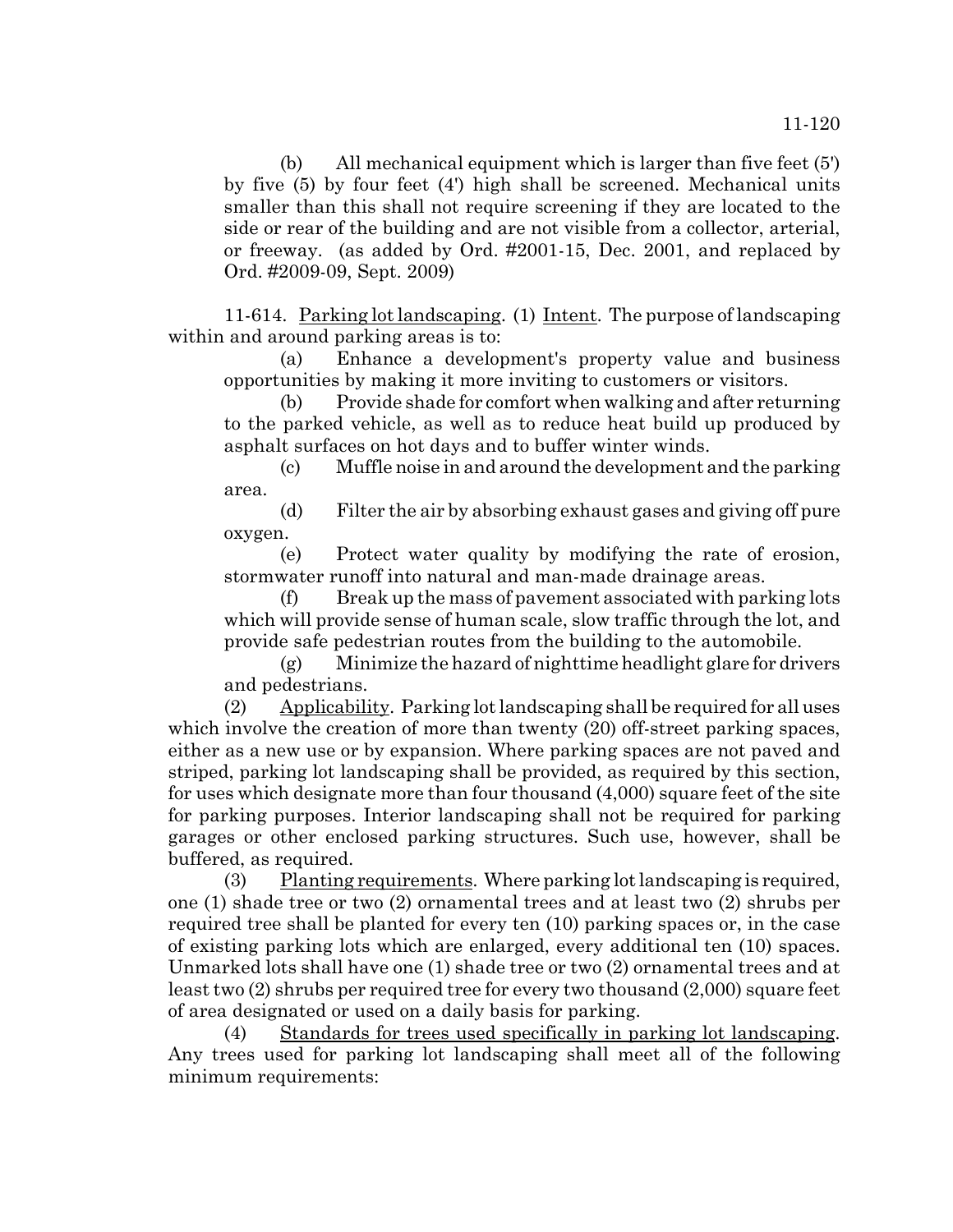(a) Shall have a clear trunk of at least six feet (6') above finished grade to provide for maximum vision clearance.

(b) Shall be able to thrive in existing soil and should be tolerant of excessive heat, de-icing, salt, and the oils and other chemicals often found in additional volume in parking lot environments.

(c) Shall be species with strong wood which is not prone to breakage in wind or ice storms.

(d) Shall be fruitless or otherwise free of parts that fall and could damage vehicles, clog drains, or make pavement slippery.

(e) Shall not interfere with either above or below ground utilities.

(f) Shall have pavement cut outs of sufficient size for tree survival and growth (approved by a professional landscaper) when landscaping is placed in a previously developed and paved portion of a site.

(5) Spacing requirements. Trees required for parking lot landscaping may be clustered. However, in no case shall any individual parking space be greater than seventy-five feet (75') from the trunk of a required parking lot tree and no more than one hundred twenty-five feet (125') from two (2) or more required parking lot trees. Distances shall be measured in a straight line from the DBH to the nearest portion of the individual parking space. Parking lot landscaping shall not extend more than fifteen feet (15') beyond any area designated or commonly used for parking. Furthermore, in no case, shall parking lot landscaping be counted toward fulfilling any other landscaping (e.g. buffering) requirements of this chapter.

(6) Interior planting islands – dimensions. Where interior planting islands are used to meet the requirements of this section, each island shall be no less than three feet (3') wide at its greatest point in any dimension. Each planting island shall be bordered by a minimum six inch (6") concrete raised curb or wheel-stop to prevent damage to required landscaping. Where a tree is located within a planting island, there shall be provided at least sixty (60) square feet of pervious land area for each tree within the island. Required trees shall be planted so that the base of the tree, as measured six inches (6") above the ground, shall be at least three and one-half feet (3-1/2') behind the curb or traffic barrier to prevent damage to the tree by auto bumpers. Where an island is parallel to parking spaces, the island shall be at least nine feet (9') wide to allow ample radius for car doors to swing open.

(7) Interior planting islands and parking space dimensions. Where parking spaces abut planting islands, the required length of parking spaces may be reduced by up to two feet (2'). Also, general parking space dimensions may be reduced and an area designated for compact vehicles established. Within this area, parking spaces for ninety degree (90°) angle parking may be reduced to no smaller than seven and one-half feet by fifteen feet (7-1/2 'x 15') in order to free up space needed to meet any of the parking lot landscaping requirements of this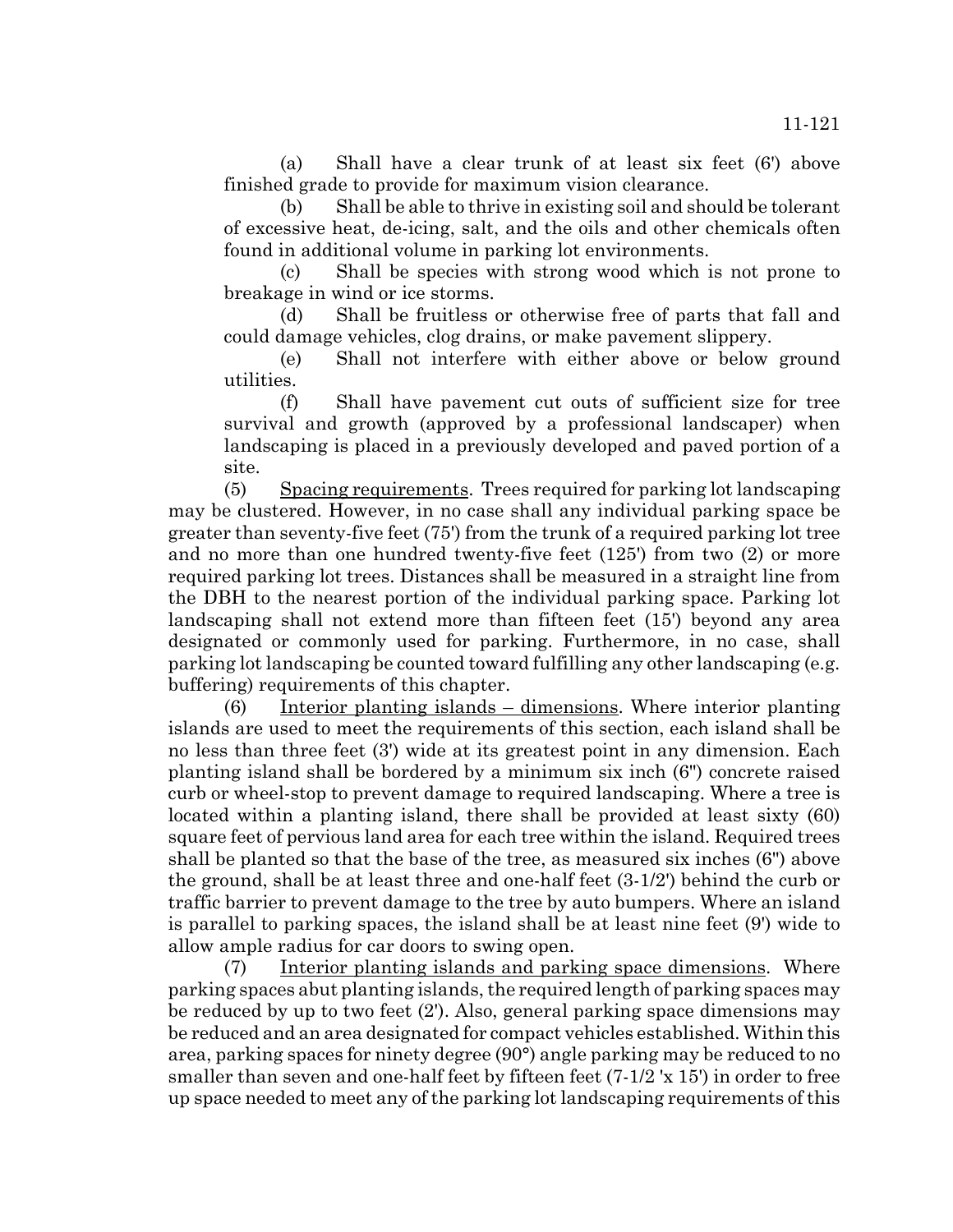chapter. In all cases, any modifications to parking space dimensions shall be specifically approved by the planning commission. (as added by Ord. #2001-15, Dec. 2001, and replaced by Ord. #2009-09, Sept. 2009)

11-615. Frontage landscape areas. (1) Intent. In addition to parking lot landscaping and buffering requirements, plantings shall also be provided along the public road frontage for those applicable situations noted below in order to:

(a) Better define parking areas.

(b) Shield views of parked cars to passing motorists and pedestrians.

(c) Create a pleasing, harmonious appearance along the roadway.

(d) Promote individual property values and pleasing community atmosphere.

(2) Applicability. Any new family, multi-family, commercial or industrial development which will front along the same public street for at least fifty (50) linear feet shall be required to plant frontage landscaping along that frontage. Frontage landscaping shall also be required where an existing lot of record is used by an existing multi-family, commercial, or industrial entity and is combined with adjacent property to create at least fifty feet (50') of additional public road frontage. In which case, frontage landscaping shall be required along that additional frontage.

(3) Requirements. Landscaping along any public road frontage shall be within a strip which is at least ten feet (10') wide. This strip shall include at least one (1) shade tree or evergreen tree or two (2) ornamental trees for each fifty (50) linear feet of public street frontage. Required trees may be clustered or spaced in any manner desirable to the developer and owner; provided such spacing does not interfere with utility line locations in vision clearance. Between required trees, additional landscaping in the form of shrubs, berms, masonry walls or other landscaping or combinations of landscaping acceptable to the planning commission shall be provided. This landscaping shall be at least three feet (3') in height or, in the case of plantings, capable of reaching three feet (3') in height within three (3) years and shall be spaced so that no non-landscaped gaps, excluding driveways and sight line, exist which are greater than six (6) linear feet. Plantings other than trees shall be at least eighteen inches (18") high when planted. A gap greater than six (6) linear feet may be permitted by the planning commission where a clear safety concern is demonstrated or a more natural look would otherwise be conveyed. (as added by Ord. #2001-15, Dec. 2001, and replaced by Ord. #2009-09, Sept. 2009)

11-616. Completion bond. In order to ensure the acceptable completion of required landscaping, the building inspector may withhold a certificate of occupancy until required plantings are installed per the approved landscape plans. If a certificate of occupancy is desired and it is not an appropriate time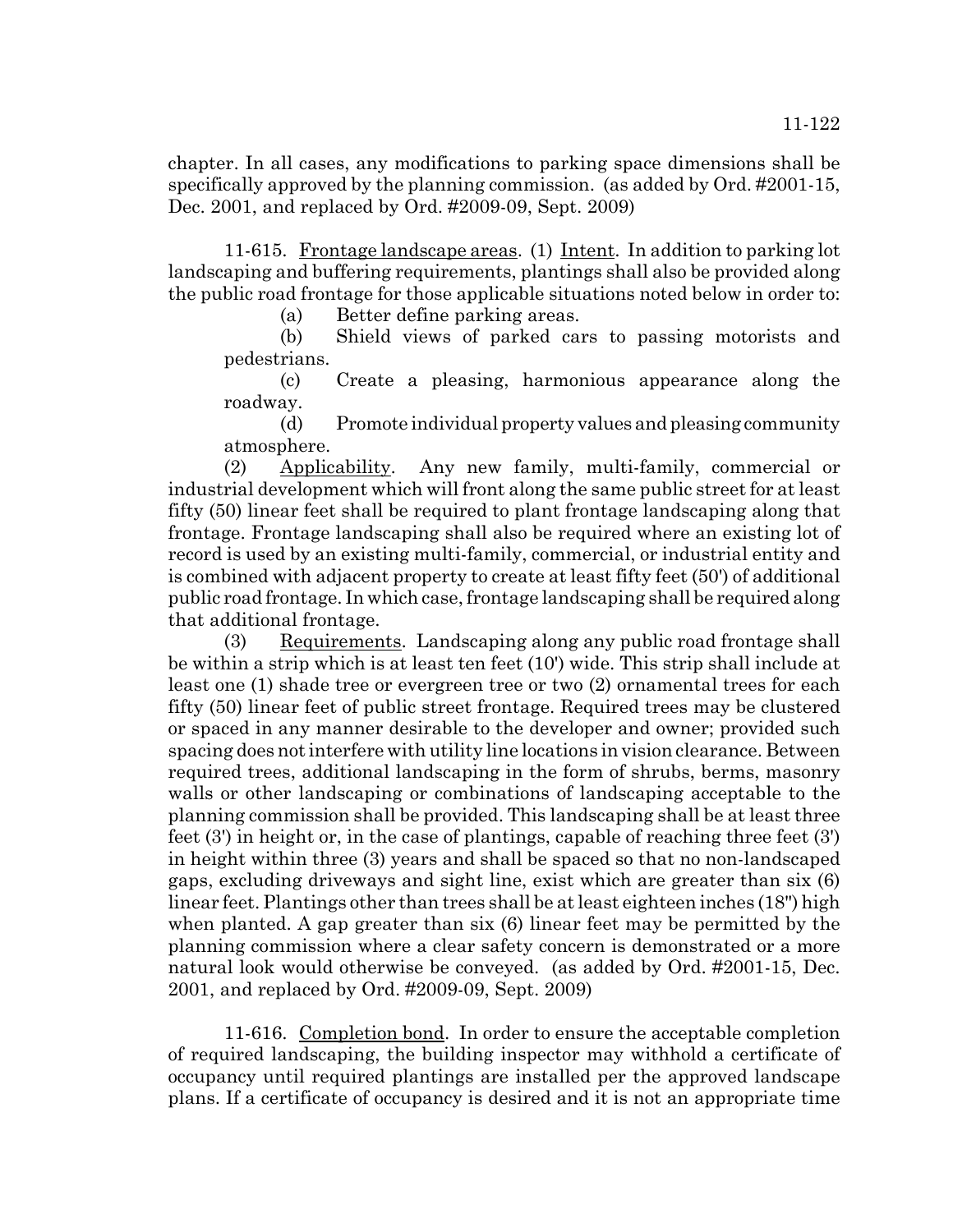of year for planting, a completion bond, irrevocable letter of credit, or similar security measure shall be provided by the developer to the Town of Jonesborough. If landscaping is not planted according to the approved landscape plan, the town shall retain the right to cash the bond or security measure, after providing written notification to the developer, in order to complete the landscaping. (as added by Ord. #2001-15, Dec. 2001, and replaced by Ord. #2009-09, Sept. 2009)

11-617. Maintenance required. Landscaping plantings that are a requirement of this landscape ordinance shall be maintained on an on-going basis. Such plantings that are required or those that are preserved must be removed and replaced with plant species meeting the landscape ordinance requirements if such plantings are not living within one (1) year after the issuance of a certificate of occupancy or the release of a performance or completion bond. The Jonesborough Tree and Townscape Board may determine that a required landscape planting with tree losses needs to be addressed and may notify the code enforcement officer and/or building inspector of the need to evaluate compliance concerns and possibly issue a notice of corrective action and appropriate timetable. Persons found not to be meeting this maintenance requirement are in violation of this chapter and subject to fine. Each day of violation shall be considered a separate offense. Enforcement shall be the responsibility of the code enforcement officer or the building inspector. The planning commission reserves the right to require a maintenance/replacement bond in an amount up to one hundred ten percent (110%) of the projected cost of the landscaping in an approved landscape plan for a period up to two (2) years in those situations in which the experience with a developer has been such that there is doubt about the commitment of the developer to meet the maintenance requirements of this chapter and a bond is needed to provide the necessary protection. (as added by Ord. #2001-15, Dec. 2001, and replaced by Ord. #2009-09, Sept. 2009)

11-618. Continued maintenance requirements. Property owners shall remain responsible for maintaining in a healthy and orderly manner required plantings approved in a landscape plan. Specifically, this shall mean that:

(1) All plant growth in landscaped areas be controlled by pruning, trimming, or other suitable methods so that plant materials do not interfere with public utilities, restrict pedestrian or vehicular access, or otherwise constitute a traffic or pedestrian hazard.

(2) All planted areas shall be maintained in a relatively weed-free condition and clear of undergrowth.

(3) All trees, shrubs, ground covers, and other plant materials shall be replaced if they die or become unhealthy because of accidents, drainage problems, disease, or other causes.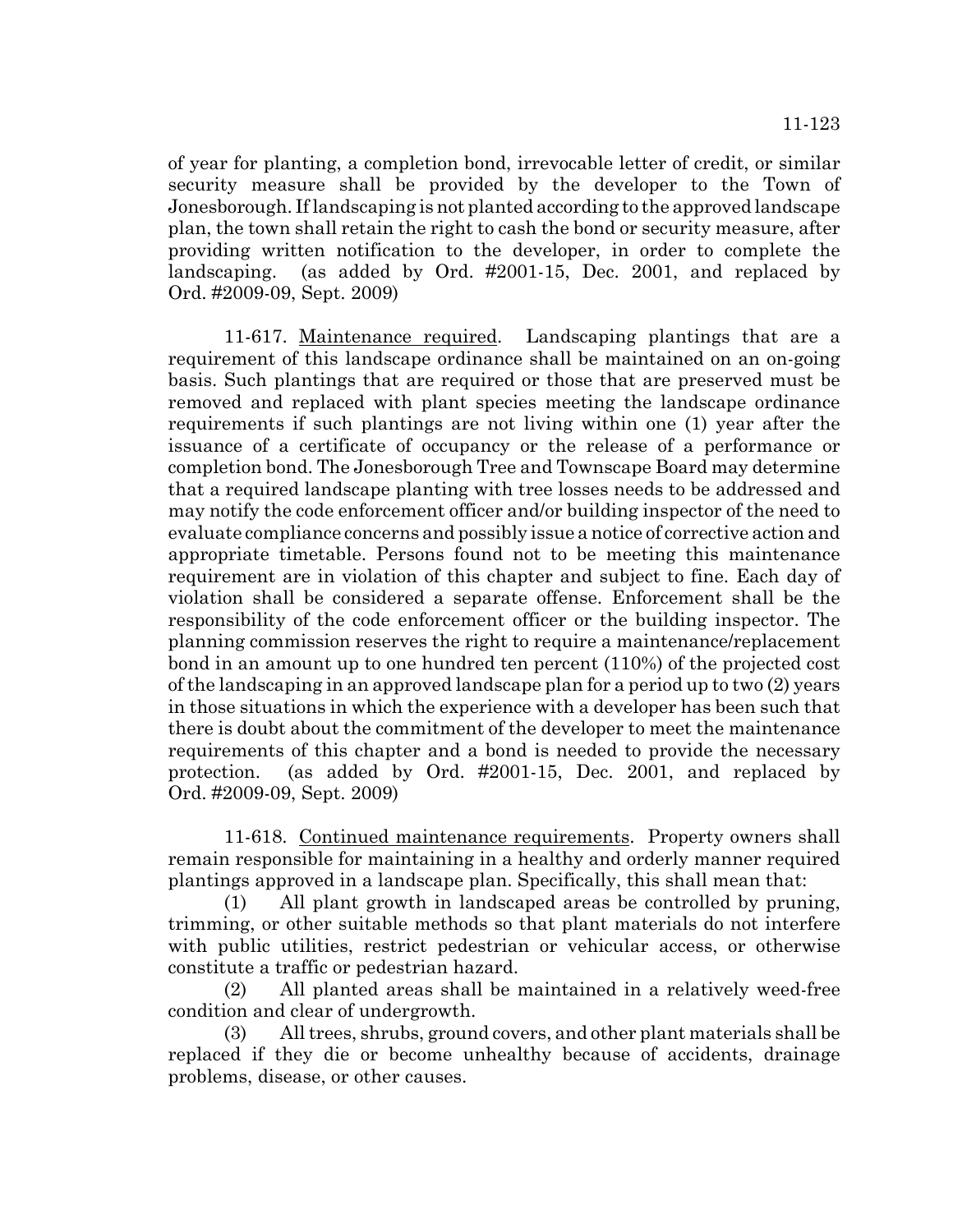Also, where man-made materials are used alongside landscaping, such materials shall be maintained in good repair, including, where applicable, periodic painting or finishing. Subsequent building permits may be withheld if, after written notification, landscaping, either required or preserved, is not properly maintained. (as added by Ord. #2001-15, Dec. 2001, and replaced by Ord. #2002-04, March 2002, Ord. #2005-13, June 2005, and Ord. #2009-09, Sept. 2009)

11-619. Application procedures – new developments. Landscape plans are required as part of the site plan review process. These plans, which shall be acted upon by the Jonesborough Regional Planning Commission, shall be submitted no later than ten (10) business days before the regular meeting date in order to be on the commission's agenda. The tree and townscape board shall review all landscape plans prior to action by the commission and submit comments, recommendations, questions and concerns a minimum of five (5) days before the regular meeting date of the commission. The planning commission will render an acceptance, denial, or conditional acceptance. When plans are approved subject to certain conditions, such conditions may be satisfied by working with the building inspector or other such enforcement officer designated by the board of mayor and aldermen; provided such conditions are classified as minor, as described in the following § 11-620 entitled "Minor changes to approved or conditionally approved plans." (as added by Ord. #2001-15, Dec. 2001, and replaced by Ord. #2005-13, June 2005, and Ord. #2009-09, Sept. 2009)

11-620. Minor changes to approved or conditionally approved plans. Minor changes made to approved landscaped plans shall be first approved by the building inspector before any such changes may be made to these original plans. Where such proposed changes would clearly compromise the intent and purpose of this chapter, such changes shall be deemed as major and shall be presented to the Jonesborough Regional Planning Commission for a decision. (as added by Ord. #2001-15, Dec. 2001, and replaced by Ord. #2009-09, Sept. 2009)

11-621. Application procedures – expansions of and/or alterations to existing developments. When a use of a property is expanded or changed so as to require landscaping, the applicable provisions of the previous  $\S$  11-617 entitled "Maintenance required" and § 11-618 entitled "Continued maintenance requirements" shall apply so that the Town of Jonesborough is provided with a security that the landscaping will be installed and maintained as required in this chapter. Where required landscaping can only be provided in existing paved areas, pavement cutout shall be of sufficient size to ensure the survival of the species. Adequate space shall be provided to permit air and water to the root system. In general, the site should be prepared by digging or rototilling an area twelve inches (12") deep and typically five (5) times the diameter of the planting ball. This area should be back-filled with native soil. (as added by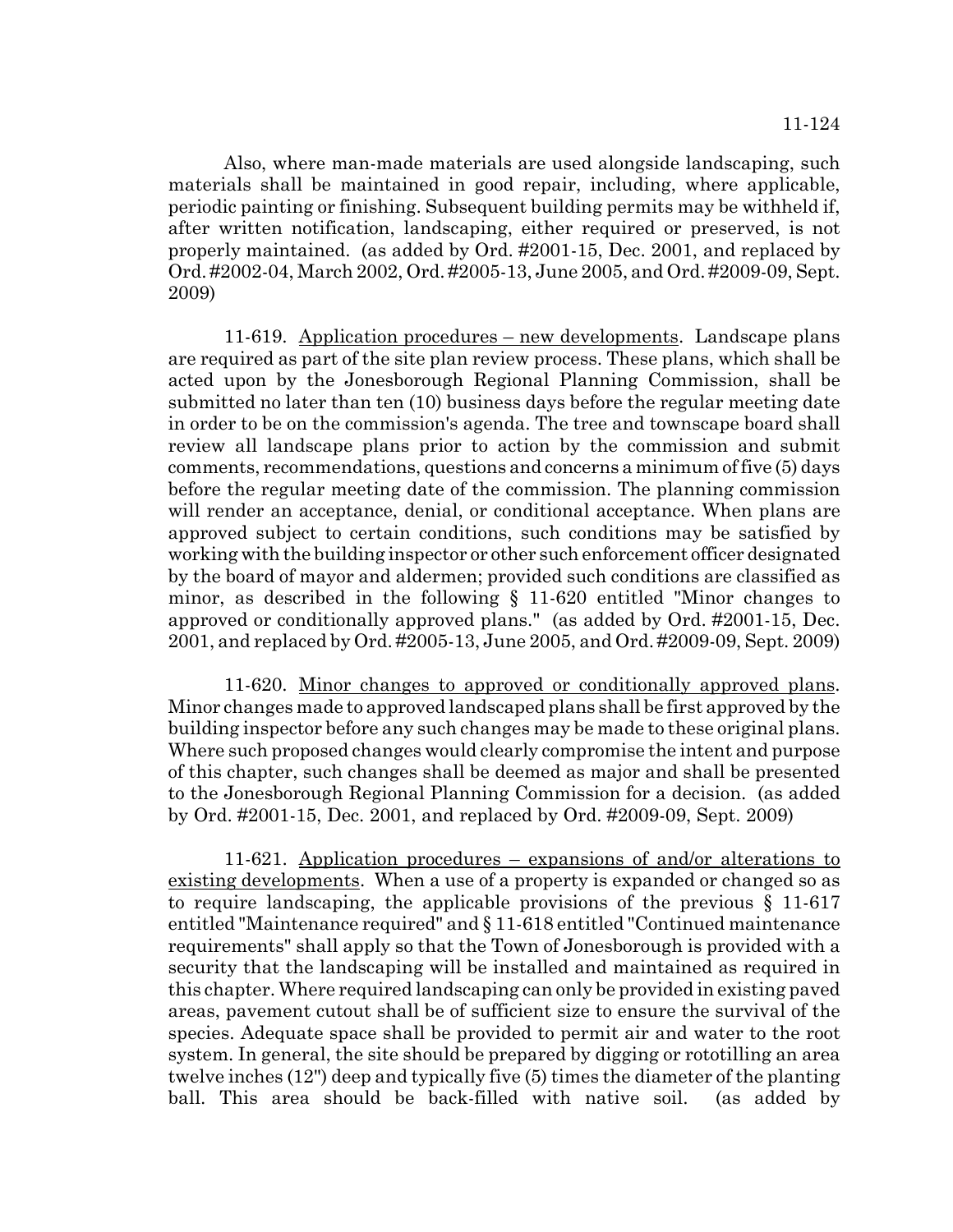Ord. #2001-15, Dec. 2001, and replaced by Ord. #2005-13, June 2005, and Ord. #2009-09, Sept. 2009)

11-622. Expiration of approved landscape plans. In conjunction with site development requirements, work related to an approved landscape plan shall be initiated within twenty-four (24) months after formal approval by the planning commission. Where such work is not initiated, the plans shall be resubmitted to the planning commission for approval of the proposed landscaping. (as added by Ord. #2001-15, Dec. 2001, and replaced by Ord. #2005-13, June 2005, and Ord. #2009-09, Sept. 2009)

11-623. Alternative methods of compliance. In cases where a strict interpretation of the requirements of this chapter may by reason of topographical conditions, practical difficulties, or undue hardship, the developer may appear before the planning commission to present an alternative method of compliance. In all cases, such alternative means of complying with the provisions of this chapter shall only be permitted by the planning commission if they remain true to the intent of the landscape ordinance. The Jonesborough Regional Planning Commission would evaluate the petitioner's request for alternative compliance based upon whether one (1) or more of the following conditions clearly would apply:

(1) The development has obvious space limitations or is on an unusually shaped parcel.

(2) Topography, soil, vegetation, or other site conditions are such that full compliance is impossible, impractical, or unnecessary.

(3) Due to a change of use of an existing site, the required buffer yard is larger than can be provided.

(4) Obvious safety considerations are involved.

(5) An alternative plan, as demonstrated by a landscape specialist, would clearly improve the environmental quality, traffic safety, and the overall aesthetics of the town to an extent much greater than would be possible by adhering to the provisions of this chapter.

In all cases, if an alternate means of compliance is permitted, such compliance, shall approximate the requirements of this chapter to the greatest extent possible. (as added by Ord. #2009-09, Sept. 2009)

11-624. Conflict. If the provisions of this chapter conflict with other ordinances or regulations, the more stringent limitation or requirement shall govern or prevail to the extent of the conflict. (as added by Ord. #2009-09, Sept. 2009)

11-625. Severability. If any section, subsection, clause, or phrase of this chapter or its application to any person or circumstance is held invalid by the decision of any court of competent jurisdiction, the remainder of this chapter, or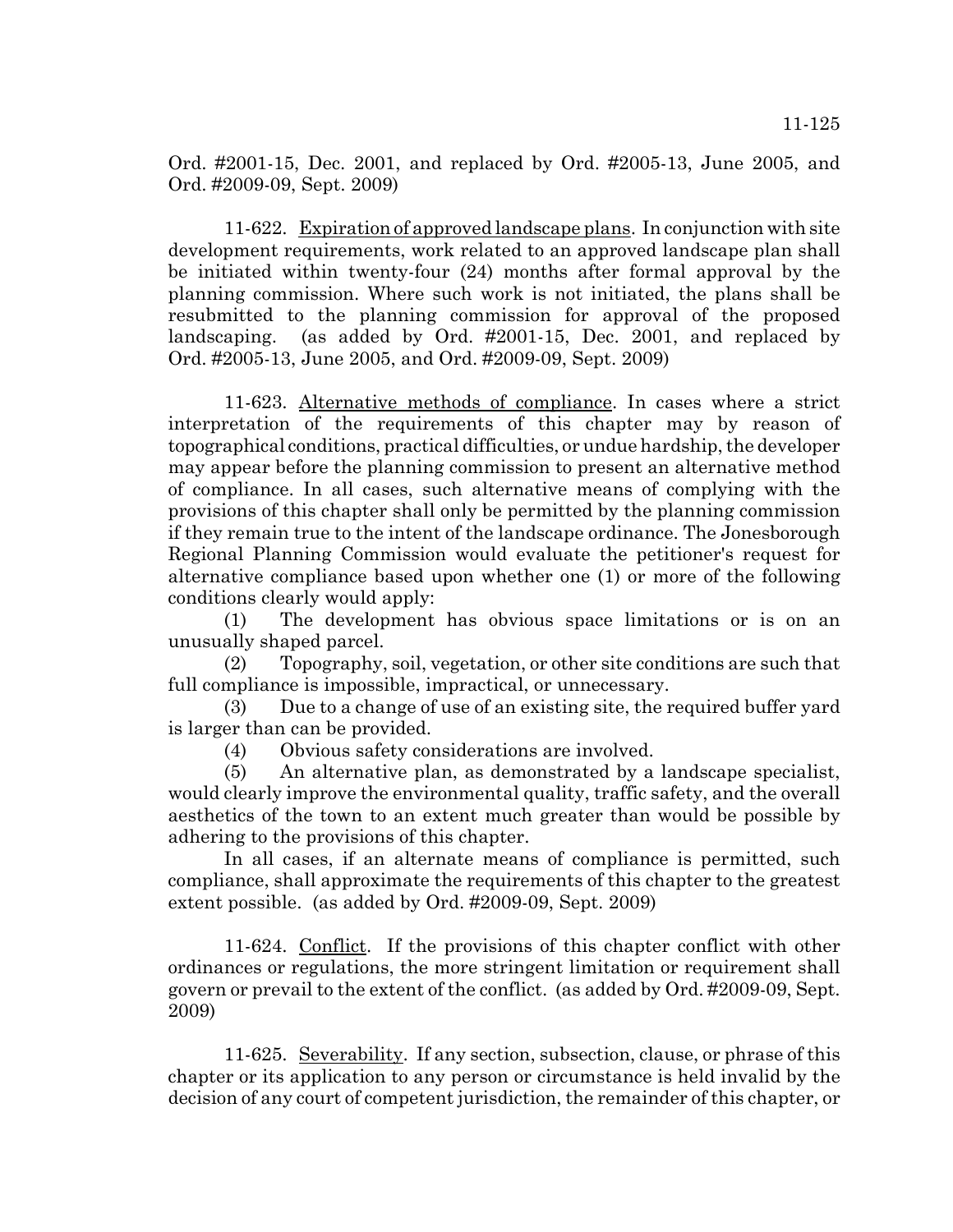11-126

the application of the provision to other persons or circumstances is in effect and shall remain in full force and effect. (as added by Ord. #2009-09, Sept. 2009)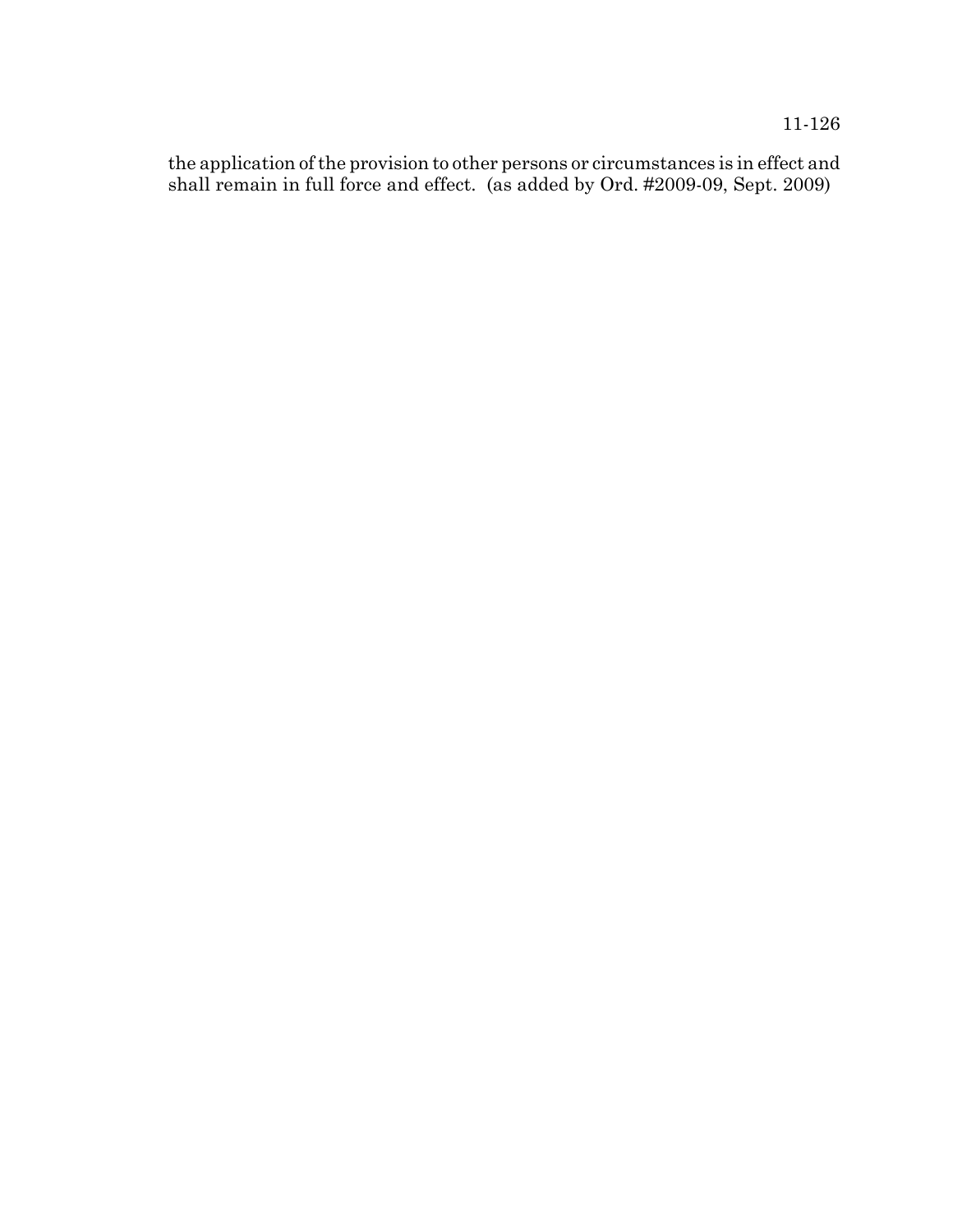#### CHAPTER 7

#### EXCEPTIONS AND MODIFICATIONS

### **SECTION**

- 11-701. Lot of record.
- 11-702. Adjoining and vacant lots of record.
- 11-703. Front yards.
- 11-704. Group housing projects.
- 11-705. Exception on height limits.

11-701. Lot of record. Where the owner of a lot consisting of one (1) or more adjacent lots of official record at the time does not own sufficient land to enable him to conform to the yard or other requirements of chapters 5 through 11 of this title, an application may be submitted to the board of zoning appeals for a variance from the terms of chapters 5 through 11 of this title in accordance with variance provisions established herein. Such lot may be used as a building site; provided, however, that the yard and other requirements of the district are complied with as closely as is possible in the opinion of the board of zoning appeals. (Ord. of Jan. 8, 1970)

11-702. Adjoining and vacant lots of record. A plat of land consisting of one (1) or more adjacent lots with continuous frontage in single ownership which individually are less than lot widths required by chapters 5 through 11 of this title, such groups of lots shall be considered as a single lot or several lots of minimum permitted size and the lot or lots in one (1) ownership shall be subjected to the requirements of chapters 5 through 11 of this title. (Ord. of Jan. 8, 1970)

11-703. Front yards. The front yard requirements of chapters 5 through 11 of this title for dwellings shall not apply to any lot where the average depth of existing front yards on developed lots, located within one hundred feet (100') on each side of such lot and within the same block and zoning district and fronting on the same street as such lot, is less than the minimum required front yard depth. In such case, the minimum front yard shall be the average of the existing front yard depths on the developed lots. (Ord. of Jan. 8, 1970)

11-704. Group housing projects. In the case of a group housing project or two (2) or more buildings to be constructed on a plot of ground of at least one (1) acre not subdivided into the customary streets and lots, and which will not be so subdivided, or where the existing or contemplated street and lot layout make it impracticable to apply the requirements of chapters 5 through 11 of this title to the individual building units in such housing projects, a special exception to the terms of chapters 5 through 11 of this title may be made by the board of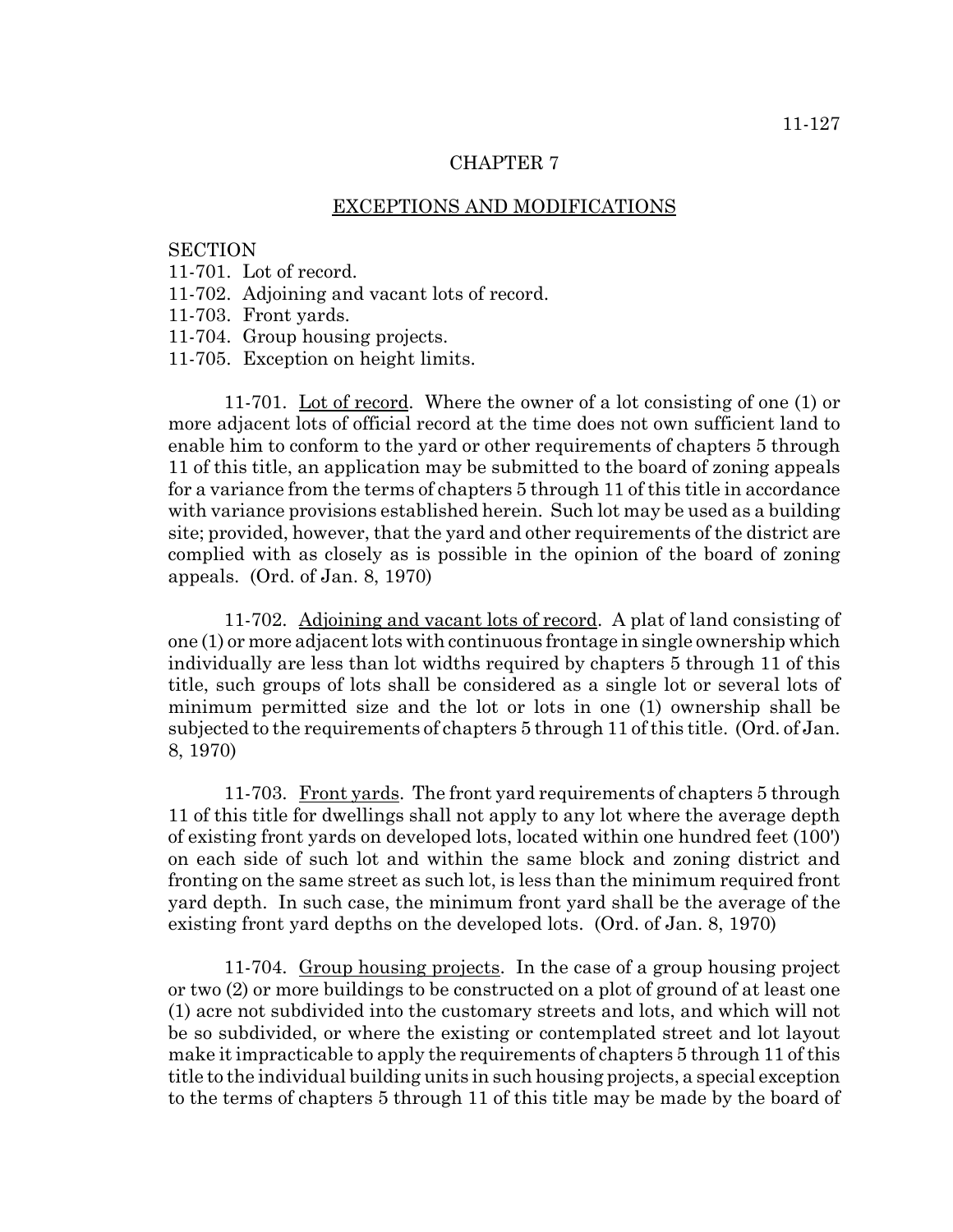zoning appeals in a manner that will be in harmony with the character of occupancy and an intensity of land use no higher and a standard of open space no lower than that permitted by chapters 5 through 11 of this title in the district in which the project is to be located. However, in no case shall the board of zoning appeals authorize a use prohibited in the district in which the project is located, or a smaller lot area per family than the minimum required in such district, or a greater height, or a larger coverage than the requirements of chapters 5 through 11 of this title permit in such a district. (Ord. of Jan. 8, 1970)

11-705. Exception on height limits. The height limitations of chapters 5 through 11 of this title shall not apply to church spires, belfries, cupolas, and domes not intended for human occupancy, monuments, water towers, observation towers, transmission towers, windmills, chimneys, smokestacks, derricks, conveyors, flag poles, radio towers, masts, and aerials. (Ord. of Jan. 8, 1970)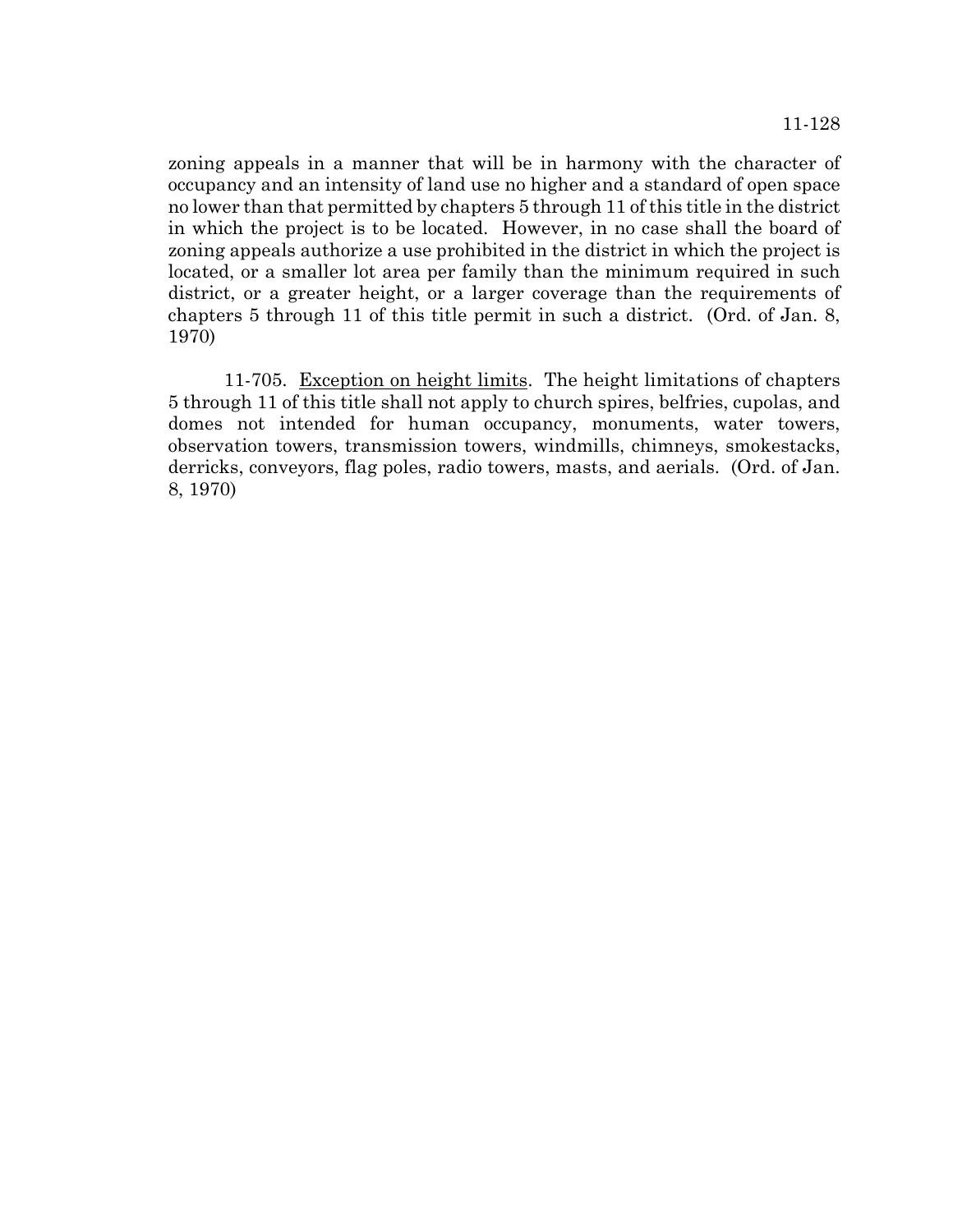#### CHAPTER 8

#### ENFORCEMENT

## **SECTION**

- 11-801. Enforcing officer.
- 11-802. Building permit required.
- 11-803. Issuance of building permit.
- 11-804. Certificate of occupancy.

11-805. Remedies.

11-801. Enforcing officer. The provisions of chapters 5 through 11 of this title shall be administered and enforced by the municipal building inspector. This official shall have the right to enter upon any premises necessary to carry out his duties in the enforcement of chapters 5 through 11 of this title. (Ord. of Jan. 8, 1970)

11-802. Building permit required. It shall be unlawful to commence the excavation for or the construction of any building including accessory buildings, or to commence the moving or alteration of any building, including accessory buildings, until the building inspector has issued for such work a building permit including a statement that the plans, specifications, and intended use of such building in all respects conform with the provisions of chapters 5 through 11 of this title. Application for a building permit shall be made to the building inspector. (Ord. of Jan. 8, 1970)

11-803. Issuance of building permit. In applying to the building inspector for a building permit, the applicant shall submit a dimensioned sketch or scale plan indicating the shape, size, height, and location of all buildings to be erected, altered, or moved, and of any building already on the lot. He shall also state the existing and intended use of all such buildings and supply such other information as may be required by the building inspector. For determining whether the provisions of chapters 5 through 11 of this title are being observed. If the proposed excavation of construction as set forth in the application are in conformity with the provisions of chapters 5 through 11 of this title, the building inspector shall issue a building permit for such excavation or construction. If a building permit is refused, the building inspector shall state such refusal in writing with cause. (Ord. of Jan. 8, 1970)

11-804. Certificate of occupancy. Upon the completion of the construction or alteration of a building or structure for which a building permit has been granted, application shall be made to the building inspector for a certificate of occupancy. Within three (3) days of such application, the building inspector shall make a final inspection of the property in question, and shall issue a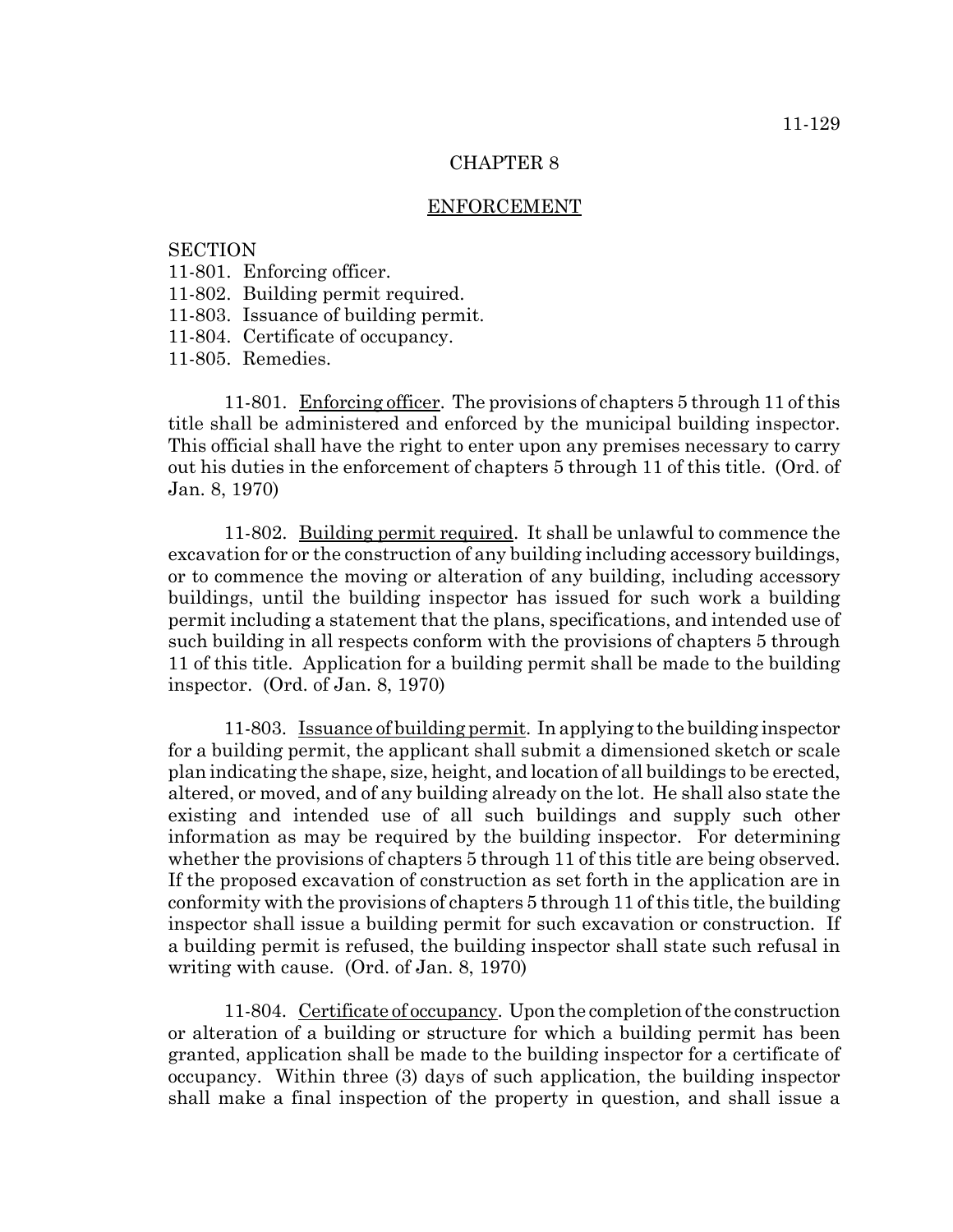certificate of occupancy if the building or structure is found to conform to the provisions of chapters 5 through 11 of this title and the statements made in the application for the building permit. If such a certificate is refused, the building inspector shall state such refusal in writing, with the cause. No land or building hereafter erected or altered in its use shall be used until such a certificate of occupancy has been granted. (Ord. of Jan. 8, 1970)

11-805. Remedies. In case any building or structure is erected, constructed, reconstructed, repaired, converted, or maintained, or any building, structure, or land is used in violation of chapters 5 through 11 of this title, the building inspector or any other appropriate authority or any adjacent or neighboring property owner who would be damaged by such violation, in addition to other remedies, may institute injunction, mandamus, or other appropriate action in proceeding to prevent the occupancy or use of such building. (Ord. of Jan. 8, 1970)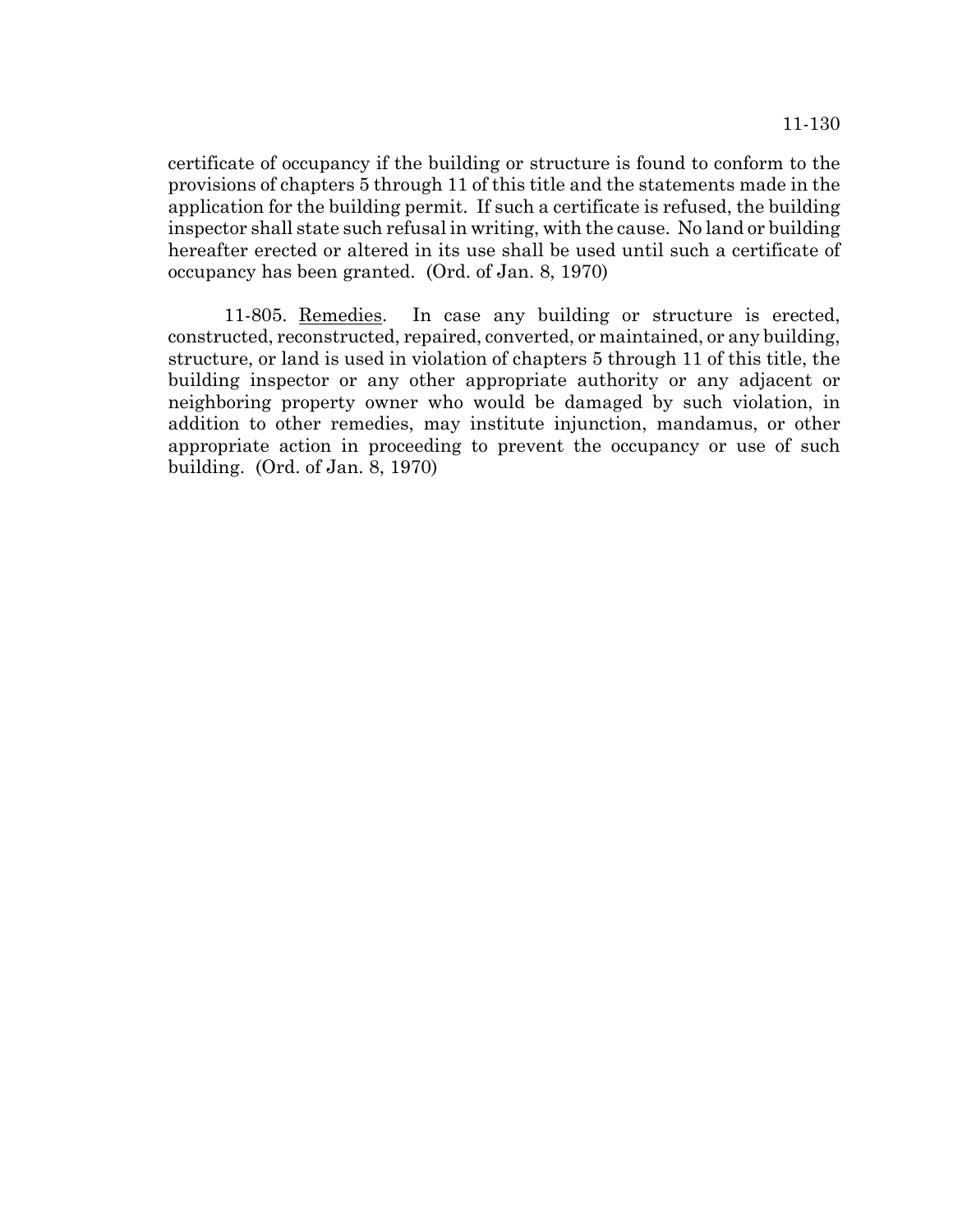#### BOARD OF ZONING APPEALS

#### **SECTION**

- 11-901. Creation and appointment.
- 11-902. Procedure.
- 11-903. Appeals; how taken.
- 11-904. Powers.
- 11-905. Action of the board of zoning appeals.

11-901. Creation and appointment. A board of zoning appeals is hereby established in accordance with Tennessee Code Annotated, § 3-7-205, volume 3A, same being section 5, chapter 44 of Public Acts of Tennessee of 1935. The Jonesborough Municipal Planning Commission is hereby designated as the board of zoning appeals and the terms of the members of the board of zoning appeals shall be concurrent with the terms of the members of the Jonesborough Municipal Planning Commission. (Ord. of Jan. 8, 1970)

11-902. Procedure. Meetings of the board of zoning appeals shall be held at the call of the chairman or by a majority of the membership and at such other times as the board may determine. Such chairman, or in his absence, the acting chairman, may administer oaths and compel the attendance of witnesses. All meetings of the board shall be open to the public. The board shall keep minutes of its proceedings, showing the vote of each member upon each question, or, if absent or failing to vote, indicating such fact; shall take all evidence necessary to justify or explain its action, and shall keep records of its examinations and of other official action, all of which shall be immediately filed in the office of the board and shall be a public record. (Ord. of Jan. 8, 1970)

11-903. Appeals; how taken. An appeal to the board of zoning appeals may be taken by any person, firm, or corporation aggrieved, or by any governmental officer, department, board, or bureau affected by any decision of the building inspector based in the whole or part on provisions of chapters 5 through 11 of this title. Such appeal shall be taken within a reasonable time, as provided by the rules of the board, by filing with the building inspector and with the board of zoning appeals a notice of appeal, specifying the grounds thereof. The building inspector shall transmit forthwith to the board all papers constituting the record upon which the action appealed was taken. The board shall fix a reasonable time for the hearing of the appeal, give public notice thereof, as well as due notice to the parties in interest, and decide the same within a reasonable time. Upon the hearing, any party may appear in person or by agent or attorney. (Ord. of Jan. 8,1970)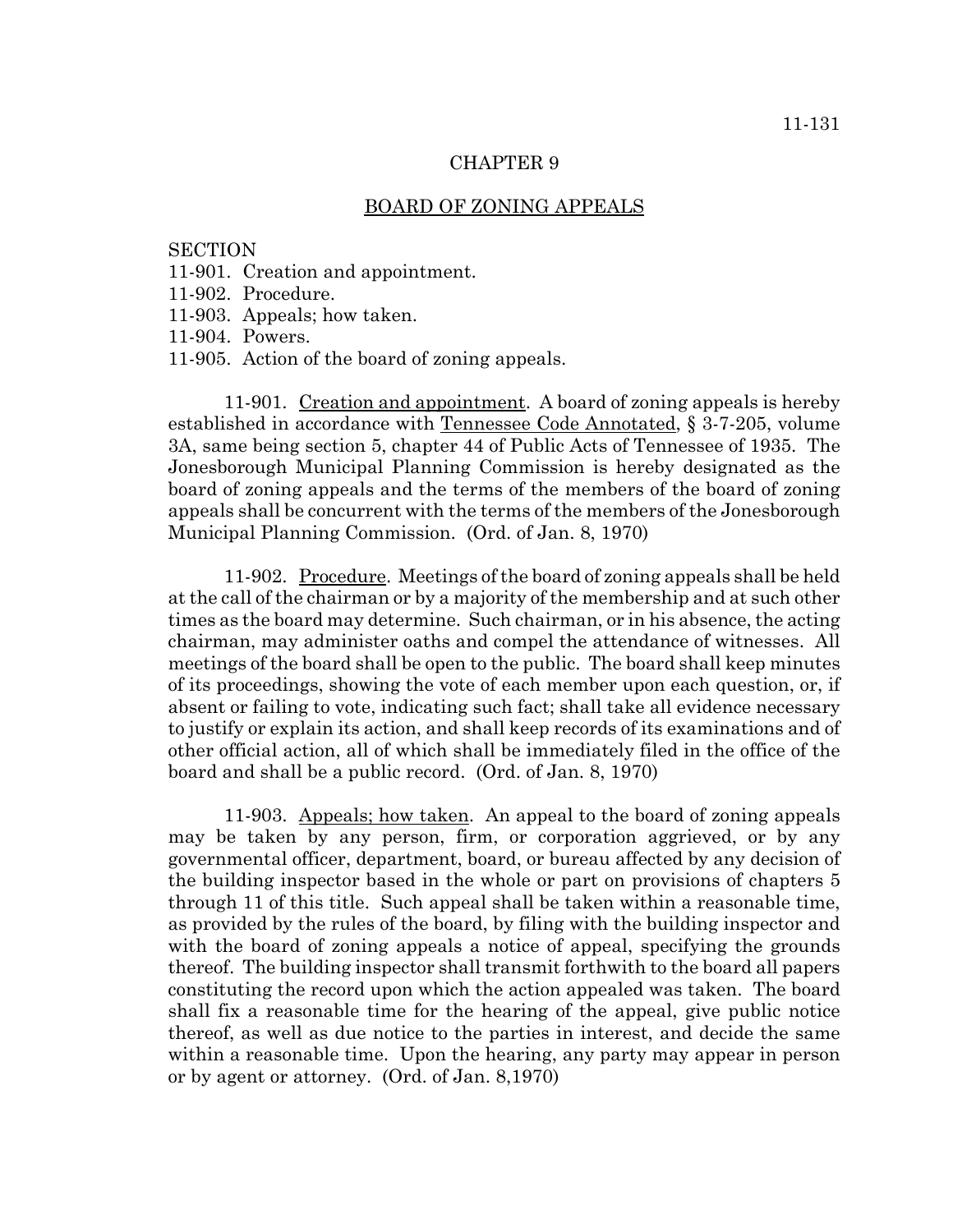11-904. Powers. The board of zoning appeals shall have the following powers:

(1) Administrative review. To hear and decide appeals where it is alleged by the appellant that there is error in any order, requirement, permit, decision, determination, or refusal made by the building inspector or other administrative official in the carrying out or enforcement of any provision of chapters 5 through 11 of this title.

(2) Special exceptions. To hear and decide special exceptions to chapters 5 through 11 of this title as set forth in chapter 7.

(3) Variances. To hear and decide applications for variance from the terms of chapters 5 through 11 of this title, but only where, by reason of exceptional narrowness, shallowness, or shape of a specific piece of property at the time of the adoption of the provisions of chapters 5 through 11 of this title was a lot of record; or where by reason of exceptional topographical conditions or other extraordinary or exceptional situations or conditions of a piece of property, the strict application of the provisions of chapters 5 through 11 of this title would result in exceptional practical difficulties to or exceptional and undue hardship upon the owner of such property; provided that such relief may be granted without substantial detriment to the public good and without substantially impairing the intent and purpose of chapters 5 through 11 of this title. In granting a variance the board may attach thereto such conditions regarding the location, character, and other features of the proposed building, structure or use as it may deem advisable in furtherance of the purpose of chapters 5 through 11 of this title. Before any variance is granted, it shall be shown that special circumstances are attached to the property which do not generally apply to other property in the neighborhood. (Ord. of Jan. 8, 1970)

11-905. Action of the board of zoning appeals. In exercising the aforementioned powers, the board of zoning appeals may, in conformity with the provisions of chapters 5 through 11 of this title, reverse or affirm, wholly or partly, or may modify the order, requirement, decision, or determination appealed from, and to that end shall have all powers of the building inspector. The concurring vote of a majority of the board shall be necessary to reverse any order, requirement, decision, or determination of any such administrative official, or to decide in favor of the applicant on any matter upon which it is required to pass under chapters 5 through 11 of this title, or to authorize any variance from the terms hereof. (Ord. of Jan. 8, 1970)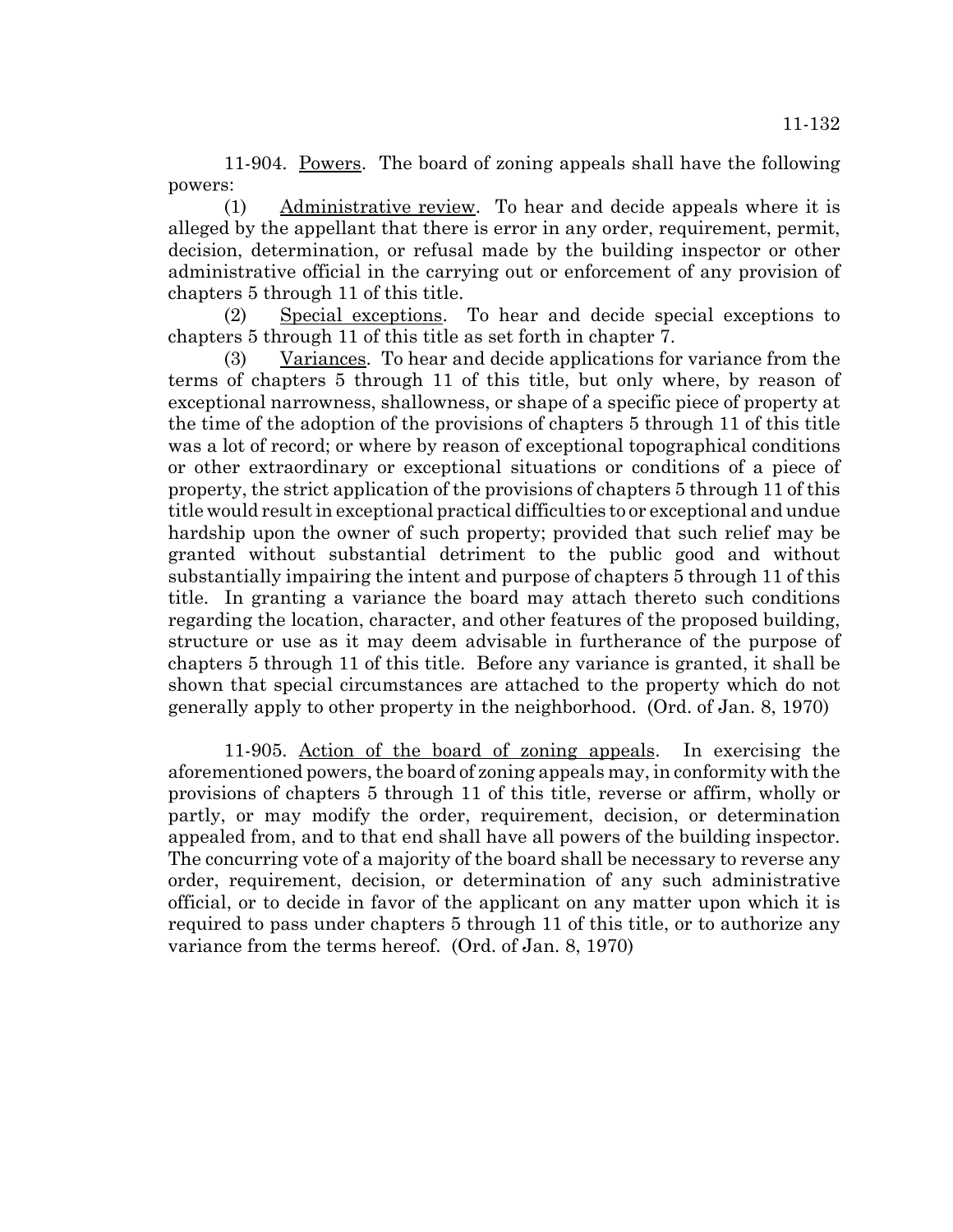# CHAPTER 10

# HISTORIC ZONING PROVISIONS

## **SECTION**

- 11-1001. General purposes.
- 11-1002. Definitions.
- 11-1003. Creation.
- 11-1004. Appointment.
- 11-1005. Membership.
- 11-1006. Terms of appointment, removal, and vacancies.
- 11-1007. Election of officers, rules and meetings.
- 11-1008. Conflict of interest.
- 11-1009. Powers and duties.
- 11-1010. Procedures for review of historic zoning commission of permit applications.
- 11-1011. Enforcement.
- 11-1012. Designation of historic districts.
- 11-1013. Appeals.

11-1001. General purposes. The historic district zoning provisions are established in order that appropriate measures may be taken to ensure the preservation of structures of historic value to the Town of Jonesborough pursuant to the authority contained in Tennessee Code Annotated, § 13-7-401. The general intent includes, among others, the following specific purposes:

(1) To effect and accomplish the preservation and protection of historic sites and districts having a special historic, architectural, or cultural interest and value to this town, state, and nation.

(2) To regulate proposed exterior alterations to existing structures and property and the proposed exterior design of new construction within historic districts to ensure compatibility.

(3) To regulate the proposed demolition of structures within historic districts, the loss of which would be detrimental to the public interest.

(4) To promote the educational, cultural, economic, and general welfare of the people and safeguard the town's history and heritage as embodied and reflected in historic districts.

(5) To stabilize and improve property values in historic districts and in the town as a whole.

(6) To foster civic pride in the value of notable accomplishments of the past.

(7) To strengthen the economy of the town.

(8) To protect and enhance the town's attractions to residents, tourists, and visitors, and serve as support and stimulus to business and industry.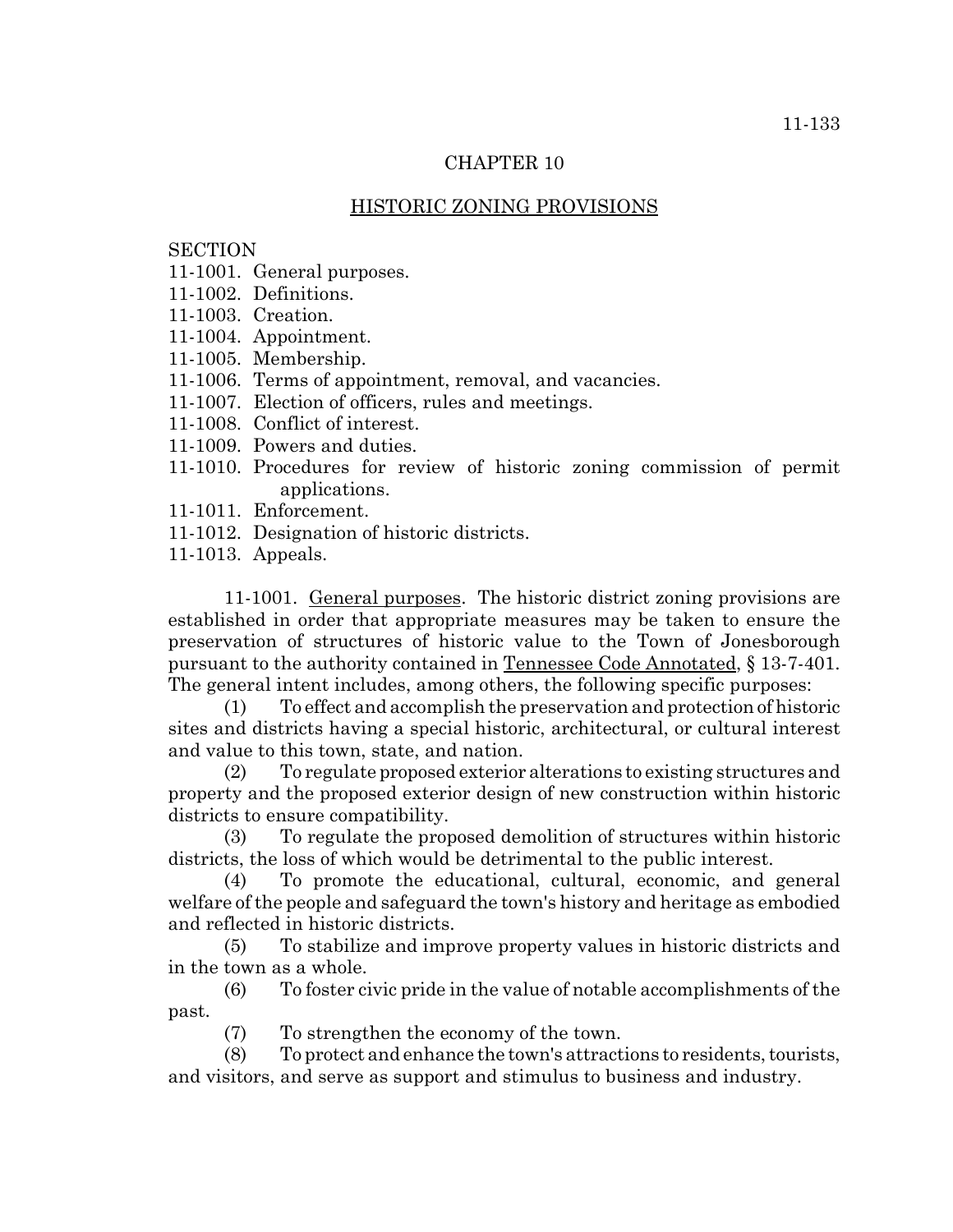(9) To enhance the visual and aesthetic character, diversity, and interest of the town. (Ord. of May 8, 1989)

11-1002. Definitions. (1) "Alteration." Any act that changes the exterior features of a designated property.

(2) "Construction." The act of adding an addition to an existing structure or the erection of a new principal or accessory structure on a lot or property.

(3) "Demolition." Any act that destroys the external walls in whole or in part of a structure in a historic district.

(4) "Design guidelines." Standards adopted by the Jonesborough Historic Zoning Commission which preserve the historic, cultural, and architectural character of an area or of a structure.

(5) "Economic hardship." An economic burden imposed upon the owner which is unduly excessive and prevents a realization of a reasonable rate of return upon the value of his property.

(6) "Historic district." An area meeting one (1) or more of the criteria contained in § 11-1012 of this of this chapter.

(7) "Ordinary repair and maintenance." Any work, the purpose and effect of which is to correct any deterioration or decay of or damage to a structure or any part thereof and to restore the same, as nearly as may be practicable, to its condition prior to such deterioration, decay or damage, using the same materials or those materials available which are as close as possible to the original.

(8) "Relocation." Any change of the location of a structure in its present setting or to another setting.

(9) "Structure." A nonmovable work made up of interdependent and interrelated parts in a definite pattern of organization. (Ord. of May 8, 1989)

11-1003. Creation. A Historic Zoning Commission (HZC) is hereby created for the Town of Jonesborough, Tennessee. It shall consist of nine (9) members who shall have been bona fide residents of the area of jurisdiction of the Town of Jonesborough for not less than three (3) years immediately prior to the appointment and who shall continue to be so eligible as long as they serve. (Ord. of May 8, 1989)

11-1004. Appointment. Members of the historic zoning commission shall be appointed by the Mayor of the Town of Jonesborough subject to approval by the Jonesborough Board of Mayor and Aldermen. (Ord. of May 8, 1989)

11-1005. Membership. Membership on the historic zoning commission shall be composed of the following:

(1) One (1) architect who is a member, or meets the membership requirements of the American Institute of Architects.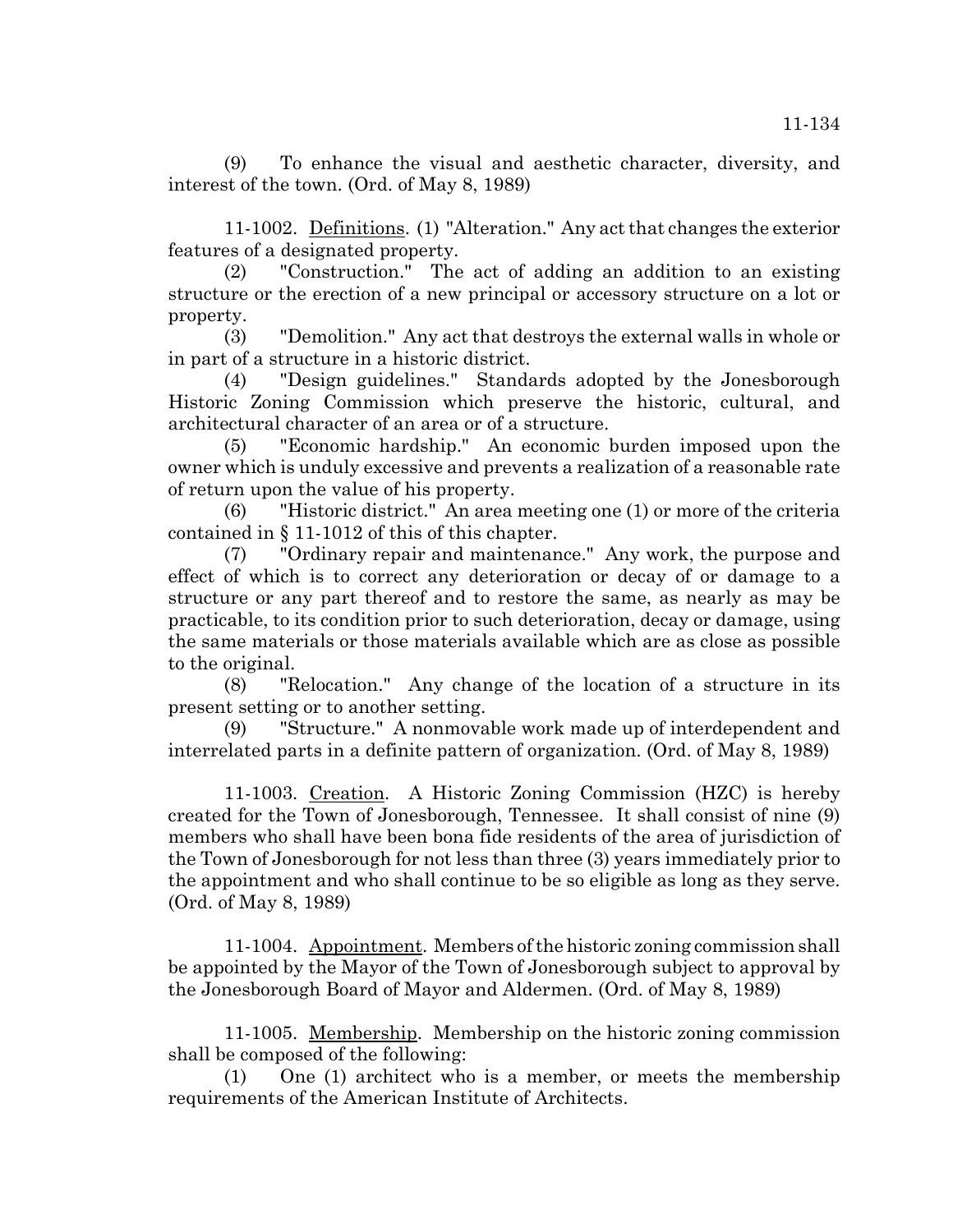(2) One (1) member of the Jonesborough Planning Commission at the time of his appointment.

(3) One (1) member representing the local historic organization.

(4) Six (6) members as selected from the community in general. (Ord. of May 8, 1989)

11-1006. Terms of appointment, removal, and vacancies. Appointments to membership on the Jonesborough Historic Zoning Commission shall be arranged so that the terms of no more than two (2) members shall expire each year and their successors shall be appointed in like manner for a term of five (5) years. All members shall serve without compensation and may be removed from membership by the appointing authority after adequate notice and just cause. Any member being so removed shall be provided upon request, a public hearing on the removal decision before the board of mayor and aldermen. Vacancies on the historic zoning commission shall be filled for the unexpired term of those members whose position has become vacant in the manner herein provided for the appointment. Members who miss three (3) consecutive meetings without just cause and adequate notice to the chairman shall be subject to removal by the commission. (Ord. of May 8, 1989)

11-1007. Election of officers, rules and meetings. The historic zoning commission shall elect from its members its own chairman and other officers deemed appropriate to carry out its purpose. The commission shall adopt rules of order and establish regular meeting dates. At least five (5) members of the commission shall constitute a quorum for the transaction of its business. A concurring vote of a majority of any quorum shall constitute final action of the commission of any matter before it. (Ord. of May 8, 1989)

11-1008. Conflict of interest. Any member of the historic zoning commission who shall have a direct or indirect interest in any property which is the subject matter of, or affected by, a decision of the commission shall be disqualified from participating in the discussion, decision, or proceedings of the historic zoning commission in connection therewith. (Ord. of May 8, 1989)

11-1009. Powers and duties. (1) The historic zoning commission shall review applications regarding the creation of historic districts. The review of such applications shall be in accordance with the provisions set forth in § 11-1009 of this chapter. The commission shall furnish to the Jonesborough Board of Aldermen, in writing, its recommendations regarding the creation of any historic district. The district shall be established in accordance with Article XIII of the Jonesborough Zoning Ordinance. The board of aldermen shall review the recommendations of the commission prior to the establishment of such district.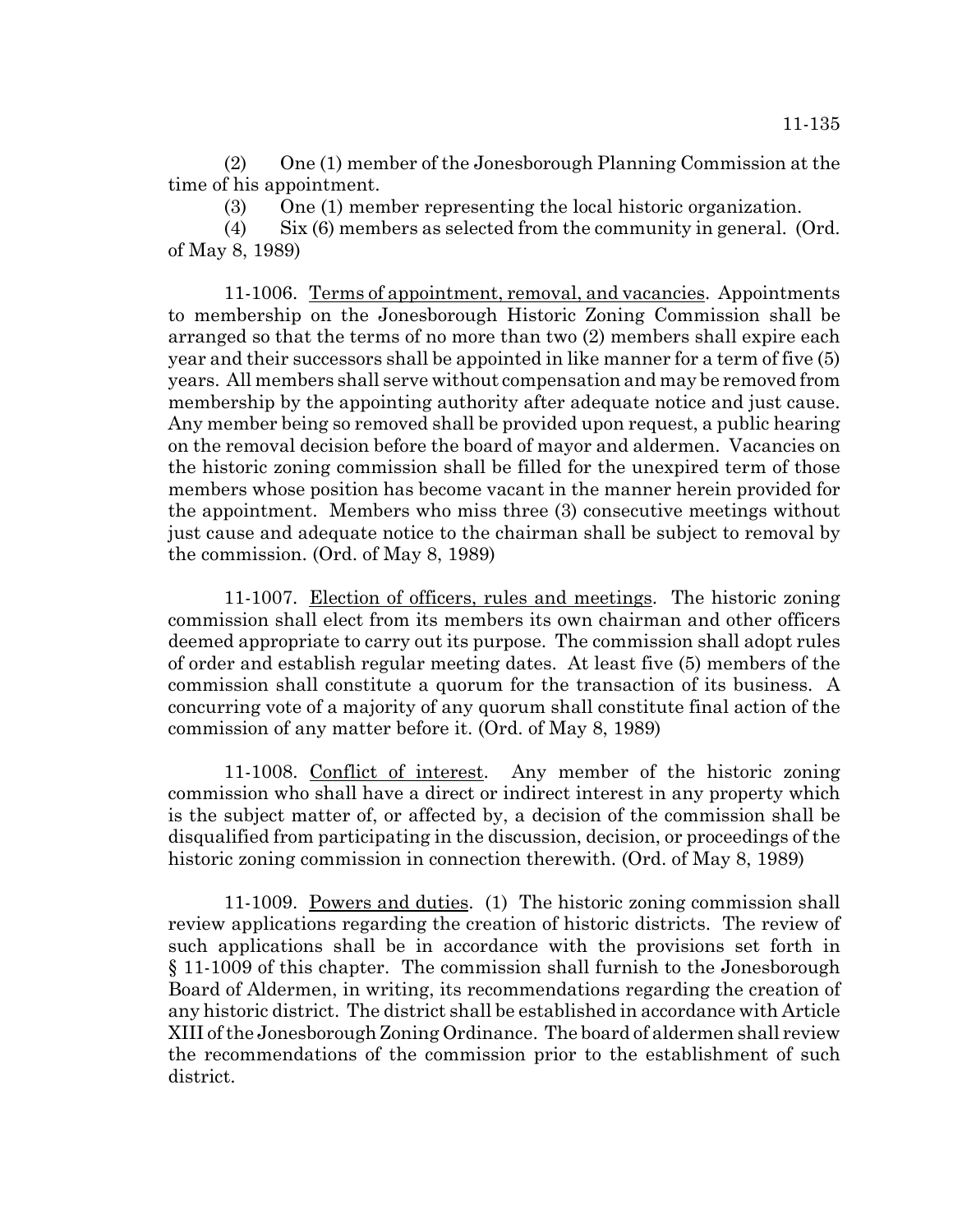(2) Prior to the establishment of a historic district the historic zoning commission shall adopt for each such proposed district a set of review guidelines, which it will apply in ruling upon the granting or denial of a certificate of appropriateness as provided for in this chapter. Such review guidelines shall be consistent with the purposes of the ordinance and with regulations and standards adopted by the Secretary of the Interior pursuant to the National Historic Preservation Act of 1966, as amended, applicable to the construction, alteration, rehabilitation, relocation, or demolition of any historic structure situated within a historic district.

(3) The historic zoning commission shall review permit applications for the alteration, construction, relocation, or demolition of structures within historic districts.

Such review shall be to ensure that all work undertaken in the historic districts complies with the applicable review guidelines, with primary consideration given to:

(a) The historical or architectural value of the present structure.

(b) The relationship of the exterior architectural features of such structure to the rest of the structure, to the surrounding area, and to character of the district.

(c) The general compatibility of exterior design, arrangement, texture, and materials, proposed to be used.

(d) To any other factor, including aesthetic, which is reasonably related to the purpose of this chapter.

(4) The historic zoning commission may conduct surveys and inventories to identify historically, culturally, and architecturally significant structures, sites, and areas that exemplify the cultural, social, economic, political, architectural, and archeological history of the nation, state, or town.

(5) The historic zoning commission shall testify before all boards and commissions on any matter affecting historically exceptional or significant structures, sites, or areas or historic district.

(6) The historic zoning commission shall inform and educate the citizens of Jonesborough concerning the historical, cultural, architectural, and archaeological heritage of the town. (Ord. of May 8, 1989)

11-1010. Procedures for review of historic zoning commission of permit applications. (1) Permit applications and building inspector. All permit applications for exterior alterations, new construction, relocation, or demolition with the historic districts shall be referred to the historic zoning commission, together with all plans, elevations, or other information as may be necessary to determine the appropriateness of the features to be passed upon by the historic zoning commission by the building inspector.

(2) Historic zoning commission review. The historic zoning commission shall meet within fifteen (15) days after notification by the building inspector of the filing of a complete permit application involving property in the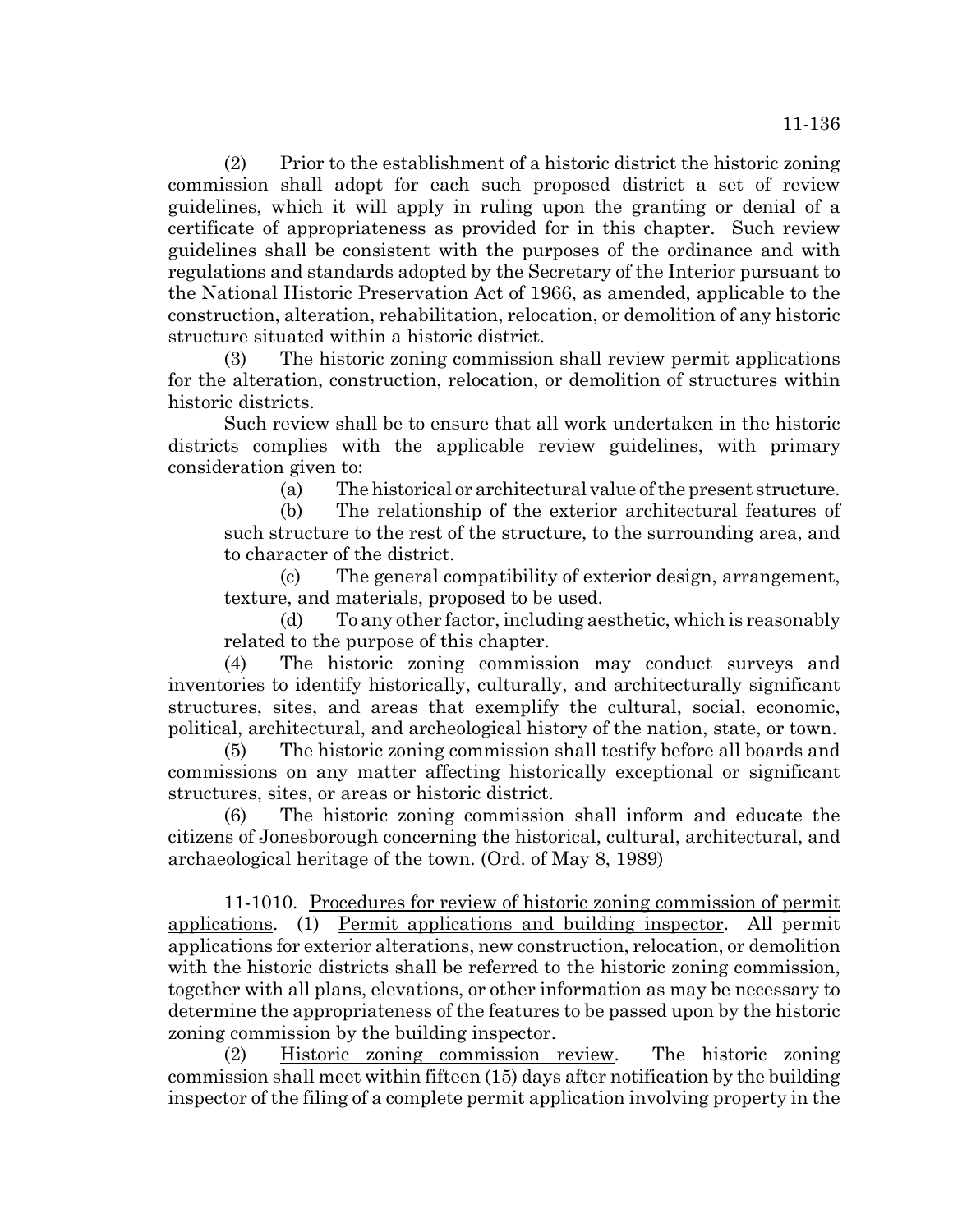historic district. At such meeting, the historic zoning commission shall apply the applicable design guidelines for the historic district to determine the appropriateness of the proposal and approve or disapprove the application with or without attached conditions or defer the application.

(3) Approval. Upon approval of an application, the historic zoning commission shall forthwith issue a certificate of appropriateness to the applicant and notify the building inspector of the approval. Upon failure of the historic zoning commission to take final action with thirty (30) days after receipt of an application, the application shall be deemed approved, except when mutual agreement has been made for an extension of the time limit.

(4) Disapproval. In the case of disapproval by the historic zoning commission of any permit application, the historic zoning commission shall state the reasons therefore in a written statement to the applicant, in terms of design, arrangement, texture, color, material, and the like of the property involved. Notice of such disapproval and a copy of the written statement of reasons therefor shall also be transmitted to the building inspector.

(5) Economic hardship in cases of demolition. In cases involving demolition, the historic zoning commission may take into account economic hardship in addition to other review guidelines. The historic zoning commission may, after reasonable notice to the applicant and the public set an application for demolition for public hearing and may consider any or all of the following:

(a) Estimate of the cost of proposed redevelopment, alteration, demolition, or removal and an estimate of any additional cost that would be incurred to comply with the recommendations of the historic zoning commission for changes necessary for the issuance of a certificate of appropriateness.

(b) A report from a licensed engineer or architect with experience in rehabilitation as to the structural soundness of any structures on the property and their suitability for rehabilitation.

(c) Estimated market value of the property in its current condition; after completion of the proposed redevelopment, alteration, demolition, or removal; after any changes recommended by the historic zoning commission; and, in the case of a proposed demolition, after renovation of the existing property for continued use.

(d) In the case of a proposed demolition, an estimate from an architect, developer, real estate consultant, appraiser, or other real estate professional experienced in rehabilitation as to the economic feasibility of rehabilitation or reuse of the existing structure on the property.

(e) Amount paid for the property, the date of purchase, and the party from whom purchased, including a description of the relationship, if any, between the owner of record or applicant and the person from whom the property was purchased, and any terms of financing between the seller and buyer.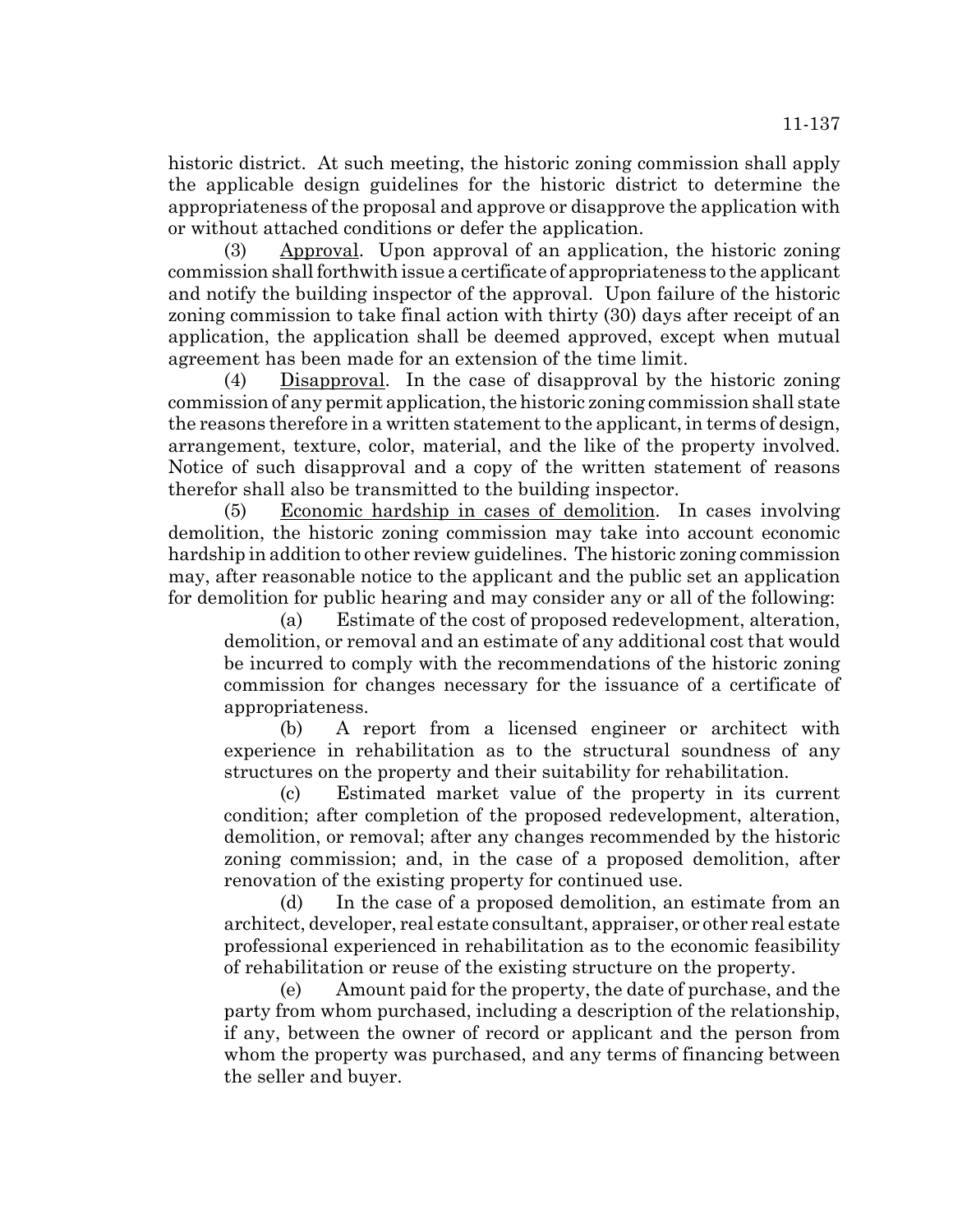(f) If the property is income-producing, the annual gross income from the property for the previous two (2) years; itemized operating and maintenance expenses for the previous two (2) years; and depreciation deduction and annual cash flow before and after debt service if any during the same period.

(g) Any other information considered necessary by the historic zoning commission to a determination as to whether the property does or may yield a reasonable return to the owners. (Ord. of May 8, 1989)

11-1011. Enforcement. (1) Enforcing officer. The historic zoning provisions shall be enforced by the town building inspector, who shall have the right to enter upon any premises necessary to carry out his duties in this enforcement.

(2) Penalties. Any person violating any provision of this chapter shall be guilty of a misdemeanor, and upon conviction shall be fined not less than two dollars (\$2.00) nor more than fifty dollars (\$50.00) for each offense. Each day such violation shall continue shall constitute a separate offense. (Ord. of May 8, 1989)

11-1012. Designation of historic districts. Criteria. A historic district shall be defined as a geographically definable area which possesses a significant concentration, linkage or continuity of sites, building, structures or objects which are united by past events or aesthetically by plan or physical development, and which meets one (1) or more of the following criteria:

(1) That it is associated with an event which has made a significant contribution to local, state, or national history.

(2) That it includes structures associated with the lives of persons significant to local, state, or national history.

(3) That it contains structures or groups of structures which embody the distinctive characteristics of a type, period, or method of construction, or that represents the work of a master, or that possess high artistic values, or that represent a significant and distinguishable entity whose components may lack individual distinction.

(4) That it has yielded or may be likely to yield archeological information important in history or prehistory.

(5) That is listed in the National Register of Historic Places. (Ord. of May 8, 1989)

11-1013. Appeals. Appeals from any decision of the historic zoning commission may be taken to a court of competent jurisdiction as provided for by state law.

Nothing in this chapter shall be interpreted as giving the historic zoning commission any authority to consider, review, examine or control the use of property classified as within a historic district. Use shall be controlled solely by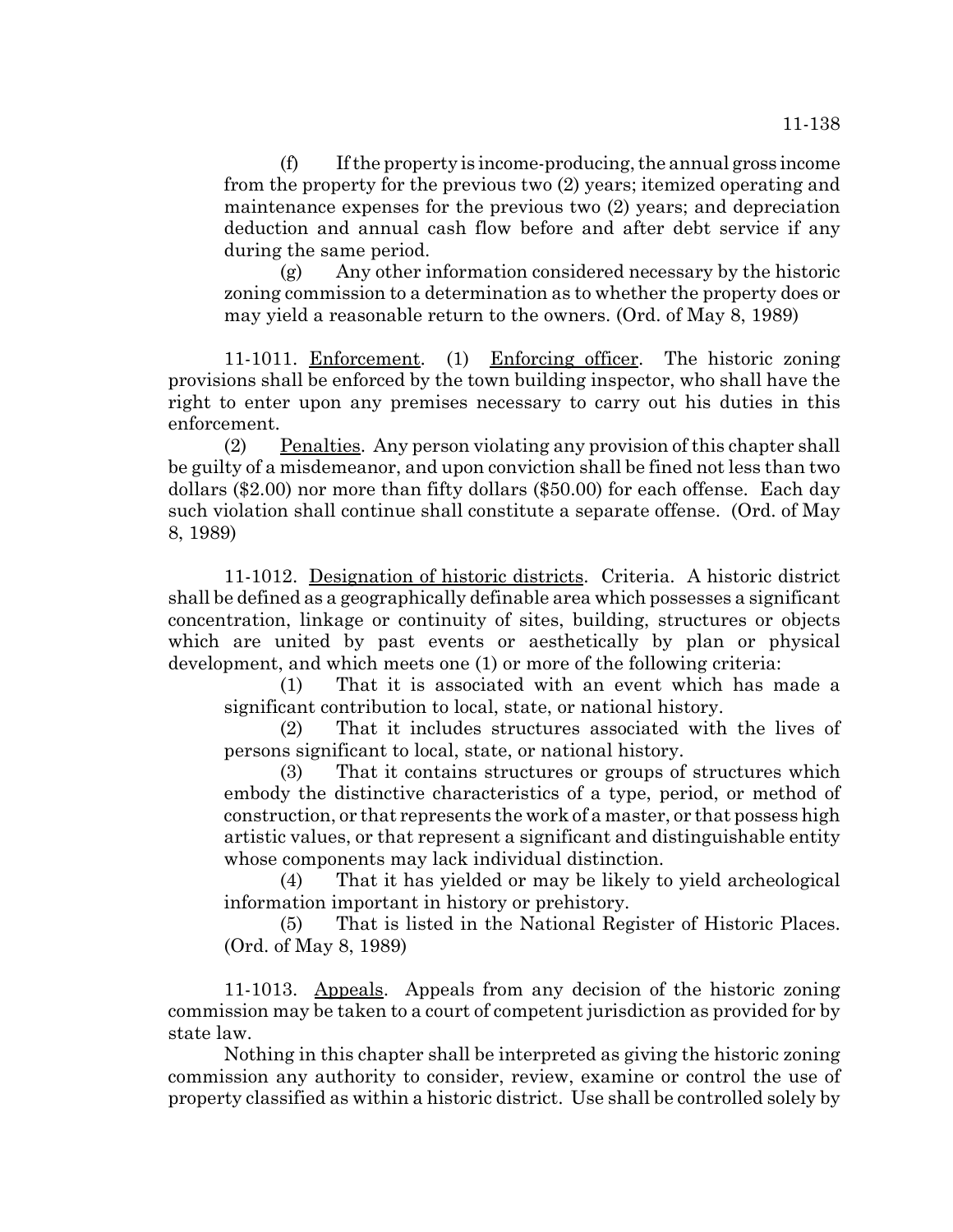the zoning controlling such property prior to its designation as a historic district or as may be rezoned by subsequent amendments. (Ord. of May 8, 1989)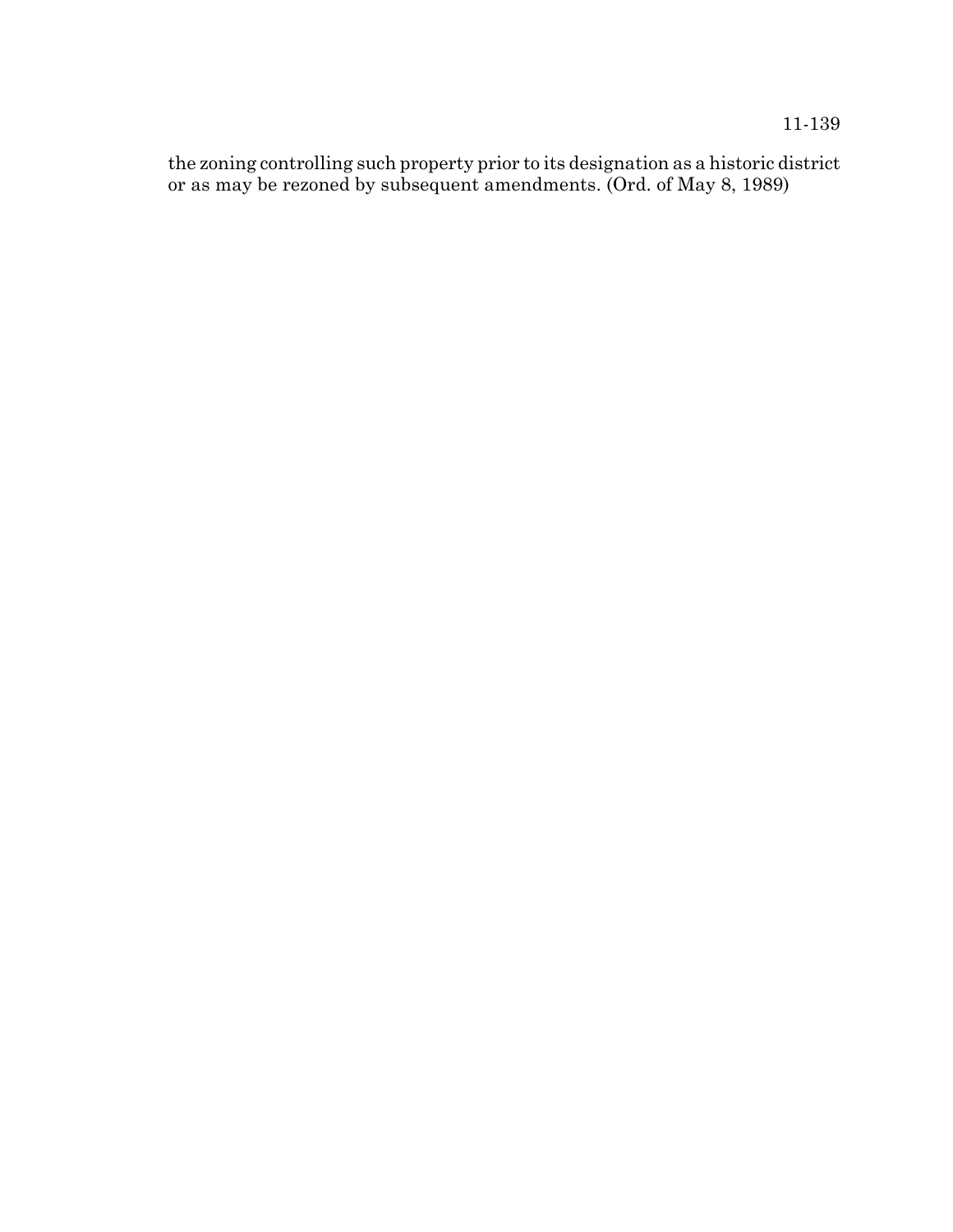#### CHAPTER 11

#### AMENDMENT

## **SECTION**

- 11-1101. Procedure.
- 11-1102. Approval by planning commission.
- 11-1103. Introduction of amendment.

11-1101. Procedure. The board of mayor and aldermen may amend the regulations, restrictions, boundaries, or any provision of chapters 5 through 11 of this title. Any member of the board of mayor and aldermen may introduce such amendment, or any official, board, or any other person may present a petition to the board of mayor and aldermen requesting an amendment or amendments to chapters 5 through 11 of this title. (Ord. of Jan. 8, 1970)

11-1102. Approval by planning commission. No such amendment shall become effective unless the same be first submitted for approval, disapproval, or suggestions to the planning commission. If the planning commission within thirty (30) days disapproves after such submission, it shall require the favorable vote of the majority of the entire membership of the board of mayor and aldermen to become effective. If the planning commission neither approves nor disapproves such proposed amendment within forty-five (45) days after such submission, the action of such amendment by said board shall be deemed favorable. (Ord. of Jan. 8, 1970)

11-1103. Introduction of amendment. Upon the introduction of an amendment to chapters 5 through 11 of this title, or upon the receipt of a petition to amend these chapters, the board of mayor and aldermen shall publish a notice of such request for an amendment, together with the notice of time set for hearing by the board of mayor and aldermen on the requested change. Said notice shall be published in some newspaper of general circulation in the Town of Jonesborough, Tennessee. Said hearing by the board of mayor and aldermen shall take place not sooner than fifteen (15) days after the date of publication of such notice. (Ord. of Jan. 8, 1970)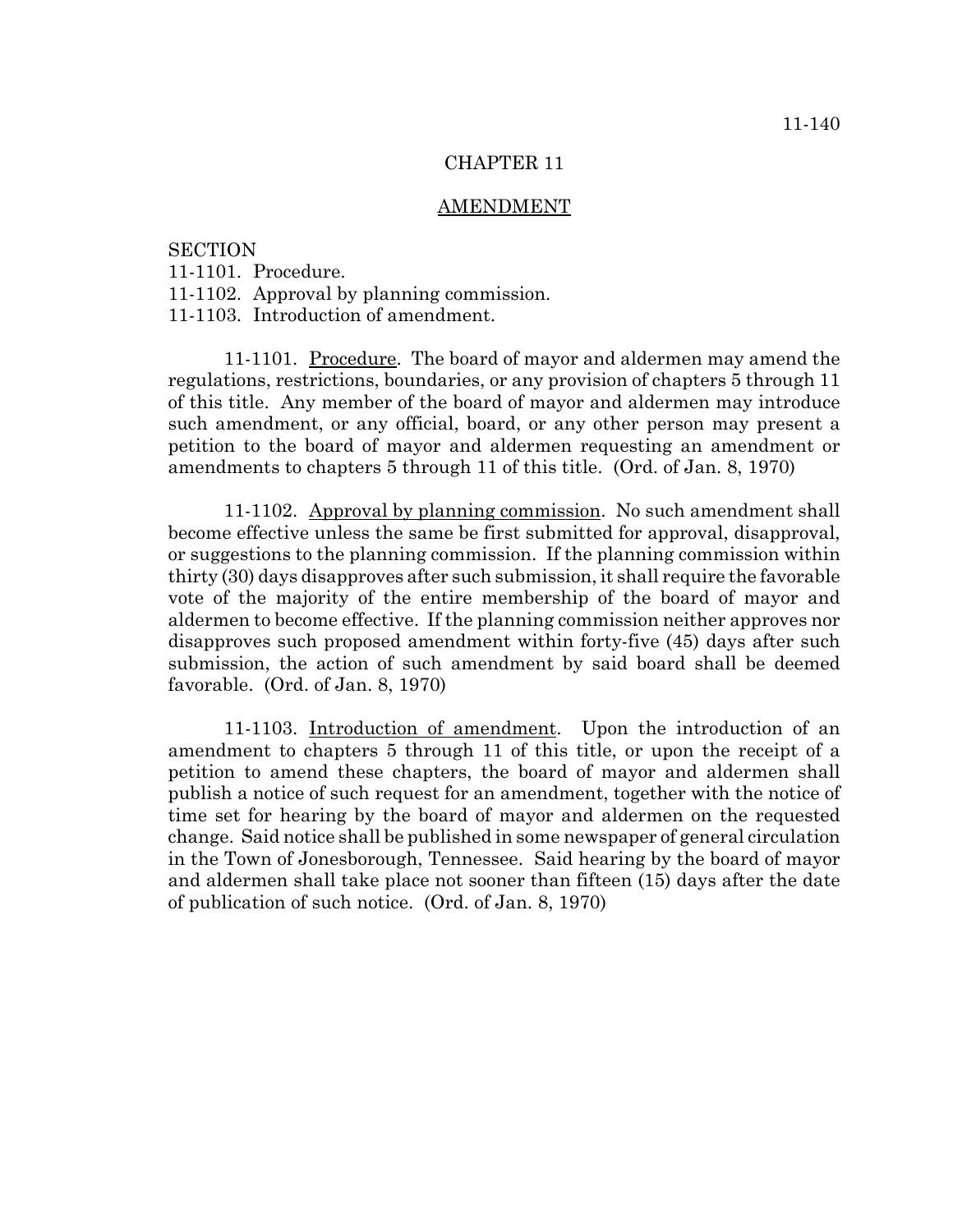### CHAPTER 12

### BUSINESS AND ADVERTISING SIGNS

# **SECTION**

- 11-1201. Purpose and intent.
- 11-1202. General premises.
- 11-1203. Minimum standards.
- 11-1204. Definitions.
- 11-1205. Permit required.
- 11-1206. Permit exceptions.
- 11-1207. Prohibited signs.
- 11-1208. Sign locations.
- 11-1209. Illumination/electrical compliance.
- 11-1210. Structural requirements.
- 11-1211. Inspection, maintenance, and removal.
- 11-1212. Off-premises advertising signs.
- 11-1213. Nonconforming signs.
- 11-1214. Sign regulations by district.
- 11-1215. Sign permit requirements.
- 11-1216. Permit application.
- 11-1217. Fees for sign permits.
- 11-1218. Nullification.
- 11-1219. Variances/appeals.
- 11-1220. Violations/existing signage.
- 11-1221. Parties responsible for violations.
- 11-1222. Penalties.
- 11-1223. Historic district.

11-1201. Purpose and intent. The purpose of this chapter is to create the legal framework to control the erection, location, and maintenance of all exterior signs, billboards, and other advertising structures and devices to protect the public health, safety, morals and general welfare. In addition, the intent of this chapter is as follows:

(1) To encourage good design in the control of the overall image and visual environment of the town.

(2) To protect property values, to enhance the appearance of the business community and to stimulate the economic vitality of Jonesborough.

(3) To ensure that signs are adequate, but not excessive, for the intended purpose of identification or advertisement.

(4) To prohibit the erection of signs in such numbers, sizes, designs, and locations as may create danger to the public by obscuring road signs or by diverting the attention of motorists, or as may produce an environment that encourages visual blight.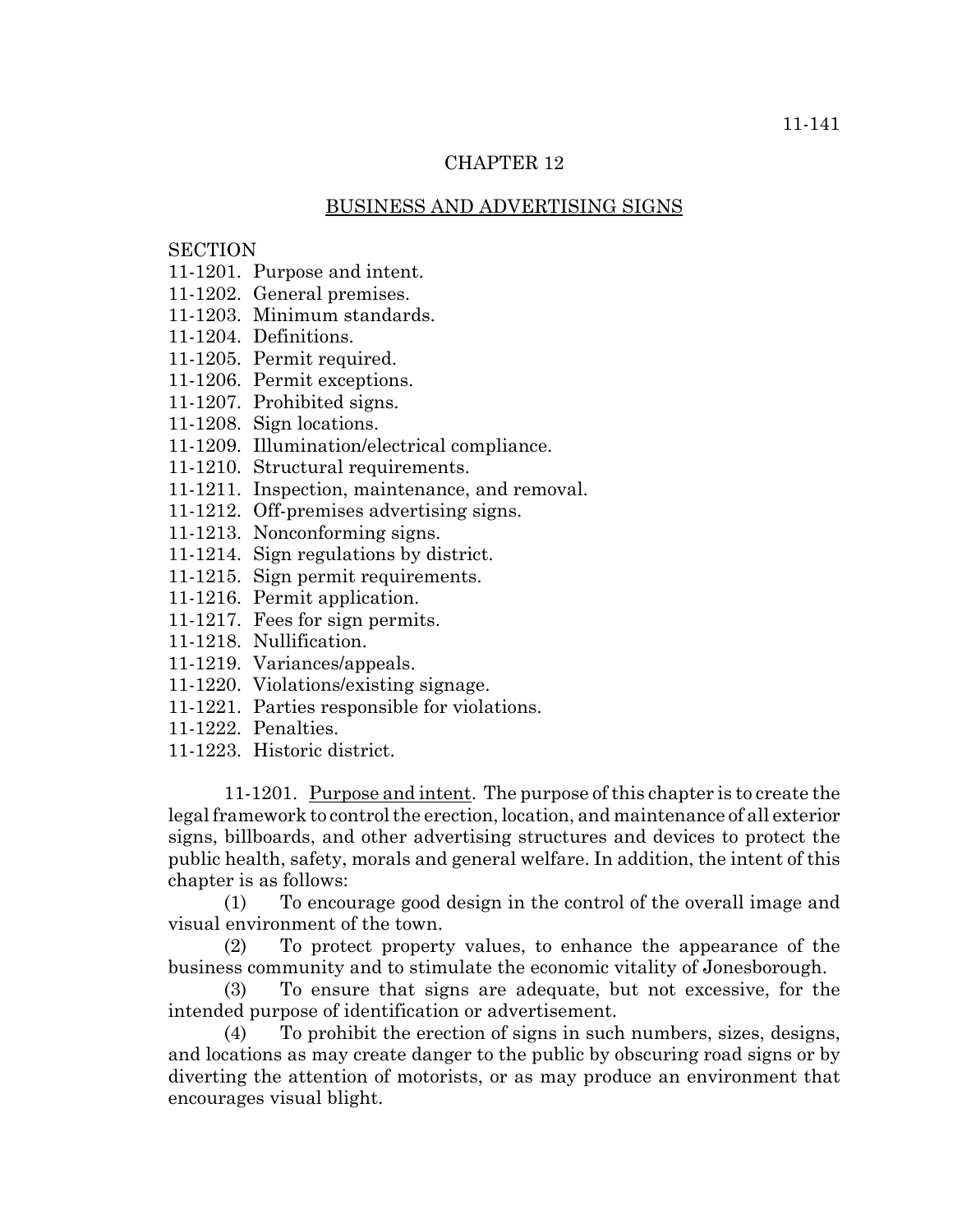(5) To prohibit signs which are likely to create unsafe conditions because of unsound structures or unsuitable locations.

(6) To avoid excessive competition for signs so that permitted signs provide identification and direction while minimizing clutter and unsightliness. (Ord. of Oct. 9, 1989, as replaced by Ord. #99-02, April 1999, and Ord. #2006-03, May 2006)

11-1202. General premises. The general premise for the control of signs within the Town of Jonesborough includes legibility, the effective display of information, the safety of passing traffic, and the coordination of signs with buildings, landscaping and other elements of the visual environment. In particular, signs should be designed and constructed as follows:

(1) For maximum legibility, signs should be designed appropriate to the legal speed of passing traffic.

(2) For size and dimensions, signs should be related to the frontage and setback of the building.

(3) The setback and size of signs should give a fair exposure to all commercial buildings in a given area.

(4) Signs should be integrated with the architecture of the buildings to which they relate, and with the necessary landscaping.

It is further the premises of this chapter that too many signs and too much information on signs creates confusion, contributes to unsafe driving conditions, distracts drivers and conflicts with the intent of § 11-1201 by creating visual clutter and unsightliness. This chapter seeks to encourage signs which avoid excessive information and which significantly contribute to the quality of their surrounding environment. (Ord. of Oct. 9, 1989, as replaced by Ord. #99-02, April 1999, and Ord. #2006-03, May 2006)

11-1203. Minimum standards. The minimum standards set forth in this chapter shall not relieve an owner or tenant of the responsibility for compliance with other local ordinances, codes and regulations. (Ord. of Oct. 9, 1989, as replaced by Ord. #99-02, April 1999, and Ord. #2006-03, May 2006)

11-1204. Definitions. (1) "Abandoned sign." A sign which identifies or advertises a discontinued business, lessor, owner, product or activity, that use having been discontinued for a period of thirty (30) days or more.

(2) "Animated sign." A sign which uses movement or change of lighting or other electrical impulse to depict action or create a special effect or scene.

(3) "Business directional sign or pointer." A sign located off-site which contains the name, indication of direction, and possibly the distance to the establishment or destination.

(4) "Business sign." A sign which primarily directs attention to a business or profession conducted on premises.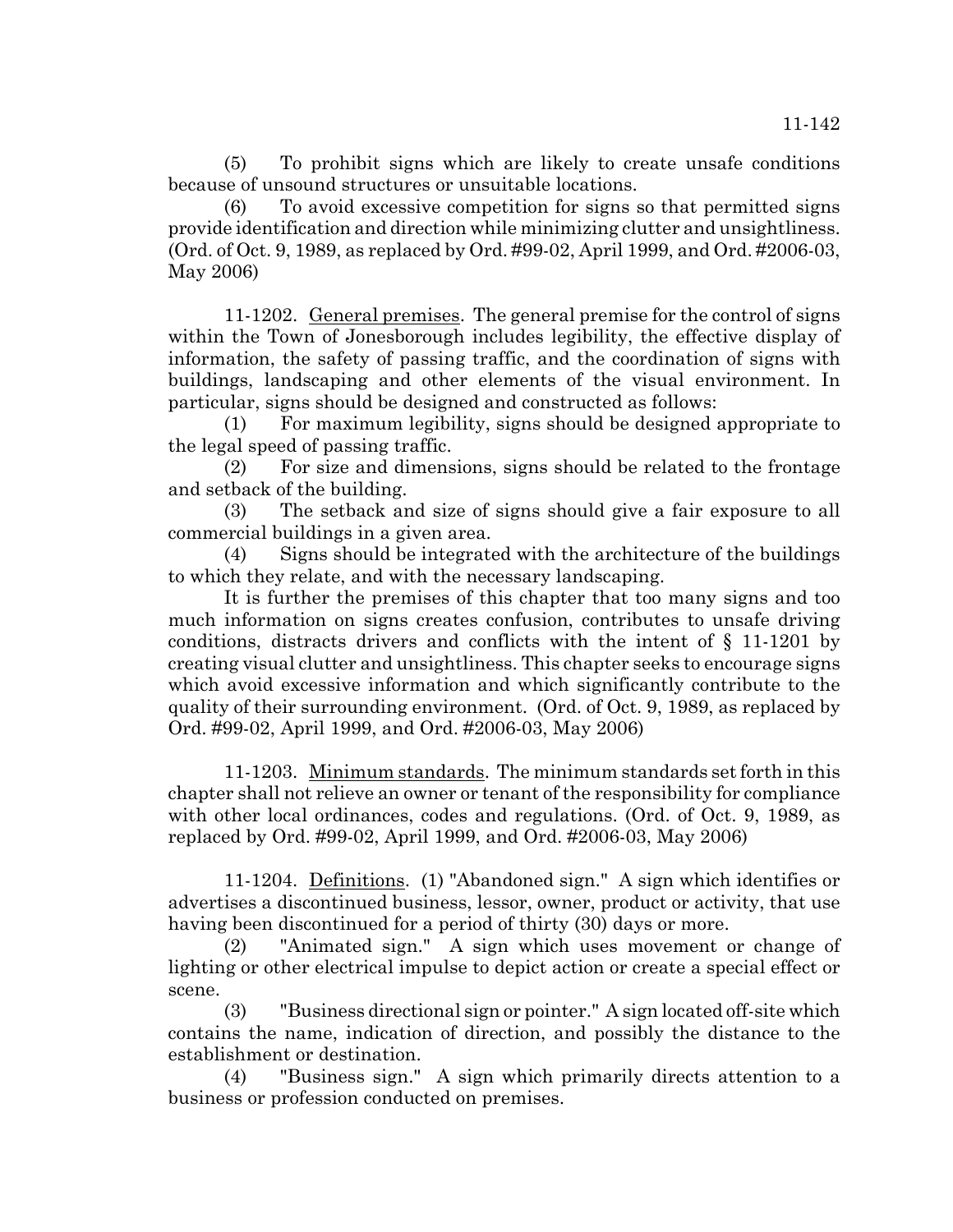(5) "Canopy sign." A sign that is a part of or attached to an awning, canopy or other productive cover over a door, entrance, window, or outdoor service area.

(6) "Commercial signs." Signs advertising, calling attention to, identifying or otherwise aiding in the promotion of the sale of products, goods, services or events, any place or business, subject, person, firm, public performance, article, medicine, merchandise or building.

(7) "Marquee sign." A sign attached to, or made part of, a marquee or other permanent roof structure that projects beyond a building face and is not supported from the ground.

(8) "Off-premises advertising sign." A sign on which advertising or other matter may be displayed promoting goods, services or other things not sold or available upon the site where the sign is located. Off-premise signs may include billboards which are changeable signs.

(9) "Portable signs." Any sign which is or is intended to be affixed or mounted to a frame for the expressed purpose of easy mobility and the intention to be readily relocated and not permanently affixed to the ground or a structure. These signs ordinarily are used for short periods of time for promotional sales, grand openings, etc. "Portable signs" also include sidewalk signs, A-frame signs, and signs attached to or painted on a vehicle or trailer that is parked and visible from the public right-of-way, unless said vehicle is used in normal day-to-day operations of the business. Portable signs are not non-permanent signs associated with gas or service station canopies which are considered window or internal signs

(10) "Projecting sign." A sign which is attached in a plane approximately perpendicular to the surface of the building or structure on which it is located.

(11) "Real estate signs." On-site or directional/pointer portable or permanent signs erected by the owner, or owner's agent, advertising the sale, rental or development of the parcel of land on which the sign is located, or providing direction to a property which is for sale, lease, rent, or development.

(12) "Sign." Any communication device, structure, placard, or fixture using any object, letter, figure, design, symbol, artistic display, trademark, flag or other device intended to call attention to, identify, advertise, or aid in the promoting of the sale of products, goods, services or events, any place, subject, person, firm, business, public performance, article, machine, merchandise, or building. The term "sign" shall not be deemed to include the term "building" or "landscaping" or any architectural embellishment of a building not intended to communicate information.

(13) "Sign area." The entire area within a joined continuous perimeter which encloses the extreme limits of writing, background, representation and other sign information, but the sign area shall not include any structural elements, other than the background, which are not an integral part of the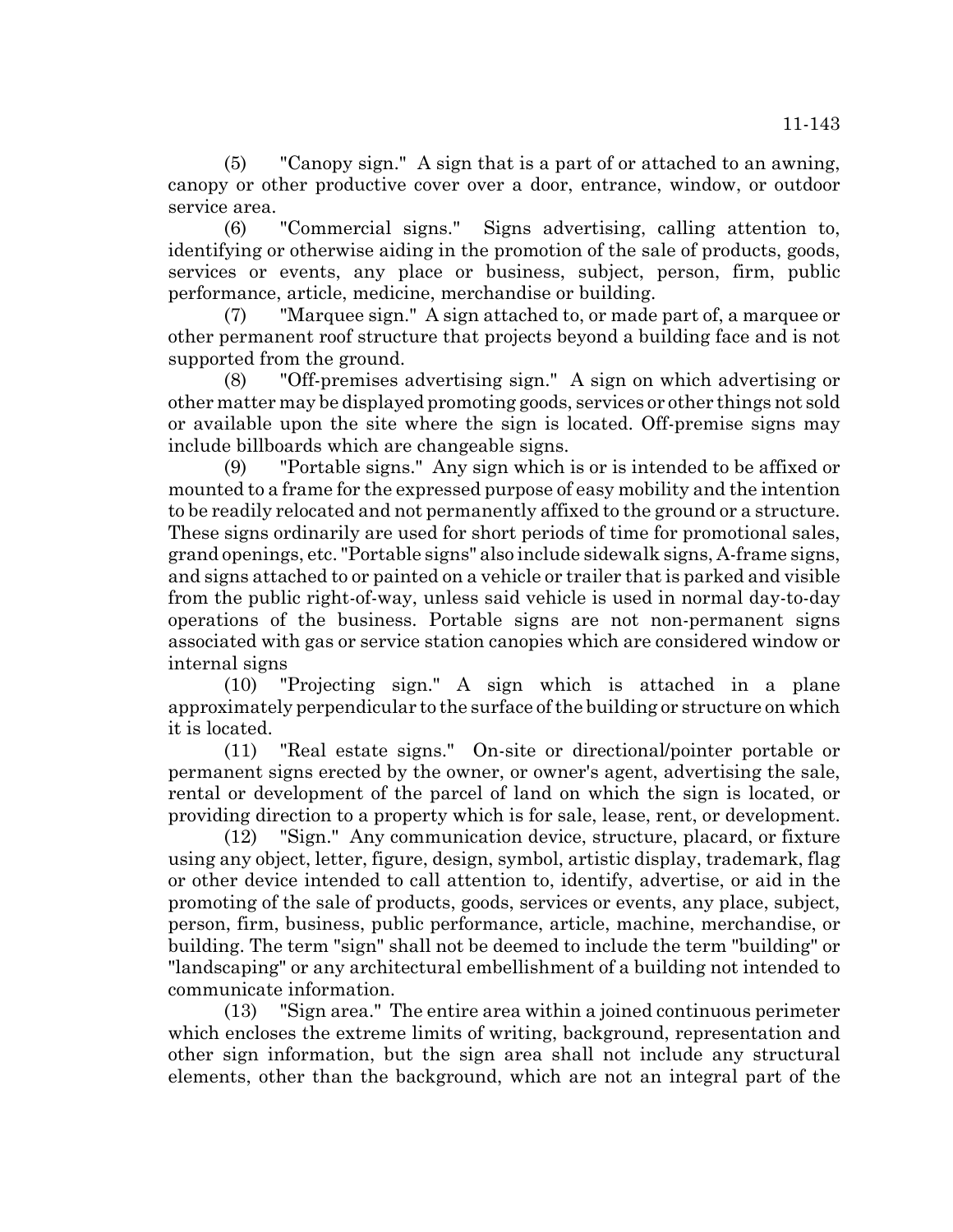display. For the purpose of computing the allowable sign area of a double-faced sign, only one (1) face shall be considered.

(a) Wall sign: When the sign is composed of individual letters or symbols using a wall as a background with no added decoration, the total sign area shall be the sum of the areas of the smallest rectangles which close each individual letter or symbol. Otherwise, the wall sign area will be determined by the smallest geometric shape that encloses all borders, graphics and letters as a complete sign.

(b) Freestanding: The sign area shall be the area of the smallest rectangle or geometric shape that encloses the sign and its cabinet, but not the foundation, structural or architectural features.

(14) "Sign height." The height of a sign shall be computed as the difference between the average ground level at the base of the sign and the elevation of the uppermost extremity of the sign or sign support structure.

(15) "Temporary sign." A portable sign. (Ord. of Oct. 9, 1989, as replaced by Ord. #99-02, April 1999, and Ord. #2006-03, May 2006, and amended by Ord. #2010-09, June 2010)

11-1205. Permit required. (1) No sign, except for those signs listed in § 11-1206 below, shall be painted, constructed, erected, remodeled, relocated, or expanded until a sign permit has been obtained in accordance with the provisions of this chapter. When a sign permit has been issued, it shall also be unlawful to substantially modify a sign without prior approval of the building inspector. A written record of such approval shall be entered upon the original permit application and maintained in the permit record. Signs placed in the historic district and zone are also subject to the approval of the historic zoning commission through the commission's advertising standards and guidelines.

(2) No permit for any sign shall be issued unless the sign complies with all requirements of this chapter, and with the requirements of the Southern Building Code as amended for outdoor displays, and signs, including portable signs.

(3) A sign or sign structure which is replaced to show a new trade name, a new design, different color or other changes in shape, location or size shall require a permit.

(4) All commercial and business signs, outdoor signs, and subdivision entry signs for single-family and multi-family developments must be approved by the planning commission before a sign permit is issued, with the exception of signs within the historic district or zone. Signs within the historic district or zone shall be reviewed and approved by the historic zoning commission. Sign permit applications shall include the information specified in § 11-1216 of this chapter. (Ord. of Oct. 9, 1989, as replaced by Ord. #99-02, April 1999, and Ord. #2006-03, May 2006)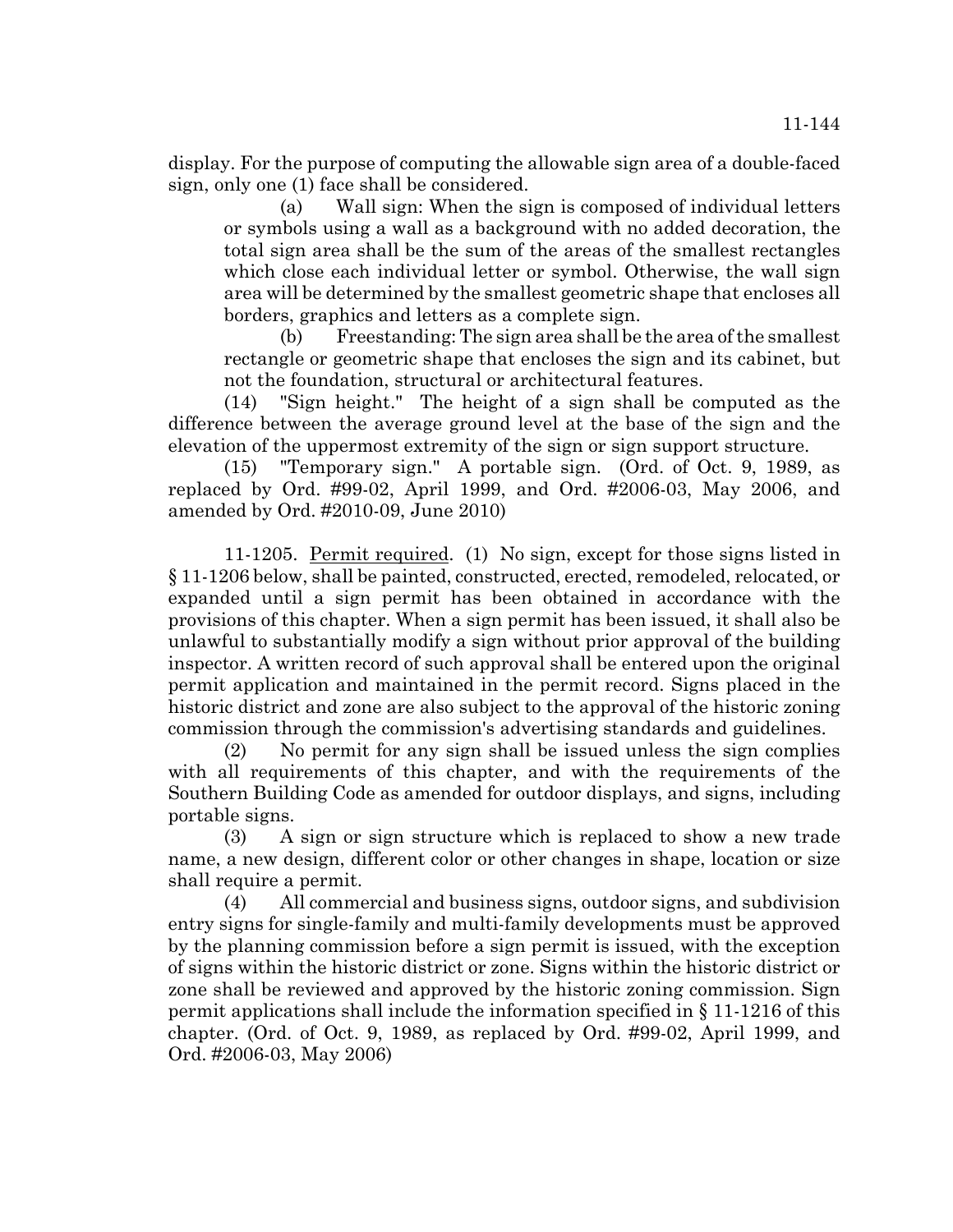11-1206. Permit exceptions. (1) The following operations shall not be considered as creating a sign, and therefore shall not require an additional sign permit:

(a) The changing of the advertised copy or message on an approved sign which is specifically designed for the use of replaceable copy; and

(b) Painting, cleaning, and other normal maintenance and repair of a conforming sign unless a structural change is made.

(2) The following enumerated signs shall be exempt from the requirements of this chapter:

(a) Signs of any constituted governmental body such as traffic signs and signals, legal notices, railroad crossing signs, danger signs, and other temporary, emergency, and non-advertising signs.

(b) Memorial tablets or signs, historic markers, corner stones, or a building name and date of erection when constructed of incombustible material.

(c) Signs required to be maintained by law such as governmental order, rule, or regulation with a total surface area not to exceed ten (10) square feet.

(d) Flags, emblems, or insignias of any constituted governmental body, religious groups, civic organizations and service clubs.

(e) Small signs displayed for the direction or convenience of the public including signs which identify restrooms, location of public telephones, freight entrances, parking or the like with a total area not to exceed four (4) square feet. Horizontal directional signs flush with paved areas are exempt from these standards.

(f) Seasonal displays and decorations not advertising a product, services, or entertainment.

(g) Freestanding signs or signs attached to fences at approximate eye level that are no larger than four (4) square feet warning the public against hunting, fishing, trespassing, dangerous animals, swimming, or designating private property, private drive, ATM, etc.

(h) Any information or directional signs erected by a public agency to give directions and distances to commercial facilities or points of interest for the convenience of the traveling public but the signs may not give direction to any specific business establishment.

(i) Temporary window signs, except as specified in § 11-1205(3), internally mounted, that do not exceed twenty five percent (25%) of the area of the window or any glass door to which they are attached. All window signs shall be in conformance with all applicable safety, building and electrical codes.

(j) Permanent window signs except as specified in  $\S 11-1205(3)$ , internally mounted, that do not exceed ten percent (10%) of the area of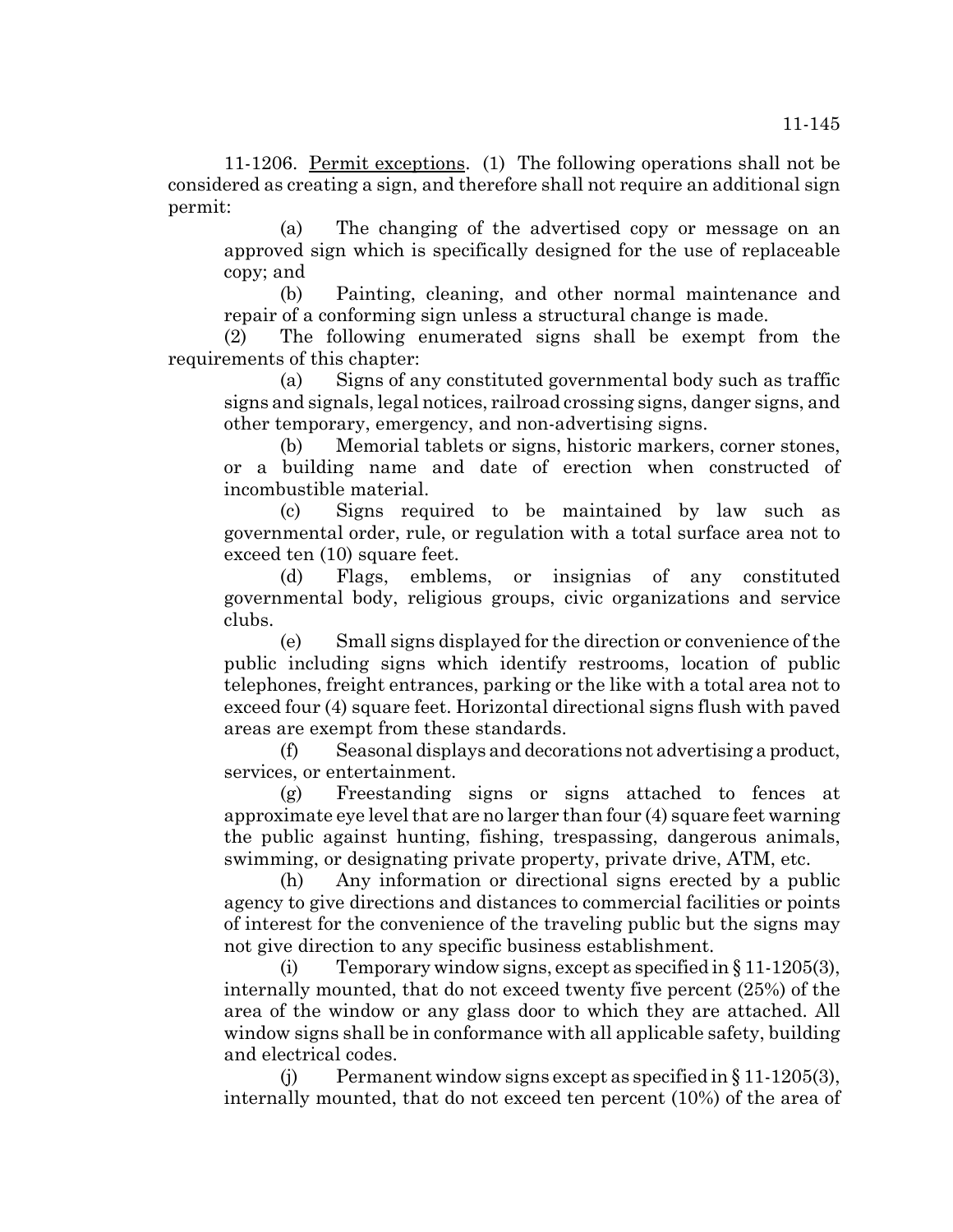the window or any glass door to which they are attached. All permanent window signs shall be in conformance with all applicable safety, building, and electrical codes. Permanent window signs within the historic district and zone shall be subject to approval by the historic zoning commission through the commission's advertising standards and guidelines.

(3) Except where specifically qualified below, no permit shall be required for any of the following temporary signs:

(a) Official public notices. Official notices or advertisement, required by the direction of any public or court officer in the performance of his official or directed duties or by trustees under deeds of trust, deeds of assignment or other similar instruments; provided, that all such signs shall be removed not later than ten (10) days after the last day of the period for which they are required to be displayed.

(b) Political signs. Political preference or campaign signs for federal, state, and local elections not exceeding six (6) square feet in residential zones except R-4 and including B-2 (Central Business District) or not exceeding thirty-two (32) square feet in R-4 all other non-residential zones may be erected or posted on any private lot, but not within the public right-of-way. Such signs must contain no commercial message in order to be exempt. Each sign must be removed within seven (7) days after the announced results of that nomination, election or referendum. Political signs larger than six (6) square feet displayed on or upon vehicles may not be located in public parking lots or spaces after 6:00 P.M. to dawn.

(c) Non-profit temporary signs. Temporary signs not exceeding six (6) square feet in area announcing a campaign, drive or event of a civic, philanthropic, education or religious organization; provided, that the sponsoring organization shall ensure proper and prompt removal of such sign. Such sign may be maintained for a period not to exceed one (1) month, and must be removed within seven (7) days of the end of a campaign or when the event has taken place.

(d) Real estate signs. Temporary, freestanding, real estate signs may be erected without a permit for any property that is offered for sale, lease or rent under the following conditions:

(i) Signs may be two (2) faced with the maximum total sign surface per sign face as follows:

> Residential zones except R-4, and including B-2 (central business) - six (6) square feet.

R-4 zone - thirty-two (32) square feet.

All other business and manufacturing zones thirty-two (32) square feet.

(ii) Real estate signs must be erected on private property and not on public right-of-way and shall not create any sight visibility hazard to motorists.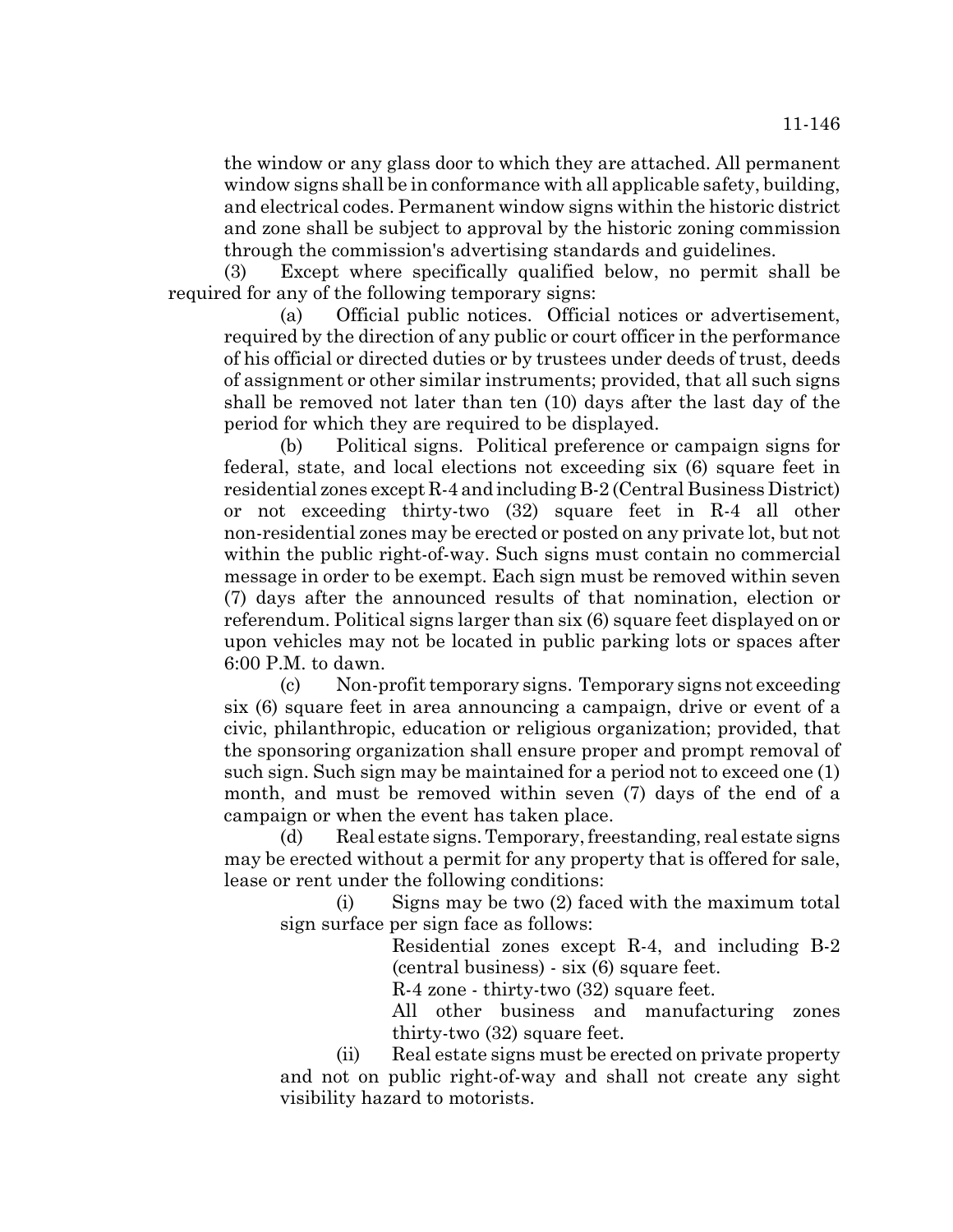(iii) Such signs shall be removed within seven (7) days of the sale, rental or lease.

(iv) Directional or pointer real estate signs may be used off-site from the property for sale, lease or rental, however, such signs may not be in the public right-of-way and must be used in reasonable numbers. Directional signs must be removed on the same schedule as other real estate signs.

 $(v)$  One  $(1)$  sign is allowed per lot road frontage, however, property in excess of three (3) acres may include up to two (2) additional signs; provided such signs are spaced at five hundred foot (500') intervals.

(vi) Properties for sale, lease, rent that do not have visual access from the nearest street or roadway, but can be seen from streets further away, may have signs larger than six (6) square feet or thirty-two  $(32)$  square feet as specified in § 11-1206 $(3)(d)(i)$ ; provided justification is presented and approval is issued in the form of a variance by the Jonesborough Planning Commission/Board of Zoning Appeals.

(e) Construction signs. Construction signs which identify the architects, engineers, contractors and other individuals or firms involved with the construction, but not including any advertisement of any product, and signs announcing the character of the building enterprise or the purpose for which the building is intended, during the construction prior, to a maximum area of twenty-five (25) square feet for each sign. The sign shall be confined to the site of the construction, and shall be removed within fourteen (14) days following completion of construction. Construction signs representing state and federal funding agencies that have certain size and wording requirements as a condition of funding are exempt from the above construction sign requirements.

(f) Temporary or portable signs. Temporary or portable signs may be exempt from permitting; provided they meet the following conditions:

(i) Temporary signs advertising specials, new products, or other such special conditions related to the business shall be posted for a period not to exceed sixty (60) days. Signs that only display the name of a business or a logo, or other such symbol are not allowed and thus not exempted from permit requirements.

(ii) Only one (1) temporary sign shall be displayed at a given time for a single business, and in locations with multiple tenants only two (2) signs total may be displayed per lot at the same time.

(iii) Except as designated in title 11, chapter 2,  $\S$ [08] 11-1206(3)(f)(vii) and 11-1206(3)(f)(ix) below, the total sign area per sign shall not exceed nine (9) square feet per side.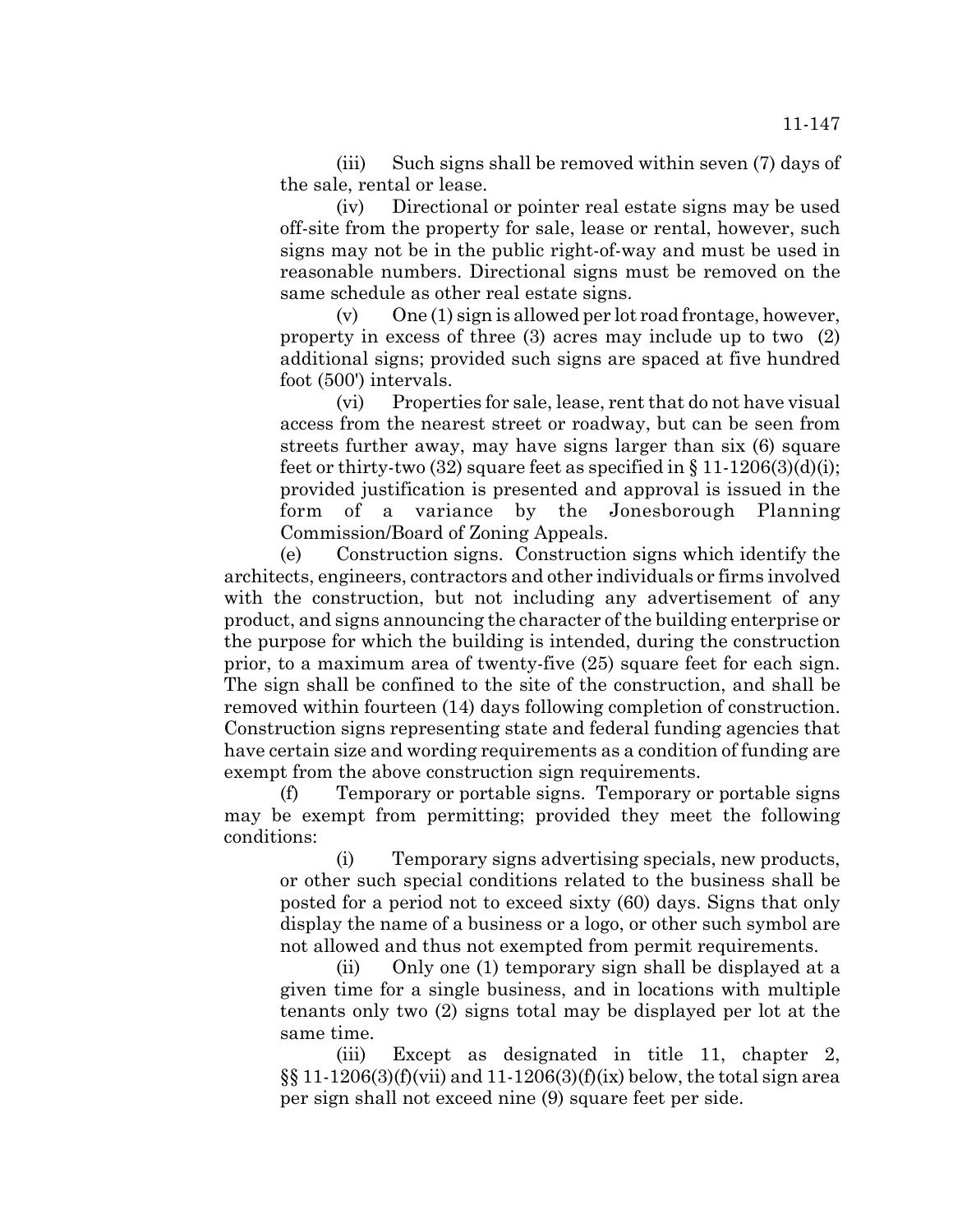(iv) Signs may not be placed on public sidewalks or rights-of-way except in the B-2 Zone or as authorized in special event applications approved by the board of mayor and aldermen. No temporary sign authorized may be placed to cause a site distance problem, obstruction or a hazard.

(v) Temporary signs must be set back a minimum of ten feet (10') from the public right-of-way.

(vi) Temporary or portable signs must be located on the same premises or lot in which the business activity is taking place.

(vii) Portable A-boards or "sandwich board" signs may only be displayed during business hours. These signs must be located on-premises or in the B-2 zone or other zone within the historic district in which a heritage occupation is approved, said sign shall be immediately in front of the business being promoted, Portable A-boards or "sandwich boards" within the historic district zone must be approved in advance by the historic zoning commission. Portable A-boards or "sandwich board" signs must be placed so they do not block pedestrian or vehicular traffic and where they do not create a safety hazard.

(viii) Business owners shall notify the building inspector of any placement of a portable sign upon their premises in order that the allowable time period can be observed and enforced.

(ix) Temporary or portable signs advertising a grand opening or going out of business, not exceeding thirty-two (32) square feet, may be displayed for said purposes only one (1) time in a twelve (12) month period for a period not to exceed sixty (60) days. Signs located more than one hundred feet (100') or more from the edge of the public street pavement can be larger upon approval of the board of zoning appeals.

(x) Temporary signs meeting the sixty (60) days criteria must be taken down by the next morning the day immediately after the sixty (60) days has expired.

(xi) Any existing nonconforming temporary or portable sign shall be discontinued or be brought into compliance no later than thirty (30) consecutive calendar days from the effective date of this chapter. (Ord. of Oct. 9, 1989, as replaced by Ord. #99-02, April 1999, Ord. #2006-03, May 2006, and amended by Ord. #2010-09, June 2010)

11-1207. Prohibited signs. The following signs are prohibited from being erected or maintained in any zoning district and in any area of the Town of Jonesborough: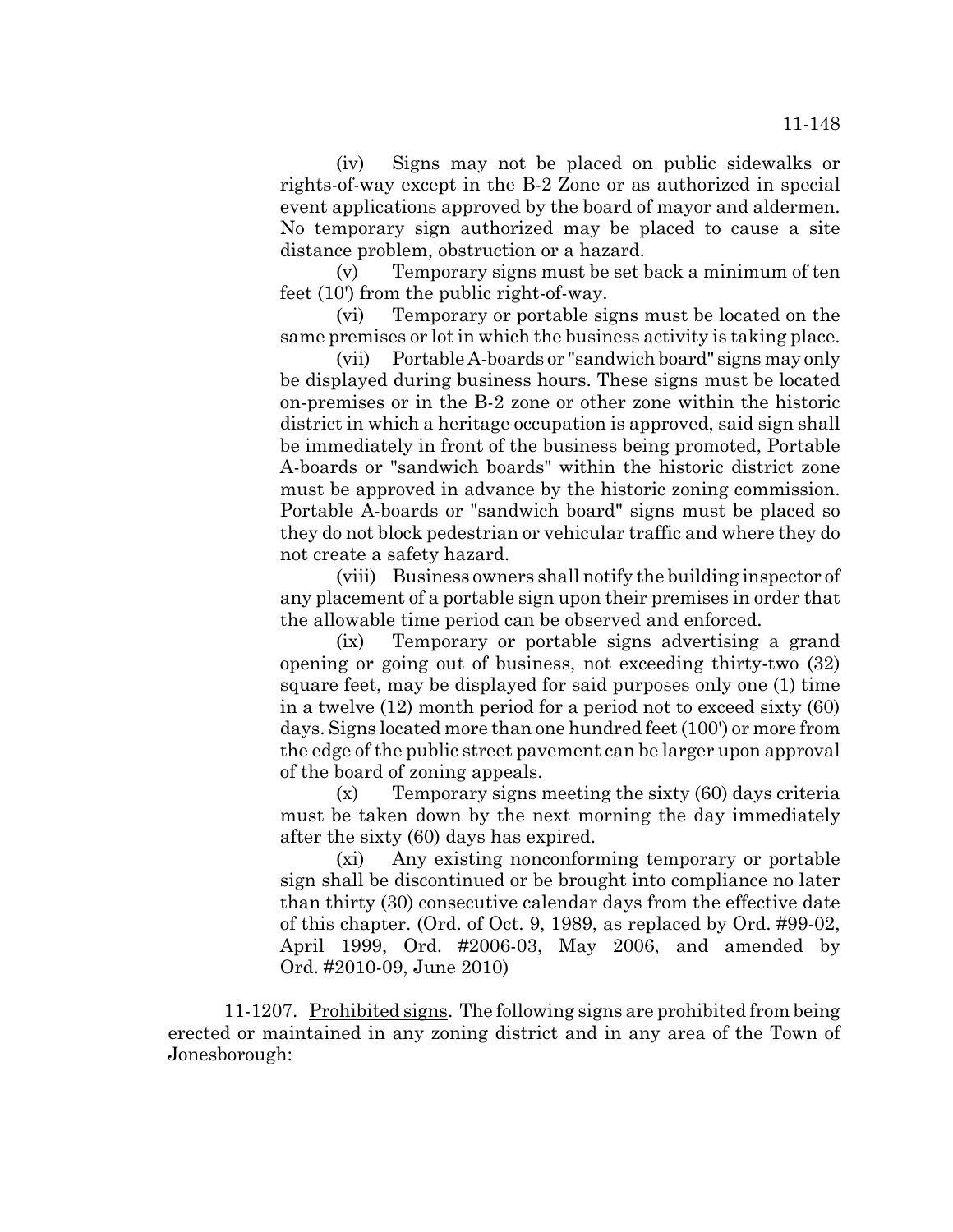(2) Any portable sign, except as provided for in  $\S 11-1206(3)(f)$ .

(3) Any sign that violates any provision of any law or regulation of the State of Tennessee or United States relative to outdoor advertising.

(4) Any sign that violates any provision of the Southern Standard Building Code unless specifically authorized otherwise in this chapter.

(5) Any sign so located so as to obscure all or any portion of a sign or traffic signal erected by a governmental authority.

(6) Any sign of which all or any part is in motion by means of the atmosphere, including fluttering, or rotating.

(7) Any animated sign that by movement or by other method or manner of illumination, flashes on or off, winks, strobes, blinks with varying light or color intensity, except signs meeting the following criteria:

(a) The sign is located on property in a B-3 or B-6 zone.

(b) If the sign is an electronic variable message sign, the sign owner must submit an executed agreement stating that the business understands the associated conditions in which this type of sign can be used and agrees to comply with them. The executed agreement must be posted in clear view at the electronic message board control panel, so it is easily seen by any control panel operator.

(c) The sign does not attempt or appear to attempt to direct the movement of traffic, or which interferes with, imitates, or resembles any official traffic sign, signal or device.

(d) Duration of message on-time: on-time duration of an acceptable commercial electronic variable message sign should be fifteen (15) seconds for a sign panel with three (3) lines, and having twenty (20) characters per line; however, regardless of the number of lines and characters, the total length of the information cycle or the on-time period must be no less than six (6) seconds.

(e) If the sign face changes the size must have changing text; signs that display information cycles without changing text are prohibited.

(f) The sign does not have a running message with continuous movement. The message displayed must be complete and unchangeable within the no less than six (6) second display, and shall not continuous onto the next text display.

(g) If the light intensity of the sign changes, it only occurs in two (2) "on" and "off" cycles during a twenty-four (24) hour period based on daylight and darkness.

(h) The brightness of the sign lumination does not cause disability glare or discomfort glare as defined in the town's lighting ordinance.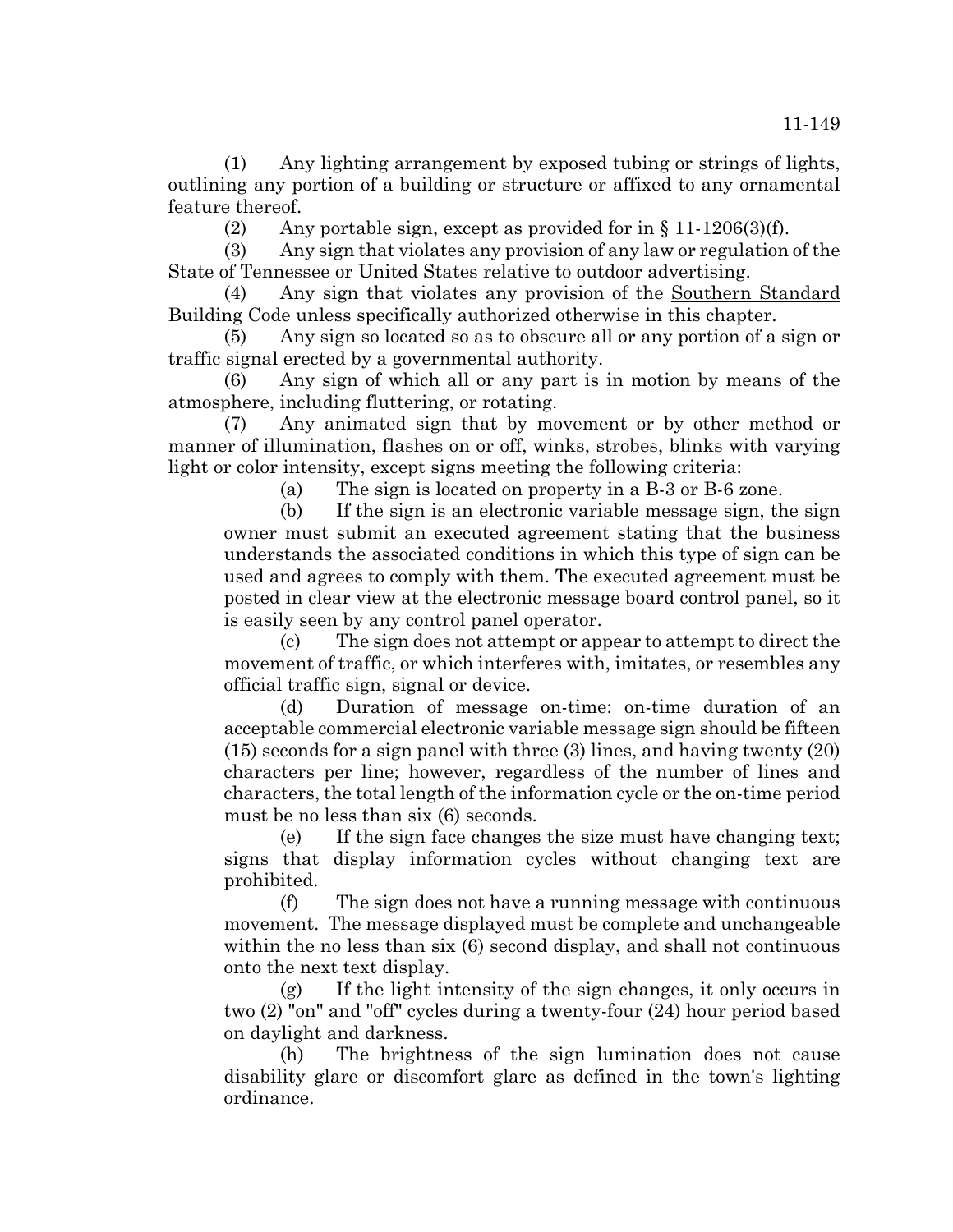(i) The sign changes message, electronically or mechanically, by the appearance of complete substitution or replacement of one (1) display by another, and in which the appearance of movement during the message display, or of messages appearing to move across the display face, is not present. Use of animated, chasing, scintillating, traveling, moving, or dissolving displays in which part or all of a message displayed on the sign appears to be moving is prohibited. Messages that appear to be written on or erased off the display face one (1) letter or one (1) word at a time or piecemeal, rather than all at once, are prohibited.

(j) In order for the message to be conveyed to the motorist quickly, clearly and unambiguously, the sign character size, spacing, and typeface must be appropriate based on the associated speed limit, sign location, and environmental factors.

(8) Any sign that obstructs any window, door, fire escape, stairway, ladder, opening or access, intended for light, air, ingress to or egress from any building.

(9) Any sign that is attached to a tree.

(10) Any sign that is attached to a utility pole, whether on public or private property, except utility warning announcements, such traffic and safety related signs as deemed necessary by the public safety director, and signage, banners, flags, etc. approved on street lamps by the board of mayor and aldermen or designated committee or other such body created by the board of mayor and aldermen.

(11) Any sign, which by reason of its location, position, size, shape or color may obstruct, impair, obscure, interfere with the view of, or be confused with any traffic control signs, signal or device, or where it may interfere with, mislead or confuse traffic, and is deemed to be a safety hazard by the building inspector, public safety director, or the public works director.

No sign shall use the words "stop," "slow," "caution," "yield," "danger," "warning," or "go" when such sign may be confused with a traffic control sign used or displayed by a public authority.

(12) Inflatable signs, including helium or other gas which is contained within the sign, or sign parts, at a pressure greater than atmospheric pressure making it able to float.

(13) Any off-premises signs, except real estate directional signs, political signs, outdoor signs, public service/civic event signs, garage sale signs, and off-premises directional signs authorized in § 11-1206(3) of this chapter.

(14) Any commercial sign supporting any business, etc. as defined in § 11-1206(3) "commercial signs" of this chapter, that is not within the Town of Jonesborough except as may be permitted through billboards.

(15) Any sign that exhibits statements, words or pictures of a racial, offensive, or obscene nature.

(16) Any sign that has sign copy that misrepresents the business use or activities being carried out on the property represented by said sign.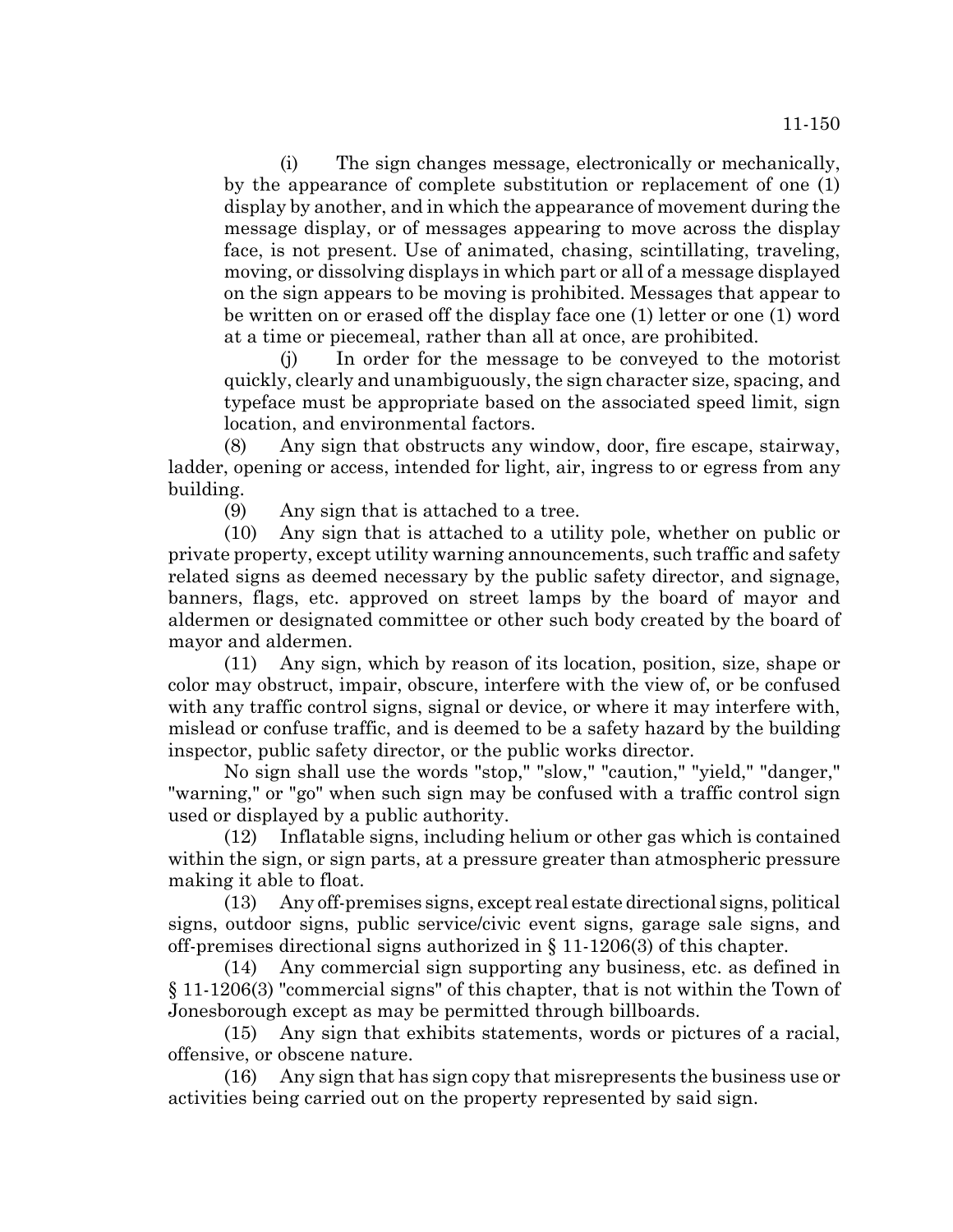(17) Abandoned or dilapidated signs.

(18) Roof signs, or signs extending beyond the main roof line, unless specifically approved by the Jonesborough Planning Commission, and the Jonesborough Historic Zoning Commission if within the historic zone.

(19) Any commercial sign located in a residential district not otherwise provided for in this chapter.

(20) Any sign that has not been permitted as required, or whose permit has been revoked.

(21) Signs which are made structurally sound by guy wires or unsightly bracing.

(22) Signs which contain reflective material, except as approved in § 11-1206.

(23) Signs which advertise an activity, business, product or service not conducted on the premises upon which the signs is located, except as specifically permitted through this chapter. (Ord. of Oct. 9, 1989, as replaced by Ord. #2006-03, May 2006, and amended by Ord. #2009-02, March 2009, and Ord. #2012-14, Nov. 2012)

11-1208. Sign locations. Commercial signs shall be located on the property in which they are intended to promote. No commercial signs shall be on public right-of-way except as permitted by the State of Tennessee or the Jonesborough Planning Commission. In addition, the following limitations apply.

(1) No signs on medians or public right-of-way. No political, real estate, civic, or other non-public exempt signage shall be posted or erected on highway medians, islands, or along public right-of-way. Jonesborough Parks and Recreation, appropriate work or construction signage, and other town signage approved by the board of mayor and aldermen may be located on medians; provided the signage meets all state guidelines and all safety requirements. Unapproved signs in the public right-of-way will be removed by either the public works department, public safety department or building inspector.

(2) Spacing. All permanent freestanding signs on any premises shall be spaced at minimum two hundred foot (200') intervals along each public way that views the premises, unless otherwise provided for in this chapter. Electronic variable message signs must be located a minimum of two hundred feet (200') apart. The planning commission may consider waiving the two hundred foot (200') interval for freestanding signs including electronic message boards when a written request for a waiver is submitted along with a justification based on lot limitations that cannot be changed, topography, preserving important vegetation, etc.; provided that additional landscaping is also submitted that can buffer any negative effects of freestanding signage in close proximity.

(3) Sight distance triangle. All entrance signs and freestanding signs located near the corners of an intersection shall be located outside of the "sight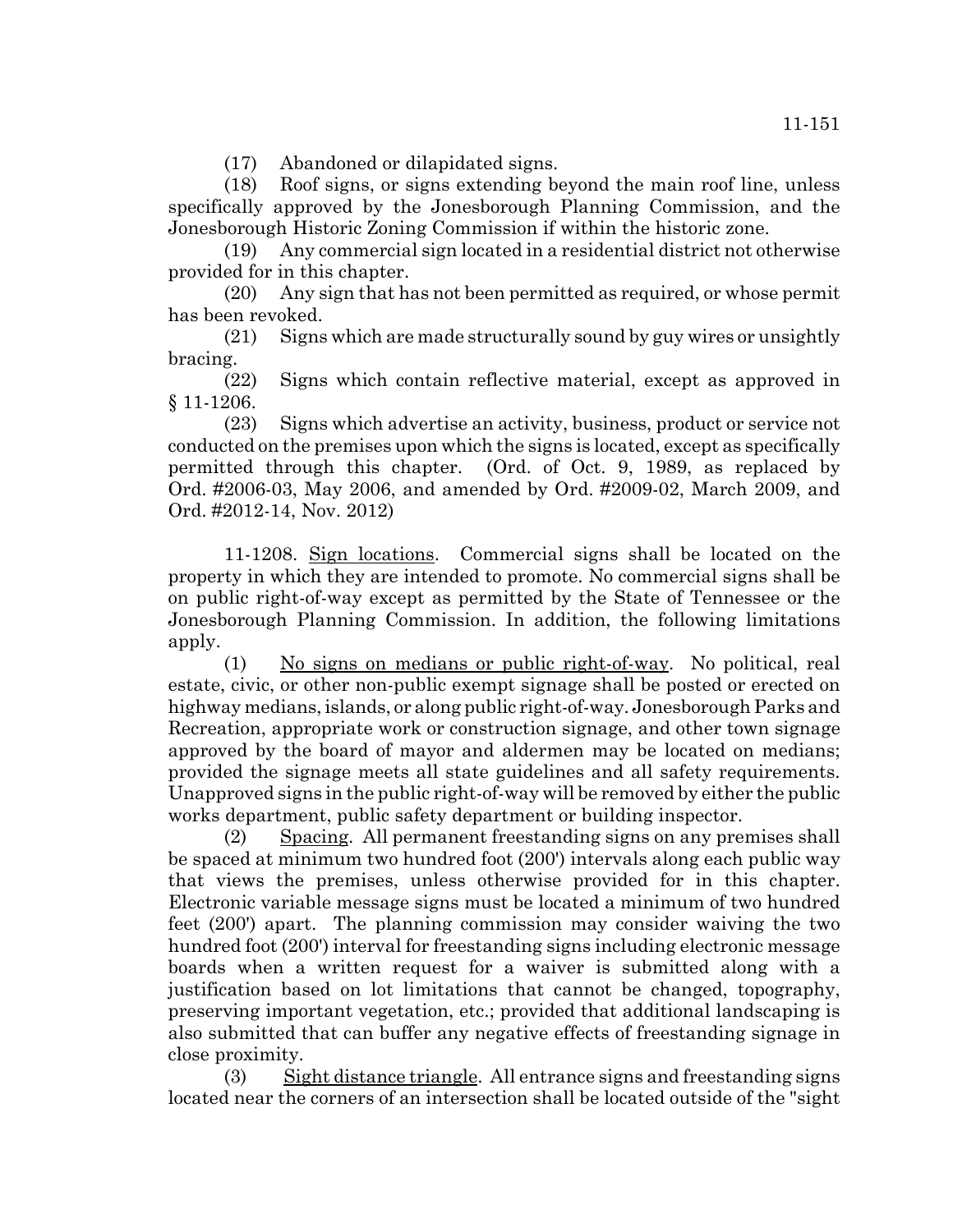distance triangle." The "sight distance triangle" is a triangle shaped area that is measured at a distance of thirty-five feet (35') running parallel to each intersecting street or roadway and the line connecting them to form a triangle. This area shall be free of any permanent or temporary signs that may inhibit clear sight visibility from motorist. Any exceptions must be approved by the state department of transportation and/or the Jonesborough Planning Commission.

(4) Setback. All permanent signs shall be setback at least seven and one-half feet (7-1/2') from the edge of the street or public right-of-way, unless otherwise specified in this chapter. No permanent sign shall be located within a public utility or drainage easement, unless authorized by the Jonesborough Planning Commission and the utilities involved. Temporary signs shall be located at least ten feet (10') from the edge of the street or public right-of-way.

(5) Authority for placement. No sign and/or sign structure shall be erected on any property without the express permission of the property owner or his agent. Upon request of the building inspector, such permission granted must be made in writing. (Ord. of Oct. 9, 1989, as replaced by Ord. #99-02, April 1999, and Ord. #2006-03, May 2006, and amended by Ord. #2012-14, Nov. 2012)

11-1209. Illumination/electrical compliance. Illuminated signs or signs with electricity shall adhere to the following provisions and restrictions in addition to those stated in the sign requirements by zone.

(1) The light from any illuminated sign shall be so shaded, shielded or directed that the light illuminated only the sign and does not become a safety hazard or a visual nuisance.

(2) No sign shall have blinking, flashing, strobe, or fluttering lights or other illuminating devices which have a changing light intensity, or brightness or color. Beacon lights are not permitted.

(3) No colored lights, (especially red, yellow and green) shall be used at any location in any manner so as to be confused with or construed as a traffic signal device.

(4) Neither the direct nor reflected light from primary light sources shall create a traffic hazard to operators of motor vehicles on public streets and thoroughfares.

(5) Illuminated signs must meet any requirements applicable in the Jonesborough Lighting Ordinance.

(6) All signs having electrical wiring shall bear a seal of approval of Underwriters Laboratory (UL) or are other nationally recognized electrical testing laboratory. Each sign with electrical wiring must have an outside disconnect. Where appropriate, label numbers shall be registered with the building inspector at the time a sign permit is issued. (Ord. of Oct. 9, 1989, as replaced by Ord. #99-02, April 1999, and Ord. #2006-03, May 2006)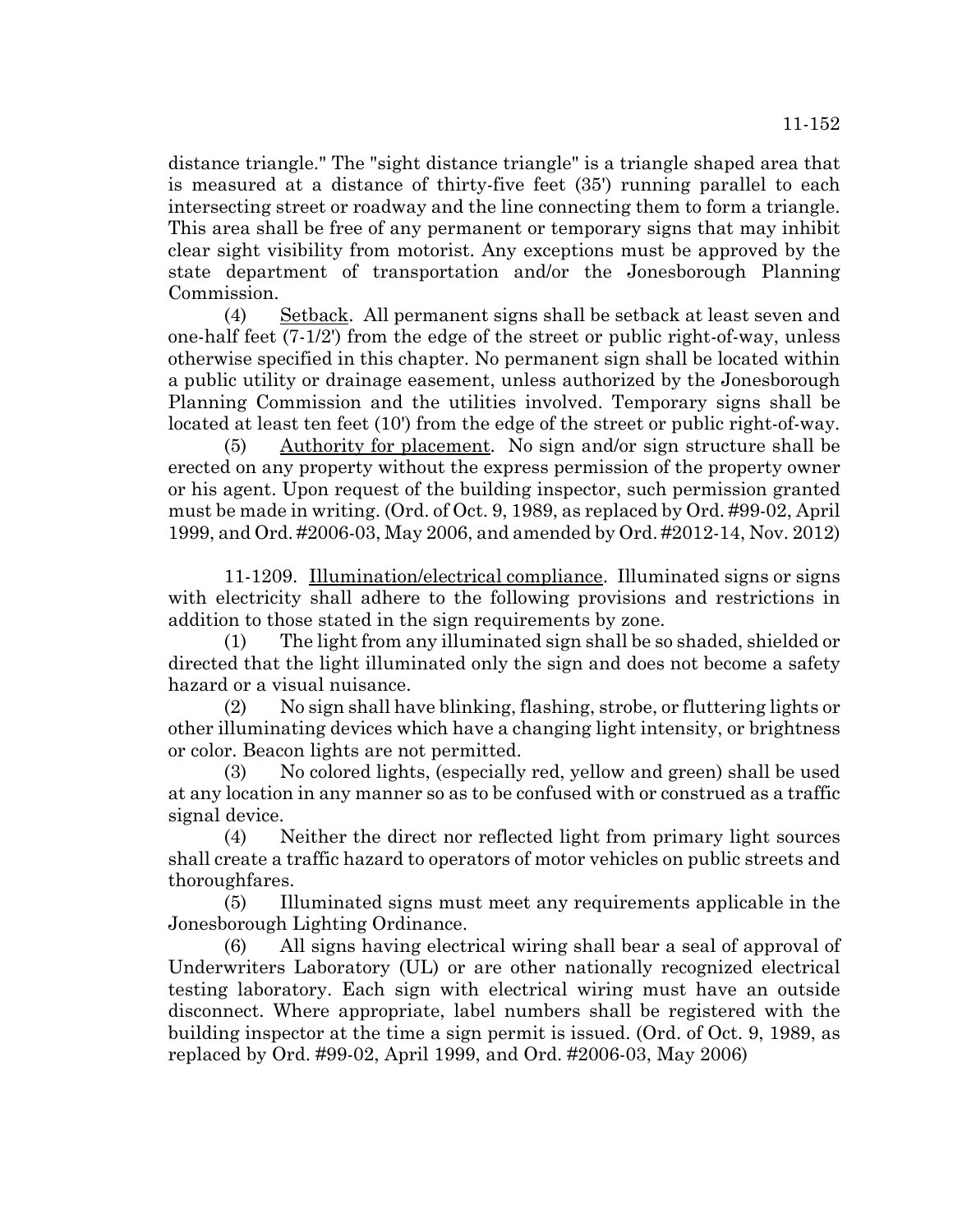11-1210. Structural requirements. All signs shall meet the structural requirements for same as set forth in the Southern Standard Building Code. (Ord. of Oct. 9, 1989, as replaced by Ord. #99-02, April 1999, and Ord. #2006-03, May 2006)

11-1211. Inspection, maintenance and removal. (1) Signs for which a permit is required shall be inspected annually by the building inspector for compliance with this and other ordinances of Jonesborough.

(2) All signs and components thereof shall be kept in good repair and in a safe, clean, neat and attractive condition.

(3) When any sign becomes insecure, in danger of falling, or otherwise unsafe, or if any sign shall be unlawfully installed, erected or maintained in violation of any provisions of the Southern Standard Building Code, the owner, person, or firm maintaining the sign shall, upon written notice of the building inspector, within not more than ten (10) days make such sign conform to the provisions of this chapter or shall remove it. If within ten (10) days the order is not complied with, the building inspector may remove such sign at the expense of the owner or lessee thereof as provided in the Southern Standard Building Code.

(4) The building inspector or public safety director may remove a sign immediately and without written notice if in his opinion, the condition of the sign is such as to present an immediate threat to the safety of the public.

(5) A sign shall be removed by the owner or lessee of the premises upon which the sign is located when the business which it advertises is no longer conducted on the premises and has not been so conducted for a period of one (1) year. If the owner or lessee fails to remove it, the building inspector shall give the owner fifteen (15) days written notice to remove it. Upon failure to comply with this notice, the building inspector may remove the sign at the expense of the owner or lessee thereof as provided in the Southern Standard Building Code. (Ord. of Oct. 9, 1989, as replaced by Ord. #99-02, April 1999, and Ord. #2006-03, May 2006)

11-1212. Off-premises advertising signs. Off-premises advertising signs, also commonly referred to as billboards or poster panels, but can also be any sign which advertises products, businesses, or services primarily not connected with the site or building on which the sign is located, shall be prohibited in all zones, with the following exceptions.

(1) Directional signs specifically permitted within the historic district and upon approval of the historic zoning commission.

(2) Directional signs indicating the existence of a commercial, recreational, organizational or institutional establishment not located on the parcel in which the sign is located on the following conditions: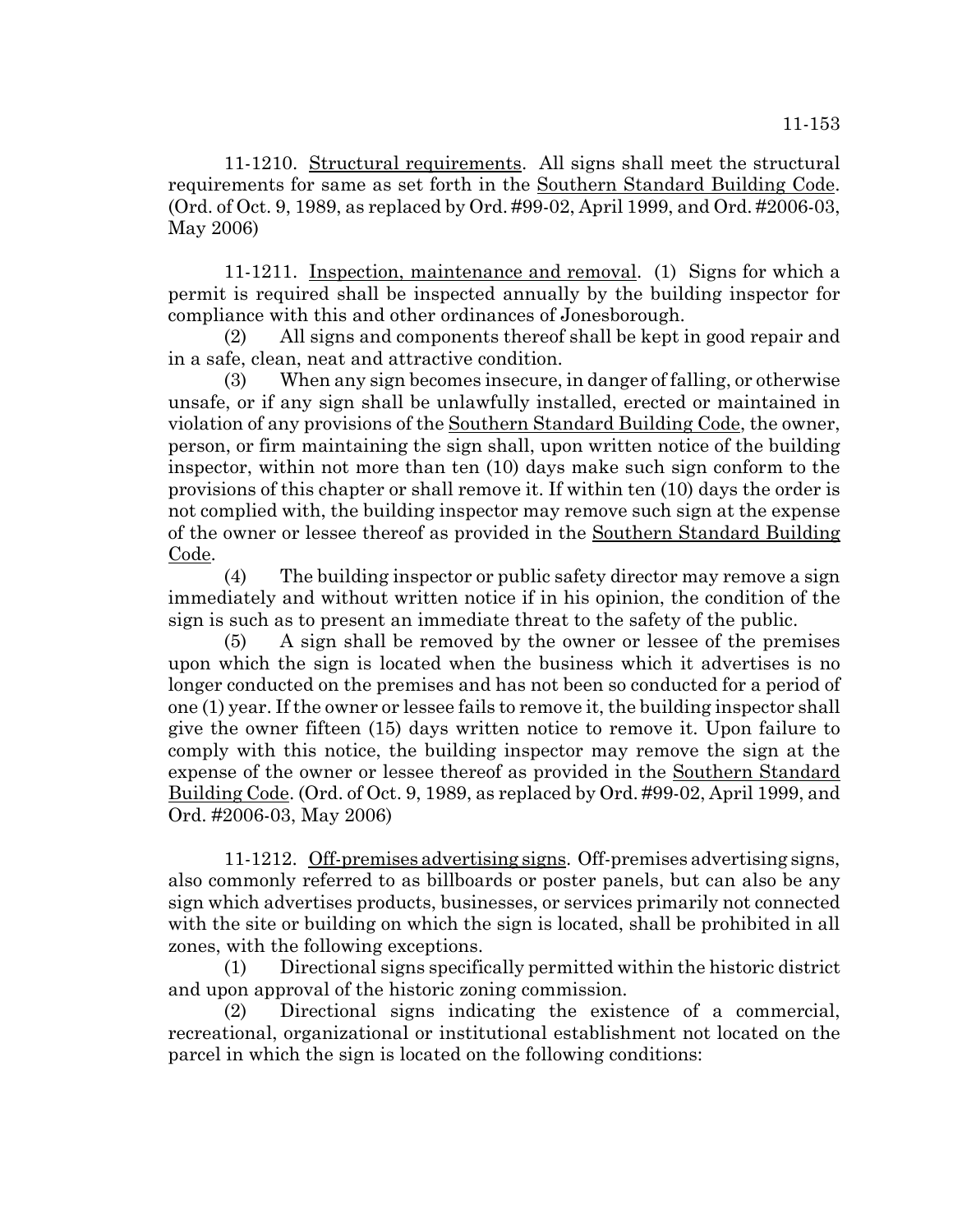(a) The sign is requested by the board of mayor and aldermen after a statement of finding that the placement of a directional sign is in the best interest of the general public; or.

(b) The need and placement of the sign meets the following criteria:

(i) There is a sight-line obstruction or distance issue that makes it difficult for the traveling public on arterial routes to know where the commercial or public/private facility is located.

(ii) The commercial or public/private facility has enough of a projected or verified customer/visitor base that possible safety issues could occur due to motorists u-turning or trying to make turns at wrong locations.

(iii) The presence of the off-premises sign can be shown to relieve confusion of motorists, traffic congestion, etc, and thus be shown to improve driver safety.

(iv) There is a suitable sign location for the sign needed.

(v) If the sign location is on private property that there is an approval of the property owner.

(vi) Only one (1) sign, with two (2) faces, if needed, is erected at one (1) location with the sign face being no more than nine (9) square feet per individual establishment or twenty-five (25) square feet for multiple establishments.

(vii) Small monument signs are used when appropriate or if requested short posted directional signs that are justified to the planning commission.

(viii) The sign and structure are approved by the Jonesborough Planning Commission. (Ord. of Oct. 9, 1989, as replaced by Ord. #99-02, April 1999, and Ord. #2006-03, May 2006, and amended by Ord. #2011-09, April 2011)

11-1213. Nonconforming signs. Signs that do not conform to the intent and premises of this chapter at the time of passage are encouraged to voluntarily comply with the regulations and guidelines established. This chapter has been generated as a result of a community vision process in which residents have determined how they want Jonesborough to look and develop.

The continued existence of signs which are nonconforming is inconsistent with the stated intent and premise of this chapter as outlined in § 11-1201. It is the desire of the board of mayor and aldermen, in recognition of the importance to the quality of life of Jonesborough residents, that nonconforming usage of signs not tend to flourish indefinitely and in perpetuity. The following regulations related to nonconforming signs are hereby established to the extent allowable under state law: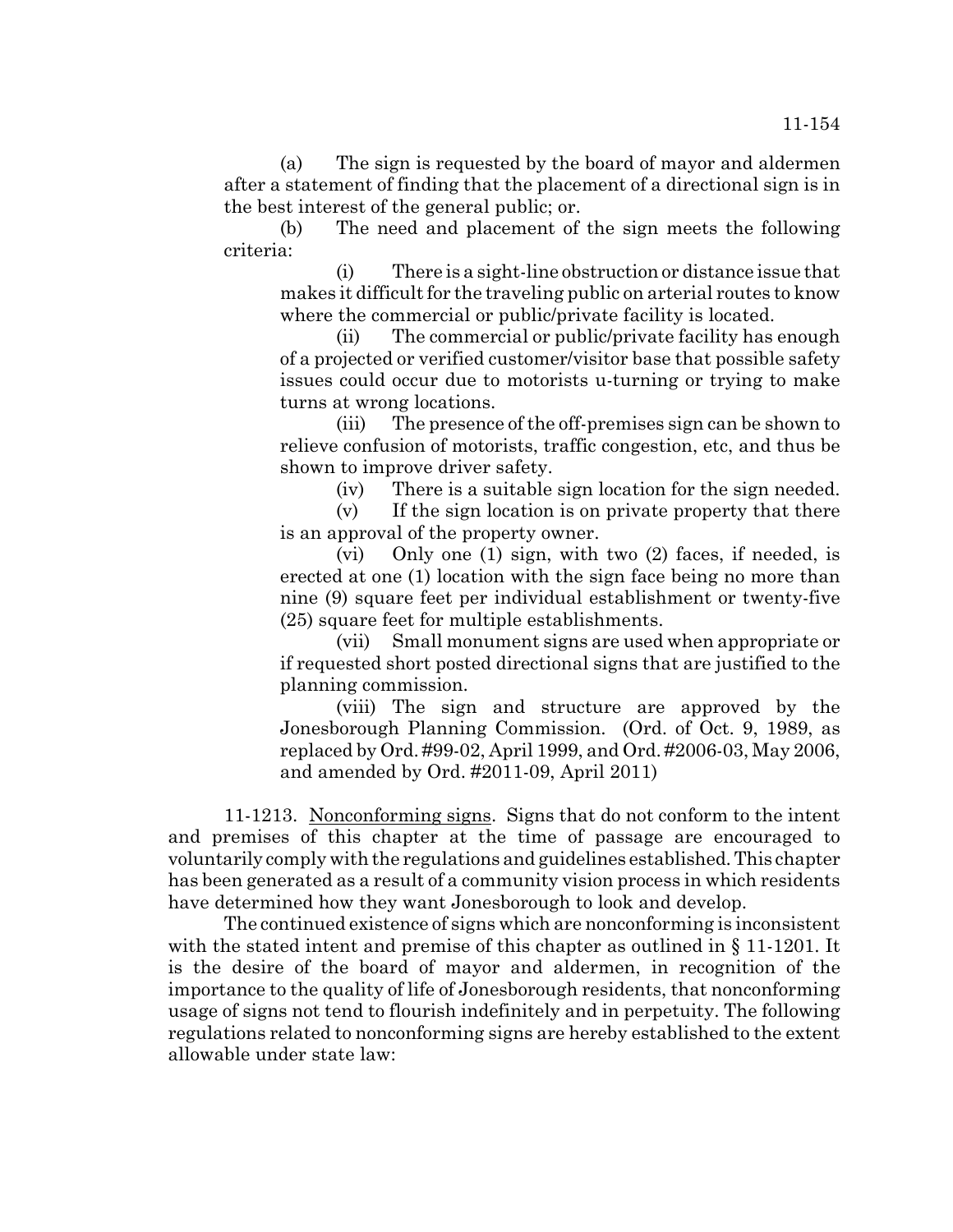(1) Any legal nonconforming non-temporary signs located in a residential zone shall be discontinued or brought into compliance pursuant to this chapter not later than five (5) years from the date of this chapter.

(2) Any legally nonconforming temporary sign shall be discontinued or be brought into compliance within thirty (30) days.

(3) Commercial signs which do not conform to the regulations and restrictions prescribed in this chapter, but which were erected in accordance with all applicable regulations in effect at the time of their erection many remain in place only so long as the existing use which they advertise or identify remains, except that the advertising copy on a lawfully nonconforming marquee sign or off-premises billboard sign may be changed.

(a) No nonconforming commercial sign, except for billboards, may be structurally altered or changed in any manner, nor shall it be worded so as to advertise or identify any use other than that in effect at the time it became a nonconforming sign, unless the sign change or restructuring results in the sign now being in conformity with the applicable regulations of this chapter.

(b) If a nonconforming use ceases to be a lawful nonconforming use under Tennessee State Law or through the Jonesborough Zoning Ordinance, then the sign which advertises or identifies that use shall also become an unlawful sign and subject to abatement/removal.

(c) Nonconforming or "grandfathered" billboard signs that were erected in accordance with all applicable regulations at the time of their erection may be replaced with changeable message signs, hereby defined as an off-premises advertising device that displays a series of messages at intervals by means of digital display or mechanical rotating panels, under the following conditions:

(i) Changeable message signs must replace one (1) or more existing billboard signs, and it is determined that the end product of the change more closely meets the intent of current sign regulations.

(ii) The location of the changeable message sign must be the exact same location of a billboard removed, or be a location determined to be more suitable and approved by the planning commission.

(iii) Digital display is defined as a series of messages at intervals through electronic coding of lights or light emitting diodes or other means that does not require mechanical rotating panels.

(iv) Changeable message signs may be back-to-back only if the billboard sign replaced is back-to-back, however, there may be only one (1) sign face in any direction.

(v) The sign face may not be larger than the billboard being replaced, and the planning commission may require a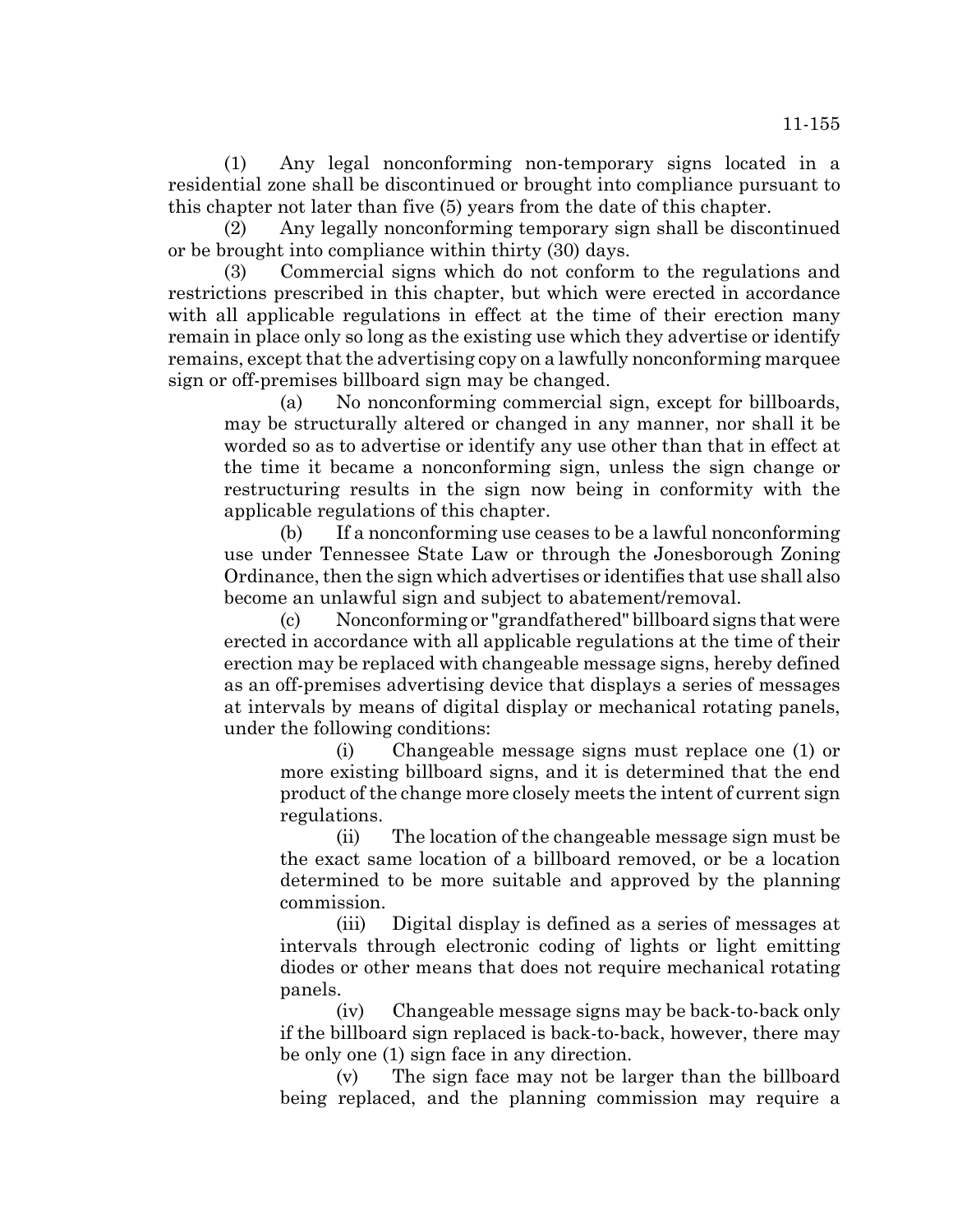smaller off-premises changeable message sign than the sign replaced as a condition of approval.

(vi) Each digital display image or message shall remain static and non-moving for a minimum of eight (8) seconds with a maximum time between images of two (2) seconds. Images changed must be displayed all together without intermittent transitions regardless how short.

(vii) The images and messages displayed must be complete in themselves, without continuation in content to the next image or message or to any other sign.

(viii) The changeable message sign shall not be configured to resemble a warning, danger signal, official signage used to control traffic or to cause a driver to mistake the digital sign for a warning or danger signal.

(ix) The display period must be non-moving or static, and video, continuous scrolling message, animation and flashing messages are expressly prohibited.

(x) The digital display must be designed and equipped to freeze the image in one (1) position or immediately discontinue the display altogether if a malfunction occurs.

(xi) No digital display may display light of such intensity or brilliance to cause glare or otherwise impair the vision of the driver or result in a nuisance to the driver.

(xii) No digital display may be of such intensity or brilliance that it interferes with the effectiveness of an official traffic signal, sign, or device.

(xiii) The maximum brightness initially established per day is seven thousand five hundred (7,500) nits (six million nine hundred sixty-seven thousand seven hundred twenty-eight (6,967,728) candela square feet) and per night is seven hundred fifty (750) nits (sixty-nine thousand six hundred seventy-seven (69,677) candela square feet); however, the planning commission is authorized to modify the maximum sign brightness for digital display signs if it is deemed to be in the public interest, and:

(A) The sign owner must be provided a seven (7) day notice in advance of the meeting the planning commission may consider a change in brightness limits.

(B) Initial approval of a permit to replace an existing billboard with a digital display sign shall be on the condition that the planning commission may change the brightness limits if it is deemed to be in the public interest, and any existing digital display sign shall not be "grandfathered."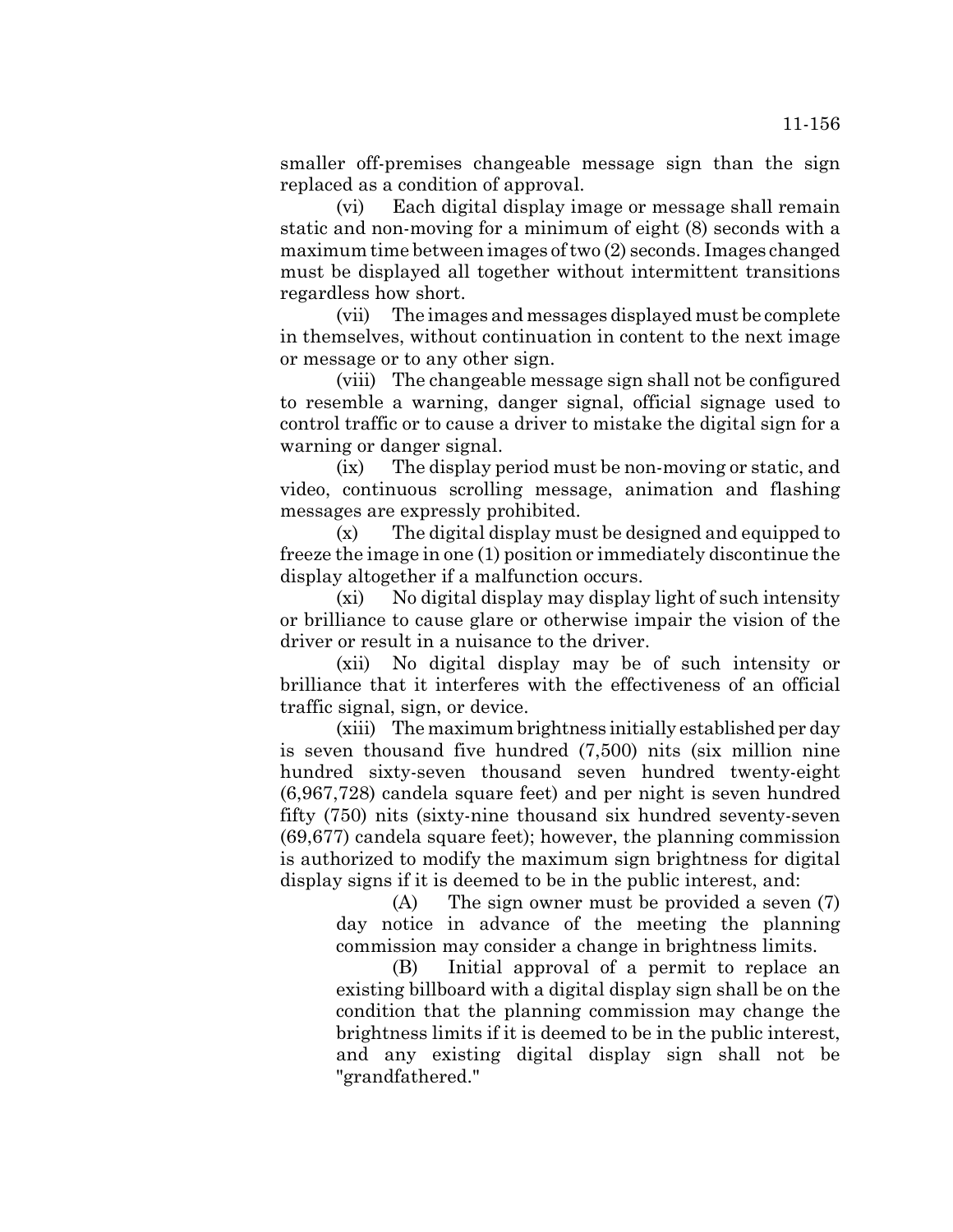(xiv) All changeable message signs must be equipped with both a dimmer control and a photocell that automatically adjusts the display's intensity according to natural ambient light conditions.

(xv) A new sign permit is required to convert an existing nonconforming but properly qualified billboard into a changeable message sign.

(xvi) Any request to convert an existing billboard to a changeable message sign must be approved by the planning commission.

(xvii) Any changeable message sign found to be out of compliance with a standard of this section must be shut off immediately.

(4) A nonconforming sign shall not be enlarged, expanded, extended or structurally altered so as to create additional nonconformity or to increase the extent of the existing nonconformity. This section shall not be construed to prohibit the changing of the copy area; provided that there is no increase in the copy area or height, or change in the sign area framework; and provided that no portion of the sign is located within the right-of-way or under any electrical line.

(5) Nonconforming signs shall be brought into compliance once a change in use of the premises occurs.

(6) No nonconforming sign shall be moved on the same lot nor to another lot, in whole or in part, without the approval of the Jonesborough Planning Commission, and unless the moving will relocate the sign into a zoning district or any area in which it will conform, or unless the reconstructed or repaired sign conforms to the provisions of this chapter.

(7) In the event that a nonconforming sign is destroyed or is allowed to become dilapidated to the extent of fifty percent (50%) or more of the current cost to replace the sign, including labor and materials, the sign shall not be reconstructed or repaired, and the owner of the sign shall be required to remove the sign, regardless of other provisions contained in this chapter, unless the reconstructed or repaired sign conforms to the provisions of this chapter.

(8) A nonconforming sign or sign structure shall be removed if the building containing the use to which the sign is accessory is demolished or destroyed to an extent exceeding fifty percent (50%) of the building appraised value.

(9) A sign displaying no message for ninety (90) days or signs on property in which an activity, business product or service which has not been produced, conducted or sold for a period of ninety (90) days on the premises which the sign is located shall be considered abandoned and all rights to maintain the sign shall be terminated.

(10) Nothing in this section shall be deemed to prevent keeping in good repair a nonconforming sign, and for sign structure through routine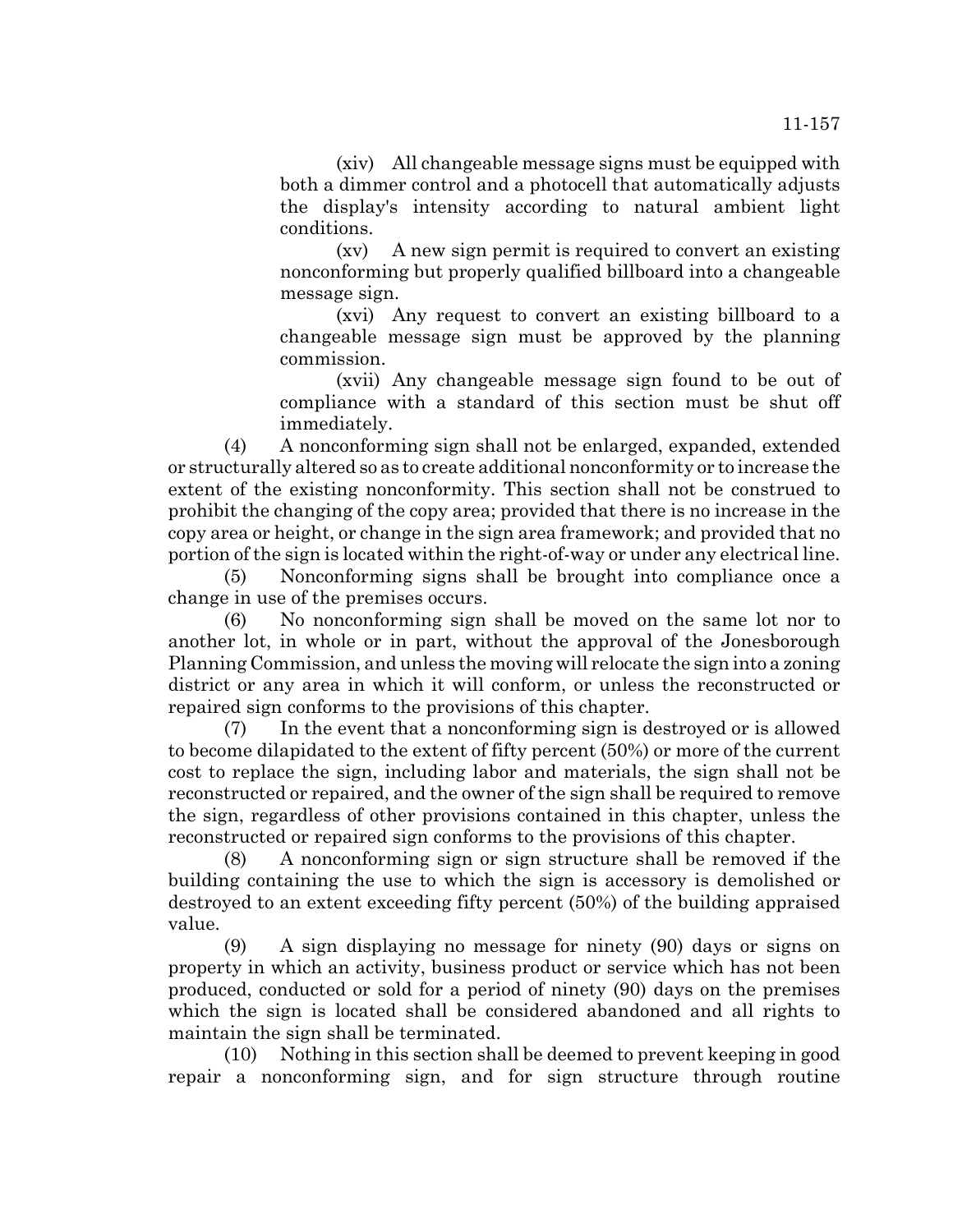maintenance defined as repairing, repainting or refinishing the surface of the existing sign face or sign structure so as to maintain the appearance.

(11) Under no circumstances shall a sign deemed by the building inspector to be illegal at the time of the adoption of this chapter, be considered a legally nonconforming sign.

(12) Any sign given a variance by the Jonesborough Board of Zoning Appeals that is not in compliance with regulations subsequently adopted in this chapter shall be considered in conformity; provided that the area(s) of non-conformity resulting from changes in this chapter are the same areas allowed under the variance previously provided. (Ord. of Oct. 9, 1989, as replaced by Ord. #99-02, April 1999, and Ord. #2006-03, May 2006, and amended by Ord. #2011-01, Jan. 2011)

11-1214. Sign regulations by district. The following regulations shall apply to all signs which require a permit by the provisions of this chapter. The regulations as set forth shall be qualified by those additional provisions which may be presented elsewhere in this chapter for particular uses.

(1) Residential districts. In addition to regulations which may be presented for a given use in a particular zoning district, the following regulations shall apply to all signs which are located on unused lands or are accessory to residential uses in all residential districts.

(a) One (1) sign not exceeding four (4) square feet in area shall be permitted for each dwelling unit with the exception of subsections  $(1)(b)$ ,  $(1)(c)$ ,  $(1)(g)$ ,  $(1)(h)$ , and  $(1)(i)$  below. Such sign shall indicate only the name of the occupant, address, or home occupation.

(b) In addition to the signs permitted by subsection  $(1)(a)$  above, a thirty-two (32) square foot sign may be permitted to identify the name of a single-family development at the major entrance thereto. Sign areas larger than thirty-two (32) square feet must be approved by the board of zoning appeals.

(c) One (1) non-permanent sign not exceeding thirty-two (32) square feet in area, advertising a subdivision development and located therein adjacent to any street bounding such development may be permitted; provided that no such sign shall be displayed for a longer time than two (2) years and shall require a permit from the building inspector. At the end of any two-year period, a renewal of the permit shall be obtained from the building inspector. One (1) off-site sign not exceeding thirty-two (32) square feet may be permitted subject to the conditions and approvals established in § 11-1212 above.

(d) Permitted signs may be located anywhere on the premises beyond the seven and one-half foot (7-1/2') setback.

(e) Freestanding signs shall be ground mounted and shall extend no more than eight feet (8') above the ground including any part of the supporting members.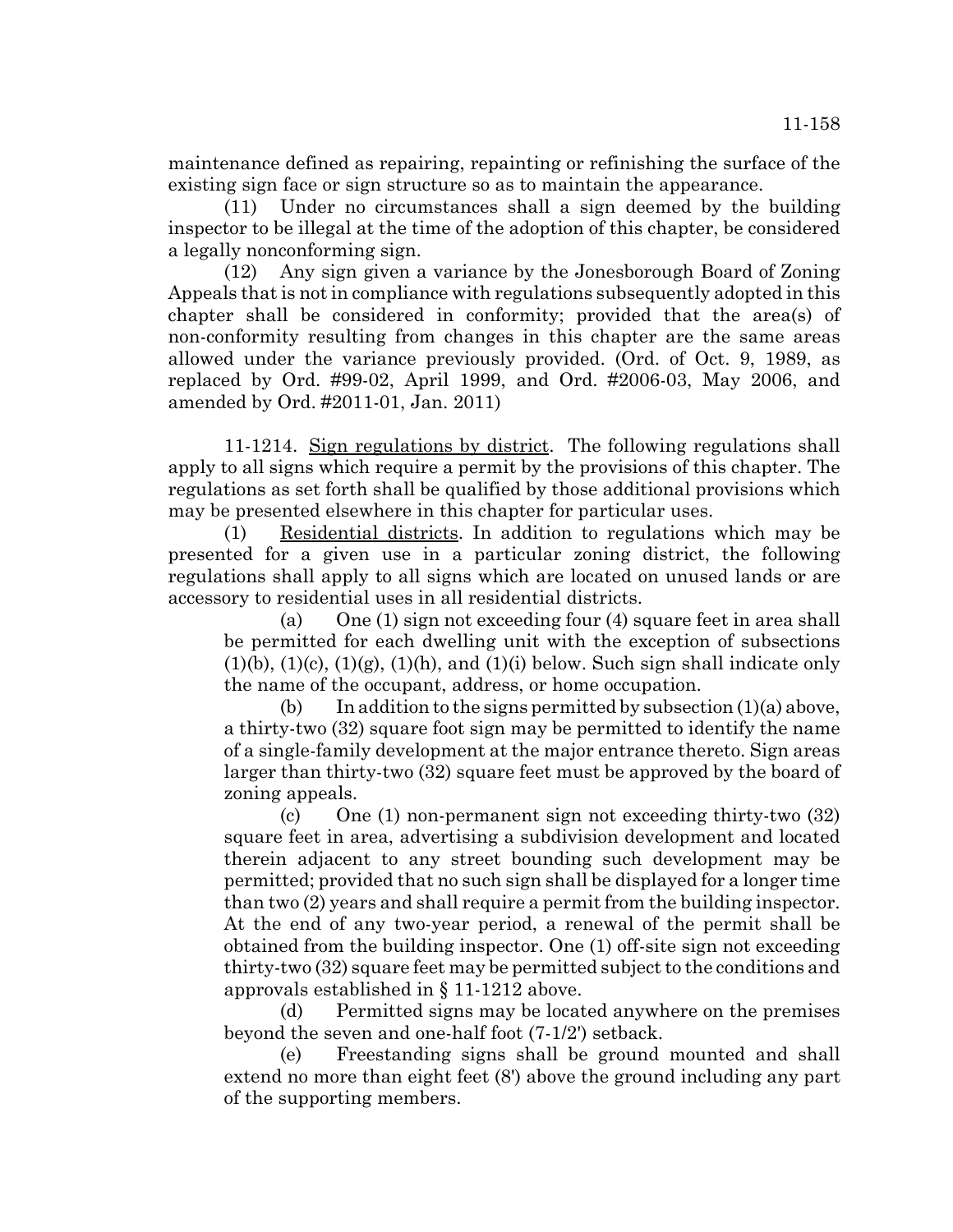(f) Illumination, if used, shall be what is known as white and not colored light, and shall not be blinking, fluctuating, or moving. Light rays shall shine only on the sign or upon the property where the sign is located and shall not spill over the property line in any direction except by indirect reflection.

(g) Multi-family dwellings may have one (1) or more signs per building with a total permitted sign area of twelve (12) square feet per building which shall indicate only the name and address of the building. In addition, one (1) thirty-two (32) square foot sign may be permitted for each street frontage to identify the name, address, phone number and owner of the development.

(h) One  $(1)$  sign not exceeding thirty-two  $(32)$  square feet in area shall be allowed for each public-owned building and use, public and private schools and churches located in a residential zone. Upon approval of the Jonesborough Planning Commission, and if appropriate to the State of Tennessee, off-site signage to public buildings, schools, and churches may be permitted.

 $(2)$  R-4 districts. There shall be no more than one (1) freestanding sign per principal building which must be a monument or ground mounted sign with a sign face of no more than thirty-two (32) square feet per face and all signs shall not project above buildings nor have flashing or moving illumination. Although signs must be monument or ground mounted signs, the total sign and support structure height and distance of the sign face from the ground will be determined by the planning commission based on the following criteria:

(a) Topography of the property,

(b) Location of plant material including trees.

(c) Location of entrance.

(d) Distance sign is located from front property line and from arterial road surface.

A sign schematic showing dimensions, as well as a location map showing distance from pavement, associate landscaping, and other features, as well as the principal building(s) must be submitted to the planning commission for approval.

(3) Commercial districts. In addition to the regulations which may be presented for a given use in a particular zoning district, the following regulations shall apply to all signs which are accessory to commercial use located in any commercial district.

(a) Building mounted signs may be reviewed and approved based on one (1) of two (2) methods. Option one (1) requires that information related to building signage is prepared by an architect, building designer or other appropriate person familiar with the building design that includes one (1) or more sign areas designated as part of the building design. The Jonesborough Regional Planning Commission is granted the authority to create and use established standards and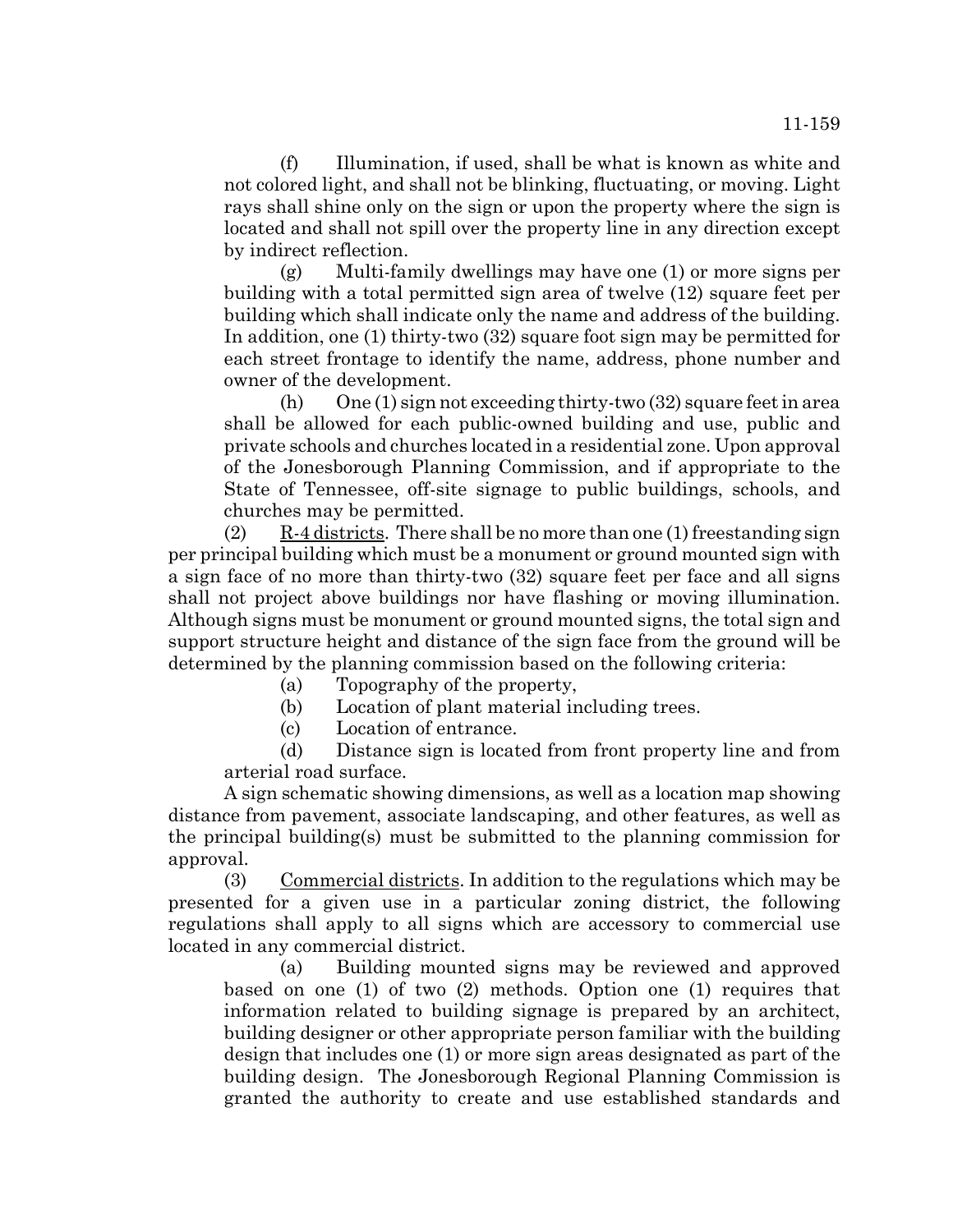guidelines for submitting and evaluating signage schematics presented for option one (1) review.

(i) The option one (1) process results in approval of sign areas that can be on any side of a building.

(ii) Approval of any sign area is based on criteria established in the option one (1) signage standards and guidelines, and is not limited otherwise by a set amount for sign square footage.

(iii) Content within the sign area approved by the planning commission through the option one (1) process can change upon obtaining a sign permit from the building inspector but without having to go to the planning commission if the new sign content fits within the sign area previously approved by the planning commission.

(iv) The planning commission in reviewing option one (1) building signage submittals shall use the option one (1) building signage standards and guidelines adopted and amended by the planning commission that will include at least the following guidelines:

(A) The information submitted must include building elevations showing all full sides of the building in which signs are to be located.

(B) The submittal must clearly show the sign area(s) in which building signage will be located on each exterior area of the building, including the dimensions of the sign area. To the extent possible, the sign content intended to be used should be shown within the sign area, however, the content can change as long as it remains within the approved sign area(s).

(C) The sign locations must be identified with some measurement from an identifiable fixed location.

(D) The sign area(s) will be evaluated using the following criteria:

> (1) The proportion of the sign area size in relationship to the size of the building wall exterior.

> (2) The scale of the sign(s) and its relationship to the architectural elements of the exterior building wall including windows, doors, cornices and other ornamental elements, columns, possible landscape features, etc.

> (3) The size of the sign area in relationship to the reasonable viewing distance so that the sign content can be legible and readable.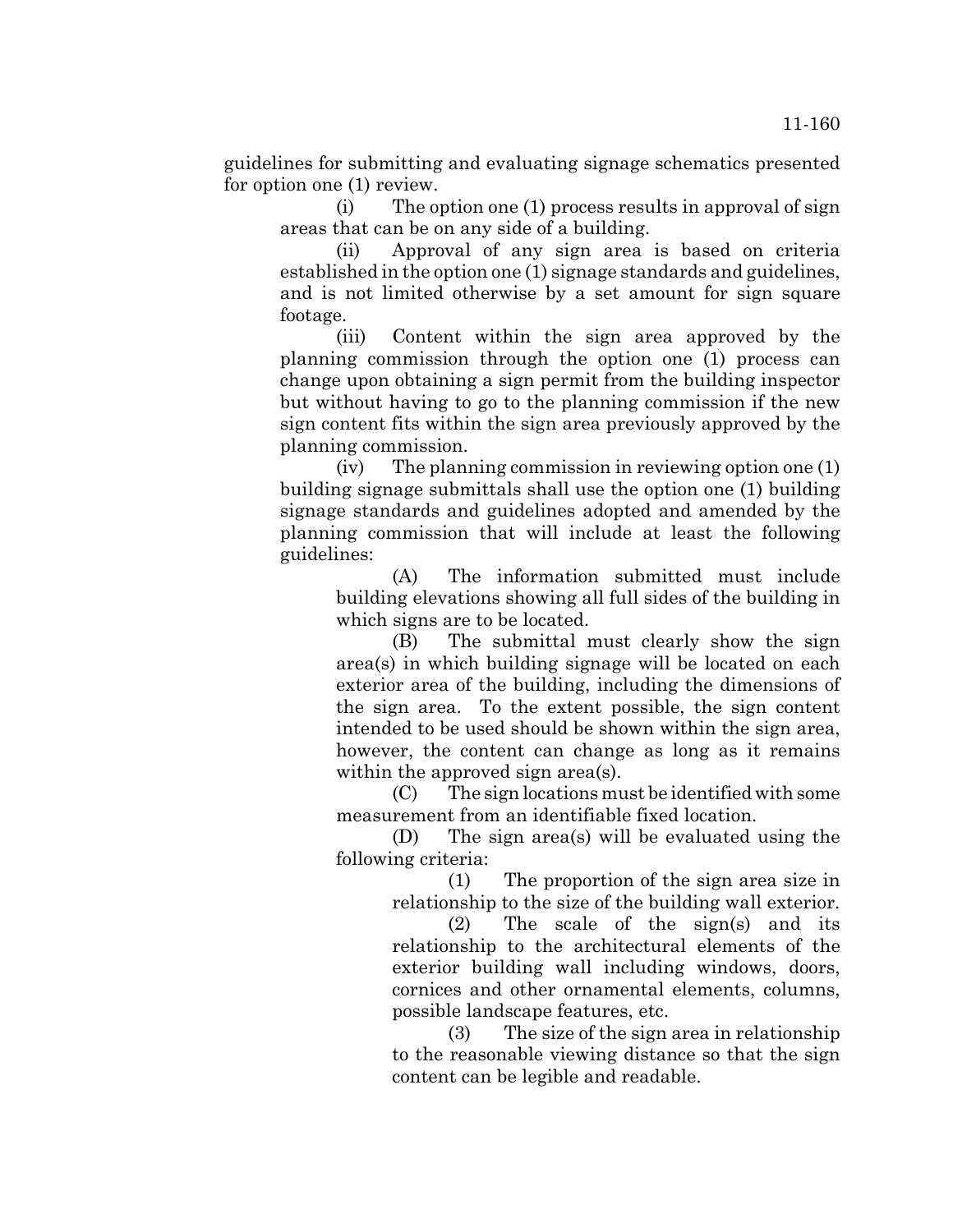(4) The sign area surface being free from obstruction and allowing an appropriately sized building sign. (Sign won't cover vents, fans, conduit, downspout, etc.)

(5) The amount of signage requested and whether there is unnecessary redundancy.

(b) Building mounted signs may also be reviewed and evaluated through option two (2). Option two (2) building mounted signs on buildings housing one (1) or more tenants shall not exceed a total of one (1) square foot of sign area on the building for each linear foot of building frontage occupied by each tenant. In addition, one (1) square foot of building signage will be allowed on any other building wall that can be seen from the street frontage for each linear foot of the corresponding building wall length. Large retailers with one (1) or more internal business components such as video, pharmacy, care, bakery, etc. intending to advertise on the external building wall, will be considered as one (1) or more tenants within the building complex, and total sign area combined will be based on the linear feet of building frontage. Building mounted signs submitted under option two (2) may be approved by the building inspector without being reviewed by the planning commission if the building sign requested meets the option two (2) requirements. Any variance request must be submitted to the planning commission and will only be considered under the option one (1) guidelines. The building inspector shall have the authority to refer any building sign request to the planning commission for any reason.

(c) Building mounted signs may be located anywhere on the surface of the building and may project not more than one foot (1') therefrom.

(d) No building mounted sign shall extend more than four feet (4') above the lowest point of the roof.

(e) Signs may be on the vertical face of a marquee but shall not project below the lower edge of the marquee. The bottom of the marquee sign shall be no less than nine feet (9') above a walkway or grade at any point. No part of the sign shall extend above the vertical marquee face, and no such sign shall exceed seven feet (7') in height.

(f) Freestanding signs and shall be ground mounted-monument signs, and shall not exceed one-hundred (100) square feet of sign area. Freestanding signs shall be set back a minimum of seven and one-half feet (7-1/2') from all property lines and shall not exceed a height of fourteen feet (14') above ground level including supports. Multiple tenant commercial buildings with seven (7) or more tenants may apply for an additional eleven (11) square feet of sign area for each additional tenant above six (6) up to a maximum of one hundred forty-four (144) square feet. The board of zoning appeals may consider variances to sign height,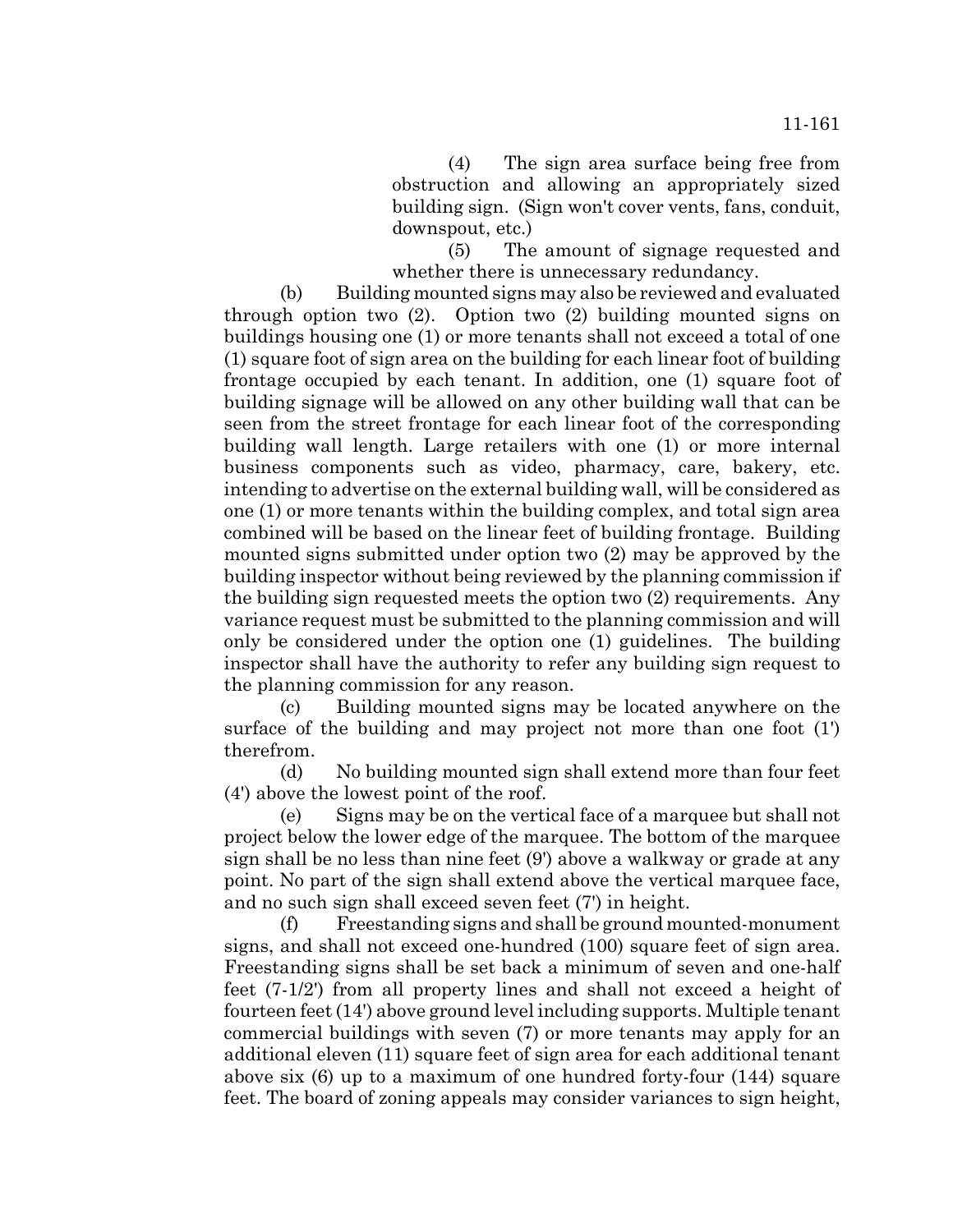sign area, and sign number requirements; provided justification is submitted on one (1) or more of the following considerations:

(i) The topography around the sign creates visibility issues.

(ii) Existing landscaping creates visibility issues and it is the desire to maintain existing trees and shrubs.

(iii) Visibility, ingress and egress can be better served with more than one (1) sign.

(iv) There is a substantial sign setback.

(v) The site layout of the development lends itself to justifying a larger sign.

Freestanding signs in historic overlay zones are governed by the advertising standards and guidelines of the Jonesborough Historic Zoning Commission.

(g) Projecting signs may be used in lieu of a freestanding sign. When projecting signs are used, the following conditions apply:

(i) All projecting signs shall have a minimum clearance of eight feet (8') above a walkway and fifteen feet (15') above a driveway or alley.

(ii) One (1) projecting sign is permitted for each ground floor business, or at the entrance to upper level businesses.

(iii) Area: The sign may have a maximum of ten (10) square feet per business, or where multiple businesses are signed, the total square footage of all signs in one (1) grouping may not exceed ten (10) square feet.

(iv) Location: On a single story building, no projecting sign shall be higher than fifteen feet (15') nor shall such sign project above the cornice line of its supporting building or above the parapet wall or mansard wall to which it is attached. On a multi-story building, no projecting sign shall extend above the lower sill line of the second floor windows. No projecting sign shall interfere with any part of a window or other architectural opening.

(v) No projecting sign shall extend more than four feet (4') from the wall of its supporting structure.

Projecting signs within a historic overlay zone are governed by the advertising standards and guidelines of the historic zoning commission.

(h) Signs shall be limited to identifying or advertising the property, the individual enterprises, the products, services, or other entertainment available on the same property where the sign is located, except as may be specifically permitted in other sections of this chapter.

(i) One (1) building mounted sign per street frontage per tenant is permitted. One (1) freestanding sign per street frontage per building is permitted. These signs must be located on the premises for the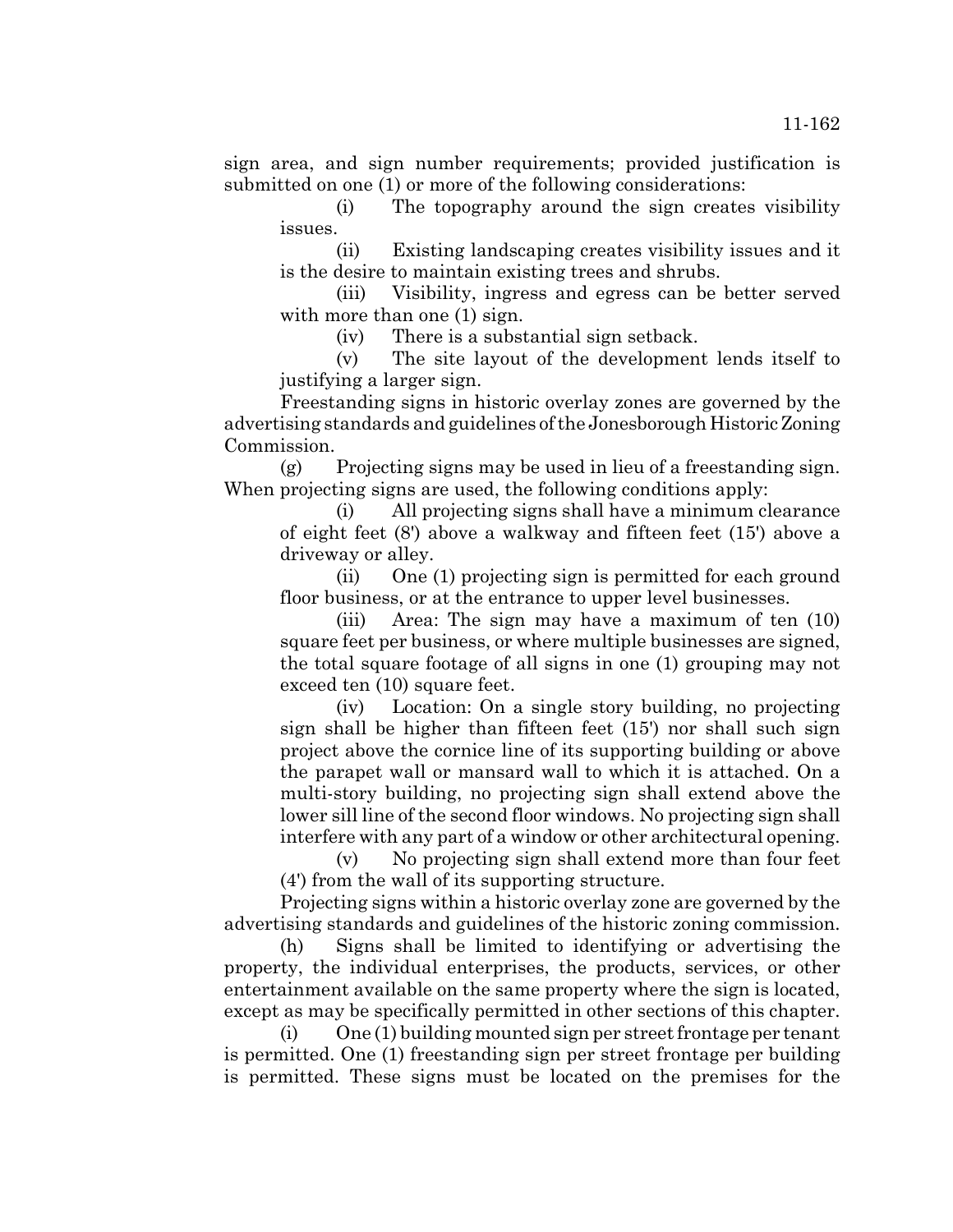products or services they primarily advertise and they shall be subject to § 11-1211.

(j) Service stations may be allowed one (1) additional square foot of sign on each gasoline pump to identify the specific product dispensed.

(k) Business direction signs are permitted in the historic district which advertises businesses located off Boone Street and Main Street; provided the following requirements are satisfied.

(i) Only one (1) such sign per business shall be permitted. In addition, a single sign mounted at the top of a pole may be permitted to identify the group of businesses whose signs are mounted on the pole.

(ii) Only one (1) pole for the purpose of mounting such signs pointing in the same direction off Boone or Main Street shall be permitted per intersection.

(iii) All such signs at any one (1) intersection must be mounted on the same pole.

(iv) Poles on which such signs are mounted must serve no other purpose nor have any other types of signs mounted on them, but may include public facility signs such as parking and restrooms.

(v) All poles for such purpose shall, at the time of their installation, be consistent in structure and design with poles used by the Town of Jonesborough for public directional signs in the central business district.

(vi) In order to facilitate easy recognition and identification, each sign may be unique to the business being identified and may include the characteristic colors, lettering and or logos of the particular business.

(vii) The size and location of each pole and the position and size of each sign must be approved by the historic zoning commission, the chief of police and the town administrator.

(viii) All signs and poles must be consistent with the sign ordinance and the standards and guidelines of the historic zoning commission and must be approved by the historic zoning commission.

(ix) Any such signs and poles shall be at no cost to the Town of Jonesborough.

(x) Signs designating an area shall not exceed three (3) square feet.

(xi) Signs designating an individual business shall not exceed two (2) square feet.

(4) Historic districts. Signs in H-1 and H-2 overlay zones are governed by the advertising standards and guidelines adopted for these zones and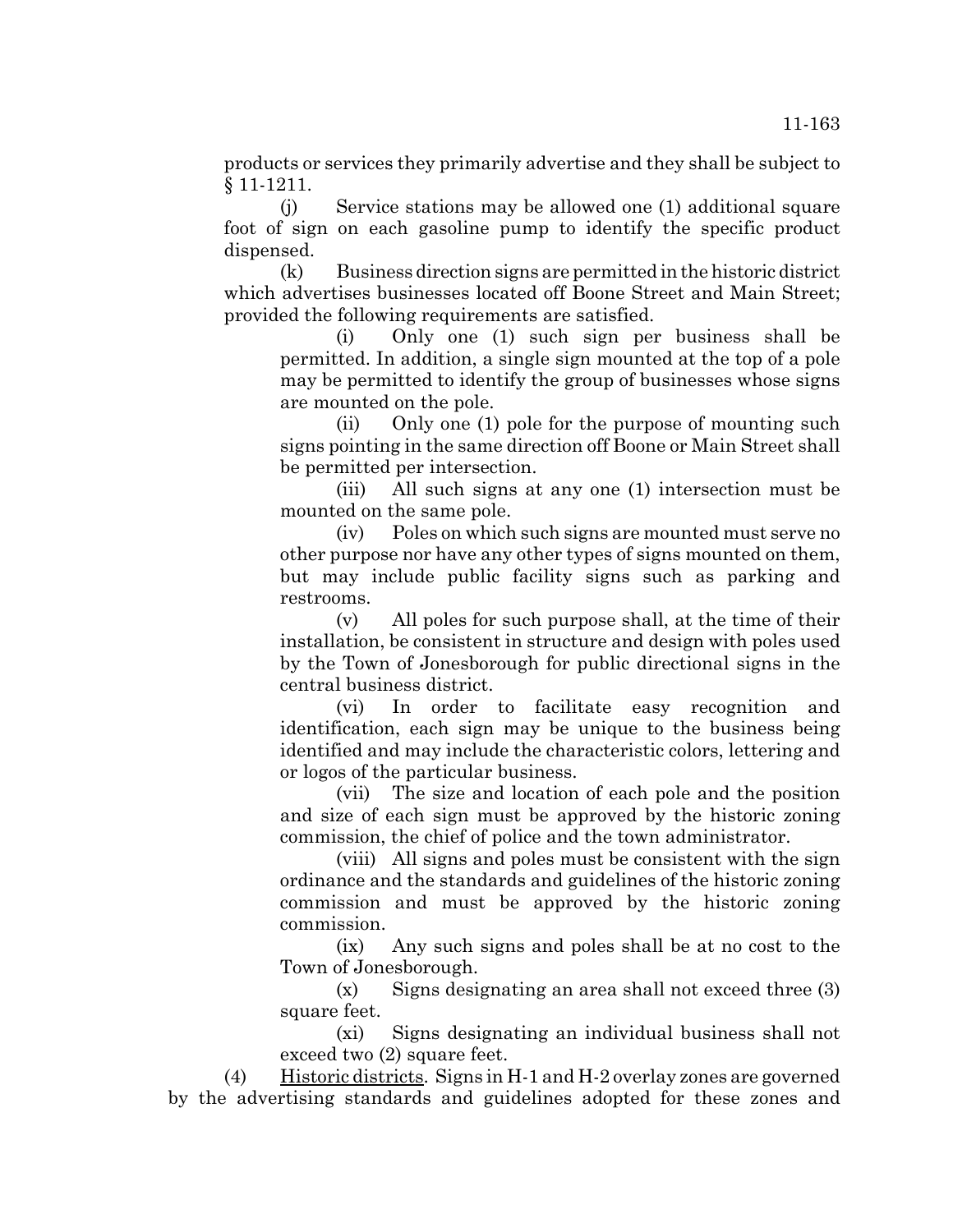administered by the Jonesborough Historic Zoning Commission. When conflict may occur between the historic zoning commission's standards and guidelines and the sign regulations established in this chapter, the standard and guidelines of the historic zoning commission shall govern.

(5) Manufacturing district. In addition to regulations which may be presented for a given use in a particular zoning district, the following regulations shall apply to all property developed for industrial uses in areas zoned for manufacturing.

(a) Building mounted signs shall not exceed a total area of two (2) square feet for each linear foot of building frontage to a maximum total area of all signs permitted for any establishment of three hundred (300) square feet. Where the frontage is on more than one (1) street, only the sign area computed with the frontage of that street shall face that street.

(b) Signs may be flat against the wall and located anywhere on the surface of the building. Signs may be projecting signs only if the do not create any safety hazards.

(c) All signs shall have a minimum clearance of nine feet (9') above a walkway and fifteen feet (15') above a driveway or alley.

(d) No building mounted sign shall extend more than four feet (4') above the lowest point of the roof; except where there is a structural or functional part of the building extending above the roof, such as a parapet, chimney, mullion, mansard or other such architectural embellishment, signs may be placed on and limited to the face of that part and extend not more than five feet (5') above the highest point of the roof; but in no event shall a sign extend above the height limit established for the zoning district in which a sign is located.

(e) One (1) freestanding or ground-supported sign may be erected for each industrial use. Such sign shall have a maximum area of one hundred seventy-five (175) square feet, have a minimum setback of five feet (5'), and not exceed fourteen feet (14') in height including any supports.

(f) Signs allowed by this section shall be limited to identifying or advertising the property, the individual enterprises, the products, services, or entertainment available on the same property where the sign is located. (Ord. of Oct. 9, 1989, as replaced by Ord. #99-02, April 1999, and Ord. #2006-03, May 2006, and amended by Ord. #2012-13, Nov. 2012)

11-1215. Sign permit requirements. (1) Commercial signs, subdivision signs, and signs for multi-family developments shall be approved by the Jonesborough Planning Commission prior to a permit being issued.

(2) Except as otherwise provided herein, no sign shall be erected, altered, or relocated without a permit issued by the building inspector.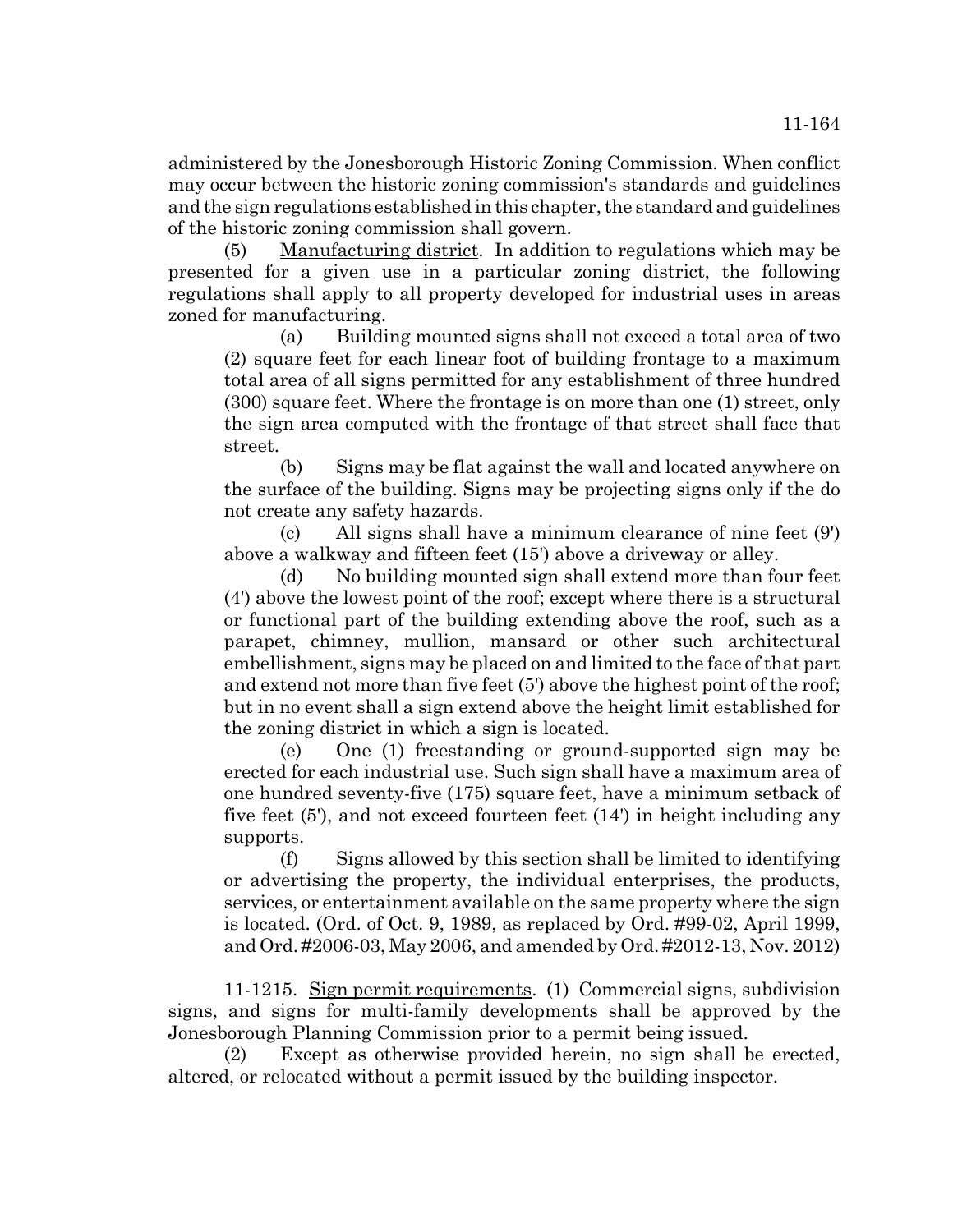(3) Any sign erected under permit shall indicate the number of that permit; and the name of the person, firm or corporation owning, erecting, maintaining or operating such sign.

(4) It shall be the responsibility of the company, firm, or individual constructing or planning any sign to obtain any required permit.

(5) Commercial establishments using temporary or portable commercial signs must notify the building inspector in advance of the size being displayed. (Ord. of Oct. 9, 1989, as replaced by Ord. #99-02, April 1999, and Ord. #2006-03, May 2006)

11-1216. Permit application. The application for a sign permit shall be filed with the building inspector on forms furnished by the town. The application shall contain the location of the sign structure, the name and address of the sign owner and drawings showing the design of the sign and such other pertinent information as the building inspector or the planning commission may require to ensure compliance with the ordinance of the town. Any sign located within the Town of Jonesborough shall be in conformity with the uses existing in the neighborhood where it is proposed to be located. The Jonesborough Planning Commission shall determine any questions concerning the conformity of a sign. (Ord. of Oct. 9, 1989, as replaced by Ord. #99-02, April 1999, and Ord. #2006-03, May 2006)

11-1217. Fees for sign permits. (1) A nominal fee to cover administrative cost shall be charged for each sign permit issued.

(2) The building inspector or representative may charge double sign permit fees for any permit application that is not obtained prior to the beginning of sign construction at its intended location. (Ord. of Oct. 9, 1989, as replaced by Ord. #99-02, April 1999, and Ord. #2006-03, May 2006)

11-1218. Nullification. (1) A sign permit shall become null and void if the work for which the permit was issued has not begun within a period of six (6) months after the date of the permit.

(2) In the event that construction cannot be commenced within the six (6) month period, an application for extension of an additional six (6) month period may be made to the building inspector. (Ord. of Oct. 9, 1989, as replaced by Ord. #99-02, April 1999, and Ord. #2006-03, May 2006)

11-1219. Variances/appeals. (1) Except for instances relating to signs or sign structure located or proposed to be located on or over public property, any person who has been ordered by the building inspector to incur an expense for the alteration or removal of a sign may appeal to the board of zoning appeals. The board of zoning appeals may permit the alteration or permit the sign to remain; provided it finds that the sign is safe, necessary to the occupation which it represents, and does not conflict with the intent of this chapter.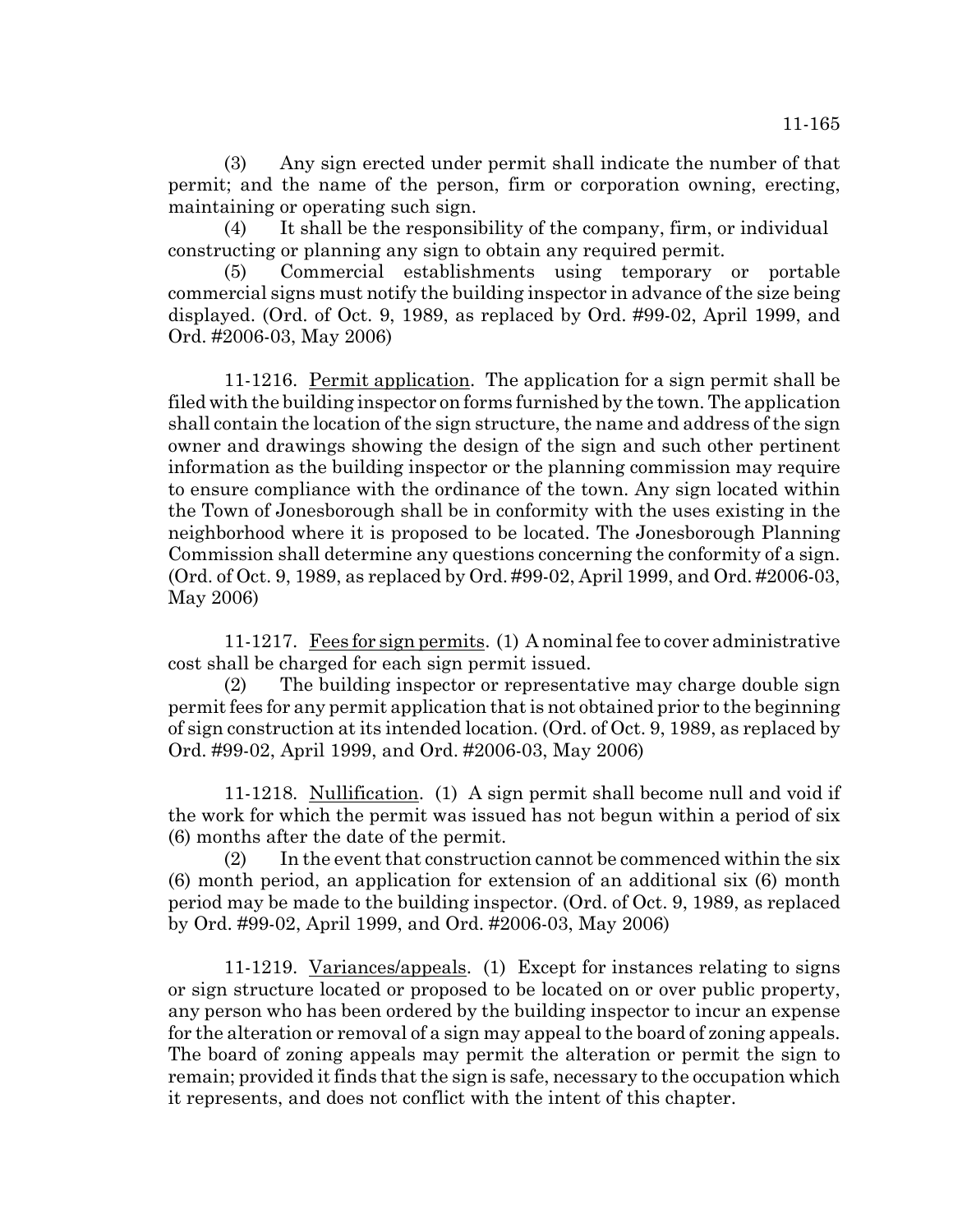(2) In cases where an individual enterprise located within a shopping center would be so situated as not to have frontage visible from a street, the board of zoning appeals may grant sign area for such uses to be erected at entrances. In granting such a variance, the board of zoning appeals shall limit the areas of such signs to that which in its opinion is reasonably in keeping with the provisions of this chapter.

(3) The board of zoning appeals shall hear and decide appeals where it is alleged by the permit applicant that there is an error in any permit, decision, determination, or refusal made by the building inspector or other administrative official in carrying out or enforcing any provision of this chapter.

(4) The board of zoning appeals shall hear and decide applications for variance by reason of exceptional topographical conditions, practical difficulties, or undue hardships caused by strict application of the ordinance for additional signs, sign area, sign height and sign location. (as added by Ord. #2006-03, May 2006)

11-1220. Violations/existing signage. Existing signage that is in violation of this chapter and was in violation of the previous sign ordinance shall continue to be in violation and shall have no implied right to exist in its urgent status as result of it being located in its current site for any extended period of time with no enforcement action. (as added by Ord. #2006-03, May 2006)

11-1221. Parties responsible for violations. The building inspector may determine the lessor of a property in which a sign is located that is not in compliance with this chapter; or the property owner in which the illegal sign is located; or both to be in violation. (as added by Ord. #2006-03, May 2006)

11-1222. Penalties. Any person violating any provision of this chapter shall be guilty of a misdemeanor, and upon conviction shall be fined not more than fifty dollars (\$50.00) for each offense. Each day such violation shall continue shall constitute a separate offense. (as added by Ord. #2006-03, May 2006)

11-1223. Historic district. In addition to regulations which exist for signs in residential, commercial and manufacturing districts any sign proposed to be located in the Jonesborough Historic District shall also be subject to the regulations adopted by the Jonesborough Historic Zoning Commission. Any signs proposed to be located in the Jonesborough Historic District shall be reviewed and approved by the Jonesborough Historic Zoning Commission prior to the issuance of a building permit. (as added by Ord. #2006-03, May 2006)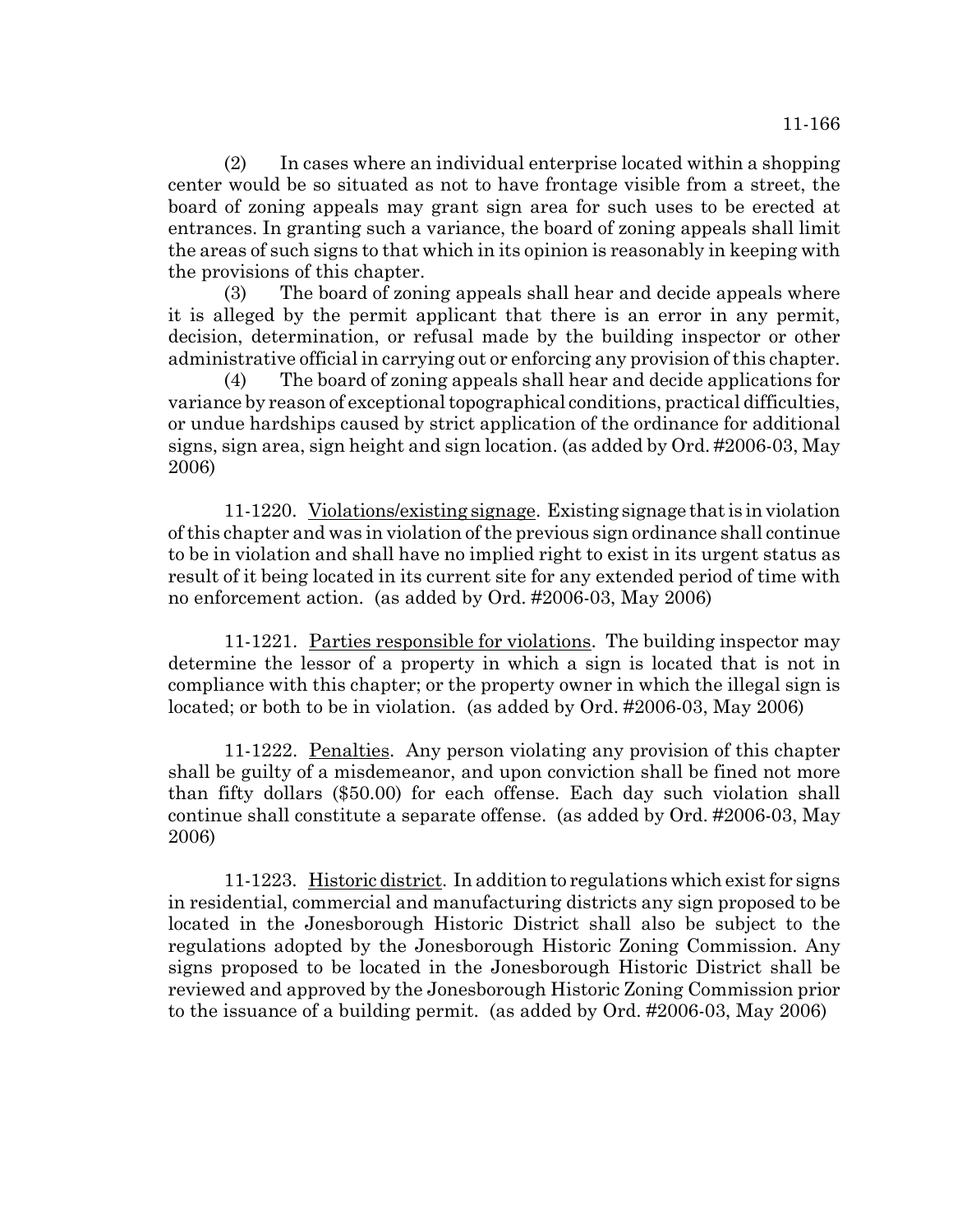#### MOBILE HOMES

**SECTION** 

11-1301. Mobile home dwellings.

11-1301. Mobile home dwellings. Mobile home dwellings may be placed on a lot, except within the historic zoning district, subject to the following conditions:

(1) The mobile home has the metal plate certifying that it meets minimum standards of the department of housing and urban development. Uncertified mobile homes, recreational vehicles, and campers may not be placed on a lot for long or short term occupancy.

(2) The mobile home is anchored in accordance with state law.

(3) That the space between the bottom of the mobile home and the ground shall be enclosed with a permanent material.

(4) A mobile home may temporarily be placed on a lot with a site built or a modular dwelling unit if the lot could be subdivided and meet the requirements of the subdivision regulations. The lot would have to be subdivided if the mobile home was to be permanently located on the lot. Recorded deeds may be used to subdivide the property if the land is to be sold to another person or a recorded plat may be used if the original owner is going to retain ownership of the property. All plats must be approved by the planning commission. (Ord. of Jan. 13, 1986)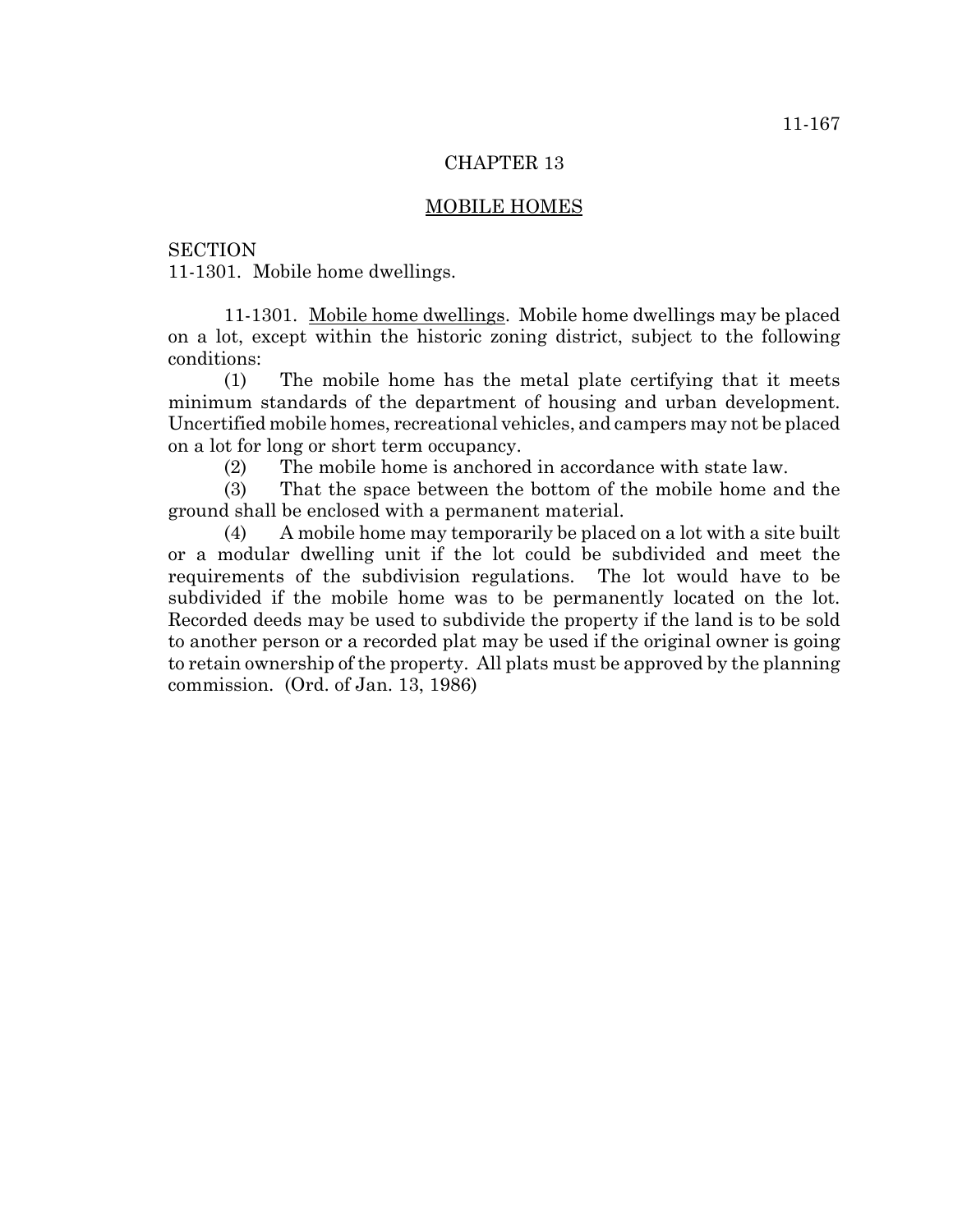## HOME OCCUPATIONS

## **SECTION**

11-1401. Customary incidental home occupations.

11-1401. Customary incidental home occupations. A home occupation shall be clearly incidental to and subordinate to the principle residential use. The home occupation shall be carried on by residents of the dwelling plus one (1) additional person may be employed who is not a resident of the dwelling. The home occupation may not display or create outside the building any external evidence of the home occupation except for an unanimated, non-illuminated flat or window sign having an area of not more than two hundred (200) square inches. The home occupation shall not utilize more than one-third (1/3) of the area of the principle building not to exceed five hundred (500) square feet. The parking and traffic generated by the home occupation shall not be significantly different than that generated by the normal single-family dwelling unit. No sounds, dust, or odors shall be created that are not compatible with single-family residences. (Ord. of January 13, 1986)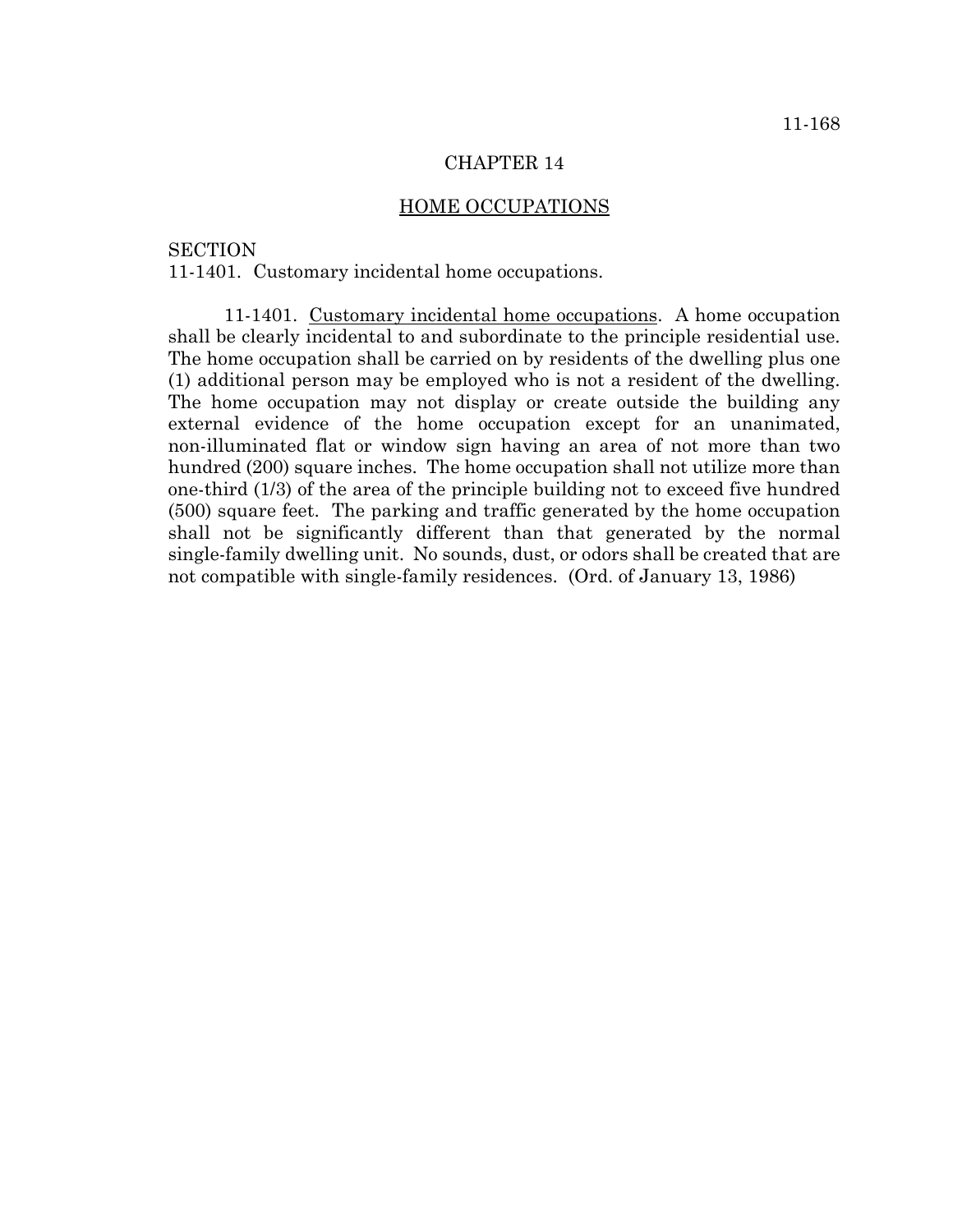# DISH ANTENNAS AND TELECOMMUNICATION TOWERS

**SECTION** 

11-1501. Dish antennas - definition.

11-1502. Dish antennas - permitted use.

15-1503. Telecommunication towers.

11-1501. Dish antennas - definition. "Dish antenna." Antennas designed to receive satellite communication for digital data, video signals, and private voice satellites. These antennas shall be considered accessory uses. (Ord. of Jan. 17, 1989, as amended by Ord. #2015-5, May 2015 *Ch12\_04-09-18*)

11-1502. Dish antennas - permitted use. (1) No dish antenna which exceeds twenty inches (20") in diameter may be used on a residential or business property in the historic district for the purpose of receiving entertainment television transmissions intended for general public use. Dish antennas may be used on business properties in the district for the purpose of communicating digital data, private voice telephone services and television video transmission specifically intended for education and training and are assigned:

(a) The dish is assigned to a single user.

(b) A site plan is reviewed and approved by the Jonesborough Historic Zoning Commission.

(c) The structure shall be placed in the rear or side yard at the discretion of the historic zoning commission and no closer than ten feet (10') from any property line.

(d) The structure shall not exceed eight feet (8') in height nor six feet (6') in diameter.

(e) The structure shall be adequately landscaped to provide screening from public view.

(2) Dish antennas of less than twenty inches (20") in diameter may be used; provided that:

(a) The dish is solely for private use.

(b) A sight plan is reviewed and approved by historic zoning commission.

(c) The structure be appropriately situated so that it is not in public view. (Ord. of Jan 17, 1989, as replaced by Ord. #94-05, April 1994, and amended by Ord. #2015-05, May 2015 *Ch12\_04-09-18*)

11-1503. Telecommunication towers. The regulations set forth in this section shall apply to wireless transmission facilities including telecommunication towers and antennas within the corporate limits of Jonesborough. The purpose of the regulations within this section is to minimize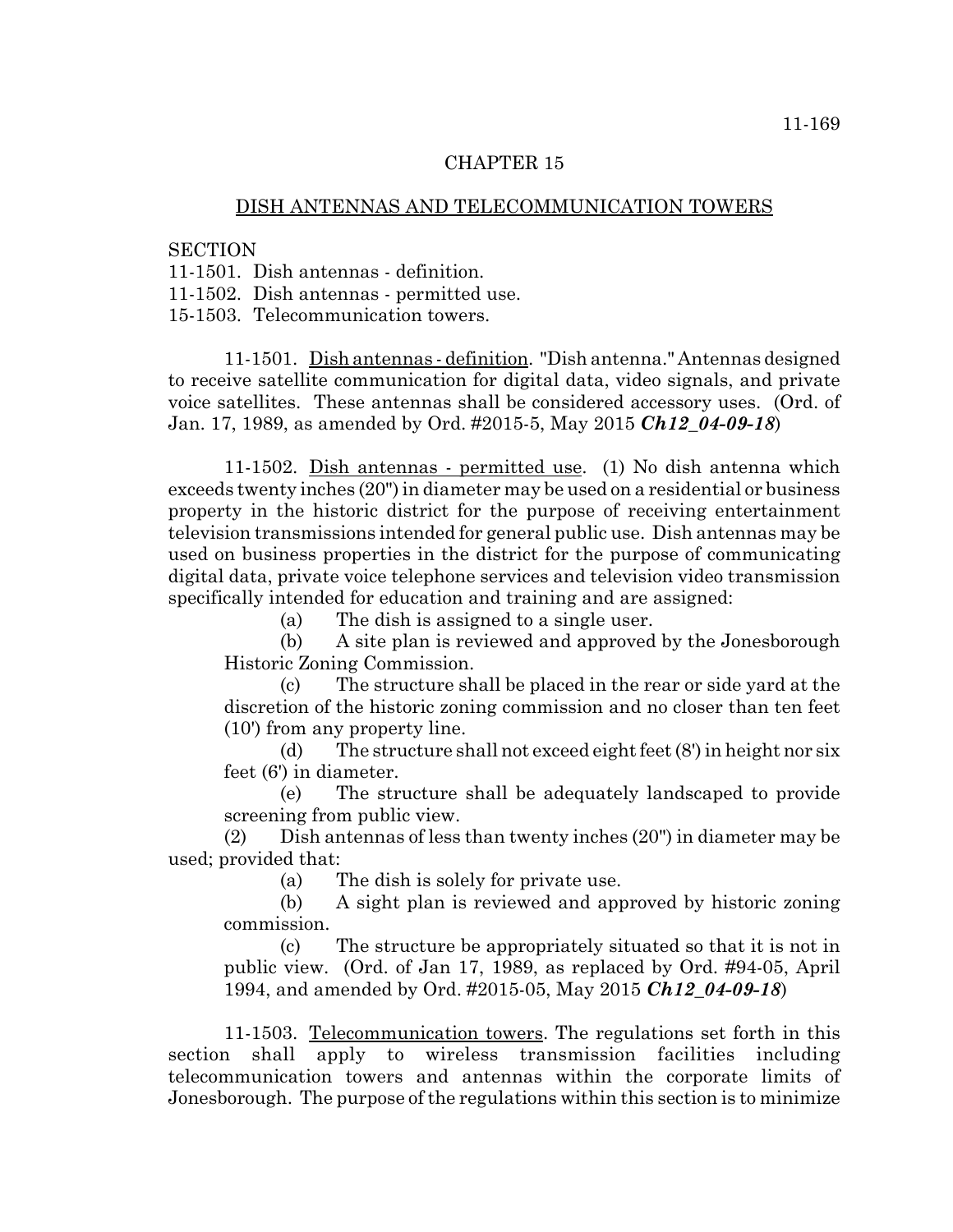the potential negative impact to surrounding properties of telecommunication tower and facilities installation through application of reasonable technical and developmental standards for the installation and placement of wireless transmission facilities.

(1) Permit required. A telecommunications tower permit is required from the Jonesborough Building Inspector on all tower and antenna installations and reconstructions within the corporate limits of Jonesborough. The telecommunications tower permit shall not be issued until the telecommunications tower application and site plan have been approved by the Jonesborough Planning Commission.

(2) Definitions. (a) "Tower" means the base of any wireless transmission facility, including, but not limited to, a self-supporting tower or monopole, together with any antenna or other appurtenances.

(b) "Wireless transmission facilities" means building, cabinets structures and facilities including generating and switching stations, repeaters, antennas, transmitters, receivers, towers and all other buildings and structures relating to low-power mobile voice transmission, data transmission, video transmission, radio transmission, or wireless transmission.

(c) "Collocation" means the mounting or installation of an antenna on an existing tower, building or structure for the purpose of transmitting and/or receiving radio frequency or other type signals for communication purposes.

(3) Pre-existing towers or antennas. Shall not be required to meet the requirements of this section other than  $\S$  11-1503(4)(g) and 11-1503(4)(h).

(4) Standards. (a) The use of land for wireless transmission facilities shall be permitted in the residential, business and manufacturing districts, with the exception of the historic districts as detailed in § 11-1503(4)(b), and under conditions established in this chapter.

(b) No towers shall be allowed in the H-1 and H-2 historic districts.

(c) Towers must be located on one (1) parcel or tract.

(d) Signs - signs on towers or antennas shall be prohibited, except those required by regulatory agencies.

(e) Lighting - towers shall not be lighted unless as required by the Federal Aviation Administration. Documentation from the FAA detailing the requirement for lighting shall be submitted with the site plan application to the planning commission.

(f) Ingress and egress - towers or wireless transmission facilities must be located on a tract that has access to a town street or county road.

(g) Buildings and support equipment - all buildings and signal equipment must comply with Jonesborough's building codes and be permitted and inspected by the Jonesborough Building Inspector.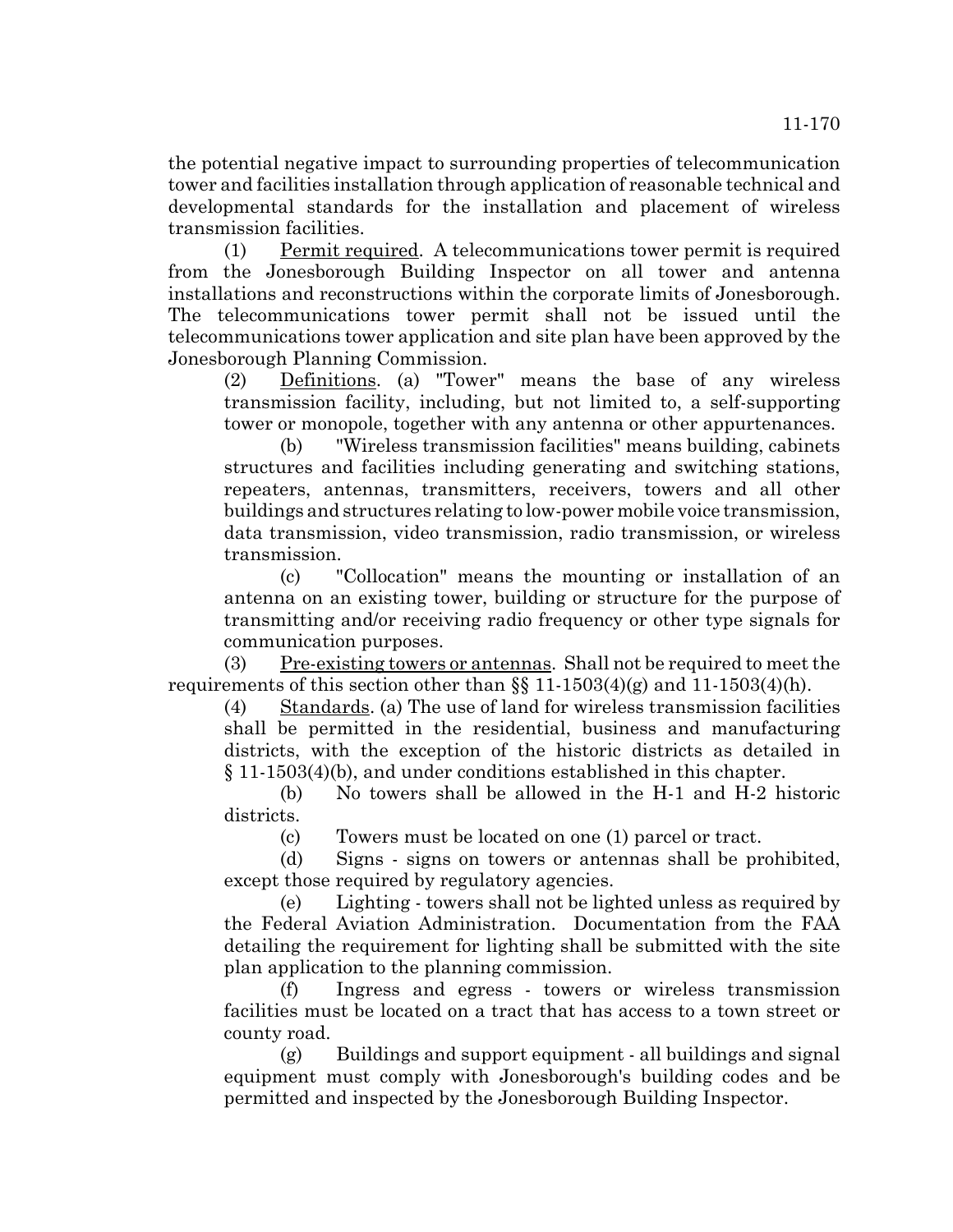(h) Tower construction must be in compliance with ANSI standards, any Federal Aviation Administration standards, any state and/or local building codes, and the applicable standards for tower and antennas published by the Electronic Industries Association, as may be revised. The applicant must show certification from a registered structural engineer that the tower's structural design meets the minimum standards outlined above.

(5) Setbacks. The setback shall be the total height of the tower and any associated antennas plus ten feet (10') in every direction on the single tract of land from each side of the tower base. No buildings or structures except associated facilities or appurtenances shall be located in the setback area. Applicant must show steps taken to prevent any development within the setback area while tower is in the location proposed.

(6) Security fencing. Towers and related appurtenances such as guy wires/anchors shall be enclosed by security fencing no less than six feet (6') in height, and shall also be equipped with appropriate anti-climbing devices.

(7) Buffering. (a) Tower facilities shall be landscaped with plant material on all sides that effectively screens the view of the tower compound and ground-based equipment or facilities from nearby residences, using a Class 1 buffer in the Jonesborough Landscape Ordinance as a minimum guideline.

(b) Existing mature growth and natural landforms on the site shall be preserved to the maximum extent practicable. In some cases, upon approval by the tree and townscape board, existing natural growth around the property perimeter may be accepted as effective screening or buffering.

(8) NEPA and SHPO initial approval. Prior to an application and required site plan being submitted to the Jonesborough Regional Planning Commission for approval, the applicant must be able to document that the proposed site and tower development has met the requirements of the National Environmental Policy Act and the National Historic Preservation Act (state historic preservation officer approval). Antenna installation under a collocation agreement that meets the exemptions of the FCC from having to obtain NEPA and SHPO approval, may submit a permit application to the Jonesborough Regional Planning Commission along with verification of their review exemption.

(9) Site plan for towers and associated appurtenances. A site plan for any proposed telecommunication tower development must be submitted to and approved by the Jonesborough Regional Planning Commission prior to the issuance of any building, grading, or telecommunication tower permit. Site plans must include the following components:

(a) An accurate description of the property boundary including distances along property lines.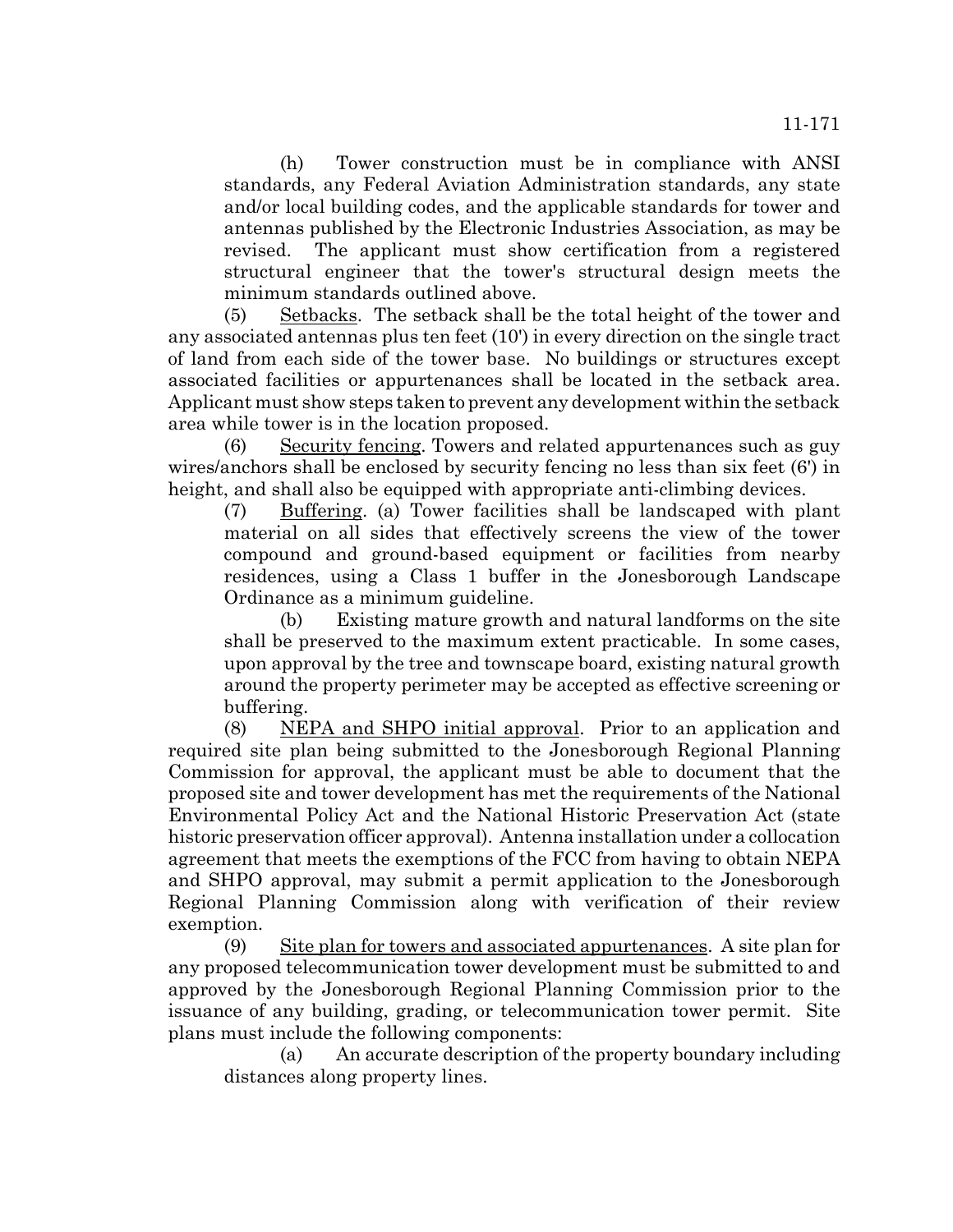(b) The location of a tower with distances from each side of the tower base to the adjoining property line, and location of any improvements within the property in which the tower is proposed to be located.

(c) Certification of the height of tower designed and any associated antennas or appurtenances, along with cross sections, and elevations.

(d) A complete fall zone based on the height of the tower and any associated antennas plus ten feet (10').

(e) A layout and square footage of any buildings or equipment associated with the tower, and the location of any appurtenances.

(f) Documentation of scale and verification that the site plan has been prepared by a licensed civil engineer and/or a Tennessee state certified surveyor, and that the survey information and distances are accurate and all easements and rights-of-way are shown.

(g) Ingress and egress from a public street, including drives and parking.

(h) Name(s) of owner(s) of the lot, and names of adjoining property owners.

(i) Name(s) of the applicant seeking approval.

(j) Zoning of site and all adjoining tracts.

(k) Landscape buffer areas.

(l) Any changes in topography.

(m) Drainage plan and water quality measures limiting run-off and minimizing pollutant run-off.

(n) Documentation showing ownership applicant of tract or an existing lease, or an active option to purchase or lease the tract on which the telecommunications facilities are intended to be located.

(o) A vicinity map showing proposed facility location within Jonesborough's corporate limits.

(p) Location of other area towers, at least within one-half (1/2) mile of proposed site.

(10) Height justification/broadcast area. Application must provide documentation showing why the site proposed has been selected and why the site is better than any other alternative site. Also, the applicant must justify the height of the tower proposed and how that height is necessary to provide the broadcast area desired and why this broadcast (geographic service) area generated by the tower is needed.

(11) Tower capacity - initial user. A new communication tower shall be constructed to accommodate a minimum of three (3) primary cellular/personal communication systems/antenna, and must be available for collocation to more than one (1) commercial communications company. A tower shall have a minimum of one (1) user immediately after construction of the tower is completed. The name, address and contact information of the initial user of the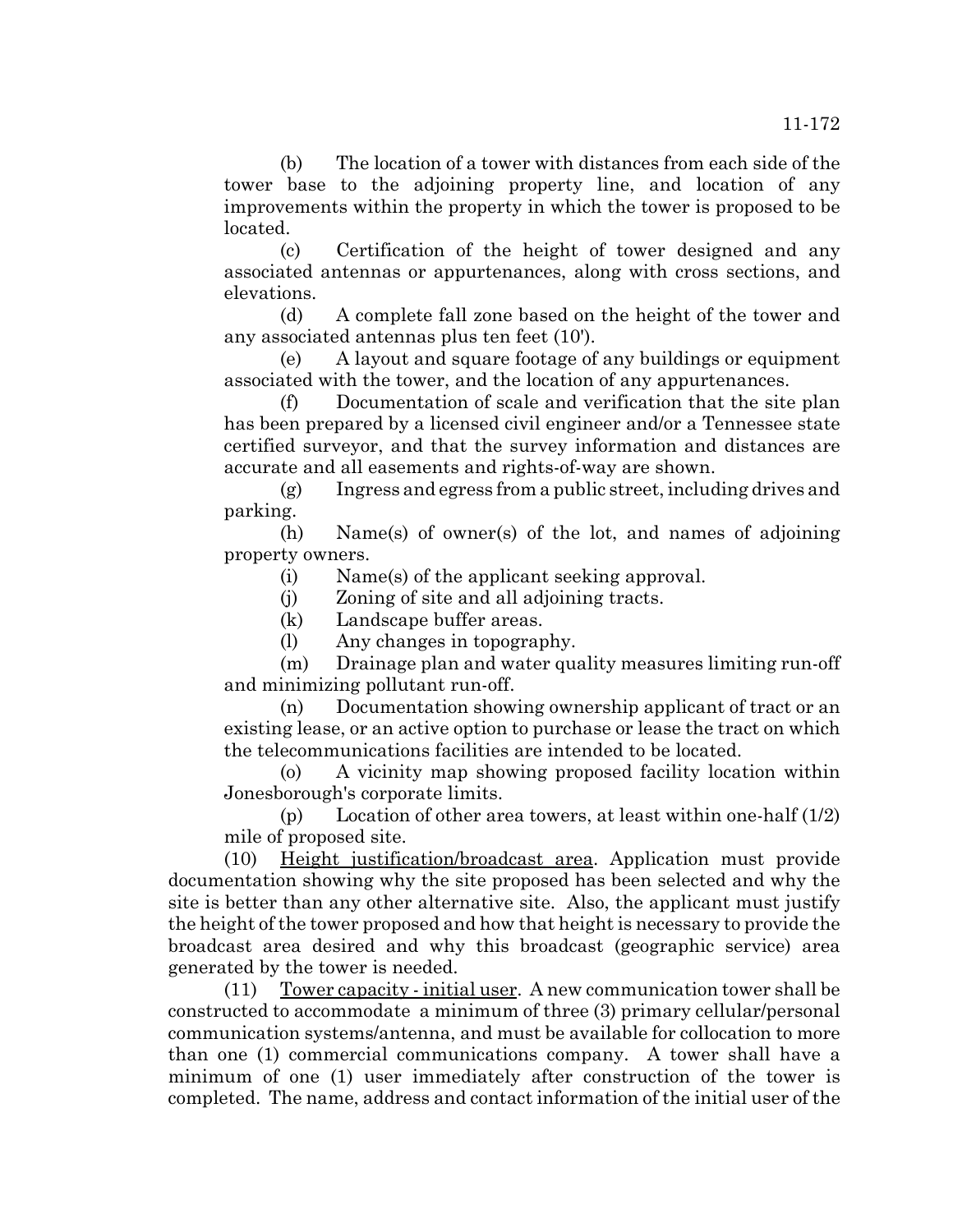tower upon completion must be provided by the applicant, along with the capacity for communication antennas.

(12) Shared use. The applicant's proposal for a new wireless transmission facility shall not be approved unless it can be documented by the applicant that the equipment planned for the proposed tower cannot be reasonably accommodated on an existing tower. An affidavit must be submitted attesting to the fact that the applicant has made a diligent, but unsuccessful, effort to obtain permission to install or collocate the applicant's telecommunications facilities on useable towers or antenna support structures within a reasonable distance (minimum one-half  $(1/2)$  mile) of the proposed tower site. Justification for an additional tower can include, but is not limited to, one (1) or more of the following:

(a) Exceeding the structural capacity of the existing tower(s).

(b) Causing radio frequency interference.

(c) Failing to effectively provide the coverage area needed (geographic service requirements).

(d) An existing tower has no space on which the equipment can be placed and also function properly.

Note: If structural capacity of an existing tower or failure to provide the intended coverage area is used as justification for a new tower, the applicant must provide evidence from an engineer that the proposed tower antenna(s) or telecommunication facilities cannot be installed or collocated on another person's tower or usable antenna support structure within a reasonable distance (minimum of one-half (1/2) mile) of the proposed tower site.

A description of the new tower's capacity, including the number and type of antennas that it can accommodate must be submitted with the application information.

An affidavit of commitment must be submitted by the applicant to leave excess space on the tower for other potential users at prevailing rates and standard terms. The affidavit shall commit the tower owner(s) and its successors in interest to this obligation.

(13) Termination of use. All telecommunication towers and related equipment shall be removed when the facility has not been in service for more than six (6) months. The legal responsibility of such removal shall be specified on the site plan, along with a detail of the tower removal process. The last tower owner and/or property owner will be notified by the town's code enforcement officer, after the tower has not been used by any company for six (6) months, that the tower is considered abandoned and removal must be initiated. The appropriate party shall be given one hundred twenty (120) days to remove the abandoned tower, and failure to remove the tower in the specified time period is a violation of this chapter.

(14) Right of access for inspection. Language authorizing inspection of the proposed telecommunication facilities by town and other designated regulatory personnel shall be specified on the site plan.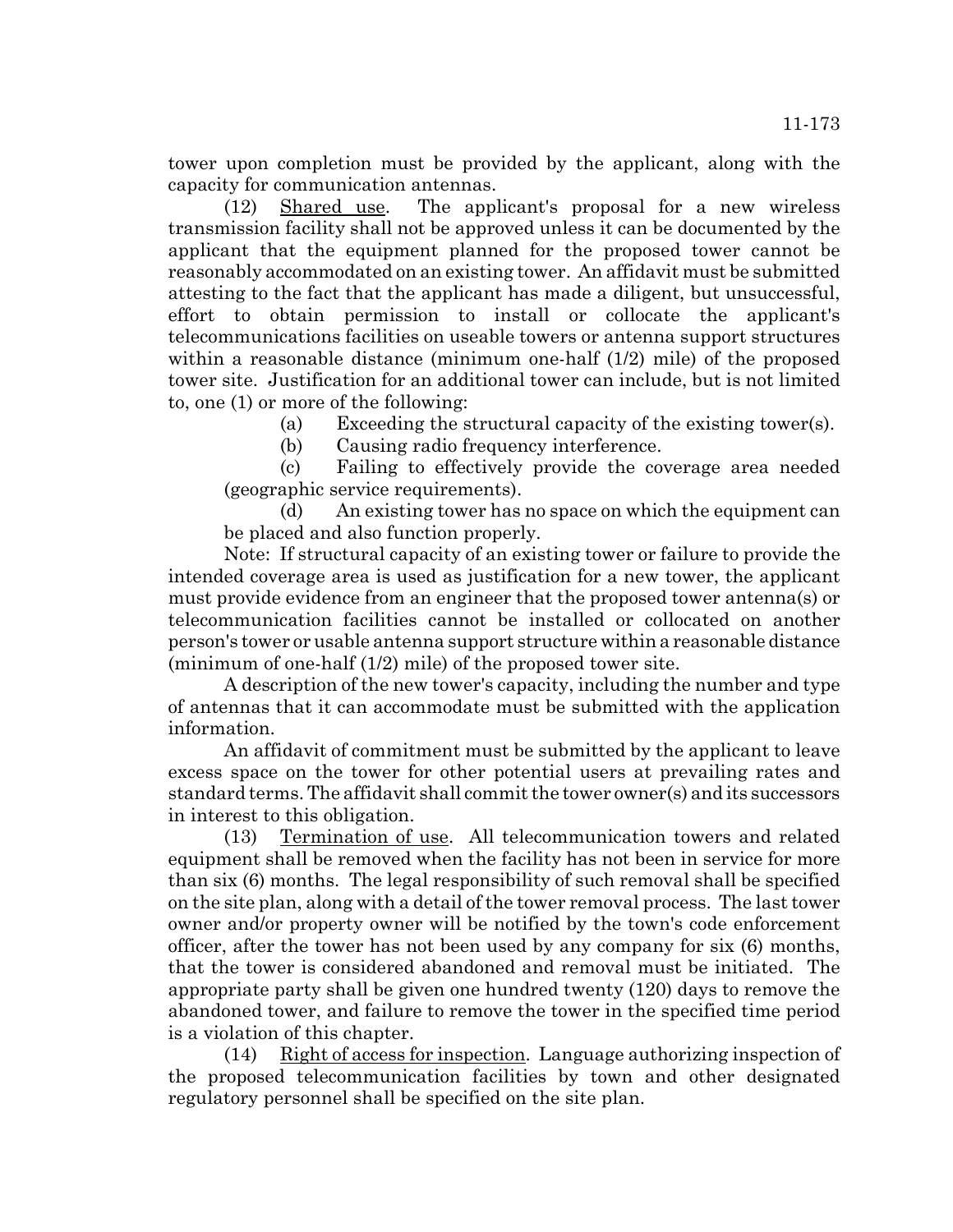11-174

(15) Violations and penalty. Violations of this chapter shall be subject to the maximum fines allowed by state law. Each and every day of violation may be considered a separate offense. [as added by Ord. #2015-05, May 2015 *Ch12\_04-09-18*]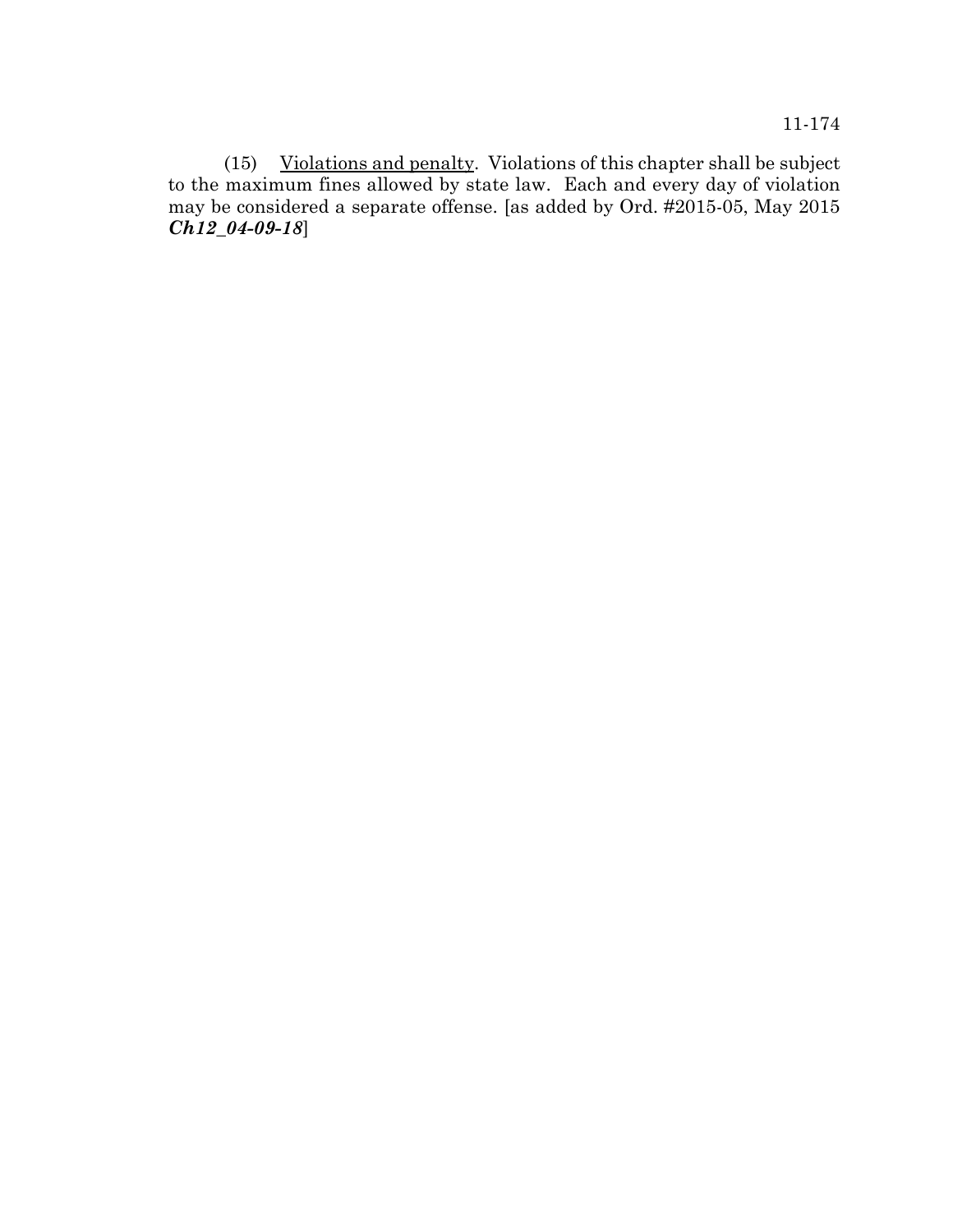## DEMOLITION BY NEGLECT

**SECTION** 

- 11-1601. Minimum maintenance requirements to prevent demolition by neglect.
- 11-1602. Characteristics of deterioration.
- 11-1603. Implementation of minimum maintenance requirements.
- 11-1604. Initiating citation process.
- 11-1605. Citation hearing/public meeting.
- 11-1606. Enforcement.
- 11-1607. Unreasonable economic hardship.
- 11-1608. Penalties.

11-1601. Minimum maintenance requirements to prevent demolition by neglect. Any designated landmark within the Jonesborough town limits; or any building or structure within the historic zone must be kept in good repair and must be maintained at minimum maintenance requirements that will prevent one (1) or more of the characteristics of deterioration set forth in § 11-1602 of this chapter. The presence of one (1) or more of these characteristics, which left unrepaired could lead to deterioration of the building's structural frame or architectural integrity, shall constitute a failure to meet minimum maintenance requirements and is thus determined to be demolition by neglect. (as added by Ord. #93-02, June 1993)

11-1602. Characteristics of deterioration. Demolition by neglect is determined to be deterioration of a building(s) and/or surrounding environment, and the failure to meet minimum maintenance requirements characterized by one (1) or more of the following:

(1) Those buildings which have parts thereof which are so attached that they may fall and injure members of the public or property;

(2) Foundations that are deteriorated or inadequate;

(3) Floor supports that are defective or deteriorated or floor supports insufficient to carry imposed loads with safety;

(4) Members of walls, or other vertical supports that split, lean, list or buckle due to defective material or deterioration;

(5) Members of walls or other vertical supports that are insufficient to carry imposed loads with safety;

(6) Members of ceilings, roofs, ceiling and roof supports, or other horizontal members which sag, split, or buckle due to defective material or deterioration;

(7) Members of ceilings, roofs, ceiling and roof supports, or other horizontal members that are insufficient to carry imposed loads with safety;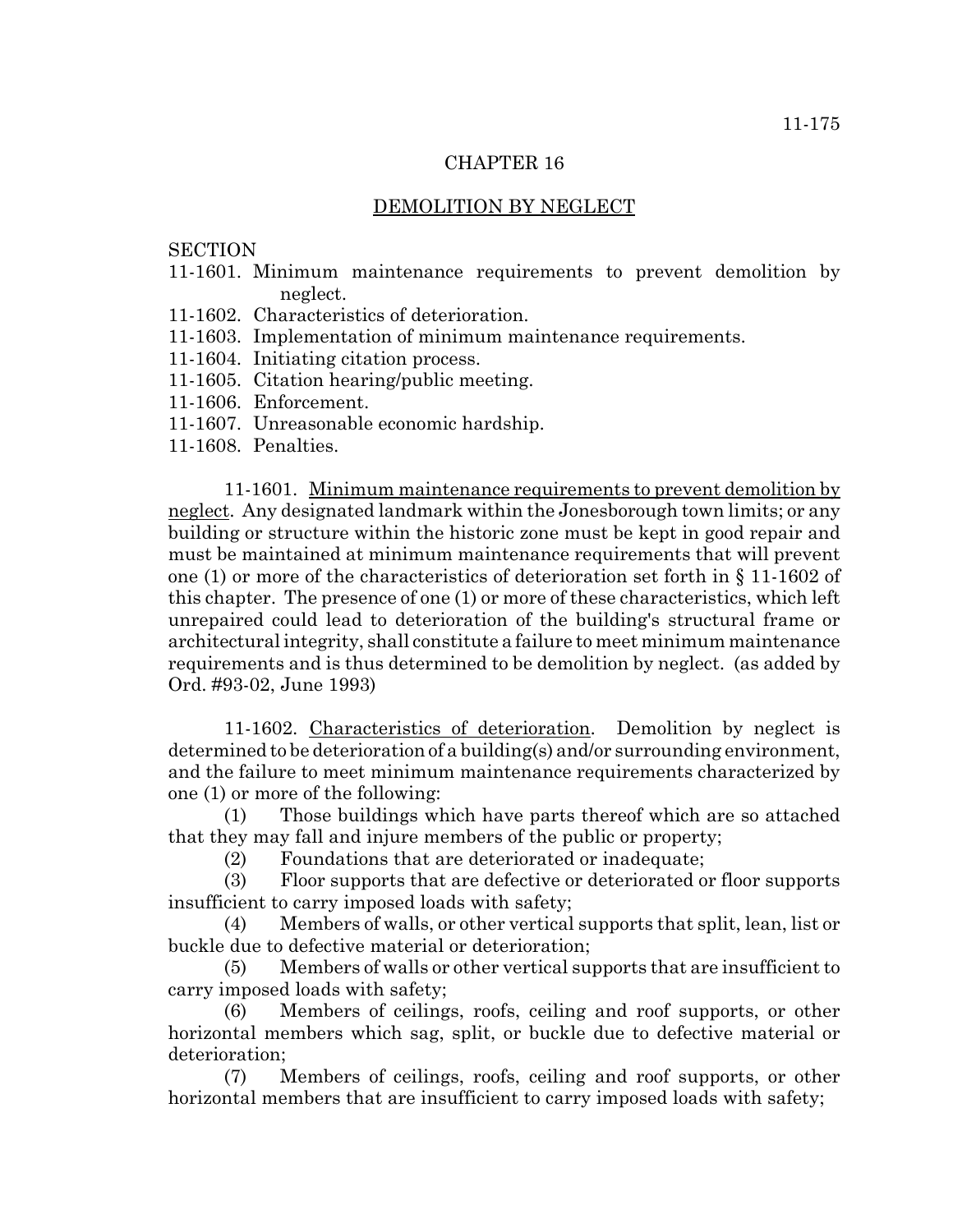(8) Fireplaces or chimneys which list, bulge, or settle due to defective material or deterioration;

(9) Important defining architectural features that are substantially deteriorated;

(10) Those buildings with the peeling of external paint, rotting, holes, and other forms of decay;

(11) Unsafe electrical and/or mechanical conditions;

(12) Exterior plaster or mortar that is deteriorated or crumbling;

(13) Those buildings with a lack of maintenance of the surrounding environment that is associated with the defining historical character of the structures; e.g. fences, gates, sidewalks, steps, signs, accessory structures, and landscaping; and

(14) Any fault, defect, or condition in the building which renders the same structurally unsafe, not properly water tight, or likely to lead to the deterioration characteristics listed above. (as added by Ord. #93-02, June 1993)

11-1603. Implementation of minimum maintenance requirements.

(1) Identification of the failure to meet minimum maintenance requirements in a building as listed in § 11-1602 above may be made by a member of the historic zoning commission, commission staff, or the building inspector. This initial identification may be made by routine inspection of the district or neighborhood or by referral from someone in the area.

(2) Information related to initial identification of demolition by neglect is presented to the historic zoning commission. Upon determination of the historic zoning commission that the landmark or the building within the historic zone may not meet minimum maintenance requirements, the historic zoning commission may request, upon majority vote, that the building inspector inspect the structure. The chairman of the historic zoning commission shall send a letter by certified mail to inform the property owner of the action by the commission, the impending inspection by the building inspector, and the opportunity he or she will have at the next meeting to address the commission about the preliminary identification of demolition by neglect and the inspection report.

(3) The building inspector or his or her designee will present the inspection findings at the next commission meeting. The report shall detail any defects which constitute, in the inspectors opinion, a failure to meet the minimum maintenance requirements.

(4) If the determination is made by the building inspector that the structure does not meet the minimum maintenance requirements, the historic zoning commission, upon a majority vote, may initiate the citation process as specified in § 11-1604. At this time, the historic zoning commission must prepare an application for a certificate of appropriateness specifying corrective work that is required according to the commission's standards and guidelines, and indicating the time schedule that will be necessary to complete the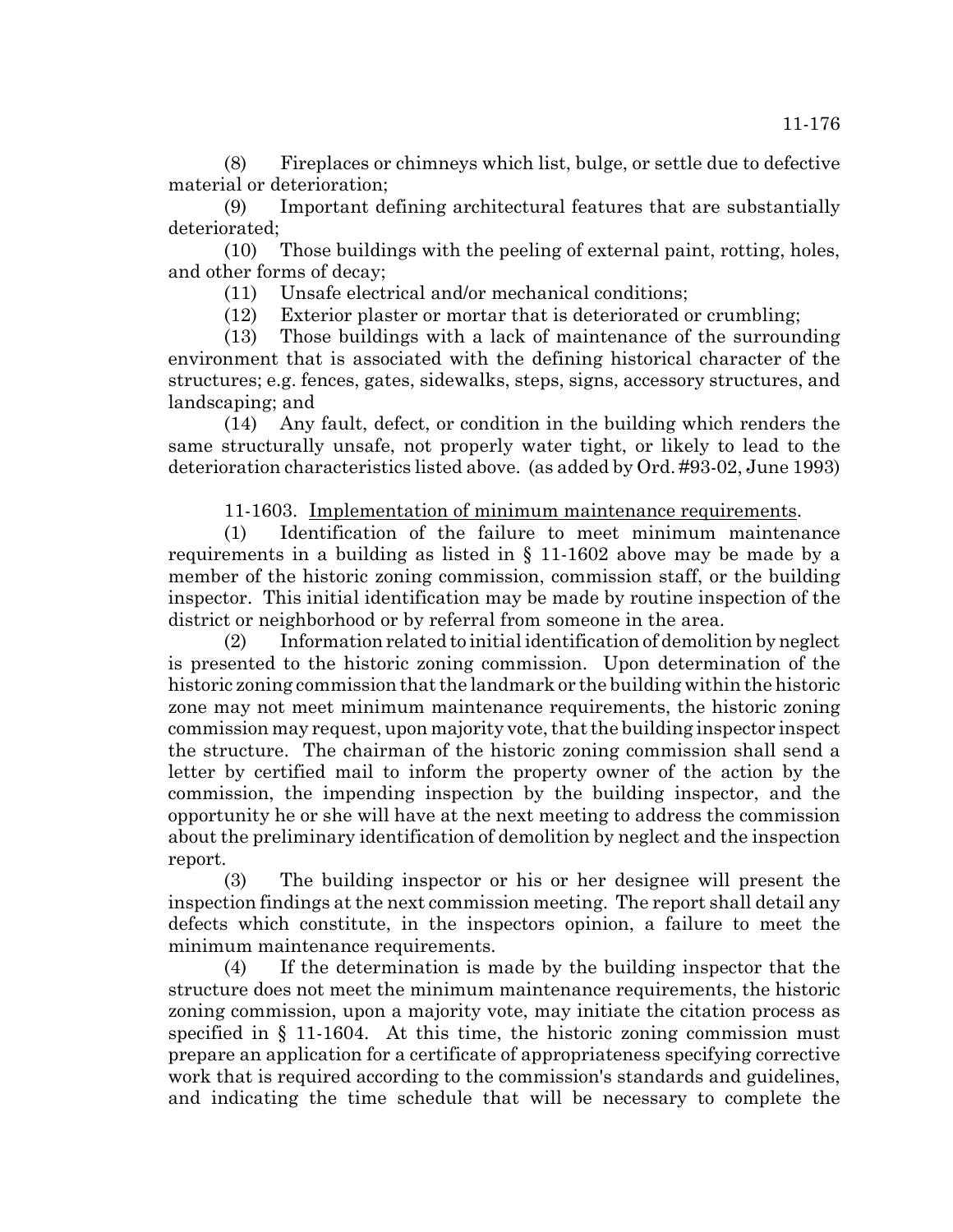minimum maintenance improvements. The time schedule mandated by the historic zoning commission will be a minimum of thirty (30) days unless the building inspector determines that failure to immediately meet minimum maintenance requirements creates an imminent threat to the safety of the public or the property. (as added by Ord. #93-02, June 1993)

11-1604. Initiating citation process. (1) A citation is formal notification to the property owner that the historic zoning commission has determined that demolition by neglect is occurring on the property because minimum maintenance requirements have not been met; and notification of the owner that correction of the defects must be undertaken.

(2) After action by the historic zoning commission authorizing the citation process, the building inspector or his/her designee will attempt to notify the property owner(s) of the determination of demolition by neglect by the commission. The notification shall state the reasons why the structure is found to be in violation of the minimum maintenance requirements. In addition the notification shall include a copy of the application for a certificate of appropriateness listing the work required according to the commission's standards and guidelines. The notification shall be in writing and shall be delivered by certified mail, registered mail, or such other method that shows the receipt of the notification by the owner. Notice of the date, time, and location of a citation hearing/public meeting in which the owner may address the commission concerning said violations will also be provided.

(3) If after two (2) attempts, the owner fails to receive the notification regarding the determination of demolition by neglect, the building inspector or designee will post the building/property with a notice of the violation. Posting will be in a conspicuous, protected place on the property. The posted notice will include the fact that the building is in violation of minimum maintenance standards and the date, time, and location of the citation hearing/public meeting held on the violations by the historic zoning commission.

(4) The owner(s) of the building/property determined to be in violation of the minimum maintenance standards shall be notified of said violations as specified in  $\S$  11-1604(2) or 11-1604(3) above a minimum of thirty (30) days in advance of the meeting on the issue held by the commission.

(5) After receiving notification of the determination of demolition by neglect, the owner(s) may initiate corrective action before the citation hearing/public meeting is held. Before work is begun however, the owner(s) must complete the application for a certificate of appropriateness, obtain a certificate of appropriateness, and a building permit. (as added by Ord. #93-02, June 1993)

11-1605. Citation hearing/public meeting. (1) If by the designated citation hearing/public meeting, the owner(s) of the property has not completed the corrective work specified in the notification of violation and the application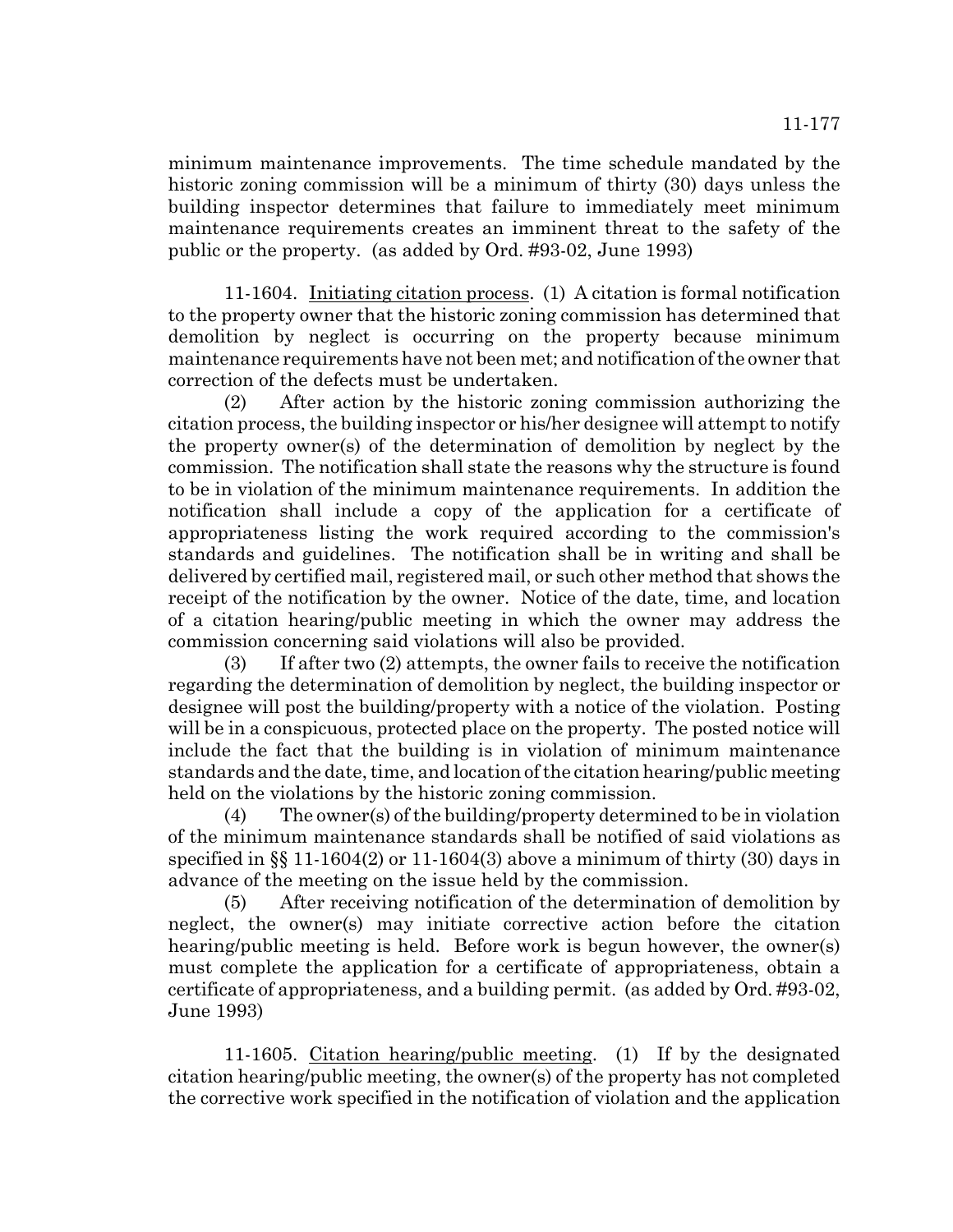for a certificate of appropriateness, the historic zoning commission will restate the violations of the minimum maintenance requirements related to the property. The owner(s) will then be provided with the opportunity to address the concerns of the commission, to provide evidence, and to show cause why a citation should not be issued regarding the alleged violations.

(2) After reviewing the violations of the minimum maintenance requirements and providing the opportunity for the owner(s) to address the concerns; the historic zoning commission may consider a motion to recognize the condition of the building/property and the owner(s) failure to correct defects. Upon a majority vote of the commission, the building inspector may be authorized to issue a citation to the owner(s) for failure to comply with the minimum maintenance requirements of this chapter. This citation will include the following requirements:

(a) A list of the minimum maintenance requirements still in violation.

(b) Any remaining or amended requirements detailed in the application for a certificate of appropriateness initially issued through § 11-1603(4) above.

(c) A written schedule of the time allotted to correct the violations.

(d) A statement detailing the requirement to complete and return within ten (10) days the application for a certificate of appropriateness, and to obtain a certificate of appropriateness, and a building permit.

(3) The determination of the historic zoning commission related to the citation and certificate of appropriateness as specified in § 11-1605(2) above shall on the date it is authorized be a final administrative decision subject only to the application process for unreasonable economic hardship as specified in § 11-1607 and appealable only to the appropriate state court. Any appeal of the historic zoning commission's decision to the state court must be made within thirty (30) days. (as added by Ord. #93-02, June 1993)

11-1606. Enforcement. If the owner has not complied with the historic zoning commission's requirement to complete the application for a certificate of appropriateness, obtain a certificate of appropriateness, and a building permit within ten (10) days; or if the owner(s) does not adhere to the allotted schedule for the corrections to take place as approved or amended by the commission in the certificate of appropriateness; or if the owner(s) has not complied with the requirements specified from the commission's standards and guidelines detailed in the certificate of appropriateness, then any or all of the following may apply:

(1) The owner(s) may be required to attend the next meeting of the historic zoning commission to explain to the commission's satisfaction why the corrections to the owner(s) cited building/property have not been made and to show cause why the commission should not initiate additional enforcement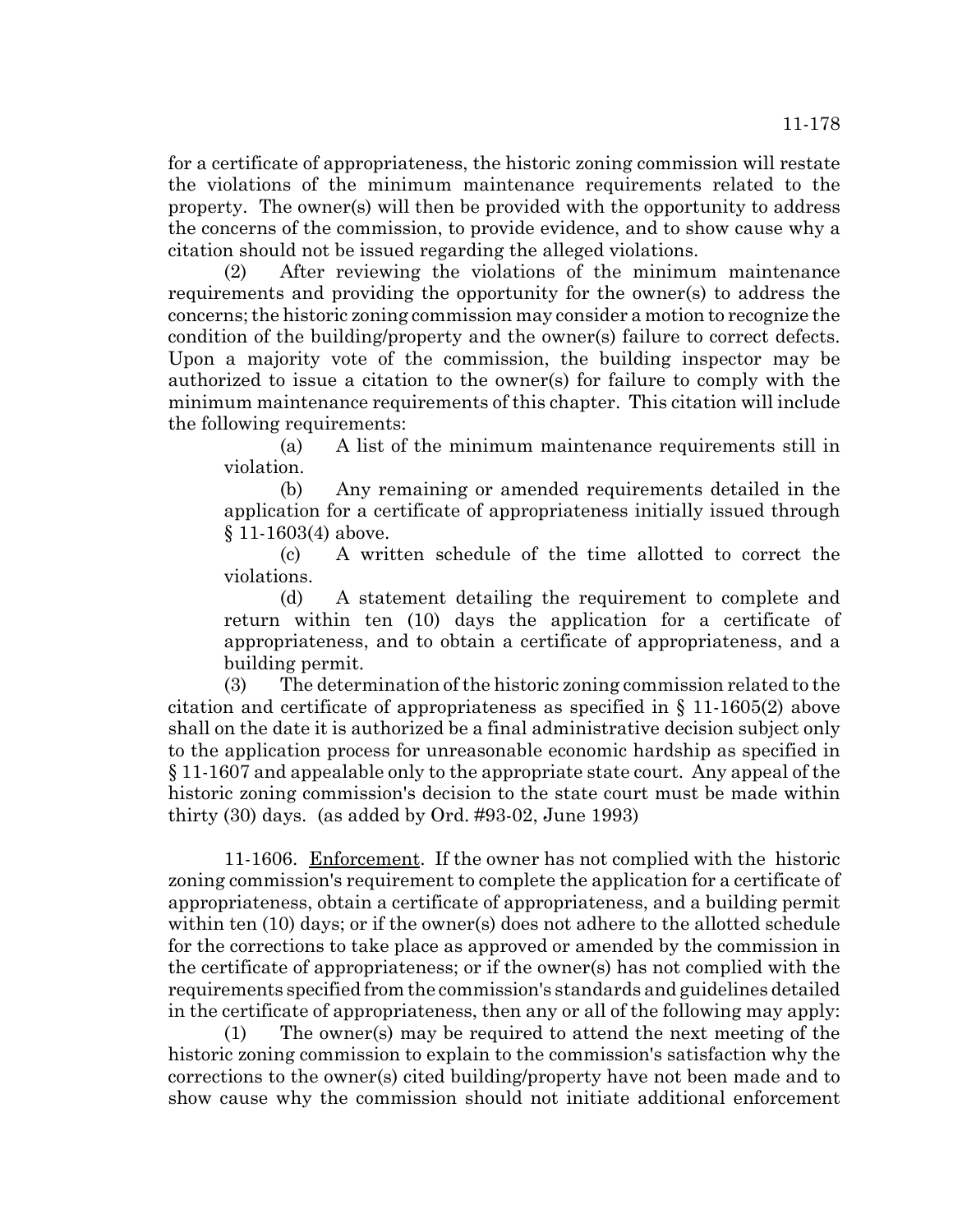action. Upon review of any information provided regarding delays in the correction of the demolition by neglect, the commission may defer the matter in order to provide the owner(s) with more time either to correct the deficiencies, make a proposal for repairs, or perhaps sell the property.

(2) The commission, upon majority vote, may request the board of mayor and aldermen to direct the town attorney to take the appropriate legal action, either civil or criminal, against the owner(s).

(3) Charges may be brought against the owner(s) in the municipal court of the town for the violation(s) of this chapter.

(4) The commission may upon majority vote, request the board of mayor and aldermen to cause such property to be repaired by the town at the town's expense at such time funds are available, or to cause such property to be repaired by a designated agent of the town. If repairs are initiated through action by the board of mayor and aldermen, the board will instruct the town attorney to file the necessary affidavits with the courts and/or the register of deeds which shall establish a lien and privilege against the cited property for the benefit of the town or the agent of the town to the extent of the amount of money spent for said repairs plus interest accrued at bank prime rates in effect beginning at the completion of said repairs and continuing until the lien is satisfied.

(5) In final recourse and to preserve the property from irreversible damage or loss, violations of the minimum maintenance requirements shall make a property subject to the town's right of eminent domain. The commission may, upon majority vote, request the board of mayor and aldermen to exercise its power of eminent domain if it is determined that no alternate course of action is feasible. The board may work with any agent to develop a plan for the purchase and the repair of the cited building. Upon obtaining ownership of the property, the town may transfer said ownership to any party or agent that enters into and consummates an agreement with the board of mayor and aldermen to make the necessary building repairs and maintenance corrections in an agreed upon period of time. (as added by Ord. #93-02, June 1993)

11-1607. Unreasonable economic hardship. (1) Unreasonable economic hardship can be considered when enforcement of regulations in the chapter deprives the owner(s) of the entire reasonable economic value of the property. Enforcement of a minimum maintenance requirement may create unreasonable economic hardship only if all of the following apply:

(a) There is no reasonable return possible on the property as it is;

(b) There is no profitable use to which, the property could be adapted; and

(c) The sale or rental of the property is impractical or it is not feasible for the owner(s) to dispose of the property as is at a reasonable price.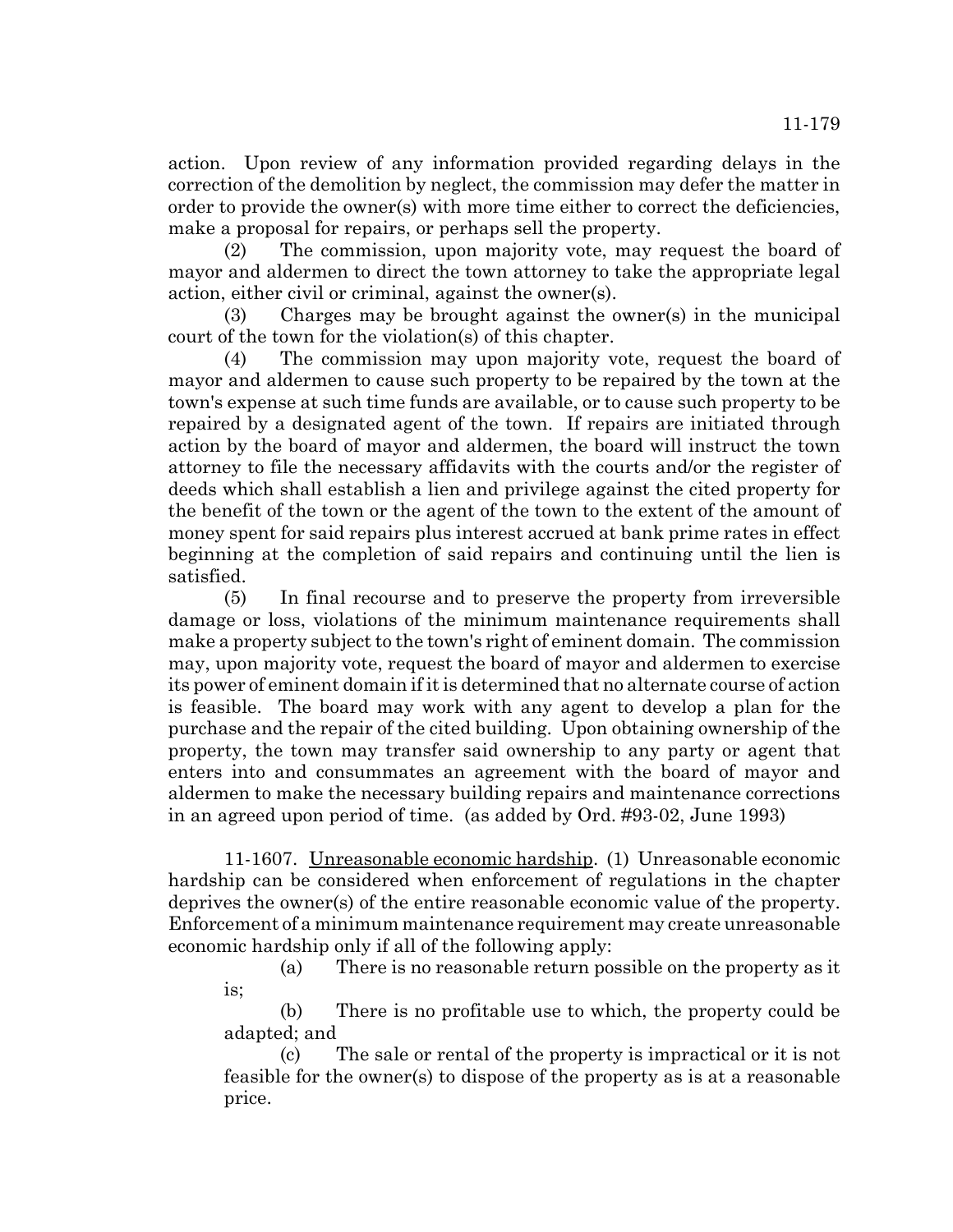(2) An owner(s) that feels he or she fits the criteria established for unreasonable economic hardship may file an application for a certificate of economic hardship. Applications will be accepted by the historic zoning commission after the commission votes to authorize the building inspector to issue a citation for violations and the notification has been received by the owner(s).

(3) The owner(s) of property cited for demolition by neglect must inform the historic zoning commission in writing of his or her intent to file an application for a certificate of economic hardship within ten (10) days of the date the citation was issued.

(4) The owner(s) of the cited property must file within thirty (30) days of the date the citation was issued, a completed application for a certificate of economic hardship. The completed application must be filed with the historic zoning commission and must be submitted with the following information:

(a) A copy with the current recorded deed.

(b) The amount paid for the property and purchase date.

(c) The current assessed value.

(d) Past and current use of property.

(e) Current market value of the property preferably determined by a recent appraisal(s) or if not through county tax records.

(f) Ownership structure of property (partnership, corporation, joint venture, not for profit, sole proprietorship, etc.)

(g) Mortgage history of the property including any current mortgage principal balance and interest rate, and any other financing secured by the property including a detail of principal and interest.

(h) Equity in current use and in previous alternative uses.

(i) Tax bracket of ownership, and federal income tax returns for previous two (2) years.

(j) Past and current income, expense, and net worth statements for a two (2) year period. If the property is income producing, annual gross income from the property and the itemized operating and maintenance expenses for the previous two (2) years. In addition the depreciation deduction and annual cash flow before and after debt services, if any, during the same period.

(k) Past capital expenditures during ownership of the current owner(s).

(l) Estimate of the cost of the proposed construction, alteration, demolition, or removal related to the corrective measures detailed in the citation issued by the historic zoning commission.

(m) A detailed description of what alternative legal adaptive uses have been considered by the owner(s).

(n) A detailed description of what efforts have been made by the owner(s) to sell the property, including any listing of the property for sale or rent, price asked, and offers received, if any.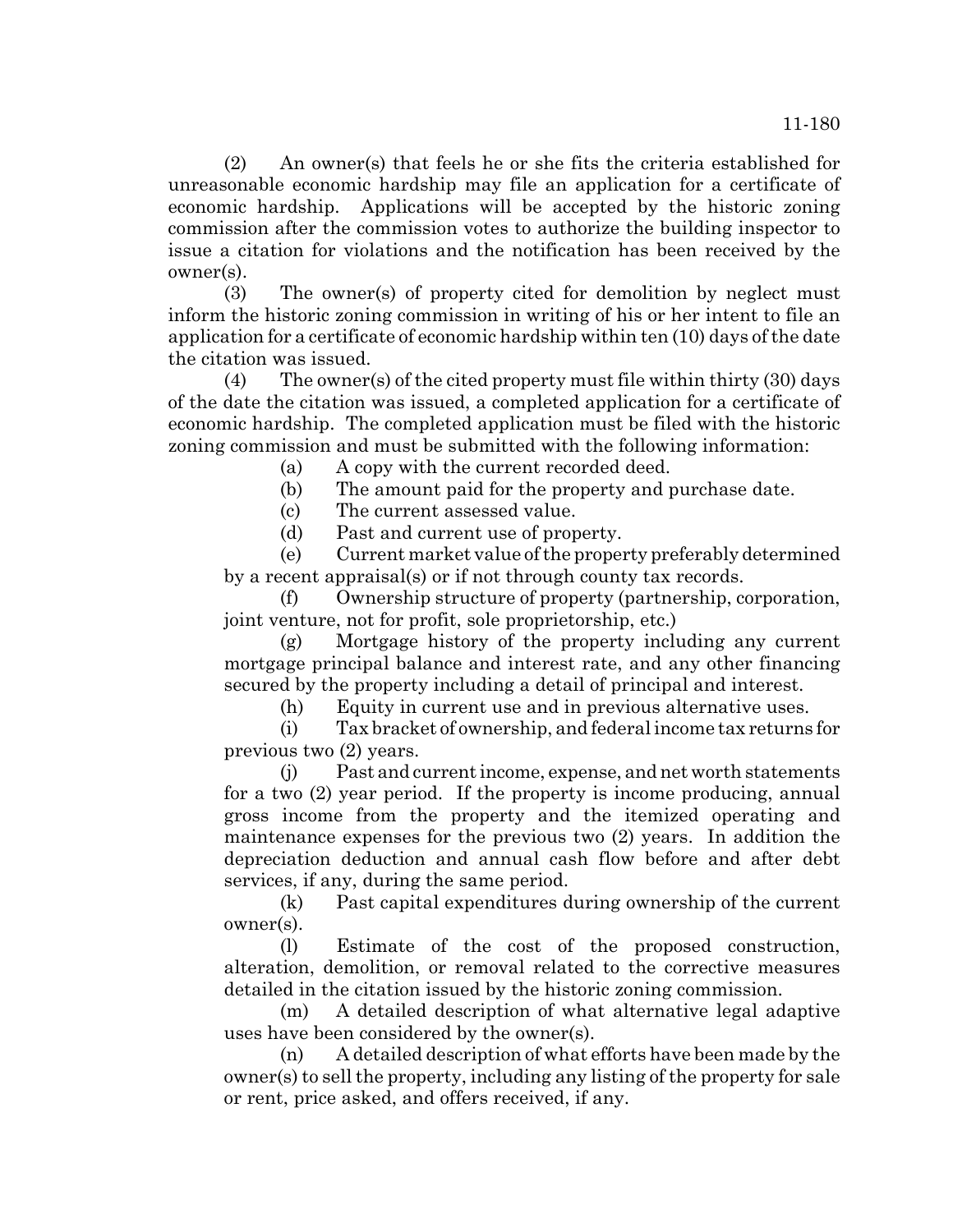(5) The historic zoning commission shall schedule and hold a public hearing on the owner's application for a certificate of economic hardship within thirty (30) days from receipt of the application. Notice of the date, time, and place of the hearing shall be provided to the owner(s) a minimum of seven (7) days in advance of the meeting.

(6) The historic zoning commission may require at the hearing that the applicant furnish additional information relevant to the application including, but not limited to, the solicitation of expert testimony.

(7) The historic zoning commission may request, receive, and consider studies and economic analysis related to the property in question from other agencies and sources including private organizations and individuals.

(8) In evaluating the owner's information provided in the application for a certificate of economic hardship, if the historic zoning commission determines that the owner(s) present return is not reasonable, the commission must consider whether there are other uses currently allowed for the structure that would provide a reasonable return and whether such a return could be obtained through an investment in the rehabilitation of the property.

(9) The historic zoning commission shall review all the evidence and information required of the applicant for a certificate of economic hardship, and make a determination within thirty (30) days following the conclusion of the hearing.

(10) Written notice of the determination will be provided to the applicant along with the reasons justifying the decision by the historic zoning commission.

(11) If the historic zoning commission grants a certificate of economic hardship, the commission must detail options it has considered that would bring the property up to minimum maintenance requirements and why each option is not deemed feasible. In granting a certificate of economic hardship, the historic zoning commission may determine that some corrections may be feasible while others cannot be implemented due to economic hardship. Under such circumstances, the historic zoning commission must authorize the building inspector to issue a building permit for any activity that is deemed feasible under the conditions detailed in the certificate of economic hardship.

(12) In granting a certificate of economic hardship, the historic zoning commission may also detail any feasible plan to relieve any aspect of the economic hardship. The plan may include, but is not limited to, tax relief, loans and grant available from any source public or private, building code modifications, etc. The commission may recommend that the planning commission consider changes in zoning. The commission may also request the board of mayor and aldermen to consider relaxation of the provisions of this chapter sufficient to allow reasonable beneficial use of or return from the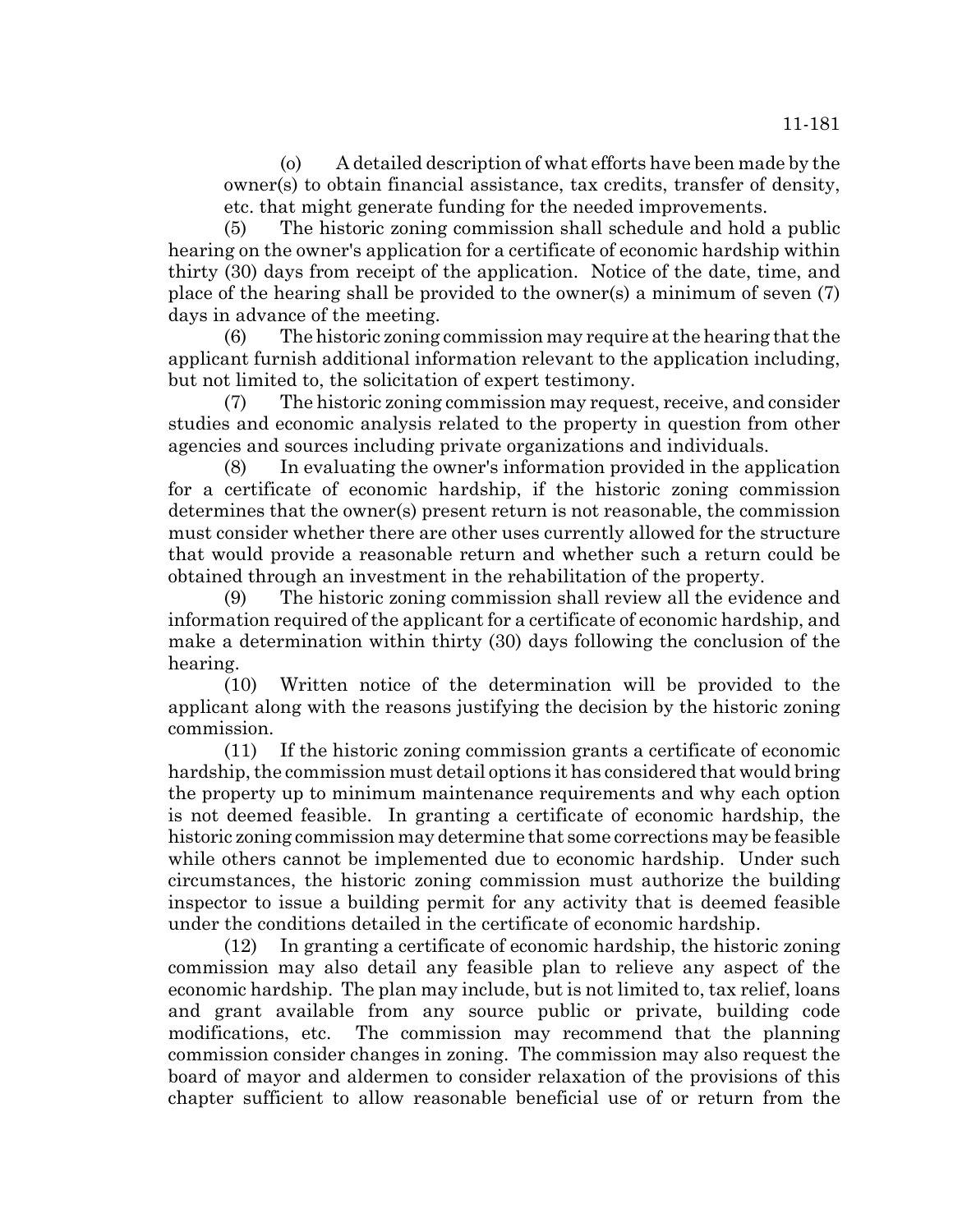property. If no alternative cause of action has been deemed feasible, the commission may request the board to consider acquisition through eminent domain.

(13) If the historic zoning commission denies a certificate of economic hardship, the commission must detail in writing the economic and financial options that in the judgment of the commission will allow the improvements to be made to the property as required in the citation issued as specified in § 11-1605(2) above.

(14) If a certificate of economic hardship is denied by the historic zoning commission, the commission will revise, to the extent necessary, the designated schedule for completion of the corrective measures detailed in the citation taking into account any reasonable need for additional time due to time lost during consideration of the certificate application. The commission will notify the owner(s) in writing of any schedule amendments with the notification of the denial of the certificate.

(15) The determination by the historic zoning commission of an application for a certificate of economic hardship, either approving or disapproving, shall on the date it is issued be a final administrative decision appealable only to the appropriate state court. Any appeal of the historic zoning commission's decision to state court must be made within thirty (30) days. (as added by Ord. #93-02, June 1993)

11-1608. Penalties. Any person violating any provision of this chapter shall be guilty of a misdemeanor and upon conviction shall be fined not more than fifty dollars (\$50.00) for each offense. Each day such violation shall continue shall constitute a separate offense. (as added by ord. #93-02, June 1993)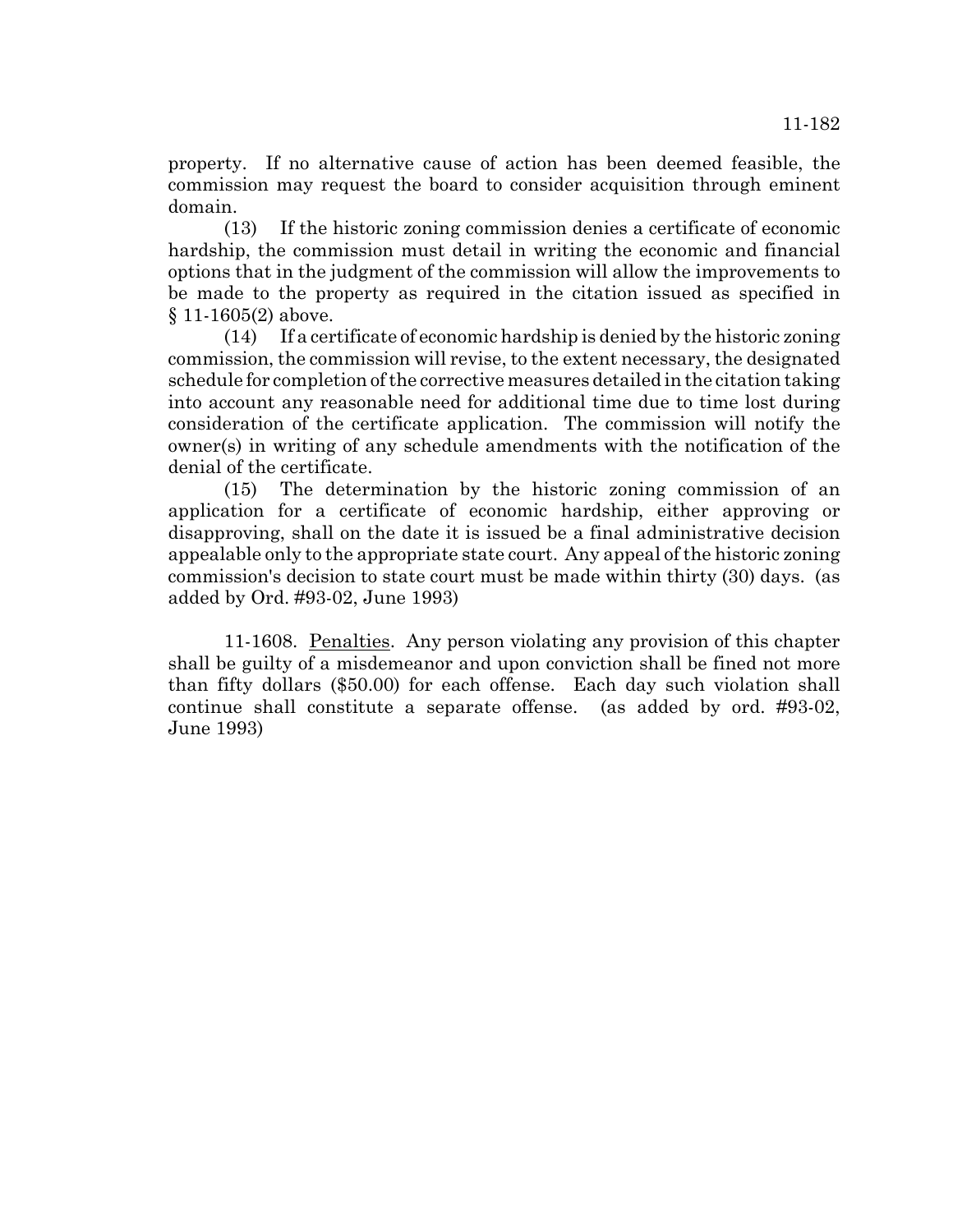## CHAPTER 17

## OUTDOOR LIGHTING ORDINANCE

# **SECTION**

- 11-1701. Short title.
- 11-1702. Purpose.
- 11-1703. Scope and applicability.
- 11-1704. Definitions.
- 11-1705. Exterior lighting.
- 11-1706. Exceptions to 11-1705.
- 11-1707. Light measurement technique.
- 11-1708. Non-essential lighting.
- 11-1709. Lights for public street illumination.
- 11-1710. Lights for commercial and industrial parking areas.
- 11-1711. Use of vegetative and other screens.
- 11-1712. Under-canopy commercial lighting.
- 11-1713. Security lighting requirements.
- 11-1714. Exception for alternative technology.
- 11-1715. Modifications, waiver or variation.
- 11-1716. Nonconforming luminaries and lighting systems.
- 11-1717. Determination of safety hazard.
- 11-1718. Improper lighting installation.
- 11-1719. Site plan requirements.
- 11-1720. Exceptions to site plan requirements.
- 11-1721. Owner/developer retains responsibility.
- 11-1722. Change in lamp or fixture.
- 11-1723. Conflicts with other ordinances and policies.
- 11-1724. Penalties.
- 11-1725. Severability.

11-1701. Short title. The chapter shall be known as the Jonesborough Outdoor Lighting Ordinance. (as added by Ord. #2005-01, Jan. 2005)

11-1702. <u>Purpose</u>. The purpose of this chapter is to protect the public health, safety, welfare and quality of life of Jonesborough residents and visitors by establishing regulations and guidelines and a review process for the installation and use of exterior lighting that will achieve the following goals.

- (1) To protect against direct glare and excessive lighting.
- (2) To provide safe streets for motorists, cyclists, and pedestrians.

(3) To prevent light trespass in unwanted areas throughout town impacting the safety and privacy of Jonesborough residents, merchants, and visitors.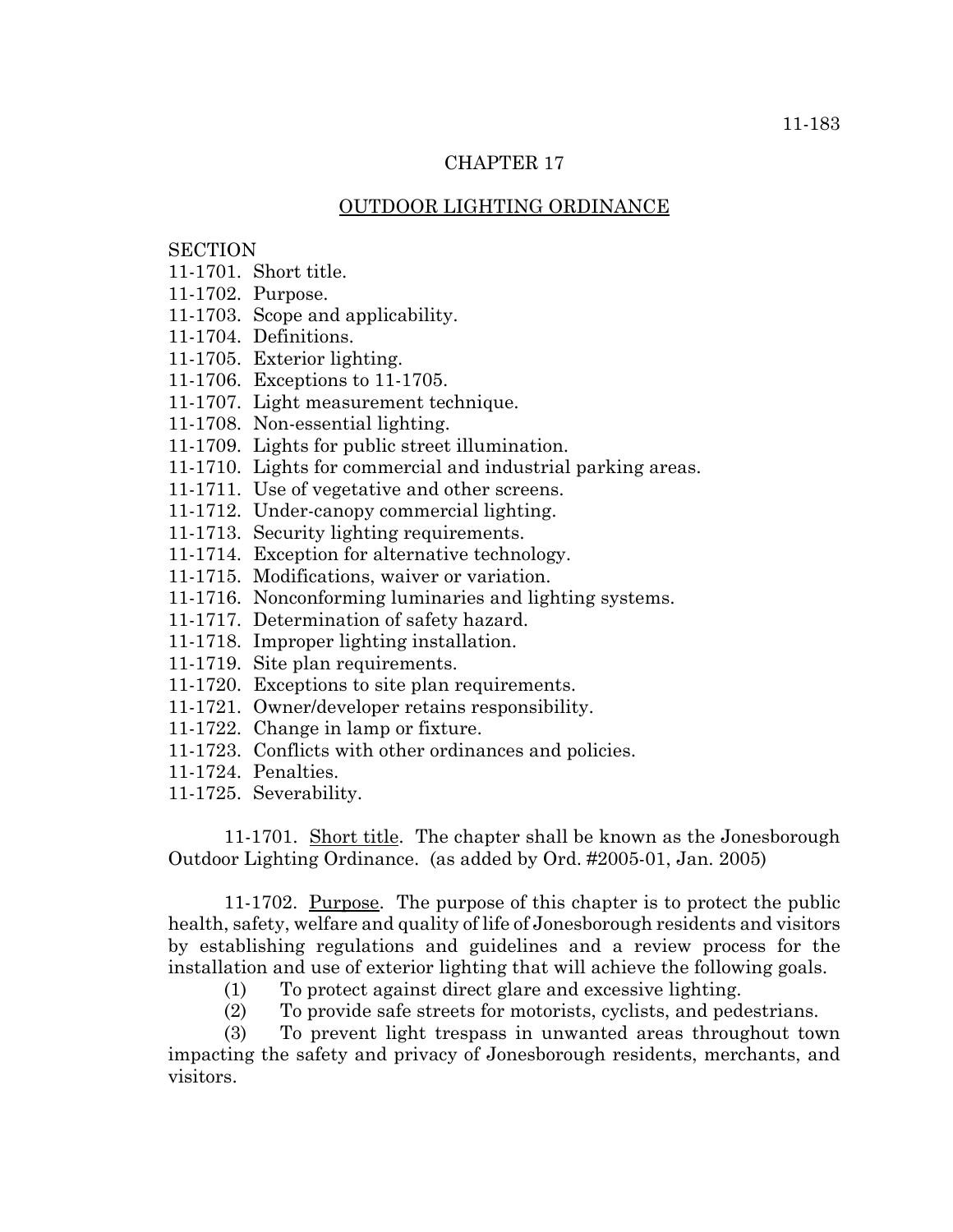(4) To ensure that sufficient lighting is provided in public and commercial areas enhancing the safety of the general public in a cost-effective manner.

(5) To promote efficient and cost-effective lighting.

(6) To establish guidelines for the effective use of street lighting in Jonesborough at the minimal cost to tax payers.

(7) To provide protection from the sometimes unnecessary lighting expectations of commercial establishments to the people who live and/or work on adjoining properties. (as added by Ord. #2005-01, Jan. 2005)

11-1703. Scope and applicability. It is the intent of this chapter to provide guidelines and regulations concerning exterior lighting in all locations within the Town of Jonesborough where said lighting is used; including, but not limited to, residential, multi-family residential, commercial, industrial, public, public and private recreational, institutional, sign and billboard, and architectural and landscape lighting. All outdoor or exterior electrically powered illuminating devices shall be installed in conformance with the provisions of this chapter, the building code, the electric code, and the sign ordinance. (as added by Ord. #2005-01, Jan. 2005)

11-1704. Definitions. The following definitions shall apply in the implementation and enforcement of the outdoor lighting regulations contained in this chapter:

(1) "Disability glare." The eye's line-of-sight contact with a direct light source which causes a partial blindness.

(2) "Exterior lighting." Temporary or permanent lighting that is installed, located or used in such a manner to cause light rays to shine outside or outdoors. The night-time illumination of an outside area or object by a man-made device located outdoors, or by a fixture that is intended to shine outdoors, by any means. (Indoor fixtures intended to light something outside are considered exterior lighting.)

(3) "Fixture." The assembly that houses a lamp or lamps and can include all or some of the following parts: a housing, a mounting bracket or pole socket, a lamp holder, ballast, a reflector or mirror, and/or a refractor or lens.

(4) "Flood or spotlight." Any light fixture or lamp that incorporates a reflector or a refractor to concentrate the light output into a directed beam in a particular direction.

(5) "Footcandle." A quantitative unit measuring the amount of light cast onto a given point, measured as one (1) lumen per square foot.

(6) "Full cut-off luminary." An outdoor light fixture shielded in such a manner that all light emitted by the fixture either directly from the lamp or indirectly from the fixture is projected below the horizontal plane running through the lowest point on the fixture where light is emitted, as certified by a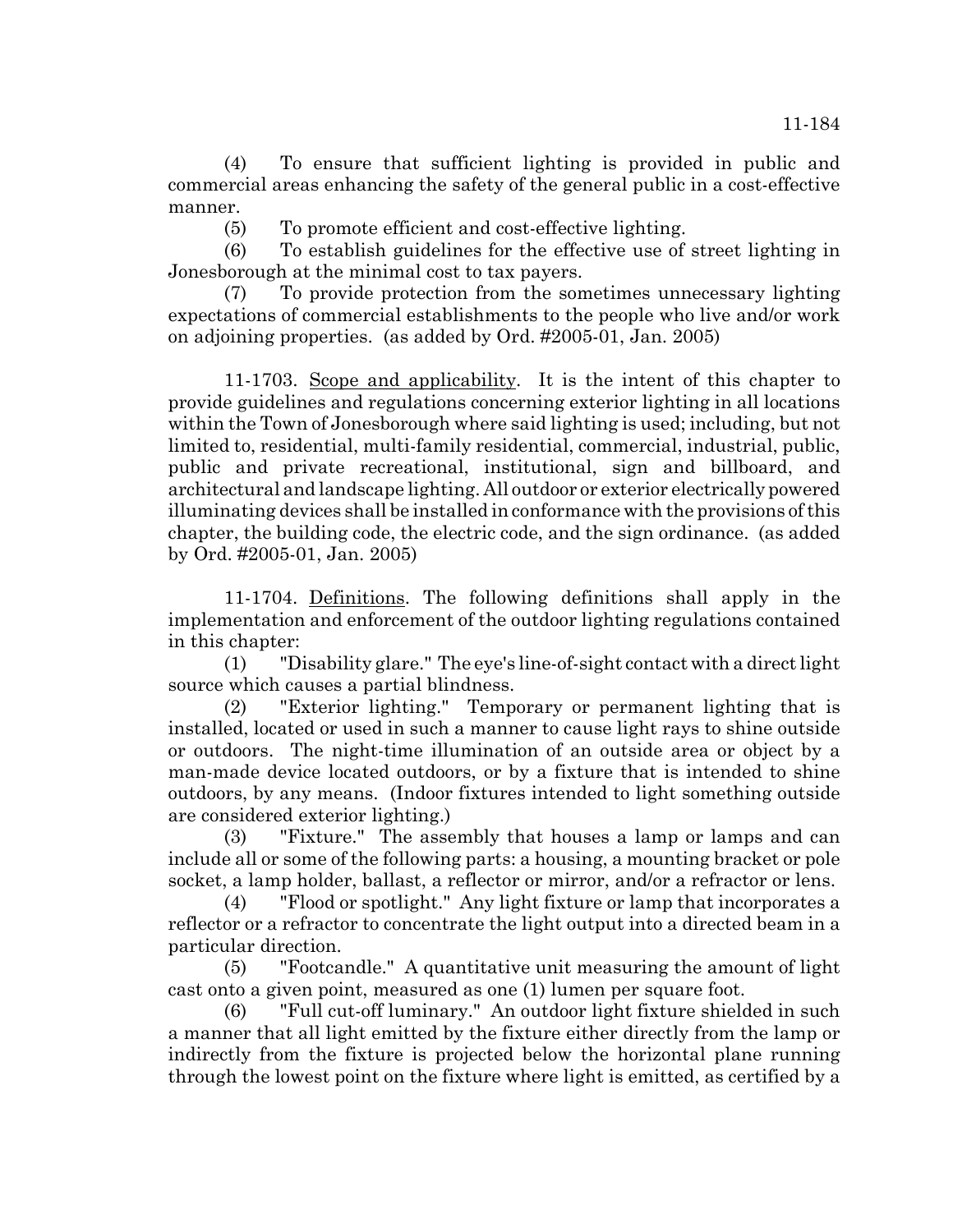photometric test report. A light fixture which cuts off all upward transmission of light.

(7) "Fully shielded." Attribute of a lighting fixture provided with internal and/or external shields and louvers to prevent brightness from lamps, reflectors, refractors and lenses from causing glare at normal viewing angles.

(8) "Glare." Intense light that results in visual discomfort created by insufficiently shielded light sources in the field of view.

(9) "High intensity discharge lamp." A mercury vapor, metal halide, or high pressure sodium lamp.

(10) "Initial lumens/footcandles." The lumens/footcandles emitted from a lamp, as specified by the manufacturer of the lamp; the luminous flux of a lamp or the amount of light in footcandles emitted from the luminaire at the time it is first installed.

(11) "Lamp." The bulb or a component of a luminary that produces light.

(12) "Light inventory." The list of lamps in a fixture or luminary indicating the bulb type, bulb wattage, and manufacturer through which the rated lumens can be determined.

(13) "Light trespass." Light output or dispersions emitting from a light fixture or installation which is cast beyond the boundaries of the property on which the lighting installation is sited.

(14) "Lumen." A standard unit of measurement of luminous flux emitted by a light source. One (1) footcandle is one (1) lumen per square foot.

(15) "Luminaire." A complete lighting unit consisting of a lamp or lamps together with the fixture; or components designed to distribute the light, to position and protect the lamps, and to connect the lamps to the power supply.

(16) "Maintained footcandle." Luminance of lighting fixtures adjusted for a maintenance factor accounting for lamp output depreciation and dirt build-up. The maintenance factor to account for this depreciation is one-fourth (1/4), which means seventy-five percent (75%) of the initial lumens value will be used to determine compliance with § 11-1705 of this chapter.

(17) "Minor and major additions." Building additions or modifications and/or parking area expansions that are less than twenty-five (25%) percent of the existing use. The percentage of addition or modification shall be based on the land use of an initial development or the use at the time this Chapter is enacted and any subsequent single or cumulative additions or improvements. Cumulative modification or replacement of outdoor lighting constituting twenty-five percent (25%) or more of the permitted lumens for the parcel, no matter the actual amount of lighting already on a nonconforming site, shall constitute a major addition and be subject to requirements of § 11-1716. The routine changing of the tenants in a strip center, when not requiring building additions and only internal modifications, shall be considered a minor addition or change.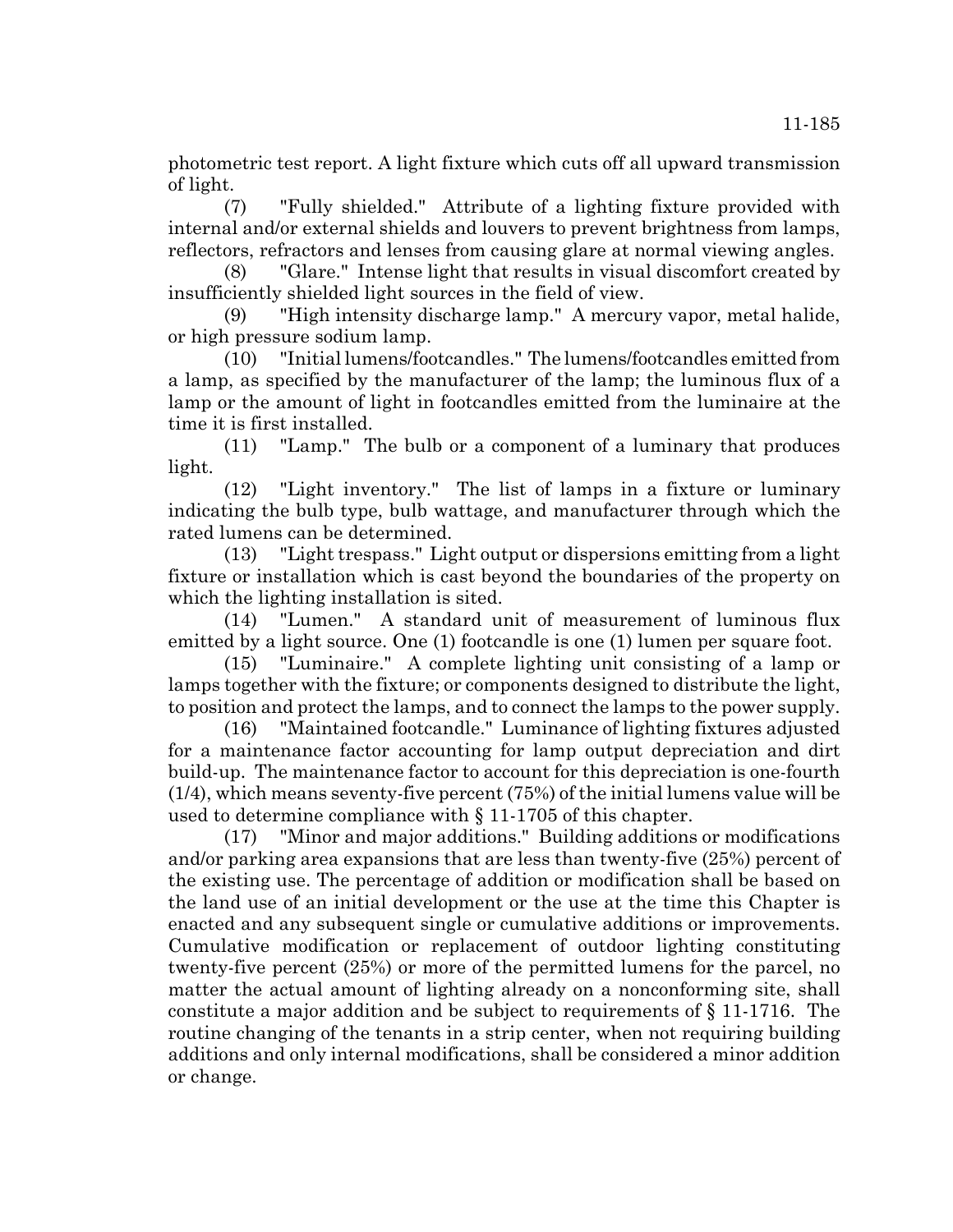(18) "Non-essential." Lighting that is not necessary for an intended purpose after a purpose has been served. Non-essential lighting does not include security lighting at night and lighting used for safety and/or public circulation purposes. For the purposes of this chapter, "non-essential lighting" does include business/signage lighting after business hours, billboard lighting after 11:00 P.M., office and commercial or outdoor advertising lighting, parking lighting after closing hours, ballfield lighting after an activity, etc. (as added by Ord. #2005-01, Jan. 2005)

11-1705. Exterior lighting. All exterior lighting shall be full cut-off fixtures and comply with the following standards.

(1) The candlepower distribution classification of the luminary as a cut-off type shall be in accordance with the ASSI/IES lighting definitions and the IES (Illuminating Engineering Society of North America) Lighting Handbook.

(2) Cut-off luminaries shall be mounted and maintained plumb and level in accordance with the intended application of their design.

(3) All lighting shall be aimed, located, designed, fitted, and maintained so as not to present a hazard to drivers or pedestrians by impairing their ability to safely traverse and so as not to create a nuisance by projecting or reflecting objectionable light onto a neighboring use or property. The maximum light level projecting onto a neighboring residential property shall be six-fifths (6/5) maintained footcandles at any property line, and two (2) maintained footcandles at any public street right-of-way or commercial property. If initial footcandles are used, the maximum light level projecting onto a neighboring property shall be 1.5 initial footcandles at any property line, and two and one-half (2-1/2) initial footcandles at any public street right-of-way or commercial property.

When a property is zoned business but has a mixed or residential use, the offsite footcandle limitations shall be based as if the adjoining property was commercial.

(4) Pole mounted fixtures for lighting horizontal tasks shall be aimed straight down. (as added by Ord. #2005-01, Jan. 2005)

11-1706. Exceptions to 11-1705. The following exceptions have been made to the full cut-off requirements listed above in § 11-1705. Although the following exceptions allow luminaries that are not full cut-off fixtures to be used under certain conditions, other than the use of street lighting on public streets and rights-of-way, all excepted lighting installations must meet the light trespass restrictions established in this chapter in § 11-1705.

(1) Luminaries that have a maximum output of three thousand (3,000) lumens per fixture or less, regardless of the number of bulbs, may be left unshielded; provided the fixture has an opaque top to keep light from shining directly up. For the purpose of determining compliance with the regulations of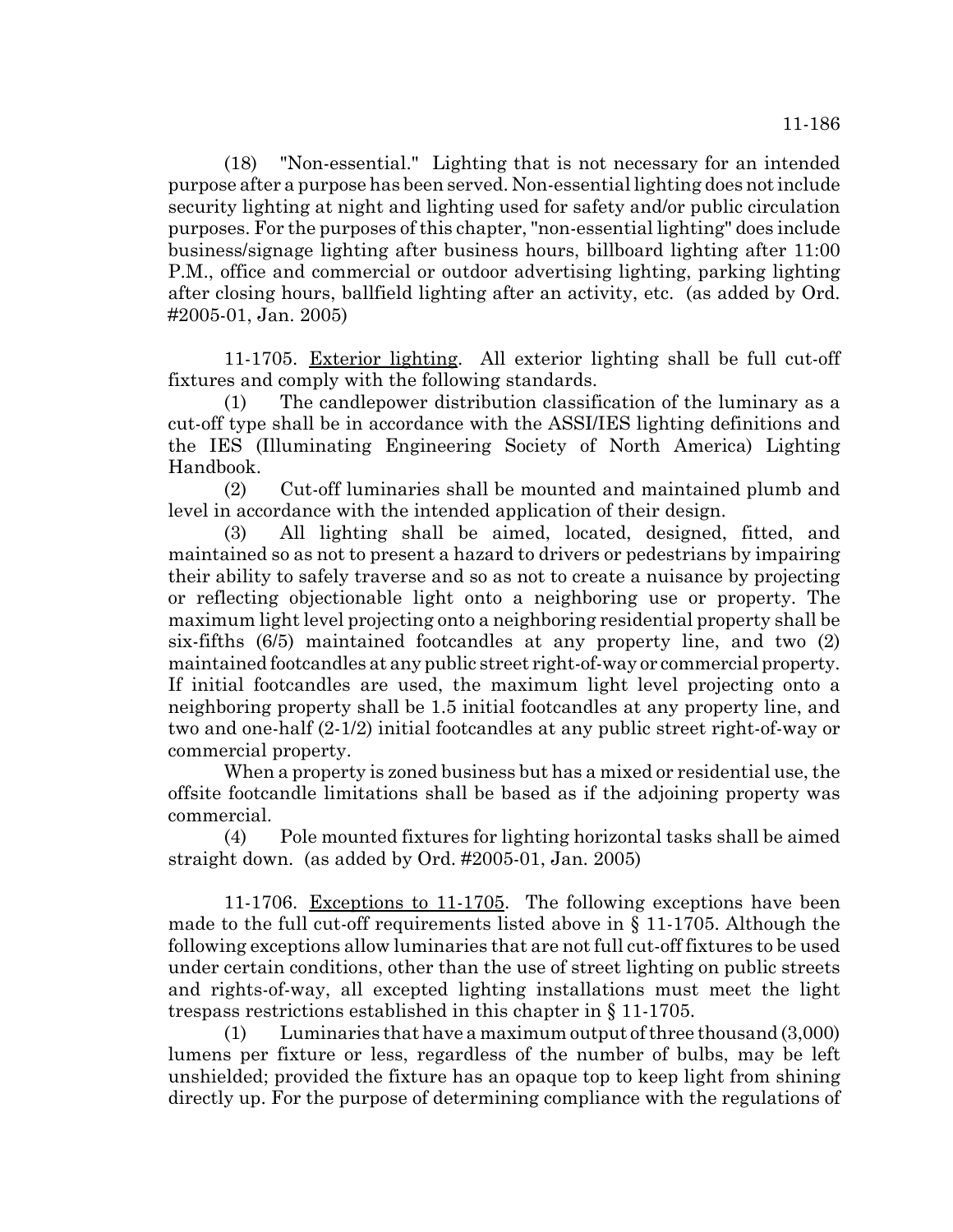this chapter, the following rated lamp wattages shall be deemed to emit three thousand (3,000) or more initial lumens, unless documentation is provided by a lamp manufacturer that the rate wattage of a lamp emits either more or less than the three thousand (3,000) initial lumens.

- (a) Incandescent lamp: one hundred sixty (160) or more watts.
- (b) Quartz halogen lamp: one hundred sixty (160) or more watts.
- (c) Florescent lamp: thirty-five (35) or more watts.
- (d) Mercury vapor lamp: seventy-five (75) or more watts.
- (e) Metal halide lamp: forty (40) or more watts.
- (f) High pressure sodium lamp: forty-five (45) or more watts.

(g) Low pressure sodium lamp: twenty-five (25) or more watts. If the luminaire is equipped with more than one (1) lamp, the lumens of the lamp with the highest initial lumens shall determine the lumens emitted.

(2) Externally illuminated billboards and signs shall be lighted by fixtures mounted at the top of the billboard or sign and aimed downward. The fixture shall be designed, fitted and aimed to place the light output onto and not beyond the sign or billboard.

(3) The planning commission (board of zoning appeals) can issue a variance to § 11-1705 above for sign and billboard lighting when presented with a lighting plan for floodlights that does not light from above; provided that the flood lights have external shielding that may be angled such that the light from the fixture does not cause glare or light to shine on adjacent property or public rights-of-way. Floodlights with directional shielding are encouraged. Floodlights must not project their output into the windows of neighboring residences, past the object being illuminated, skyward or onto a public roadway or pedestrian way.

(4) Internally lighted signs are allowable where bare bulbs cannot be seen directly, except as may be prohibited by zone, including the historic zone.

(5) Sensor activated lighting may be unshielded; provided it is located in such a manner as to prevent direct glare and lighting into adjoining properties or into the public right-of-way; and provided the light is set to only go on when activated and to go off within five (5) minutes after activation has ceased, and the light shall not be triggered by activity off the property.

(6) Vehicular lights and all temporary emergency lighting needed by the fire and police departments or other emergency services shall be exempt from the requirements of this chapter.

(7) The United States and State of Tennessee flags shall be permitted to be illuminated from dusk until dawn. Flag lighting sources shall not exceed ten thousand (10,000) lumens per flagpole. The light source shall have a beam spread no greater than necessary to illuminate the flag.

(8) Temporary holiday or special event lighting are exempt, however, non-cutoff luminaries shall not exceed three thousand (3,000) lumens and shall be situated to prevent disability glare and light trespass. All flood lamps or spotlights shall be directed away from adjacent properties and roadways.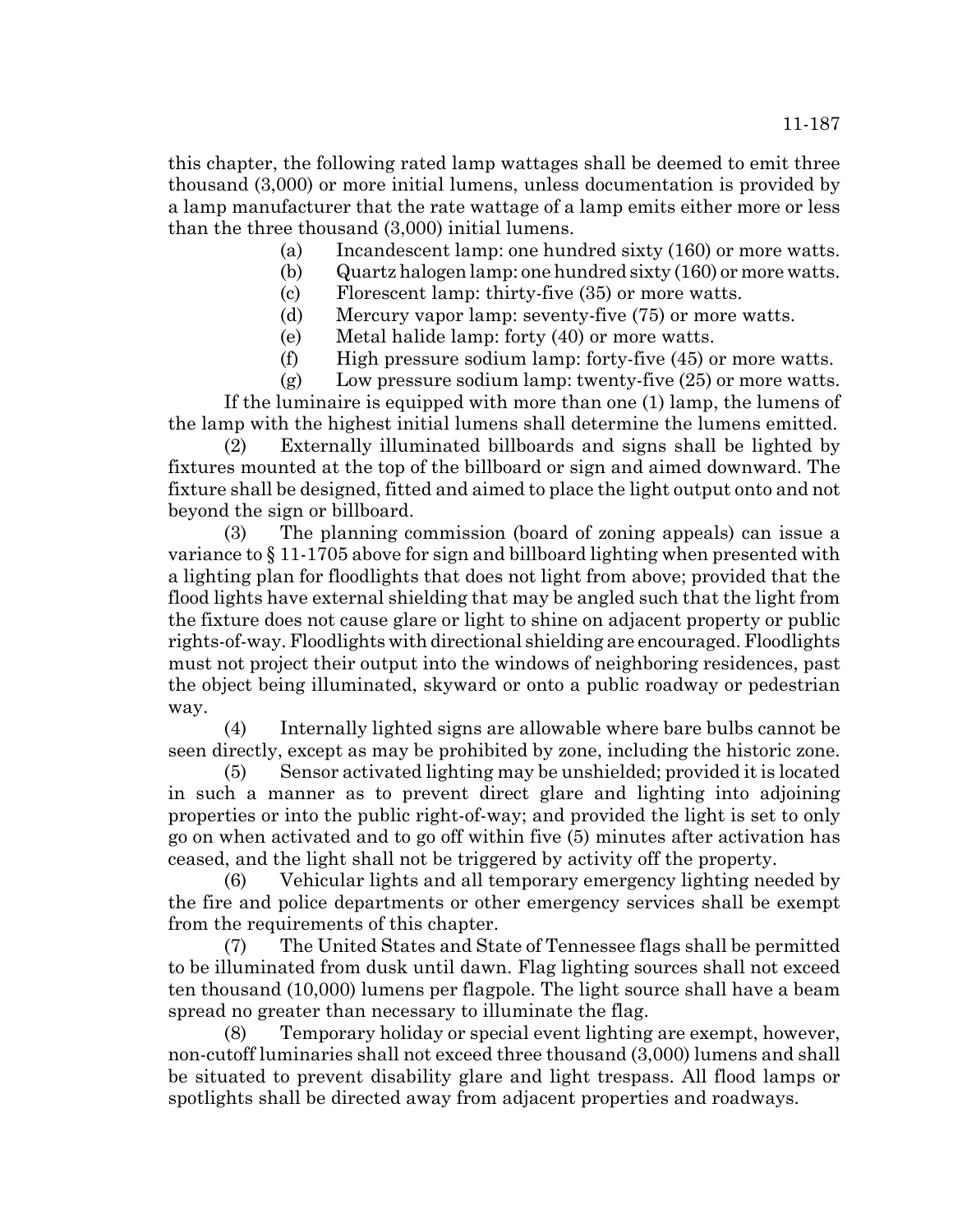- (10) Transportation/traffic related signals.
- (11) Street lighting approved for use within the Town of Jonesborough.

(12) Decorative parking lot or private street lighting fixtures using high pressure sodium or low pressure sodium lamps having no more than one hundred fifty (150) watt output per lamp.

(13) Any high pressure sodium or low pressure sodium lighting fixture with no more than one hundred (100) watt output per lamp provided that the light emitted above the horizontal plane is less than two and one-half percent (2-1/2%) of the lamp's total light output and the adjoining properties are protected from glare.

(14) Any light fixture used regularly by the Johnson City Power Board approved for use in parking lot, roadway or security use within the Town of Jonesborough. (as added by Ord. #2005-01, Jan. 2005)

11-1707. Light measurement technique. Light levels are specified, calculated and measured in Footcandles (FC). Measurements shall be taken with a light meter that has a cosine and color correction and an accuracy to luminance of no greater than plus or minus five percent (5%). Measurements shall be taken with a light meter that has been calibrated within the year.

Light level measurements shall be made at the property line of the property which the light to be measured is generated. Measurements shall be made at finished grade with the light registering portion of the meter held parallel to the ground pointing up. (as added by Ord. #2005-01, Jan. 2005)

11-1708. Non-essential lighting. All non-essential commercial or business lighting, including display, aesthetic, parking and sign lighting area encouraged to be turned off after business hours, leaving only the necessary lighting for site security. Parking facility and vehicular and pedestrian way lighting, except those minimum lights needed for security and all-night business operations; for commercial, industrial, and institutional uses shall be encouraged to be extinguished no later than one (1) hour after the close of business or facility operation. (as added by Ord. #2005-01, Jan. 2005)

11-1709. Lights for public street illumination. Lights used to illuminate public streets or roadways owned by the Town of Jonesborough may be installed at a maximum height of twenty-five feet (25') and may be positioned at that height up to the edge of any bordering property. Street lights on state right-ofway shall not exceed the minimum height determined by the State of Tennessee.

(1) Use requirements of various fixtures. (a) Low pressure sodium: This is the preferred light source to reduce light pollution. Low pressure sodium lights may be used in any zone. Fully shielded fixtures are preferred but not required.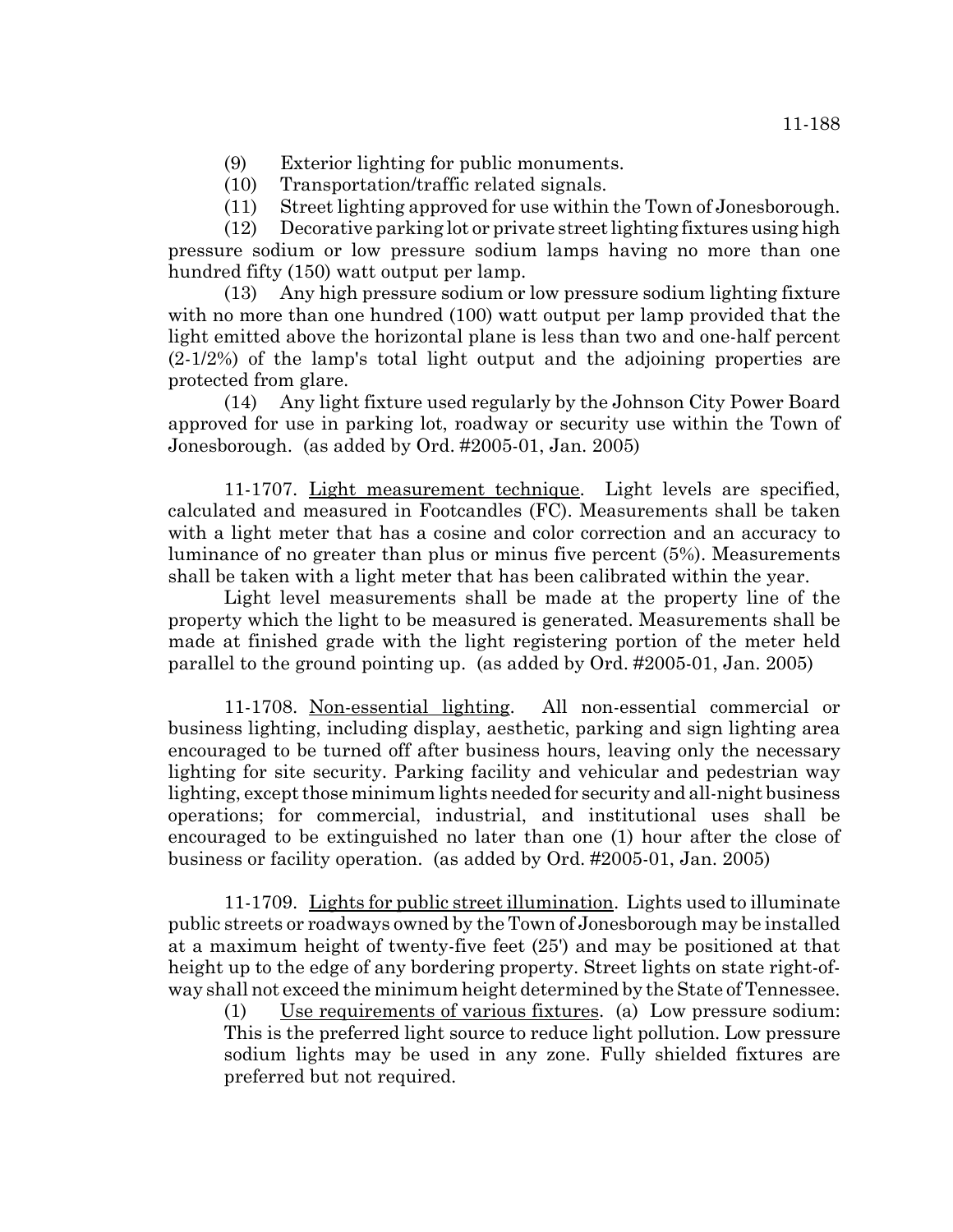(b) Metal halide: This type of light source may be used for field lighting for recreational use. Metal halide lighting is primarily used for display purposes and it shall not be used for security lighting after 11:00 P.M. or after closing hours if before 11:00 P.M. Metal halide lamps shall be installed only in enclosed luminaries.

(c) Mercury vapor: A quarts tube filled with mercury with a High Intensity Discharge (HID). Because of the high energy costs, this fixture should not be used for street lights.

(d) High pressure sodium: Used mainly for outdoor lighting, more efficient than metal halide, and a good choice if true color is not critical.

(2) Street lights shall be included in all new residential, commercial and industrial developments in which public streets and/or rights-of-way are included. A street light plan shall be included in the final site plan. Street light locations shall be determined based on the following elements:

(a) Number of intersections - at least one (1) located at each intersection.

(b) Number of curves and cul-de-sacs.

(c) Pedestrian crossings.

(d) Tree locations, especially where tree height is lower than the height of the street light.

(e) Driveways to non-public facilities that carry substantial traffic.

(f) Any other area creating a safety concern.

Street lights on public streets or rights-of-way are intended for safety purposes. The director of public safety will have final authority to approve the necessary number of street lights in a development. Street lights under the responsibility of the town shall be used to improve both vehicular and pedestrian safety on streets and rights-of-way, and are not intended to be used to light adjoining properties.

Street lighting intended to be dedicated to the Town of Jonesborough shall comply with the Jonesborough Street Lighting Policy. (as added by Ord. #2005-01, Jan. 2005)

11-1710. Lights for commercial and industrial parking areas. Fixtures on poles for the lighting of commercial industrial parking areas shall not exceed a height of twenty-five feet (25'). (as added by Ord. #2005-01, Jan. 2005)

11-1711. Use of vegetative and other screens. While the use of screening materials to avoid disability glare and light trespass is encouraged, vegetative screens and other such mechanisms used to block glare shall not be employed to serve as the primary means of controlling glare; rather glare control shall be achieved through such means as cut-off fixtures, shields and buffers, and appropriate application of fixture mounting height, wattage, aiming angle and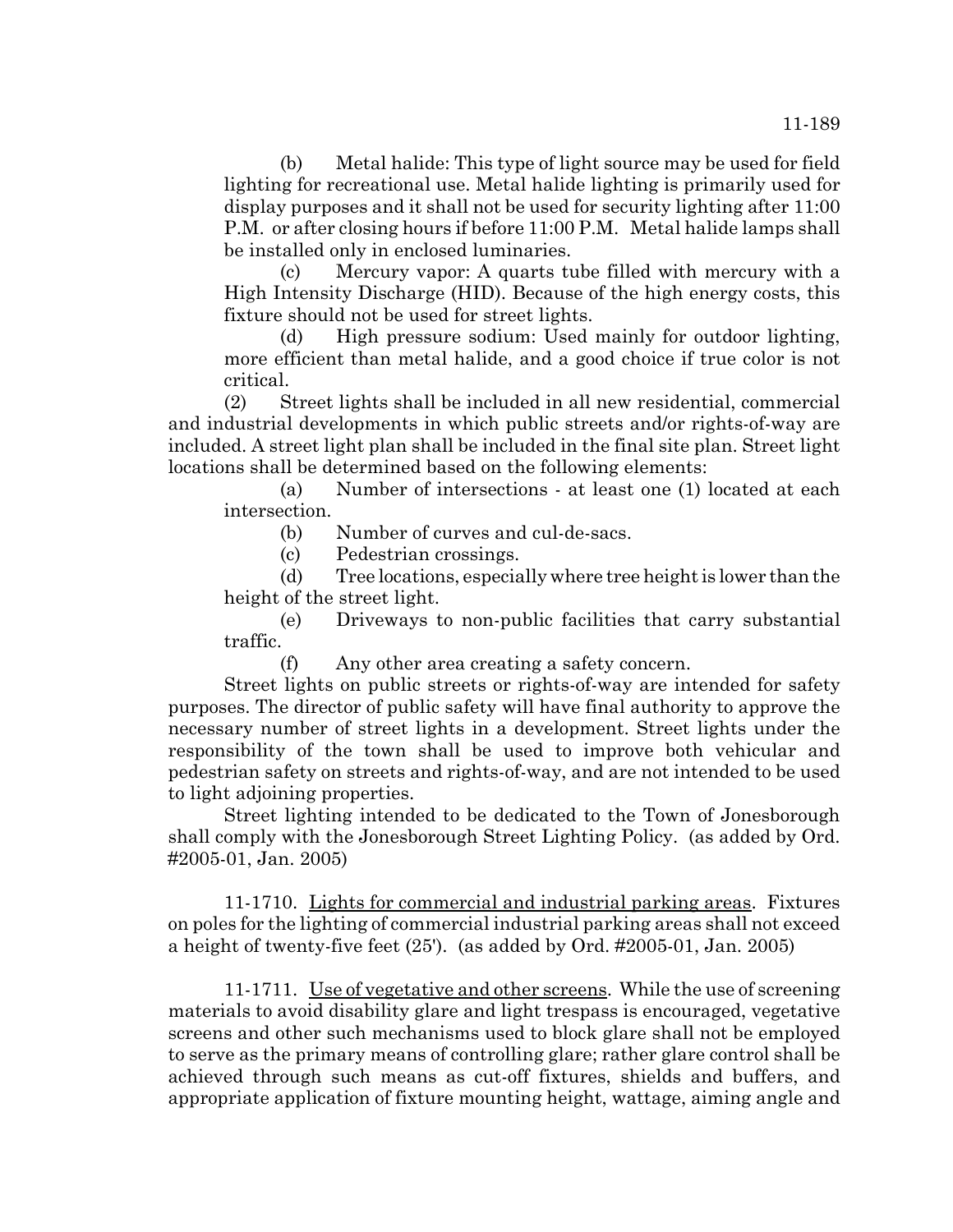fixture placement. The Jonesborough Planning Commission may allow screening to be used when necessary to reduce disability glare and light trespass with existing applications that cannot be improved through requirements outlined in § 11-1715 of this chapter. However, any vegetation or other screening/buffering approved and installed to facilitate compliance with the requirements of this chapter shall be deemed to be a required buffer and must be maintained as a required buffer under the requirements specified in § 11-617 of the municipal code. When vegetative or other such screening/buffering is used to block glare or prevent light trespass, the benefit derived from such screening/buffering shall be calculated on the object size at the time of installation, not what potential growth may occur in the future. (as added by Ord. #2005-01, Jan. 2005)

11-1712. Under-canopy commercial lighting. Under-canopy lighting, for such application as gas-service stations, hotel-theater entrances, fastfood/bank/drug store covered drive-ups, etc., shall be located within twentyfive feet (25') of the ground or less; and shall be accomplished using flat-lens full cut-off fixtures aimed straight down and shielded in such a manner that the lowest opaque edge of the fixtures shall be below the light source at all lateral angles. (as added by Ord. #2005-01, Jan. 2005)

11-1713. Security lighting requirements. Non-cut-off luminaries shall be permitted for security lighting use; provided that the luminaries used meet the following requirements:

(1) All luminaries shall be shielded and aimed so that the light intensity distribution is directed toward the functional area being secured or protected. Luminaries shall not be directed toward property lines if such direction causes light trespass.

(2) Security lighting shall not be used to illuminate vertical surfaces, i.e. building facades, walls, doors, and windows, etc. that are higher than eight feet (8') above grade.

(3) Poles and fixtures used for security lighting with non-cut-off luminaries should be no farther than ten feet (10') beyond the perimeter of the area being secured.

(4) Security lighting used to illuminate a perimeter such as a fence line is encouraged to have motion sensors that will keep lights off until activated by motion. (as added by Ord. #2005-01, Jan. 2005)

11-1714. Exception for alternative technology. Luminaries that do not meet the definition for cut-off luminaire, yet employ alternative technology that causes the photometric performance to approach that of cut-off luminaries, may be approved on a case-by-case basis by the Jonesborough Planning Commission. Such luminaries include, but are not limited to, period-style luminaries with refractive globes and internal cut-off reflectors. (as added by Ord. #2005-01, Jan. 2005)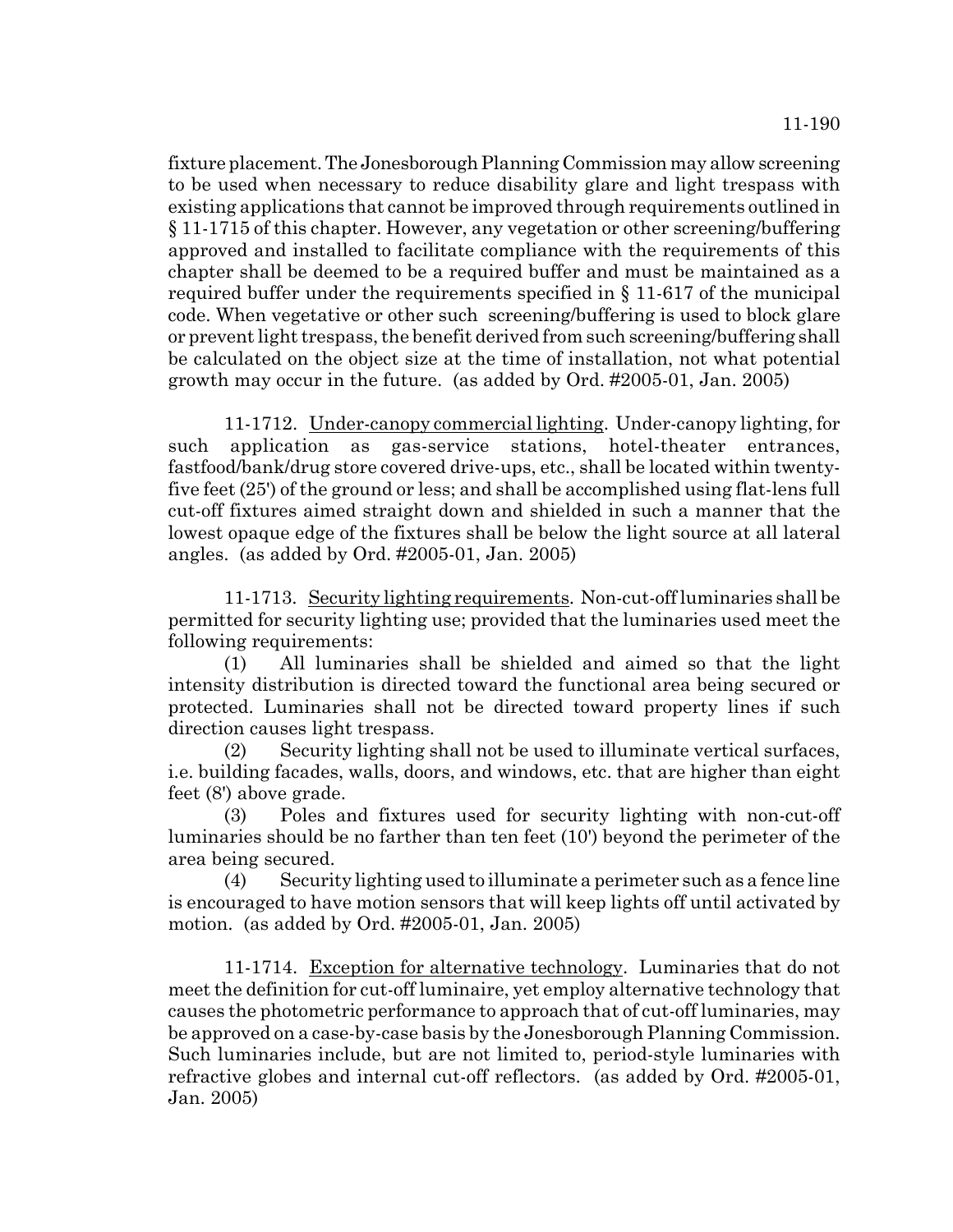11-1715. Modifications, waiver or variation. The board of zoning appeals may modify, waive or vary the standards and requirements set forth in this chapter in a particular case or individual circumstance, and the board of zoning appeals may impose conditions of such modifications, waivers or variations which it deems appropriate to further the purposes of these outdoor lighting regulations under the following circumstances:

(1) Upon a finding that strict application of a standard would not forward the purposes of this chapter or otherwise serve the public interest, or that alternatives proposed by the owner/developer would satisfy the purposes of these outdoor lighting regulations at least to an equivalent degree.

(2) Upon a finding that an outdoor luminaire or system of outdoor luminaries cannot reasonably comply with the standards set forth in this chapter and reasonably provide a safe use as determined by recommended practices adopted by the Illuminating Engineering Society of North America for that type use or activity.

Prior to considering a request to modify, waive or vary by the Jonesborough Board of Zoning Appeals, a written notice shall be provided to the owner, owner's agent or occupant of each abutting or adjoining lot or parcel and each parcel immediately across any street or road from the site which is the subject of the request. The written notice shall be sent five (5) days in advance of the meeting and shall identify the nature of the request along with the date and time the board of zoning appeals will consider the request. (as added by Ord. #2005-01, Jan. 2005)

11-1716. Nonconforming luminaries and lighting systems. Any lighting fixture or lighting installation existing on the effective date of this chapter that does not conform with the requirements of this chapter shall be considered as a lawful non-conformance. A nonconforming lighting fixture or lighting installation shall be made to conform with the requirements of this chapter when:

(1) Minor corrective action such as re-aiming or shielding can achieve conformity with the applicable requirements of this chapter. The Jonesborough Building Inspector shall determine if the corrective action needed is considered minor. The building inspector's decision can be appealed to the Jonesborough Board of Zoning Appeals whose decision is final administratively.

(2) It is deemed by the public safety department or other designated department of the Town of Jonesborough to create a serious safety hazard.

(3) It is replaced by another fixture or fixtures, expanded, abandoned or relocated.

(4) There is a change in use, expansion, renovation or an abandonment of use with the property.

(a) The relinquishment of a property, or the cessation of a use or activity by the owner or tenant for a period of six (6) months; excluding temporary or short term interruptions for the purpose of remodeling,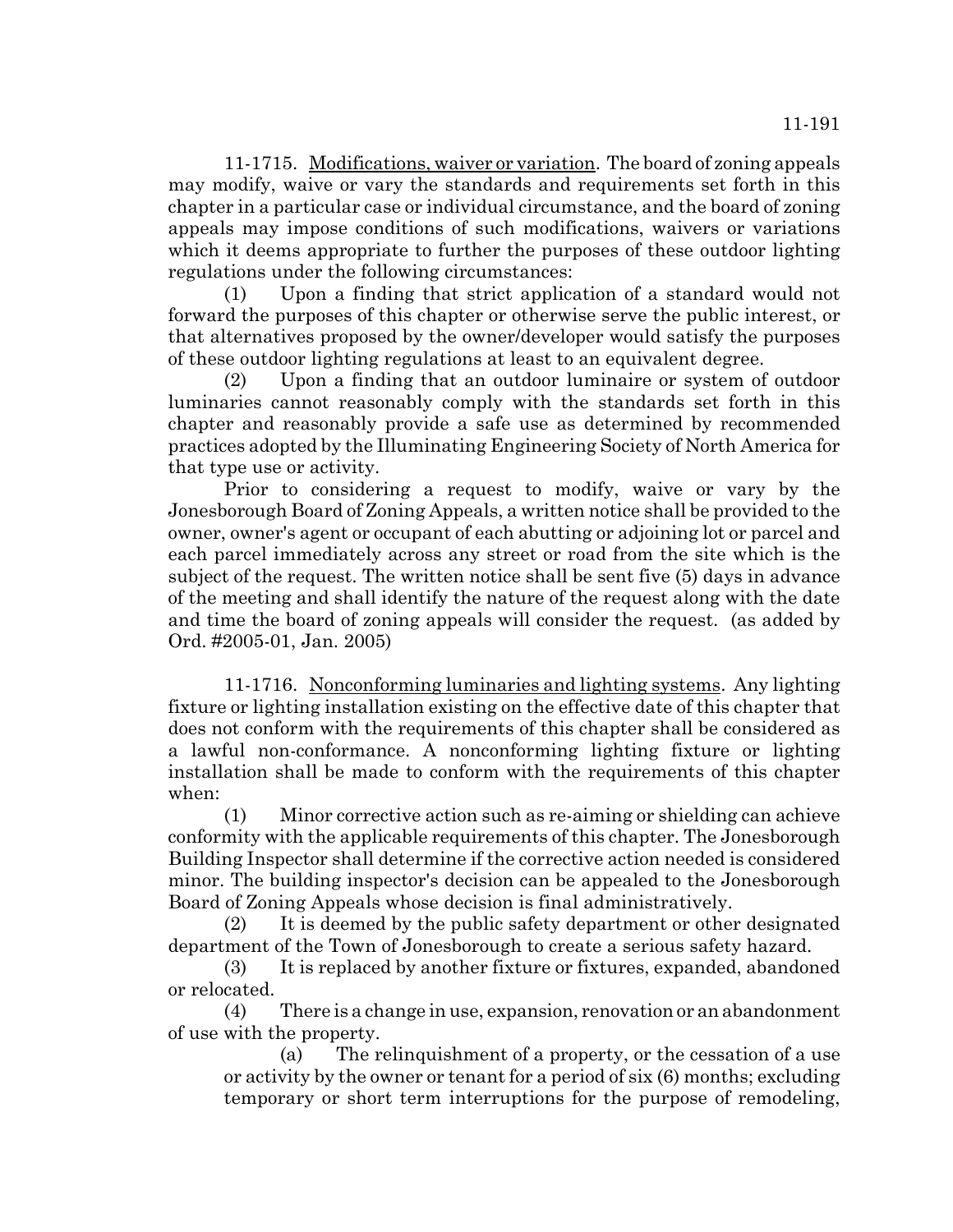maintaining or otherwise improving or rearranging a facility that is defined as minor additions, shall be deemed abandonment of use. A use shall be deemed abandoned when such use is suspended as evidenced by the cessation of activities or conditions that constitute the principle use of the property. If a property or use with nonconforming lighting is abandoned, then all outdoor lighting shall be reviewed and brought into compliance with this chapter before the use is resumed or a new certificate of occupancy is issued.

(b) Additions or modifications of more than twenty-five (25%) percent to existing uses including, but not limited to, additional dwelling units, gross floor area or parking spaces, either with a single addition or with cumulative additions initiated after the effective date of this chapter, but not considered minor additions as defined, shall invoke the requirements of this chapter for the entire property, including previously installed and any new outdoor lighting.

(c) Minor additions as defined in § 11-1704, or modifications of less than twenty-five percent (25%) to existing uses that require a building permit, shall require the submission of a complete inventory and site plan detailing all existing and any proposed new outdoor lighting, as specified in §§ 11-1719 and 11-1720 of this chapter. Any new lighting on the site shall meet the requirements of this chapter with regard to shielding and lamp type, the total outdoor light output after the modifications have been completed shall not exceed that on the site before the modifications, or that permitted by this chapter, whichever is larger.

Nonconforming luminaries and lighting systems may be maintained and repaired, including replacement of burned out or inoperative lamps, and replacement or repair of inoperative components like ballasts, igniters, lenses, reflectors, refractors, sockets, or photocell controls. (as added by Ord. #2005-01, Jan. 2005)

11-1717. Determination of safety hazard. If the public safety department or other designated Town of Jonesborough department determines that a lighting fixture or lighting installation creates a safety hazard, the person(s), business, corporation, or other such entity responsible for its existence and/or maintenance shall be notified of said safety hazard and required to take remedial action. Notification shall be in writing and shall include a description of the safety hazard and the expected corrective actions to be taken. Corrective action shall take place in a reasonable period of time to be determined by the public safety director, building inspector or Jonesborough Planning Commission, however, the time period for corrective action shall be at least fourteen (14) days. Failure to comply with the corrective actions detailed in the notification within the time period required will be deemed a violation of this chapter and subject to fine. (as added by Ord. #2005-01, Jan. 2005)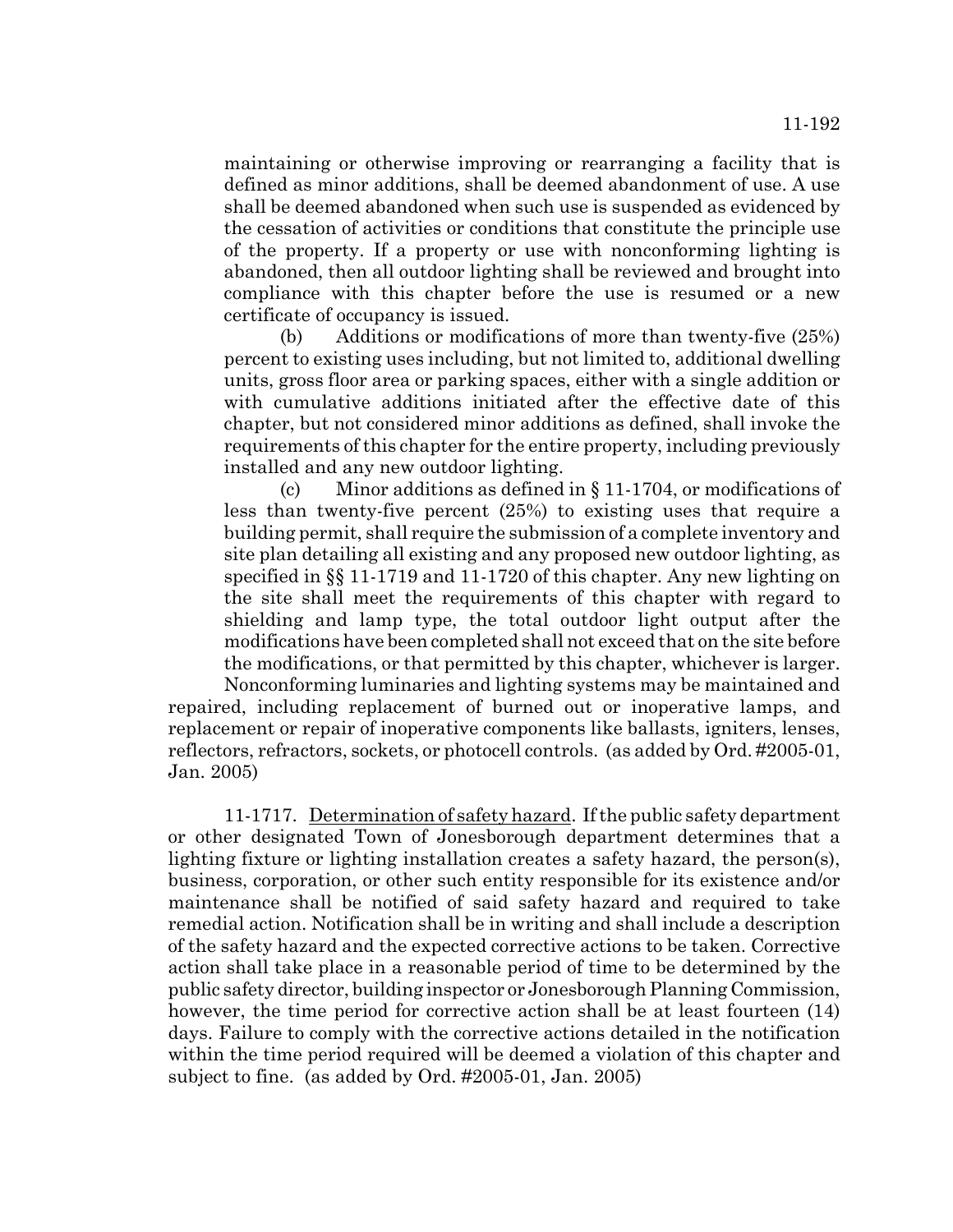11-1718. Improper lighting installation. If the building inspector and/or designated enforcement official determines that a lighting installation has been or is being made in violation of this chapter including, but not limited to, producing unacceptable levels of disability glare, skyward light, excessive or insufficient illumination levels, or other such variation from the requirements of this chapter, the following steps shall be taken:

(1) If the installation is in progress, the building inspector or designated enforcement official may issue a stop work order requiring installation to cease until corrective action has been taken.

(2) Notification of the violation shall be given to the person(s), business, corporation or other such entity responsible for the luminaire(s) giving a summary of the violation(s) and expected corrective action(s). A reasonable period of time will be given for the remedial action to be implemented, however, unless the violation involves a serious safety hazard as in § 11-1716, a minimum of thirty (30) days will be given to allow for the appropriate corrective action. Failure to take the corrective action within the designated time period will be deemed a violation of this chapter. (as added by Ord. #2005-01, Jan. 2005)

11-1719. Site plan requirements. Site plans required to be presented to the Jonesborough Planning Commission for final approval shall have a lighting plan that shall include the following:

- (1) Land use of adjoining properties and zone(s).
- (2) Property boundary lines.
- (3) Areas or elements to be illuminated on the property.

(4) Proposed layout of the outdoor or exterior lighting installation on the property including, but not limited to:

(a) All pole-mounted luminaries - location and mounting height.

(b) Ballard or pedestal-mounted luminaries.

(c) Canopy-mounted luminaries.

(d) Luminaries mounted on the exterior of buildings and structures, except residential building mounted fixtures do not need to be included.

(e) Fixture type and designation for all luminaries required including light inventory, aiming direction and mounting height.

(f) Manufacture's product data sheet including photometric report (certified to IES standards).

(g) An luminance grid projecting the lighting coverage areas on the perimeter of the property and any impact on adjoining properties.

(h) Optional: detail outlining cutoff plan for non-essential lighting. (as added by Ord. #2005-01, Jan. 2005)

11-1720. Exceptions to site plan requirements. Individuals, corporations, developers, contractors, etc. installing lighting in a commercial or institutional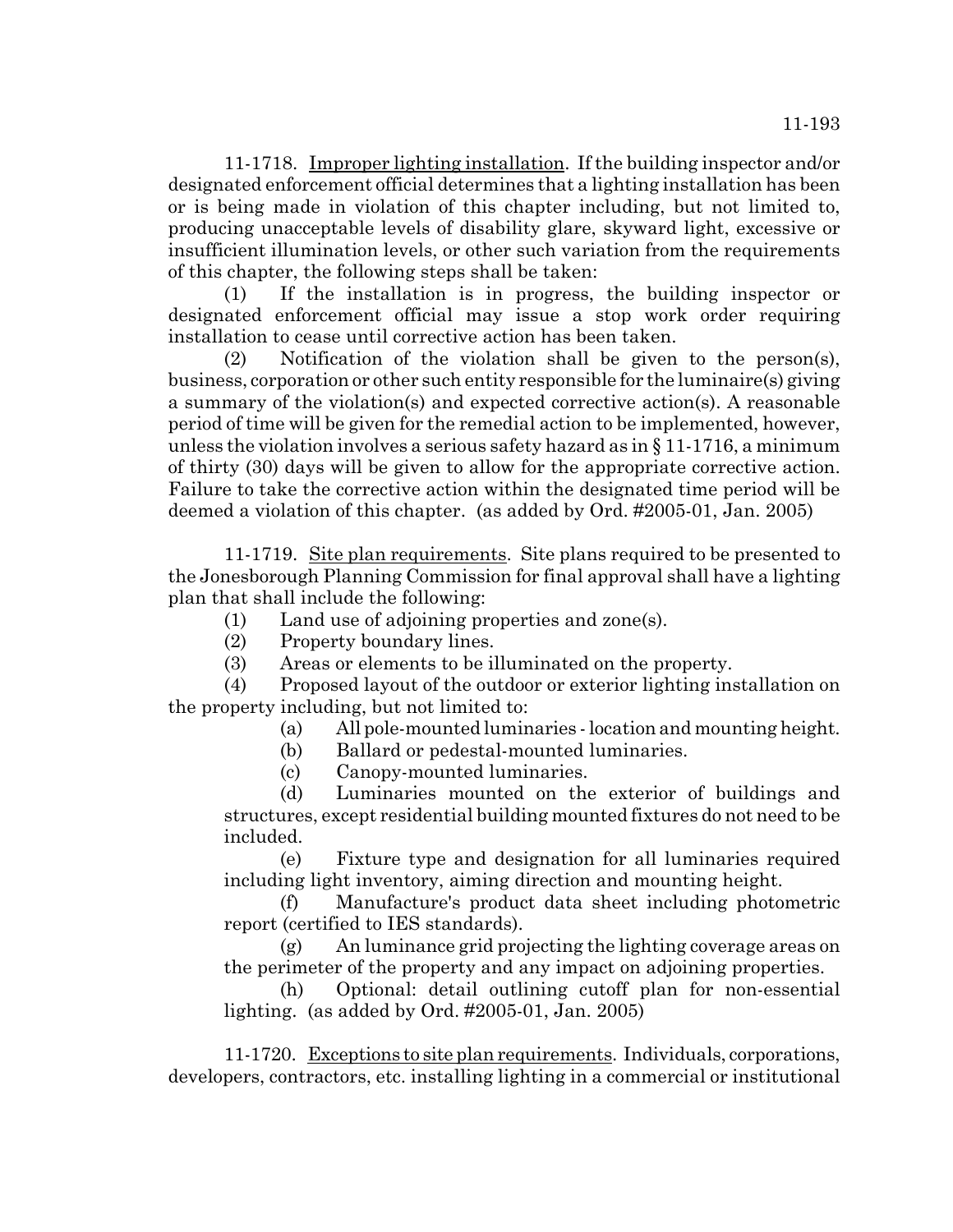setting may be exempt from the requirements of submitting a full lighting plan as part of the site plan for approval under the following conditions:

(1) The light fixtures used are listed in the Jonesborough list of approved lighting fixtures through the Johnson City Power Board.

(2) The individual or official representative of the corporation, developer, contractor, etc. installing the lights signs a certification stating that he or she has read, understands, and agrees to comply with the town's outdoor lighting ordinance and street lighting policy.

(3) The building inspector is given the necessary information to determine that the lighting used will meet the requirements of the town's lighting ordinance and street lighting policy and is comfortable in issuing the building permit.

(4) Any performance bond requirements that include the outdoor lighting are met to the satisfaction of the building inspector and town attorney.

The planning commission shall have the right to request any information they feel is necessary to ensure that the purposes of these outdoor regulations are met. (as added by Ord. #2005-01, Jan. 2005)

11-1721. Owner/developer retains responsibility. Approval of a lighting plan does not relieve the property owner, developer, contractor, etc. of their responsibility for meeting the terms of this chapter should any lighting fixture or application fail to perform as approved. The building inspector or designated enforcement officer shall have the authority to require modification to the installed lighting if a violation is determined to exist. (as added by Ord. #2005-01, Jan. 2005)

11-1722. Change in lamp or fixture. Any change in luminaire, mounting height, aiming direction, etc. from the plan approved by the planning commission must be submitted to the building inspector and/or designated enforcement official for review. If the building inspector or designated enforcement official determines the change is minor and still conforms with the requirements of this chapter, the building inspector can approve the changes in writing. However, any change deemed significant will have to be re-presented to the planning commission for review and approval. (as added by Ord. #2005- 01, Jan. 2005)

11-1723. Conflicts with other ordinances and policies. If any regulation or requirement in this chapter is in conflict with a regulation, guideline or requirement in state law or another Jonesborough ordinance or policy, the more stringent of the regulations, guidelines, or requirements shall apply. (as added by Ord. #2005-01, Jan. 2005)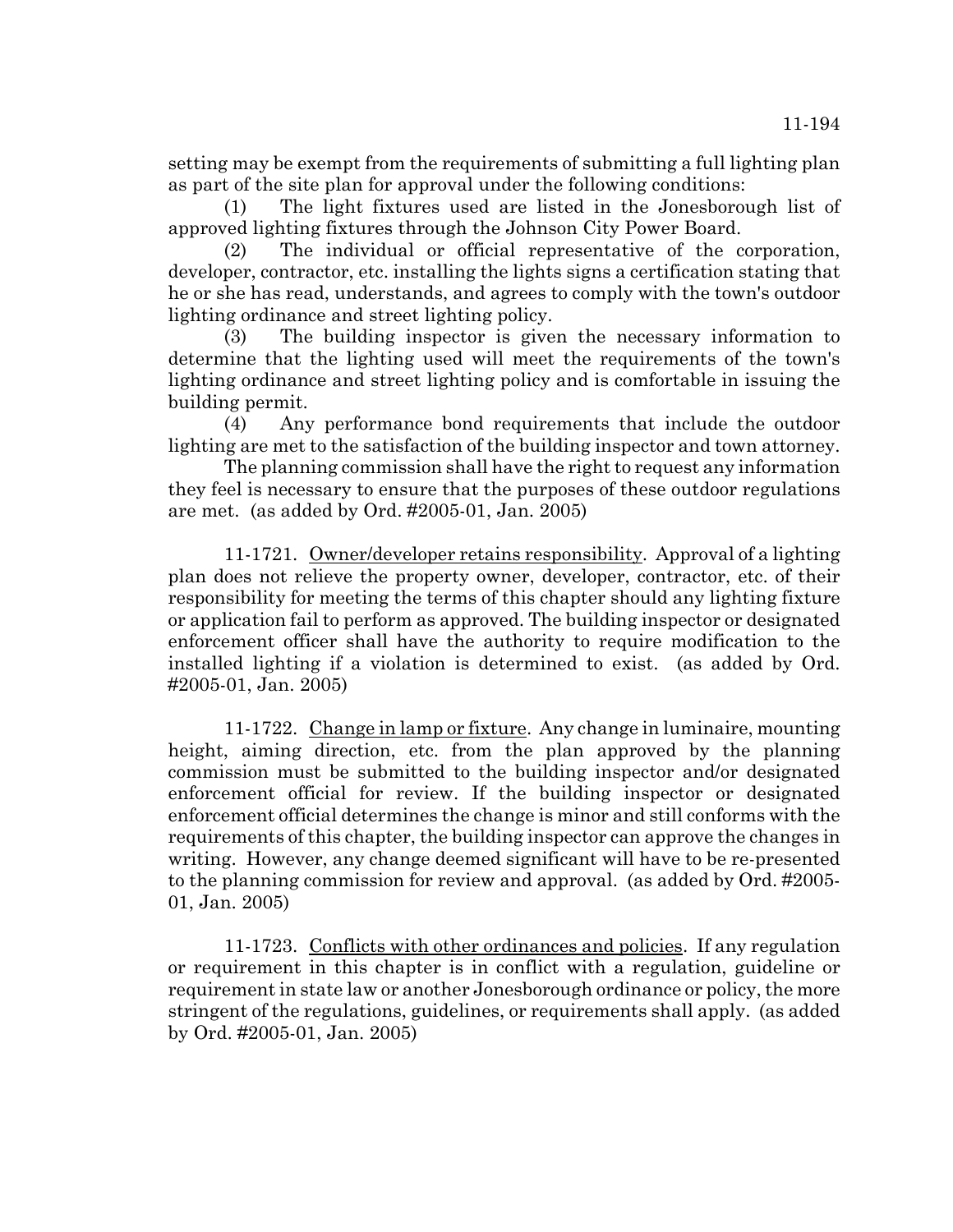11-1724. Penalties. Any violation of this chapter will be deemed a misdemeanor and will be subject to the maximum fine allowed by state law. Each and everyday a violation occurs shall be deemed as a separate violation. The building inspector, public safety officers and/or any designated enforcement official approved by the Jonesborough Board of Mayor and Aldermen shall have the authority to determine violations, issue citations, and carryout the enforcement responsibilities of this chapter. (as added by Ord. #2005-01, Jan. 2005)

11-1725. Severability. If any provisions of this chapter are held to be unconstitutional or invalid, such unconstitutionality or invalidity shall not affect any remaining provisions. (as added by Ord. #2005-01, Jan. 2005)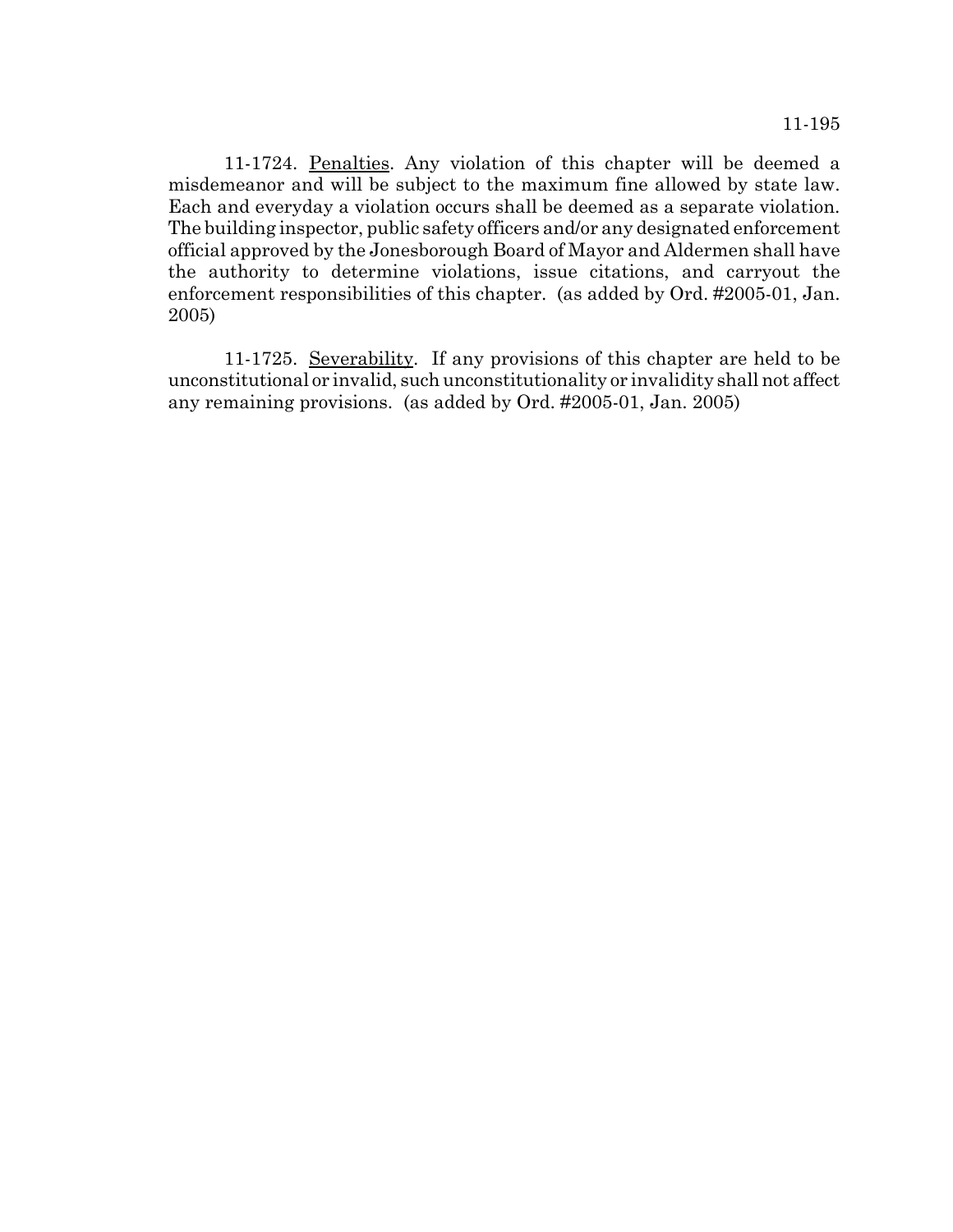#### CHAPTER 18

#### PERMANENT WATER QUALITY STORMWATER MANAGEMENT

# **SECTION**

- 11-1801. Short title.
- 11-1802. Purpose.
- 11-1803. Definitions.
- 11-1804. General requirements.
- 11-1805. Design criteria.
- 11-1806. Exemptions.
- 11-1807. Special pollution reduction requirements.
- 11-1808. Performance bonds.
- 11-1809. Record drawings and design certification.
- 11-1810. Inspections and maintenance.
- 11-1811. Appeal of administrative action.
- 11-1812. Variances.
- 11-1813. Violations; enforcement.
- 11-1814. Severability.
- 11-1815. Effective date.

11-1801. Short title. This chapter be known as the "Permanent Water Quality Stormwater Management Ordinance of the Town of Jonesborough, Tennessee." (as added by Ord. #2008-07, June 2008, and replaced by Ord. #2012-10, Dec. 2012, and Ord. #2015-03, April 2015 *Ch12\_04-09-18*)

11-1802. Purpose. The purpose of this chapter is to conserve the land, water and other natural resources of the Town of Jonesborough; promote the public health and welfare of the people by establishing requirements for the control of stormwater, by establishing procedures whereby these requirements shall be administered and enforced; diminish threats to public safety from degrading water quality caused by stormwater conveying excessive pollutants into our public drainage systems; and reduce the economic loss to individuals and the community at large. (as added by Ord. #2008-07, June 2008, and replaced by Ord. #2012-10, Dec. 2012, and Ord. #2015-03, April 2015 *Ch12\_04-09-18*)

11-1803. Definitions. For the purpose of this chapter, the following definitions shall apply:

(1) "Best Management Practices (BMP or BMPs)." Schedules of activities, prohibitions of practices, maintenance procedures, water quality management facilities, structural controls and other management practices designed to prevent or reduce the pollution of waters of the United States. Water quality BMPs may include structural or non-structural practices.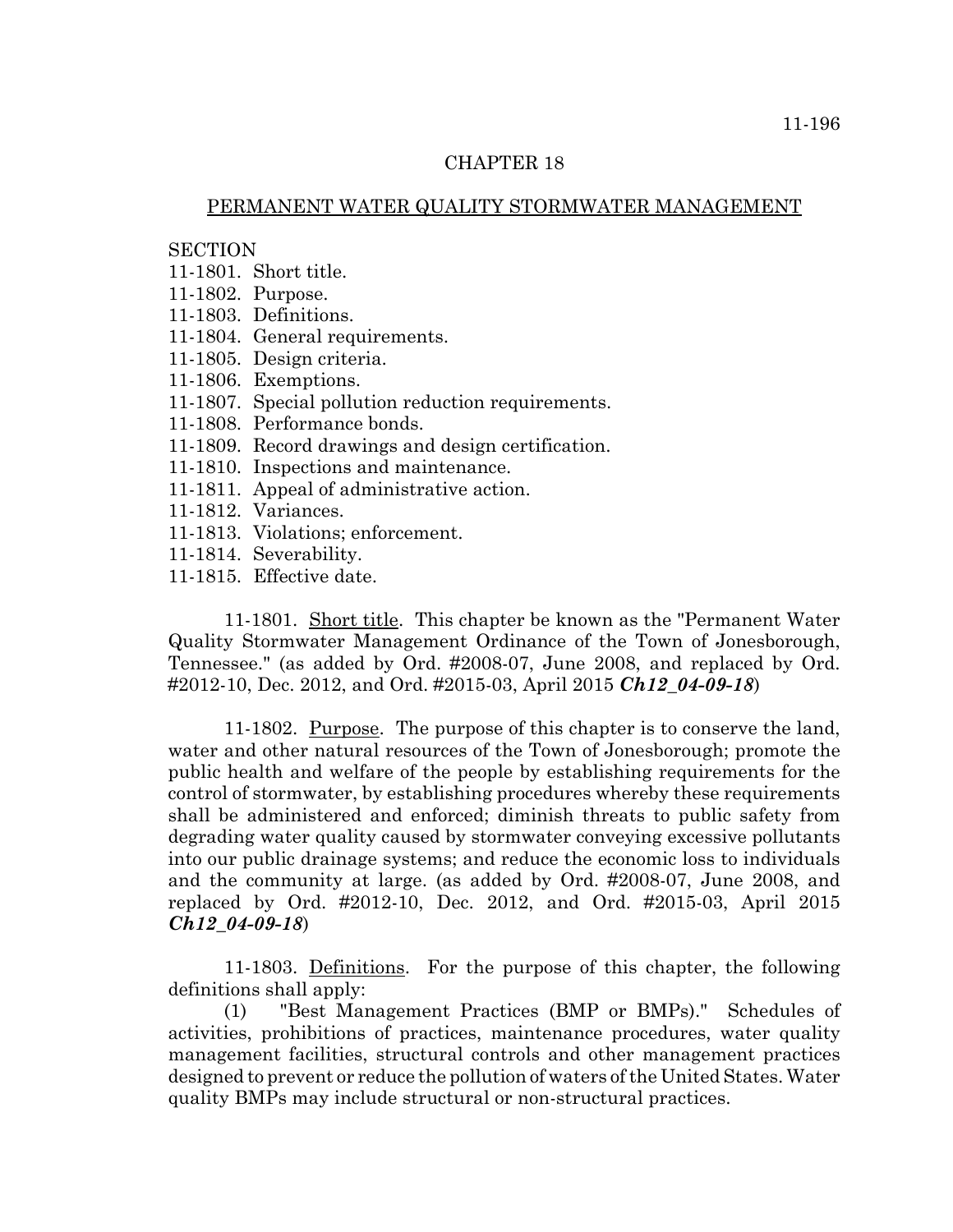(2) "Channel." A natural or man-made watercourse with a defined bottom and banks to confine and convey continuously or periodically flowing stormwater.

(3) "Construction." Any placement, assembly, or installation of facilities or equipment at the premises where such equipment will be used, including preparation work at such premises.

(4) "Covenants for maintenance of stormwater facilities and best management practices." A legal document executed by the property owner, or a homeowners' association as owner of record, and recorded with the register of deeds in the Washington County, Tennessee Courthouse which guarantees maintenance of water quality management facilities and best management practices.

(5) "Developer." Any person, owner, individual, partnership, co-partnership, firm, company, corporation, association, joint stock company, trust, estate, government entity or any other legal entity, or their legal representative, agents, or assigns.

(6) "Development." Any land change that alters the hydrologic or hydraulic conditions of any property, often referred to as "site development." Development includes, but is not limited to, providing access to a site, clearing of vegetation, grading, earth moving, providing utilities, roads and other services such as parking facilities, water quality management facilities and erosion control systems, potable water and wastewater systems, altering land forms, or construction or demolition of a structure on the land.

(7) "Development plan." Detailed engineering or architectural drawing(s) showing existing site conditions and proposed improvements with sufficient detail for town review, approval, and then subsequent construction. The contents of a development plan are further defined by the town zoning ordinance, subdivision regulations, and other town departmental standards for constructing developments and public works projects.

(8) "Exceptional waters of the state." Surface waters of the State of Tennessee that satisfy the characteristics as listed in Rule 1200-4-3-.06 of the official compilation - rules and regulations of the State of Tennessee. Characteristics include waters with exceptional biological diversity or other waters with outstanding ecological or recreational value as determined by the State of Tennessee.

(9) "Existing stormwater facility." Any existing structural feature that conveys, slows, filters, or infiltrates runoff after a rainfall event.

(10) "Hotspot." An area where the land use or activities generate highly contaminated runoff with concentrations of pollutants in excess of those typically found in stormwater. These sites could include concrete and asphalt facilities, auto repair, auto supply, car washed, and large commercial parking lots.

(11) "Impaired waters of the state." Any segment of surface waters that has been identified by the State of Tennessee as failing to support classified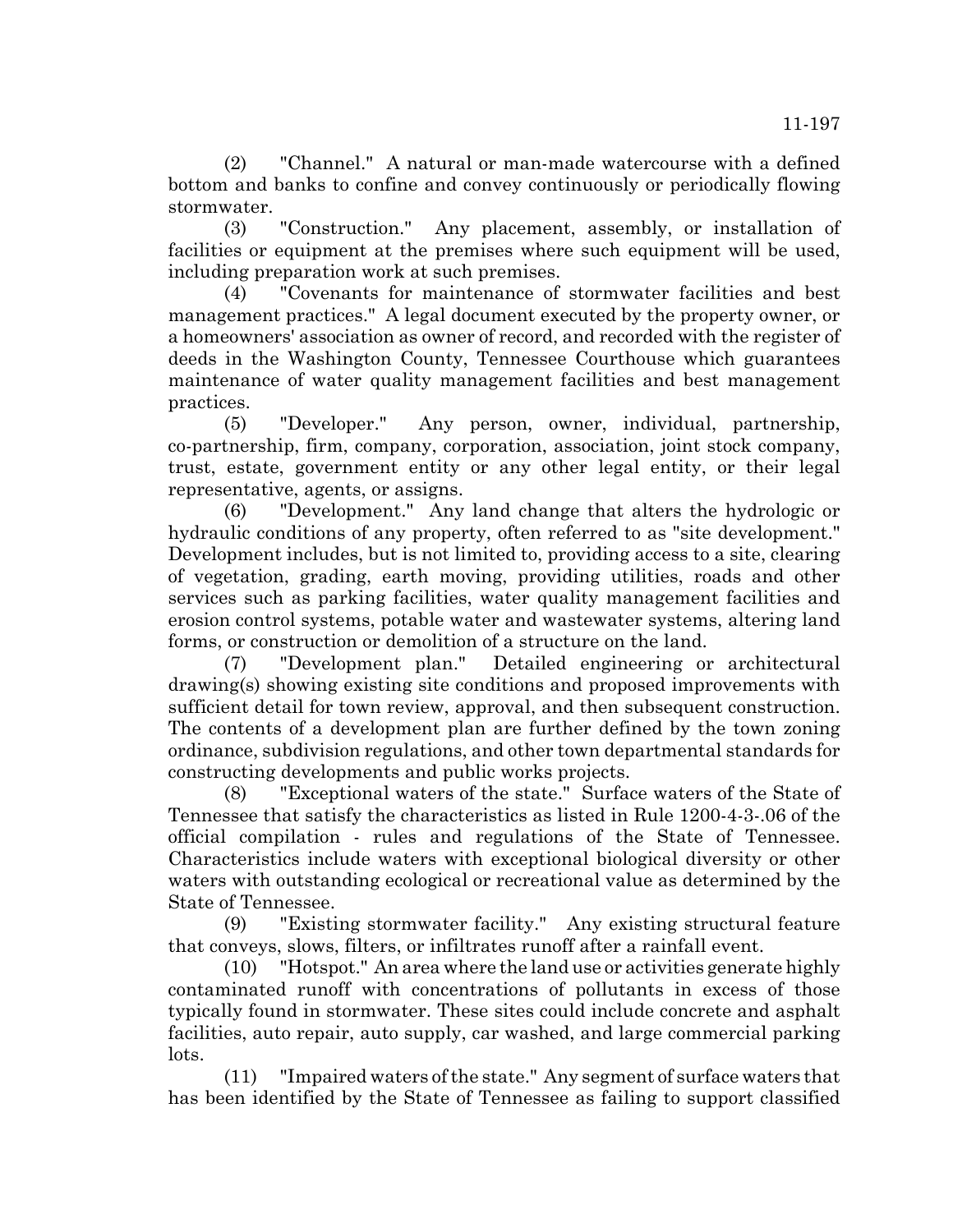uses. The State of Tennessee periodically compiles a list of such waters known as the 303(d) list.

(12) "Impervious surface." A surface comprised of material(s) that prohibits or severely restricts the infiltration of stormwater into the underlying soil such as, but not limited to, asphalt, buildings, concrete, and brick. Compacted stone/gravel such as found in parking and drive areas is considered impervious.

(13) "Lake." An inland body of standing water, usually of considerable size.

(14) "NPDES - National Polluant Discharge Elimination System." NPDES is the program administered by the United States Environmental Protection Agency to eliminate or reduce pollutant discharges to the waters of the United States.

(15) "Owner or property owner." The legal owner of the property as recorded in the register of deeds office in the Town of Jonesborough, Tennessee.

(16) "Person." Any individual, firm, corporation, partnership, association, organization or entity, including governmental entities, or any combination thereof.

(17) "Pond." An inland body of standing water that is usually smaller than a lake.

(18) "Redevelopment." The improvement of a lot(s) or parcel of land that is improved with existing structures. If the existing impervious areas including, but not limited to, buildings and parking remain as is, then this chapter only applies to the newly constructed structures and disturbed areas. If the existing impervious areas are removed and the soil underneath disturbed and then replaced with new impervious areas or newly graded areas then this chapter applies to the entire disturbed area. Areas or uses designated as "hotspots" that are redeveloped must provide water quality improvements for not only the new impervious and graded areas but also the existing impervious areas that remain.

(19) "Sediment." Solid material, either mineral or organic, that is in suspension, is being transported, or has been moved from its site of origin by erosion.

(20) "Stormwater ." Also "stormwater runoff" or "runoff." Surface water resulting from rain, snow, or other form of precipitation, which is not absorbed into the soil and results in surface water flow.

(21) "Stream." For the specific purpose of vegetated buffers, a stream is defined as a linear surface water conveyance that can be characterized with either perennial or ephemeral base flow and is regulated by the town as a Special Flood Hazard Area (SFHA) or has been identified by the United States Army Corps of Engineers or the Tennessee Department of Environment and Conservation as a stream.

(22) "Structure." For the purpose of this chapter, anything constructed or erected such that the use of it requires a more or less permanent location on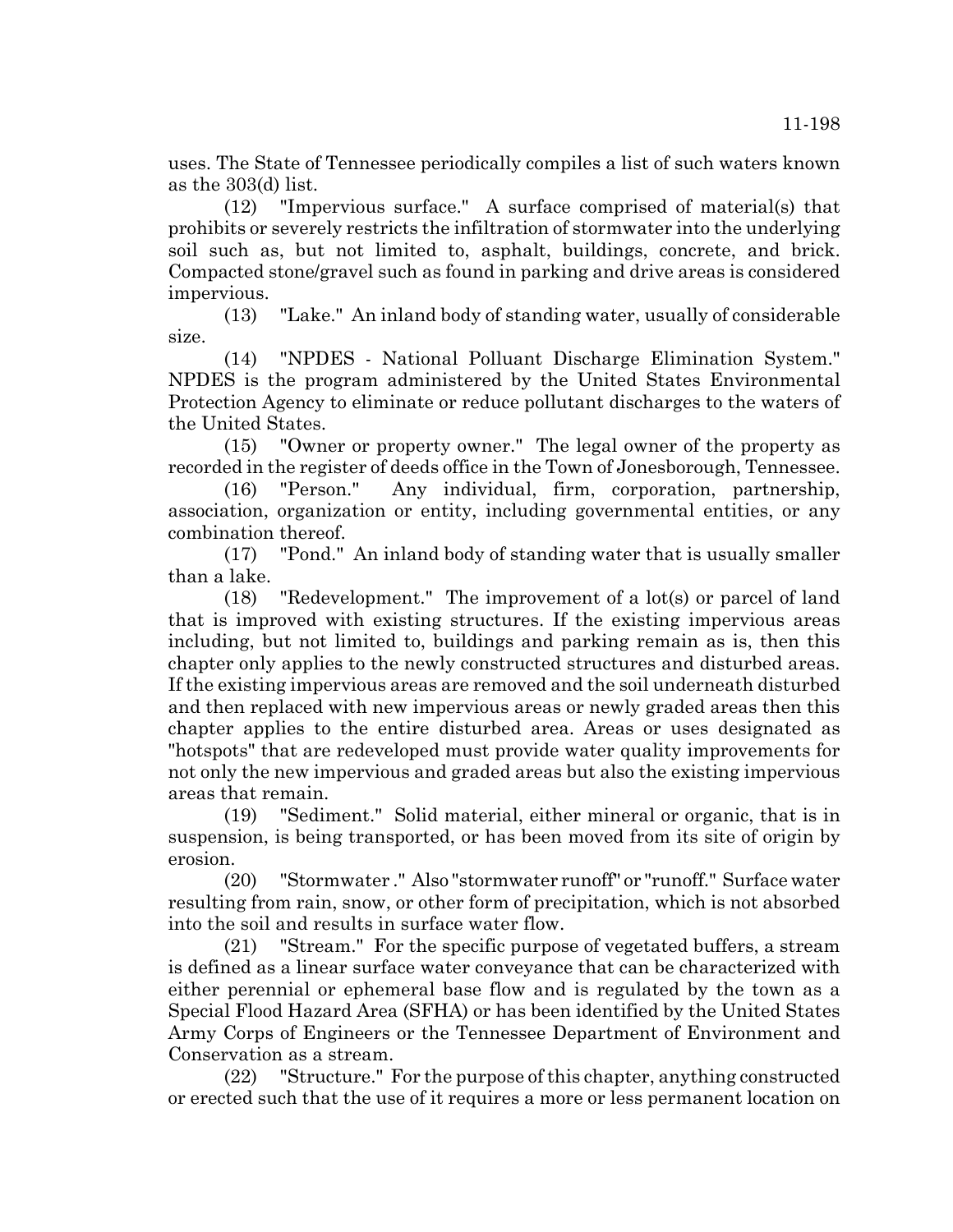or in the ground. Such construction includes, but is not limited to, objects such as buildings, houses, towers, overhead transmission lines, carports, garages, walls, parking areas, driveways, roads, and sidewalks.

(23) "TMDL - Total Maximum Daily Load." A TMDL is a calculation of the maximum amount of a pollutant that a waterbody can receive and still meet water quality standards, and an allocation of that amount to the source(s) of the pollutant.

(24) "Town." The Town of Jonesborough, Tennessee.

(25) "Town administrator." The Town Administrator of the Town of Jonesborough, Tennessee, or designee.

(26) "Transporting." Any moving of earth materials from one (1) place to another, other than such movement incidental to grading, as authorized on an approved plan.

(27) "Vegetated buffer." A use-restricted vegetated area that is located along the perimeter of streams, ponds, lakes, or wetlands, containing natural vegetation and/or enhanced or restored vegetation.

(28) "Water quality BMP manual." A document which contains policies, design standards and criteria, technical specifications and guidelines, maintenance guidelines, and other supporting documentation to be used as the policies and technical guidance for implementation of the provisions of this chapter. The manual to be used shall be the Town of Jonesborough's manual, if developed, or if it has not been developed then the Northeast Tennessee Water Quality BMP Manual, latest edition, shall be used.

(29) "Water quality management facilities." Structural and non-structural features designed to prevent or reduce the discharge of pollution in stormwater runoff from a development or redevelopment.

(30) "Water quality management plan." An engineering plan for the design of water quality management facilities and best management practices within a proposed development or redevelopment. The water quality management plan includes a plan showing the extent of the land development activity, water quality management facilities, BMPs, vegetated buffers, water quality volume reduction areas, design calculations for water quality management facilities and BMPs, and may contain record drawings/certifications and covenants for maintenance of stormwater facilities and best management practices along with easements for the water quality management facilities, BMPs, vegetated buffers, water quality volume reduction areas.

(31) "Water quality volume reduction." A decrease in the water quality volume for one (1) or more areas of a proposed development which is obtained only for specific site development features or approaches that can reduce or eliminate the discharge of pollutants in stormwater runoff. Water quality volume reductions can only be obtained when specific guidelines presented in the water quality BMP manual are met.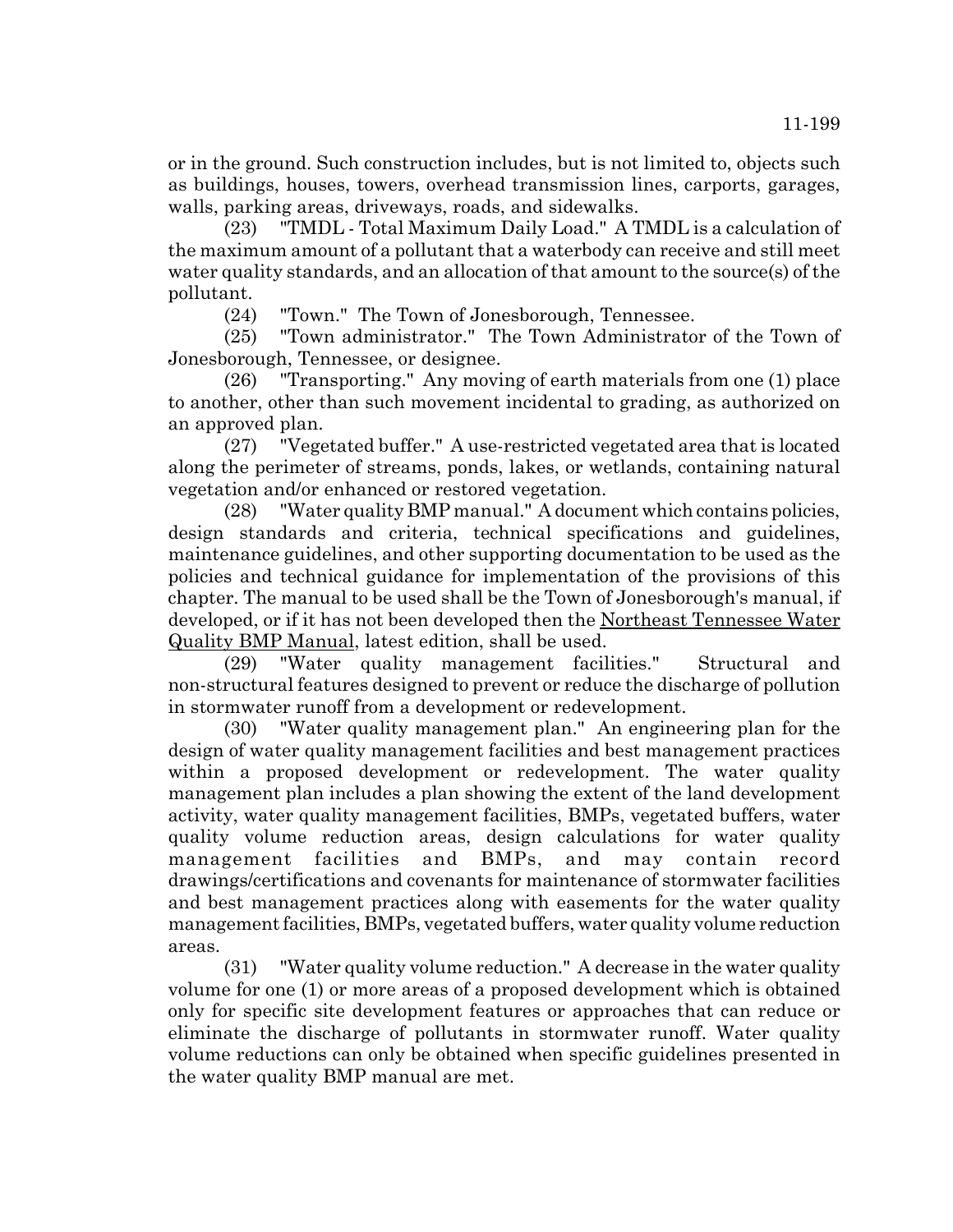(32) "Water quality volume reduction areas." Areas within the proposed development or redevelopment for which a water quality volume reduction can be obtained.

(33) "Waters of the state." Defined in the Tennessee Water Quality Control Act and means any and all water, public or private, on or beneath the surface of the ground, which are contained within, flow through or border upon Tennessee or any portion thereof except those bodies of water confined to and retained within the limits of private property in single ownership which do not combine to affect a junction with natural surface or underground waters.

(34) "Wetland." An area that is inundated or saturated by surface water or groundwater at a frequency and duration sufficient to support, and that under normal circumstances does support, a prevalence of vegetation typically adapted for life in saturated soil conditions. Wetland determination shall be made by the United States Army Corps of Engineers, and/or the Tennessee Department of Environment and Conservation. (as added by Ord. #2008-07, June 2008, and replaced by Ord. #2012-10, Dec. 2012, and Ord. #2015-03, April 2015 *Ch12\_04-09-18*)

11-1804. General requirements. (1) Owners of land development activities not exempted under § 11-1806 must submit a water quality management plan. The water quality management plan shall be submitted as part of the site development plans as required by the town zoning ordinance, subdivision regulations, and other standards for development plans.

(2) The water quality BMP manual to be used shall be The Town of Jonesborough's manual, if developed, or if it has not been developed then the Northeast Tennessee Water Quality BMP Manual, latest edition, shall be used.

(3) The water quality management plan shall include the specific required elements that are listed and/or described in the water quality BMP manual. The town administrator may require submittal of additional information in the water quality management plan as necessary to allow an adequate review of the existing or proposed site conditions.

(4) The water quality management plan shall be subject to any additional requirements set forth in the minimum subdivision regulations, zoning ordinance, or other town ordinances and regulations including the peak stormwater management and erosion and sediment control ordinance.

(5) Water quality management plans shall be prepared and stamped by a design professional qualified to prepare stormwater and site plans in accordance with State of Tennessee law.

(6) Other state and/or federal permits that may be necessary for construction in and around streams and/or wetlands shall be approved prior to approval of a water quality management plan by the town.

(7) The approved water quality management plan shall be adhered to during grading and construction activities. Under no circumstance is the owner or operator of land development activities allowed to deviate from the approved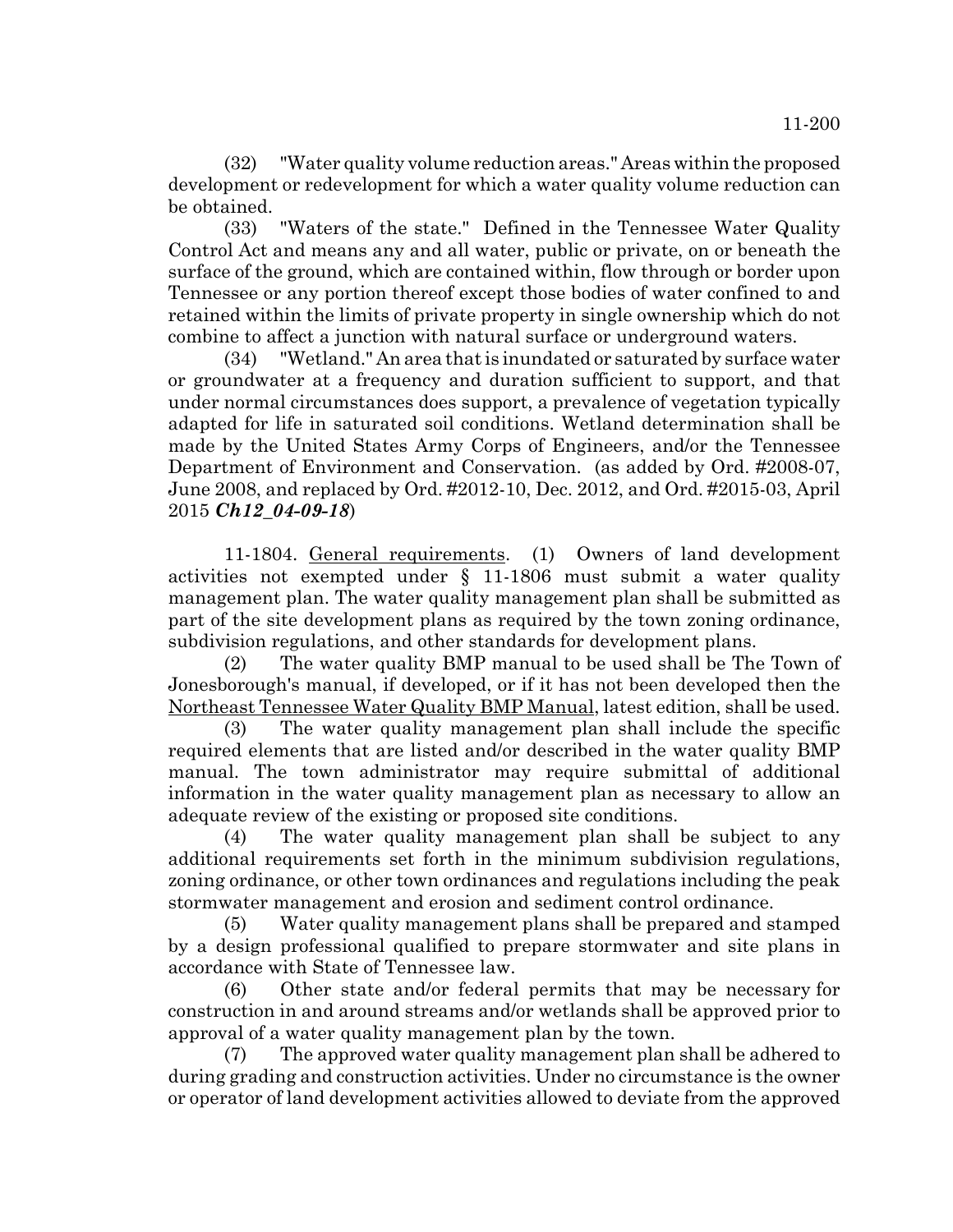water quality management plan without prior approval of a plan amendment by the town administrator.

(8) The approved water quality management plan shall be amended if the proposed site conditions change after plan approval is obtained, or if it is determined by the town administrator during the course of grading or construction that the approved plan is inadequate.

(9) The water quality management plan shall include a listing of any known legally protected state or federally listed threatened or endangered species and/or critical habitat located in the area of land disturbing activities and a description of the measures that will be used to protect them during and after grading and construction.

(10) Water quality management facilities, BMPs, vegetated buffers and water quality volume reduction areas shown in water quality management plans shall be maintained through covenants for maintenance of stormwater facilities and best management practices or other legal means as determined by the town administrator. The other means must be legally enforceable to ensure ownership, maintenance responsibility, and inspection requirements are provided for in perpetuity. The covenants, or other legal means, must be approved by and shall be enforceable by the town. The covenants shall be recorded with the register of deeds at the Washington County Courthouse and shall run with the land and continue in perpetuity.

(11) Water quality management facilities, BMPs, vegetated buffers and water quality volume reduction areas shown in water quality management plans shall be placed into a permanent stormwater facilities and best management practices easement held by the town that is recorded with the register of deeds at the Washington County Courthouse.

(12) A maintenance right-of-way or easement, having a minimum width of fifteen feet (15') shall be provided to all water quality management facilities, BMPs, vegetated buffers and water quality volume reduction areas from a driveway, public road or private road.

(13) Owners of land development activities not exempted from submitting a water quality management plan may be subject to additional watershed or site-specific requirements than those stated in this chapter in order to satisfy other local, state, and federal water quality requirements. Areas subject to additional requirements may also include developments, redevelopments, or land uses that are considered pollutant hotspots or areas where the town administrator has determined that additional restrictions are needed to limit adverse impacts of the proposed development on water quality or channel protection.

(14) The town administrator may waive or modify any of the requirements of § 11-1805 of this chapter if adequate water quality treatment and channel protection are suitably provided by a downstream or shared off-site water quality management facility, or if engineering studies determine that installing the required water quality management facilities or BMPs would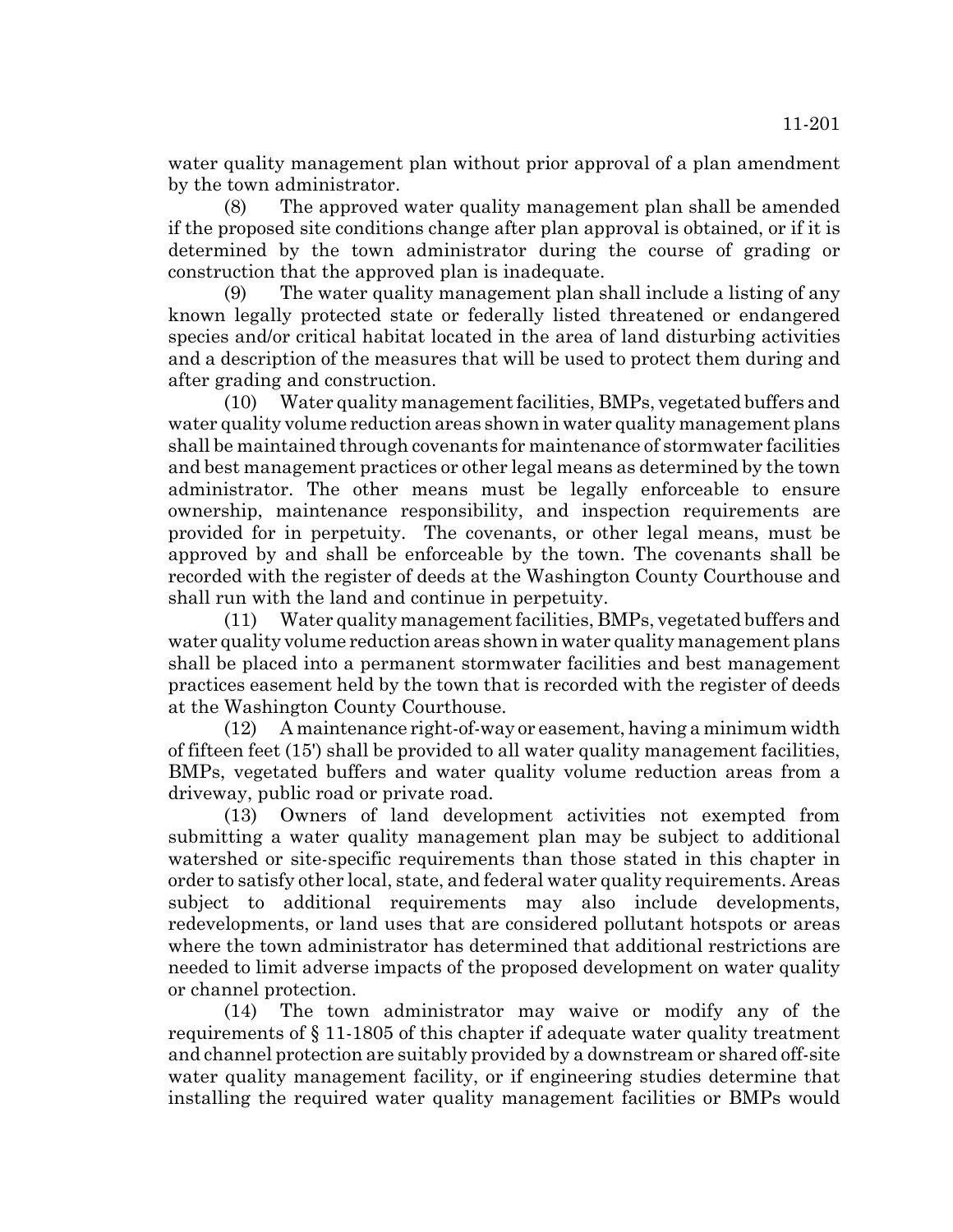actually cause adverse impact to water quality or cause increased channel erosion or downstream flooding.

(15) This chapter is not intended to repeal, abrogate, or impair any existing easements, covenants, deed restrictions, or existing ordinances and regulations. If provisions of this chapter and another regulation conflict, that provision which is more restrictive or imposes higher standards or requirements shall control. (as added by Ord. #2008-07, June 2008, and replaced by Ord. #2012-10, Dec. 2012, and Ord. #2015-03, April 2015 *Ch12\_04-09-18*)

11-1805. Design criteria. (1) All owners of developments or redevelopments who must submit a water quality management plan shall provide treatment of stormwater runoff in accordance with the following requirements:

(a) The stormwater runoff from the site must be treated for water quality prior to discharge from the site in accordance with the stormwater treatment standards and criteria provided in the water quality BMP manual and as found in the peak stormwater management and erosion and sediment control resolution.

(b) The treatment of stormwater runoff shall be achieved through the use of one (1) or more water quality management facilities and/or BMPs that are designed and constructed in accordance with the water quality BMP manual or other BMPs as approved by the town administrator.

(c) Methods, designs or technologies for water quality management facilities or BMPs that are not provided in the water quality BMP manual may be submitted for approval by the town administrator if it is proven that such methods, designs or technologies will meet or exceed the stormwater treatment standards set forth in the water quality BMP manual and this chapter.

(d) BMPs shall not be installed within public rights-of-way or on public property without prior approval of the town administrator.

(2) All owners of developments or redevelopments who are required to submit a water quality management plan shall provide downstream channel erosion protection in accordance with design criteria stated in the water quality BMP manual. Downstream channel erosion protection can be provided by an alternative approach in lieu of controlling the channel protection volume subject to prior approval by the town administrator. Sufficient hydrologic and hydraulic analysis that shows that the alternative approach will offer adequate channel protection from erosion must be provided.

(3) All owners of developments or redevelopments who require a grading permit, plan approval, or subdivision approval shall establish, protect, and maintain a vegetated buffer along all streams, ponds, rivers, lakes, wetlands, or other waters of the state.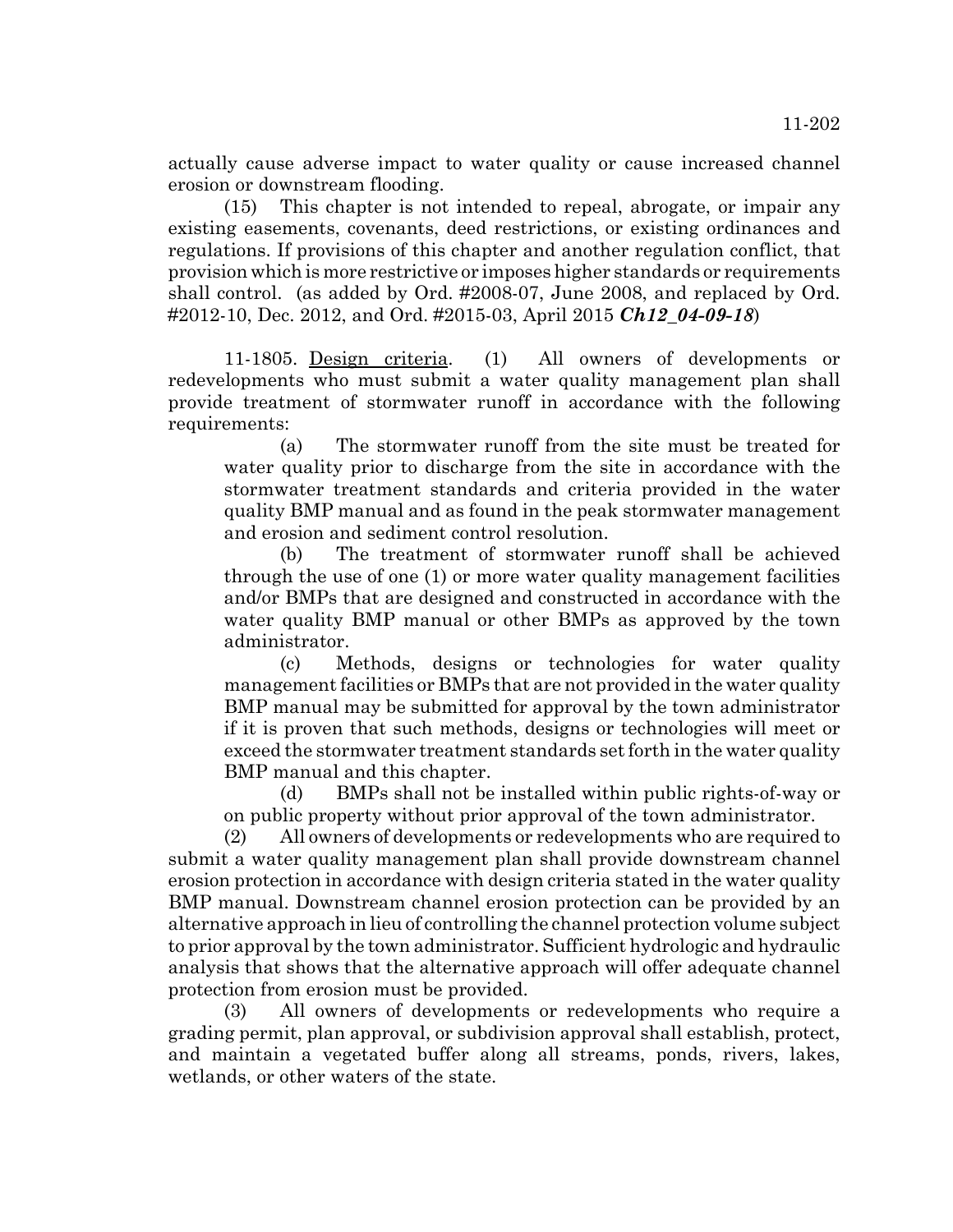The buffer widths are based on the drainage area to the point along the stream or other waters of the state where the buffer is being determined:

(a) For drainage area less than one (1) square mile, the buffer is thirty feet (30').

(b) For drainage areas one (1) square mile or more, the buffer is sixty feet (60') average with a thirty feet (30') minimum width. To use the sixty feet (60') average/thirty feet (30') minimum method, it must be shown that the straight sixty foot (60') width would be a hardship to developing the property and may not be based solely on the difficulty or the cost of implementation.

If it is not practical to provide the required buffer or only a portion of the buffer can be provided, approval through the Town of Jonesborough Board of Zoning Appeals must be obtained. Justification for this variance must be justified in accordance with the boards of zoning appeals criteria.

Exemptions from this requirement are as follows:

(a) Vegetated buffers are not required around the perimeter of ponds that have no known connection to streams, other ponds, lakes, rivers, or wetlands.

(b) Vegetated buffers are not required around water quality management facilities, BMPs, or detention ponds that are designed, constructed and maintained for the purposes of water quality and/or quantity control, unless expressly required by the design standards and criteria for the facility that are provided in the water quality BMP manual.

(c) The installation of utilities, development of roads crossing the waterway, trails and walkways, or construction of outfalls for stormwater facilities and related drainage improvements, and the removal of invasive species to enhance the existing buffer are allowed within the buffer. These utility, road, trail/walkway, and stormwater outfall disturbances shall be designed to minimize disturbance and impact on the waters of the state and their buffers. Any disturbance to streams, wetlands, or other waters of the state require an aquatic resource alteration permit through the State of Tennessee.

(4) In addition to the above requirements, all owners of developments or redevelopments who must submit a water quality management plan shall:

(a) Provide erosion prevention and sediment control in accordance with the ordinances and regulations of the town;

(b) Control stormwater drainage onsite and provide peak stormwater management in accordance with the ordinances and regulations of the town; and

(c) Adhere to all local floodplain development requirements in accordance with ordinances and regulations of the town. (as added by Ord. #2008-07, June 2008, and replaced by Ord. #2012-10, Dec. 2012, and Ord. #2015-03, April 2015 *Ch12\_04-09-18*)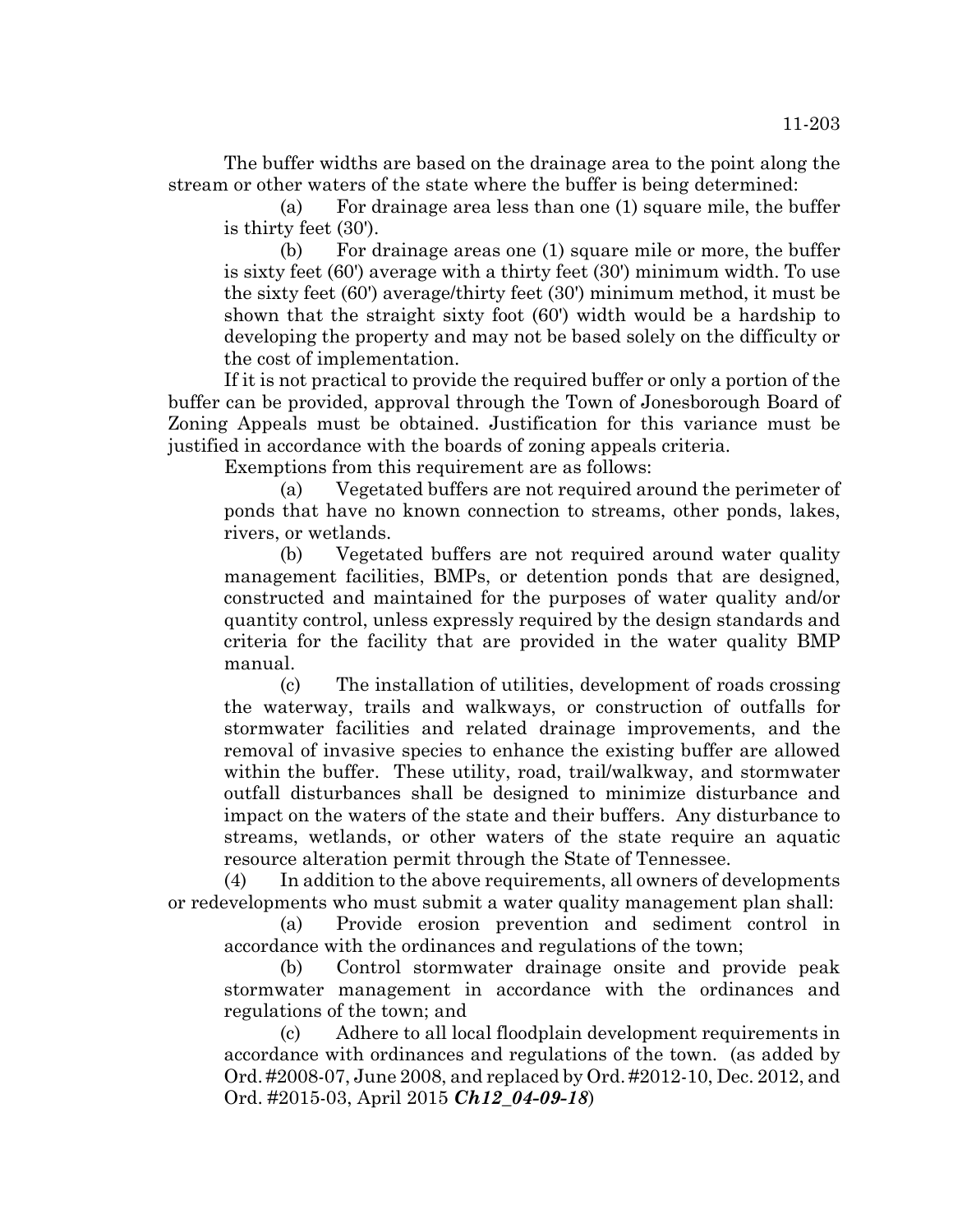11-1806. Exemptions. (1) Owners of developments and redevelopments who conform to the criteria in  $\S$  11-1806(3) are exempt from the requirements of this chapter, unless the town administrator has determined that treatment of stormwater runoff for water quality is needed to order to satisfy local or state NPDES, TMDL or other regulatory water quality requirements, or the proposed development will be a pollutant hotspot, or to limit adverse water quality or channel protection impacts of the proposed development.

(2) The exemptions listed in  $\S$  11-1806(3) shall not be construed as exempting the owners of developments and redevelopments from compliance with stormwater requirements stated in the minimum subdivision regulations, zoning ordinance, or other town ordinances and regulations including peak stormwater management and erosion prevention and sediment control.

(3) The following developments and redevelopments are exempt from the requirements for a water quality management plan:

(a) Developments or redevelopments that disturb less than one (1) acre of land. No exemption is granted if the development or redevelopment is part of a larger common plan of development or sale that would potentially disturb one (1) acre or more and the stormwater runoff from the development or redevelopment is not treated for water quality via a downstream or regional water quality management facility or BMP that meets the requirements of this chapter;

(b) Minor land disturbing activities such as residential or non-residential repairs, landscaping, or maintenance work;

(c) Public utility service connections, unless such activity is carried-out in conjunction with the clearing, grading, excavating, transporting, or filling of a lot or lots for which a water quality management plan would otherwise be required;

(d) Installation, maintenance, or repair of individual septic tank lines or drainage fields, unless such activity is carried out in conjunction with the clearing, grading, excavating, transporting, or filling of a lot or lots for which a water quality management plan would otherwise be required;

(e) Agricultural activities; and

(f) Emergency work to protect life, limb or property, and emergency repairs. (as added by Ord. #2008-07, June 2008, and replaced by Ord. #2012-10, Dec. 2012, and Ord. #2015-03, April 2015 *Ch12\_04-09-18*)

11-1807. Special pollution reduction requirements. (1) A special pollution reduction plan shall be required for the following land uses, which are considered pollutant hotspots: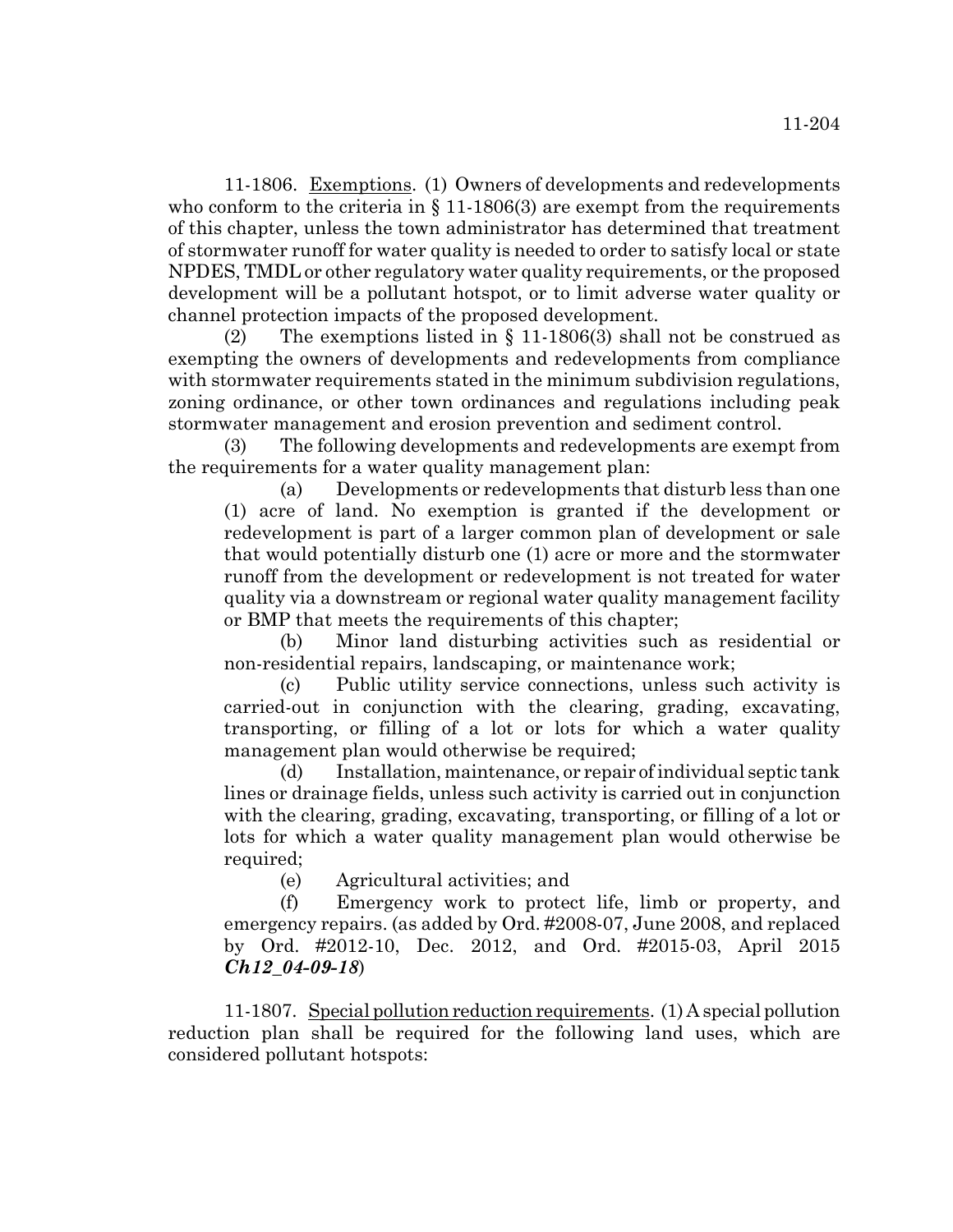(a) Vehicle, truck or equipment maintenance, fueling, washing or storage areas including, but not limited to: automotive dealerships, automotive repair shops, and car wash facilities;

(b) Recycling and/or salvage yard facilities;

(c) Restaurants, grocery stores, and other food service facilities;

(d) Commercial facilities with outside animal housing areas including animal shelters, fish hatcheries, kennels, livestock stables, veterinary clinics, or zoos; and

(e) Other producers of pollutants identified by the town administrator as a pollutant hotspot using information provided to or collected by him/her or his/her representatives, or reasonably deduced or estimated by him/her or his/her representatives from engineering or scientific study.

(2) A special pollution reduction plan may be required for land uses or activities that are not identified by this chapter as hotspot land uses but are deemed by the town administrator to have the potential to generate concentrations of pollutants in excess of those typically found in stormwater.

(3) The special pollution reduction plan shall be submitted as part of the water quality management plan and the BMPs submitted on the plan shall be subject to all other provisions of this chapter.

(4) Best management practices specified in the special pollution reduction plan must be appropriate for the pollutants targeted at the site.

(5) A special pollution reduction plan will be valid for a period of five (5) years, at which point it must be renewed. At the time of renewal, any deficiency in the pollutant management method must be corrected. (as added by Ord. #2008-07, June 2008, and replaced by Ord. #2012-10, Dec. 2012, and Ord. #2015-03, April 2015 *Ch12\_04-09-18*)

11-1808. Performance bonds. (1) A performance bond that guarantees satisfactory completion of construction work related to water quality management facilities, channel protection, and/or the establishment of vegetated buffers is required. Final plat approval or certificate of occupancy may be granted if items in  $\S$  11-1808(3) and (4) are completed or if a performance bond guarantees their completion.

(2) The performance bond must be in a form satisfactory to and approved by the town attorney, and it must be properly executed and filed with the town administrator. A project cost summary must accompany the application so that it can be used to help determine the bond amount. The bond may not be higher than an amount equal to the estimated cost of the improvements plus an additional fifteen percent (15%), and said bond shall only be released by the town administrator following completion of construction work related to water quality management facilities, channel protection, and/or the establishment of vegetated buffers. The planning commission shall determine the amount of the bond and the date the bond will become due, but in no event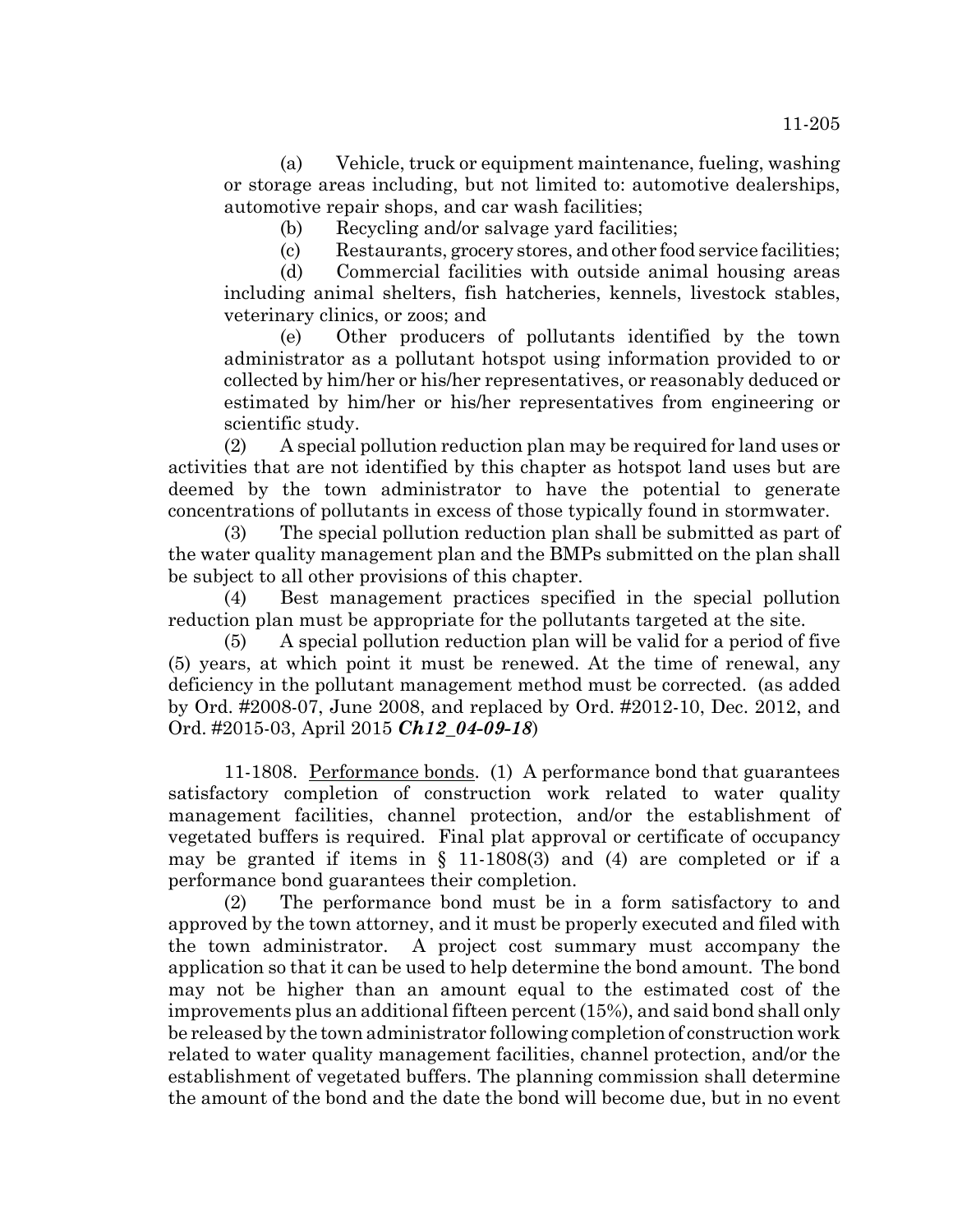will this period exceed one (1) year. Any performance bond shall become due upon the developer's failure to comply with the terms and requirements of any notice of non-compliance properly issued pursuant to  $\S 11-1810(2)$  (f). Upon the posting of the bond, the developer must sign and have notarized a grant of authority to the Town of Jonesborough to implement the construction work related to water quality management facilities, BMPs, channel protection, and/or the establishment of vegetated buffers upon developer's failure to comply with the water quality management plan or the notice of non-compliance.

(3) Prior to approval of a final subdivision plat, release of the performance bond, and/or the issuance of an occupancy permit, the property owner/developer shall provide the town with an executed and recorded copy of the protective covenants and an executed and recorded copy of the easement plat showing the easements associated with the locations of the best management practices, water quality management facilities, vegetated buffers, water quality volume reduction areas, and access easements to said facilities.

(4) Prior to approval of a final subdivision plat, release of the performance bond, and/or the issuance of an occupancy permit, the property owner/developer shall provide the town with an accurate record drawing of the property for all the best management practices, water quality management facilities, vegetated buffers, and water quality volume reduction areas. (as added by Ord. #2008-07, June 2008, and replaced by Ord. #2012-10, Dec. 2012, and Ord. #2015-03, April 2015 *Ch12\_04-09-18*)

11-1809. Record drawings and design certification. (1) Prior to approval of a final subdivision plat, release of the performance bond, and/or the issuance of an occupancy permit, the property owner/developer has to provide the town with an accurate record drawing of the property for all the best management practices, water quality management facilities, vegetated buffers, and water quality volume reduction areas shown on the approved water quality management plan(s).

(2) The boundaries of water quality management facilities, BMPs, vegetated buffers, or water quality volume reduction areas shall be shown on the record drawings along with any other information in accordance with guidance provided in the water quality BMP manual.

(3) Record drawings shall include sufficient design information to show that water quality management facilities required by this chapter will operate as approved. This shall include all necessary computations used to determine percent pollutant removal and the flow rates and treatment volumes required to size water quality management facilities and BMPs.

(4) The easements associated with the water quality management facilities, BMPs, vegetated buffers, or water quality volume reduction areas shall be shown on the record drawings along with any other information in accordance with guidance provided in the water quality BMP manual.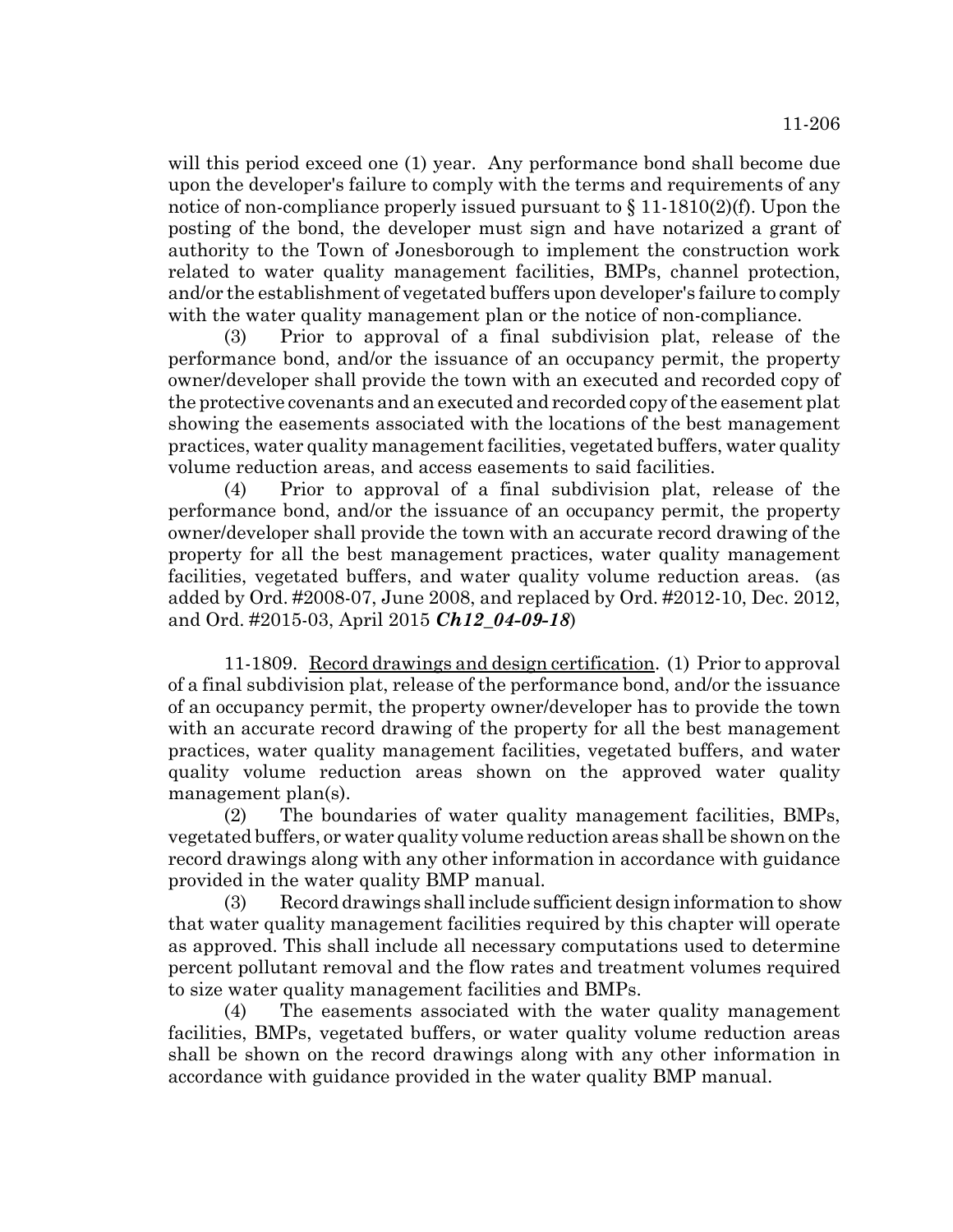(5) The record drawings shall be stamped by the appropriate design professional required to stamp the water quality management plan and/or a registered land surveyor licensed to practice in the State of Tennessee. (as added by Ord. #2008-07, June 2008, and replaced by Ord. #2012-10, Dec. 2012, and Ord. #2015-03, April 2015 *Ch12\_04-09-18*)

11-1810. Inspections and maintenance. (1) Right of entry. (a) During and after construction, the town administrator or designee may enter upon any property which has a water quality management facility, BMP, vegetated buffer, or water quality volume reduction area during all reasonable hours to inspect for compliance with the provisions of this chapter, or to request or perform corrective actions.

(b) Failure of a property owner to allow such entry onto a property for the purposes set forth in  $\S 11-1810(1)(a)$  shall be cause for the issuance of a violation, stop work order, withholding of a certificate of occupancy, and/or civil penalties.

(2) Requirements. (a) The owner(s) of existing stormwater facilities, water quality management facilities, BMPs, vegetated buffers, and water quality volume reduction areas shall inspect and maintain all devices and areas in accordance with the covenants for maintenance of stormwater facilities and best management practices.

(b) Inspection and maintenance of privately-owned existing stormwater facilities, water quality management facilities, best management practices, vegetated buffers, and water quality volume reduction areas shall be performed at the sole cost and expense of the owner(s) of such facilities/areas. The best management practices owner shall perform routine inspections on at least an annual basis. Inspections shall be performed by a person familiar with the control measures. The best management practices owner shall maintain documentation of these inspections. A comprehensive inspection of all BMPs shall be conducted once every five (5) years by a professional engineer or landscape architect. Records stating the BMP, date, latitude/longitude, address, BMP owner information, description of BMP, photos of BMP and any corrective action needed and when performed shall be maintained by the BMP owner.

(c) Inspections and maintenance shall be performed in accordance with specific requirements and guidance provided in the covenants for maintenance of stormwater facilities and best management practices and the water quality BMP manual. Inspection and maintenance activities shall be documented by the property owner (or his/her designee), and such documentation shall be maintained by the property owner for a minimum of three (3) years, and shall be made available for review by the town administrator upon request.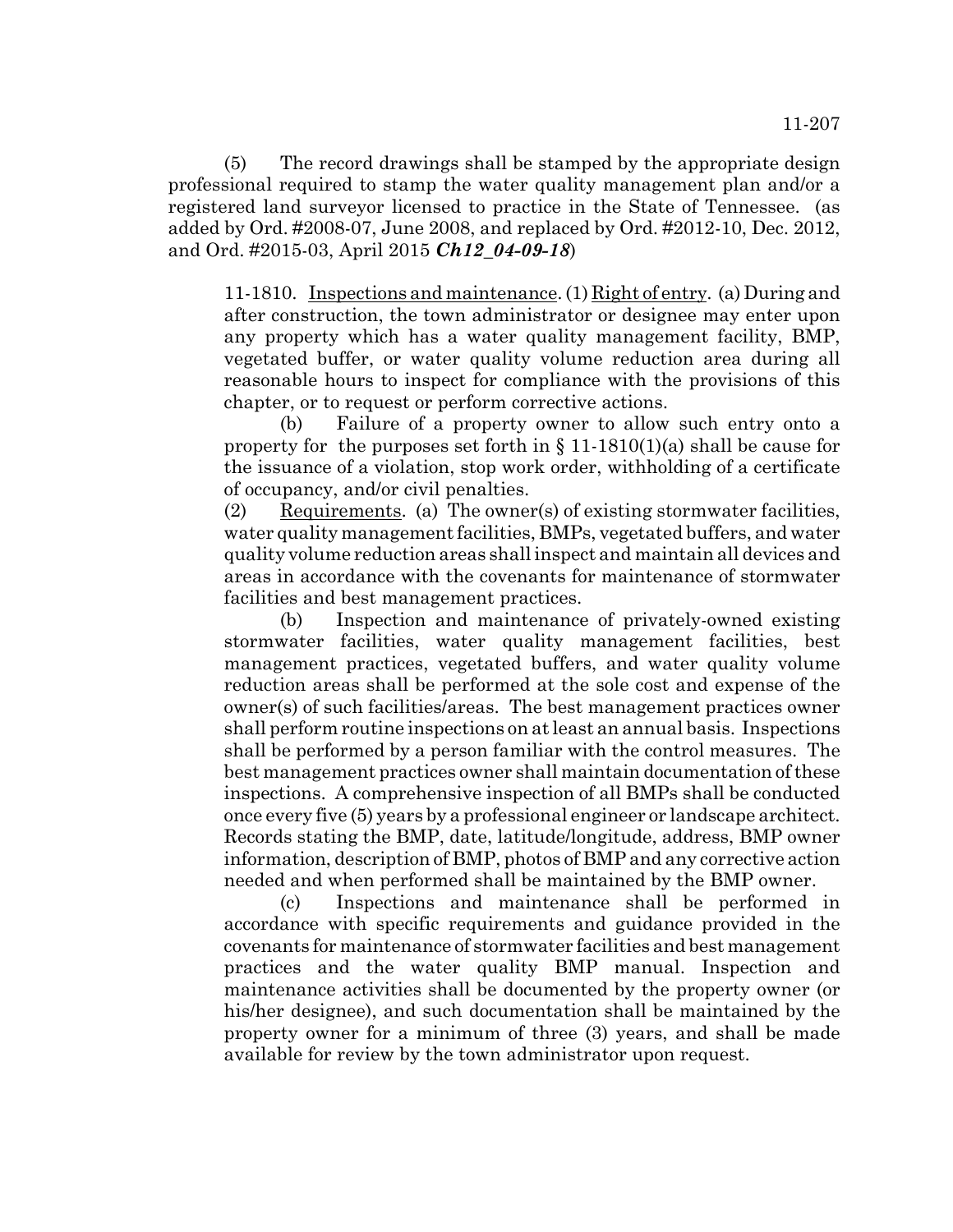(d) The town administrator has the authority to impose more stringent inspection requirements as necessary for purposes of water quality protection and public safety.

(e) The removal of sediment and/or other debris from existing stormwater facilities, water quality management facilities, and best management practices shall be performed in accordance with all town, state, and federal laws and the water quality BMP manual. The town administrator may stipulate additional guidelines if deemed necessary for public safety.

(f) The town administrator may order corrective actions to best management practices, existing stormwater facilities, water quality management facilities, vegetated buffer areas, and/or water quality volume reduction areas as are necessary to properly maintain the facilities/areas within the town for the purposes of water quality treatment, channel erosion protection, adherence to local performance standards, and/or public safety. When corrective action is required, the BMP owner must initiate the correction action within thirty (30) days of notice. If the property owner(s) fails to perform corrective action(s), the town administrator shall have the authority to order the corrective action(s) to be performed by the town or others. In such cases where a performance bond exists, the town shall utilize the bond to perform the corrective actions. In such cases where a performance bond does not exist, the cost of labor, equipment, and materials used will be charged to the developer/owner in addition to a service charge of one hundred dollars (\$100.00) per hour. The town will invoice the developer/owner directly, and payment shall be received within fourteen (14) days. Failure to pay for remedial actions taken by the town under this section may result in the town attorney filing a lien against the property involved in the action, and may negate any intention by the town to accept responsibility for any best management practices, existing stormwater facilities, water quality management facilities, vegetated buffer areas, and/or water quality volume reduction areas. The decision of the town to take remedial actions to protect the health and safety of the public in no way supplants or negates the authority of the appropriate town staff to issue citations for violations of this chapter.

(3) Any alteration, improvement, or disturbance to water quality management facilities, BMPs, vegetated buffers, or water quality volume reduction areas shown in the water quality management plan, certified record drawings, and/or easement plats shall be prohibited without authorization from the town administrator. This does not include alterations that must be made in order to maintain the intended performance of the water quality management facilities, BMPs, vegetated buffers, or water quality volume reduction areas. (as added by Ord. #2008-07, June 2008, and replaced by Ord. #2012-10, Dec. 2012, and Ord. #2015-03, April 2015 *Ch12\_04-09-18*)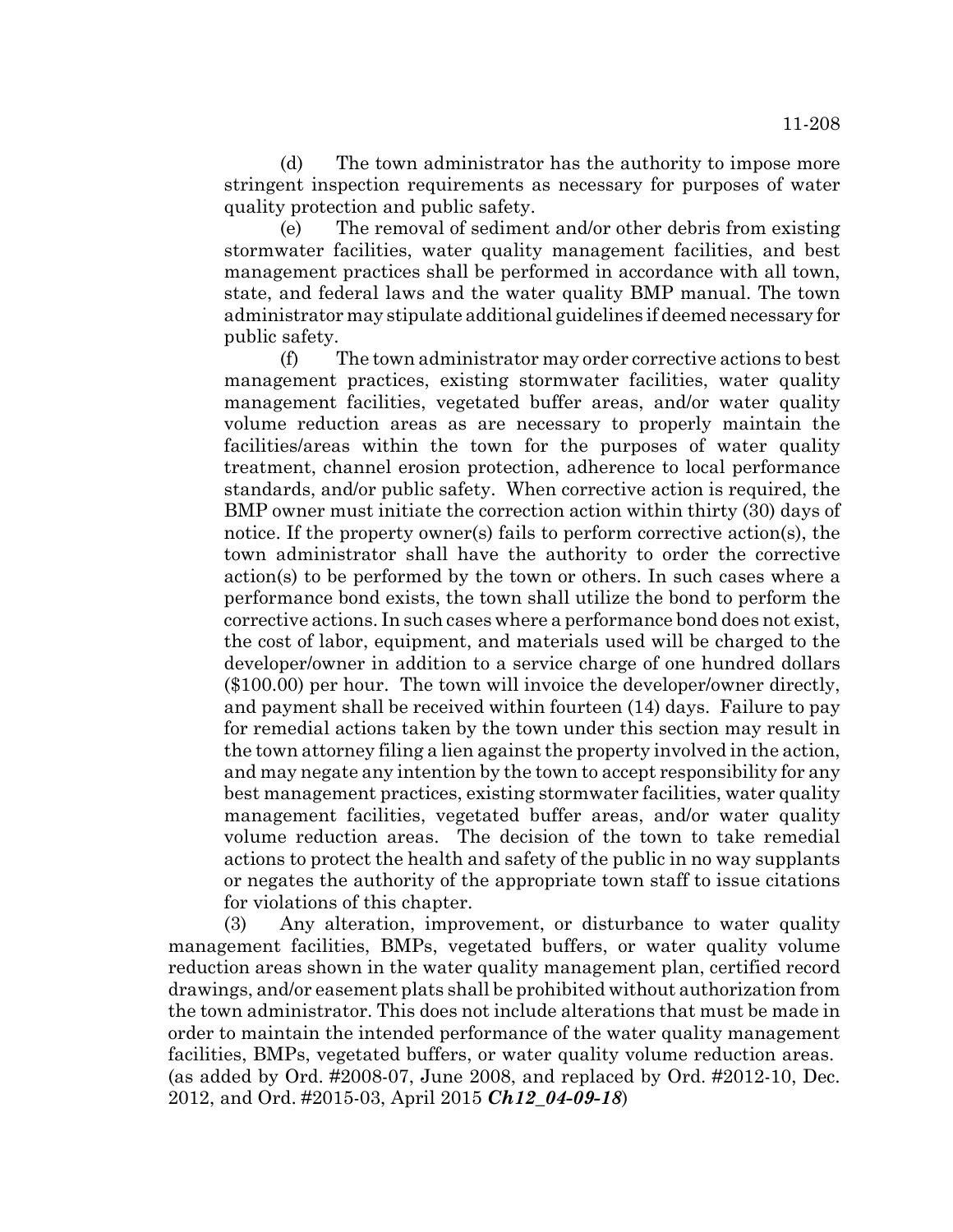11-1811. Appeal of administrative action. Actions taken by the town administrator as authorized in this chapter are subject to appeal by the board of zoning appeals provided an appeal is timely filed in writing at the office of the town administrator within thirty (30) days from the date any written or verbal decision has been made which the developer feels adversely affects the developer's rights, duties or privileges to engage in the land disturbing activity and/or associated development proposed. (as added by Ord. #2008-07, June 2008, and replaced by Ord. #2012-10, Dec. 2012, and Ord. #2015-03, April 2015 *Ch12\_04-09-18*)

11-1812. Variances. (1) Variances to the requirements of this chapter shall be handled by the board of zoning appeals.

(2) The board of zoning appeals shall not approve variances that cause the town to be in violation of any state or federal NPDES permit, TMDL, or other applicable water quality regulation. (as added by Ord. #2008-07, June 2008, and replaced by Ord. #2012-10, Dec. 2012, and Ord. #2015-03, April 2015 *Ch12\_04-09-18*)

11-1813. Violations and penalty. Any developer or person who shall commit any act declared unlawful under this chapter, who violates any provision of this chapter, who violates the provisions of any permit issued pursuant to this chapter, or who fails or refuses to comply with any lawful communication or notice to abate or take corrective action by any authorized enforcement officer or the Jonesborough Planning Commission, shall be guilty of a violation of this municipal ordinance, and each day of such violation or failure to comply shall be deemed a separate offense and punishable accordingly. Upon conviction, the developer or person shall be subject to fines of up to five thousand dollars (\$5,000.00) per day for each day of violation (Tennessee Code Annotated, § 68-221-1101). Unless otherwise specified within any section of this chapter, the building inspector and the public works director are the designated enforcement officers of this chapter. Citations for violations may be issued by any enforcement officer, the public safety director or any Jonesborough Police Officer. (as added by Ord. #2012-10, Dec. 2012, and replaced by Ord. #2015-03, April 2015 *Ch12\_04-09-18*)

11-1814. Severability. If any provision of this chapter is held to be unconstitutional or invalid, such unconstitutionality or invalidity shall not affect any other provision of this chapter. (as added by Ord. #2008-07, June 2008, and replaced by Ord. #2012-10, Dec. 2012, and Ord. #2015-03, April 2015 *Ch12\_04-09-18*)

11-1815. Effective date. This chapter will go into effect immediately upon passage on second and final reading; however, development projects that have already received at least preliminary site plan approval from the